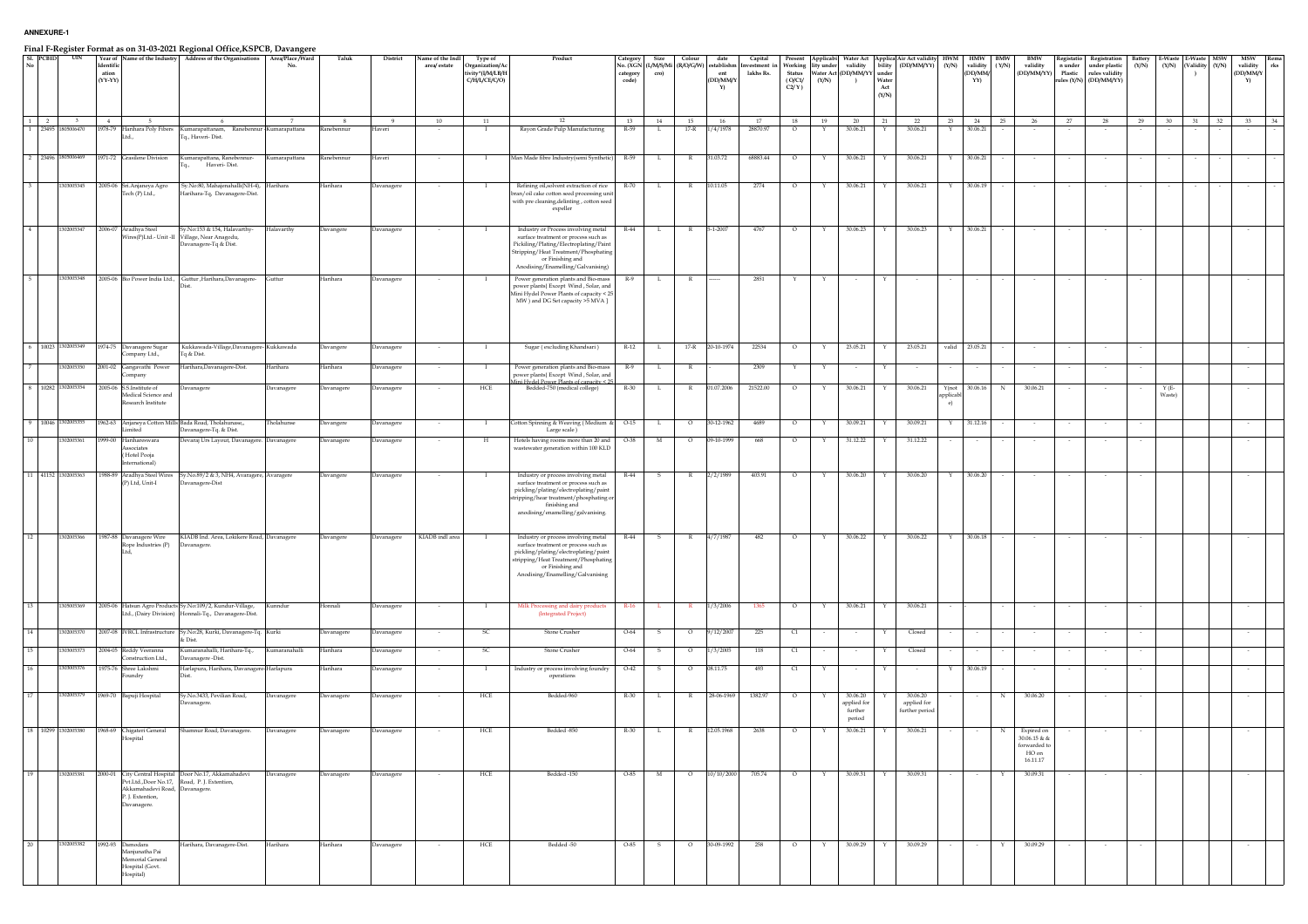|               |                     | Sovt.Women's &<br>Children's Hosptial                                    | Jear K.R.Market, Davanagere                                   | avanagere                     | avanagere      | vanagere          |                 | HCE           | Bedded-100 gov                                                     |        |               |                          |             | 448          |                                  |        | 10.09.20           |              | 30.09.20                       |          | 16.03.22    |                          |  |  |
|---------------|---------------------|--------------------------------------------------------------------------|---------------------------------------------------------------|-------------------------------|----------------|-------------------|-----------------|---------------|--------------------------------------------------------------------|--------|---------------|--------------------------|-------------|--------------|----------------------------------|--------|--------------------|--------------|--------------------------------|----------|-------------|--------------------------|--|--|
| $\mathcal{D}$ | 02005384            | Govt.General<br>Hospital                                                 | Channagiri, Davanagere -Dist.                                 | hannagiri                     | Channagiri     | Davanagere        |                 | <b>HCE</b>    | Bedded -100                                                        | 0-85   |               | $\circ$                  |             | 284.25       | $\circ$                          |        | 30.06.16           |              |                                |          | 16.03.22    |                          |  |  |
| 23            | 302005385           |                                                                          | 2005-06 Vishwaradya Cancer Bada Cross, Tolahunse-Village,     | olahunse                      | Davanagere     | Davanagere        |                 | HCE           | Bedded -25                                                         | 0-85   | s             | W                        | 21-04-2005  |              | $\circ$                          |        |                    |              |                                |          | Life time   |                          |  |  |
|               |                     | Hospital                                                                 | Davanagere                                                    |                               |                |                   |                 |               |                                                                    |        |               |                          |             |              |                                  |        |                    |              |                                |          | uthorizatio |                          |  |  |
| 24            | 1302005386          | 1984-85 Sree Bakkesh Rice<br>Industries                                  | Plot No. 17, KIADB Industrial<br>Area Lokikere Road           | Davanagere                    | Davangere      | Davanagere        | KIADB indl area | $\;$ I        | Boiled rice (steamed) / Paraboiled rice                            | $O-79$ | -S            | $\circ$                  | 19-05-1984  | 194.22       | $\circ$                          |        | 30.09.22           | $\mathbf{v}$ | 30.09.22                       |          |             |                          |  |  |
|               |                     |                                                                          | Davanagere.                                                   |                               |                |                   |                 |               |                                                                    |        |               |                          |             |              |                                  |        |                    |              |                                |          |             |                          |  |  |
| 25            | 1302005387          | 1995-96 Green Agro Pack (P)<br>Ltd.,                                     | Sy.No.1/1B1,<br>1/1B2,2/2,2/1,Hebbalu-Village,                | Hebbal                        | Davangere      | Davanagere        |                 | $\mathbf{I}$  | Food & Food processing including fruits<br>& vegitables processing | $O-7$  | L             | $\circ$                  | 15-07-1995  | 1315.00      | $\circ$                          |        | 30.09.21           |              | 30.09.21                       |          |             |                          |  |  |
|               |                     |                                                                          | P.B.Road, Davanagere.                                         |                               |                |                   |                 |               |                                                                    |        |               |                          |             |              |                                  |        |                    |              |                                |          |             |                          |  |  |
|               | 302005388           | 1963-64 Lakshmi Flour Mills                                              | Sy.No:73/1, P.Box<br>No:312.Shamnur Road.                     | Javanagere                    | Davangere      | avanagere         |                 |               | Flour Mills with waste water generation                            | $G-39$ |               | G                        | 25-07-1963  | 518          |                                  |        | 31.12.26           |              | 31.12.26                       | 31.12.22 |             |                          |  |  |
| 27            | 1302005390          | 2000-01 Sri Srinivasa Rice                                               | Sy.No.49/2A - 2B 49/3,                                        | Anekonda                      | Davangere      | Davanagere        |                 | $\mathbf{I}$  | Boiled rice (steamed) / Paraboiled rice                            | $O-79$ | ${\mathbb S}$ | $\circ$                  | 30-11-2000  | $\sqrt{248}$ | $\circ$                          |        |                    |              |                                |          |             |                          |  |  |
|               |                     | ndustries.                                                               | Anekonda.Bharath<br>Colony, Davanagere-Tq & Dist.             |                               |                |                   |                 |               |                                                                    |        |               |                          |             |              |                                  |        | 30.09.22           | Y            | 30.09.22                       |          |             |                          |  |  |
| 28            | 1302005391          |                                                                          | 2005-06 Basavaraja Rice Tech Plot No: 10/AB & 11EF, KIADB     |                               |                |                   | KIADB indl area | $\bf{I}$      | Boiled rice (steamed) / Paraboiled rice                            | $O-79$ | s             | $\circ$                  | 15-08-2005  | 312.00       | $\circ$                          |        |                    |              |                                |          |             |                          |  |  |
|               |                     |                                                                          | Indl area,Lokikere Road,<br>Davanagere                        | Davanagere                    | Davangere      | <b>Davanagere</b> |                 |               |                                                                    |        |               |                          |             |              |                                  |        | 30.09.23           | $\mathbf{Y}$ | 30.09.23                       |          |             |                          |  |  |
| 29            | 1302005392          | 1993-94 Davanagere Oil                                                   | A.P.M.C Yard, Davanagere,                                     | Davanagere                    | Davangere      | Davanagere        |                 |               | Oil Mill, Ghany and Extraction (No                                 | $G-29$ | s             | $\mathbf{G}$             | 24-11-1993  | 217          | $\circ$                          |        | 31.12.21           |              | 31.12.21                       |          |             |                          |  |  |
|               |                     | Complex (Kof Unit),                                                      |                                                               |                               |                |                   |                 |               | Hydrogenation/Refining)                                            |        |               |                          |             |              |                                  |        |                    |              |                                |          |             |                          |  |  |
| 30            | 1302005399          |                                                                          |                                                               |                               |                |                   |                 |               | Hotels having rooms more than 20 and                               | 0-38   |               |                          | 22-4-2004   | 457          |                                  |        | 31.12.22           |              | 31.12.22                       |          |             |                          |  |  |
|               |                     | 2004-05 Hotel Sai international Davanagere<br>Davanagere                 |                                                               | Davanagere                    | Davanagere     | Davanagere        |                 | H             | wastewater generation within 100 KLD                               |        | s             | $\circ$                  |             |              | $\overline{\phantom{0}}$         |        |                    | Y            |                                |          |             |                          |  |  |
| 31            | 1302005401          |                                                                          | 2005-06 PVC Steel & Alloys Plot No.1/C, KIADB Ind Area,       | Davanagere                    | Davangere      | Davanagere        | KIADB indl area | $\mathbf{I}$  | Industry or process involving foundry                              | $O-42$ | S.            | $\circ$                  | 23-11-2005  | 45.95        | Y                                | Y      | $\sim$             | Y            |                                |          |             |                          |  |  |
|               |                     |                                                                          | avanagere                                                     |                               |                |                   |                 |               | $operations$                                                       |        |               |                          |             |              |                                  |        |                    |              |                                |          |             |                          |  |  |
| 32            | 1302005404          | 2007-08 Anjana Stone Crusher Sy.No:19/P, Lakkavvanahalli,                |                                                               | Davanagere                    | Davanagere     | Davanagere        |                 | - SC          | <b>Stone Crusher</b>                                               | $O-64$ | s.            | $\circ$                  | 9/7/2007    | 9.90         | C1                               |        |                    | Y            | Closed                         |          |             |                          |  |  |
|               | 15005405            | 2007-08 Balachandra S.Mule                                               | Davanagere<br>Sy.No:28/A, Channikatte,                        | hannikatte                    | <b>Ionnali</b> | <b>Javanagere</b> | $\sim$          | <b>SC</b>     | <b>Stone Crusher</b>                                               | O-64   | s             | $\circ$                  | 12/3/2007   | 9.50         | $\alpha$                         |        | $\sim$             | Y            | Closed                         |          |             |                          |  |  |
| 34            | 301005406           | Stone Crusher, .<br>C.H.Jagadeesh                                        | Honnali-Tq., Davanagere-Dist.<br>Nayakana Street, Channagiri, | <b>Thannagiri</b>             | Channagiri     | Davanagere        |                 | - SC          | <b>Stone Crusher</b>                                               | 0-64   | s             | $\circ$                  |             | 4.30         | q                                |        | $\sim$             |              | Closed                         |          |             |                          |  |  |
|               |                     | Kanvanath Swamv<br>Khadi Gramodyoga                                      | Davanagere-Dist.                                              |                               |                |                   |                 |               |                                                                    |        |               |                          |             |              |                                  |        |                    |              |                                |          |             |                          |  |  |
| 35            | 1303005407          | s a b<br>Durgambika Stone                                                | Harihara, Davanagere-Dist                                     | Harihara                      | Harihara       | Davanagere        |                 | - SC          | <b>Stone Crusher</b>                                               | 0-64   |               | $\circ$                  |             | 4.70         | q                                |        |                    |              | Closed                         |          |             |                          |  |  |
| 36            | 1302005408          | Crusher.<br>2007-08 Ganesh Stone                                         | Sy.No:65/2B9, Allur-Vilage,                                   | Allur Village                 | Davanagere     | <b>Javanagere</b> |                 | <sub>SC</sub> | Stone Crusher                                                      | $O-64$ |               | $\circ$                  | 14-12-2007  | 18.64        |                                  |        |                    |              | 31.03.15(closed                |          |             |                          |  |  |
|               |                     | Crusher.                                                                 | Davanagere-Tq & Dist.                                         |                               |                |                   |                 |               |                                                                    |        |               |                          |             |              | C1(Tempor<br>ary closed)         |        |                    |              |                                |          |             |                          |  |  |
|               |                     |                                                                          |                                                               |                               |                |                   |                 |               |                                                                    |        |               |                          |             |              |                                  |        |                    |              |                                |          |             |                          |  |  |
|               | 37 22273 1302005409 | 2007-08 Sri.Siddeshwara Stone Sy.No:65/2B2, Allur - Village,             |                                                               | Allur Village                 | Davanagere     | Davanagere        | $\sim$          | -SC           | Stone Crusher                                                      | $O-64$ | $^{\circ}$ s  | $\overline{\phantom{0}}$ | 29-05--2007 | 18.97        | C1(Tempor                        |        |                    |              | 31.03.15(tempo                 |          |             |                          |  |  |
|               |                     | Crusher,                                                                 | Davanagere                                                    |                               |                |                   |                 |               |                                                                    |        |               |                          |             |              | arv closed                       |        |                    |              | arlyClosed)                    |          |             |                          |  |  |
|               |                     |                                                                          |                                                               |                               |                |                   |                 |               |                                                                    |        |               |                          |             |              |                                  |        |                    |              |                                |          |             |                          |  |  |
|               | 1305005410          | 2007-08 Laxminarayana Stone Sy.No:115/3, Arundi-Village,                 |                                                               | Arundi Village                | Honnali        | Davanagere        |                 | SC            | <b>Stone Crusher</b>                                               | $O-64$ | $\sim$        | $\overline{0}$           | 12/8/2007   | 22.35        | $\alpha$                         |        |                    |              | Closure order                  |          |             |                          |  |  |
|               |                     | Crusher (S.S.Raju) Honnali                                               |                                                               |                               |                |                   |                 |               |                                                                    |        |               |                          |             |              |                                  |        |                    |              | issued                         |          |             |                          |  |  |
|               |                     |                                                                          |                                                               |                               |                |                   |                 |               |                                                                    |        |               |                          |             |              |                                  |        |                    |              |                                |          |             |                          |  |  |
|               | 1305005411          | 2007-08 Laxmivenkateshwara Sy.No:109, 110,111, Kasaba,<br>Stone Crusher. | Hanumasagar, Honnali-Tq,                                      | <b>Ianumasagar</b>            | Honnali        | Davanagere        |                 | <sub>SC</sub> | <b>Stone Crusher</b>                                               | 0-64   | -S            | $\circ$                  | 14-04-2007  | 8.95         | $\alpha$                         |        |                    |              | Expired on<br>31.03.15 under   |          |             |                          |  |  |
|               |                     |                                                                          | Davanagere-Dist.                                              |                               |                |                   |                 |               |                                                                    |        |               |                          |             |              |                                  |        |                    |              | Air Actclosure<br>order issued |          |             |                          |  |  |
|               |                     |                                                                          |                                                               |                               |                |                   |                 |               |                                                                    |        |               |                          |             |              |                                  |        |                    |              |                                |          |             |                          |  |  |
| 40            | 305005412           | 2007-08 Mahalakshmi<br>Construction                                      | Sy.No:20, Hunasaghatta,<br>Gramapanchayath, Honnali-Tq,       | Iunasaghatta                  | Honnali        | Davanagere        | $\sim$          | <sub>SC</sub> | <b>Stone Crusher</b>                                               | O-64   | S.            | $\circ$                  | 6/12/2006   | 21.75        | q                                | $\sim$ | $\sim$             |              | Closed<br>(31.03.15)           |          |             | $\overline{\phantom{a}}$ |  |  |
| 41            |                     |                                                                          | Davanagere-Dist.<br>Sy.No:53/2, H.Kadadakatte-                | Kadadakatte                   | Ionnali        |                   |                 |               |                                                                    |        |               |                          |             |              | $\overline{0}$                   |        |                    |              |                                |          |             |                          |  |  |
|               | 305005413           | 2007-08 Sri.Mahalakshmi<br>Stone Crusher                                 | Village, Honnali, Davanagere-                                 |                               |                | avanagere         |                 | <sub>SC</sub> | Stone Crusher                                                      | O-64   | s             | $\circ$                  | 14-09-2007  | 24.00        |                                  |        | 30.09.28           |              | \$0.09.28                      |          |             |                          |  |  |
|               | 42 22272 1302005415 | 2007-08 Sri.Ranganatha Stone Sy.No:29/1P10, Kurki-Village,               |                                                               | Kurki-Village                 | Davanagere     | Davanagere        | $\sim$          | <sub>SC</sub> | Stone Crusher                                                      | $O-64$ | $\,$ s        | $\circ$                  | 10/10/2007  | 21.50        | $\circ$                          |        |                    |              | 31.03.22                       |          |             |                          |  |  |
|               |                     | Crusher                                                                  | Davanagere-Tq $\&$ Dist                                       |                               |                |                   |                 |               |                                                                    |        |               |                          |             |              |                                  |        |                    |              |                                |          |             |                          |  |  |
| 43            | 1302005418          | 2007-08 Vishwabandu Stone<br>Crusher                                     | Sy.No:53/3, Hiretogaleri-Village,                             | Hirethogaleri                 | Davanagere     | Davanagere        |                 | <b>SC</b>     | Stone Crusher & M.Sand                                             | $O-64$ |               | $\circ$                  | 3/7/2007    | 22.94        | $\circ$                          |        | obtained<br>M.Sand |              | 30.09.21<br>(obtained          |          |             |                          |  |  |
|               | 44 20805 1302005419 | 2007-08 Davanagere Stone                                                 | Davanagere-Tq & Dist.<br>Sy.No:95/2, Alur, Anagodu,           | Anagodu                       | Davanagere     | Davanagere        |                 | <sub>SC</sub> | <b>Stone Crusher</b>                                               | $O-64$ |               | $\circ$                  | 26-09-2007  | 24.00        | $\circ$                          |        | pansior            |              | M.Sand<br>29.06.21             |          |             |                          |  |  |
|               |                     | Crushser.                                                                | Davanagere                                                    |                               |                |                   |                 |               |                                                                    |        |               |                          |             |              |                                  |        |                    |              |                                |          |             |                          |  |  |
| 45            | 02069871            | 2002-03 Sushanth Stone                                                   | Sy.No:95/1, Alur-Village,                                     | <b>Murhatti</b>               | Davanagere     | <b>Davanagere</b> | $\sim$          | <b>SC</b>     | Stone Crusher                                                      | $O-64$ | s             | $\circ$                  | 2002-03     | 41.30        | $\circ$                          | Y      | 30.09.29           |              | 30.09.29                       |          |             | $\sim$                   |  |  |
| 46            | 1302005427          | Crusher<br>1991-92 Bhovi Janabhivruddi B.Chitranahalli Bethur Post,      | Davanagere.                                                   | B.Chitranahalli,              | Davanagere     | Davanagere        |                 | <b>SC</b>     | Stone Crusher                                                      | $O-64$ | S             | $\circ$                  | 29-10-1991  | 6.22         | C1                               |        |                    |              | Closure order                  |          |             |                          |  |  |
|               |                     | Khadi &<br>Gramodyoga                                                    | Davanagere.                                                   | ethur                         |                |                   |                 |               |                                                                    |        |               |                          |             |              |                                  |        |                    |              | issued                         |          |             |                          |  |  |
| 47            | 1302005433          | naha<br>Amaravathi                                                       | Kundavada Cross, Davanagere.                                  | Davanagere                    | Davanagere     | Davanagere        |                 | <sub>SC</sub> | <b>Stone Crusher</b>                                               | $O-64$ | S             | $\circ$                  |             | 3.68         | $\begin{array}{c} 1 \end{array}$ |        |                    |              | <b>CLOSED</b>                  |          |             |                          |  |  |
|               |                     | Bharmanna abc & Co.<br>Vijayalaxmi Jelly                                 |                                                               |                               |                |                   |                 |               |                                                                    |        |               |                          |             |              |                                  |        |                    |              |                                |          |             |                          |  |  |
| 48            | 1302005437          | 2000-01 Priyadarshini Stone<br>Crusher.,                                 | Anagudu, Davanagere-Tq. &<br>Diet.                            | Anagodu                       | Davanagere     | Davanagere        |                 | <sub>SC</sub> | Stone Crusher                                                      | $O-64$ | s             | $\circ$                  | 24-09-2000  | 9.96         | $\alpha$                         |        |                    | Y            | CLOSED                         |          |             |                          |  |  |
| 49            | 1302005439          | Ranganatha Stone                                                         | KIADB Indl Area., Davanagere.                                 | Javanagere                    | Davanagere     | Davanagere        |                 | <b>SC</b>     | Stone Crusher                                                      | $O-64$ |               | $\circ$                  |             | 4.70         | C1                               |        |                    |              | CLOSED                         |          |             |                          |  |  |
| 50            | 1302005440          | Crusher.<br>2003-04 Pragathi Stone                                       | Plot No.9 Industrial Area.                                    | Lokikere indl area Davanagere |                | Davanagere        |                 | -SC           | Stone Crusher                                                      | $O-64$ | s             | $\circ$                  | 3/12/2003   | 13.72        | C1                               |        | $\sim$             | Y            | CLOSED                         |          |             |                          |  |  |
|               |                     | Crusher,                                                                 | Lokikere Road Davanagere,                                     |                               |                |                   |                 |               |                                                                    |        |               |                          |             |              |                                  |        |                    |              |                                |          |             |                          |  |  |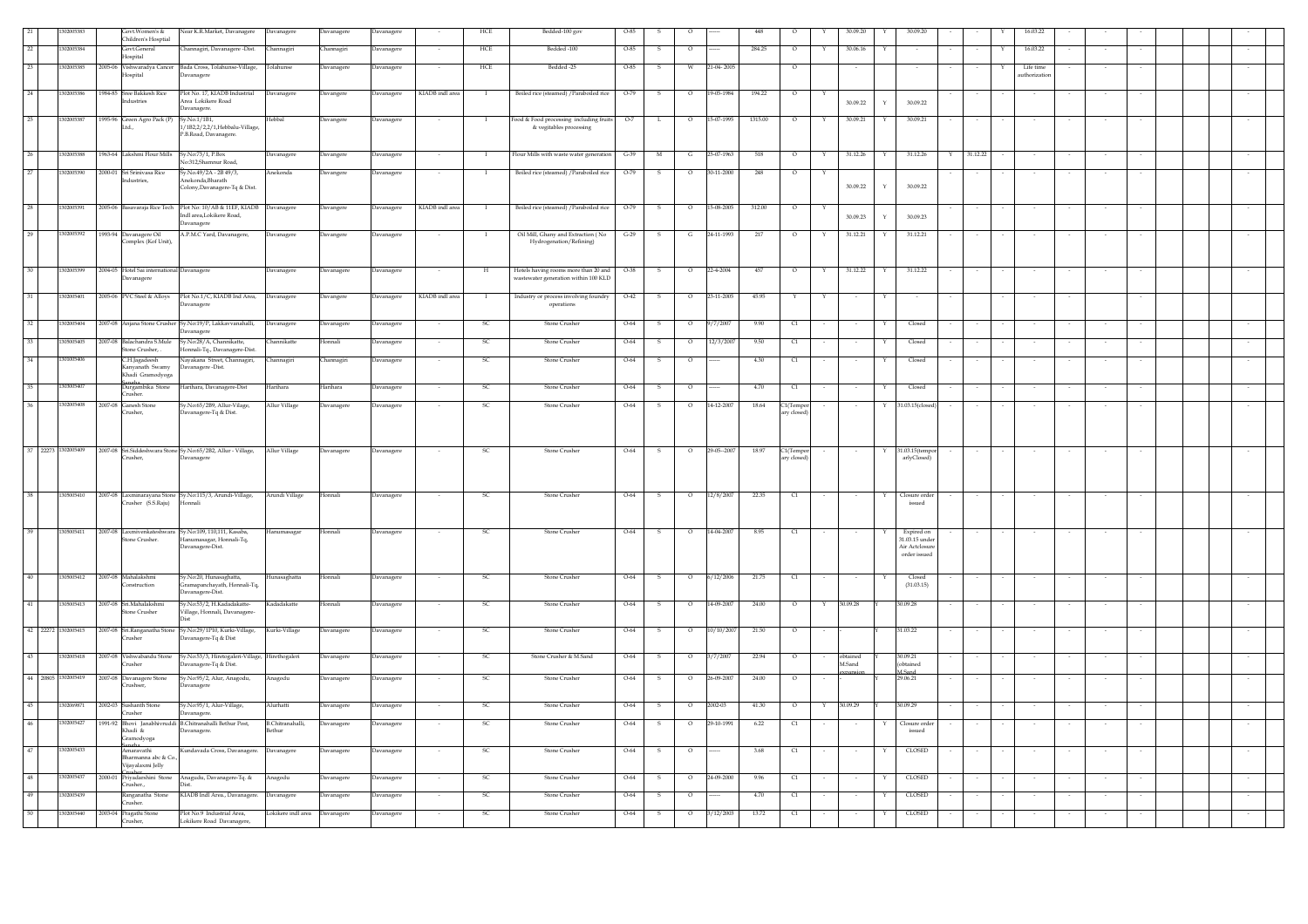|                     |                          |         | Sri. Ranganatha<br>Khadi Gramodyoga<br>Sangha                                                                                                         | Sy.No:3, Kolakere-Village,<br>Channagiri-Tq<br>Davanagere-Dist.                            | Kolekere                        | Channagiri | Davanagere |                       |               | Stone Crusher                                                                                                                                                                                                          | $O-64$ |              |         |              |        | closed                           |             |                                |                                   |                           |        |        |        |        |  |        |
|---------------------|--------------------------|---------|-------------------------------------------------------------------------------------------------------------------------------------------------------|--------------------------------------------------------------------------------------------|---------------------------------|------------|------------|-----------------------|---------------|------------------------------------------------------------------------------------------------------------------------------------------------------------------------------------------------------------------------|--------|--------------|---------|--------------|--------|----------------------------------|-------------|--------------------------------|-----------------------------------|---------------------------|--------|--------|--------|--------|--|--------|
| 52                  | 302005445                |         | 1999-00 Sangam Udyog.,                                                                                                                                | Opp.T.V Ralay Station, N.H-4 Davanagere<br><b>Sye Pass., Davanagere</b>                    |                                 | Davanagere | Davanagere | $\sim$                | - SC          | Stone Crusher                                                                                                                                                                                                          | $O-64$ | s.           | $\circ$ | 30-08-1999   | 21.82  | C1                               | NA          | $\sim$                         | CLOSED<br>Y                       | $\sim$                    | $\sim$ |        | $\sim$ |        |  |        |
| 53                  | 1305005446               |         | Crusher Industries.                                                                                                                                   | 2004-05 Sree Guruhalesh Stone Sy. No.20 Hattihal Village<br>Honnali-Tq., Davanagere-Dist.  | Hattihal Village                | Honnali    | Davanagere |                       | <sub>SC</sub> | Stone Crusher                                                                                                                                                                                                          | $O-64$ | 5            | $\circ$ | 23-11-2004   | 20.64  | C1                               | NA          |                                | CLOSED                            |                           |        |        |        |        |  |        |
| 54                  | 1302005447               |         | 2000-01 Sri.Omkar Ganapathi Davanagere<br>Stone Crusher                                                                                               |                                                                                            | Davanagere                      | Davanagere | Davanagere |                       | SC            | Stone Crusher                                                                                                                                                                                                          | O-64   | s            | $\circ$ | 23-07-2000   | 7.50   | C1                               | NA          |                                | CLOSED<br>Y                       |                           |        |        |        |        |  |        |
| 55                  | 1302005450               |         | 1996-97 Venkateshwara<br>Stone Crusher.,                                                                                                              | Harihara Road, Harihara.<br>Davanagere-Dist.                                               | Harihara                        | Harihara   | Davanagere |                       | - SC          | Stone Crusher                                                                                                                                                                                                          | $O-64$ | -S           | $\circ$ | 3/11/1996    | 15.70  | C1                               | NA          |                                | CLOSED<br>Y                       |                           |        |        |        |        |  |        |
| 56                  | 302005452                |         | Vijayalakshmi Jelly<br>Crusher.                                                                                                                       | Davanagere                                                                                 | Davanagere                      | Davanagere | Davanagere |                       | <sub>SC</sub> | Stone Crusher                                                                                                                                                                                                          | $O-64$ | -S           | $\circ$ |              | 4.55   | C1                               | NA          |                                | <b>CLOSED</b><br>Y                |                           |        |        |        |        |  |        |
| 57                  | 1302005453               |         | 1993-94 Ramanjaneya Stone<br>Crusher                                                                                                                  | (Kiadb)., Opp To Kiadb Indl<br>Area, Lokikere Road,<br>avanagere.                          | Davanagere                      | Davanagere | Davanagere |                       | <sub>SC</sub> | Stone Crusher                                                                                                                                                                                                          | $O-64$ |              | $\circ$ | 12/6/1994    | 3.75   | $\alpha$                         | NA          |                                | CLOSED<br>Y                       |                           |        |        |        |        |  |        |
| 58                  | 1302005454               |         | 1994-95 Siddeshwara Stone<br>Crusher.,                                                                                                                | Allur Hatti Cross Anekal,<br>galur Road, Davanagere                                        | Anekal                          | Davanagere | Davanagere | $\sim$                | - SC          | Stone Crusher                                                                                                                                                                                                          | $O-64$ | -S           | $\circ$ | 12/12/1994   | 4.80   | C1                               | NA          | $\sim$                         | CLOSED<br>Y                       |                           |        |        | $\sim$ |        |  |        |
| 59                  | 33005455                 |         | 1998-99 Star Processors.,                                                                                                                             | Benki Nagar, Harihara,<br>avanagere                                                        | Benki Nagar                     | Harihara   | Davanagere |                       | -SC           | Stone Crusher                                                                                                                                                                                                          | $O-64$ | s            | $\circ$ | 30-12-1998   | - 8    | C1                               | NA          |                                | CLOSED<br>Y                       |                           |        |        |        |        |  |        |
| 60                  | 1302005456               |         | 2003-04 Essar Constructions<br>Ltd (Stone Crusher-                                                                                                    | Hebbal Davanagere-Tq. & Dist. Hebbal-Village                                               |                                 | Davanagere | Davanagere |                       | <sub>SC</sub> | Stone Crusher                                                                                                                                                                                                          | $O-64$ | s            | $\circ$ | 18-6-2003    | 88.26  | C1                               | NA          |                                | 30.06.07(Close                    |                           |        |        |        |        |  |        |
| 61<br>62            | 1303005458<br>1302005459 |         | 1997-98 Hingulambica Stone<br>Crusher.,<br>2003-04 Honnur Stone                                                                                       | Harihara Road, Harihara,<br>avanagere-Dist.<br>Sy.No:121/1, Allur Hatti                    | Harihara<br>Allur Hatti Village | Harihara   | Davanagere |                       | <b>SC</b>     | Stone Crusher<br>Stone Crusher                                                                                                                                                                                         | O-64   | s            | $\circ$ | 2/12/1997    | 8.87   | C1                               | NA          |                                | CLOSED<br><b>CONSENT</b>          |                           |        |        |        |        |  |        |
|                     |                          |         | Crusher                                                                                                                                               | 'illage, Jagalur Road,<br>Javanagere                                                       |                                 | Davanagere | Davanagere |                       | -SC           |                                                                                                                                                                                                                        | $O-64$ | -S           | $\circ$ | 14/8/2003    | 36.48  | C1                               | NA          |                                | <b>REFUSAL</b>                    |                           |        |        |        |        |  |        |
| 63                  | 1302005461               |         | 2002-03 Sri Veerabhadresware<br>Crusher, (H.T.Rathna<br>mma W/o<br>Thippeswamy)                                                                       | Sy.No:1/P, Dyamajjihalli Alur-<br>Post Davanagere-Tq & Dist.                               | Dyamajjihalli, Alur             | Davanagere | Davanagere |                       | <sub>SC</sub> | Stone Crusher                                                                                                                                                                                                          | $O-64$ |              | $\circ$ | 11/12/2002   | 9.75   | C1                               |             |                                | $\,$ consent<br>fusal(CLOSI<br>D) |                           |        |        |        |        |  |        |
| 64                  |                          |         | 1302005462 1987-88 Blue Mountain<br>Electroplating                                                                                                    | P.B. Road, Davanagere.                                                                     | Davanagere                      | Davanagere | Davanagere |                       | - 1           | Industry or Process involving metal<br>surface treatment or process such as<br>Pickiling/Plating/Electroplating/Paint<br>Stripping/Heat Treatment/Phosphating<br>or Finishing and<br>Anodising/Enamelling/Galvanising) | R-44   | $\mathbf{s}$ |         | R 22-11-1987 | 5.00   | C1                               | Y           | 30.06.17<br>(Closed)           | NA                                | 30.06.14<br>Y<br>(Closec) |        |        |        |        |  |        |
|                     | 1302005464               |         | 1999-00 Manjunatha Stone<br>Crusher (Formerly<br>3asayeshwara Stone<br>Crusher).Sv.No:159.<br>Alurhatti, Mittalakat<br>Post, Davanagere-Tq<br>& Dist. | Sy.No:159, Alurhatti,<br>Mittalakatte-Post, Davanagere-Tq<br>& Dist.                       | Alurhatti                       | Davanagere | Davanagere |                       | SC            | Stone Crusher                                                                                                                                                                                                          | $O-64$ | s            | $\circ$ | 26-07-1999   | 9.38   | $\begin{array}{c} 1 \end{array}$ | NA          | $\sim$                         | Closure order<br>issued           |                           |        |        |        |        |  |        |
| 66 23519 1302005466 |                          |         | 1999-00 Maruthi Stone<br>Crusher                                                                                                                      | Sy.No:95/3, Jagalur Road, Alur,<br>Alurhatti, Davanagere-Tq. &                             | Alurhatti                       | Davanagere | Davanagere |                       | SC            | Stone Crusher                                                                                                                                                                                                          | $O-64$ | s            | $\circ$ | 02-08-1999   | 14.92  | $\circ$                          | Y           | 30.09.23                       | 30.09.23                          |                           |        |        |        |        |  |        |
| 67                  | 1302005467               |         | 2003-04 Centri Cast Foundry                                                                                                                           | C-36 KSSIDC Industrial Estate<br>.okikere Road Davanagere-5,                               | Davanagere                      | Davanagere | Davanagere |                       | $\mathbf{I}$  | Industry or process involving foundry<br>operations                                                                                                                                                                    | $O-42$ | s            | $\circ$ | 01.02.01     | 19.58  | C1                               | Y           | $\sim$                         | Y                                 |                           |        |        |        |        |  |        |
| 68                  | 1302005471               |         | 2003-04 Jai Bharath Stone<br>Crusher                                                                                                                  | Sy.No:29/6,Kurki-Post,<br>avanagere Taluk and District                                     | Kurki-Village                   | Davanagere | Davanagere |                       | SC            | Stone Crusher                                                                                                                                                                                                          | O-64   | s            | $\circ$ | 23-05-2003   | 4.94   | $\circ$                          |             |                                | 31.03.22                          |                           |        |        |        |        |  |        |
| 69                  | 1302005473               |         | 1992-93 Kalleshwara Stone<br>Crusher., (Sri.Prasanna Davanagere,<br>N)                                                                                | opp: ESCARTS, Harihar Road,                                                                | Davanagere                      | Davanagere | Davanagere |                       | SC            | Stone Crusher                                                                                                                                                                                                          | $O-64$ | s            | $\circ$ | 14-08-1992   | 16.00  | C1                               |             |                                | Closure order<br>Y<br>issued      |                           |        |        |        |        |  |        |
| 70                  | 302005474                |         | 1985-86 Karnataka Foundry                                                                                                                             | KSSIDC Indl Estate, Harihara,<br>avanagere                                                 | KSSIDC indl estate              | Harihara   | Davanagere | KSSIDC Indl area      | $\mathbf{I}$  | Industry or process involving foundry<br>operations                                                                                                                                                                    | $O-42$ | s            | $\circ$ | 14-08-1985   | 4.25   | $\circ$                          | Y           | 30.09.21                       | 30.09.21<br>Y                     | $\sim$                    | $\sim$ |        | $\sim$ | $\sim$ |  |        |
| $\overline{71}$     | 1302005475               |         | 2004-05 Karthik Spun Pipe<br>Industries                                                                                                               | Amaravathi-Village, Harihara-Tq Amaravathi<br>avanagere-Dist.                              |                                 | Harihara   | Davanagere |                       |               | Cement products (without using<br>sbestos) like pipe, pillar, jafri, well ring,<br>blocks/tiles etc., (should be done under<br>closed covered shed to control fugitive<br>emissions)(only industrial scale)            | $G-11$ | s            | G       | 1999-2000    | 22.92  | $\circ$                          | Y           | 31.12.26                       | Y<br>31.12.26                     |                           |        |        |        |        |  |        |
| 72                  | 1303005481               |         | 2003-04 Pradeep Enterprises<br>(Unit-I) (Foundry)                                                                                                     | Plot No. N-7, Industrial Estate,<br>Yantrapura-Post, Harihara-<br>577602, Davanagere-Dist. | Yanthrapura                     | Harihara   | Davanagere | KSSIDC,<br>Yantrapura |               | Industry or process involving foundry<br>operations                                                                                                                                                                    | $O-42$ | s            | $\circ$ | 21.08.1981   | 140.11 | $\circ$                          | $\mathbf Y$ | 30.09.29                       | $\mathbf Y$<br>30.09.29           |                           |        |        |        |        |  |        |
| $\overline{73}$     | 1302005482               | 1996-97 | Prakash Spun Pipe<br>Manufacturers                                                                                                                    | No.418/324, Near by-pass,<br>Avaragere Village, P.B.Road,<br>avanagere.                    | <b>Waragere Village</b>         | Davangere  | Davanagere |                       |               | Cement Products (Without using<br>Asbestos ) like pipes, pillar, Jafri, well<br>rings, blocks/Tiles etc. (Should be done<br>under closed covered shed to control<br>fugitive emissions ) Only Industrial Scale         | $G-11$ | s            | G       | 28-09-1996   | 10.79  | $\circ$                          |             | Life time<br>consent<br>issued | Life time<br>consent issued       |                           |        |        |        |        |  |        |
| 74                  | 1305005483               |         | 2005-06 Raghavendra Stone<br>Crusher,                                                                                                                 | Sy.No:141, Joga-Village, Honnali Joga-Village<br>taluk, Davanagere District                |                                 | Honnali    | Davanagere | $\sim$                | <sub>SC</sub> | Stone Crusher                                                                                                                                                                                                          | $O-64$ | s            | $\circ$ | 3/4/2005     | 9.99   | $\begin{array}{c} 1 \end{array}$ | NA          | $\sim$                         | Closure order<br>Y<br>issued      |                           | $\sim$ |        | $\sim$ | $\sim$ |  |        |
| 75                  | 306005485                |         | 2003-04 Sri.Ramakrishna<br><b>one</b><br>Crusher, (K.Krishna)                                                                                         | NH-13, Near Donnehalli,<br>Mudalamachikere, Jagalur<br>Davanagere-Dist.                    | fudalamachikere                 | Jagalur    | Davanagere | $\sim$                | -SC           | <b>Stone Crusher</b>                                                                                                                                                                                                   | $O-64$ | s            | $\circ$ | 19-12-2003   | 4.96   | C1                               | NA          | $\sim$                         | Closure order<br>Y<br>issued      | $\sim$                    | $\sim$ | $\sim$ | $\sim$ | $\sim$ |  | $\sim$ |
|                     |                          |         |                                                                                                                                                       |                                                                                            |                                 |            |            |                       |               |                                                                                                                                                                                                                        |        |              |         |              |        |                                  |             |                                |                                   |                           |        |        |        |        |  |        |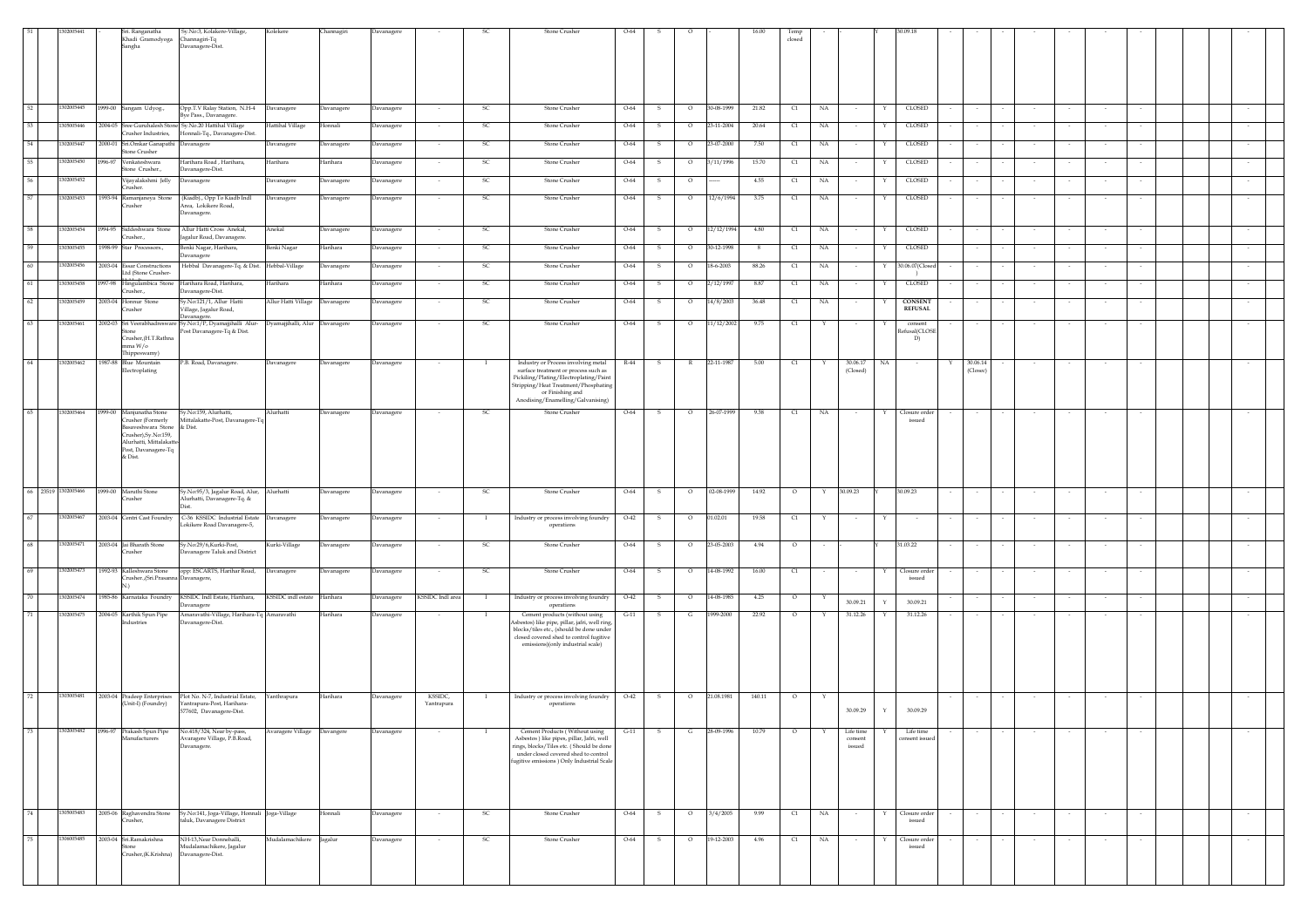|      | 76 22263<br>1305005489      |         | 1992-93 Saleshwara Stone<br>Crusher                                                                                    | Sy.No:37, Surahonne, Honnali,<br>Davanagere-Dist                                                                                                          | Surahonne       |            |                    |                 |                | Stone Crusher                                                                                                                                                                                       |        |              | 5-08-1992                  |        |            |    |                                            |                             |                                     |        |   |          |        |        |          | direct<br>on<br>letter<br>No.12<br>93,<br>dtd:27 |
|------|-----------------------------|---------|------------------------------------------------------------------------------------------------------------------------|-----------------------------------------------------------------------------------------------------------------------------------------------------------|-----------------|------------|--------------------|-----------------|----------------|-----------------------------------------------------------------------------------------------------------------------------------------------------------------------------------------------------|--------|--------------|----------------------------|--------|------------|----|--------------------------------------------|-----------------------------|-------------------------------------|--------|---|----------|--------|--------|----------|--------------------------------------------------|
|      | 77 18389 1303005492 2001-02 |         | Sharavanya Asphalt<br>Hot Mix Plant,                                                                                   | Harapanahalli-Harihara Road,<br>A/P: Kurubarahalli, Harihara-<br>Tq: Davanagere District                                                                  | Kurubarahalli   | Harihara   | Davanagere         |                 | $\mathbf{I}$   | Hot Mix Plants                                                                                                                                                                                      | $O-37$ | $\mathbf{s}$ | $\circ$<br>16-12-2001      | 9.88   | $\circ$    | Y  | 30.09.22                                   | Y                           | 30.09.22                            |        |   |          |        |        |          |                                                  |
| 78   |                             |         | 1303005494 2003-04 Siddivinayaka<br>undry                                                                              | KIADB Industrial Area Guttur Guttur<br>Post Harihara Davanagere-                                                                                          |                 | Harihara   | <b>Javanagere</b>  |                 |                | Industry or process involving foundry<br>operations                                                                                                                                                 | $O-42$ | s            | $\circ$<br>8/2/2003        | 7.50   | C1         | NA |                                            |                             | 30.06.17<br>(Closed)                |        |   |          |        |        |          |                                                  |
| 79   | 1302005501                  |         | 2002-03 Sri Rangaswamy<br>Stone Crusher,                                                                               | (Taralabalu stone crusher),<br>v.No:55/5, Allur Davanagere<br><b>Taluk Davanagere District,</b>                                                           | Allur-Village   | Davanagere | <b>Javanagere</b>  |                 | <sub>SC</sub>  | Stone Crusher                                                                                                                                                                                       | $O-64$ | -S           | 01.05.2002<br>$\circ$      | 10.50  | C1         |    | $\sim$                                     | Y<br>closure order<br>(NPD) |                                     |        |   |          |        |        |          |                                                  |
| 80   | 302005503                   |         | nthappa)                                                                                                               | 1999-00 Thimmeshwara Stone Sy.No:17/4, Konnanayakanahalli Honnali<br>Crusher(M.T.Gurusha Honnali-Tq, Davanagere,<br>District.                             |                 | Honnali    | <b>)</b> avanagere |                 | -SC            | Stone Crusher                                                                                                                                                                                       | $O-64$ | -S           | $\circ$<br>18-12-1999      | 8.40   | $\epsilon$ |    |                                            |                             | Closure order<br>issued             |        |   |          |        |        |          |                                                  |
|      | 1302005504                  |         | 2000-01 Thirumala Hot Mix<br>Plant                                                                                     | Sy.No:16/3, Giriyyavanahalli,<br>9th Mile Stone Jagalur Road,<br>Alurhatti-Village, Davanagere.                                                           | Alurhatti       | Davangere  | <b>Javanagere</b>  |                 |                | Hot Mix Plant                                                                                                                                                                                       | O-37   |              | 31-12-2000<br>$\circ$      | 24.35  |            |    | 30.06.20                                   | Y                           | 30.06.20                            |        |   |          |        |        |          |                                                  |
| 82   | 1303005505                  |         | 1995-96 Hi-Ton Industries                                                                                              | Malabennur, Harihara-Tq.,<br>Davanagere-Dist.                                                                                                             | Malebennur      | Harihara   | Davanagere         |                 | $\mathbf{I}$   | Automobile leaf springs                                                                                                                                                                             | $O-42$ | -S           | $\circ$<br>14-08-1995      | 48.45  | $\circ$    |    | 30.09.21                                   | $\mathbf Y$                 | 30.09.21                            |        |   |          |        |        |          |                                                  |
| 83   | 1302005506                  |         | 1989-99 K.K.Foundry                                                                                                    | Mahajanahalli, Shimoga Road,<br>Harihara, Davanagere-Dist.                                                                                                | Harihar         | Harihara   | <b>Javanagere</b>  | $\sim$          | $\mathbf{I}$   | Industry or process involving foundry<br>operations                                                                                                                                                 | $O-42$ | -S           | $\circ$<br>1/8/1989        | 19.60  | $\circ$    | Y  | 30.06.17                                   | Y                           | 30.06.17                            |        |   |          | $\sim$ | $\sim$ | $\sim$   |                                                  |
| 84   | 1302005508                  |         | 1997-98 Mahaveer<br>Aluminium<br>Industries                                                                            | Indl Area, Harihara-Tq<br>Davanagere-Dist.                                                                                                                | Harihar         | Harihara   | avanagere          | KIADB           | <b>I</b>       | Alluminium Smelters                                                                                                                                                                                 | $O-17$ | $\mathbf{s}$ | $\circ$<br>14-09-1977      | 51.07  | $\circ$    | Y  | 30.09.21                                   | Y                           | 30.09.21                            |        |   |          |        |        |          |                                                  |
| 85   | 1303005509                  |         | 1992-93 Techno-Four                                                                                                    | Indl Estate, Harihara-<br>Taq,Davanagere-Dist.                                                                                                            | <b>Jarihara</b> | Harihara   | avanagere          | KSSIDC,         |                | Industry or process involving foundry<br>operations                                                                                                                                                 | $O-42$ |              | 2/5/1992<br>$\circ$        | 69.44  | $\circ$    |    | 30.06.17                                   | Y                           | 30.06.17                            |        |   |          |        |        |          |                                                  |
|      | 86 75138 1302005510         |         | 2005-06 Vardhaman Metal<br>Industries                                                                                  | KIADB Indl Area, Lokikere<br>Road, Davanagere,                                                                                                            | Davanagere      | Davangere  | <b>Javanagere</b>  | KIADB indl area | -1             | <b>Alluminium Smelters</b>                                                                                                                                                                          | R-50   | -S           | $\circ$<br>8/10/2005       | 15.28  | $\circ$    | Y  | 30.09.21                                   | Y                           | 30.09.21                            |        |   |          |        |        |          |                                                  |
| 87   | 1302005511                  |         | 1992-93 Davanagere Dairy                                                                                               | Sy.No:158,Doddabathi-Village,<br>Javanagere-Tq & Dist.                                                                                                    | Doddabathi      | Davangere  | Davanagere         |                 | $\mathbf{I}$   | Milk Processing and dairy products<br>(Integrated Project)                                                                                                                                          | $R-16$ | $_{\rm M}$   | 10/12/1992<br>$\mathbb{R}$ | 627.00 | $\circ$    | Y  | 30.06.22                                   | Y                           | 30.06.22                            |        |   |          |        |        |          |                                                  |
| 88   | 1303005512                  | 2006-07 | Sushanth Env<br>ironmental<br>Fechnologies,                                                                            | Amaravathi, Harihara Taluk,<br>avanagere District                                                                                                         | Amaravathi      | Harihara   | <b>Davanagere</b>  |                 | $\blacksquare$ | Common Treatment and disposal<br>cilities (CETP, TSDF, E-Waste recycling,<br>CBMWTF, Effluent Conveyance Project,<br>Incinerators, Solvent/Acid Recovery                                            | $R-72$ | -S           | $\mathbb{R}$<br>28-09-2006 | 79.00  | $\circ$    | Y  | 30.06.25                                   | Y                           | 30.06.25                            |        | Y | 30.06.25 |        |        |          |                                                  |
| 89   | 1303005514                  |         | Rolling Mill,                                                                                                          | 2004-05 Millennium Steel Re- Hospet Road, Guttur Village,<br>Harihara, Davanagere                                                                         | Guttur-Village  | Harihara   | <b>Javanagere</b>  |                 | $\mathbf{I}$   | Rolling Mill (Oil or Gas Fired) and Cold<br>Rolling Mill                                                                                                                                            | $O-61$ | S.           | 21-11-2004<br>$\circ$      | 27.60  | C1         |    | $\sim$                                     | Y                           | 30.06.12                            |        |   |          |        |        |          |                                                  |
| 90   | 1302005515                  |         | City Corporation<br>1) Doddabhudihal<br>Village[20MLD]<br>30.06.25<br>Avaragere Village <sup>[5</sup><br>MLD] 30.06.25 | Davanagere                                                                                                                                                | Davanagere      | Davanagere | Javanagere         |                 | LB             | Common Treatment and disposal<br>acilities (CETP, TSDF, E-Waste recycling,<br>CBMWTF, Effluent Conveyance Project,<br>Incinerators, Solvent/Acid Recovery<br>Plant, MSW Sanitary Landfill sites)    | R-72   | - S          | R                          |        | $\circ$    |    | 30.06.15<br>1) $20 &$<br>5MLD-<br>30.06.25 |                             | 30.06.15<br>) 20 & 5MLE<br>30.06.25 |        |   |          |        |        | 31.12.15 |                                                  |
|      | 1303005516                  |         | City Municipal<br>Council                                                                                              | Harihara-Taq, Davanagere -Dist Harihara                                                                                                                   |                 | Harihara   | avanagere          |                 | LB             | Common Treatment and disposal<br>facilities (CETP, TSDF, E-Waste recycling,<br>CBMWTF, Effluent Conveyance Project,<br>Incinerators, Solvent/Acid Recovery                                          | R-72   |              |                            |        | $\circ$    |    | 30.06.16                                   |                             |                                     |        |   |          |        |        | 31.12.15 |                                                  |
| 92   | 1306005517                  |         | Town Panchayath,<br>Jagalur                                                                                            | Jagalur-Taq,Davanagere-Dist                                                                                                                               | Jagalur         | Jagalur    | Davanagere         |                 | LB             | Dlant, MCM Canitanu Landfill citae is<br>Common Treatment and disposal<br>facilities (CETP, TSDF, E-Waste recycling,<br>CBMWTF, Effluent Conveyance Project,<br>Incinerators, Solvent/Acid Recovery | R-72   | $\mathbf{s}$ | $\mathbb{R}$               |        | $\circ$    | Y  | 30.06.15                                   |                             |                                     |        |   |          |        |        | 31.12.16 |                                                  |
| 93   | 1305005519                  |         | Town Panchayath,<br>Honnali                                                                                            | Honnali, Davanagere                                                                                                                                       | Honnali         | Honnali    | Davanagere         |                 | LB             | Dlant MCW Canitany Landfill citae ><br>Common Treatment and disposal<br>acilities (CETP, TSDF, E-Waste recycline<br>CBMWTF, Effluent Conveyance Project,<br>Incinerators, Solvent/Acid Recovery     | R-72   | $\mathbf{s}$ | R                          |        | $\circ$    | Y  | 30.06.13                                   |                             |                                     |        |   |          |        | $\sim$ | 31.12.16 |                                                  |
| - 94 | 130100552                   |         | Town<br>Panchayath, Channagi                                                                                           | Channagiri, Davanagere                                                                                                                                    | Channagiri      | Channagiri | avanagere          |                 | LB             | Dlant, MCW Capitage Landfill sites V<br>Common Treatment and disposal<br>facilities (CETP, TSDF, E-Waste recycling,<br>CBMWTF, Effluent Conveyance Project,<br>Incinerators, Solvent/Acid Recovery  | $R-72$ |              |                            |        | $\circ$    |    | 30.06.15                                   |                             |                                     |        |   |          |        |        | 31.12.17 |                                                  |
| 95   | 1302005523                  |         | 1995-96 Bharat Parikh &<br>ompany(Hulikantte<br>Manganese Co.,)                                                        | ML No.2571, Sy.No.57, Hulikatte-Hulikatte<br>Village, Anaji-Post, Davanagere-<br>Tq & Dist.                                                               |                 | Davanagere | Davanagere         | $\sim$          | M              | Plant, MCW Capitage Landfill citae<br>Mining, Ore Benification, ore sintering<br>and pellatisation etc.                                                                                             | R-35   | S            | R<br>12/7/1995             | 43.33  | $\circ$    | Y  | 31.03.25                                   | Y                           | 31.03.25                            | $\sim$ |   | $\sim$   |        |        | $\sim$   |                                                  |
| 96   | 1302005524                  | 1985-86 | <b>Julikatte Manganee</b><br>Mines (Mineral<br>Enterprises Ltd.,)                                                      | ML No.1992, Sy.No:57/P,<br>Hulikatte-Village of Davanagere<br>Tq.& Dist. & Sy.No:74,92 & 120<br>of Halekal Village of Jagalur<br>Taluk & Davanagere-Dist. | Hulikatte       | Davanagere | Davanagere         |                 | M              | Mining, Ore Benification, ore sintering<br>and pellatisation etc.                                                                                                                                   | R-35   | s            | $\mathbb{R}$<br>12/7/1985  | 73.62  | $\circ$    | Y  | 31.03.25                                   |                             | 31.03.25                            |        |   |          |        |        |          |                                                  |
| 97   | 1306005525                  |         | Industry,                                                                                                              | Mahabalesh Mining Maranahalli Jagalur Davanagere- Maranahalli                                                                                             |                 | Jagalur    | <b>Davanagere</b>  |                 | M              | Mining, Ore Benification, ore sintering<br>and pellatisation etc.                                                                                                                                   | R-35   | -S           | $\mathbb{R}$               | 41.00  | $\circ$    | Y  | 31.03.20                                   | Y                           | 31.03.20                            |        |   |          |        |        |          |                                                  |
| 98   | 1301005528                  |         | Industries.,                                                                                                           | Ranganath Mineral Santhebennur, Channagiri-Tq.,<br>Davanagere-Dist.                                                                                       | Santhebennur    | Channagiri | Davanagere         |                 | M              | Mining, Ore Benification, ore sintering<br>and pellatisation etc.                                                                                                                                   | R-35   | S            | $\mathbb{R}$               | 1.35   | C1         | Y  | $\sim$                                     | Y                           |                                     |        |   |          |        |        |          |                                                  |
| 99   | 1303005529                  |         | Sand Mining,                                                                                                           | 1991-92 B. Chanrashekarappa Bilachanur Village, Harihara-Tq., Bilachanur Village Harihara<br>Davanagere-Dist.                                             |                 |            | Davanagere         |                 | M              | Mining, Ore Benification, ore sintering<br>and pellatisation etc.                                                                                                                                   | $R-35$ | - S          | 9/12/1991<br>$\mathbb{R}$  | 0.99   | C1         |    | Closed<br>(30.06.07)                       | NA                          |                                     |        |   |          |        |        |          |                                                  |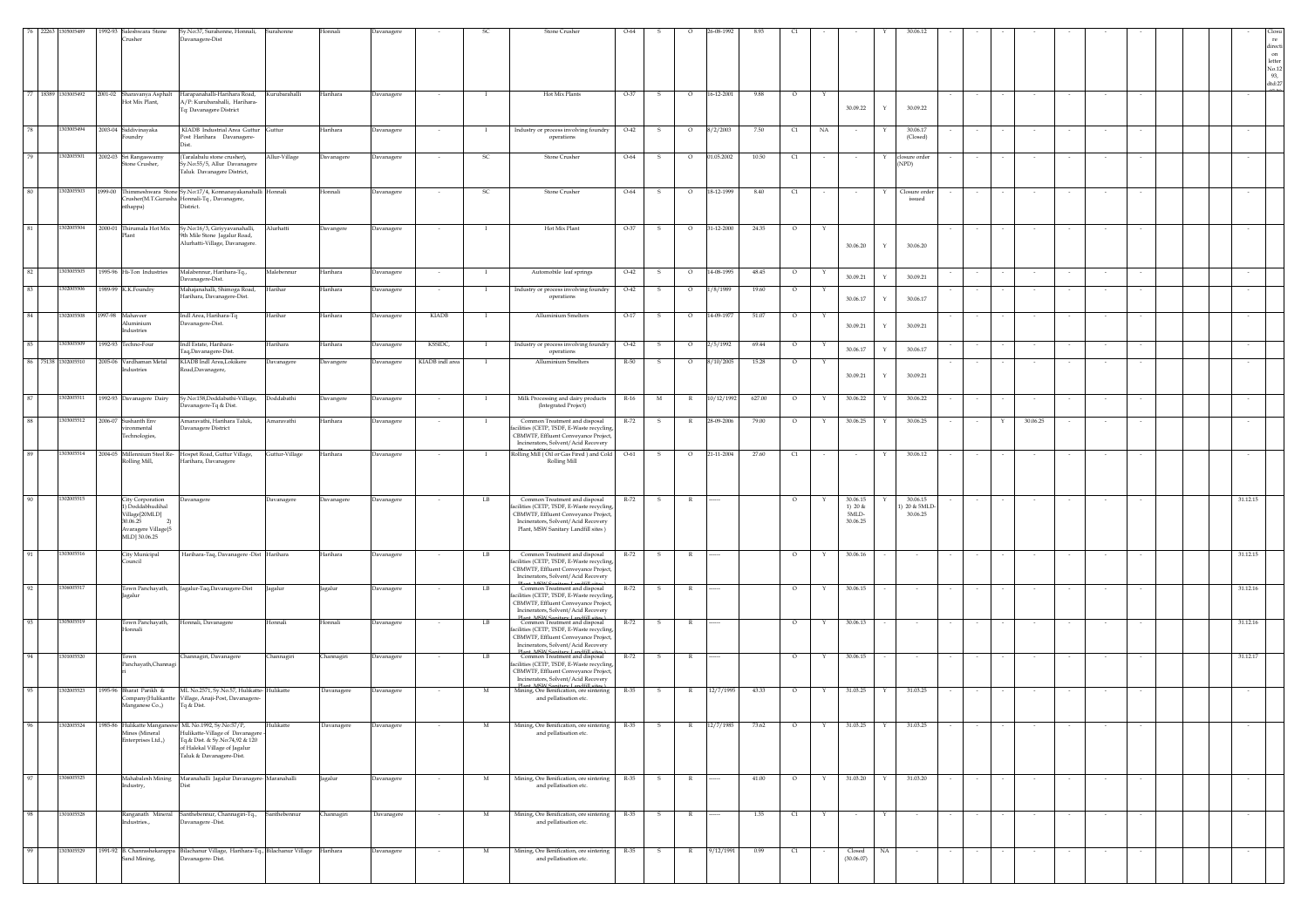|     |            |         | Hariharaeshwara<br>Mineral Traders.,                                            | Harihara, Davanagere -Dist.                                                                                        | Harihara            | Harihara   | Davanagere |                          |              | Mining, Ore Benification, ore sintering<br>and pellatisation etc. | R-35   |              |              |            |         |                   |                      |              |            |                  |                          |                                          |        |        |        |  |        |  |
|-----|------------|---------|---------------------------------------------------------------------------------|--------------------------------------------------------------------------------------------------------------------|---------------------|------------|------------|--------------------------|--------------|-------------------------------------------------------------------|--------|--------------|--------------|------------|---------|-------------------|----------------------|--------------|------------|------------------|--------------------------|------------------------------------------|--------|--------|--------|--|--------|--|
| 101 | 1303005531 | 2001-02 | Hariharaeshwara<br>Minerals Traders,                                            | Harihara, Davanagere -Dist.                                                                                        | Harihara,           | Harihara   | Davanagere |                          | M            | Mining, Ore Benification, ore sintering<br>and pellatisation etc. | R-35   | s            |              | 1/2/2002   | 0.25    | C1                | Closed<br>(30.06.07) | NA           |            |                  |                          |                                          |        |        |        |  |        |  |
|     |            |         |                                                                                 |                                                                                                                    |                     |            |            |                          |              |                                                                   |        |              |              |            |         |                   |                      |              |            |                  |                          |                                          |        |        |        |  |        |  |
| 102 | 1303005532 |         | 1988-89 Hariharaeshwara<br>Minerals Traders.,                                   | Harihara, Davanagere -Dist.                                                                                        | Harihara,           | Harihara   | Davanagere | $\sim$                   | M            | Mining, Ore Benification, ore sintering<br>and pellatisation etc. | R-35   | S            | $\mathbb{R}$ | 22-07-1988 | 0.25    | C1                | Closed<br>(30.06.07) | NA           |            |                  |                          |                                          |        |        |        |  |        |  |
| 103 | 1303005533 |         | 1977-78 J.D Heggappanavar<br>T.B River At<br>Halasabalu Village                 | (Ml. No. 1487), Halasabalu<br>Molding Sand Mine In Village, Harihara-Tq.,<br>Davanagere -Dist.                     | Halasabalu Village, | Harihara   | Davanagere |                          | M            | Mining, Ore Benification, ore sintering<br>and pellatisation etc. | R-35   | -S           | R.           | 3/3/1978   | 0.25    | q                 | Closed<br>(30.06.04) | NA           |            | $\sim$           |                          |                                          |        |        |        |  |        |  |
| 104 | 1303005534 |         | Allaha Bakshi<br>Bahadhurkhan Sand<br>Mining.                                   | Harihara, Davanagere-Dist.                                                                                         | Harihara,           | Harihara   | Davanagere |                          | M            | Mining, Ore Benification, ore sintering<br>and pellatisation etc. | R-35   | s            | $\mathbb{R}$ |            | 0.7     | $\mathbb{C}1$     | Closed               | $_{\rm NA}$  |            |                  |                          |                                          |        |        |        |  |        |  |
| 105 | 1303005535 |         | Moulding Sand<br>Mining                                                         | Rajanahalli, Harihara-Tq.,<br>Davanagere - Dist.                                                                   | Rajanahalli         | Harihara   | Davanagere |                          | M            | Mining, Ore Benification, ore sintering<br>and pellatisation etc. | R-35   | -S           | $\mathbb{R}$ |            | 0.8     | C1                | Closed               | NA           |            |                  |                          |                                          |        |        |        |  |        |  |
| 106 | 1301005536 |         | Small Green Quartz)., Davanagere -Dist.                                         | N.P Bhojaraj (Mining Honnebagi, Channagiri-Tq.,                                                                    | Honnebagi,          | Channagiri | Davanagere |                          | M            | Mining, Ore Benification, ore sintering<br>and pellatisation etc. | R-35   |              |              |            | 4.5     | $\alpha$          | Closed               | NA           |            |                  |                          |                                          |        |        |        |  |        |  |
| 107 | 303005537  |         | 1991-92 S.K Pani (Sand                                                          | Telker Building, Harihara,                                                                                         | Harihara,           | Harihara   | Davanagere |                          | M            | Mining, Ore Benification, ore sintering                           | R-35   | -S           | R            | 15-01-1992 | 1.31    | C1                | Closed               | NA           |            |                  |                          |                                          |        |        |        |  |        |  |
|     |            |         | Aining Unit).,                                                                  | Javanagere -Dist.                                                                                                  |                     |            |            |                          |              | and pellatisation etc.                                            |        |              |              |            |         |                   |                      |              |            |                  |                          |                                          |        |        |        |  |        |  |
| 108 | 303005538  |         | 2003-04 Siddana Sand<br>Mining.,                                                | Harihara, Davanagere-Dist.                                                                                         | Harihara,           | Harihara   | Davanagere |                          | M            | Mining, Ore Benification, ore sintering<br>and pellatisation etc. | R-35   | s            |              | 23-01-2004 | 0.25    | C1                | Closed<br>(30.06.07) | NA           |            |                  |                          |                                          |        |        |        |  |        |  |
| 109 | 1303005539 |         | Sri.Siddana Sand<br>Mining.,                                                    | Guttur Village, Harihara,<br>Davanagere-Dist.                                                                      | Guttur Village      | Harihara   | Davanagere |                          | M            | Mining, Ore Benification, ore sintering<br>and pellatisation etc. | R-35   | s            |              |            | $0.3\,$ | $\mathbb{C}1$     | Closed               | $_{\rm NA}$  |            |                  |                          |                                          |        |        |        |  |        |  |
| 110 | 1303005540 |         | Syed Hidayatulla<br>mam Mahala., Sand Davanagere - Dist.<br>Mining Unit,        | Telkar Buiding, Harihara-Tq,                                                                                       | Harihara            | Harihara   | Davanagere |                          | $\mathbf{M}$ | Mining, Ore Benification, ore sintering<br>and pellatisation etc. | R-35   | - S          | - R          |            | 0.2     | C1                | Closed               | NA           |            |                  |                          |                                          |        |        |        |  |        |  |
| 111 | 1303005541 |         | 1997-98 B.Revanasiddappa<br>sand Mine,                                          | ML No.2231, Rajanahali,<br>Harihara Tq., Davanagere- Dist.                                                         | Rajanahali,         | Harihara   | Davanagere | $\overline{\phantom{a}}$ | M            | Mining, Ore Benification, ore sintering<br>and pellatisation etc. | R-35   | s            | $\mathbb{R}$ | 14-10-1997 | 0.08    | $\alpha$          | Closed<br>(30.06.06) | NA           |            |                  |                          |                                          |        |        |        |  |        |  |
| 112 | 1303005542 |         | 1995-96 D. Yamunappa sand                                                       | Sarathi, Harihara Tq.,                                                                                             | Sarathi             | Harihara   | Davanagere |                          | M            | Mining, Ore Benification, ore sintering                           | R-35   | $\mathbf{s}$ | $\mathbb{R}$ | 7/12/1995  | 0.1     | C1                | Closed               | NA           |            |                  |                          |                                          |        |        |        |  |        |  |
|     |            |         | fine,                                                                           | Javanagere Dist.                                                                                                   |                     |            |            |                          |              | and pellatisation etc.                                            |        |              |              |            |         |                   | (30.06.07)           |              |            |                  |                          |                                          |        |        |        |  |        |  |
| 113 | 1303005543 | 1997-98 | Hariharaeshwara<br>Mineral Traders.<br>M.Lno:2459, Guttur<br>larihara Davanagen | Guttur, Harihara-Tq.,<br>Davanagere-Dist.                                                                          | Guttur              | Harihara   | Davanagere | $\sim$                   | M            | Mining, Ore Benification, ore sintering<br>and pellatisation etc. | R-35   | $\mathbf{s}$ | R            | 19-08-1997 | 0.25    | C1<br>$\sim$      | Closed<br>(30.06.07) | NA           | $\sim$     | $\sim$<br>$\sim$ | $\overline{\phantom{a}}$ | $\sim$                                   | $\sim$ | $\sim$ | $\sim$ |  | $\sim$ |  |
| 114 | 1302005544 | 2002-03 |                                                                                 | Adarsha Health Care, #231/1, 3rd Main, PJ Extension Davanagere<br>Davanagere.                                      |                     | Davanagere | Davanagere |                          | HCE          | Bedded(8)                                                         | W-58   | s            | W            | 30-10-2002 | 20.59   | $\circ$<br>Y      | Exempted             |              |            |                  | N                        | 31.12.20                                 |        |        |        |  |        |  |
| 115 | 1302005545 | 1996-97 | Alur<br>Chandrashekarappa<br>femorial Hospital,                                 | Door No.295, 2nd Main, College Davanagere<br>Road, P.J.Extension, Davanagere                                       |                     | Davanagere | Davanagere |                          | HCE          | Bedded(<30)                                                       | W-58   |              |              | 3/5/1996   | 15.96   | $\circ$           | Exempted             |              |            |                  |                          | Life time<br>authorizatin<br>$\,$ issued |        |        |        |  |        |  |
| 116 | 1302005546 |         | 2002-03 Sri.Mruthyunjaya<br>lursing<br>Iome(Formerly<br>anda Thirtha            | Door No.2253/1B, 2nd Main, opp: Davanagere<br>to Ramakrishna Ashrama,<br>Vinobanagara, Davanagere-577              |                     | Davanagere | Davanagere | $\overline{\phantom{a}}$ | HCE          | Bedded(<30)                                                       | W-58   | S            | W            | 28-11-2002 | $\sim$  | $\circ$<br>$\sim$ | $\sim$               |              |            | $\sim$           | Y                        | 03.08.21                                 |        | $\sim$ |        |  |        |  |
| 117 | 302005547  | 010-11  | Anugraha Hospital                                                               | #2698, 2nd Main, 2nd Cross,<br>M.C.C.'B' Block,Davanagere-                                                         | Davanagere          | Davanagere | Davanagere |                          | HCE          | Bedded(<30)                                                       | W-58   |              |              |            | 23.22   | $\circ$           |                      |              |            |                  | N                        | 30.06.18                                 |        |        |        |  |        |  |
| 118 | 302005548  |         | Apoorva Hospital                                                                | 3rd Main, 9th Cross.<br>P.J.Extension, Davanagere.                                                                 | Davanagere          | Davanagere | Davanagere |                          | HCE          | Bedded(<30)                                                       | W-58   | -S           |              | 08.02.14   | 18.5    | $\alpha$<br>Y     |                      |              |            |                  |                          | 30.06.14<br>(CLOSED)                     |        |        |        |  |        |  |
| 119 | 0200554    |         | Aradhya Hospital                                                                | Hardekar Manjappa Road, opp: Davanagere<br>to Bapuji Bank, Davanagere                                              |                     | Davanagere | Davanagere | $\sim$                   | HCE          | Bedded(<30)                                                       | W-58   | s            | - W          |            | 23.4    | $\circ$           | $\sim$               |              |            | $\sim$           | N                        | 31.12.19                                 |        |        |        |  |        |  |
| 120 | 1302005550 |         | 1991-92 Ashraya Hospital                                                        | Door No.1977/1 & 2, MCC 'A'<br>Block, Shamnur Road,<br>Davanagere-577 004.                                         | Davanagere          | Davanagere | Davanagere |                          | HCE          | Bedded-40                                                         | $O-85$ | - S          | $\circ$      | 28-12-1991 | 64      | $\circ$           | 30.09.22             | Y            | 30.09.22   | NA               |                          | Life time<br>authorization               |        |        |        |  |        |  |
| 121 | 1302005551 |         | 1990-91 Ashwini Nursing<br>Home                                                 | AVK College Road, Davanagere Davanagere                                                                            |                     | Davanagere | Davanagere |                          | HCE          | Bedded(<30)                                                       | W-58   | $\,$ s       | W            | 10/9/1991  | 10.44   | $\circ$           |                      |              |            |                  |                          | Life time<br>authorization               |        |        |        |  |        |  |
| 122 | 1302005553 |         | Centre, Bapuji<br>Hospital Road, Bapuji<br>OPD Block,<br>Davanagere             | Bapuji Child Health Bapuji Hospital Road, Bapuji<br>nstitute & Research OPD Block, Davanagere                      | Davanagere          | Davanagere | Davanagere |                          | HCE          | Bedded -200                                                       | $O-58$ | M            | $\circ$      |            | 646     | $\circ$<br>Y      |                      | 01.10.2025 N | 01.10.2025 | NA               | N                        | 30.09.20                                 |        |        |        |  |        |  |
| 123 | 1302005554 |         | and Hospital,                                                                   | 2002-03 Bapuji Dental College MCC"B" Block, Davanagere.                                                            | Davanagere          | Davanagere | Davanagere | $\sim$                   | HCE          | Bedded(<10)                                                       | W-58   | L.           | W            | 9/4/2002   | 3208.08 | $\circ$<br>$\sim$ | $\sim$               | $\sim$       | $\sim$     | 30.06.17<br>Y    | Y                        | Life time<br>authorization               |        | $\sim$ | $\sim$ |  | $\sim$ |  |
| 124 | 1302005555 |         | Centre,                                                                         | Basaveshwara Health Door No.310, Pavilion Road, Near Davanagere<br>Hegde X-Ray Clinic,<br>P.J.Extension,Davanagere |                     | Davanagere | Davanagere | $\sim$                   | HCE          | Clinic                                                            | W-58   | S.           | W            |            | 16.7    | $\circ$<br>$\sim$ | $\sim$               | $\sim$       | $\sim$     | $\sim$<br>$\sim$ | Y                        | Life time<br>authorization               |        | $\sim$ | $\sim$ |  | $\sim$ |  |
| 125 | 1302005556 |         | 2006-07 City Medical Centre                                                     | Door No.2660/1, Badila Guthu<br>Complex, 1st Main, Dental<br>College Road M.C.C "B"<br>Block.Davanagere.           | Davanagere          | Davanagere | Davanagere |                          | HCE          | Bedded -50                                                        | O-85   | s            |              | 14-08-2006 | 71.65   | $\circ$<br>Y      | 30.09.29             | Y            | 30.09.29   |                  |                          | 30.09.29                                 |        |        |        |  |        |  |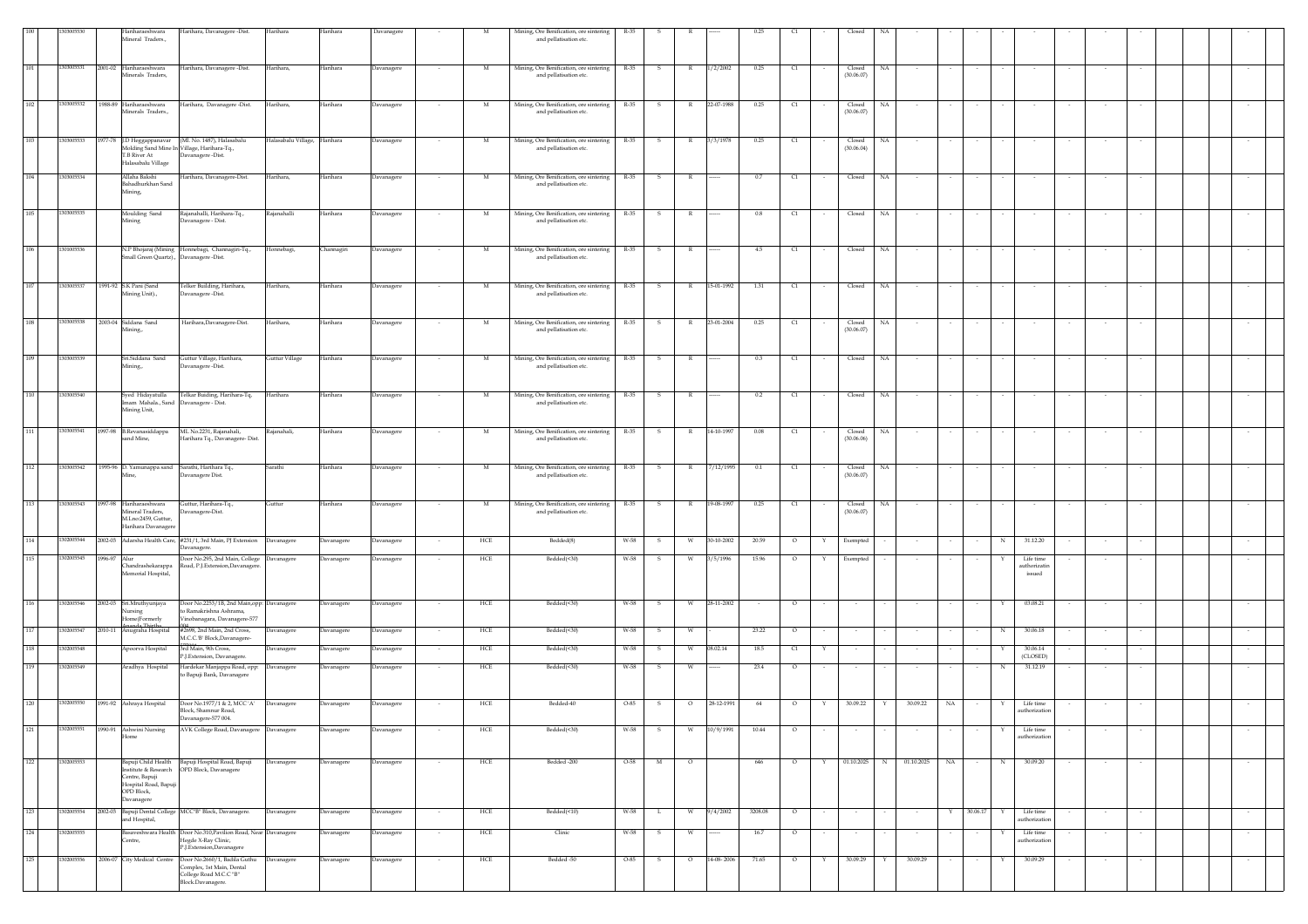|     | 30200555   | 2002-03 City Hospital                                                  | Binny Co., Road, H.M.Road,<br>Davanagere                                                                            | Davanagere        | Davanagere | Davanagere        | HCE                   | Bedded(<30) |        |                         | /8/2002          |       |                          |              |          |                  |               | Lifetime                        | authorizatio<br>issued |        |        |  |  |
|-----|------------|------------------------------------------------------------------------|---------------------------------------------------------------------------------------------------------------------|-------------------|------------|-------------------|-----------------------|-------------|--------|-------------------------|------------------|-------|--------------------------|--------------|----------|------------------|---------------|---------------------------------|------------------------|--------|--------|--|--|
| 127 | 1302005558 | College of Dental<br>Science                                           | Bapuji Hospital Road, Davangere Davanagere                                                                          |                   | Davanagere | Davanagere        | HCE                   | Bedded(<30) | W-58   | L<br>W                  |                  | 2927  | $\circ$                  |              |          |                  | 30.06.17<br>Y | $\mathbb N$                     | Not applied            |        |        |  |  |
| 128 | 1302005559 | 1975-76 Davanagere Surgical M.C.C 'A' Block Davangere<br>and Maternity |                                                                                                                     | Davanagere        | Davanagere | Davanagere        | HCE<br>$\sim$         | Bedded(30)  | W-58   | $\mathbf{s}$<br>W       | 28-09-1975       | 429.5 | C1                       | Y            |          | Y                |               |                                 | 30.06.14<br>(CLOSED)   |        |        |  |  |
| 129 | 1302005560 | and the Unit<br>Davanagere Heart<br>Hospital                           | Door No. 3840, M.C.C. 'B' Block, Davanagere<br>Davanagere-577 004.                                                  |                   | Davanagere | Davanagere        | HCE<br>$\sim$         | Bedded(<30) | W-58   | S.<br>W                 |                  | 98.58 | $\circ$                  |              | $\sim$   | $\sim$           |               | Life time<br>Y<br>authorizatio  |                        | $\sim$ | $\sim$ |  |  |
| 130 | 302005561  | 2003-04 Bulagannavar                                                   | #103, Raithara Beedi, 1st Cross,                                                                                    | Davanagere        | Davanagere | Davanagere        | HCE<br>$\sim$         | Bedded(<30) | W-58   | -S<br>W                 | 19-05-2003       | 8.6   | C1                       | Y            | CLOSED   | $\sim$           |               | Y.                              | <b>CLOSED</b>          |        |        |  |  |
| 131 | 1302005562 | Hospital,<br>2005-06 Dr.Umesh Eye Care                                 | P.I.Extension, Davanagere<br>#311B, Pavilion Road,                                                                  | <b>Davanagere</b> | Davanagere | <b>Davanagere</b> | HCE                   | Clinic      | W-58   | W<br>s                  | 12/6/2005        | 9.74  | $\circ$                  |              |          |                  |               | Life time                       |                        |        |        |  |  |
| 132 | 1302005563 | Centre<br><b>ESI</b> Hospital                                          | P.J.Extension, Davanagere<br>Nittuvalli, Davanagere,                                                                | Davanagere        | Davanagere | Davanagere        | HCE                   | Bedded-50   | $O-85$ | $\circ$<br>S            |                  | 85.4  | $\circ$                  | Y            | 30.06.17 | 30.06.17<br>Y    |               | authorization<br>$\mathbb N$    | 30.06.17               |        |        |  |  |
| 133 | 1302005565 | 2002-03 Government General<br>Hospital                                 | No.470/475/325, Jagalur-Tq,<br>Davanagere-Dist.                                                                     | lagalur           | agalur     | <b>Javanagere</b> | HCE                   | Bedded-100  | 0-85   | s<br>$\circ$            | 19-06-2002       | 465   | $\circ$                  |              | 30.09.23 | 30.09.23<br>Y    |               |                                 | 30.09.23               |        |        |  |  |
| 134 | 1302005566 | Hospital                                                               | 1999-00 Government General Honnali, Davanagere District,                                                            | Honnali           | Honnali    | Davanagere        | HCE                   | Bedded-100  | $O-85$ | M<br>$\circ$            | 23-03-2000       | 700   | $\circ$                  | Y            | 30.09.27 | 30.09.27<br>Y    |               | Υ                               | 30.09.27               | $\sim$ |        |  |  |
| 135 | 1302005567 | 1998-99 Gurunath Hospital K.R.Road, Davanagere,                        |                                                                                                                     | Davanagere        | Davanagere | Davanagere        | HCE                   | Bedded(<30) | W-58   | W<br>-S                 | 14-04-1998       | 29.05 | $\circ$                  |              | Exempted |                  |               | Life time                       | authorization          |        |        |  |  |
| 136 | 1302005568 | 1994-95 Honnathi Eye<br>Iospital                                       | M.C.C "A" Block., Davanagere                                                                                        | Davanagere        | Davanagere | Davanagere        | HCE                   | Bedded(<30) | W-58   | W                       | 28-09-1994       | 19.37 | C1                       |              | CLOSED   |                  |               | CLOSED                          |                        |        |        |  |  |
| 137 | 1302005569 | 1994-95 [vothi Nursing Home NH-214/1, 3rd Main,                        | P.J.Extension, Davanager                                                                                            | Davanagere        | Davanagere | Davanagere        | HCE                   | Bedded(<30) | W-58   | -S<br>W                 | 24-11-1994       | 18.68 | C1                       |              | $\sim$   |                  |               | CLOSED<br>Y                     |                        |        |        |  |  |
| 138 | 1302005570 | 2001-02 K.C.Memorial                                                   | 182/1, 3rd Main, P.J. Extension,                                                                                    | Davanagere        | Davanagere | Davanagere        | HCE<br>$\sim$         | Bedded(<30) | W-58   | s.<br>w                 | 14-07-2001       | 59.85 | $\circ$                  |              | Exempted | $\sim$           | $\sim$        | N                               | 30.06.17               |        |        |  |  |
| 139 | 1302005571 | Hospital<br>998-99 Kadliningamma                                       | Davanagere-577002.<br>Door No. 2667/3, 4th Cross,                                                                   | <b>Davanagere</b> | Davanagere | <b>Davanagere</b> | HCE                   | Bedded(<30) | W-58   | s<br>W                  | 23-10-1998       | 48.33 | $\circ$                  |              |          |                  |               |                                 | Lifetime               |        |        |  |  |
|     |            | Memorial Hospital,                                                     | M.C.C. 'B' Block, Davanagere.                                                                                       |                   |            |                   |                       |             |        |                         |                  |       |                          |              |          |                  |               |                                 | authorizatio<br>issued |        |        |  |  |
| 140 | 1302005572 | 1960-61 Kamalananda<br>Hospital                                        | Davanagere                                                                                                          | Davanagere        | Davanagere | Davanagere        | HCE                   | Bedded(<30) | W-58   | s<br>W                  | 24-11-1960       | 6.7   | C1                       |              | CLOSED   |                  |               | CLOSED                          |                        |        |        |  |  |
| 141 | 1302005573 |                                                                        | 1999-00 Latha Nursing Home 2nd Main Road, 9th Cross, P.J<br>Extension., Davanagere.                                 | Davanagere        | Davanagere | Davanagere        | HCE<br>$\sim$         | Bedded-38   | O-85   | - S<br>$\circ$          | 23-10-1999       | 160   | $\circ$                  | Y            | 30.09.29 | 30.09.29<br>Y    |               | 30.09.29<br>Y                   |                        |        |        |  |  |
| 142 | 1302005574 | 2001-02 Madhavi Hospital                                               | 4th Main, Church Road, MCC 'A' Davanagere<br>Block, Davanagere.                                                     |                   | Davanagere | Davanagere        | HCE                   | Bedded(<30) | W-58   | -S<br>w                 | $17 - 11 - 2001$ | 22.77 | $\circ$                  |              |          |                  |               | Life time<br>authorization      |                        |        |        |  |  |
| 143 | 1302005576 |                                                                        | 2005-06 Manasa Health Center #2663, 1st Main, Dental college<br>Road, MCC"B" Block, Davanager                       | Davanagere        | Davanagere | Davanagere        | HCE                   | Bedded(<30) | W-58   | s<br>W                  | 13-09-2005       | 12.5  | $\circ$                  | Y            | Exempted |                  |               | Life time<br>authorization      | issued                 |        |        |  |  |
| 144 | 1302005578 | 2001-02 Manjunath Clinic & Door No.473,<br>Day Care Centre             | Chamarajpet, Davanagere-577                                                                                         | Davanagere        | Davanagere | Davanagere        | HCE                   | Clinic      | W-58   | - S<br>W                | 06-09 2001       |       | $\circ$                  |              | $\sim$   |                  |               | Life time                       | authorization          |        |        |  |  |
| 145 | 1302005579 | Medical & Maternity<br>Centre Day Care                                 | #2935, 5th Main, 2nd Cross,<br>M.C.CB' Block, Davanagere-577                                                        | Davanagere        | Davanagere | Davanagere        | HCE                   | Bedded(<30) | W-58   | s<br>W                  |                  | 20.47 | $\circ$                  | Y            | Exempted |                  |               | N                               | 30.06.17               | $\sim$ |        |  |  |
| 146 | 1302005580 | Sree.Mruthyunjaya<br>ursing Home,                                      | No.457/2, Dr.M.C.Modi Camp<br>Road, Davanagere.                                                                     | Davanagere        | Davanagere | Davanagere        | HCE                   | Bedded(<15) | W-58   | s<br>W                  |                  | 18.9  | $\circ$                  | Y            | Exempted |                  |               | Life time<br>authorizatio       |                        |        |        |  |  |
| 147 | 1302005581 | 1994-95 Nandi Hospital                                                 | Door No.371/1-2, 4th Main, 9th                                                                                      | Davanagere        | Davanagere | Davanagere        | HCE                   | Bedded(<30) | W-58   | s<br>W                  | 4/9/1994         | 43.2  | $\circ$                  |              |          |                  |               |                                 | 17.10.21               |        |        |  |  |
|     |            |                                                                        | Cross, P.J Extension, Davanagere                                                                                    |                   |            |                   |                       |             |        |                         |                  |       |                          |              |          |                  |               |                                 |                        |        |        |  |  |
| 148 | 1302005582 | Centre                                                                 | 1970-71 Navodaya Hospital & No:1997, Vinayaka Complex,<br>Regional Trauma Care M.C.Colony "A" Block,<br>Davanagere. | Davanagere        | Davanagere | Davanagere        | HCE                   | Bedded-40   | O-85   | - S<br>$\circ$          | 20-12-1970       | 88.63 | $\circ$                  | Y            | 30.09.24 | $\sim$<br>$\sim$ | $\sim$        | 30.09.24<br>Y                   |                        |        |        |  |  |
| 149 | 1302005583 | 2002-03 Nirmala Health                                                 | Rmc Link Road, B.T. Lavout.                                                                                         | Davanagere        | Davanagere | Davanagere        | HCE<br>$\sim$         | Bedded(8)   | W-58   | S.<br>W                 | 25-08-2002       | 16.50 | $\circ$                  | Y            | Exempted | $\sim$           | $\sim$        | Life time<br>Y                  |                        | $\sim$ | $\sim$ |  |  |
| 150 | 1302005584 | Centre.<br>1986-87 Patil Nursing Home.,                                | 110/12/21, Davanagere,<br>Door No.811, K.R Road., Near                                                              | Davanagere        | Davanagere | Davanagere        | ${\rm HCE}$<br>$\sim$ | Bedded(<30) | W-58   | s<br>W                  | 29-10-1986       | 10.34 | $\circ$                  | Y            | Exempted | $\sim$           |               | authorizatic<br>N               | 30.06.17               | $\sim$ |        |  |  |
| 151 | 1302005585 | 1991-92 Pooja Children                                                 | Shanthi Talkies, Davanagere -<br>Door No.179/3, 3rd Main,3rd                                                        | Davanagere        | Davanagere | <b>Davanagere</b> | ${\rm HCE}$           | Bedded(<30) | W-58   | s<br>W                  | 21-05-1991       | 15.84 | $\circ$                  |              |          |                  |               | Life time                       |                        |        |        |  |  |
|     |            | lospital                                                               | Cross, P.J Extension., Davanager                                                                                    |                   |            |                   |                       |             |        |                         |                  |       |                          |              |          |                  |               | authorizatic                    |                        |        |        |  |  |
| 152 | 306005586  | Hospital                                                               | Prabhanna Memorial Jagalur, Davanagere Dist                                                                         | Jagalur           | Jagalur    | <b>Javanagere</b> | HCE                   | Bedded(<30) | W-58   | s<br>W                  |                  | 4.9   | C1                       |              |          |                  |               | CLOSED<br>Y                     |                        |        |        |  |  |
| 153 | 1302005587 | 1997-98 Pragalbha Hospital                                             | M.C.C. 'B' Block, Davanagere.                                                                                       | <b>Javanagere</b> | Davanagere | <b>Javanagere</b> | HCE                   | Bedded(<30) | W-58   | s<br>W                  | 20-10-1997       | 25.4  | C1                       |              |          |                  |               | CLOSED                          |                        |        |        |  |  |
| 154 | 1302005588 | Prakash Nursing &<br>Maternity Home                                    | K.R.Road, Davanagere                                                                                                | Davanagere        | Davanagere | Javanagere        | HCE                   | Bedded(<30) | W-58   |                         |                  | 22.6  | C1                       |              |          |                  |               | CLOSED                          |                        |        |        |  |  |
| 155 | 1302005589 | 1992-93 Praveen Clinic,                                                | Pb Road Near Kptcl Office,<br>Harihara Davanagere District,                                                         | Harihara          | Harihara   | Davanagere        | HCE                   | Clinic      | W-58   | -S<br>- W               | 12/4/1992        | 24.74 | $\overline{\phantom{a}}$ |              |          |                  |               | Life time<br>authorization      |                        |        |        |  |  |
| 156 | 1302005590 | 1991-92 Sri.Raghavendra<br>Nursing Home                                | Main Road, Jagalur, Davanagere. Jagalur                                                                             |                   | Jagalur    | Davanagere        | HCE<br>$\sim$         | Bedded(<30) | W-58   | $\mathbf{s}$<br>W       | 29-09-1991       | 7.23  | $\circ$                  | $\mathbf{Y}$ | Exempted | $\sim$           |               | Life time<br>Y<br>authorization |                        | $\sim$ | $\sim$ |  |  |
| 157 | 1302005591 | 999-00 Sri.Raghavendra<br>ursing Home & Poly                           | Chamaraj Pet Davanagere.                                                                                            | Davanagere        | Davanagere | Davanagere        | ${\rm HCE}$<br>$\sim$ | Bedded(<30) | W-58   | s<br>W                  | 28-12-1999       | 24.82 | $\circ$                  | Y            | Exempted |                  |               | $_{\rm N}$                      | 30.06.17               | $\sim$ |        |  |  |
| 158 | 1302005592 | 1998-99 Sri.Ramkrishna<br>Nursing Home                                 | Door No.757/35, 8th Main,<br>Behind Church, P.J.Extension,<br>Davanagere                                            | Davanagere        | Davanagere | Davanagere        | HCE<br>$\sim$         | Bedded(<30) | W-58   | W<br>s                  | 30-10-1998       | 48.49 | $\circ$                  |              | Exempted | $\sim$           |               | Life time<br>uthorizatio        |                        | $\sim$ |        |  |  |
| 159 | 1302005593 | 1992-93 Ravi Nursing Home #136, Mahaveer Road,                         |                                                                                                                     | Davanagere        | Davanagere | Davanagere        | HCE                   | Bedded-50   | O-85   | $\mathbf{s}$<br>$\circ$ | 18-05-1992       | 117   | $\circ$                  | Y            | 30.09.29 | 30.09.29<br>Y    |               | Y                               | 30.09.29               |        |        |  |  |
| 160 | 1302005594 | 2002-03 Sandeep Nursing<br>Home                                        | Door No. 636/1, 7th Cross, P.J<br>Extention, Davangere                                                              | Davanagere        | Davanagere | <b>Javanagere</b> | ${\rm HCE}$           | Bedded(<30) | W-58   | s<br>W.                 | 10/10/2002       | 8.75  | $\circ$                  | Y            | Exempted |                  |               | Life time<br>Y<br>authorizatio  |                        |        |        |  |  |
| 161 | 1303005595 | 1985-86 Sharada Nursing<br>Home,                                       | Gayathri Refreshment,<br>Opp kasaba Gramadevatha<br>Complex, Shimoga Road,<br>Harihara-577601,                      | Iarihara          | Harihara   | avanagere         | HCE                   | Bedded(<30) | W-58   |                         | 4/5/1985         | 20.61 | O                        |              | Exempted |                  |               | Life time<br>authorization      |                        |        |        |  |  |
| 162 | 1302005596 | 1991-92 Shilpa Diagnostic<br>Center,                                   | Davanagere-Dist<br>2972/A, Near Swimming Pool,<br>Davanagere.                                                       | Davanagere        | Davanagere | Davanagere        | HCE                   | Diagnostic  | W-58   | W<br>-S                 | 28-07-1991       | 22.7  | $\circ$                  | Y            | Exempted |                  |               | Life time                       | authorization          |        |        |  |  |
| 163 | 1302005597 | Shivakumar Nursing<br>Home                                             | Chamaraj Pet, Davanagere.                                                                                           | Davanagere        | Davanagere | Davanagere        | HCE<br>$\sim$         | Bedded(<30) | W-58   | s<br>W.                 |                  | 4.5   | C1                       |              | $\sim$   | $\sim$           |               | CLOSED<br>Y                     |                        |        | $\sim$ |  |  |
| 164 | 1302005598 | Mruthyunjaya<br>Memorial Eye                                           | Door No.424, 4th Main,<br>8th Cross, P.J.Extension,                                                                 | Davanagere        | Davanagere | Davanagere        | HCE                   | Clinic      | W-58   | s                       |                  | 19.9  | $\circ$                  |              |          |                  |               | Life time                       | authorization          |        |        |  |  |
| 165 | 1302005599 | Hospital & Dental<br>Health Care Centre.<br>996-97 Shivaprakash        | Davanagere.<br>No:311/1A, Pavilion Road,                                                                            |                   |            |                   | HCE                   | Bedded(<30) | W-58   | s<br>W                  | 23-07-1996       | 39.00 | $\circ$                  |              | Exempted |                  |               | Life time                       |                        |        |        |  |  |
|     |            | Memorial Hospital.                                                     | P.J.Extension,Davanagere-577                                                                                        | Davanagere        | Davanagere | <b>Davanagere</b> |                       |             |        |                         |                  |       |                          |              |          |                  |               | authorization                   |                        |        |        |  |  |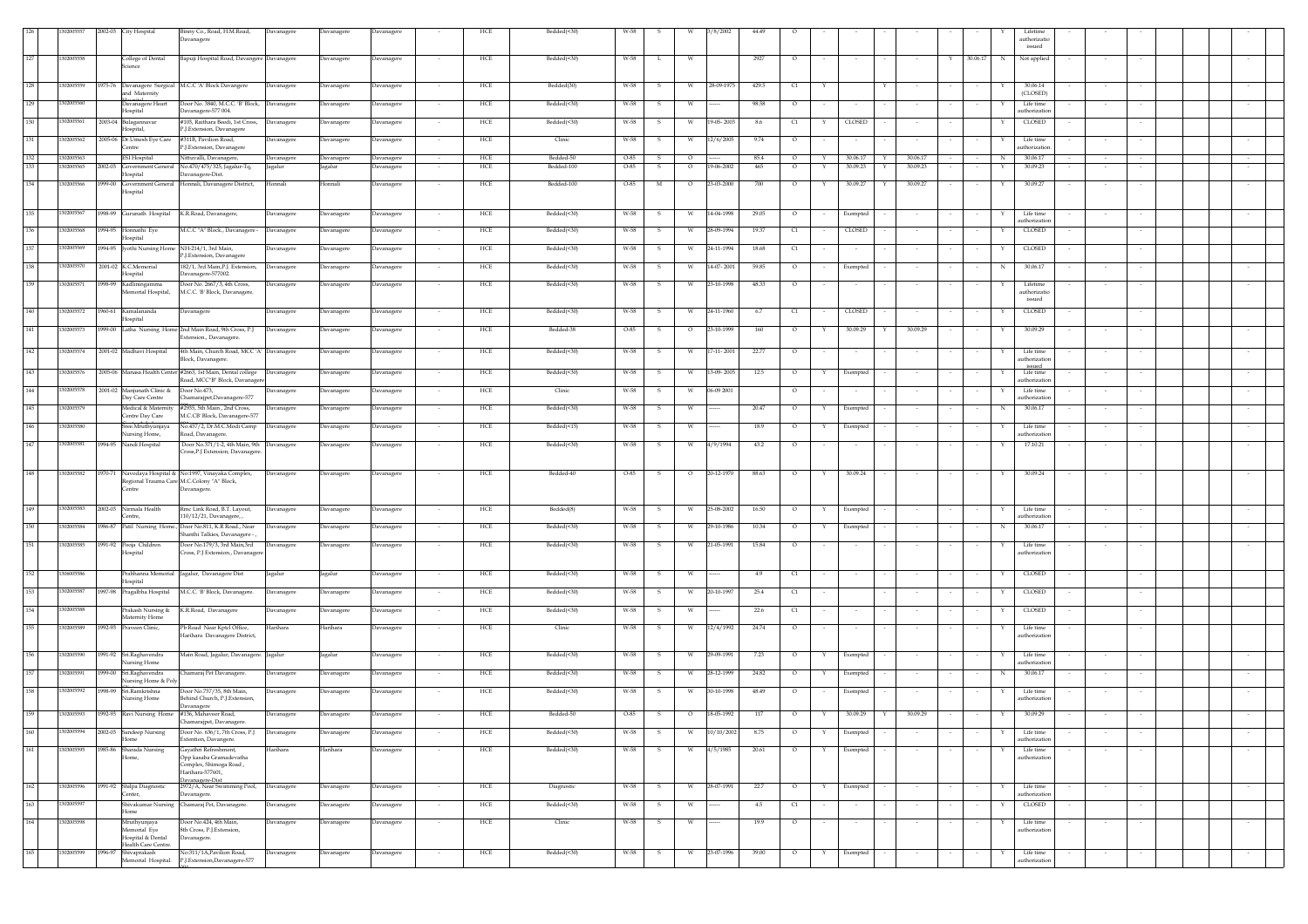| 166     | 1301005600 |             |                                              | Bhadravathi Road, Channagiri Channagiri                                          |                                     |                  |                   |                          |     | Bedded-100     |      |        | $\circ$ |            |        |          |        |                          |                         |        |            |                            |        |        |        |  |
|---------|------------|-------------|----------------------------------------------|----------------------------------------------------------------------------------|-------------------------------------|------------------|-------------------|--------------------------|-----|----------------|------|--------|---------|------------|--------|----------|--------|--------------------------|-------------------------|--------|------------|----------------------------|--------|--------|--------|--|
|         |            |             | 2001-02 BEA's Shree<br>Taralabalu Jagadguru  |                                                                                  |                                     | Channagiri       | Davanagere        |                          | HCE |                | O-85 |        |         | 22-12-2001 | 33.55  |          |        | 30.06.28                 | 30.06.28                |        |            |                            |        |        |        |  |
|         |            |             | Rural Hospital                               |                                                                                  |                                     |                  |                   |                          |     |                |      |        |         |            |        |          |        |                          |                         |        |            |                            |        |        |        |  |
| 167     | 1302005601 |             |                                              | 2000-01 Sneha Medical Centre, #525/1, 5th Main, M.C.C, B'                        |                                     |                  |                   |                          | HCE | Bedded(<30)    | W-58 | $\sim$ | W       | 09-02 2001 |        | $\circ$  | Y      |                          |                         |        |            | 30.06.17                   |        |        |        |  |
|         |            |             |                                              | Block, Davanagere-577002.                                                        | Davanagere                          | Davanagere       |                   |                          |     |                |      |        |         |            | 9.29   |          |        | Exempted                 |                         |        | $_{\rm N}$ |                            |        |        |        |  |
| 168     | 1302005602 |             | 2005-06 Suchethana Hospital Door No.174, 3rd |                                                                                  | Davanagere                          | Davanagere       | Davanagere        | $\sim$                   | HCE | Bedded-(<30)   | W-58 |        | - W     | 18-07-2005 | 88.88  | C1       | Y      | $\sim$                   | Y                       |        |            | 30.06.14                   |        |        |        |  |
|         |            |             |                                              | Main, P.J. Extention Davanagere                                                  |                                     |                  |                   |                          |     |                |      |        |         |            |        |          |        |                          |                         |        |            | (closed)                   |        |        |        |  |
|         |            |             |                                              |                                                                                  |                                     |                  |                   |                          |     |                |      |        |         |            |        |          |        |                          |                         |        |            |                            |        |        |        |  |
| 169     | 1302005604 |             | 1981-82 Sukshema Hospital<br>PvtLtd          | Door No:2629/1A & 1B, Site<br>No.15, Shamanur Road, M.C.C                        | Davanagere                          | Davanagere       | Davanagere        |                          | HCE | Bedded -70     | O-85 |        | $\circ$ | 13-12-1981 | 294    | $\circ$  | Y      | 30.09.22                 | 30.09.22<br>$\mathbf Y$ |        | Y          | 30.09.22                   |        |        |        |  |
|         |            |             | (Surgical Nursing                            | 'B' Block., Davanagere.                                                          |                                     |                  |                   |                          |     |                |      |        |         |            |        |          |        |                          |                         |        |            |                            |        |        |        |  |
|         |            |             | Home)                                        |                                                                                  |                                     |                  |                   |                          |     |                |      |        |         |            |        |          |        |                          |                         |        |            |                            |        |        |        |  |
| 170     | 1302005605 |             | 1988-89 Surabhi Hospital                     | M.C.C.'B' Block, Davanagere                                                      | Davanagere                          | Davanagere       | <b>Javanagere</b> |                          | HCE | Bedded(<30)    | W-58 |        | W       | 23-10-1988 | 11.21  | C1       |        |                          |                         |        | Y          | CLOSED                     |        |        |        |  |
|         |            |             |                                              |                                                                                  |                                     |                  |                   |                          |     |                |      |        |         |            |        |          |        |                          |                         |        |            |                            |        |        |        |  |
| $171\,$ | 1302005606 |             | and Laser Center                             | 1980-81 Susrutha Eye Clinic #212/1A, 3rd Main Road, P.J<br>Extension, Davanagere | Davanagere                          | Davanagere       | Davanagere        |                          | HCE | Bedded(<30)    | W-58 |        | W       | 29-09-1980 | 64.06  | $\circ$  |        |                          |                         |        | Y          | Life time<br>authorization |        |        |        |  |
| 172     | 1302005607 |             | 1993-94 Swamy E.N.T.                         | M.C.C.'B' Block, Davanagere                                                      | Davanagere                          | Davanagere       | Davanagere        |                          | HCE | Bedded(Closed) | W-58 |        | W       | 1/2/1994   | - 70   | $\alpha$ |        |                          |                         |        | Y          | <b>CLOSED</b>              |        | $\sim$ |        |  |
|         |            |             | Hospital                                     |                                                                                  |                                     |                  |                   |                          |     |                |      |        |         |            |        |          |        |                          |                         |        |            |                            |        |        |        |  |
| 173     | 1302005608 |             | T.B. Hospital                                | Davanagere                                                                       | Davanagere                          | Davanagere       |                   |                          | HCE | Bedded(Closed) | W-58 |        | W       |            | 15     | C1       |        | $\sim$                   |                         |        | Y          | CLOSED                     |        | $\sim$ |        |  |
| 174     | 1302005609 |             | 1981-82 Unity Health Centre                  | P.J Extension, 5th Cross,                                                        | Davanagere                          | Davanagere       | <b>Davanagere</b> |                          | HCE | Bedded(30)     | W-58 |        | W       | 14-11-1981 | 67.24  | $\circ$  |        | Exempted                 |                         |        |            | Life time                  |        |        |        |  |
|         |            |             |                                              | Davanagere-577 002.                                                              |                                     |                  |                   |                          |     |                |      |        |         |            |        |          |        |                          |                         |        |            |                            |        |        |        |  |
| 175     | 1302005610 |             | Yeshaswini                                   | #546/4, Church Road (5th Main Davanagere                                         |                                     | Davanagere       | Davanagere        |                          | HCE | Diagnostic     | W-58 |        |         |            |        | C1       |        | Exempted                 |                         |        |            | <b>CLOSED</b>              |        |        |        |  |
|         |            |             | Diagnostic Centre,                           | Road), Near Ram And Co. Circle,                                                  |                                     |                  |                   |                          |     |                |      |        |         |            |        |          |        |                          |                         |        |            |                            |        |        |        |  |
|         |            |             |                                              | P.J. Ext. Davanagere.                                                            |                                     |                  |                   |                          |     |                |      |        |         |            |        |          |        |                          |                         |        |            |                            |        |        |        |  |
| $176\,$ | 1302005611 |             | Hegde Diagnostic                             | Door No:308/545,                                                                 | Davanagere                          | Davanagere       | Davanagere        |                          | HCE | Diagnostic     | W-58 |        | W       |            |        | $\circ$  |        |                          |                         |        | Y          | Life time                  |        |        |        |  |
|         |            |             |                                              | Centre & High Tech P.J.Extension, Pavilion Road,                                 |                                     |                  |                   |                          |     |                |      |        |         |            |        |          |        |                          |                         |        |            | athorization               |        |        |        |  |
| 177     | 1301005612 |             | <b>PHC</b>                                   | Daginakatte Channagiri,                                                          | Daginakatte                         | Channagiri       | Davanagere        |                          | HCE | PHC            | W-58 |        | W       |            |        | $\circ$  |        |                          |                         |        | ${\bf N}$  | 30.06.18                   |        |        |        |  |
|         |            |             |                                              | Davanagere.                                                                      |                                     |                  |                   |                          |     |                |      |        |         |            |        |          |        |                          |                         |        |            |                            |        |        |        |  |
| 178     | 301005613  |             | PHC                                          | Devarahalli, Channagiri,<br>Davanagere.                                          | Devarahalli                         | Channagiri       | Davanagere        | $\sim$                   | HCE | PHC            | W-58 |        | W       |            |        | $\circ$  |        |                          |                         |        | Y          | Life time<br>issued        | $\sim$ | $\sim$ | $\sim$ |  |
| 179     | 1301005614 |             | <b>PHC</b>                                   | Goppenahalli, Channagiri,                                                        | Goppenahalli                        | Channagiri       | Davanagere        |                          | HCE | PHC            | W-58 |        | W       |            |        | $\circ$  |        |                          |                         |        | Y          | Life time                  |        |        |        |  |
|         |            |             |                                              | Davanagere.                                                                      |                                     |                  |                   |                          |     |                |      |        |         |            |        |          |        |                          |                         |        |            | issued                     |        |        |        |  |
| 180     | 301005615  |             | PHC                                          | Guddadakommaranahalli,<br>Channagiri, Davanagere.                                | Guddadakommaran Channagiri<br>halli |                  | Davanagere        |                          | HCE | PHC            | W-58 |        | W       |            |        | $\circ$  |        |                          |                         |        | Y          | Lifetime<br>authorization  |        |        |        |  |
| 181     | 301005616  |             | <b>PHC</b>                                   | Hodigere, Channagiri,                                                            | Hodigere                            | Channagiri       | Davanagere        | $\sim$                   | HCE | PHC            | W-58 |        | W       | ---        | $\sim$ | $\circ$  |        | $\overline{\phantom{a}}$ |                         |        | Y          | Life time                  | $\sim$ | $\sim$ | $\sim$ |  |
|         |            |             |                                              | Davanagere.                                                                      |                                     |                  |                   |                          |     |                |      |        |         |            |        |          |        |                          |                         |        |            | authorization              |        |        |        |  |
| 182     | 0100561    |             | PHC                                          | Kariganur, Channagiri,                                                           | Karaganur                           | Channagiri       | Davanagere        |                          | HCE | PHC            | W-58 |        | W       |            |        | $\circ$  |        |                          |                         |        |            | Life time                  |        |        |        |  |
| 183     | 1301005618 |             | PHC                                          | Davanagere.<br>Mavinakatte, Channagiri,                                          | Mavinakatte                         | Channagiri       | <b>Davanagere</b> |                          | HCE | PHC            | W-58 |        | W       |            |        | $\circ$  |        |                          |                         |        |            | authorization<br>Life time |        |        |        |  |
|         |            |             |                                              | Davanagere.                                                                      |                                     |                  |                   |                          |     |                |      |        |         |            |        |          |        |                          |                         |        |            | authorization              |        |        |        |  |
| 184     | 1301005619 |             | PHC                                          | Nallur, Channagiri, Davanagere. Nallur                                           |                                     | Channagiri       | Davanagere        |                          | HCE | PHC            | W-58 |        | W       |            |        | $\circ$  |        |                          |                         |        | $_{\rm N}$ | 30.06.17                   |        |        |        |  |
| 185     | 301005620  |             |                                              |                                                                                  |                                     |                  |                   |                          |     |                |      |        |         |            |        |          |        |                          |                         |        |            |                            |        |        |        |  |
|         |            |             | PHC                                          | Pandomatti, Channagiri,<br>Davanagere.                                           | Pandomatti                          | Channagiri       | Davanagere        |                          | HCE | PHC            | W-58 |        | W       |            |        | $\circ$  |        |                          |                         |        | Y          | Life time<br>authorization |        |        |        |  |
| 186     | 1301005621 |             | Community Health                             | Santhebennur, Channagiri,                                                        | anthebennur                         | <b>hannagiri</b> | <b>Javanagere</b> |                          | HCE | CHC-30         | W-58 |        | W       |            |        | $\circ$  |        |                          |                         |        | Y          | Life time                  |        |        |        |  |
|         |            |             | Centre                                       | Davanagere.                                                                      |                                     |                  |                   |                          |     |                |      |        |         |            |        |          |        |                          |                         |        |            | authorization              |        |        |        |  |
| 187     | 1301005622 |             | PHC                                          | Tavarekere-Village, Channagiri-<br>Tq, Davanagere-Dist.                          | Tavarakere                          | hannagiri        | Davanagere-Dis    |                          | HCE | PHC            | W-58 |        | W       |            |        | $\circ$  |        |                          |                         |        |            | Life time<br>authorization |        |        |        |  |
| 188     | 1301005623 |             | PHC                                          | Thayavanige, Channagiri,                                                         | Thyavanige                          | Channagiri       | <b>Javanagere</b> |                          | HCE | PHC            | W-58 |        | W       |            |        | $\circ$  |        |                          |                         |        | $_{\rm N}$ | 31.12.11                   |        |        |        |  |
|         |            |             |                                              | Davanagere.                                                                      |                                     |                  |                   |                          |     |                |      |        |         |            |        |          |        |                          |                         |        |            |                            |        |        |        |  |
| 189     | 1301005624 |             | PHC                                          | Hebbalagere Village Channagiri-Hebbalagere                                       |                                     | Channagiri       | <b>Javanagere</b> |                          | HCE | PHC            | W-58 |        | W       |            |        | $\circ$  |        |                          |                         |        | Y          | Life time<br>authorizatio  |        |        |        |  |
| 190     | 1302005625 |             | PHC                                          | Taq, Davanagere-Dist.<br>Alurhatti, Davanagere Taluk And Alurhatti               |                                     | Davanagere       | avanagere         |                          | HCE | PHC            | W-58 |        | W       |            |        | $\circ$  |        |                          |                         |        | Y          | Life time                  |        |        |        |  |
|         |            |             |                                              | District.                                                                        |                                     |                  |                   |                          |     |                |      |        |         |            |        |          |        |                          |                         |        |            | authorizatio               |        |        |        |  |
| 191     | 301005626  |             | PHC                                          | Aluru-577 512, Davanagere-Tq & Aluru                                             |                                     | Javanagere       | <b>Javanagere</b> |                          | HCE | PHC            | W-58 |        | w       |            |        | $\circ$  |        |                          |                         |        |            | Life time                  |        |        |        |  |
| 192     |            |             | PHC                                          | Dist.                                                                            |                                     |                  |                   |                          |     |                |      |        |         |            |        |          |        |                          |                         |        |            | authorization              |        |        |        |  |
|         | 1301005627 |             |                                              | Anaji, Channagiri, Davanagere.                                                   | Anaji                               | hannagiri        | <b>Javanagere</b> |                          | HCE | PHC            | W-58 |        | W       |            |        | $\circ$  |        |                          |                         |        |            | Life time<br>authorizatio  |        |        |        |  |
| 193     | 1303005628 |             | PHC                                          | Banuvalli, Harihara, Davanagere. Bannikodu                                       |                                     | Harihara         | Davanagere        |                          | HCE | PHC            | W-58 |        | W       |            |        | $\circ$  |        |                          |                         |        | N          | 30.06.17                   |        |        |        |  |
|         |            |             |                                              |                                                                                  |                                     |                  |                   |                          |     |                |      |        |         |            |        |          |        |                          |                         |        |            |                            |        |        |        |  |
| 194     | 1301005629 |             | PHC                                          | Basavapatna, Channagiri,<br>Davanagere.                                          | Basavapatna                         | Channagiri       | Davanagere        |                          | HCE | PHC            | W-58 |        | W       |            |        | $\circ$  |        |                          |                         |        | Y          | Life time<br>authoriztion  |        |        |        |  |
| 195     | 1302005630 |             | PHC                                          | Hadadi, Davanagere                                                               | Hadadi                              | Davanagere       | Davanagere        |                          | HCE | PHC            | W-58 |        | W       |            | $\sim$ | $\circ$  |        | $\sim$                   |                         |        | Y          | Life time                  | $\sim$ | $\sim$ |        |  |
|         |            |             |                                              |                                                                                  |                                     |                  |                   |                          |     |                |      |        |         |            |        |          |        |                          |                         |        |            | authoriztion               |        |        |        |  |
| 196     | 1302005632 |             | PHC                                          | Kakkaragolla, Davanagere                                                         | Kakkaragolla                        | Davanagere       | Davanagere        |                          | HCE | PHC            | W-58 |        | W       |            | $\sim$ | $\circ$  |        | $\overline{\phantom{a}}$ |                         |        | Y          | Life time<br>authorization | $\sim$ |        | $\sim$ |  |
| 197     | 1301005633 |             | Community Health                             | Kerebalachi, Channagiri,                                                         | Kerebilachi                         | Channagiri       | Davanagere        | $\sim$                   | HCE | $CHC-30$       | W-58 | -S     | W       | ---        | $\sim$ | $\circ$  |        | $\sim$                   |                         |        | Y          | Life time                  | $\sim$ |        |        |  |
|         |            |             | Centre                                       | Davanagere.                                                                      |                                     |                  |                   |                          |     |                |      |        |         |            |        |          |        |                          |                         |        |            | authorizatio               |        |        |        |  |
| 198     | 1302005634 |             | <b>PHC</b>                                   | Kodaganur, Davanagere                                                            | Kodaganur                           | Davanagere       | Davanagere        | $\sim$                   | HCE | PHC            | W-58 | -S.    | W       |            | $\sim$ | $\circ$  |        | $\sim$                   | $\sim$                  |        | Y          | Life time                  | $\sim$ | $\sim$ | $\sim$ |  |
| 199     | 302005635  |             |                                              |                                                                                  |                                     |                  |                   |                          |     | PHC            | W-58 |        |         |            |        |          |        |                          |                         |        |            | authorizatio<br>30.06.17   |        |        |        |  |
|         |            |             | PHC                                          | okikere, Davanagere                                                              | okikere                             | Davanagere       | <b>Javanagere</b> |                          | HCE |                |      |        | W       |            |        | $\circ$  |        |                          |                         |        | N          |                            |        |        |        |  |
| $200\,$ | 1302005636 |             | PHC                                          | Mayakonda, Davanagere                                                            | Mayakonda                           | Davanagere       | Davanagere        |                          | HCE | PHC            | W-58 |        | W       |            |        | $\circ$  |        |                          |                         |        | Y          | Life time                  |        |        |        |  |
|         |            |             |                                              |                                                                                  |                                     |                  |                   |                          |     |                |      |        |         |            |        |          |        |                          |                         |        |            | authorization              |        |        |        |  |
| $201\,$ | 1302005637 |             | PHC                                          | Anagodu, Davanagere                                                              | inagodu                             | Javanagere       | <b>Javanagere</b> |                          | HCE | PHC            | W-58 |        | W       |            |        | $\circ$  |        |                          |                         |        |            | Life time<br>authorization |        |        |        |  |
| 202     | 1302005638 |             | PHC                                          | HKR Nagara, Davanagere                                                           | Davanagere                          | Davanagere       | Davanagere        |                          | HCE | PHC            | W-58 |        | W       |            |        | $\circ$  |        |                          |                         |        | N          | 31.12.11                   |        |        | $\sim$ |  |
|         |            |             |                                              |                                                                                  |                                     |                  |                   |                          |     |                |      |        |         |            |        |          |        |                          |                         |        |            |                            |        |        |        |  |
| 203     | 1302005639 |             | PHC                                          | Ramagondanahalli Davanagere Ramagondanahalli Davanagere<br>Taluk & District      |                                     |                  | Davanagere        | $\overline{\phantom{a}}$ | HCE | PHC            | W-58 | -S.    | W       |            | $\sim$ | $\circ$  | $\sim$ | $\sim$                   | $\sim$                  | $\sim$ | Y          | Lifetime<br>authorization  | $\sim$ | $\sim$ | $\sim$ |  |
|         |            |             |                                              |                                                                                  |                                     |                  |                   |                          |     |                |      |        |         |            |        |          |        |                          |                         |        |            |                            |        |        |        |  |
|         |            |             |                                              |                                                                                  |                                     |                  |                   |                          |     |                |      |        |         |            |        |          |        |                          |                         |        |            |                            |        |        |        |  |
| 204     | 1302071994 |             | PHC                                          | Huchavvanahalli Davanagere-<br>Taq & Dist.                                       | Huchavvanahalli                     | Davanagere       | Davanagere        |                          | HCE | PHC            | W-58 |        | W       |            |        | $\circ$  |        |                          |                         |        | Y          | Life time<br>authorizatio  |        |        | $\sim$ |  |
| 205     | 1302083458 | 2009-10 PHC |                                              | Hemmanabethur Davanagere-                                                        | Hemmanabethur                       | Davanagere       | Davanagere        |                          | HCE | PHC            | W-58 |        | W       |            |        | $\circ$  |        |                          |                         |        | N          | Not applied                |        |        |        |  |
|         |            |             |                                              | Taq & Dist.                                                                      |                                     |                  |                   |                          |     |                |      |        |         |            |        |          |        | $\sim$                   |                         |        |            |                            |        |        | $\sim$ |  |
| 206     | 1305005642 |             | PHC                                          | Govinakovi, Honnali,                                                             | Govinakovi                          | Honnali          | Davanagere        |                          | HCE | PHC            | W-58 | -S     | W       |            | $\sim$ | $\circ$  |        | $\cdot$                  |                         |        | N          | 30.06.17                   | $\sim$ |        | $\sim$ |  |
|         |            |             |                                              | Davanagere.                                                                      |                                     |                  |                   |                          |     |                |      |        |         |            |        |          |        |                          |                         |        |            |                            |        |        |        |  |
| 207     | 303005647  |             | PHC                                          | Nandigudi, Harihara,<br>Davanagere.                                              | Nandigudi                           | Harihara         | Davanagere        | $\sim$                   | HCE | PHC            | W-58 | -S.    | W       |            | $\sim$ | $\circ$  |        | $\sim$                   | $\sim$                  |        | Y          | Life time<br>authorizatio  | $\sim$ | $\sim$ | $\sim$ |  |
| 208     | 1305005652 |             | PHC                                          | Kattige, Honnali, Davanagere. Kattige                                            |                                     | Honnali          | Davanagere        |                          | HCE | PHC            | W-58 |        | W       |            |        | $\circ$  |        | $\overline{\phantom{a}}$ |                         |        | N          | 30.06.17                   |        |        | $\sim$ |  |
|         |            |             |                                              |                                                                                  |                                     |                  |                   |                          |     |                |      |        |         |            |        |          |        |                          |                         |        |            |                            |        |        |        |  |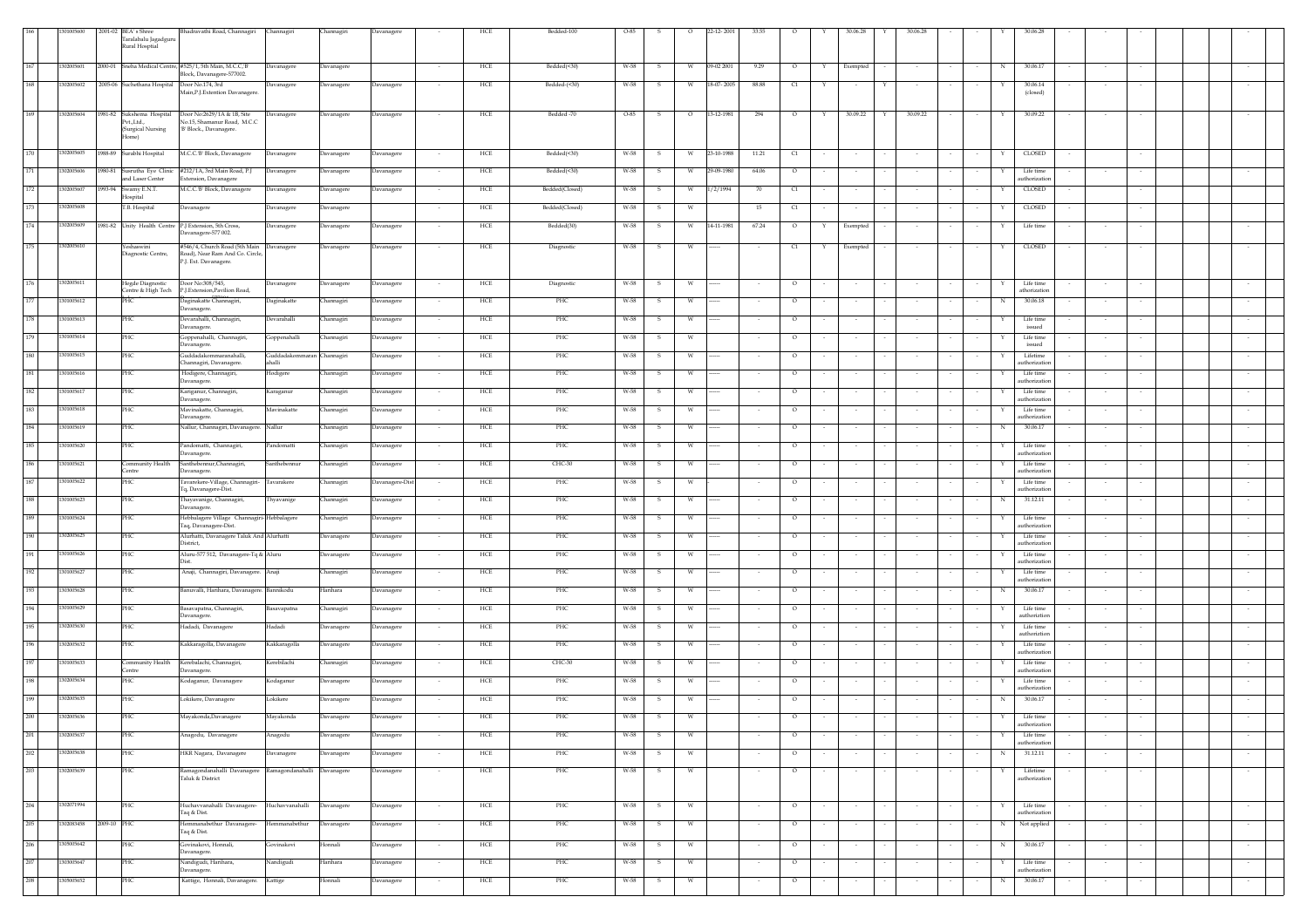|         | 305005653  | PHC                      | Kulambi, Honnali, Davanagere. Kulambi                                | Honnali                     | Davanagere        | HCE                             | PHC      | $W-58$ |              |   |                   |                  |            |        |        | Lifetim<br>authorization                 |        |        |        |
|---------|------------|--------------------------|----------------------------------------------------------------------|-----------------------------|-------------------|---------------------------------|----------|--------|--------------|---|-------------------|------------------|------------|--------|--------|------------------------------------------|--------|--------|--------|
| 210     | 305005654  | ommunity Health<br>entre | Nyamathi, Honnali, Davanagere,<br>Nyamathi                           | Honnali                     | Davanagere        | HCE                             | $CHC-30$ | W-58   |              | W | $\circ$           |                  |            |        |        | Lifetime<br>uthorizatio                  |        |        |        |
| 211     | 305005655  | PHC                      | Sasuvehalli, Honnali, Davanagere Sasuvehalli                         | Honnali                     | Davanagere        | HCE<br>$\sim$                   | PHC      | W-58   | -S.          | W | $\circ$           | $\sim$           | $\sim$     |        |        | Life time                                | $\sim$ |        |        |
| 212     | 303005657  | PHC                      | Belasanuru, Harihara,<br>Belasanuru                                  | Harihara                    | Davanagere        | HCE<br>$\overline{\phantom{a}}$ | PHC      | W-58   |              | W | $\circ$           | $\sim$           | $\sim$     |        |        | uthorizatio<br>30.06.17<br>N             | $\sim$ |        |        |
| 213     | 303005658  | PHC                      | Davanagere - ,<br>DevarabelaKere, Harihara,<br><b>Devarabelakere</b> | Harihara                    | <b>Davanagere</b> | HCE                             | PHC      | W-58   |              | W | $\circ$           |                  |            |        |        | 30.06.17<br>N                            |        |        |        |
| 214     | 303005659  | PHC                      | Davanagere-,<br>Holesirigeri, Harihara,<br>Holesirigeri              | Harihara                    | Davanagere        | HCE                             | PHC      | W-58   |              | W | $\circ$           |                  |            |        |        | Life time                                |        |        |        |
| 215     | 303005660  | PHC                      | Davanagere.<br>Kondajji, Harihara, Davanagere.<br>Kondajji           | Harihara                    | Davanagere        | HCE                             | PHC      | W-58   | -S.          | W | $\circ$           |                  |            |        |        | authorization<br>Life time               |        |        |        |
| 216     | 303005661  | ommunity Health          | Malebennur, Harihara,<br>Malebennur                                  | Harihara                    | Davanagere        | HCE                             | CHC-30   | W-58   | - S          | W | $\circ$           |                  | $\sim$     |        |        | athorization<br>Life time                |        |        |        |
|         |            | <b>Centre</b><br>PHC     | Davanagere.                                                          |                             |                   |                                 |          |        |              |   |                   |                  |            |        |        | authorization                            |        |        |        |
| 217     | 303005662  |                          | Ukkadagatri, Harihara,<br>Ukkadagatri<br>Davanagere.                 | Harihara                    | Davanagere        | HCE                             | PHC      | W-58   |              | W | $\circ$           |                  | $\sim$     |        |        | Life time<br>authorization               |        |        |        |
| 218     | 306005663  | PHC                      | Belichodu, Jagalur, Davanagere.<br>Belichodu                         | Jagalur                     | Davanagere        | HCE                             | PHC      | W-58   |              | W | $\circ$           |                  |            |        |        | Lifetime<br>uthorizatio                  |        |        |        |
| 219     | 306005664  | PHC                      | Bidarakere,Jagalur, Davanagere -<br>Bidarakere                       | Jagalur                     | Davanagere        | HCE<br>$\sim$                   | PHC      | W-58   | - 5          | W | $\circ$           |                  | $\sim$     |        |        | 30.06.17<br>N                            | $\sim$ |        |        |
| 220     | 306005665  | PHC                      | Mallapura,Jagalur-Tq,<br>Mallapura<br>Javanagere-Dist.               | Jagalur                     | Davanagere        | HCE                             | PHC      | W-58   | -S.          | W | $\circ$           |                  |            |        |        | Life time<br>uthorizatio                 |        |        |        |
| 221     | 306005666  | PHC                      | Mushtur, Jagalur, Davanagere<br>Mushtur                              | Jagalur                     | Davanagere        | HCE                             | PHC      | W-58   | $\mathbf{S}$ | w | $\circ$           |                  |            |        |        | 30.06.17<br>N                            |        |        |        |
| 222     | 306005667  | PHC                      | Pallagatte, Jagalur, Davanagere<br>Pallagatte                        | Jagalur                     | Davanagere        | HCE                             | PHC      | W-58   | -S           | W | $\circ$           |                  |            |        |        | 30.06.17<br>N                            |        |        |        |
| 223     | 306005668  | PHC                      | Sokke, Jagalur, Davanagere.<br>Sokke                                 | Jagalur                     | Davanagere        | HCE                             | PHC      | W-58   | -S.          | W | $\circ$           |                  |            |        |        | 30.06.17<br>N                            | $\sim$ |        |        |
| 224     | 301005669  | PHC                      | Hirekogalur, Channagiri-Tq,<br>Hirekogalur<br>Davanagere-Dist.       | Channagiri                  | Davanagere        | HCE<br>$\sim$                   | PHC      | W-58   | s.           | W | $\circ$<br>$\sim$ | $\sim$           | $\sim$     |        |        | Life time<br>Y<br>authorization          | $\sim$ |        |        |
| 225     | 301005670  | PHC                      | Kondadahalli, Channagiri,<br>Kondadahalli                            | Channagiri                  | Davanagere        | HCE<br>$\sim$                   | PHC      | W-58   | -S           | W | $\circ$           | $\sim$           | $\sim$     |        |        | Life time                                | $\sim$ |        |        |
| 226     | 302005671  | PHC                      | Davanagere.<br>Arasapura, Challakere,<br>Arasapura                   | Davanagere                  | Davanagere        | HCE<br>$\sim$                   | PHC      | W-58   | -S           | W | $\circ$           |                  | $\sim$     |        |        | authorization<br>life time               |        |        |        |
| 227     | 302005672  | PHC                      | Davanagere.<br>Doddabathi, Davanagere<br>Doddabathi                  | Davanagere                  | Davanagere        | HCE<br>$\sim$                   | PHC      | W-58   | -S.          | W | $\circ$<br>$\sim$ | $\sim$           | $\sim$     | $\sim$ | $\sim$ | uthorization<br>30.06.17<br>N            | $\sim$ |        |        |
| 228     | 301005673  | PHC                      | Tholahunsa , Davanagere-Tq<br>Tholahuse                              | Channagiri                  | Davanagere        | HCE<br>$\sim$                   | PHC      | W-58   | -S           | W | $\circ$<br>$\sim$ | $\sim$<br>$\sim$ | $\sim$     |        |        | life time<br>Y.                          | $\sim$ | $\sim$ |        |
| 229     | 303005675  | PHC                      | Davanager,<br>K.Bevinahalli, Harihara,<br><.Bevinahalli              | Harihara                    | Davanagere        | HCE                             | PHC      | W-58   |              | W | $\circ$           |                  |            |        |        | authorization<br>Life time               |        |        |        |
| 230     | 305005676  | PHC                      | Davanagere - ,<br>Savalanga, Honnali, Davanagere. Savalanga          | Nyamthi(Honnali) Davanagere |                   | HCE                             | PHC      | W-58   | -S           | W | $\circ$           |                  |            |        |        | authorization<br>Life time               |        |        |        |
| 231     | 305005677  | PHC                      | Kvasinakere . Honnali.<br>Kyasinakere                                | Honnali                     | Davanagere        | HCE                             | PHC      | W-58   | -S           | W | $\circ$           |                  |            |        |        | authorization<br>Life time               |        |        |        |
| 232     | 306005678  | PHC                      | Davanagere<br>Halekal, Jagalur, Davanagere.<br>Halekal               | Jagalur                     | Davanagere        | HCE<br>$\sim$                   | PHC      | W-58   | s.           | W | $\circ$<br>$\sim$ | $\sim$           | $\sim$     |        | $\sim$ | authorization<br>30.06.16<br>N           | $\sim$ | $\sim$ |        |
| 233     | 302005679  | PHC                      | Huvinamadavu, Davanagere,<br>Huvinamadavu                            |                             |                   | HCE                             | PHC      | W-58   |              | W | $\circ$           |                  |            |        |        | 30.06.17<br>N                            |        |        |        |
| 234     |            |                          |                                                                      | Davanagere                  | Davanagere        |                                 |          |        |              |   |                   |                  | $\sim$     |        |        |                                          | $\sim$ |        |        |
|         | 302005680  | PHC                      | Shyagale, Davanagere -Tq & Dist. Sagale                              | Davanagere                  | Davanagere        | HCE                             | PHC      | W-58   |              | W | $\circ$           |                  |            |        |        | Life time<br>uthorizatio                 |        |        |        |
| 235     | 305005681  | PHC                      | Odeyarahattur, Honnali,<br>Vodeyarahattur<br>)avanagere -,           | Honnali                     | Davanagere        | HCE                             | PHC      | W-58   | $\mathbf{s}$ | W | $\circ$           |                  |            |        |        | Life time<br>$\mathbf{Y}$<br>uthorizatic |        |        |        |
| 236     | 305005685  | PHC                      | Arabagatta, Harpanahalli,<br>Arabaghatta<br>Davanagere,              | Honnali                     | Davanagere        | HCE<br>$\sim$                   | PHC      | W-58   | S.           | W | $\circ$<br>$\sim$ | $\sim$           | $\sim$     | $\sim$ | $\sim$ | Life time<br>Y<br>uthorizatio            | $\sim$ | $\sim$ |        |
| 237     | 303005687  | PHC                      | Belludi, Harihara, Davanagere.<br>Belludi                            | Harihara                    | Davanagere        | HCE                             | PHC      | W-58   |              | W | $\circ$           |                  |            |        |        | Life time                                |        |        |        |
| 238     | 305005688  | PHC                      | Benakanahalli<br>Benakanahalli, Honnali,                             | Honnali                     | Davanagere        | HCE                             | PHC      | W-58   |              |   | $\circ$           |                  |            |        |        | authorization<br>Life time               |        |        |        |
|         |            |                          | Davanagere.                                                          |                             |                   |                                 |          |        |              |   |                   |                  |            |        |        | authorization                            |        |        |        |
| 239     | 1303005689 | PHC                      | Bhanuvalli, Harihara, Davanagere Banuvalli                           | Harihara                    | Davanagere        | HCE                             | PHC      | W-58   | $\mathbf{s}$ | W | $\circ$           | $\sim$           | $\sim$     |        |        | Life time                                |        |        |        |
| 240     | 305005690  | PHC                      | Chilur, Honnali, Davanagere.<br>Chilur                               | Honnali                     | Davanagere        | HCE                             | PHC      | W-58   | -S           | W | $\circ$           |                  |            |        |        | authorization<br>30.06.17<br>N           |        |        |        |
| 241     | 302005691  | PHC                      | Hebbalu,Davanagere.<br>Hebbal                                        | Davanagere                  | Davanagere        | HCE                             | PHC      | W-58   | -S           | W | $\circ$           | $\sim$           | $\sim$     |        |        | Life time<br>Y                           | $\sim$ |        |        |
| 242     | 306005692  | PHC                      | Kalladevarapura, Jagalur,<br>Kalladevarapura                         | Jagalur                     | Davanagere        | HCE<br>$\sim$                   | PHC      | W-58   | -S           | W | $\circ$<br>$\sim$ | $\sim$           | $\sim$     |        |        | 30.06.17<br>N                            | $\sim$ |        |        |
| 243     | 303005694  | PHC                      | Davanagere.<br>Kokkanur, Harihara,<br>Kokkanur                       | Harihara                    | Davanagere        | HCE<br>$\sim$                   | PHC      | W-58   | -S           | W | $\circ$           |                  | $\sim$     |        |        | Life time                                | $\sim$ |        |        |
| 244     | 302005695  | PHC                      | Davanagere.<br>Nalakunda, Davanagere.<br>Valakunda                   | Davanagere                  | Davanagere        | HCE                             | PHC      | W-58   | s            | W | $\circ$           |                  |            |        |        | authorization<br>Life time               |        |        |        |
| $245\,$ | 1306005697 | PHC                      | Basavanakote, Jagalur,<br>Basavanakote                               | Jagalur                     | Davanagere        | HCE                             | PHC      | W-58   | $\mathbf{s}$ | W | $\circ$           |                  |            |        |        | authorization<br>$_{\rm N}$<br>31.12.11  |        |        |        |
| 246     | 305005698  | PHC                      | Davanagere,<br>Belagutte, Honnali, Davanagere. Belagutte             | Honnali                     | Davanagere        | HCE                             | PHC      | W-58   | -S           | W | $\circ$           |                  |            |        |        | 30.06.17<br>N                            |        |        |        |
| 247     | 1302005699 | PHC                      | Azadnagara, Davanagere.<br>Azad nagar                                | Davanagere                  | Davanagere        | HCE<br>$\sim$                   | PHC      | W-58   | $\mathbf{s}$ | W | $\circ$<br>$\sim$ | $\sim$<br>$\sim$ | $\sim$     |        | $\sim$ | 30.06.17<br>N                            | $\sim$ | $\sim$ | $\sim$ |
| 248     | 1302005700 | PHC                      | Bada, Davanagere<br>Davanagere                                       | Davanagere                  | Davanagere        | HCE<br>$\sim$                   | PHC      | W-58   | S            | W | $\circ$<br>$\sim$ | $\sim$<br>$\sim$ | $\sim$     |        | $\sim$ | Life time                                | $\sim$ | $\sim$ | $\sim$ |
| 249     | 1301005701 | PHC                      | Chikkaganguru, Davanagere.<br>Chikkaganguru                          | Channagiri                  | Davanagere        | HCE<br>$\sim$                   | PHC      | W-58   | S            | W | $\circ$<br>$\sim$ | $\sim$<br>$\sim$ | $\sim$     |        |        | authorization<br>Life time<br>Y          | $\sim$ |        | $\sim$ |
| 250     | 1301005702 | PHC                      | Chiradoni<br>Chiradoni, Channagiri,                                  |                             | Davanagere        | HCE<br>$\sim$                   | PHC      | W-58   | S.           | W | $\sim$<br>$\circ$ | $\sim$<br>$\sim$ | $\sim$ $-$ | $\sim$ | $\sim$ | authorization<br>30.06.17<br>N           | $\sim$ | $\sim$ | $\sim$ |
| 251     |            |                          | Davanagere.                                                          | Channagiri                  |                   | HCE                             | PHC      |        |              |   |                   |                  |            |        |        |                                          |        |        |        |
|         | 302005703  | PHC                      | Honnur, Davanagere-Tq & Dist, Honnur                                 | Davanagere                  | Davanagere        | $\sim$                          |          | W-58   | s.           | W | $\circ$<br>$\sim$ | $\sim$<br>$\sim$ | $\sim$     | $\sim$ | $\sim$ | 30.06.17<br>N                            | $\sim$ | $\sim$ | $\sim$ |
| 252     | 301005704  | PHC                      | Kagathur, Channagiri,<br>Kagathur<br>Davanagere                      | Channagiri                  | Davanagere        | HCE<br>$\sim$                   | PHC      | W-58   | s.           | W | $\circ$           | $\sim$           |            |        |        | Life time<br>authorization               |        |        |        |
| 253     | 301005705  | PHC                      | Kanavebilachi, Channagiri,<br>Kanavebilachi<br>Davanagere.           | Channagiri                  | Davanagere        | HCE<br>$\sim$                   | PHC      | W-58   | s.           | W | $\circ$           | $\sim$           | $\sim$     |        |        | Life time<br>authorization               | $\sim$ |        |        |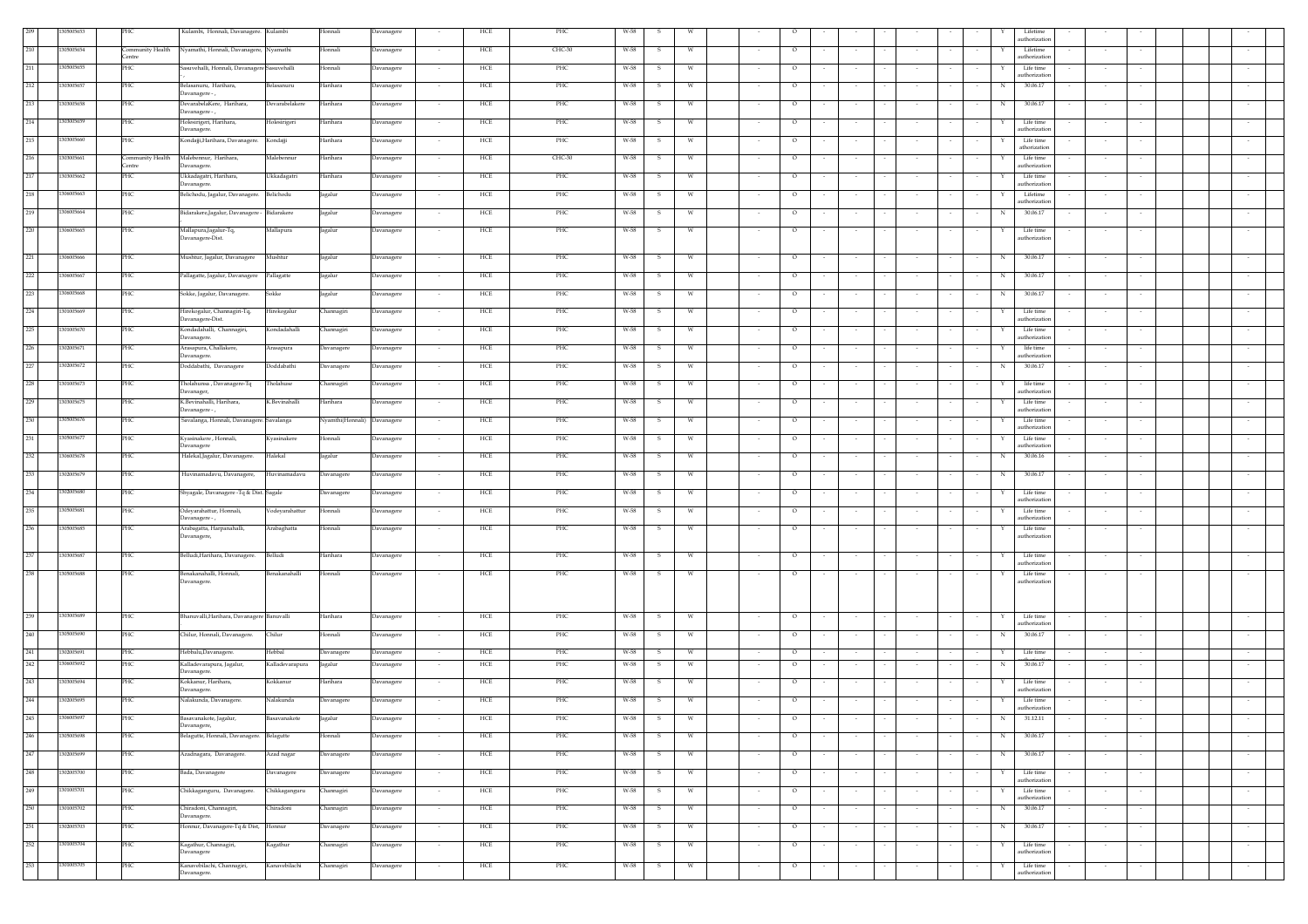|         |            |                                                    | Kandagallu-Village, Davanagere- Kandagallu                   |             | Davanagere | Davanagere                  | HCE | PHC            | W-58                 |          |        |                                  |        |        |         |        |            | Life time                  |        |        |        |
|---------|------------|----------------------------------------------------|--------------------------------------------------------------|-------------|------------|-----------------------------|-----|----------------|----------------------|----------|--------|----------------------------------|--------|--------|---------|--------|------------|----------------------------|--------|--------|--------|
|         |            |                                                    | Tq & Dist.                                                   |             |            |                             |     |                |                      |          |        |                                  |        |        |         |        |            | uthorization               |        |        |        |
| 255     | 301005707  | PHC                                                | Kathalagere, Channagiri,                                     | Kathalagere | Channagiri | Davanagere                  | HCE | PHC            | W-58<br>-S           |          |        | $\circ$                          |        |        |         |        |            | Life time                  |        |        |        |
|         |            |                                                    | Davanagere.                                                  |             |            |                             |     |                |                      |          |        |                                  |        |        |         |        |            | authorization              |        |        |        |
| 256     | 301005708  | PHC                                                | Vuggehalli, Channagiri,                                      | Nuggehalli  | Channagiri | Davanagere                  | HCE | PHC            | W-58<br>s            |          |        | $\circ$                          |        |        |         |        | Y          | Life time                  |        |        |        |
|         |            |                                                    | Davanagere.                                                  |             |            |                             |     |                |                      |          |        |                                  |        |        |         |        |            | authorization              |        |        |        |
|         |            |                                                    |                                                              |             |            |                             |     |                |                      |          |        |                                  |        |        |         |        |            |                            |        |        |        |
| 257     | 1301005709 | PHC                                                | 'anigere,Channagiri, Davanagere Tanigere                     |             | Channagiri | Davanagere                  | HCE | PHC            | W-58<br>-S           | W        |        | $\circ$                          |        |        |         |        |            | Life time                  |        |        |        |
|         |            |                                                    |                                                              |             |            |                             |     |                |                      |          |        |                                  |        |        |         |        |            | authorization              |        |        |        |
| 258     | 306005710  | PHC                                                | Asagodu, Jagalur, Davanagere.                                | Asagodu     | Jagalur    | Davanagere<br>$\sim$        | HCE | PHC            | W-58<br>-S           | w        |        | $\circ$                          |        |        |         |        |            | Life time                  |        |        |        |
|         |            |                                                    |                                                              |             |            |                             |     |                |                      |          |        |                                  |        |        |         |        |            | athorization               |        |        |        |
| 259     | 302005711  | PHC                                                | 3harathi Colony, Davanagere.                                 | Davanagere  | Davanagere | Davanagere<br>$\sim$        | HCE | PHC            | W-58<br>-S           | W        |        | $\circ$                          |        |        |         |        | Y          | Life time<br>athorization  |        |        |        |
|         |            |                                                    |                                                              |             |            |                             |     |                |                      |          |        |                                  |        |        |         |        |            |                            |        |        |        |
| 260     | 302083813  | Vomen's Health<br>entre                            | IPP-VIII, Ashraya Layout,<br>S.M.Krishna Nagar, Davanagere   | Davanagere  | Davanagere | Davanagere<br>$\sim$        | HCE | clinic         | W-58<br>-S           | w        |        | $\circ$                          |        | $\sim$ |         |        | N          | 30.06.17                   | $\sim$ |        |        |
| 261     | 302005712  | Ajay N.H,                                          | himoga Road, Harihara,                                       | Harihara    | Harihara   | <b>Javanagere</b>           | HCE | Clinic         | W-58<br>-S           | W        |        | C1                               |        |        |         |        | Not app    | Not applied                |        |        |        |
|         |            |                                                    | Davanagere                                                   |             |            |                             |     |                |                      |          |        |                                  |        |        |         |        |            |                            |        |        |        |
| 262     | 1302005713 | Amberkar Clinic,                                   | N-R Road, Davanagere                                         | Davanagere  | Davanagere | <b>Javanagere</b>           | HCE | Clinic         | W-58<br>s            | W        |        | $\circ$                          |        |        |         |        | $_{\rm N}$ | 30.06.17                   |        |        |        |
| 263     |            |                                                    |                                                              |             |            |                             |     |                |                      | w        |        |                                  |        |        |         |        |            |                            |        |        |        |
|         | 1302005714 | Anees Clinic,                                      | mam Nagar, Main Road,<br>Javanagere                          | Davanagere  | Davanagere | Davanagere                  | HCE | Clinic         | W-58<br>$\mathbf{s}$ |          |        | $\circ$                          |        |        |         |        | Y          | Life time<br>authorization |        |        |        |
|         |            |                                                    |                                                              |             |            |                             |     |                |                      |          |        |                                  |        |        |         |        |            |                            |        |        |        |
| 264     | 1302005715 | Annigeri Clinic,                                   | Hagedibba Circle, Davanagere                                 | Davanagere  | Davanagere | Davanagere<br>$\sim$        | HCE | Clinic         | W-58<br>-S           | W.       |        | C1                               |        |        |         |        |            | Not app Not applied        |        |        |        |
| 265     | 1302005716 | Anupama Clinic,                                    | 2nd Main 4th Cross, KTJ Nagar,                               | Davanagere  | Davanagere | Davanagere                  | HCE | Clinic         | W-58<br>- S          |          |        | C1                               |        |        |         |        |            | Not app Not applied        |        |        |        |
|         |            |                                                    | Davanagere                                                   |             |            | . .                         |     |                |                      |          |        |                                  |        |        |         |        |            |                            |        |        |        |
| 266     | 1302005717 | Archana Ecg Center,                                | 2650, 2nd Cross, MCC"B" Block, Davanagere                    |             | Davanagere | Davanagere<br>$\sim$        | HCE | Clinic         | W-58<br>s            |          |        | C1                               |        | $\sim$ |         |        |            | Not app Not applied        |        |        |        |
|         |            |                                                    | Davanagere.                                                  |             |            |                             |     |                |                      |          |        |                                  |        |        |         |        |            |                            |        |        |        |
| 267     | 1302005718 | Aruna Clinic,                                      | Hondada Circle, Davanagere                                   | Davanagere  | Davanagere | Davanagere                  | HCE | Clinic         | W-58<br>s            | W        |        | C1                               |        |        |         |        |            | Not app Not applied        |        |        |        |
|         |            |                                                    |                                                              |             |            |                             |     |                |                      |          |        |                                  |        |        |         |        |            |                            |        |        |        |
| 268     | 1302005719 | Ashwini Clinic                                     | Davanagere                                                   | Davanagere  | Davanagere | Davanagere<br>$\sim$        | HCE | Clinic(closed) | W-58<br>s            | W        | $\sim$ | C1                               |        | $\sim$ | $\cdot$ |        | Y          | CLOSED                     |        |        |        |
|         |            |                                                    |                                                              |             |            |                             |     |                |                      |          |        |                                  |        |        |         |        |            |                            |        |        |        |
| 269     | 302005720  | Asthama Alargic                                    | House No. 3462, 2nd Main, 6th                                | Davanagere  | Davanagere | Davanagere<br>$\sim$        | HCE | Clinic         | W-58<br>-S           | w        | $\sim$ | $\circ$                          |        | $\sim$ | $\sim$  |        | N          | 30.06.14                   | $\sim$ | $\sim$ |        |
|         |            | <b>Chest Center.</b>                               | Cross Mcc"B" Block, Davanager                                |             |            |                             |     |                |                      |          |        |                                  |        |        |         |        |            |                            |        |        |        |
| 270     | 1302005721 | Avin Clinic,                                       | SKP Temple Road, K.R.Market,                                 | Davanagere  | Davanagere | Davanagere<br>$\sim$        | HCE | Clinic         | W-58<br>-S           | W        | $\sim$ | $\circ$                          |        | $\sim$ | $\sim$  |        | Y          | Life time                  | $\sim$ | $\sim$ |        |
|         |            |                                                    | Davanagere                                                   |             |            |                             |     |                |                      |          |        |                                  |        |        |         |        |            | authorization              |        |        |        |
| 271     | 1302005722 | sondade Clinic,                                    | Bhagath Singh Nagara, New Bus Davanagere                     |             | Davanagere | Davanagere                  | HCE | Clinic         | W-58<br>s            | W        |        | $\circ$                          |        | $\sim$ |         |        |            | Life time<br>uthorization  |        |        |        |
|         |            |                                                    | Stand Road, Davanagere                                       |             |            |                             |     |                |                      |          |        |                                  |        |        |         |        |            |                            |        |        |        |
| 272     | 1302005723 | Chetana Clinic,                                    | Gandhi Nagar, Davanagere                                     | Davanagere  | Davanagere | Davanagere                  | HCE | Clinic         | W-58<br>$\mathbf{s}$ | W        |        | C1                               |        | $\sim$ |         |        |            | Not app Not applied        |        |        |        |
|         |            |                                                    |                                                              |             |            |                             |     |                |                      |          |        |                                  |        |        |         |        |            |                            |        |        |        |
| 273     | 302005724  | City Poly Clinic,                                  | Shimoga Road, Harihara,<br>Davanagere                        | Harihara    | Harihara   | Davanagere                  | HCE | Clinic         | W-58<br>-S           | w        |        | C1                               |        |        |         |        |            | Not app Not applied        |        |        |        |
| 274     | 02005725   | Desai Clinic,                                      | K.B. Ext. Davanagere                                         | Davanagere  | Davanagere | Davanagere                  | HCE | Clinic         | W-58                 | W        |        |                                  |        |        |         |        |            |                            |        |        |        |
|         |            |                                                    |                                                              |             |            | $\sim$                      |     |                | s.                   |          | $\sim$ | C1                               | $\sim$ | $\sim$ |         | $\sim$ |            | Not app Not applied        | $\sim$ |        |        |
| 275     | 302005726  | Dhanvanthi Clinic,                                 | 2nd Main 5th Cross, Nittuvalli,                              | Nittuvalli  | Davanagere | <b>Javanagere</b>           | HCE | Clinic         | W-58<br>S            |          |        | C1                               |        |        |         |        |            | Not app Not applied        |        |        |        |
|         |            |                                                    | <b>Davanagere</b>                                            |             |            |                             |     |                |                      |          |        |                                  |        |        |         |        |            |                            |        |        |        |
| 276     | 302005728  | Dr Pai S ,                                         | #4-550-33-B, Shadhi Mahal Road                               | Anekonda    | Davanagere | Davanagere                  | HCE | Clinic         | W-58                 | W        |        | C1                               |        |        |         |        | Not app    | 30.06.14                   |        |        |        |
|         |            |                                                    | Anekonda (Road)Davanagere.                                   |             |            |                             |     |                |                      |          |        |                                  |        |        |         |        |            |                            |        |        |        |
| 277     | 302005729  |                                                    | Dr. Annapurna Hatti, P-J Ext. Davanagere                     | Davanagere  | Davanagere | Davanagere                  | HCE | Clinic         | W-58<br>- S          | W.       |        | C1                               |        |        |         |        |            | Not app Not applied        |        |        |        |
|         |            |                                                    |                                                              |             |            |                             |     |                |                      |          |        |                                  |        |        |         |        |            |                            |        |        |        |
| 278     | 302005730  | )r. Balaraj B.M.,                                  | B.M. MCC ' B' Block, Davanagere Davanagere                   |             | Davanagere | Davanagere<br>$\sim$        | HCE | Clinic         | W-58<br>s            | <b>W</b> |        | C1                               |        | $\sim$ | $\sim$  | $\sim$ |            | Not app Not applied        | $\sim$ |        |        |
|         |            |                                                    |                                                              |             |            |                             |     |                |                      |          |        |                                  |        |        |         |        |            |                            |        |        |        |
| 279     | 302005731  | )r. Basappa                                        | B.V, P J Ext. Davanagere                                     | Davanagere  | Davanagere | <b>Davanagere</b>           | HCE | Clinic         | W-58<br>-5           |          |        | $\alpha$                         |        |        |         |        | Not app    | Not applied                |        |        |        |
|         |            |                                                    |                                                              |             |            |                             |     |                |                      |          |        |                                  |        |        |         |        |            |                            |        |        |        |
| 280     | 1302005732 | )r. Basavaraj P.K.,                                | Mcc B Block, Davanagere                                      | Davanagere  | Davanagere | <b>Davanagere</b>           | HCE | Clinic         | W-58                 |          |        | C1                               |        |        |         |        |            | Not applied<br>(CLOSED)    |        |        |        |
| 281     |            |                                                    |                                                              |             |            |                             |     |                |                      |          |        |                                  |        |        |         |        |            |                            |        |        |        |
|         | 1302005733 | Dr. Basavaraj T.,                                  | Badavane, Davanagere                                         | Davanagere  | Davanagere | Davanagere                  | HCE | Clinic         | W-58<br>- S          | - W      |        | C1                               |        |        |         |        |            | Not app Not applied        |        |        |        |
| 282     | 1302005734 |                                                    | MCC' B' Block, Davanagere,                                   | Davanagere  | Davanagere | Davanagere                  | HCE | Clinic         | W-58                 | - W      |        |                                  |        |        |         |        |            |                            |        |        |        |
|         |            | Chandrashekarajah                                  |                                                              |             |            | $\sim$                      |     |                | s                    |          |        | C1                               |        |        |         |        |            | Not app Not applied        | $\sim$ | $\sim$ |        |
| 283     | 1302005735 | Dr. Doddikoppad                                    | M.M, Mcc B Block, Davanagere                                 | Davanagere  | Davanagere | <b>Javanagere</b><br>$\sim$ | HCE | Clinic         | W-58<br>S            |          |        | C1                               |        |        |         |        | Y          | <b>CLOSED</b>              |        |        |        |
|         |            |                                                    |                                                              |             |            |                             |     |                |                      |          |        |                                  |        |        |         |        |            |                            |        |        |        |
| 284     | 1302005736 | Dr.G.Vishwanath                                    | 2393/2, 10th Main, M.C.C.A                                   | Davanagere  | Davanagere | Davanagere                  | HCE | Clinic         | W-58                 | W        |        | $\circ$                          |        |        |         |        |            | Life time                  |        |        |        |
|         |            | linic                                              | Block, Davanagere                                            |             |            |                             |     |                |                      |          |        |                                  |        |        |         |        |            | authorizaiton              |        |        |        |
| 285     | 302005737  | Dr. Ganesh Shanai,                                 | N-R Road, Davanagere                                         | Davanagere  | Davanagere | Davanagere<br>$\sim$        | HCE | Clinic         | W-58<br>-S           | w        |        | C1                               |        |        |         |        |            | Not app Not applied        | $\sim$ |        |        |
|         |            |                                                    |                                                              |             |            |                             |     |                |                      |          |        |                                  |        |        |         |        |            |                            |        |        |        |
| 286     | 302005738  |                                                    | Dr. Gurubasavaraj H, Anjaneya Layout, Davanagere             | Davanagere  | Davanagere | Davanagere<br>$\sim$        | HCE | Clinic         | W-58<br>-S           | w        | $\sim$ | C1                               | $\sim$ | $\sim$ | $\sim$  |        | Y          | CLOSED                     | $\sim$ | $\sim$ |        |
|         |            |                                                    |                                                              |             |            |                             |     |                |                      |          |        |                                  |        |        |         |        |            |                            |        |        |        |
| 287     | 302005739  | )r. Halyal S.S,                                    | 1648/40, 3rd Cross, H.                                       | Davanagere  | Davanagere | <b>Javanagere</b>           | HCE | Clinic         | W-58<br>s            | W        |        | C1                               |        |        |         |        |            | Not app Not applied        |        |        |        |
|         |            |                                                    | Siddaveerappa Badavane,<br>Davanagere                        |             |            |                             |     |                |                      |          |        |                                  |        |        |         |        |            |                            |        |        |        |
| 288     | 302005741  |                                                    |                                                              |             |            |                             |     |                |                      |          |        |                                  |        |        |         |        |            |                            |        |        |        |
|         |            | Dr. Jagannath Kumar                                | 266/4, 4th Main, P.J. Ext,<br>Davanagere                     | Davanagere  | Davanagere | <b>Javanagere</b>           | HCE | Clinic         | W-58                 | W        |        | C1                               |        |        |         |        |            | Not app Not applied        |        |        |        |
| 289     | 302005742  | Dr. Kharad V.K.,                                   | Behind Lawers Street, K.B. Ext.                              |             |            |                             | HCE | Clinic         | W-58<br>-S           | w        |        |                                  |        |        |         |        |            |                            |        |        |        |
|         |            |                                                    | 4th Cross, Davanagere,                                       | Davanagere  | Davanagere | Davanagere                  |     |                |                      |          |        | C1                               |        |        |         |        |            | Not app Not applied        |        |        |        |
| 290     | 02005743   |                                                    | Dr. M. Somanathaiah, MCC B' Block, Davanagere,               | Davanagere  | Davanagere | <b>Javanagere</b>           | HCE | Clinic         | W-58<br>- S          | W        |        | q                                |        |        |         |        |            | Not app Not applied        |        |        |        |
|         |            |                                                    |                                                              |             |            |                             |     |                |                      |          |        |                                  |        |        |         |        |            |                            |        |        |        |
| $291\,$ | 1302005744 | Dr. N. Nagaraj Rao,                                | Srinivasa Pharmacy,                                          | Davanagere  | Davanagere | Davanagere                  | HCE | Clinic         | W-58<br>s            | W        |        | $\alpha$                         |        |        |         |        | Not app    | 30.06.14                   |        |        |        |
|         |            |                                                    | Chamaraipet. Davanagere                                      |             |            |                             |     |                |                      |          |        |                                  |        |        |         |        |            |                            |        |        |        |
| 292     | 302005745  | Dr. N. Nagaraja                                    | 3682/A, 58 Vanivilas Nagar,                                  | Davanagere  | Davanagere | <b>Davanagere</b>           | HCE | Clinic         | W-58                 | W        |        | C1                               |        |        |         |        |            | Not app Not applied        |        |        |        |
|         |            | Achar,                                             | Davanagere                                                   |             |            |                             |     |                |                      |          |        |                                  |        |        |         |        |            |                            |        |        |        |
| 293     | 302005746  | Dr. Nadiga                                         | 3rd Main P J Ext, Davanagere                                 | Davanagere  | Davanagere | Davanagere                  | HCE | Clinic         | W-58<br>-S           | w        |        | C1                               |        | $\sim$ | $\sim$  |        |            | Not app Not applied        | $\sim$ |        | $\sim$ |
|         |            | Rajashekar,                                        |                                                              |             |            |                             |     |                |                      |          |        |                                  |        |        |         |        |            |                            |        |        |        |
| 294     | 1302005747 | Dr. Nanda ,                                        | 2nd Main, 4th Cross, MCC 'B'                                 | Davanagere  | Davanagere | Davanagere                  | HCE | Clinic         | W-58<br>s            | W        |        | C1                               |        | $\sim$ | $\sim$  | $\sim$ |            | Not app Not applied        | $\sim$ |        | $\sim$ |
|         |            |                                                    | Block, Davanagere                                            |             |            |                             |     |                |                      |          |        |                                  |        |        |         |        |            |                            |        |        |        |
| 295     | 1302005749 | Dr. Niraj B.V,                                     | 4th Main, 4th Cross, MCC 'B'                                 | Davanagere  | Davanagere | Davanagere                  | HCE | Clinic         | W-58<br>s            | W        |        | C1                               |        | $\sim$ |         |        |            | Not app Not applied        |        |        |        |
|         |            |                                                    | Block, Davanagere                                            |             |            |                             |     |                |                      |          |        |                                  |        |        |         |        |            |                            |        |        |        |
| 296     | 1302005750 | Dr. Nirmala Anvekar, Davanagere<br>Nirmala Clinic, |                                                              | Davanagere  | Davanagere | <b>Javanagere</b>           | HCE | Clinic         | W-58                 |          |        | C1                               |        |        |         |        |            | Not app Not applied        |        |        |        |
| 297     |            |                                                    |                                                              |             |            |                             |     |                |                      |          |        |                                  |        |        |         |        |            |                            |        |        |        |
|         | 1302005751 | Clinic,                                            | Dr. Papaiah G., G.S. New Bamboo Bazar, Davanagere Davanagere |             | Davanagere | Davanagere                  | HCE | Clinic         | W-58<br>-S           | w        |        | C1                               |        | $\sim$ |         |        |            | Not app Not applied        |        |        |        |
| 298     | 1302005752 |                                                    | Dr. Parameshwarappa 2nd Main, Mcc B Block,                   | Davanagere  | Davanagere |                             | HCE | Clinic         | W-58<br>s            | W        |        | $\alpha$                         |        |        |         |        | Y          | Not applied                |        |        |        |
|         |            | D.M.                                               | Davanagere                                                   |             |            | Davanagere<br>$\sim$        |     |                |                      |          |        |                                  |        | $\sim$ |         |        |            | (CLOSED)                   | $\sim$ |        | $\sim$ |
| 299     | 1302005753 | Dr. Patil A.T,                                     | Doddapet, Davanagere                                         | Davanagere  | Davanagere | <b>Javanagere</b>           | HCE | Clinic         | W-58                 |          |        | $\begin{array}{c} 1 \end{array}$ |        | $\sim$ |         |        |            | Not app Not applied        | $\sim$ |        | $\sim$ |
|         |            | Tejaswini Clinic,                                  |                                                              |             |            |                             |     |                |                      |          |        |                                  |        |        |         |        |            |                            |        |        |        |
| 300     | 1302005755 | Dr. G.Rachana                                      | Sri Gurukrupa Taralab Layout,                                | Davanagere  | Davanagere | <b>Javanagere</b>           | HCE | Clinic         | W-58<br>s            | W        |        | $\begin{array}{c} 1 \end{array}$ |        |        |         |        |            | Not app Not applied        |        |        |        |
|         |            |                                                    | Vinobha Nagar, Davanagere                                    |             |            |                             |     |                |                      |          |        |                                  |        |        |         |        |            |                            |        |        |        |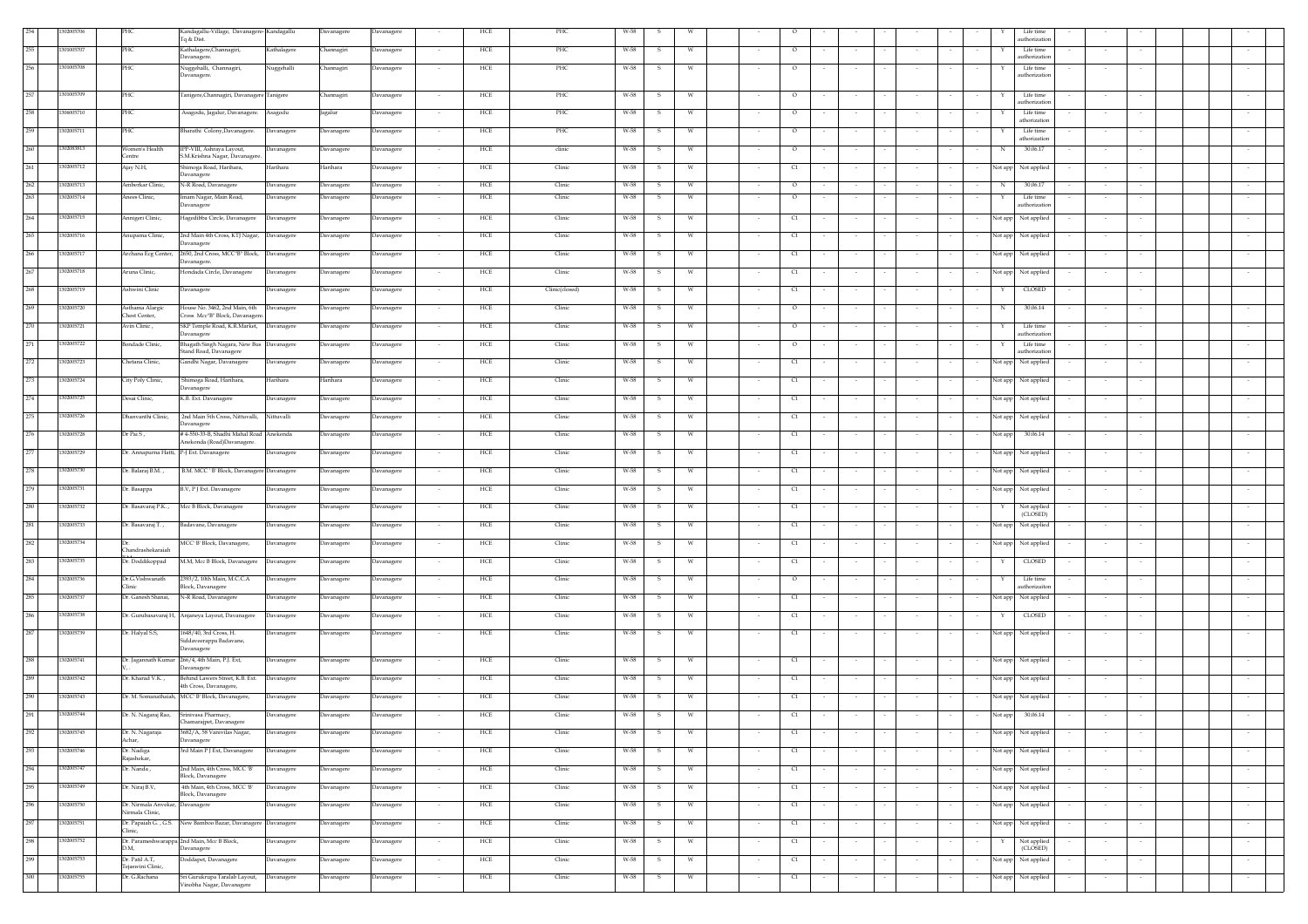|     | 302005756  |                                          | Dr. Ragavi Jaganath, Anjaneya Layout, Davanagere                     | Davanagere        | Davanagere | Davanagere |        | HCE | Clinic         | W-58 |                   |        |         |        |        |                  |        | Not app           | Not applied                 |        |                  |  |        |
|-----|------------|------------------------------------------|----------------------------------------------------------------------|-------------------|------------|------------|--------|-----|----------------|------|-------------------|--------|---------|--------|--------|------------------|--------|-------------------|-----------------------------|--------|------------------|--|--------|
| 302 | 302005757  | Dr. Ramanna .S                           | 308/14, Biet College Road, MCC Davanagere                            |                   | Davanagere | Davanagere |        | HCE | Clinic         | W-58 | W                 |        | C1      |        |        |                  |        | Not app           | Not applied                 |        |                  |  |        |
| 303 | 302005758  | Dr. Renuka A.,                           | B' Block, Davanagere<br>Madagiri, Medical Officer, Esi               |                   |            |            |        |     |                |      |                   |        |         |        |        |                  |        |                   |                             |        |                  |  |        |
|     |            |                                          | Iospital, Davanager                                                  | Davanagere        | Davanagere | Davanagere |        | HCE | Clinic         | W-58 | <b>W</b><br>-S.   |        | C1      |        |        |                  |        |                   | Not app Not applied         |        |                  |  |        |
| 304 | 302005759  |                                          | Dr. Renukananda G.S. Dr. Karigowda Building, P-J.<br>Ext, Davanagere | Davanagere        | Davanagere | Davanagere | $\sim$ | HCE | Clinic         | W-58 | w<br>-5           | $\sim$ | C1      | $\sim$ | $\sim$ | $\sim$           |        | Not app           | Not applied                 |        | $\sim$<br>$\sim$ |  |        |
| 305 | 302005760  | Dr. Revappa.M,                           | 2nd Main, K.B. Ext, Davanagere                                       | Davanagere        | Davanagere | Davanagere |        | HCE | Clinic         | W-58 | W                 |        | C1      |        |        |                  |        | Not app           | Not applied                 |        |                  |  |        |
| 306 | 302005761  | Siddeshwar Clinic,                       | 1928/2, 2nd Cross, 5th Main, Mcc Davanagere                          |                   | Davanagere | Davanagere |        | HCE | Clinic         | W-58 | W                 |        | C1      |        |        |                  |        | Not app           | Not applied                 |        |                  |  |        |
|     |            | Sadyohathamurthy,                        | <b>B</b> Block, Davanagere                                           |                   |            |            |        |     |                |      |                   |        |         |        |        |                  |        |                   |                             |        |                  |  |        |
| 307 | 302005762  | Dr. Samboji Rao,                         | 736/1, 9th Main, P-J Ext.<br><b>Davanagere</b>                       | Davanagere        | Davanagere | Davanagere |        | HCE | Clinic         | W-58 | <b>W</b><br>-S.   |        | C1      |        | $\sim$ |                  |        |                   | Not app Not applied         |        |                  |  |        |
| 308 | 302005763  | Dr. Saroja Bai J.M,                      | Mcc B Block, Davanagere.                                             | Davanagere        | Davanagere | Davanagere |        | HCE | Clinic         | W-58 | W<br>-S.          |        | C1      |        | $\sim$ |                  |        | Not app<br>$\sim$ | Not applied                 |        | $\sim$           |  |        |
| 309 | 302005764  | Dr. Shantha                              | Chandra Clinic, Davanagere                                           | Davanagere        | Davanagere | Davanagere |        | HCE | Clinic         | W-58 | W                 |        | C1      |        | $\sim$ |                  |        | Not app           | Not applied                 |        |                  |  |        |
| 310 | 302005765  | Iosamane,                                | Dr. Sheema Rao A.V, P.B. Road, Davanagere                            | <b>Davanagere</b> | Davanagere | Davanagere |        | HCE | Clinic         | W-58 | W                 |        | C1      |        |        |                  |        | Not app           | Not applied                 |        |                  |  |        |
|     |            |                                          |                                                                      |                   |            |            |        |     |                |      |                   |        |         |        |        |                  |        |                   |                             |        |                  |  |        |
| 311 | 302005766  |                                          | Dr. Shivamurthy K.N, 2025, MCC 'A' Block, Davanagere Davanagere      |                   | Davanagere | Davanagere |        | HCE | Clinic         | W-58 | - W<br>-S         |        | C1      |        |        | $\sim$           |        |                   | Not app Not applied         |        |                  |  |        |
| 312 | 302005767  | Dr. Shivaprakash,                        | Durgambika Badavane<br>Javanagere                                    | avanagere         | Davanagere | Davanagere |        | HCE | Clinic         | W-58 | W                 |        | C1      |        | $\sim$ | $\sim$           |        | Not app           | Not applied                 |        | $\sim$           |  |        |
| 313 | 302005768  | Dr. Sridhara Udupa ,                     | New Ext. Davanagere.                                                 | avanagere         | Davanagere | Davanagere |        | HCE | Clinic         | W-58 | w                 |        | C1      |        |        |                  |        | Not app           | Not applied                 |        |                  |  |        |
| 314 | 302005769  | Dr. Thippeswamy                          | Frishal 116/19, K.B. Ext.                                            | <b>Javanagere</b> | Davanagere | Davanagere |        | HCE | Clinic         | W-58 | s.<br>W           |        | C1      |        |        |                  |        | Not app           | Not applied                 |        |                  |  |        |
|     | 302005770  | Gokhule                                  | avanagere                                                            |                   |            |            |        |     |                |      |                   |        |         |        |        |                  |        |                   |                             |        |                  |  |        |
| 315 |            | Dr. V.K. Jayadevappa P-J Ext. Davanagere |                                                                      | Davanagere        | Davanagere | Davanagere |        | HCE | Clinic         | W-58 | S.<br>W           |        | C1      |        |        |                  |        |                   | Not app Not applied         |        |                  |  |        |
| 316 | 302005771  |                                          | Dr. Venkatesh Murthy 804/6, Binny Co. Road,<br>Davanagere            | Davanagere        | Davanagere | Davanagere |        | HCE | Clinic         | W-58 | S.<br>W           |        | C1      |        |        |                  |        |                   | Not app Not applied         |        |                  |  |        |
| 317 | 302005773  | Dr.Manjunatha T.P,                       | Vidyanagar Ext, Davanagere                                           | Davanagere        | Davanagere | Davanagere |        | HCE | Clinic         | W-58 | s.<br>- W         |        | C1      |        | $\sim$ |                  |        |                   | Not app Not applied         |        | $\sim$           |  |        |
| 318 | 302005774  | Dummy Clinic,                            | Azadnagar, Davanagere                                                | Davanagere        | Davanagere | Davanagere |        | HCE | Clinic(closed) | W-58 | W<br>s            |        | C1      |        |        |                  |        |                   | CLOSED                      |        |                  |  |        |
| 319 | 302005775  | Fozal Clinic,                            | 2nd Main, Jalinagar, Davanagere Davanagere                           |                   | Davanagere | Davanagere |        | HCE | Clinic         | W-58 | -S<br>W           |        | C1      |        |        |                  |        |                   | Not app Not applied         |        |                  |  |        |
|     |            |                                          |                                                                      |                   |            |            |        |     |                |      |                   |        |         |        |        |                  |        |                   |                             |        |                  |  |        |
| 320 | 302005776  | Ganga Clinic,                            | Sri Marula Siddeshwara<br>Complex, Bethur Road,                      | Davanagere        | Davanagere | Davanagere | $\sim$ | HCE | Clinic         | W-58 | W<br>-S.          | $\sim$ | C1      | $\sim$ | $\sim$ | $\sim$           |        |                   | Not app Not applied         |        | $\sim$<br>$\sim$ |  |        |
| 321 | 302005777  | Gayathri Clinic,                         | hamarajpet, Davanagere                                               | Davanagere        | Davanagere | Davanagere |        | HCE | Clinic         | W-58 | s.<br>w           |        | C1      |        | $\sim$ |                  |        |                   | Not app Not applied         |        | $\sim$           |  |        |
| 322 | 302005778  | Geetha Clinic,                           | Hondada Circle, Davanagere                                           | Davanagere        | Davanagere | Davanagere |        | HCE | Clinic         | W-58 | S<br>W            |        | C1      |        |        |                  |        | Not app           | Not applied                 |        |                  |  |        |
| 323 | 303005779  | Habeeb Children S                        | Main Road, Harihara,                                                 | Harihara          | Harihara   | Davanagere |        | HCE | Clinic         | W-58 | S.<br>W           |        | C1      |        |        |                  |        | Not app           | Not applied                 |        |                  |  |        |
|     | 302005780  | Hospital,                                | avanagere                                                            |                   |            |            |        |     |                |      |                   |        |         |        |        |                  |        |                   |                             |        |                  |  |        |
| 324 |            | Hussain Clinic,                          | #654, Azad Nagar, 1st Main, 8th Davanagere<br>Cross, Davanagere      |                   | Davanagere | Davanagere |        | HCE | Clinic         | W-58 | - S<br>W          | $\sim$ | $\circ$ |        | $\sim$ |                  |        |                   | Life time<br>uthorization   |        |                  |  |        |
| 325 | 302005784  | agaular Clinic,                          | Noorani Maszid Road,<br><b>Javanagere</b>                            | Davanagere        | Davanagere | Davanagere |        | HCE | Clinic         | W-58 | s.<br><b>W</b>    |        | C1      |        | $\sim$ |                  |        | $\sim$            | Not app Not applied         |        | $\sim$           |  |        |
| 326 | 302005785  | Janatha Clinic,                          | Chamaraj Pet Main Road,                                              | Davanagere        | Davanagere | Davanagere |        | HCE | Clinic         | W-58 | s<br>W            |        | $\circ$ |        | $\sim$ |                  |        |                   | Life time                   |        |                  |  |        |
| 327 | 302005787  | vothi Clinic,                            | <b>Javanagere</b><br>Kuvempu Road, Tarikere,                         | Tarikere          | Davanagere | Davanagere |        | HCE | Clinic         | W-58 | -S<br>W           |        | C1      |        |        |                  |        | Not app           | uthorization<br>Not applied |        |                  |  |        |
| 328 | 302005788  | Kanthesha Clinic,                        | avanagere<br>10th Cross, KTJ Nagar,                                  | Davanagere        | Davanagere | Davanagere | $\sim$ | HCE | Clinic         | W-58 | -S.<br><b>W</b>   | $\sim$ | C1      |        | $\sim$ | $\sim$           |        | $\sim$            | Not app Not applied         |        | $\sim$           |  |        |
|     |            |                                          | Javanagere                                                           |                   |            |            |        |     |                |      |                   |        |         |        |        |                  |        |                   |                             |        |                  |  |        |
| 329 | 302005789  | Kasturba Dental<br>Hospital,             | Pavilion Road, Davanagere,                                           | Davanagere        | Davanagere | Davanagere |        | HCE | Clinic         | W-58 | s<br><b>W</b>     |        | C1      |        |        |                  |        |                   | Not app Not applied         |        |                  |  |        |
| 330 | 302005790  | Madhu Clinic,                            | 2nd Main, K.B. Ext, Davanagere                                       | Davanagere        | Davanagere | Davanagere |        | HCE | Clinic         | W-58 | $\mathbf{S}$      |        | $\circ$ |        |        |                  |        | N                 | 31.12.10                    |        |                  |  |        |
| 331 | 302005791  | Mahalaxmi Clinic,                        | Chamaraj Pet, Davanagere,                                            | Davanagere        | Davanagere | Davanagere |        | HCE | Clinic         | W-58 |                   |        | C1      |        |        |                  |        |                   | Not app Not applied         |        |                  |  |        |
| 332 | 1302005793 | Marahalli N.H                            | MCC A' Colony, 2nd Main,                                             | Davanagere        | Davanagere | Davanagere |        | HCE | Clinic         | W-58 | -S.               |        | C1      |        |        |                  |        |                   | Not app Not applied         |        |                  |  |        |
| 333 | 303005795  | Meharwadi Clinic                         | <b>Davanagere</b><br>Shimoga Road, Harihara                          | Harihara          | Harihara   | Davanagere |        | HCE | Clinic         | W-58 | s.                |        | $\circ$ |        |        |                  |        | $\mathbb{N}$      | 30.06.18                    |        |                  |  |        |
|     |            |                                          | Javanagere-Dist                                                      |                   |            |            |        |     |                |      |                   |        |         |        |        |                  |        |                   |                             |        |                  |  |        |
| 334 | 302005796  | Mrutunjaya Clinic                        | K.B. Ext. Davanagere                                                 | Davanagere        | Davanagere | Davanagere |        | HCE | Clinic         | W-58 | S<br>W            |        | C1      |        | $\sim$ |                  |        | Not app           | Not applied                 |        |                  |  |        |
| 335 | 302005797  | Murthy Clinic                            | Mahaveera Road, Davanagere                                           | Davanagere        | Davanagere | Davanagere | $\sim$ | HCE | Clinic         | W-58 | s<br>W            |        | C1      |        | $\sim$ |                  |        | Not app           | Not applied                 |        |                  |  |        |
| 336 | 302005798  | Nirmala Clinic                           | #180/5-6, Near Nirmala Clinic,                                       | Davanagere        | Davanagere | Davanagere | $\sim$ | HCE | Clinic         | W-58 | W<br>S            | $\sim$ | $\circ$ |        | $\sim$ | $\sim$           |        |                   | Life time<br>athorizatio    |        |                  |  |        |
| 337 | 302005799  | Nirmala Clinic                           | Thamaraj Pet, Davanagere<br>Kaipet, Davanagere                       | Davanagere        | Davanagere | Davanagere | $\sim$ | HCE | Clinic         | W-58 | W<br>s.           | $\sim$ | C1      | $\sim$ | $\sim$ | $\sim$           |        | $\sim$            | Not app Not applied         |        | $\sim$<br>$\sim$ |  |        |
| 338 | 302005800  | Patel Clinic                             | #1190/1, Maganahalli Road, Old Davanagere                            |                   |            |            |        | HCE | Clinic         | W-58 | W                 |        |         |        |        |                  |        |                   | Life time                   |        |                  |  |        |
|     |            |                                          | Millath School opp:, Azad Nagar,<br>Davanagere-577001.               |                   | Davanagere | Davanagere |        |     |                |      | s.                |        | $\circ$ |        | $\sim$ | $\sim$           |        |                   | uthorizatio                 |        | $\sim$           |  |        |
| 339 | 302005801  | Pavan Clinic,                            | 4th Main, MCC 'A' Block,                                             | Davanagere        | Davanagere | Davanagere |        | HCE | Clinic         | W-58 | -S<br>W           |        | C1      |        |        |                  |        |                   | Not app Not applied         |        |                  |  |        |
| 340 | 1302005802 | Peoples Clinic,                          | Davanagere                                                           |                   |            |            |        | HCE | Clinic         | W-58 | S.<br>W           |        | C1      |        | $\sim$ | $\sim$           |        | $\sim$            | Not app Not applied         |        | $\sim$           |  | $\sim$ |
|     |            |                                          | Binnnny Company Road,<br>Davanagere                                  | Davanagere        | Davanagere | Davanagere |        |     |                |      |                   |        |         |        |        |                  |        |                   |                             |        |                  |  |        |
| 341 | 1302005804 | Prabhu Clinic,                           | KTJ Nagar, Davanagere                                                | Davanagere        | Davanagere | Davanagere | $\sim$ | HCE | Clinic         | W-58 | S.<br>W           | $\sim$ | C1      | $\sim$ | $\sim$ | $\sim$<br>$\sim$ | $\sim$ | $\sim$            | Not app Not applied         | $\sim$ | $\sim$<br>$\sim$ |  | $\sim$ |
| 342 | 302005805  | Prakash N.H.,                            | N.H. Mandipet, Davanagere                                            | Davanagere        | Davanagere | Davanagere | $\sim$ | HCE | Clinic         | W-58 | $\mathbf{s}$<br>W | $\sim$ | C1      | $\sim$ | $\sim$ | $\sim$<br>$\sim$ |        | Not app<br>$\sim$ | Not applied                 |        | $\sim$<br>$\sim$ |  | $\sim$ |
| 343 | 302005806  | Prasad Clinic,                           | Vasantha Theatre Road,                                               | Davanagere        | Davanagere | Davanagere |        | HCE | Clinic         | W-58 | W<br>s.           | $\sim$ | C1      |        | $\sim$ | $\sim$           |        |                   | Not app Not applied         |        |                  |  | $\sim$ |
| 344 | 302005808  | Purnima Clinic,                          | <b>Davanagere</b><br>K.G. Road, K.G. Road,                           | Davanagere        | Davanagere | Davanagere | $\sim$ | HCE | Clinic         | W-58 | S.<br>W           | $\sim$ | C1      | $\sim$ | $\sim$ | $\sim$<br>$\sim$ | $\sim$ | $\sim$            | Not app Not applied         |        | $\sim$<br>$\sim$ |  | $\sim$ |
| 345 |            |                                          | avanagere                                                            |                   |            |            |        |     | Clinic         |      |                   |        |         |        |        |                  |        |                   |                             |        |                  |  |        |
|     | 303005809  | Rajaram Clinic,                          | Shimoga Road Harihara<br>Davanagere-Dist.                            | Harihara          | Harihara   | Davanagere | $\sim$ | HCE |                | W-58 | s.<br>- W         | $\sim$ | $\circ$ | $\sim$ | $\sim$ | $\sim$<br>$\sim$ | $\sim$ | $\sim$<br>Y       | Life time<br>uthorization   |        | $\sim$<br>$\sim$ |  | $\sim$ |
| 346 | 303005810  | Rajaram N.H.                             | Near Bridge, Harihara-Taq,<br>Davanagere-Dist.                       | Harihara          | Harihara   | Davanagere |        | HCE | Clinic         | W-58 | W<br>s            |        | C1      |        | $\sim$ |                  |        | Not app           | Not applied                 |        |                  |  | $\sim$ |
| 347 | 302005811  | Rajeshwari Clinic,                       | 1st Main Ahmad Nagar, Opp.<br>Maszid, Davanagere                     | Davanagere        | Davanagere | Davanagere |        | HCE | Clinic         | W-58 | $\mathbf{s}$<br>W |        | C1      |        |        |                  |        |                   | Not app Not applied         |        |                  |  |        |
|     |            |                                          |                                                                      |                   |            |            |        |     |                |      |                   |        |         |        |        |                  |        |                   |                             |        |                  |  |        |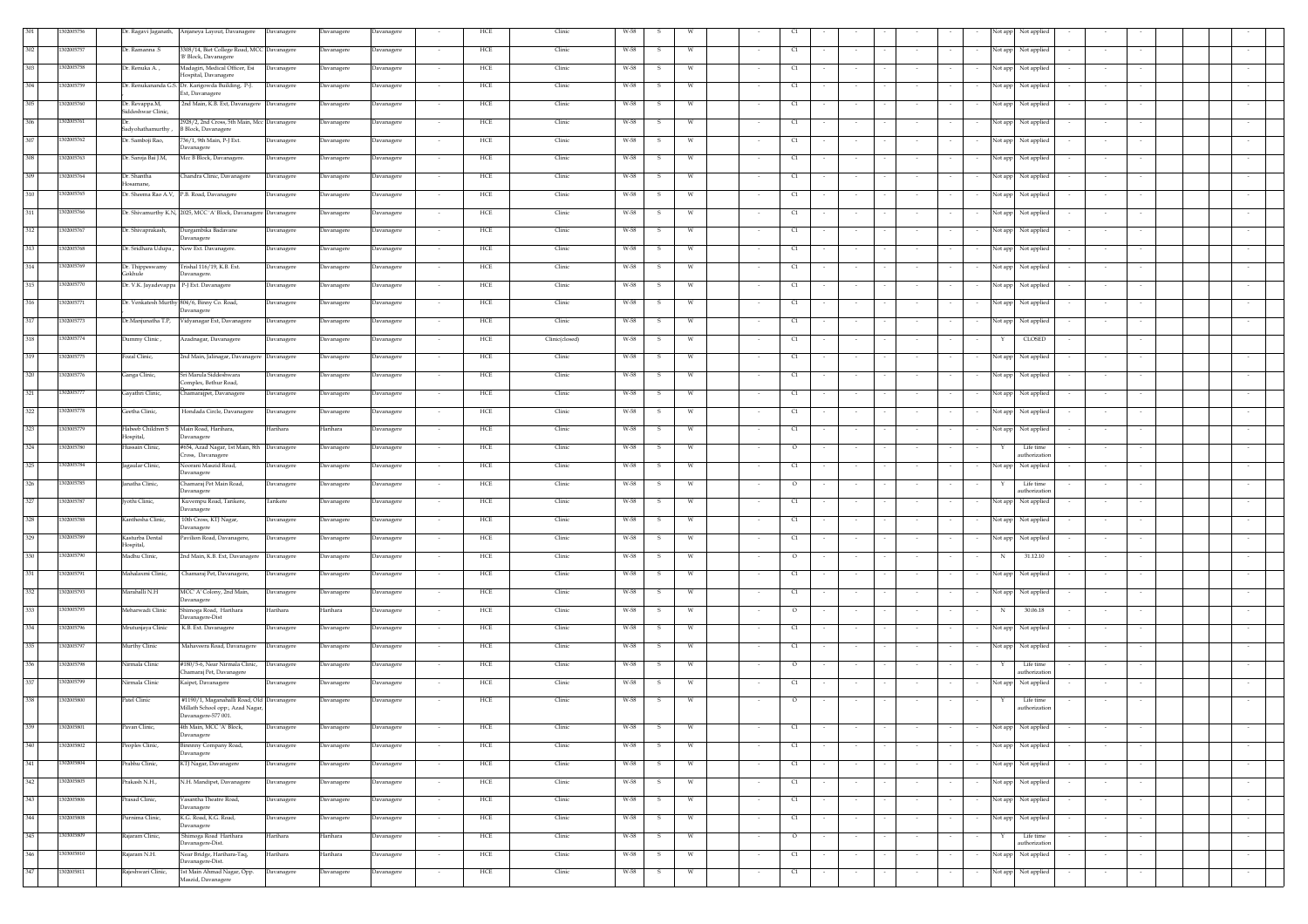|         |            | Ramesh Clinic,                       | Door No.474/317, Kechambha Davanagere                                                        | Davanagere | Davanagere |                          | HCE               | Clinic                   |      |              |   |                   |        |                          |        |                  |        |         | Life time                 |        |        |  |        |
|---------|------------|--------------------------------------|----------------------------------------------------------------------------------------------|------------|------------|--------------------------|-------------------|--------------------------|------|--------------|---|-------------------|--------|--------------------------|--------|------------------|--------|---------|---------------------------|--------|--------|--|--------|
|         |            |                                      | Comlex, College Road, Nittuvalli,                                                            |            |            |                          |                   |                          |      |              |   |                   |        |                          |        |                  |        |         | uthorizatic               |        |        |  |        |
|         |            |                                      | Davanagere                                                                                   |            |            |                          |                   |                          |      |              |   |                   |        |                          |        |                  |        |         |                           |        |        |  |        |
| 349     | 1302005816 | Sandeep Clinic,                      | Belludi Galli Cross, Davanagere<br>Davanagere                                                | Davanagere | Davanagere |                          | HCE               | Clinic                   | W-58 | -S           |   | C1                |        |                          |        |                  |        | Not app | Not applied               |        |        |  |        |
| 350     |            |                                      |                                                                                              |            |            |                          |                   |                          |      |              |   |                   |        |                          |        |                  |        |         |                           |        |        |  |        |
|         | 302005819  | Shekar Clinic                        | Hondada Road, Davanagere<br>Davanagere                                                       | Davanagere | Davanagere |                          | HCE               | Clinic                   | W-58 | -S           | W | þ                 |        |                          |        |                  |        | Not app | Not applied               |        |        |  |        |
| 351     | 1302005820 | Shetty S Clinic,                     | Nittuvalli New Ext. Davanagere<br>Davanagere                                                 | Davanagere | Davanagere |                          | HCE               | Clinic                   | W-58 |              |   | C1                |        |                          |        |                  |        | Not app | Not applied               |        |        |  |        |
|         |            |                                      |                                                                                              |            |            |                          |                   |                          |      |              |   |                   |        |                          |        |                  |        |         |                           |        |        |  |        |
| 352     | 1302005821 | Shivanada Clinic,                    | Maharaj Pet, Davanagere<br><b>Davanagere</b>                                                 | Davanagere | Davanagere |                          | HCE               | Clinic                   | W-58 |              |   | C1                |        |                          |        |                  |        | Not app | Not applied               |        |        |  |        |
| 353     | 1302005822 | Shreyas Clinic,                      | B.I.E.T. College Road, Anjaneya Davanagere                                                   | Davanagere | Davanagere |                          | HCE               | Clinic                   | W-58 | -S           |   | C1                |        |                          |        |                  |        | Not app | Not applied               |        |        |  |        |
|         |            |                                      | ayout, Davanagere                                                                            |            |            |                          |                   |                          |      |              |   |                   |        |                          |        |                  |        |         |                           |        |        |  |        |
| 354     | 1302005823 | hwetha Clinic                        | Nittuvalli New Ext, Lanin, Near<br>Davanagere                                                | Davanagere | Davanagere |                          | HCE               | Clinic                   | W-58 | s            |   | C1                |        |                          |        |                  |        | Not app | Not applied               |        |        |  |        |
| 255     | 302005824  | , Siddeshwara Clinic                 | Hkr Circle, Davanagere<br>Shimoga Road, Near Fakir<br><b>Davanagere</b>                      | Davanagere | Davanagere |                          | HCE               | Clinic(closed)           | W-58 |              |   | C1                |        |                          |        |                  |        | closec  | 30.06.12                  |        |        |  |        |
|         |            |                                      | wamy Mata,                                                                                   |            |            |                          |                   |                          |      |              |   |                   |        |                          |        |                  |        |         | (Closed)                  |        |        |  |        |
| 356     | 1302005825 | Siddeswara Clinic,                   | Near Siddamma Park,<br>Javanagere                                                            | Davanagere | Davanagere |                          | HCE               | Clinic                   | W-58 |              |   | $\circ$           |        |                          |        |                  |        |         | Life time                 |        |        |  |        |
|         |            |                                      | K.B.Extension,Davanagere                                                                     |            |            |                          |                   |                          |      |              |   |                   |        |                          |        |                  |        |         | uthorization              |        |        |  |        |
| 357     | 1302005826 |                                      | Sree Ashwini Clinic, Doddapet, Davanagere<br>Davanagere                                      | Davanagere | Davanagere |                          | HCE               | Clinic                   | W-58 |              |   | C1                |        |                          |        |                  |        | Not app | Not applied               |        |        |  |        |
| 358     | 1302005827 |                                      | Sri Anusuya Clinic, Shivali Theatre Road Davanagere Davanagere                               | Davanagere | Davanagere | $\sim$                   | HCE               | Clinic                   | W-58 | s            | W | C1                |        |                          |        |                  |        | Not app | Not applied               |        |        |  |        |
|         |            |                                      |                                                                                              |            |            |                          |                   |                          |      |              |   |                   |        |                          |        |                  |        |         |                           |        |        |  |        |
| 359     | 1302005828 | Sri Guru Clinic,                     | Bharath Colony, Davanagere<br>Davanagere                                                     | Davanagere | Davanagere | $\sim$                   | HCE               | Clinic                   | W-58 | s            | W | $\circ$           |        |                          |        |                  |        | N       | 30.06.14                  |        |        |  |        |
| 360     | 1302005829 | Sri Gururaya Clinic,                 | Nittuvalli, Davanagere<br>Davanagere                                                         | Davanagere | Davanagere | $\overline{\phantom{a}}$ | HCE               | Clinic                   | W-58 | s            | W | C1                |        | $\overline{\phantom{a}}$ |        |                  |        | Not app | Not applied               |        |        |  |        |
|         |            |                                      |                                                                                              |            |            |                          |                   |                          |      |              |   |                   |        |                          |        |                  |        |         |                           |        |        |  |        |
| $361\,$ | 1302005830 | Sri Krishna Clinic,                  | Nittuvalli New Ext. Davanagere Davanagere                                                    | Davanagere | Davanagere |                          | HCE               | Clinic                   | W-58 | $\mathbf{s}$ | W | C1                |        |                          |        |                  |        | Not app | Not applied               |        |        |  |        |
| 362     | 1302005831 | Sri Nidhi Clinic,                    | Opp. KTJ Nagar, Police Station,                                                              |            |            |                          | HCE               | Clinic                   | W-58 |              | W |                   |        |                          |        |                  |        |         |                           |        |        |  |        |
|         |            |                                      | Davanagere<br>3rd Main, 7th Cross, Davanager                                                 | Davanagere | Davanagere | $\sim$                   |                   |                          |      | S.           |   | C1<br>$\sim$      | $\sim$ | $\sim$                   |        | $\sim$           | $\sim$ |         | Not app Not applied       | $\sim$ | $\sim$ |  |        |
| 363     | 302005832  | Sri Raghavendra                      | #1247/1, 1st Main, 8th Cross,<br>Davanagere                                                  | Davanagere | Davanagere | $\overline{\phantom{a}}$ | HCE               | Clinic                   | W-58 | s            | W | $\circ$           |        | $\sim$                   |        |                  |        |         | Life time                 | $\sim$ |        |  |        |
|         |            | Clinic.                              | Vinobhanagar Davanagere                                                                      |            |            |                          |                   |                          |      |              |   |                   |        |                          |        |                  |        |         | uthorization              |        |        |  |        |
| 364     | 1302005833 | Sri Ravi Shankar,                    | R.B. 324/1, 11th Main, Mcc B<br>Davanagere<br>Block, Davanagere                              | Davanagere | Davanagere |                          | HCE               | Clinic                   | W-58 | s            | W | C1                |        |                          |        |                  |        | Not app | Not applied               |        |        |  |        |
| 365     | 302005834  |                                      | Sri Sadashiva Gowda, 2155, Taralabalu Nagar,<br>Davanagere                                   | Davanagere | Davanagere |                          | HCE               | Clinic                   | W-58 | s            | W | C1                |        |                          |        |                  |        | Not app | Not applied               |        |        |  |        |
|         |            |                                      | Davanagere                                                                                   |            |            |                          |                   |                          |      |              |   |                   |        |                          |        |                  |        |         |                           |        |        |  |        |
| 366     | 1302005835 | Sri Venkateshwara<br>Clinic          | Bethur Road, Davanagere<br>Davanagere                                                        | Davanagere | Davanagere |                          | HCE               | Clinic                   | W-58 | -S           | W | C1                |        |                          |        |                  |        | Not app | Not applied               |        |        |  |        |
| 367     | 1302005836 | Sukrutha Clinic,                     | KTJ Nagar, Davanagere<br>Davanagere                                                          | Davanagere | Davanagere |                          | HCE               | Clinic                   | W-58 | -S           | W | $\circ$           |        | $\sim$                   |        |                  |        | N       | 30.06.12                  |        |        |  |        |
|         |            |                                      |                                                                                              |            |            |                          |                   |                          |      |              |   |                   |        |                          |        |                  |        |         |                           |        |        |  |        |
| 368     | 1302005837 | Surabhi Clinic,                      | Door No:571/5, Hondada Road,<br>Davanagere                                                   | Davanagere | Davanagere |                          | HCE               | Clinic                   | W-58 | s            |   | $\circ$           |        |                          |        |                  |        |         | Life time                 |        |        |  |        |
| 369     | 302005838  |                                      | Davangere-577 001.                                                                           |            |            |                          |                   |                          |      |              |   |                   |        |                          |        |                  |        |         | uthorizatio               |        |        |  |        |
|         |            | uraksha Clinic,                      | College Road, H.K.R. Corner,<br>Davanagere<br>Nittuvalli New Ext, Davanagere                 | Davanagere | Davanagere |                          | HCE               | Clinic                   | W-58 |              |   | C1                |        |                          |        |                  |        | Not app | Not applied               |        |        |  |        |
| 370     | 1302005839 | Usha Eye Clinic,                     | #2010, Church Road,<br>Davanagere                                                            | Davanagere | Davanagere |                          | HCE               | Clinic                   | W-58 | -S           |   | $\circ$           |        |                          |        |                  |        |         | Life time                 |        |        |  |        |
|         |            |                                      | M.C.C.A"Block,Davanagere                                                                     |            |            |                          |                   |                          |      |              |   |                   |        |                          |        |                  |        |         | uthorizatio               |        |        |  |        |
| 371     | 1302005840 | eena Clinic,                         | Bhagath Singh Nagar,<br>avanagere                                                            | Davanagere | Davanagere |                          | HCE               | Clinic                   | W-58 | 5            |   | $\alpha$          |        |                          |        |                  |        | Not app | Not applied               |        |        |  |        |
|         |            |                                      | Davanagere                                                                                   |            |            |                          |                   |                          |      |              |   |                   |        |                          |        |                  |        |         |                           |        |        |  |        |
| 372     | 1302005841 | Veena Clinic,                        | Nittuvalli, Davanagere.<br>Nittuvalli                                                        | Davanagere | Davanagere |                          | HCE               | Clinic                   | W-58 |              |   | C1                |        |                          |        |                  |        | Not app | Not applied               |        |        |  |        |
|         |            |                                      |                                                                                              |            |            |                          |                   |                          |      |              |   |                   |        |                          |        |                  |        |         |                           |        |        |  |        |
| 373     | 1302005842 |                                      | Venkateshwara Clinic, Shivali Theatre Road,<br>Davanagere<br>Davanagere                      | Davanagere | Davanagere |                          | HCE               | Clinic                   | W-58 | s            | W | C1                |        |                          |        |                  |        | Not app | Not applied               |        |        |  |        |
| 374     | 1302005843 | Vinava Clinic,                       | Chamaraj Pet, Davanagere<br>Davanagere                                                       | Davanagere | Davanagere | $\sim$                   | $_{\mathrm{HCE}}$ | Clinic                   | W-58 | -S           | W | C1                |        | $\sim$                   |        |                  |        |         | Not app Not applied       |        | $\sim$ |  |        |
|         |            |                                      |                                                                                              |            |            |                          |                   |                          |      |              |   |                   |        |                          |        |                  |        |         |                           |        |        |  |        |
| 375     | 1303005844 | Haneef Clinic                        | 1st Main, 2nd<br>Harihara<br>Cross, J.C. Extension,                                          | Harihara   | Davanagere | $\sim$                   | HCE               | Clinic                   | W-58 | s            | W | 10.05<br>$\circ$  |        | Exempted                 |        |                  |        | Y       | Life time<br>uthorization | $\sim$ | $\sim$ |  |        |
| 376     | 1302005845 | Sree.Venkateshwara                   | No;526/A,K.R.Road Circle,<br>Davanagere                                                      | Davanagere | Davanagere | $\sim$                   | HCE               | Clinic                   | W-58 | s            | W | $\circ$           |        | $\sim$                   |        |                  |        |         | Life time                 | $\sim$ |        |  |        |
|         |            | Health Centre                        | Davanagere.                                                                                  |            |            |                          |                   |                          |      |              |   |                   |        |                          |        |                  |        |         | uthorization              |        |        |  |        |
| 377     | 1302005846 | Esi Hospital(                        | Harihara, Davanagere- Dist.<br>Harihara                                                      | Harihara   | Davanagere | $\sim$                   | HCE               | ESI Dispenasary (Clinic) | W-58 | s            | W | $\circ$           |        | $\sim$                   |        | $\sim$           |        | N       | 31.12.11                  |        |        |  |        |
| 378     | 302005847  | Dispensary)<br><b>ESI</b> Dispensary | K.B. Extension, Janatha Complex, Davanagere                                                  | Davanagere |            | $\sim$                   | HCE               | ESI Dispenasary (Clinic) | W-58 | -S           | W | $\circ$           |        |                          |        |                  |        |         | Life time                 |        |        |  |        |
|         |            |                                      | Davanagere.                                                                                  |            | Davanagere |                          |                   |                          |      |              |   |                   |        |                          |        |                  |        |         | uthorizatio               |        |        |  |        |
|         |            |                                      |                                                                                              |            |            |                          |                   |                          |      |              |   |                   |        |                          |        |                  |        |         |                           |        |        |  |        |
| 379     | 1301005848 |                                      | Veterinary Dispensary Gopenahalli-Village, Channagiri-<br>Gopenahalli<br>Tq Davanagere-Dist. | Channagiri | Davanagere |                          | HCE               | Vet.Instn                | W-58 | s            | W | $\circ$           |        |                          |        |                  |        |         | Life time<br>uthorization |        |        |  |        |
| 380     | 1305071562 | Veterinary                           | Hiregonigere, Honnali-Tq,<br>Hiregonigere                                                    | Honnali    | Davanagere |                          | HCE               | Vet.Instn                | W-58 | s            | W | $\circ$           |        |                          |        |                  |        | N       | Not applied               |        |        |  |        |
|         |            | Dispensary,                          | Davanagere-Dist.                                                                             |            |            |                          |                   |                          |      |              |   |                   |        |                          |        |                  |        |         |                           |        |        |  |        |
| 381     | 1301005849 | Veterinary                           | Tavarekere Channagiri Taluk<br>Tavarekere                                                    | Channagiri | Davanagere |                          | HCE               | Vet.Instn                | W-58 | -S           | w | $\circ$           |        |                          |        |                  |        | N       | 30.06.18                  |        |        |  |        |
| 382     | 1301005850 | Dispensary,<br>Primary Veterinary    | Davanagere District,<br>Somalapura-Village, Channagiri- Somalapura                           | Channagiri | Davanagere | $\sim$                   | HCE               | Vet.Instn                | W-58 | -S           | w | $\circ$           |        | $\sim$                   |        |                  | $\sim$ | N       | 30.06.18                  | $\sim$ |        |  |        |
|         |            | Center.                              | Tq Davanagere-Dist.                                                                          |            |            |                          |                   |                          |      |              |   |                   |        |                          |        |                  |        |         |                           |        |        |  |        |
| 383     | 1301005851 | Primary Veterinary                   | Hirekogalur-Village, Channagiri-Hirekogalur                                                  | Channagiri | Davanagere |                          | HCE               | Vet.Instn                | W-58 | s            |   | $\circ$           |        |                          |        |                  |        |         | Lifetime                  |        |        |  |        |
|         |            | Centre                               | $\begin{tabular}{ll} \bf Tq & \hspace{0.6cm}Davanagere Dist. \end{tabular}$                  |            |            |                          |                   |                          |      |              |   |                   |        |                          |        |                  |        |         | uthorization              |        |        |  |        |
| 384     | 1301005852 | Imic,                                | Primary Veterinary Medugondanahalli, Channagiri, Melugondanahalli Channagiri<br>Davanagere   |            | Davanagere |                          | HCE               | Vet.Instn                | W-58 | $\mathbf{s}$ | W | $\circ$           |        |                          |        |                  |        | Y       | Life time<br>norizatio    |        |        |  |        |
| 385     | 1301005853 | Primary Veterinary                   | Channeshvarapura-Village,<br>Channeshwarapura Channagiri                                     |            | Davanagere |                          | HCE               | Vet.Instn                | W-58 | -S           | w | $\circ$           |        | $\sim$                   |        |                  |        |         | Life time                 |        |        |  | $\sim$ |
|         |            | Clinic,                              | Channagiri-Tq,Davanagere-Dist.                                                               |            |            |                          |                   |                          |      |              |   |                   |        |                          |        |                  |        |         | uthorizatio               |        |        |  |        |
| 386     | 1301005854 | Veterinary                           | Nallur-Post, Channagiri Taluk, Nallur                                                        | Channagiri | Davanagere | $\sim$                   | HCE               | Vet.Instn                | W-58 | -S           | W | $\circ$<br>$\sim$ | $\sim$ | $\sim$                   |        | $\sim$           | $\sim$ | Y       | Life time<br>uthorization | $\sim$ | $\sim$ |  | $\sim$ |
| 387     | 1301005855 | Dispensary,                          | Davanagere District<br>Vetrinary Dispensary Thyavangi, Channagiri Taluk,<br>Thyavangi        | Channagiri | Davanagere | $\overline{\phantom{a}}$ | HCE               | Vet.Instn                | W-58 | s            | W | $\circ$           |        | $\sim$                   |        | $\sim$           | ٠      | Y       | Life time                 | $\sim$ | $\sim$ |  |        |
|         |            |                                      | Davanagere-Dist.                                                                             |            |            |                          |                   |                          |      |              |   |                   |        |                          |        |                  |        |         | uthorization              |        |        |  | $\sim$ |
| 388     | 1301005856 | Veterinary                           | Kerebelachi Channagiri Taluk<br>Kerebelachi                                                  | Channagiri | Davanagere |                          | HCE               | Vet.Instn                | W-58 | s            | W | $\circ$           |        |                          |        |                  |        |         | Life time                 |        |        |  | ٠      |
|         | 1301005857 | Dispensary,                          | Davanagere District,                                                                         |            |            |                          |                   |                          |      |              |   |                   |        |                          |        |                  |        |         | uthorization              |        |        |  |        |
| 389     |            | Veterinary<br>Dispensary,            | Belalagere, Channagiri Taluk<br>Belagere<br>Davanagere District                              | Channagiri | Davanagere | $\sim$                   | HCE               | Vet.Instn                | W-58 | s            | W | $\circ$           |        | $\sim$                   |        |                  |        | N       | 30.06.18                  |        |        |  | $\sim$ |
| 390     | 1301005858 | Veterinary                           | Hebbalagere Channagiri Taluk Hebbalagere                                                     | Channagiri | Davanagere | $\sim$                   | $_{\mathrm{HCE}}$ | Vet.Instn                | W-58 | -S           | W | $\circ$<br>$\sim$ |        | $\sim$                   | $\sim$ | $\sim$<br>$\sim$ | $\sim$ | Y       | Life time                 | $\sim$ | $\sim$ |  | $\sim$ |
|         |            | Dispensary,                          | Davanagere District                                                                          |            |            |                          |                   |                          |      |              |   |                   |        |                          |        |                  |        |         | authorization             |        |        |  |        |
| 391     | 1301005859 | Veterinary<br>Dispensary,            | Hodigere Channagiri Taluk<br>Hodigere<br>Davanagere District.                                | Channagiri | Davanagere | $\sim$                   | HCE               | Vet.Instn                | W-58 | s            | W | $\circ$           |        | $\sim$                   |        | $\sim$           | $\sim$ | Y       | Life time<br>uthorization | $\sim$ | $\sim$ |  | $\sim$ |
| 392     | 301070652  | Veterinary                           | Ionnebagi, Channagiri-Taluk<br>Honnebagi                                                     | hannagiri  | Davanagere | $\overline{\phantom{a}}$ | HCE               | Vet.Instn                | W-58 |              |   | $\circ$           |        | $\sim$                   |        |                  |        | N       | 30.06.18                  |        |        |  | $\sim$ |
|         |            | Dispensary,                          | Davanagere District,                                                                         |            |            |                          |                   |                          |      |              |   |                   |        |                          |        |                  |        |         |                           |        |        |  |        |
| 393     | 301005860  | Veterinary                           | Daginakatte Channagiri Taluk<br>Jaginakatte                                                  | Channagiri | Davanagere |                          | HCE               | Vet.Instn                | W-58 |              | W | $\circ$           |        |                          |        |                  |        | N       | 30.06.17                  |        |        |  |        |
|         |            | Dispensary,                          | Davanagere District                                                                          |            |            |                          |                   |                          |      |              |   |                   |        |                          |        |                  |        |         |                           |        |        |  |        |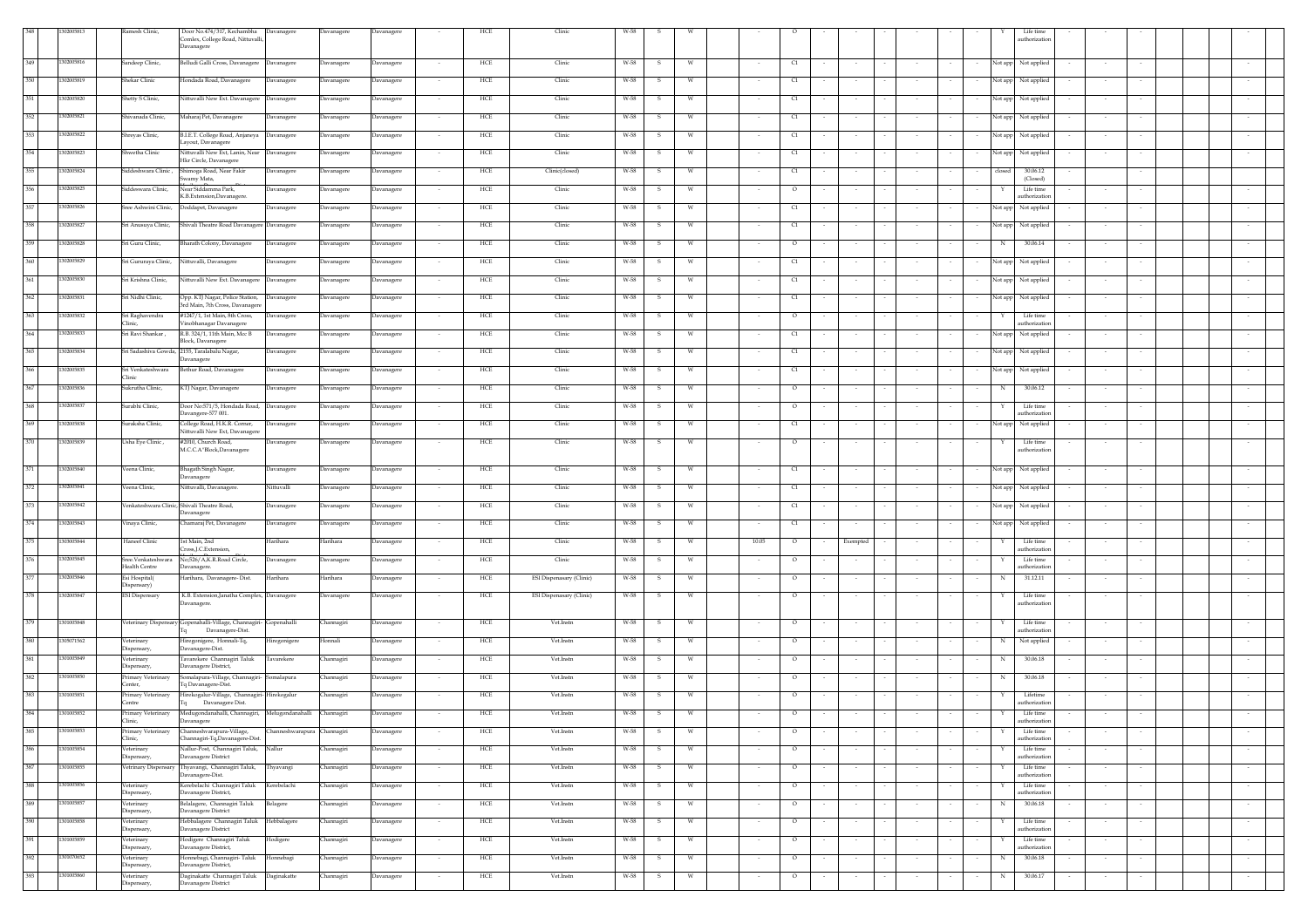|         | 01005861  | Veterinary<br>Dispensary,               | Kanchiganahal Channagiri Taluk Kanchiganahal<br>Davanagere District,     |                                | Channagiri | Davanagere        |        | HCE         | Vet.Instn | W-58 |              |          |        |         |        |        |                          | Life time<br>authorization              |        |                          |                          |
|---------|-----------|-----------------------------------------|--------------------------------------------------------------------------|--------------------------------|------------|-------------------|--------|-------------|-----------|------|--------------|----------|--------|---------|--------|--------|--------------------------|-----------------------------------------|--------|--------------------------|--------------------------|
|         | 301005862 | Veterinary Hospital                     | Basavapattana, Channagiri Taluk Basavapattana<br>Davanagere District     |                                | Channagiri | Davanagere        |        | HCE         | Vet.Instn | W-58 | - 51         | <b>W</b> |        | $\circ$ |        |        |                          | Life time<br>authorization              |        |                          |                          |
| 396     | 301005863 | Veterinary Hospital                     | Kariganur, Channagiri Taluk<br>Davanagere District                       | Kariganur                      | Channagiri | Davanagere        |        | HCE         | Vet.Instn | W-58 |              | W        |        | $\circ$ |        |        |                          | Life time<br>authorization              |        |                          |                          |
| 397     | 301072108 | Veterinary Dispensary                   | Karekatte-Village, Channagiri-<br>Iq, Davanagere-District                | Karekatte                      | Channagiri | Davanagere        |        | HCE         | Vet.Instn | W-58 |              | W        |        | $\circ$ |        |        |                          | 30.06.18<br>N                           |        |                          |                          |
| 398     | 301005864 | Primary Veterinary<br>Centre,           | Kagathur Channagiri Taluk<br>avanagere District,                         | Kagathur                       | Channagiri | Davanagere        |        | HCE         | Vet.Instn | W-58 | s.           | <b>W</b> |        | $\circ$ |        |        |                          | Life time<br>authorizatic               |        |                          |                          |
| 399     | 301005865 | Primary Veterinary<br>Centre.           | hiradoni,<br>Channagiri Chiradoni<br><b>Taluk Davanagere District</b>    |                                | Channagiri | Davanagere        | $\sim$ | HCE         | Vet.Instn | W-58 | $\mathbf{S}$ | W        | $\sim$ | $\circ$ | $\sim$ | $\sim$ |                          | Life time<br>authorizatio               | $\sim$ |                          |                          |
| 400     | 301005866 | Primary Veterinary                      | Kathalagere Channagiri Taluk                                             | Kathalagere                    | Channagiri | <b>Davanagere</b> |        | HCE         | Vet.Instn | W-58 |              | W        |        | $\circ$ |        |        |                          | Life time                               |        |                          |                          |
| 401     | 301005867 | Centre,<br>Primary Veterinary           | <b>Vangere District</b><br>Madikere, Channagiri-Taluk                    | Madikere                       | Channagiri | <b>Javanagere</b> |        | HCE         | Vet.Instn | W-58 |              | W        |        | $\circ$ |        |        |                          | authorization<br>Life time              |        |                          |                          |
| 402     | 301005868 | Centre                                  | Javanagere -Dist.<br>Veterinary Dispensary Devarahalli-Post, Channagiri- | Devarahalli                    | Channagiri | Davanagere        |        | HCE         | Vet.Instn | W-58 | s.           | W        |        | $\circ$ |        |        |                          | authorization<br>Life time              |        |                          |                          |
|         |           |                                         | Taluk Davanagere-Dist                                                    |                                |            |                   |        |             |           |      |              |          |        |         |        |        |                          | authorization                           |        |                          |                          |
| 403     | 301005869 | Primary Veterinary                      | Mudigere, Channagiri Taluk                                               | Mdigere                        | Channagiri | Davanagere        |        | HCE         | Vet.Instn | W-58 |              |          |        | $\circ$ |        |        |                          | 30.06.18<br>N                           |        |                          |                          |
| 404     | 301005870 | Centre<br>Primary Veterinary            | Davanagere District<br>Pandomatti Channagiri Taluk Pandomatti            |                                | Channagiri | Davanagere        |        | HCE         | Vet.Instn | W-58 | -S.          | - W      |        | $\circ$ |        |        |                          | Life time                               |        |                          |                          |
| 405     | 301005871 | Dispensary,<br>Primary Veterinary       | Davanagere District<br>Koratikere Channagiri Taluk                       | Koratikere                     | Channagiri | Davanagere        | $\sim$ | HCE         | Vet.Instn | W-58 | s.           | <b>W</b> |        | $\circ$ |        |        |                          | authorization<br>Life time<br>Y         | $\sim$ |                          |                          |
| 406     | 301005872 | Centre.<br>Primary Veterinary           | Davanagere District,<br>Kanavebelachi-Village,                           | Kanavebelachi                  | Channagiri | Davanagere        |        | HCE         | Vet.Instn | W-58 | S.           | W        |        | $\circ$ |        |        |                          | authorization<br>Life time              | $\sim$ |                          |                          |
| 407     | 301005873 | Centre<br>Primary Vetrerinary           | Channagiri Taluk, Davanagere -<br>Joladhal-Village, Channagiri           | Joladhal                       | Channagiri | Davanagere        |        | HCE         | Vet.Instn | W-58 | S.           | W        |        | $\circ$ |        |        |                          | authorization<br>Life time              |        |                          |                          |
| 408     | 302005875 | Centre,<br>Primary Veterinary           | <b>Taluk Davanagere District</b><br>Arasapura, Davanagere-Taq &          | Arasapura                      | Davanagere | Davanagere        | $\sim$ | HCE         | Vet.Instn | W-58 | s.           | W        | $\sim$ | $\circ$ | $\sim$ | $\sim$ |                          | authorization<br>30.06.18<br>N          | $\sim$ |                          |                          |
| 409     | 302005876 | Centre,<br>Primary                      | Athigere, Davanagere-Taq &                                               | Athigere                       | Davanagere | Davanagere        | $\sim$ | HCE         | Vet.Instn | W-58 | S.           | w        | $\sim$ | $\circ$ | $\sim$ | $\sim$ |                          | 30.06.14<br>N                           | $\sim$ |                          |                          |
| 410     | 302005877 | VeterinaryCentre.<br>Primary Veterinary | Haluvarthi, Davanagere-Tq &                                              | Haluvarthi                     | Davanagere | Davanagere        |        | HCE         | Vet.Instn | W-58 | $\mathbf{S}$ | W        |        | $\circ$ |        |        |                          | 30.06.18<br>N                           |        |                          |                          |
| 411     | 302005878 | Centre,<br>Primary Veterinary           | Thurabeghatta, Davanagere-Tq & Thurabeghatta                             |                                | Davanagere | Davanagere        |        | HCE         | Vet.Instn | W-58 | s            | W        |        | $\circ$ |        |        |                          | Not applied<br>N                        |        |                          |                          |
| 412     | 302005879 | Centre,<br>Primary Veterinary           | Tholahunse Davanagere-Taq & Tholahuse                                    |                                | Davanagere | Davanagere        |        | HCE         | Vet.Instn | W-58 | -S.          | W        |        | $\circ$ |        |        |                          | Life time                               |        |                          |                          |
| 413     | 302005880 | Centre                                  | Artificial Insemination Kodaganur, Davanagere-Taq & Kodaganur            |                                | Davanagere |                   |        | HCE         | Vet.Instn | W-58 |              |          |        |         |        |        |                          | authorization                           |        |                          |                          |
|         |           | Sub-Centre.                             | Dist.                                                                    |                                |            | Davanagere        | $\sim$ |             |           |      | s.           | w        | $\sim$ | $\circ$ | $\sim$ | $\sim$ |                          | Not applied<br>N                        | $\sim$ |                          |                          |
| 414     | 302005882 | Veterinary Hospital                     | Santhebennuru, Davanagere-Taq Santhebennur<br>& Dist.                    |                                | Davanagere | Davanagere        |        | HCE         | Vet.Instn | W-58 | s.           | W        |        | $\circ$ | $\sim$ | $\sim$ |                          | $_{\rm N}$<br>30.06.18                  | $\sim$ |                          |                          |
| 415     | 302005883 | Primary Veterinary<br>Centre            | Gopanala, Davanagere-Taq &                                               | Gopanala                       | Davanagere | Davanagere        |        | HCE         | Vet.Instn | W-58 | s            | W        | $\sim$ | $\circ$ | $\sim$ | $\sim$ |                          | 30.06.17<br>$_{\rm N}$                  | $\sim$ |                          |                          |
| 416     | 302005884 | Primary Veterinary<br>Centre            | Kanagondanahalli, Davanagere- Kanagondanahalli Davanagere<br>aq & Dist.  |                                |            | Davanagere        |        | HCE         | Vet.Instn | W-58 | S.           | W        | $\sim$ | $\circ$ | $\sim$ | $\sim$ |                          | Life time<br>Y<br><b>ithorizatic</b>    | $\sim$ |                          |                          |
| 417     | 302005885 | Primary Veterinary<br>Centre            | Kundawada, Davanagere-Taq & Kundawada                                    |                                | Davanagere | Davanagere        | $\sim$ | HCE         | Vet.Instn | W-58 | -S.          | W        | $\sim$ | $\circ$ | $\sim$ | $\sim$ | $\sim$                   | 30.06.17<br>N                           | $\sim$ |                          |                          |
| 418     | 302005886 | Primary Veterinary<br>Centre            | Malalkere, Davanagere-Taq &                                              | Malalkere                      | Davanagere | Davanagere        |        | HCE         | Vet.Instn | W-58 | - 5          | W        |        | $\circ$ |        |        |                          | 30.06.17<br>N                           | $\sim$ |                          |                          |
| 419     | 302005887 | Primary Veterinary<br>Centre            | NagarakatteDavanagere-Taq &                                              | Nagarakatte                    | Davanagere | Davanagere        |        | HCE         | Vet.Instn | W-58 |              | W        |        | $\circ$ |        |        |                          | 30.06.17<br>$_{\rm N}$                  |        |                          |                          |
| 420     | 302005888 | Primary Veterinary<br>Centre            | Huchavvanahalli Davanagere-<br>Taq & Dist.                               | Huchavvanahalli                | Davanagere | Davanagere        |        | HCE         | Vet.Instn | W-58 | -S           | W        |        | $\circ$ |        |        |                          | $_{\rm N}$<br>30.06.18                  |        |                          |                          |
| 421     | 302005889 | Primary Veterinary<br>Centre,           | Kandagal-Village, Davangere-Tq Kandagal<br>& Dist.                       |                                | Davanagere | Davanagere        |        | HCE         | Vet.Instn | W-58 |              |          |        | $\circ$ |        |        |                          | Life time<br>authorization              |        |                          |                          |
| 422     | 302005890 | Primary Veterinary<br>Centre.           | Agasanakatte, Davanagere-Tq & Agasanakatte                               |                                | Davanagere | Davanagere        |        | HCE         | Vet.Instn | W-58 |              | W        |        | $\circ$ |        |        |                          | 30.06.17<br>N                           |        |                          |                          |
| 423     | 302005891 | Primary Veterinary<br>Centre            | Mallekatte Davanagere Taluk & Mallekatte<br>District,                    |                                | Davanagere | Davanagere        |        | HCE         | Vet.Instn | W-58 |              | W        |        | $\circ$ |        |        |                          | 30.06.17<br>N                           |        |                          |                          |
| 424     | 302005892 | Primary Veterinary<br>Centre,           | Eachagatta-Village, Davanagere- Echagatta<br>lq & Dist.                  |                                | Davanagere | Davanagere        |        | HCE         | Vet.Instn | W-58 |              | W        |        | $\circ$ |        |        |                          | Life time<br>authorization              |        |                          |                          |
| 425     | 302005893 | Primary Veterinary<br>Centre,           | Nalakunda Davanagere-Taq & Nalakunda                                     |                                | Davanagere | Davanagere        |        | HCE         | Vet.Instn | W-58 | S.           | W        |        | $\circ$ |        | $\sim$ |                          | 30.06.17<br>N                           |        |                          |                          |
| 426     | 302005894 | Primary Veterinary<br>Centre.           | Kukkawada-Village, Davanagere-Kukkawada<br>la & Dist.                    |                                | Davanagere | <b>Javanagere</b> |        | HCE         | Vet.Instn | W-58 |              | w        |        | $\circ$ |        |        |                          | 30.06.18<br>N                           |        |                          |                          |
| 427     | 302005895 | Primary Veterinary<br>Center,           | Ganganakatte Davanagere-Taq & Ganganakatte                               |                                | Davanagere | <b>Davanagere</b> |        | HCE         | Vet.Instn | W-58 |              | W        |        | $\circ$ |        |        |                          | 30.06.17<br>N                           |        |                          |                          |
| 428     | 302005896 | Primary Veterinary<br>Center,           | Gummanur Davanagere-Tq &                                                 | ımmanur                        | Davanagere | <b>Davanagere</b> |        | HCE         | Vet.Instn | W-58 |              | W        |        | $\circ$ |        |        |                          | Life time<br>authorization              |        |                          |                          |
| 429     | 302005897 | Primary Veterinary<br>Center,           | Athigere Davanagere-Taq &                                                | Athigere                       | Davanagere | Davanagere        |        | HCE         | Vet.Instn | W-58 | S.           | W        |        | $\circ$ |        |        |                          | 30.06.17<br>N                           |        |                          |                          |
| 430     | 302005898 | Primary Veterinary                      | Hemmanabethur Davanagere-                                                | Hemmanabethur                  | Davanagere | Davanagere        |        | HCE         | Vet.Instn | W-58 |              | W        |        | $\circ$ |        |        |                          | Lifetime<br>Y                           |        |                          |                          |
| $431\,$ | 302005899 | Centre.<br>Primary Veterinary           | Taq & Dist.<br>Jerikatte-Village, Davanagere-Tq Jerikatte                |                                | Davanagere | Davanagere        |        | HCE         | Vet.Instn | W-58 |              | W        |        | $\circ$ |        |        |                          | authorizaiton<br>30.06.18<br>$_{\rm N}$ |        |                          |                          |
| 432     | 302005900 | entre<br>Primary Veterinary             | & Dist.<br>Hiriyur Camp Davanagere-Taq Hiriyur Camp                      |                                | Davanagere | <b>Javanagere</b> |        | HCE         | Vet.Instn | W-58 |              |          |        | $\circ$ |        |        |                          | 30.06.18<br>N                           |        |                          |                          |
| 433     | 302005901 | Centre,<br>Primary Veterinary           | k Dist.<br>Alurahatti Davanagere-Taq & Alurhatti                         |                                | Davanagere | Davanagere        |        | HCE         | Vet.Instn | W-58 | - S          | W        |        | $\circ$ | $\sim$ | $\sim$ |                          | 30.06.17<br>N                           | $\sim$ |                          |                          |
| 434     | 302005902 | Centre,<br>Primary Veterinary           | Shagale Davanagere-Taq & Dist. Shagale                                   |                                | Davanagere | <b>Javanagere</b> |        | HCE         | Vet.Instn | W-58 |              | W        |        | $\circ$ | $\sim$ | $\sim$ | $\overline{\phantom{a}}$ | 31.12.11<br>N                           |        |                          |                          |
| 435     | 302005903 | Centre.<br>Primary Veterinary           | Haluvarthi Davanagere-Tq &                                               | Haluvarthi                     | Davanagere | <b>Davanagere</b> |        | HCE         | Vet.Instn | W-58 |              | W        |        | $\circ$ |        |        |                          | 30.06.17<br>N                           |        |                          |                          |
| 436     | 302005904 | Centre,<br>Primary Veterinary           | Mandalur Davanagere-Taq &                                                | Mandlur                        | Davanagere | avanagere         |        | HCE         | Vet.Instn | W-58 |              | W        |        | $\circ$ |        |        |                          | Life time                               |        |                          |                          |
| 437     | 302005905 | Centre,                                 | Veterinary Hospital Mayakonda Davanagere-Taq & Mayakonda                 |                                | Davanagere | Davanagere        |        | HCE         | Vet.Instn | W-58 | S.           | W        |        | $\circ$ |        |        |                          | authorization<br>Life time              |        |                          |                          |
| 438     | 302005906 | Veterinary                              | H Kalapanahalli, NH-4,                                                   | H.Kalapanahalli                | Davanagere | Davanagere        |        | HCE         | Vet.Instn | W-58 | S.           | W        |        | $\circ$ | $\sim$ | $\sim$ |                          | authorization<br>Life time              | $\sim$ |                          | $\overline{\phantom{a}}$ |
| 439     | 302005907 | Dispensary<br>Primary Veterinary        | Davanagere-Taq & Dist.<br>Kabbur Davanagere-Tq & Dist.                   | Kabbur                         | Davanagere |                   |        | HCE         | Vet.Instn | W-58 |              | W        |        | $\circ$ |        |        |                          | authorization<br>30.06.17<br>N          |        |                          |                          |
| 440     | 302005908 | Centre,                                 |                                                                          |                                |            | Davanagere        |        |             |           |      | S.           |          | $\sim$ |         | $\sim$ | $\sim$ |                          |                                         | $\sim$ | $\overline{\phantom{a}}$ | $\sim$                   |
|         |           | Primary Veterinary<br>Centre,           | Arasapura Davanagere-Tq &                                                | <b><i><u>Arasapura</u></i></b> | Davanagere | <b>Davanagere</b> |        | ${\rm HCE}$ | Vet.Instn | W-58 | s            | W        |        | $\circ$ | $\sim$ | $\sim$ |                          | 30.06.14<br>$_{\rm N}$                  | $\sim$ |                          | $\sim$                   |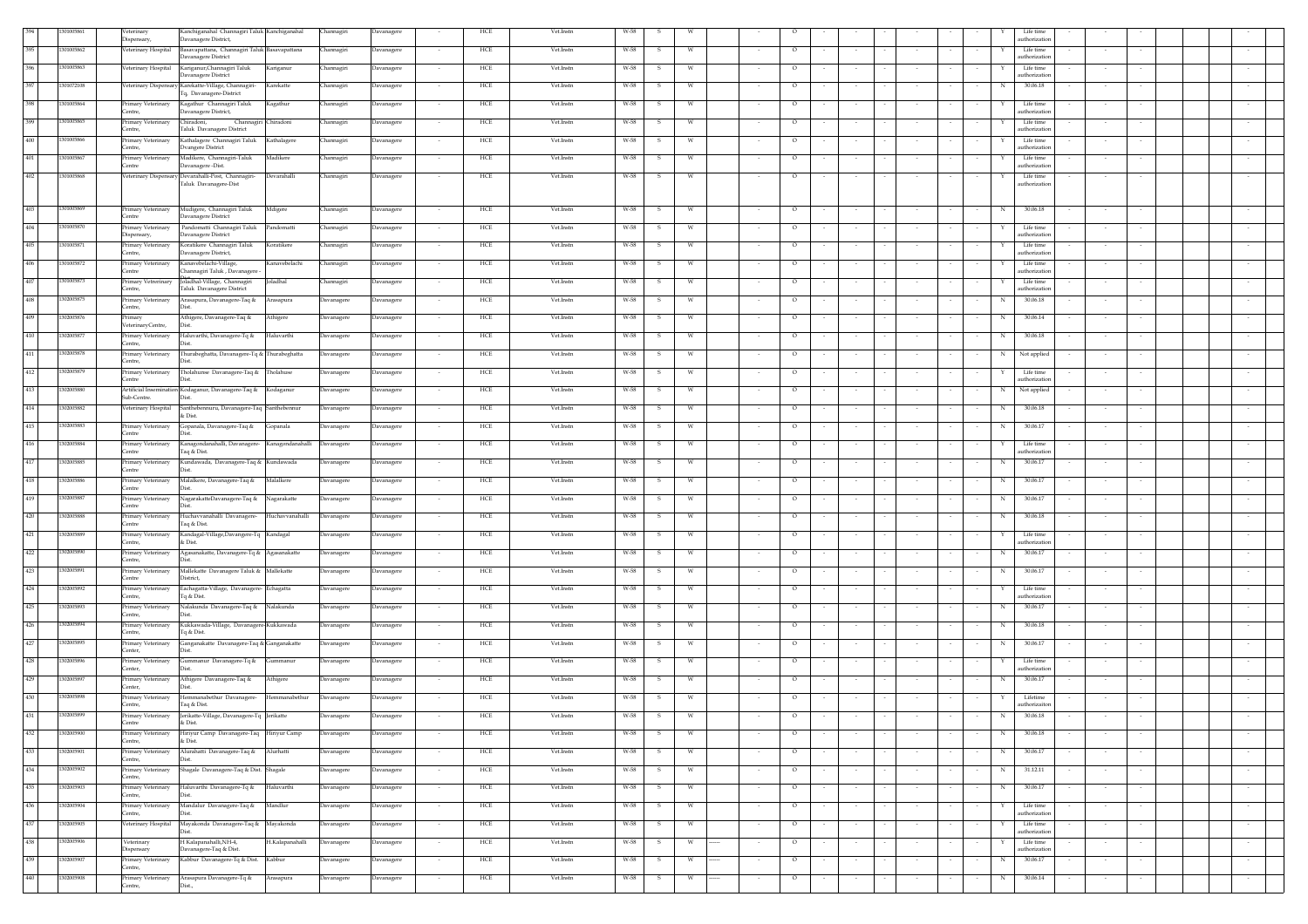|     |            | Artificial Insemination Doddabathi Davanagere-Taq & Doddabathi                   |                                                                        |                               | Davanagere | Davanagere |                          | HCE | Vet.Instn        | W-58 |              |   |                    |         |        |        |        |                  |        |   |                            |        |        |        |  |         |
|-----|------------|----------------------------------------------------------------------------------|------------------------------------------------------------------------|-------------------------------|------------|------------|--------------------------|-----|------------------|------|--------------|---|--------------------|---------|--------|--------|--------|------------------|--------|---|----------------------------|--------|--------|--------|--|---------|
|     | 1302005910 | Sub-Centre<br>Dist.                                                              |                                                                        |                               |            |            |                          |     |                  |      |              |   |                    |         |        |        |        |                  |        |   |                            |        |        |        |  |         |
| 442 |            | Primary Veterinary<br>Centre,<br>Dist.                                           | Belavanur Davanagere-Tq &                                              | Belavanur                     | Davanagere | Davanagere | $\sim$                   | HCE | Vet.Instn        | W-58 | s            | W |                    | $\circ$ |        | $\sim$ |        |                  |        | N | 30.06.17                   |        |        | $\sim$ |  |         |
| 443 | 1302005911 | Artificial Insemination Shamnur Davanagere-Tq & Dist. Shamnur                    |                                                                        |                               | Davanagere | Davanagere | $\overline{\phantom{a}}$ | HCE | Vet.Instn        | W-58 | s            |   |                    | $\circ$ |        |        |        |                  |        | N | 30.06.17                   |        |        |        |  |         |
| 444 | 1302005912 | Sub-Centre<br>Arificial Insemination                                             | Yelebethur-Village, Davanagere-Elebethur                               |                               | Davanagere | Davanagere |                          | HCE | Vet.Instn        | W-58 | s            | W |                    | $\circ$ |        | $\sim$ |        |                  |        | N | 30.06.17                   |        |        |        |  |         |
|     |            | Sub-Centre<br>lq & Dist.                                                         |                                                                        |                               |            |            |                          |     |                  |      |              |   |                    |         |        |        |        |                  |        |   |                            |        |        |        |  |         |
| 445 | 1302005913 | Artificial Insemination Allur, Davanagere-Taq & Dist.<br>Sub-Centre.             |                                                                        | Alur                          | Davanagere | Davanagere | $\sim$                   | HCE | <b>Vet.Instn</b> | W-58 | -S           | W |                    | $\circ$ |        | $\sim$ |        | $\sim$           |        | N | 30.06.17                   |        | $\sim$ |        |  |         |
| 446 | 1302005914 | Arificial Insemination Naraganahalli Davanagere-Taq Naraganahalli                |                                                                        |                               | Davanagere | Davanagere | $\sim$                   | HCE | Vet.Instn        | W-58 | -S           | w | $\cdots$<br>$\sim$ | $\circ$ | $\sim$ | $\sim$ |        | $\sim$           | $\sim$ | N | 30.06.18                   |        | $\sim$ | $\sim$ |  |         |
|     |            | Sub-Centre<br>& Dist.                                                            |                                                                        |                               |            |            |                          |     |                  |      |              |   |                    |         |        |        |        |                  |        |   |                            |        |        |        |  |         |
| 447 | 1302005915 | Veterinary Dispensary Shiramagondanahalli,                                       | Davanagere-Tq & Dist.                                                  | Shiramagondanahall Davanagere |            | Davanagere |                          | HCE | Vet.Instn        | W-58 | s            | W |                    | $\circ$ |        |        |        |                  |        |   | Life time<br>athorization  |        |        |        |  |         |
| 448 | 1302005916 | Veterinary                                                                       | Bada, Davanagere-Taq & Dist.                                           | Bada                          | Davanagere | Davanagere |                          | HCE | Vet.Instn        | W-58 | s            | W |                    | $\circ$ |        |        |        |                  |        | N | 30.06.17                   |        |        |        |  |         |
| 449 | 1302005917 | Dispensary,<br>Veterinary                                                        | Hebbalu, Davanagere-Tq & Dist. Hebbalu                                 |                               | Davanagere | Davanagere |                          | HCE | Vet.Instn        | W-58 | - S          | W |                    | $\circ$ |        | $\sim$ |        |                  |        |   | Life time                  |        |        |        |  |         |
|     |            | Dispensary,                                                                      |                                                                        |                               |            |            |                          |     |                  |      |              |   |                    |         |        |        |        |                  |        |   | uthorization               |        |        |        |  |         |
| 450 | 1302005918 | Veterinary                                                                       | Anaji, Davanagere-Taq & Dist.                                          | Anaji                         | Davanagere | Davanagere | $\sim$                   | HCE | Vet.Instn        | W-58 | $\mathbf{s}$ | W |                    | $\circ$ |        | $\sim$ |        | $\sim$           | $\sim$ | Y | Life time                  |        | $\sim$ |        |  |         |
|     |            | Dispensary,                                                                      |                                                                        |                               |            |            |                          |     |                  |      |              |   |                    |         |        |        |        |                  |        |   | uthorization               |        |        |        |  |         |
| 451 | 1302005919 | Veterinary Dispensary RMC Yard, Davanagere.                                      |                                                                        | Davanagere                    | Davanagere | Davanagere |                          | HCE | Vet.Instn        | W-58 | s            | W |                    | $\circ$ |        | $\sim$ |        |                  |        | N | 30.06.17                   |        |        |        |  |         |
| 452 | 1302005920 | Veterinary Dispensary Lokikere, Davanagere-Tq & Dist. Lokikere                   |                                                                        |                               | Davanagere | Davanagere |                          | HCE | Vet.Instn        | W-58 | s            | W |                    | $\circ$ |        |        |        |                  |        |   | Life time                  |        |        |        |  |         |
|     |            |                                                                                  |                                                                        |                               |            |            |                          |     |                  |      |              |   |                    |         |        |        |        |                  |        |   | athorizatio                |        |        |        |  |         |
| 453 | 1302005921 | Veterinary<br>Dispensary                                                         | Hadadi, Davangere-Tq & Dist.                                           | Hadadi.                       | Davanagere | Davanagere |                          | HCE | Vet.Instn        | W-58 | -S           | W |                    | $\circ$ |        | $\sim$ |        |                  |        |   | Life time<br>uthorizatio   |        |        |        |  |         |
| 454 | 302005922  | Veterinary<br>Kakkaragolla.                                                      |                                                                        | Kakkaragolla                  | Davanagere | Davanagere | $\sim$                   | HCE | Vet.Instn        | W-58 | -S           | W |                    | $\circ$ |        | $\sim$ |        | $\sim$           | $\sim$ | N | 30.06.17                   |        | $\sim$ |        |  |         |
| 455 | 1302005923 | Dispensary,<br>Veterinary Hosptial                                               | Anagodu Davanagere.                                                    | Anagodu                       | Davanagere | Davanagere |                          | HCE | Vet.Instn        | W-58 | s            |   |                    | $\circ$ |        |        |        |                  |        |   | Life time                  |        |        |        |  |         |
|     |            |                                                                                  |                                                                        | Davanagere.                   |            |            |                          |     |                  |      |              |   |                    |         |        |        |        |                  |        |   | uthorization               |        |        |        |  |         |
| 456 | 1302005924 | Veterinary<br>Dispensary.                                                        | guru, Davanagere                                                       | Iguru.                        | Davanagere | Davanagere |                          | HCE | Vet.Instn        | W-58 |              |   |                    | $\circ$ |        |        |        |                  |        | N | 30.06.18                   |        |        |        |  |         |
| 457 | 1302005925 | Veterinary Dispensary Kurki Davanagere.                                          |                                                                        | Kurki                         | Davanagere | Davanagere |                          | HCE | Vet.Instn        | W-58 | -S           |   |                    | $\circ$ |        |        |        |                  |        |   | Life time                  |        |        |        |  |         |
|     |            |                                                                                  |                                                                        |                               |            |            |                          |     |                  |      |              |   |                    |         |        |        |        |                  |        |   | uthorization               |        |        |        |  |         |
| 458 | 1303072109 | Veterinary Dispensary Dhulehole-Village,<br>Harihara-Tq,                         |                                                                        | Dhulehole-Village Harihara    |            | Davanagere | $\sim$                   | HCE | Vet.Instn        | W-58 | -S           | w |                    | $\circ$ |        | $\sim$ |        | $\sim$           | $\sim$ | Y | Life time<br>authorization |        | $\sim$ |        |  |         |
|     |            | Davanagere-Dist.                                                                 |                                                                        |                               |            |            |                          |     |                  |      |              |   |                    |         |        |        |        |                  |        |   |                            |        |        |        |  |         |
| 459 | 1302005926 | Regional Animal<br>Disease Diagnositc<br>Davanagere.                             | Veternary Hospital compound, Veternary Hospital Davanagere             | ompound.                      |            | Davanagere |                          | HCE | Vet.Instn        | W-58 | $\mathbf{s}$ | W |                    | $\circ$ |        |        |        |                  |        |   | Life time<br>authoriztion  |        |        |        |  |         |
|     |            | Laboratory &<br>Information                                                      |                                                                        |                               |            |            |                          |     |                  |      |              |   |                    |         |        |        |        |                  |        |   |                            |        |        |        |  |         |
|     |            | Center(KUAFSU)                                                                   |                                                                        |                               |            |            |                          |     |                  |      |              |   |                    |         |        |        |        |                  |        |   |                            |        |        |        |  |         |
| 460 | 1302005927 | <b>District Veterinary</b><br>Hospital.                                          | Near Aruna talkies, Davanagere. Near Aruna talkies, Davanagere         | avanagere                     |            | Davanagere |                          | HCE | Vet.Instn        | W-58 | s            | W |                    | $\circ$ |        |        |        |                  |        | N | 30.06.17                   |        |        |        |  |         |
| 461 | 1303005928 | Primary Veterinary                                                               | Bannikod. Harihara.                                                    | šannikod.                     | Harihara   | Davanagere | $\sim$                   | HCE | Vet.Instn        | W-58 | -S           | W |                    | $\circ$ |        | $\sim$ |        | $\sim$           |        | N | 30.06.17                   |        |        |        |  |         |
| 462 | 303005929  | Centre.<br>Veterinary Hospital, Nandigudi ,Harihara,                             |                                                                        | Vandigudi                     | Harihara   | Davanagere | $\overline{\phantom{a}}$ | HCE | Vet.Instn        | W-58 | s            | W |                    | $\circ$ |        |        |        |                  |        | N | 30.06.18                   |        |        |        |  |         |
|     |            |                                                                                  |                                                                        |                               |            |            |                          |     |                  |      |              |   |                    |         |        |        |        |                  |        |   |                            |        |        |        |  |         |
|     |            |                                                                                  |                                                                        |                               |            |            |                          |     |                  |      |              |   |                    |         |        |        |        |                  |        |   |                            |        |        |        |  |         |
| 463 | 1301072106 | Veterinary Hospital, Channagiri, Davanagere                                      |                                                                        | Channagiri                    | Channagiri | Davanagere |                          | HCE | Vet.Instn        | W-58 | s            | W |                    | $\circ$ |        |        |        |                  |        |   | Life time                  |        |        |        |  |         |
|     |            |                                                                                  |                                                                        |                               |            |            |                          |     |                  |      |              |   |                    |         |        |        |        |                  |        |   | uthorization               |        |        |        |  |         |
| 464 | 1303005930 | Primary Veterinary Kumbaloor, Harihara-Tq                                        |                                                                        | Kumbaloor                     | Harihara   | Davanagere |                          | HCE | Vet.Instn        | W-58 | S            | W |                    | $\circ$ |        |        |        |                  |        | N | 30.06.18                   |        |        |        |  |         |
|     |            | Centre<br>Davanagere-Dist.                                                       |                                                                        | Sarathi                       | Harihara   |            | $\sim$                   |     | Vet.Instn        |      | - S          |   |                    |         |        | $\sim$ |        |                  | $\sim$ | N | 30.06.18                   |        | $\sim$ |        |  |         |
| 465 | 1303005931 | Sarathi Harihara.<br>Primary Vetrinary<br>Centre                                 |                                                                        |                               |            | Davanagere |                          | HCE |                  | W-58 |              | W |                    | $\circ$ |        |        |        |                  |        |   |                            |        |        |        |  |         |
| 466 | 303005932  | Primary Vetrerinary<br>Centre.<br>Dist.                                          | Nittur, Harihara-Tq, Davanagere-Nittur                                 |                               | Harihara   | Davanagere |                          | HCE | Vet.Instn        | W-58 | s            | w |                    | $\circ$ |        | $\sim$ |        |                  |        | N | 31.12.19                   |        |        |        |  |         |
| 467 | 1303005933 | Veterinary Dispensary Kunebelakere, Harihara-Tq,                                 |                                                                        | Kunebelakere                  | Harihara   | Davanagere |                          | HCE | Vet.Instn        | W-58 | s            |   |                    | $\circ$ |        | $\sim$ |        |                  |        |   | Life time                  |        |        |        |  |         |
|     |            | Davanagere-Dist.                                                                 |                                                                        |                               |            |            |                          |     |                  |      |              |   |                    |         |        |        |        |                  |        |   | uthorizatio                |        |        |        |  |         |
| 468 | 303005934  | Veterinary Dispensary Belludi-Post, Harihara-Taluk<br>Davangere-Dist.            |                                                                        | Belludi-Village               | Harihara   | Davanagere |                          | HCE | Vet.Instn        | W-58 | s            | W |                    | $\circ$ |        |        |        |                  |        |   | Lifetime<br>authorizatio   |        |        |        |  |         |
|     |            |                                                                                  |                                                                        |                               |            |            |                          |     |                  |      |              |   |                    |         |        |        |        |                  |        |   | issued                     |        |        |        |  |         |
| 469 | 1303005935 | Veterinary Dispensary Ganganarasi Harihara Taluk<br>Davanagere.                  |                                                                        | Ganganarasi                   | Harihara   | Davanagere |                          | HCE | Vet.Instn        | W-58 | s            | w |                    | $\circ$ |        |        |        |                  |        |   | Lifetime<br>uthorization   |        |        |        |  |         |
| 470 | 1303005936 | Primary Veterinary                                                               | Hanagavadi Harihara Taluk                                              | Hanagavadi                    | Harihara   | Davanagere |                          | HCE | Vet.Instn        | W-58 | s            |   |                    | $\circ$ |        |        |        |                  |        |   | 30.06.17                   |        |        |        |  |         |
|     |            | Centre.                                                                          | Davanagere District.                                                   |                               |            |            |                          |     |                  |      |              |   |                    |         |        |        |        |                  |        |   |                            |        |        |        |  |         |
| 471 | 1303005937 | Veterinary Dispensary Bilasanur, Harihara-Tq<br>Davanagere Dist.                 |                                                                        | <b>Silasanur</b>              | Harihara   | Davanagere |                          | HCE | Vet.Instn        | W-58 |              |   |                    | $\circ$ |        |        |        |                  |        |   | 30.06.18                   |        |        |        |  |         |
| 472 | 1303005938 | Primary Veterinary<br>Centre                                                     | Guladahalli Harihara Taluk                                             | Guladahalli                   | Harihara   | Davanagere |                          | HCE | Vet.Instn        | W-58 |              | w |                    | $\circ$ |        |        |        |                  |        | N | 30.06.18                   |        |        |        |  |         |
| 473 | 1303005939 | Primary Veterinary                                                               | Davanagere District.<br>Devarabelekere, Harihara -Taluk Devarabelekere |                               | Harihara   | Davanagere | $\overline{\phantom{a}}$ | HCE | <b>Vet.Instn</b> | W-58 | -S           | W |                    | $\circ$ |        | $\sim$ |        |                  |        | N | 30.06.17                   |        |        |        |  |         |
|     |            | Centre.                                                                          | Davanagere District.                                                   |                               |            |            |                          |     |                  |      |              |   |                    |         |        |        |        |                  |        |   |                            |        |        |        |  |         |
| 474 | 1303005940 | Veterinary Dispensary Kokkanur Harihara Taluk                                    | Davanagere District.                                                   | Kokkanur                      | Harihara   | Davanagere | $\sim$                   | HCE | Vet.Instn        | W-58 | -S           | W |                    | $\circ$ |        | $\sim$ |        |                  |        |   | Lifetime<br>authorizatic   |        |        |        |  |         |
|     |            |                                                                                  |                                                                        |                               |            |            |                          |     |                  |      |              |   |                    |         |        |        |        |                  |        |   | issued                     |        |        |        |  |         |
| 475 | 1303005941 | Veterinary Dispensary Holesirigere Harihara Taluk                                |                                                                        | Holesirigere                  | Harihara   | Davanagere |                          | HCE | Vet.Instn        | W-58 | s            | W |                    | $\circ$ |        |        |        |                  |        | N | 30.06.18                   |        |        |        |  |         |
| 476 | 1303005942 | Veterinary Dispensary Malebennur Harihara Taluk                                  | Davanagere District.                                                   | Malebennur                    | Harihara   | Davanagere |                          | HCE | Vet.Instn        | W-58 | -S           | W |                    | $\circ$ |        |        |        |                  |        | N | 30.06.18                   |        |        |        |  |         |
|     |            | Davanagere                                                                       |                                                                        |                               |            |            |                          |     |                  |      |              |   |                    |         |        |        |        |                  |        |   |                            |        |        |        |  |         |
| 477 | 1303005943 | Veterinary Dispensary Kondajji-Post, Harihara-Taluk Kondajji<br>Davanagere-Dist. |                                                                        |                               | Harihara   | Davanagere | $\sim$                   | HCE | Vet.Instn        | W-58 | s            | W |                    | $\circ$ | $\sim$ | $\sim$ |        | $\sim$           |        |   | Lifetime<br>authorizatio   |        | $\sim$ | $\sim$ |  | $\sim$  |
| 478 | 1303005944 | Veterinary Dispensary Bhanuvalli Harihara Taluk                                  |                                                                        | Bhanuvalli                    | Harihara   | Davanagere |                          | HCE | Vet.Instn        | W-58 | s            | W |                    | $\circ$ |        | $\sim$ |        | $\sim$           |        | N | 30.06.17                   |        |        |        |  |         |
| 479 |            |                                                                                  | Davanagere District.                                                   |                               |            |            |                          |     | Vet.Instn        |      | s            |   |                    | $\circ$ |        |        |        |                  |        | N | 30.06.17                   |        |        |        |  |         |
|     | 1303005945 | Veterinary Hospital, Harihara Davanagere District.<br>Harihara.                  |                                                                        | Harihara                      | Harihara   | Davanagere |                          | HCE |                  | W-58 |              | W |                    |         |        |        |        |                  |        |   |                            |        |        |        |  |         |
| 480 | 1305005946 | Primary Veterinary Aarabaghatta,<br>Centre, Aarabaghatta Honnali, Davanagere.    |                                                                        | Aarabaghatta                  | Honnali    | Davanagere |                          | HCE | Vet.Instn        | W-58 | -S           | W |                    | $\circ$ |        | $\sim$ |        |                  |        | N | 30.06.17                   |        |        |        |  |         |
| 481 | 1305005947 | Primary Vetrinary Kumbalur Honnali Taluk                                         |                                                                        | Kumbalur                      | Honnali    | Davanagere | $\sim$                   | HCE | Vet.Instn        | W-58 | -S           | W |                    | $\circ$ | $\sim$ | $\sim$ | $\sim$ | $\sim$<br>$\sim$ | $\sim$ | N | 30.06.18                   | $\sim$ | $\sim$ | $\sim$ |  | $\sim$  |
|     |            | Centre,                                                                          | Davanagere District.                                                   |                               |            |            |                          |     |                  |      |              |   |                    |         |        |        |        |                  |        |   |                            |        |        |        |  |         |
| 482 | 1305005948 | Primary Vetrinary<br>Center                                                      | Thimmalapura Honnali Taluk<br>Davanagere District.                     | Thimmalapura.                 | Honnali    | Davanagere | $\overline{\phantom{a}}$ | HCE | Vet.Instn        | W-58 | s            | W |                    | $\circ$ |        | $\sim$ |        | $\sim$           |        | N | 30.06.18                   |        | $\sim$ |        |  | $\sim$  |
| 483 | 1305005949 | Primary Veterinary                                                               | Muktenahalli Honnali Taluk                                             | Muktenahalli                  | Honnali    | Davanagere |                          | HCE | Vet.Instn        | W-58 | s            | W |                    | $\circ$ |        | $\sim$ |        | $\sim$           |        | N | 30.06.18                   |        |        |        |  | $\cdot$ |
| 484 | 1305005950 | Centre,<br>Primary Veterinary Yakkanahalli Honnali Taluk                         | Davanagere District.                                                   | Yakkanahalli                  | Honnali    | Davanagere | $\cdot$                  | HCE | Vet.Instn        | W-58 | s.           | W |                    | $\circ$ |        | $\sim$ |        |                  |        | N | 30.06.18                   |        | $\sim$ |        |  |         |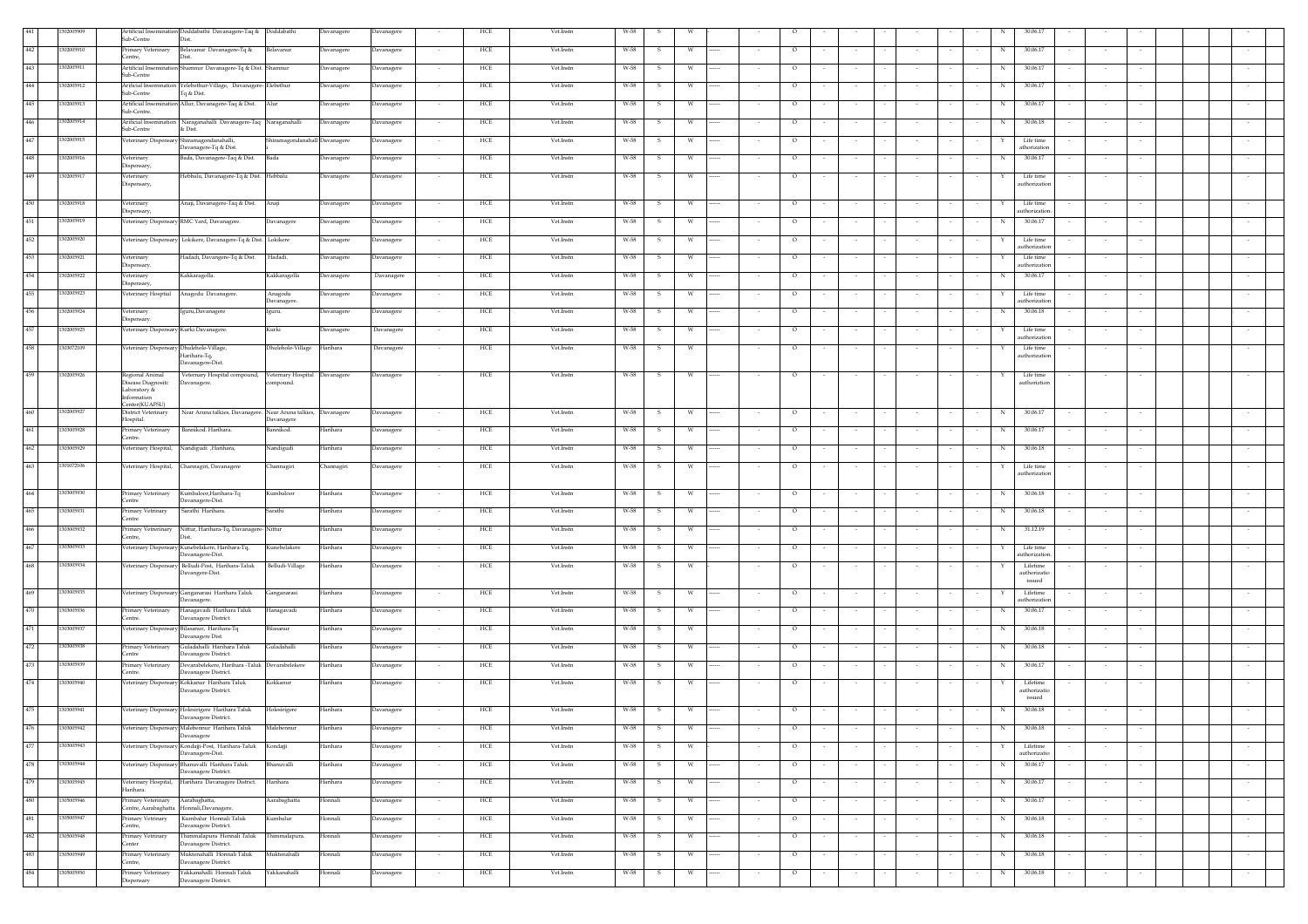|     | 1500595    | /eterinary<br>Dispensary.                                        | Kulumbi,Honnali Taluk<br>Davanagere District.                                                | Kulumbi            | Honnali | Davanagere | HCE                                     | Vet.Instn     | W-58                 |                     |       |                      |        |          |                          |             | 30.06.18                  |        |  |        |
|-----|------------|------------------------------------------------------------------|----------------------------------------------------------------------------------------------|--------------------|---------|------------|-----------------------------------------|---------------|----------------------|---------------------|-------|----------------------|--------|----------|--------------------------|-------------|---------------------------|--------|--|--------|
| 486 | 305005952  |                                                                  | Veterinary Dispensary Vodeyarahattur Honnali Taluk Vodeyarahattur.<br>Davanagere District.   |                    | Honnali | Davanagere | HCE<br>$\sim$                           | Vet.Instn     | W-58<br>-S           | W.                  |       | $\circ$              | $\sim$ |          |                          | N           | 30.06.18                  | $\sim$ |  |        |
| 487 | 05005953   | Primary Veterinary                                               | Gopagondanahalli Honnali<br>Taluk Davanagere District.                                       | Gopagondanahalli   | Honnali | Davanagere | HCE<br>$\sim$                           | Vet.Instn     | W-58<br>s.           | W                   |       | $\circ$              |        |          |                          | N           | 30.06.17                  | $\sim$ |  |        |
| 488 | 1305005954 | Centre.<br>Primary Veterinary                                    | Beeragondanahalli Honnali                                                                    | Beeragondanahalli. | Honnali | Davanagere | HCE                                     | Vet.Instn     | W-58<br>s            | W                   |       | $\circ$              |        |          |                          | N           | 30.06.18                  |        |  |        |
| 489 | 305005955  | Centre.<br>Primary Veterinary                                    | Taluk Davanagere<br>Haralahalli Honnali Taluk                                                | Haralahalli        | Honnali | Davanagere | HCE                                     | Vet.Instn     | W-58<br>s            | W                   |       | $\circ$              |        |          |                          | $_{\rm N}$  | 30.06.17                  |        |  |        |
|     |            | Centre(Formerly Key Davanagere District.<br>Village Scheme Unit) |                                                                                              |                    |         |            |                                         |               |                      |                     |       |                      |        |          |                          |             |                           |        |  |        |
| 490 | 1305005956 | Unit                                                             | Davanagere District.                                                                         | Soratur            | Honnali | Davanagere | HCE                                     | Vet.Instn     | W-58<br>- S          | W                   |       | $\circ$              |        |          |                          | $_{\rm N}$  | 30.06.17                  |        |  |        |
| 491 | 1305005957 |                                                                  | Veterinary Dispensary Benakanahalli-Village, Honnali-<br>Taluk<br>Davanagere-                | Benakanahalli      | Honnali | Davanagere | ${\rm HCE}$<br>$\sim$                   | Vet.Instn     | W-58<br>- S          | W                   |       | $\circ$              |        |          |                          | Y           | Lifetime<br>authorizatic  |        |  |        |
| 492 | 305005958  |                                                                  | Veterinary Dispensary Arakere Honnali Taluk<br>Davanagere District.                          | Arakere            | Honnali | Davanagere | HCE                                     | Vet.Instn     | W-58<br>s            |                     |       | $\circ$              |        |          |                          |             | Life time<br>uthorization |        |  |        |
| 493 | 1305005959 | Veterinary Sub                                                   | Holeharalahalli Honnali Taluk Holeharalahalli.                                               |                    | Honnali | Davanagere | HCE                                     | Vet.Instn     | W-58<br>$\mathbf{s}$ | W                   |       | $\circ$              |        |          |                          | N           | 30.06.17                  |        |  |        |
| 494 | 305005960  | Center(Holeharalahall Davanagere District.                       | Artificial Insemination Jeenahalli Honnali Taluk,                                            | <b>Jeenahalli</b>  | Honnali | Davanagere | HCE<br>$\sim$                           | Vet.Instn     | W-58<br>- S          | w                   |       | $\circ$              |        |          | $\sim$                   | N           | 30.06.17                  |        |  |        |
| 495 | 1305005961 | Sub Centre<br>Veterinary Sub-                                    | Davanagere District.<br>Bellimallur Honnali Taluk,                                           | Bellimallur        | Honnali | Davanagere | ${\rm HCE}$<br>$\overline{\phantom{a}}$ | Vet.Instn     | W-58<br>s.           | W                   |       | $\circ$              |        |          |                          | N           | 30.06.17                  |        |  |        |
| 496 | 1305005962 | Centre.                                                          | Davanagere District.<br>Veterinary Dispensary Savalanga Honnali Taluk                        | Savalanga          | Honnali | Davanagere | HCE                                     | Vet.Instn     | W-58<br>s            |                     |       | $\circ$              |        |          |                          |             | Lifetime                  |        |  |        |
|     |            |                                                                  | Davanagere District.                                                                         |                    |         |            |                                         |               |                      |                     |       |                      |        |          |                          |             | authorizatic<br>issued    |        |  |        |
| 497 | 1305005963 | Sub-Centre.                                                      | Artificial Insemination Kunkova Honnali Taluk<br>Davanagere District.                        | Kunkova            | Honnali | Davanagere | HCE                                     | Vet.Instn     | W-58                 |                     |       | $\circ$              |        |          |                          | N           | 30.06.17                  |        |  |        |
| 498 | 1305005964 | Primary Veterinary<br>Centre.                                    | Chettanahalli Honnali Taluk<br>Davanagere District.                                          | Chettanahalli      | Honnali | Davanagere | HCE                                     | Vet.Instn     | W-58                 |                     |       | $\circ$              |        |          |                          | N           | 30.06.17                  |        |  |        |
| 499 | 1305005965 | Primary Veterinary<br>Centre.                                    | Madanabhavi Honnali Taluk<br>Davanagere District.                                            | Madanabhavi        | Honnali | Davanagere | HCE                                     | Vet.Instn     | W-58                 |                     |       | $\circ$              |        |          |                          | N           | 30.06.17                  |        |  |        |
| 500 | 1305005966 | Primary Veterinary                                               | Bijogatte Honnali Taluk                                                                      | <b>Bijogatte</b>   | Honnali | Davanagere | HCE                                     | Vet.Instn     | W-58                 |                     |       | $\circ$              |        |          |                          | N           | 30.06.18                  |        |  |        |
| 501 | 1305005967 | Centre.<br>Veterinary                                            | Davanagere District.<br>Chilur ,Honnali Taluk, Dvangere Chilur                               |                    | Honnali | Davanagere | HCE<br>$\sim$                           | Vet.Instn     | W-58<br>-S           | W                   |       | $\circ$              |        |          |                          | N           | 30.06.18                  | $\sim$ |  |        |
| 502 | 1305005968 | Dispensary.<br>/eterinary                                        | District.<br>asivehalli Honnali Taluk                                                        | Sasivehalli        | Honnali | Davanagere | HCE<br>$\sim$                           | Vet.Instn     | W-58                 | w                   |       | $\circ$              |        |          |                          | N           | 30.06.17 & app            | $\sim$ |  |        |
| 503 | 1305005969 | Dispensary.<br>Veterinary                                        | Davanagere District.<br>Chinnikatte Honnali Taluk                                            | Chinnikatte        | Honnali | Davanagere | HCE                                     | Vet.Instn     | W-58                 | W                   |       | $\circ$              |        |          |                          | N           | & rtn<br>30.06.17         |        |  |        |
| 504 | 1305005970 | Dispensary.                                                      | Davanagere District.<br>/eterinary Dispensary Malligenahalli, Honnali Taluk                  | Malligenahalli.    | Honnali | Davanagere | ${\rm HCE}$                             | Vet.Instn     | W-58<br>s            | W                   |       | $\circ$              |        |          |                          | N           | 30.06.18                  |        |  |        |
| 505 | 1305005971 | Veterinary                                                       | Davanagere District.<br>Kenchikoppa Honnali Taluk                                            | Kenchikoppa.       | Honnali | Davanagere | HCE                                     | Vet.Instn     | W-58<br>$\mathbf{s}$ | W                   |       | $\circ$              |        |          |                          | N           | 30.06.17                  |        |  |        |
| 506 | 1305005972 | Dispensary.                                                      | Davanagere District.<br>Veterinary Dispensary Madenahalli, Honnali-Taluk                     | Madenahalli        |         |            |                                         | Vet.Instn     |                      |                     |       |                      |        |          |                          |             | 30.06.18                  |        |  |        |
|     |            |                                                                  | Davanagere-Dist                                                                              |                    | Honnali | Davanagere | HCE                                     |               | W-58<br>- S          | w                   |       | $\circ$              | $\sim$ |          | $\sim$                   | $\mathbf N$ |                           | $\sim$ |  |        |
| 507 | 1305005973 | Veterinary<br>Dispensary.                                        | Nyamti, Honnali Taluk<br>Davanagere District.                                                | Nyamti             | Honnali | Davanagere | ${\rm HCE}$<br>$\sim$                   | Vet.Instn     | W-58<br>- S          | W                   |       | $\circ$              |        |          |                          | N           | 30.06.17                  | $\sim$ |  |        |
| 508 | 1305005974 |                                                                  | Veterinary Hospital. Honnali Honnali Taluk<br>Davanagere District.                           | Honnali            | Honnali | Davanagere | ${\rm HCE}$                             | Vet.Instn     | W-58<br>s            |                     |       | $\circ$              |        |          |                          | N           | 30.06.17                  |        |  |        |
| 509 | 305005975  | Key Village Scheme.                                              | Lingapura, Honnali Taluk,<br>Davanagere District.                                            | Lingapura          | Honnali | Davanagere | HCE                                     | Vet.Instn     | W-58<br>-S           |                     |       | $\circ$              |        |          |                          | N           | 30.06.17                  |        |  |        |
| 510 | 305005976  | Veterinary Centre.                                               | Kvasinakere Honnali-Tq.,<br>Davanagere-Dist.                                                 | Kyasinakere        | Honnali | Davanagere | HCE<br>$\sim$                           | Vet.Instn     | W-58<br>-S           | w                   |       | $\circ$              |        |          |                          | N           | 30.06.17                  |        |  |        |
| 511 | 306006001  | Primary Veterinary<br>Clinic.                                    | Anagodu, Jagalur<br>Taluk, Davanagere District.                                              | Anagodu.           | Jagalur | Davanagere | HCE                                     | Vet.Instn     | W-58<br>-S           |                     |       | $\circ$              |        |          |                          | N           | 30.06.14                  |        |  |        |
| 512 | 1306006002 | Articial Incmination<br>Sub-Centre,                              | Phallagatte Jagalur Taluk<br>Davanagere District.                                            | Phallagatte        | Jagalur | Davanagere | HCE                                     | Vet.Instn     | W-58                 |                     |       | $\circ$              |        |          |                          | N           | 30.06.17                  |        |  |        |
| 513 | 1306006003 | Sub-Centre,,                                                     | Artificial Incimination Huchavvanahalli Jagalur Taluk Huchavvanahalli<br>Davanagere District |                    | Jagalur | Davanagere | HCE                                     | Vet.Instn     | W-58                 |                     |       | $\circ$              |        |          |                          | N           | 31.12.11                  |        |  |        |
| 514 | 1306077802 | Sub-Centre,                                                      | Artificial Incimination Kaledevarapura, Jagalur-Taluk, Asagodu<br>Davanagere-District        |                    | Jagalur | Davanagere | HCE                                     | Vet.Instn     | W-58<br>s            |                     |       | $\circ$              |        |          |                          | N           | 30.06.17                  |        |  |        |
| 515 | 1306006004 | Primary Veterinary<br>Centre                                     | Asagodu Jagalur Taluk<br>Davanagere District                                                 | Asagodu            | Jagalur | Davanagere | HCE                                     | Vet.Instn     | W-58                 |                     |       | $\circ$              |        |          |                          | N           | 30.06.14                  |        |  |        |
| 516 | 306006005  | Primary Veterinary                                               | Basavanakote Jagalur Taluk                                                                   | Basavanakote       | Jagalur | Davanagere | HCE                                     | Vet.Instn     | W-58                 |                     |       | $\circ$              |        |          |                          | N           | 30.06.17                  |        |  |        |
| 517 | 1306006006 | Centre,<br>Primary Veterinary                                    | Davanagere District<br>Halekallu Jagalur Taluk                                               | Halekallu          | Jagalur | Davanagere | HCE                                     | Vet.Instn     | W-58                 |                     |       | $\circ$              |        |          |                          | N           | 30.06.18                  |        |  |        |
| 518 | 1306006007 | Centre<br>Primary Veterinary                                     | Davanagere District<br>Mallapura, Jagalur-Taluk                                              | Mallapura          | Jagalur | Davanagere | HCE<br>$\sim$                           | Vet.Instn     | W-58<br>-S           | W                   |       | $\circ$              |        |          |                          | N           | 30.06.18                  | $\sim$ |  |        |
| 519 | 306006008  | Centre<br>Primary Veterinary                                     | Davanagere District<br>Hosakare Jagalur Taluk                                                | <b>Iosakare</b>    | Jagalur | Davanagere | HCE<br>$\overline{\phantom{a}}$         | Vet.Instn     | W-58                 | w                   |       | $\circ$              |        |          |                          | N           | 30.06.17                  |        |  |        |
| 520 | 1306006009 | Centre,<br>Primary Veterinary                                    | Davanagere District<br>Bedarikere Jagalut Taluk                                              | Bedarikere         | Jagalur | Davanagere | HCE                                     | Vet.Instn     | W-58                 | W                   |       | $\circ$              |        |          |                          | N           | 31.12.11                  |        |  |        |
| 521 | 1306006010 | Centre,<br>Mobile Veterinary                                     | Davanagere District<br>Jagalur, Davangare-Taluk                                              | Jagalur            | Jagalur | Davanagere | HCE                                     | Vet.Instn     | W-58                 | W                   |       | $\circ$              |        |          |                          | N           | 30.06.17                  |        |  |        |
| 522 | 1306006011 | Clinic, (Veterinary                                              | District,<br>Veterinary Dispensary Sokke, Jagalur, Davanagere                                | Sokke              | Jagalur | Davanagere | HCE                                     | Vet.Instr     | W-58<br>- S          | W                   |       | $\circ$              |        |          |                          | Y           | Lifetime                  |        |  |        |
|     |            |                                                                  |                                                                                              |                    |         |            |                                         |               |                      |                     |       |                      |        |          |                          |             | uthorizat<br>issued       |        |  |        |
| 523 | 1306006012 | Veterinary                                                       | Bilichodu Jagalur Taluk<br>Davangare District                                                | Bilichodu          | Jagalur | Davanagere | HCE                                     | Vet.Instn     | W-58<br><b>S</b>     | W                   |       | $\circ$              |        |          |                          | N           | 30.06.17                  |        |  |        |
| 524 | 1306006013 | Dispensary,<br>Veterinary                                        | Thoranagatta Jagalur Taluk                                                                   | Thoranagatta       | Jagalur | Davanagere | HCE                                     | Vet.Instn     | W-58<br>s            |                     |       | $\circ$              | $\sim$ |          |                          | N           | 30.06.17                  |        |  |        |
| 525 | 306006014  | Dispensary,                                                      | Davanagere District,<br>Veterinary Dispensary Anabur, Jagalur Taluk                          | Anabur             | Jagalur | Davanagere | HCE                                     | Vet.Instn     | W-58<br>S            | w                   |       | $\circ$              |        |          |                          | N           | 30.06.18                  |        |  |        |
| 526 | 306006015  |                                                                  | Davanagere District<br>Primary Veterinary Mustur Jagalur Taluk                               | Mustur             | Jagalur | Davanagere | HCE<br>$\sim$                           | Vet.Instn     | W-58<br>-S           | w                   |       | $\circ$              | $\sim$ | $\sim$   | $\sim$                   | N           | 30.06.17                  | $\sim$ |  | $\sim$ |
| 527 | 1306006016 | Centre,                                                          | Davanagere District<br>Veterinary Hospital, Jagalur Davanagere District,                     | Jagalur            | Jagalur | Davanagere | HCE<br>$\overline{\phantom{a}}$         | Vet.Instn     | W-58<br>-S           | w                   |       | $\circ$              |        |          | $\overline{\phantom{a}}$ | N           | 30.06.17                  | $\sim$ |  |        |
| 528 | 1306006017 | Primary Veterinary                                               | Devikere, Jagalur Taluk                                                                      | Devikere           | Jagalur | Davanagere | HCE                                     | Vet.Instn     | W-58                 |                     |       | $\circ$              |        |          |                          |             | Lifetime                  |        |  |        |
|     |            | Centre, Devikere,<br>Jagaluru, Davanagere-                       | Davanagere District                                                                          |                    |         |            |                                         |               |                      |                     |       |                      |        |          |                          |             | authorizatio<br>issued    |        |  |        |
| 529 | 1305006018 | Crusher                                                          | 2008-09 Nandeeshwara Stone Sy.No:108/2, Kathigi-Village,<br>Honnali-Tq., Davanagere-Dist.    | Kathigi village,   | Honnali | Davanagere | SC.                                     | Stone Crusher | O-64<br>- S          | $\circ$<br>6/6/2008 | 23.02 | Temp<br>NA<br>closed |        | 31.03.19 |                          |             |                           |        |  |        |
|     |            |                                                                  |                                                                                              |                    |         |            |                                         |               |                      |                     |       |                      |        |          |                          |             |                           |        |  |        |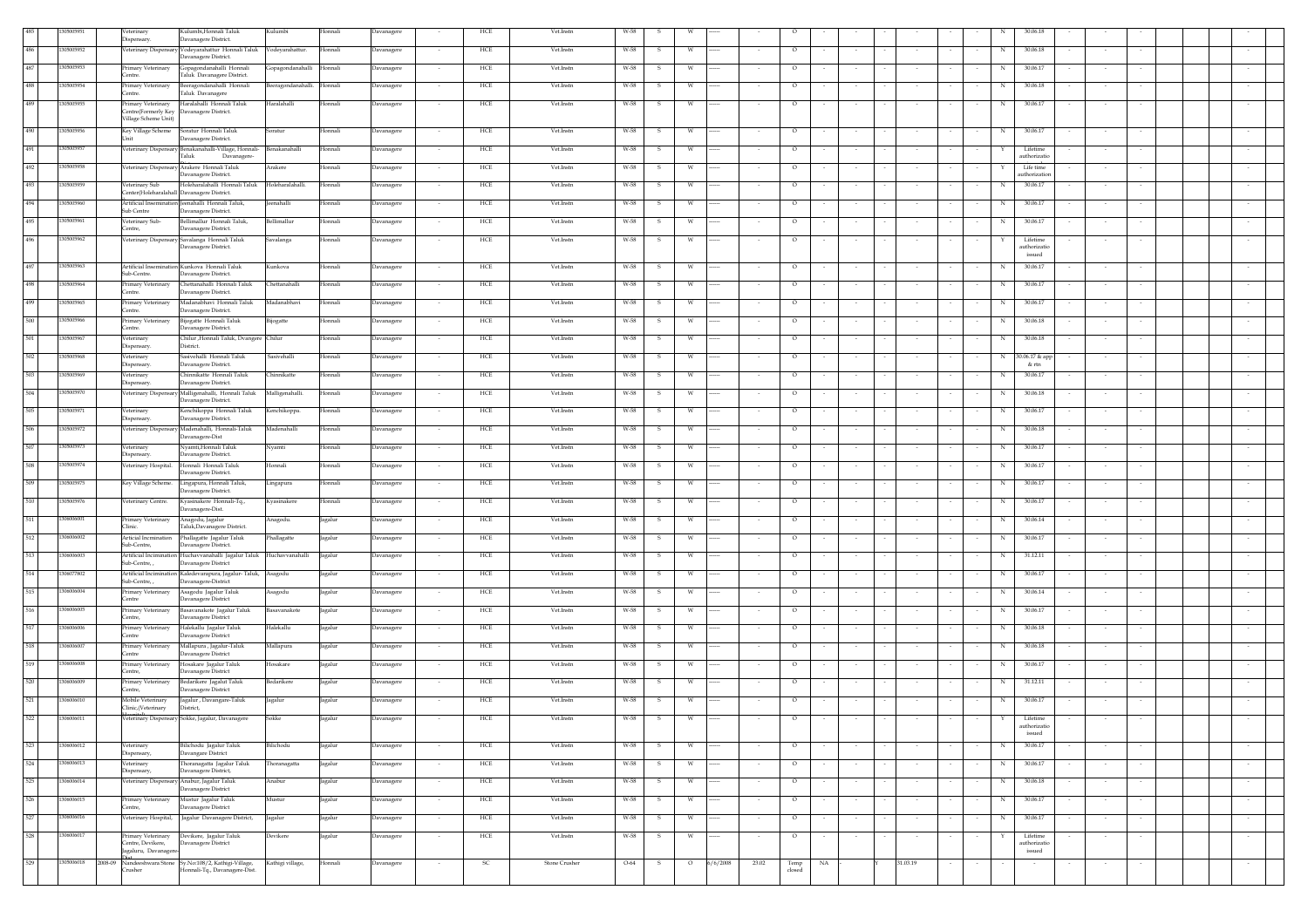|     | 03006019   |                                                  | 1998-99 Sri.Karibasaveshwara Door No:625, Basapura Road,                                          | Malebennur,                | Davangere  | Davanagere |                          |              | Boiled rice (steamed) / Paraboiled rice                                         | $O-79$ |                         | 5-07-1998  |       |            |              |                    |              |                       |          |        |            |                          |            |        |  |
|-----|------------|--------------------------------------------------|---------------------------------------------------------------------------------------------------|----------------------------|------------|------------|--------------------------|--------------|---------------------------------------------------------------------------------|--------|-------------------------|------------|-------|------------|--------------|--------------------|--------------|-----------------------|----------|--------|------------|--------------------------|------------|--------|--|
|     |            | Rice Industries                                  | Bharath Colony, Anekonda,<br>Davanagere.                                                          |                            |            |            |                          |              |                                                                                 |        |                         |            |       |            |              | 30.09.22           |              | 30.09.22              |          |        |            |                          |            |        |  |
| 531 | 1302006020 | 2006-07 Sri.Jayaprakash Rice                     | Dibbadahalli, Davanagere-Tq. & Dibbadahalli                                                       |                            | Davangere  | Davanagere |                          |              | Boiled rice (steamed) / Paraboiled rice                                         | $O-79$ | s<br>$\circ$            | 14-12-2007 | 79.95 | $\circ$    |              | 30.09.22           | $\mathbf Y$  | 30.09.22              |          |        |            |                          |            |        |  |
| 532 | 1303006021 | Industries,<br>Navabharath Re-                   | Dist.<br>Hospet Road, Harihara                                                                    | Hospet Road                | Harihara   | Davanagere |                          |              | Rolling Mill (Oil or Gas Fired) and Cold                                        | $O-61$ | $\circ$<br>-S           | 9-09-2007  | 48.94 | $\alpha$   |              |                    |              |                       |          |        |            |                          |            |        |  |
|     |            | Rolling,                                         |                                                                                                   |                            |            |            |                          |              | Rolling Mill                                                                    |        |                         |            |       |            |              |                    |              |                       |          |        |            |                          |            |        |  |
|     |            |                                                  |                                                                                                   |                            |            |            |                          |              |                                                                                 |        |                         |            |       |            |              |                    |              |                       |          |        |            |                          |            |        |  |
|     |            |                                                  |                                                                                                   |                            |            |            |                          |              |                                                                                 |        |                         |            |       |            |              |                    |              |                       |          |        |            |                          |            |        |  |
| 533 | 1303006056 |                                                  | 1993-94 Jayashree Enterprises No:11, 1st Main, 7th Cross, Indl Harihara<br>area, Harihara-577602, |                            | Harihara   | Davanagere | KIADB                    |              | Liquid flour cleaner, black phenyl, liquid<br>soap, glyserol monostearate       | $O-44$ | S<br>$\circ$            | 18-04-1993 | 13.30 | $\circ$    | Υ            | 30.09.19           |              |                       |          |        |            |                          |            |        |  |
|     |            |                                                  | Davanagere-Dist.                                                                                  |                            |            |            |                          |              | manufacturing.                                                                  |        |                         |            |       |            |              |                    |              |                       |          |        |            |                          |            |        |  |
| 534 | 1302006062 | 2002-03 Shruthi Motors                           | P.B.Road, Davanagere                                                                              | Davanagere                 | Davangere  | Davanagere | $\sim$                   | -1           | Automobile Servicing, Repairing and<br>painting (excluding only fuel dispensing | $O-18$ | - S<br>$\circ$          | 12/6/2002  | 42.87 | $\circ$    | Y            | 30.09.22           | $\mathbf{Y}$ | Y<br>30.09.22         | 30.09.14 |        |            | $\sim$                   |            |        |  |
|     |            |                                                  |                                                                                                   |                            |            |            |                          |              |                                                                                 |        |                         |            |       |            |              |                    |              |                       |          |        |            |                          |            |        |  |
|     | 1303006064 | 2006-07 Sri.Anjaneya Rice<br>ndustries           | Sy.No:107/2, Nittur Road,<br>umbalur, Harihara-Tq.,                                               | Kumbalur,                  | Harihara   | Davanagere |                          |              | Boiled rice (steamed) / Paraboiled rice                                         | $O-79$ | $\circ$<br>-S           | 0-05-2006  | 56.56 | C1         |              | 30.09.17<br>CLOSED |              | 30.09.17<br>CLOSED    |          |        |            |                          |            |        |  |
|     |            |                                                  | Davanagere Dist.                                                                                  |                            |            |            |                          |              |                                                                                 |        |                         |            |       |            |              |                    |              |                       |          |        |            |                          |            |        |  |
| 536 | 1302006066 | 1995-96 B.M.K. Rice Mill                         | N.H-4., By Pass, Avragere.,<br>Davanagere -Tq. & Dist.                                            | Avragere                   | Davanagere | Davanagere |                          |              | Boiled rice (steamed) / Paraboiled rice                                         | O-79   |                         | 11/6/1995  | 83.64 | $\alpha$   |              |                    |              |                       |          |        |            |                          |            |        |  |
|     |            |                                                  |                                                                                                   |                            |            |            |                          |              |                                                                                 |        |                         |            |       |            |              |                    |              |                       |          |        |            |                          |            |        |  |
|     |            |                                                  |                                                                                                   |                            |            |            |                          |              |                                                                                 |        |                         |            |       |            |              |                    |              |                       |          |        |            |                          |            |        |  |
|     |            |                                                  |                                                                                                   |                            |            |            |                          |              |                                                                                 |        |                         |            |       |            |              |                    |              |                       |          |        |            |                          |            |        |  |
|     |            |                                                  |                                                                                                   |                            |            |            |                          |              |                                                                                 |        |                         |            |       |            |              |                    |              |                       |          |        |            |                          |            |        |  |
| 537 | 1301006067 | 1997-98 Banashankari Rice                        | Chiradoni, Channagiri-Tq.,                                                                        | Chiradoni                  | Channagiri | Davanagere |                          |              | Boiled rice (steamed) / Paraboiled rice                                         | $O-79$ | s<br>$\circ$            | 19-07-1997 | 19.50 | $\circ$    |              |                    |              |                       |          |        |            |                          |            | $\sim$ |  |
|     |            | Industries.                                      | Davanagere Dist.                                                                                  |                            |            |            |                          |              |                                                                                 |        |                         |            |       |            |              | 30.09.17           | $\mathbf Y$  | 30.09.17              |          |        |            |                          |            |        |  |
| 538 | 302006069  | 1995-96 Basayaraja Rice<br>Industries            | Plot No:10A, 10B, KIADB Indl<br>Area,Davanagere.                                                  | Davanagere                 | Davangere  | Davanagere | <b>KIADB</b>             | л.           | Boiled rice (steamed) / Paraboiled rice                                         | $O-79$ | $\circ$<br>-S           | 0/11/1995  | 25.06 | $\circ$    |              | 30.09.22           | Y            | 30.09.22              |          |        |            |                          |            |        |  |
|     |            |                                                  |                                                                                                   |                            |            |            |                          |              |                                                                                 |        |                         |            |       |            |              |                    |              |                       |          |        |            |                          |            |        |  |
| 539 | 1305006070 | 1978-79 Basaveshwara Rice<br>Mills               | Sy.No.63,Yakkanahalli, Honnali- Yakkanahalli,<br>q Davanagere - Dist.                             |                            | Honnali    | Davanagere |                          |              | Boiled rice (steamed) / Paraboiled rice                                         | O-79   | $\circ$<br>s            | 2/11/1978  | 42.75 | $\circ$    |              | 30.09.22           | $\mathbf{v}$ | 30.09.22              |          |        |            |                          |            |        |  |
|     |            |                                                  |                                                                                                   |                            |            |            |                          |              |                                                                                 |        |                         |            |       |            |              |                    |              |                       |          |        |            |                          |            |        |  |
| 540 | 1303006071 | 1983-84 Basaveswara Rice<br>Industry             | Nandigudi Road, Malebennur,<br>Harihara-Tq., Davanagere- Dist.                                    | Malebennur                 | Harihara   | Davanagere |                          |              | Boiled rice (steamed) / Paraboiled rice                                         | $O-79$ | $\circ$<br>s            | 3/10/1983  | 35.86 | $\circ$    |              | 30.09.22           | Y            | 30.09.22              |          |        |            |                          |            |        |  |
|     |            |                                                  |                                                                                                   |                            |            |            |                          |              |                                                                                 |        |                         |            |       |            |              |                    |              |                       |          |        |            |                          |            |        |  |
| 541 | 1302006072 | Bathi Siddeshwara<br>Rice Mill.                  | No.12/2, Bypass, P.B Road,<br>Halebathi, Davanagere -Tq. &                                        | Ialebathi                  | Davangere  | Davanagere | $\overline{\phantom{a}}$ | -1           | Boiled rice (steamed) / Paraboiled rice                                         | $O-79$ | s<br>$\circ$            | 29-10-1994 | 37.63 | $\circ$    |              | 30.09.22           | Y            | 30.09.22              |          |        |            |                          |            |        |  |
|     |            |                                                  | Dist                                                                                              |                            |            |            |                          |              |                                                                                 |        |                         |            |       |            |              |                    |              |                       |          |        |            |                          |            |        |  |
| 542 | 1302006073 | 1997-98 B.K.Rice Industries<br>(Formerly Belludi | P.B.Road, DCM Township,<br>Davanagere.                                                            | Davanagere                 | Davanagere | Davanagere |                          |              | Boiled rice (steamed) / Paraboiled rice                                         | $O-79$ | $\circ$<br>-S           | 14-04-1997 | 24.88 | C1         |              |                    |              |                       |          |        |            |                          |            |        |  |
|     |            | Karishettappa<br>Industrial Complex).            |                                                                                                   |                            |            |            |                          |              |                                                                                 |        |                         |            |       |            |              |                    |              |                       |          |        |            |                          |            |        |  |
| 543 | 1302006074 |                                                  | 1994-95 Bennur Basappa Rice Basapura Road, Anekonda,                                              | Anekonda                   | Davanagere | Davanagere | $\sim$                   | - 1          | Boiled rice (steamed) / Paraboiled rice                                         | $O-79$ | $\mathbf{s}$<br>$\circ$ | 08.08.1994 | 24.37 | C1         | Y            | $\sim$             | Y            |                       |          |        |            | $\sim$                   | $\sim$     | $\sim$ |  |
|     |            | Industries.                                      | Davanagere -Tq. & Dist.                                                                           |                            |            |            |                          |              |                                                                                 |        |                         |            |       |            |              |                    |              |                       |          |        |            |                          |            |        |  |
| 544 | 1302006075 | 1996-97 Bethur Rice<br>Industries                | Sy.No:712, Yaragunte-Village,<br>P.B.Road, Davanagere.                                            | Davanagere                 | Davangere  | Davanagere |                          |              | Boiled rice (steamed) / Paraboiled rice                                         | $O-79$ | $\circ$<br>s            | 6/9/1996   | 65.03 | O          |              |                    | Y            | 30.09.22              |          |        |            |                          |            |        |  |
|     |            |                                                  |                                                                                                   |                            |            |            |                          |              |                                                                                 |        |                         |            |       |            |              | 30.09.22           |              |                       |          |        |            |                          |            |        |  |
| 545 | 302006076  | 1997-98 Bevinamatti<br>Basaveshwara Rice         | KIADB Indl Area, Seegehatti,<br>Davanagere.                                                       | Davanagere                 | Davangere  | Davanagere | KIADB                    | - 1          | Boiled rice (steamed) / Paraboiled rice                                         | $O-79$ | s.<br>$\circ$           | 03-06-1997 | 84.75 | $\circ$    | Y            |                    |              |                       | $\sim$   |        |            | $\sim$                   | $\sim$     | $\sim$ |  |
|     |            | Industries.                                      |                                                                                                   |                            |            |            |                          |              |                                                                                 |        |                         |            |       |            |              | 30.09.22           | Y            | 30.09.22              |          |        |            |                          |            |        |  |
| 546 | 1303006077 | Mill                                             | 1986-87 Channeshwara Rice Santhe Road, Malebennur,<br>Harihara-Tq., Davanagere -Dist.             | Malebennur                 | Harihara   | Davanagere |                          | - 1          | Boiled rice (steamed) / Paraboiled rice                                         | $O-79$ | - S<br>$\circ$          | 1/5/1986   | 55.10 | $\circ$    |              | 30.09.18           | Y            | 30.09.18              |          |        |            |                          |            |        |  |
|     |            |                                                  |                                                                                                   |                            |            |            |                          |              |                                                                                 |        |                         |            |       |            |              |                    |              |                       |          |        |            |                          |            |        |  |
| 547 | 1302006078 | 1999-00 Dandothi Rice Mill                       | No.612, Maganahalli Road,<br>Davanagere.                                                          | Davanagere                 | Davangere  | Davanagere |                          |              | Boiled rice (steamed) / Paraboiled rice                                         | $O-79$ | $\circ$<br>s            | 14-06-1999 | 22.36 | $\circ$    |              | 30.09.22           | $\mathbf Y$  | 30.09.22              |          |        |            |                          |            |        |  |
| 548 | 1302006080 | 1979-80 Echagattada                              | Anekonda, Sy No 37, Basapura                                                                      | Anekonda                   | Javangere  | Davanagere |                          | -1           | Boiled rice (steamed) / Paraboiled rice                                         | $O-79$ | s<br>$\circ$            | 8-06-1979  | 8.23  | $\circ$    |              |                    |              |                       |          |        |            | $\sim$                   |            |        |  |
|     |            | Mill                                             | Revanasiddanna Rice Road, Anekonda, Davanagere-Tq<br>& Dist.                                      |                            |            |            |                          |              |                                                                                 |        |                         |            |       |            |              | 30.09.18           | Y            | 30.09.18              |          |        |            |                          |            |        |  |
| 549 | 1302006082 | 1984-85 Feeds India, Behind                      | Sy.No.492, Channagiri Road,                                                                       | Davanagere                 | Davangere  | Davanagere |                          | - 1          | Fish Feed, Polultry Feed & Cattle Feed                                          | $O-30$ | -S<br>$\circ$           | 22-07-1984 | 13.16 | $\circ$    |              |                    |              |                       |          |        |            |                          |            |        |  |
|     |            | Vanivilas Rice Mill.                             | Davanagere.                                                                                       |                            |            |            |                          |              |                                                                                 |        |                         |            |       |            |              | 30.09.22           | Y            | 30.09.22              |          |        |            |                          |            |        |  |
| 550 | 1303006084 | 1982-83 Sri.Hariharaeswara                       | Sy.No.55, Shimoga Road,                                                                           | Harihara                   | Harihara   | Davanagere | $\sim$                   | $\mathbf I$  | Boiled rice (steamed) / Paraboiled rice                                         | $O-79$ | s<br>$\circ$            | 24-04-1982 | 34.81 | $\circ$    |              |                    |              |                       |          |        |            | $\overline{\phantom{a}}$ |            | $\sim$ |  |
|     |            | <b>ndustries</b>                                 | Iarihara-577 003, Davanagere-                                                                     |                            |            |            |                          |              |                                                                                 |        |                         |            |       |            |              | 30.09.22           | Y            | 30.09.22              |          |        |            |                          |            |        |  |
| 551 | 302006085  | 1995-96 Hindustan Phova                          | Maganahalli Road, Davanagere. Davanagere                                                          |                            | Davanagere | Davanagere | $\overline{\phantom{a}}$ | - 1          | Rice Hulling & Phova Manufacturing                                              | $G-39$ | -S<br>G                 | 13-06-1995 | 14.95 | C1(Tempor  | NA           | $\sim$             |              | 30.09.09              |          |        |            |                          |            |        |  |
|     |            | Industries.                                      |                                                                                                   |                            |            |            |                          |              | industries                                                                      |        |                         |            |       | arv closed |              |                    |              | (Temporary<br>closed) |          |        |            |                          |            |        |  |
|     |            |                                                  |                                                                                                   |                            |            |            |                          |              |                                                                                 |        |                         |            |       |            |              |                    |              |                       |          |        |            |                          |            |        |  |
| 552 | 1302006087 |                                                  |                                                                                                   |                            |            |            |                          | <b>I</b>     |                                                                                 |        |                         | 29-07-1983 |       |            |              |                    |              |                       |          |        |            |                          |            |        |  |
|     |            | Mill                                             | 1983-84 K.B.Rudrappa Rice Sy.No.95, P.B.Road,K.B<br>Extension, Davanagere.                        | Davanagere                 | Davangere  | Davanagere |                          |              | Boiled rice (steamed) / Paraboiled rice                                         | O-79   | S<br>$\circ$            |            | 10.56 | $\circ$    | $\mathbf{Y}$ | 30.09.30           | Y            | 30.09.30              |          |        |            |                          |            |        |  |
| 553 | 1302006088 | 1997-98 Sri.Karibasaveswara<br>Industries        | Door No.625, Basapura<br>Road, Bharath Colony, Anekonda,                                          | Anekonda                   | Davangere  | Davanagere | $\sim$                   | - 1          | Boiled rice (steamed) / Paraboiled rice                                         | $O-79$ | $\mathbf{s}$<br>$\circ$ | 30-11-1997 | 75.48 | $\circ$    |              | 30.09.22           | Y            | 30.09.22              |          |        |            | $\sim$                   | $\sim$     | $\sim$ |  |
|     |            |                                                  | Davanagere.                                                                                       |                            |            |            |                          |              |                                                                                 |        |                         |            |       |            |              |                    |              |                       |          |        |            |                          |            |        |  |
| 554 | 1303006090 |                                                  | 1982-83 Sri.Maharudra Rice Sv.No:29, Dibbada Halli,<br>rihara-Tq., Davanager                      | Dibbada Halli,             | Harihara   | Davanagere | $\sim$                   | $\mathbf{I}$ | Boiled rice (steamed) / Paraboiled rice                                         | $O-79$ | S<br>$\circ$            | 19-05-1982 | 48.65 | $\circ$    | $\mathbf{Y}$ |                    |              |                       |          |        | N          |                          | N          |        |  |
|     |            |                                                  |                                                                                                   |                            |            |            |                          |              |                                                                                 |        |                         |            |       |            |              | 30.09.22           | Y            | 30.09.22              |          |        |            |                          |            |        |  |
| 555 | 1302006091 |                                                  | 1995-96 Mahesh Industries Sy.No.18A, KIADB indl area,<br>Lokikere Road, Davanagere.               | Davanagere                 | Davangere  | Davanagere | KIADB                    |              | Boiled rice (steamed) / Paraboiled rice 0-79                                    |        | $\mathbf{s}$<br>$\circ$ | 11/12/1995 | 97.59 | $\circ$    |              |                    | $\mathbf{Y}$ |                       |          |        | N          |                          | N          |        |  |
|     |            |                                                  |                                                                                                   |                            |            |            |                          |              |                                                                                 |        |                         |            |       |            |              | 30.09.22           |              | 30.09.22              |          |        |            |                          |            |        |  |
| 556 | 1301006092 | Mallikarjuna Mini<br>Rice Mill.                  | Thavaregundi, Channagiri-Tq.,<br>Davanagere-Dist.                                                 | Thavaregundi               | Channagiri | Davanagere | $\sim$                   |              | Rice Mill less than 10 TPD & Rice Hullers                                       | $G-39$ | s<br>G                  |            | 18.90 | $\circ$    | NA.          | $\sim$             |              | 31.12.19              |          |        | N          |                          | $_{\rm N}$ | $\sim$ |  |
| 557 | 1302006095 | 1995-96 Marulasiddeswara                         | Sy.No:87,Ramagondanahally,                                                                        | Ramagondanahally Davangere |            | Davanagere | $\cdot$                  |              | Rice Mill less than 10 TPD & Rice Hullers                                       | $G-39$ | G<br>s                  | 1/8/1995   | 7.58  | $\circ$    | NA.          | $\sim$             |              | One time              |          |        | $_{\rm N}$ |                          | N          | $\sim$ |  |
|     |            | Rice Industries.                                 | Davanagere-Tq. & Dist.                                                                            |                            |            |            |                          |              |                                                                                 |        |                         |            |       |            |              |                    |              | permanent<br>consent  |          |        |            |                          |            |        |  |
| 558 | 1302006097 | 1993-94 MNV Poha & Rice                          | KIADB Indl area, Lokikere                                                                         | Davanagere                 | Davanagere | Davanagere | $\sim$                   | - 1          | Boiled rice (steamed) / Paraboiled rice                                         | $O-79$ | $\circ$<br>S.           | 24-11-1993 | 13.18 | q          | Y            | $\sim$             | Y            | $\sim$                | $\sim$   | $\sim$ | N          | $\sim$                   | N          | $\sim$ |  |
|     |            | Mill                                             | Road, Davanagere.                                                                                 |                            |            |            |                          |              |                                                                                 |        |                         |            |       |            |              |                    |              |                       |          |        |            |                          |            |        |  |
|     |            |                                                  |                                                                                                   |                            |            |            |                          |              |                                                                                 |        |                         |            |       |            |              |                    |              |                       |          |        |            |                          |            |        |  |
|     |            |                                                  |                                                                                                   |                            |            |            |                          |              |                                                                                 |        |                         |            |       |            |              |                    |              |                       |          |        |            |                          |            |        |  |
| 559 | 1302006098 | Mill.                                            | 1982-83 Murugarajendra Rice Anekonda, #625/B, Bharath<br>Colony Basapura Road,                    | Anekonda                   | Davangere  | Davanagere |                          |              | Rice Mill less than 10 TPD & Rice Hullers G-39                                  |        | S<br>$\mathbf{G}$       | 21-09-1982 | 67.81 | $\circ$    | NA           | $\sim$             |              | 31.12.21              |          |        | N          |                          | N          |        |  |
|     |            |                                                  | Davanagere.                                                                                       |                            |            |            |                          |              |                                                                                 |        |                         |            |       |            |              |                    |              |                       |          |        |            |                          |            |        |  |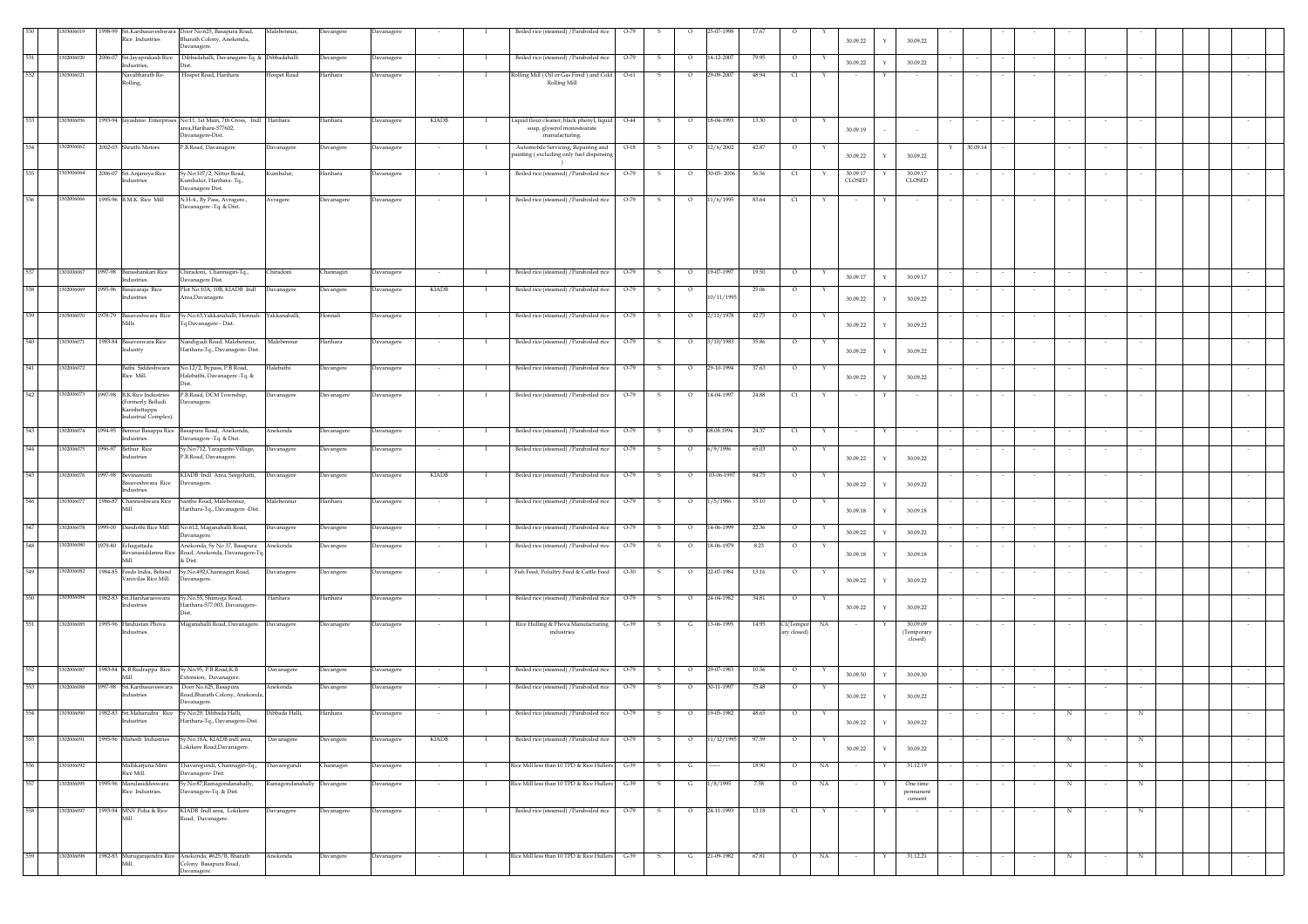|     | 12006099   |                                                                                                |                                                                                             |                                |            |                   |              |                |                                                  |        |              |                          | 29-07-2002 | 91.73        |                        |              |                                |              |                            |                          |             |        |            |        |        |  |        |
|-----|------------|------------------------------------------------------------------------------------------------|---------------------------------------------------------------------------------------------|--------------------------------|------------|-------------------|--------------|----------------|--------------------------------------------------|--------|--------------|--------------------------|------------|--------------|------------------------|--------------|--------------------------------|--------------|----------------------------|--------------------------|-------------|--------|------------|--------|--------|--|--------|
|     |            | 2002-03 Sri.Mylaralingeswara Door No.1728/3, 13th Cross,                                       | Pulverising Industries Bharath Colony, Davanagere -<br>577003.                              | Davanagere                     | Davangere  | avanager          |              |                | Boiled rice (steamed) / Paraboiled rice          | $O-79$ |              |                          |            |              |                        |              | 30.09.22                       |              | 30.09.22                   |                          |             |        |            |        |        |  |        |
| 561 | 1302006100 |                                                                                                | 1995-96 N.K.Phova Industries. Maganahalli Road, Azad Nagar,                                 | <b>Davanagere</b>              | Davangere  | Davanagere        |              | -1             | Rice Hulling & Phova Manufacturing               | $G-39$ | s            | G                        | 11/12/1995 | 9.83         | $\circ$                |              | $\sim$                         |              | 30.09.11(NPD               |                          | NA          |        | N          |        | N      |  |        |
| 562 | 1302006101 | 2001-02 N.K.Star Pova                                                                          | Davanagere.                                                                                 |                                |            |                   |              |                | industries                                       | $G-39$ |              |                          | 20-07-2001 |              |                        |              |                                |              | No.606<br>dtd:01.03.18)    |                          |             |        |            |        |        |  |        |
|     |            | ndustries.                                                                                     | Maganahalli Road, Azadnagar,<br>Davanagere.                                                 | Davanagere                     | Davangere  | Davanagere        |              | - 1            | Rice Hulling & Phova Manufacturing<br>industries |        | -S           | G                        |            | 16.00        | $\circ$                | Y            | Permanent<br>consent<br>issued |              | Permanent<br>consent issue |                          |             |        |            |        |        |  |        |
| 563 | 303006104  | 1976-77<br>Bongale                                                                             | P.B.No.20, P.B.Road, Amaravathi, Harihara<br>Dryers(Namdev Rice Harihara-577601, Davanagere |                                | Harihara   | Davanagere        |              | $\mathbf{I}$   | Boiled rice (steamed) / Paraboiled rice          | $O-79$ | s.           | $\circ$                  | 21-07-1976 | 26.00        | C1(Tempo<br>arv closed | Y            | $\sim$                         |              | NA                         |                          | NA.         |        | N          |        | N      |  |        |
|     |            | & Poha Mill),                                                                                  |                                                                                             |                                |            |                   |              |                |                                                  |        |              |                          |            |              |                        |              |                                |              |                            |                          |             |        |            |        |        |  |        |
| 564 | 1302006106 | 1998-99 Nandi Industries<br>(Nandi Rice Mill).                                                 | Sy.No.11A, KIADB Indl Area.,<br>Davanagere.                                                 | Davanagere                     | Davangere  | avanagere         | <b>KIADB</b> | $\blacksquare$ | Boiled rice (steamed) / Paraboiled rice          | $O-79$ | -S           | $\circ$                  | 11/12/1998 | 245.43       | $\circ$                | $\mathbf{Y}$ | 30.09.22                       | $\mathbf{v}$ | 30.09.22                   |                          |             |        |            |        |        |  |        |
| 565 | 305006108  | 2000-01 Sri.Onkareshwara                                                                       | Sy.No.11/1,Surahonne(Nyamthi) Devikoppa                                                     |                                | Honnali    | <b>Davanagere</b> | $\sim$       | $\mathbf{I}$   | Boiled rice (steamed) / Paraboiled rice          | $O-79$ | s            | $\circ$                  | 1/7/2000   | 141.15       | $\circ$                |              |                                |              |                            |                          |             |        |            | $\sim$ | $\sim$ |  | $\sim$ |
|     |            | Rice Industris                                                                                 | Devikoppa, Honnali-Tq.,<br>Davanagere-Dist.                                                 |                                |            |                   |              |                |                                                  |        |              |                          |            |              |                        |              | 30.09.22                       | $\mathbf{Y}$ | 30.09.22                   |                          |             |        |            |        |        |  |        |
| 566 | 302006109  | 2002-03 P A Ganapathi<br>Modaliyar And Sons.                                                   | No.408. Basanura Road.<br>Anekonda, Davanagere-Tq. &<br>Dist                                | Anekonda                       | Davangere  | Davanagere        |              | - 1            | Boiled rice (steamed) / Paraboiled rice          | $O-79$ | -S           | $\circ$                  | 24-04-2002 |              | $\circ$                |              | 30.09.27                       | Y            | 30.09.27                   |                          |             |        |            |        |        |  |        |
| 567 | 1302006110 | 2002-03 Sri.Parameswara Rice No.39, Anekonda, Davanagere -<br>Mill (KGK Rice Mill) Tq. & Dist. |                                                                                             | Anekonda                       | Davangere  | Davanagere        |              |                | Boiled rice (steamed) / Paraboiled rice          | $O-79$ |              | $\circ$                  | 10/7/2002  | 112.18       | $\circ$                |              | 30.09.22                       |              | 30.09.22                   |                          |             |        |            |        |        |  |        |
| 568 | 1302006113 | 1990-91 Prashanth Rice                                                                         | Lokkikere Road, Davanagere.                                                                 | Davanagere                     | Davanagere | Davanagere        |              |                | Boiled rice (steamed) / Paraboiled rice          | $O-79$ |              | $\circ$                  | 29-05-1990 | 203.88       | C1                     |              |                                |              |                            |                          |             |        |            |        |        |  |        |
|     |            | Industries.                                                                                    |                                                                                             |                                |            |                   |              |                |                                                  |        |              |                          |            |              |                        |              |                                |              |                            |                          |             |        |            |        |        |  |        |
| 569 | 1302006114 | 2003-04 Priyadarshini Rice & Sy.No.32/23, Baspura Road,<br>Phova Mills                         | Anekonda, Davanagere-Tq. &<br>Dist                                                          | Anekonda                       | Davangere  | Davanagere        | $\sim$       | $\mathbf{I}$   | Boiled rice (steamed) / Paraboiled rice          | $O-79$ | S.           | $\circ$                  | 9/12/2003  | 88.00        | $\circ$                | Y            | 30.09.22                       | $\mathbf{Y}$ | NA.<br>30.09.22            | $\overline{\phantom{a}}$ | NA          | $\sim$ | N          | $\sim$ | N      |  | $\sim$ |
| 570 | 1302006115 | 2003-04 R.L.H Rice Industries Lokikere Road, Davanagere.                                       |                                                                                             | Davanagere                     | Davanagere | <b>Davanagere</b> |              | - 1            | Boiled rice (steamed) / Paraboiled rice          | $O-79$ |              | $\circ$                  | 16-09-2003 | 43.32        | C1                     | NA           |                                |              | 30,09.00<br>NA<br>(CLOSED) |                          | NA          |        | $_{\rm N}$ |        | N      |  |        |
| 571 | 1303006118 | Renuka Rice &<br>Phova Mill.                                                                   | Sy.No:132/8, Bannikode Village,<br>Harihara-Tq, Davanagere-Dist.                            | Bannikode Village              | Harihara   | Davanagere        |              | $\mathbf{I}$   | Rice Hulling & Phova Manufacturing<br>industries | $G-39$ | s.           | G                        |            | 4.90         | $\circ$                | NA           | $\sim$                         | Y            | 31.12.17<br>NA             |                          | NA          |        | N          |        | N      |  |        |
|     |            |                                                                                                |                                                                                             |                                |            |                   |              |                |                                                  |        |              |                          |            |              |                        |              |                                |              |                            |                          |             |        |            |        |        |  |        |
| 572 | 303006119  | ###### Siddalingeshwar Rice Sy.No.1054/1,S.H.Road,<br>known as Guru<br>Renuka Rice & Flour     | Industries (Formerly Malebennur, Harihara-Tq.,<br>Davanagere-Dist.                          | Malebennur                     | Harihara   | <b>Javanagere</b> |              |                | Boiled rice (steamed) / Paraboiled rice          | $O-79$ | s            | $\circ$                  |            | 48.85        | $\circ$                |              | 30.09.22                       | Y            | NA<br>30.09.22             |                          | NA          |        | N          |        |        |  |        |
|     | 1305006120 | Mill.)<br>1997-98 Renukeshwara Rice Nyamathi, Honnali-Tq.,                                     |                                                                                             | Vyamathi                       | Honnali    | Davanagere        |              |                | Boiled rice (steamed) / Paraboiled rice          | $O-79$ |              | $\circ$                  | 14-12-1997 | 22.69        |                        |              |                                |              | NA                         |                          | NA          |        | N          |        | N      |  |        |
| 574 | 1303006124 | Mill.                                                                                          | Davanagere-Dist.<br>1998-99 Sri.Marulasiddeshwar Sy.No:370, Kumbalur, Shimoga               | Kumbalur                       | Harihara   | <b>Davanagere</b> |              |                | Boiled rice (steamed) / Paraboiled rice          | $O-79$ |              | $\circ$                  | 3/9/1998   | 82.16        | $\circ$                |              | 30.09.17                       |              | 30.09.17<br>NA             |                          | NA          |        | N          |        |        |  |        |
|     |            | a Rice Industries.<br>(Formerly S.H Rice<br>Industries)                                        | Road, Harihara-Tq., Davanagere<br>Dist.                                                     |                                |            |                   |              |                |                                                  |        |              |                          |            |              |                        |              | 30.09.23                       |              | 30.09.23                   |                          |             |        |            |        |        |  |        |
| 575 | 1305006125 | 1980-81 Shankar Rice Mill                                                                      | Khata No:98, Gollarahalli-Village,<br>Honnali-Tq., Davanagere -Dist.                        | Gollarahalli,                  | Honnali    | <b>Javanagere</b> |              | -1             | Boiled rice (steamed) / Paraboiled rice          | $O-79$ | s            | $\circ$                  | 19-05-1980 | 41.80        | $\circ$                |              | 30.09.17                       | Y            | NA<br>30.09.17             |                          | NA          |        | N          |        | N      |  |        |
| 576 | 1302006126 | 2002-03 Sri.Sharada Rice Mill #601/1-2, Bharath Colony,                                        | Anekonda, Davanagere-Tq. &<br>Dist                                                          | Anekonda                       | Davangere  | <b>Davanagere</b> |              | $\mathbf{I}$   | Boiled rice (steamed) / Paraboiled rice          | $O-79$ | -S           | $\circ$                  | 13-07-2002 | 18.28        | $\circ$                | Y            | 30.09.22                       | Y            | NA<br>30.09.22             |                          | $_{\rm NA}$ |        | N          |        | N      |  |        |
| 577 | 1301006127 | 1977-78 Shiva Rice Mill                                                                        | Sy.No.68/1, 68/2, 68/3, 68/4,<br>Daginakatti, Channagiri-Tq.,<br>Davanagere -Dist.          | Daginakatti-Village Channagiri |            | Davanagere        |              | $\mathbf{I}$   | Boiled rice (steamed) / Paraboiled rice          | $O-79$ | -S           | $\circ$                  | 30-05-1977 | 38.54        | $\circ$                |              | 30.09.22                       | Y            | NA<br>30.09.22             |                          | NA          |        | $_{\rm N}$ |        | N      |  |        |
| 578 | 1305006128 |                                                                                                | Sri. Malleshwara Rice Sy.No:5/2P1, Nyamathi, Honnali-Nyamathi                               |                                | Honnali    | ) avanagere       |              |                | Boiled rice (steamed) / Paraboiled rice          | $O-79$ |              |                          |            | 49.95        |                        |              |                                |              | NA                         |                          | NA          |        |            |        |        |  |        |
| 579 | 1302006134 | ndustry<br>1994-95 Singrahalli Rice &                                                          | Tq., Davanagere -Dist.<br>#612/9, 612/10, Maganahalli                                       | Davanagere                     | Davangere  | <b>Davanagere</b> |              |                | Boiled rice (steamed) / Paraboiled rice          | $O-79$ | s            | $\circ$                  | 3/8/1994   | 93.70        |                        |              | 30.09.11                       | $\mathbf{v}$ | 30.09.11<br>NA             |                          | NA          |        | N          |        | N      |  |        |
|     |            | Phova Industries.                                                                              | Road, Davanagere.                                                                           |                                |            |                   |              |                |                                                  |        |              |                          |            |              |                        |              | 30.09.22                       | Y            | 30.09.22                   |                          |             |        |            |        |        |  |        |
| 580 | 03006135   | 1977-78<br>Rice Industries.                                                                    | Sree Siddarameswara Sv.No:37,38,39, Govinahal<br>Village, Harihara-Tq.,<br>Davanagere-Dist. | Govinahal Village              | Harihara   | Davanagere        |              | $\mathbf{I}$   | Boiled rice (steamed) / Paraboiled rice          | $O-79$ | s.           | $\circ$                  | 29-07-1977 | 47.22        | $\circ$                | Y            | 30.09.18                       | $\mathbf{Y}$ | NA<br>30.09.18             |                          | NA.         |        | N          |        | N      |  |        |
| 581 | 1301006136 |                                                                                                | Sri Malathesha Rice Channagiri, Davanagere -Dist.                                           | Channagiri                     | Channagiri | Davanagere        |              | - 1            | Boiled rice (steamed) / Paraboiled rice          | $O-79$ | - S          | $\circ$                  |            | 15.00        | $\circ$                | NA           | $\sim$                         |              | 31.12.19                   |                          |             |        |            |        |        |  |        |
| 582 | 1303006137 | 1996-97<br>Sree. Balaji Rice<br>ndustries                                                      | Sy.No.110/2, 110/3,<br>Mahajenahalli -Shimoga Road,<br>Harihara-Tq, Davanagere -Dist.       | Iarihara                       | Harihara   | avanagere         |              |                | Boiled rice (steamed) / Paraboiled rice          | $O-79$ | s            | $\circ$                  | 11/8/1996  | 39.80        |                        |              | 30.09.22                       | Y            | 30.09.22                   |                          |             |        |            |        |        |  |        |
|     | 1302006140 | 1984-85 Sri Kottoreshwara                                                                      | P.B Road, Davanagere                                                                        | <b>Davanagere</b>              | Davanagere | <b>Javanagere</b> |              |                | Boiled rice (steamed) / Paraboiled rice          | $O-79$ | s            | $\circ$                  | 14-08-1984 | 9.70         | $\mathsf{C}1$          | NA           |                                |              | 30.09.00(Closed<br>NA      |                          | NA          |        |            |        |        |  |        |
|     |            | Rice Mill                                                                                      | illara Halli Village,Honnali.                                                               | .,ollaranalli Village          | onnan      | ıvanage           |              |                | soiled rice (steamed) / Paraboiled rice          |        |              |                          |            | <b>25.00</b> |                        |              |                                |              |                            |                          |             |        |            |        |        |  |        |
| 585 | 1305006143 | Veerabhadreshwara Davanagere                                                                   | Surehonne, Honnali, Davanagere Surehonne                                                    |                                | Honnali    | Davanagere        |              | $\mathbf{I}$   | Boiled rice (steamed) / Paraboiled rice 0-79     |        | $\mathbf{s}$ | $\circ$                  |            | 22.40        | C1                     | Y            | 30.09.23                       | Y            | 30.09.23<br>NA             |                          | NA          |        | $_{\rm N}$ |        | N      |  |        |
|     |            | Veerabhadreshwara<br>Rice & Phova Mill                                                         |                                                                                             |                                |            |                   |              |                |                                                  |        |              |                          |            |              |                        |              |                                |              |                            |                          |             |        |            |        |        |  |        |
| 586 | 1303006144 | 1975-76 Sri<br>Veerabhadreswara<br>Rice & Flour Mill                                           | Santhebeedi Malebennur<br>Harihara Taluk, Davanagere<br>District,                           | Malebennur                     | Harihara   | Davanagere        | $\sim$       | $\mathbf{I}$   | Boiled rice (steamed) / Paraboiled rice          | $O-79$ | $\mathbf{s}$ | $\overline{\phantom{0}}$ | 14-09-1975 | 87.00        | $\circ$                |              | 30.09.23                       | $\mathbf Y$  | 30.09.23                   |                          |             |        |            |        |        |  | $\sim$ |
| 587 | 1302006145 | 1995-96 Sri.Vinayaka<br>Industries (Rice Mill) Davanagere-577 005.                             | No:389, NH-4, Bye Pass Road,                                                                | Davanagere                     | Davangere  | Davanagere        | $\sim$       | $\mathbf{I}$   | Boiled rice (steamed) / Paraboiled rice          | $O-79$ | S.           | $\circ$                  | 21-06-1995 | 48.00        | $\circ$                | Y            | 30.09.22                       | $\mathbf Y$  | 30.09.22                   |                          |             |        |            | $\sim$ | $\sim$ |  | $\sim$ |
| 588 | 1302006147 | 1995-96 Sri. Devi Rice                                                                         | #1747,Shiramagondanahalli,                                                                  | Davanagere                     | Davangere  | Davanagere        |              | $\mathbf{I}$   | Boiled rice (steamed) / Paraboiled rice          | $O-79$ | -S           | $\circ$                  | 25-10-1995 | 98.94        | $\circ$                | $\mathbf{Y}$ | 30.09.22                       | Y            | 30.09.22                   |                          |             |        |            |        |        |  | $\sim$ |
| 589 | 1303006149 | Industries                                                                                     | Lokikere Road, Davanagere<br>1984-85 Sri.Guru Renuka Rice Malebennur-Village, Harihara-     | Malebennur                     | Harihara   | Davanagere        | $\sim$       | $\mathbf{I}$   | Boiled rice (steamed) / Paraboiled rice          | $O-79$ | - S          | $\circ$                  | 10/10/1984 | 22.95        | $\circ$                | Y            |                                |              |                            |                          |             |        |            |        | $\sim$ |  | $\sim$ |
| 590 | 1302006150 | Industries<br>2001-02 Sri.Lingeswara Rice Plot No 1-D, Kiadb Area                              | Taluk, Davanagere - Dist.                                                                   | Davanagere                     | Davangere  | Davanagere        | <b>KIADB</b> | - 1            | Boiled rice (steamed) / Paraboiled rice          | $O-79$ | S.           | $\circ$                  | 23-05 2001 | 48.78        | $\circ$                |              | 30.09.22                       | $\mathbf Y$  | 30.09.22                   |                          |             |        |            |        |        |  |        |
|     |            | Industries                                                                                     | Lokikere Road Davanagere.                                                                   |                                |            |                   |              |                |                                                  |        |              |                          |            |              |                        |              | 30.09.22                       | $\mathbf Y$  | 30.09.22                   |                          |             |        |            |        |        |  |        |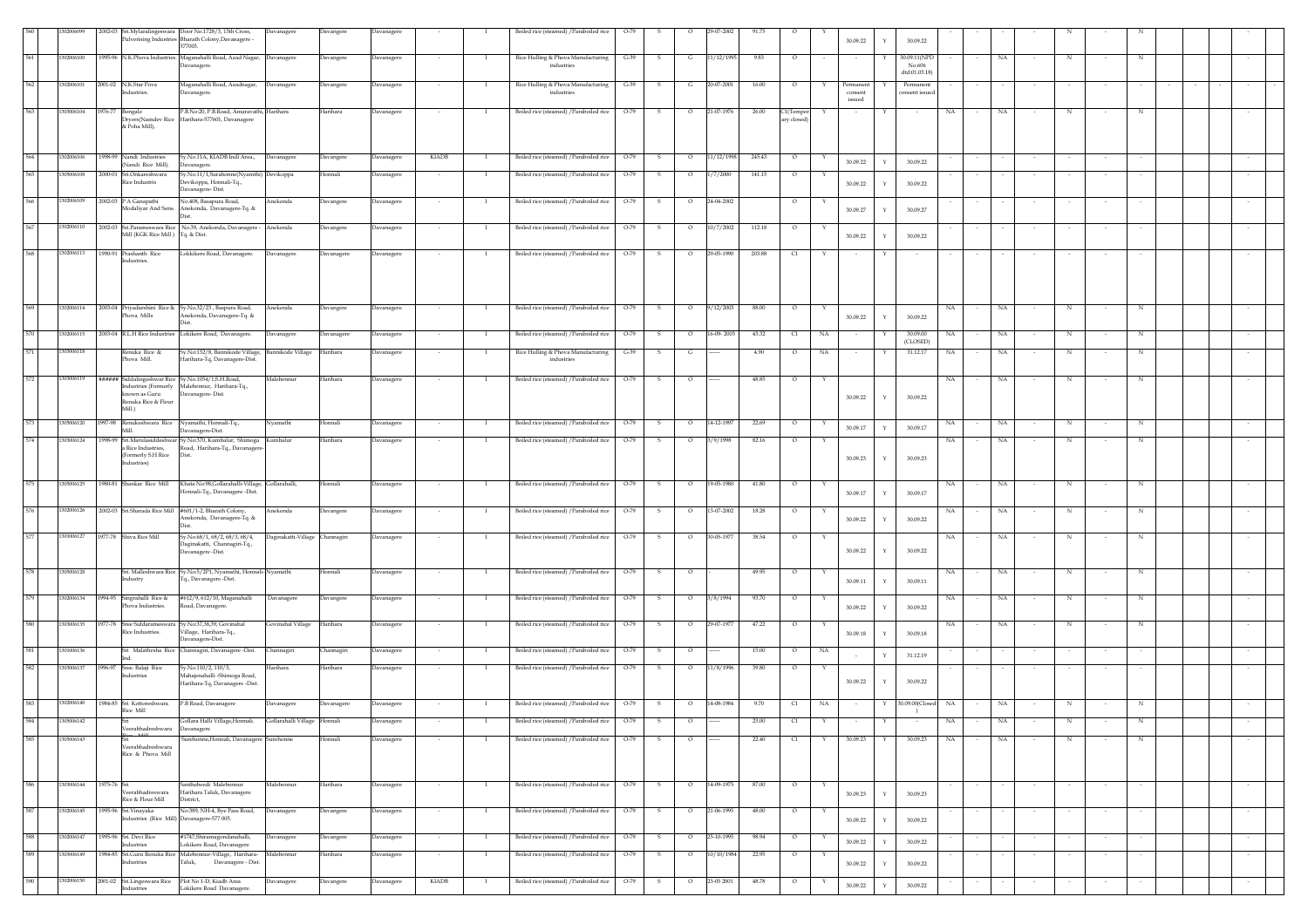|     | 43006152   |         | Mill                                                                                   | 1997-98 Sri Manjunatha Rice Komaranahalli Village,<br>Harihara Taluk Davanagere                                 | Komaranahalli                | Harihara   | Davanagere |                 | - 1            | Rice Mill less than 10 TPD & Rice Hullers                                       | $G-39$                 | 2/7/199               | 9.00     | a                       |                      |              | 31.12.16(CLO<br>D) |   |             |        |                           |            |        |        |  |        |
|-----|------------|---------|----------------------------------------------------------------------------------------|-----------------------------------------------------------------------------------------------------------------|------------------------------|------------|------------|-----------------|----------------|---------------------------------------------------------------------------------|------------------------|-----------------------|----------|-------------------------|----------------------|--------------|--------------------|---|-------------|--------|---------------------------|------------|--------|--------|--|--------|
| 592 | 1302006153 |         |                                                                                        | 1998-99 Sri Maruthi Rice Mill Near Bus Stand, Honnali,                                                          | Honnali                      | Honnali    | Davanagere |                 |                | Rice Mill less than 10 TPD & Rice Hullers                                       | $G-39$<br>s            | 16-12-1998            |          | NA<br>$\circ$           |                      |              | 31.12.18           |   |             |        |                           |            |        |        |  |        |
| 593 | 302006154  |         |                                                                                        | Davngere District<br>1981-82 Sri.Veerabhadreswara (HB Rice Mill), Plot No.400                                   | Anekonda                     | Davangere  | Davanagere |                 | $\blacksquare$ | Boiled rice (steamed) / Paraboiled rice                                         | $O-79$<br>-S           | $\circ$<br>24-10-1981 | 90.66    | $\circ$<br>Y            |                      |              |                    |   |             |        |                           |            |        |        |  |        |
|     |            |         | Mill)                                                                                  | Industries (H.B. Rice RMC Road Anekonda<br>Davanagere                                                           |                              |            |            |                 |                |                                                                                 |                        |                       |          |                         | 30.09.23             | $\mathbf Y$  | 30.09.23           |   |             |        |                           |            |        |        |  |        |
| 594 | 1302006155 |         | Rice Mill(KMC Mill) Road, Davanagere                                                   | 2003-04 Sri Veerabhadreswara Sy.No:49/1, Anekonda, Basapura Anekonda                                            |                              | Davanagere | Davanagere |                 | $\mathbf{I}$   | Boiled rice (steamed) / Paraboiled rice                                         | O-79<br>s.             | 21-08-2003<br>$\circ$ | 24.82    | C1<br>Y                 |                      |              |                    |   |             |        |                           |            |        |        |  |        |
| 595 | 1302006156 |         | Industries                                                                             | 1996-97 Sri.Basaveswara Rice Sy.No.180/3P, B.Chittanahalli, B.Chittanahalli<br>Maganahalli Road, Davanagere-    |                              | Davangere  | Davanagere |                 | $\mathbf{I}$   | Boiled rice (steamed) / Paraboiled rice                                         | O-79<br>s              | 11/4/1996<br>$\circ$  | 90.08    | $\circ$                 |                      |              |                    |   |             |        |                           |            |        |        |  |        |
|     |            |         |                                                                                        | Tq & Dist.                                                                                                      |                              |            |            |                 |                |                                                                                 |                        |                       |          |                         | 30.09.22             | $\mathbf Y$  | 30.09.22           |   |             |        |                           |            |        |        |  |        |
| 596 | 1303006158 |         | 1999-00 Sree.Kanthesh Dryer Nanditavare Harihara,<br>& Rice Tech(Srinivasa Davanagere. |                                                                                                                 | Nanditavare                  | Harihara   | Davanagere |                 | $\mathbf{I}$   | Boiled rice (steamed) / Paraboiled rice                                         | $O-79$<br>- S          | 3/6/1999<br>$\circ$   | 97       | $\circ$                 |                      |              |                    |   |             |        |                           |            |        |        |  |        |
|     |            |         | Rice Mill                                                                              |                                                                                                                 |                              |            |            |                 |                |                                                                                 |                        |                       |          |                         | 30.09.22             | Y            | 30.09.22           |   |             |        |                           |            |        |        |  |        |
| 597 | 1302006159 | 1997-98 | Super Phova & Mini<br>Rice Industries                                                  | C-28 Industrial, Esate Lokikere<br>Road Davanagere, 06,                                                         | Davanagere                   | Davanagere | Davanagere |                 | $\mathbf{I}$   | Rice Mill less than 10 TPD & Rice Hullers                                       | $G-39$<br>s            | 25-07-1997<br>G       | $4.86\,$ | $\mathbb{C}1$<br>Y      |                      | Y            |                    |   |             |        |                           |            |        |        |  |        |
| 598 | 1302006160 |         | 2002-03 Swarna<br>Driers(Formerly Sree Davanagere                                      | No. 399, RMC Road, Anekonda Anekonda                                                                            |                              | Davangere  | Davanagere |                 | $\mathbf{I}$   | Boiled rice (steamed) / Paraboiled rice                                         | O-79<br>- S            | $\circ$<br>24-08-2002 | 11.00    | $\circ$<br>Y            |                      |              |                    |   |             |        |                           |            |        |        |  |        |
|     |            |         | Balaji Industries Rice<br>Mills)                                                       |                                                                                                                 |                              |            |            |                 |                |                                                                                 |                        |                       |          |                         | 30.09.22             | $\mathbf Y$  | 30.09.22           |   |             |        |                           |            |        |        |  |        |
|     |            |         |                                                                                        |                                                                                                                 |                              |            |            |                 |                |                                                                                 |                        |                       |          |                         |                      |              |                    |   |             |        |                           |            |        |        |  |        |
| 599 | 1303006161 |         | 1993-94 S.K.Hi-Tech<br>Industries (Formerly                                            | Sy.No.71, Nanditavane, Harihara-Nanditavare<br>Tq, Davanagere-Dist.                                             |                              | Harihara   | Davanagere | $\sim$          | $\mathbf{I}$   | Boiled rice (steamed) / Paraboiled rice                                         | $O-79$<br>- S          | 31-08-1993<br>$\circ$ | 37.00    | $\circ$<br>Y            |                      |              |                    |   |             |        |                           |            |        |        |  |        |
|     |            |         | Thirumala Rice<br>Industry)                                                            |                                                                                                                 |                              |            |            |                 |                |                                                                                 |                        |                       |          |                         | 30.09.22             | $\mathbf Y$  | 30.09.22           |   |             |        |                           |            |        |        |  |        |
| 600 | 1303006164 |         | 1986-87 Umashankar                                                                     | Sy.No:12/1A2, Mittalakatte                                                                                      | Mittalakatte                 | Harihara   | Davanagere | $\sim$          | - 1            | Boiled rice (steamed) / Paraboiled rice                                         | $O-79$<br>$\mathbf{s}$ | 9/11/1986<br>$\circ$  | 55.14    | $\circ$<br>Y            |                      |              |                    |   |             |        |                           |            |        |        |  |        |
|     |            |         | Industries (driers)                                                                    | Harihara(TQ) Davanagere(DT)                                                                                     |                              |            |            |                 |                |                                                                                 |                        |                       |          |                         | 30.09.22             | $\mathbf Y$  | 30.09.22           |   |             |        |                           |            |        |        |  |        |
| 601 | 1302006165 |         | 1995-96 Vasu Dryers                                                                    | Door No.378/A1P, NH-4, By-<br>Pass Road, Avaragere-Village,                                                     | Avaragere Village            | Davangere  | Davanagere | $\sim$          | $\mathbf{I}$   | Boiled rice (steamed) / Paraboiled rice                                         | $O-79$<br>S.           | 19-04-1995<br>$\circ$ | 92.11    | C1<br>Y                 | 30.09.22(CL<br>OSED) | Y            | 30.09.22(closed    |   |             |        |                           |            |        |        |  | $\sim$ |
|     |            |         |                                                                                        | Davanagere.                                                                                                     |                              |            |            |                 |                |                                                                                 |                        |                       |          |                         |                      |              |                    |   |             |        |                           |            |        |        |  |        |
| 602 | 1302006166 |         | Mill                                                                                   | 1985-86 Veerahanuman Rice No:M-10, M-11, & L-13, KSSIDC Davanagere<br>Indl Estate,Lokikere Road,<br>Davanagere. |                              | Davangere  | Davanagere | KIADB           |                | Boiled rice (steamed) / Paraboiled rice                                         | $O-79$<br>- S          | 27-08-1985<br>$\circ$ | 58.84    | $\circ$<br>Y            | 30.09.22             | $\mathbf Y$  | 30.09.22           |   |             |        |                           |            |        |        |  |        |
|     |            |         |                                                                                        |                                                                                                                 |                              |            |            |                 |                |                                                                                 |                        |                       |          |                         |                      |              |                    |   |             |        |                           |            |        |        |  |        |
| 603 | 1302006167 |         | 1985-86 Mattihalli Dryers<br>(Veerabhadreshwara                                        | Sy.No.154/A3/B3, Bamboo<br>Bazar Road, Davanagere.                                                              | Davanagere                   | Davangere  | Davanagere |                 |                | Boiled rice (steamed) / Paraboiled rice                                         | O-79<br>s              | 25-08-1985<br>$\circ$ | 456.61   | $\circ$                 |                      |              |                    |   |             |        |                           |            |        |        |  |        |
|     |            |         | Rice & Phova Mills)                                                                    |                                                                                                                 |                              |            |            |                 |                |                                                                                 |                        |                       |          |                         | 30.09.22             | $\mathbf Y$  | 30.09.22           |   |             |        |                           |            |        |        |  |        |
| 604 | 1302006169 |         | a Rice Industries                                                                      | 1995-96 Sree.Veerabhadreswar Sy.No:13/1, Surahonne, Honnali- Honnali<br>Tq Davanagere Dist.                     |                              | Honnali    | Davanagere |                 | $\mathbf{I}$   | Boiled rice (steamed) / Paraboiled rice                                         | $O-79$<br>s            | 106-09-995<br>$\circ$ | 22.62    | $\circ$<br>Y            | 30.09.23             | $\mathbf Y$  | 30.09.23           |   |             |        |                           |            |        |        |  |        |
| 605 | 1301006170 |         | 1984-85 Sri.Venkateshwara                                                              | Sy.No:230/1B1 & 230/2B1,                                                                                        | Kundur                       | Honnali    | Davanagere | $\sim$          | $\mathbf{I}$   | Boiled rice (steamed) / Paraboiled rice                                         | $O-79$<br>- S          | 18-04-1984<br>$\circ$ | 14.59    | $\circ$<br>Y            |                      |              |                    |   |             |        |                           |            |        |        |  |        |
|     |            |         | Rice Industries                                                                        | Kundur-577 219<br>Honnali-Tq, Davanagere -Dist.                                                                 |                              |            |            |                 |                |                                                                                 |                        |                       |          |                         | 30.09.22             | $\mathbf Y$  | 30.09.22           |   |             |        |                           |            |        |        |  |        |
| 606 | 1302006171 |         |                                                                                        | 1985-86 Vishal Rice Industries Sy.No.147/1A,Maganahalli Road, Maganahalli Road Davangere                        |                              |            |            |                 |                | Boiled rice (steamed) / Paraboiled rice                                         | $O-79$<br>$\mathbf{s}$ | $\circ$<br>1/9/1985   | 35.27    | $\circ$                 |                      |              |                    |   |             |        |                           |            |        |        |  |        |
|     |            |         | Maganahalli Road<br>Davanagere                                                         | Davanagere.                                                                                                     |                              |            | Davanagere | $\sim$          | $\mathbf{I}$   |                                                                                 |                        |                       |          | Y                       | 30.09.22             | $\mathbf Y$  | 30.09.22           |   | $\sim$      | $\sim$ | $\sim$                    | $\sim$     | $\sim$ | $\sim$ |  | $\sim$ |
|     |            |         |                                                                                        |                                                                                                                 |                              |            |            |                 |                |                                                                                 |                        |                       |          |                         |                      |              |                    |   |             |        |                           |            |        |        |  |        |
| 607 | 1302006172 |         | 1968-69 Agriculturalists<br>Processing Indl &                                          | Near KSRTC Bus Stand, RMC Davanagere<br>Road, Davanagere.                                                       |                              | Davanagere | Davanagere | $\sim$          | - 1            | Boiled rice (steamed) / Paraboiled rice 0-79                                    | $\mathbf{s}$           | 25-05-1968<br>$\circ$ | 10.66    | C1<br>Y                 | $\sim$               | Y            |                    |   | $\sim$      |        |                           |            |        |        |  |        |
|     |            |         | Commercial Co-Op.<br>Society Limited.                                                  |                                                                                                                 |                              |            |            |                 |                |                                                                                 |                        |                       |          |                         |                      |              |                    |   |             |        |                           |            |        |        |  |        |
|     |            |         |                                                                                        |                                                                                                                 |                              |            |            |                 |                |                                                                                 |                        |                       |          |                         |                      |              |                    |   |             |        |                           |            |        |        |  |        |
|     |            |         |                                                                                        |                                                                                                                 |                              |            |            |                 |                |                                                                                 |                        |                       |          |                         |                      |              |                    |   |             |        |                           |            |        |        |  |        |
| 608 | 1302006173 |         |                                                                                        | 1991-92 KMF Milk Chilling Sy.No.11, Gollarahalli-Village,<br>Center(Shimoga Milk Honnali-Tq, Davanagere-Dist.   | Honnali                      | Honnali    | Davanagere | $\sim$ $\sim$   | $\mathbf{I}$   | Milk Chilling Centre                                                            | $O-7$<br>$\mathbf{s}$  | 19-12-1991<br>$\circ$ | 169.00   | $\circ$<br>Y            |                      |              |                    |   | $\sim$      |        | $\sim$                    |            |        |        |  | $\sim$ |
|     |            |         | Union)                                                                                 |                                                                                                                 |                              |            |            |                 |                |                                                                                 |                        |                       |          |                         |                      |              |                    |   |             |        |                           |            |        |        |  |        |
|     |            |         |                                                                                        |                                                                                                                 |                              |            |            |                 |                |                                                                                 |                        |                       |          |                         | 30.09.22             | Y            | 30.09.22           |   |             |        |                           |            |        |        |  |        |
|     |            |         |                                                                                        |                                                                                                                 |                              |            |            |                 |                |                                                                                 |                        |                       |          |                         |                      |              |                    |   |             |        |                           |            |        |        |  |        |
| 609 | 1302006174 |         | 1967-68 Kalleshwara<br>Industries (Unit-I).                                            | R.M.C Road, Davanagere.                                                                                         | Davanagere                   | Davanagere | Davanagere | $\sim$          | $\mathbf{I}$   | Boiled rice (steamed) / Paraboiled rice 0-79                                    | $\mathbf{s}$           | 18-05-1967<br>$\circ$ | 78.96    | C1<br>Y                 | $\sim$               | $\mathbf{Y}$ |                    |   |             |        |                           |            |        |        |  | $\sim$ |
| 610 | 1302006175 |         | 2003-04 KSRTC Bus Depot                                                                | Indl area, Guthur Post, Harihara- Harihara                                                                      |                              | Harihara   | Davanagere | KIADB Indl area | - 1            | Automobile Servicing, Repairing and                                             | $O-18$<br>$\mathbf{s}$ | 4/11/2003<br>$\circ$  | 83.39    | $\circ$<br>Y            |                      |              |                    | Y | 30.09.17    | NA     | $\sim$                    | $_{\rm N}$ | $\sim$ | N      |  | $\sim$ |
|     |            |         |                                                                                        | Tq, Davanagere-Dist.                                                                                            |                              |            |            |                 |                | painting (excluding only fuel dispensing<br>$\rightarrow$                       |                        |                       |          |                         | 30.09.22             | $\mathbf Y$  | 30.09.22           |   |             |        |                           |            |        |        |  |        |
| 611 | 1302006176 |         | 1981-82 KSRTC Davanagere<br>Depo                                                       | Sv.No:116/118.<br>Nittuvalli, Davanagere-Tq & Dist.                                                             | Davanagere                   | Davangere  | Davanagere | $\sim$          | $\mathbf{I}$   | Automobile Servicing, Repairing and<br>painting (excluding only fuel dispensing | $O-18$<br>M            | 5/6/1981<br>$\circ$   | 629.22   | $\circ$<br>Y            | 30.09.22             | $\mathbf{Y}$ | 30.09.22           | Y | 30.09.17 NA |        |                           |            |        |        |  |        |
|     |            |         | [Davanagere Division]                                                                  |                                                                                                                 |                              |            |            |                 |                |                                                                                 |                        |                       |          |                         |                      |              |                    |   |             |        |                           |            |        |        |  |        |
|     | 02061039   |         | 2010-11 IKSRTC Divisional                                                              | Sy. No:213, Avaragere-Village,                                                                                  | Avaragere village            | Davangere  | Davanagere |                 |                | Automobile Servicing, Repairing and                                             | O-18                   | $\circ$               | 120      | $\circ$                 |                      |              |                    |   | 30.09.15    | NA.    |                           |            |        |        |  |        |
|     |            |         | Work shop                                                                              | Davanagere-Tq & Dist.                                                                                           |                              |            |            |                 |                | painting (excluding only fuel dispensing<br>$\rightarrow$                       |                        |                       |          |                         | 30.09.22             | $\mathbf Y$  | 30.09.22           |   |             |        |                           |            |        |        |  |        |
| 613 | 1302006178 |         | 1998-99 P.S.K Pahrma (P)<br>Ltd.                                                       | Shimoga Road, Harihara,<br>Davanagere-Dist.                                                                     | Harihara                     | Harihara   | Davanagere |                 |                | Pharmaceuticals formulation and for R & O-74<br>D purpose (for sustained        |                        | 6/4/1998              | 79.93    | $\circ$                 |                      |              |                    |   | 30.09.17    |        | Life time<br>uthorization |            |        |        |  |        |
|     |            |         |                                                                                        |                                                                                                                 |                              |            |            |                 |                | release/extended release of drugs only<br>and not for commercial purpose)       |                        |                       |          |                         | 30.09.22             | $\mathbf Y$  | 30.09.22           |   |             |        |                           |            |        |        |  |        |
| 614 | 1305006179 |         | 2006-07 Sri.Krishna Milks                                                              | Sy.No:98, Shankar Rice Mill                                                                                     | Gollarahalli                 | Honnali    | Davanagere | $\sim$          | $\mathbf{I}$   | Milk Chilling Centre                                                            | $O-7$<br>- S           | 9/12/2006<br>$\circ$  | 33.31    | C1<br>Y                 | $\sim$               | Y            | $\sim$             |   | $\sim$      |        | $\sim$                    |            | $\sim$ | $\sim$ |  | $\sim$ |
|     |            |         | Pvt., Ltd.,                                                                            | emises, Gollarahalli, Honnali-<br>Taluk, Davanagere-Dist.                                                       |                              |            |            |                 |                |                                                                                 |                        |                       |          |                         |                      |              |                    |   |             |        |                           |            |        |        |  |        |
| 615 | 1302006181 |         | 2008-09 Prashanth Industries                                                           | Sy No:140/4 & 144/1A,<br>P.B.Road,Doddabathi-Village,                                                           | Davanagere                   | Davangere  | Davanagere | $\sim$          | $\mathbf{I}$   | Mineralised Water                                                               | $G-54$<br>$\mathbf{s}$ | G<br>                 | 73.48    | $\circ$<br>Y            | 31.12.26             | $\mathbf Y$  | 31.12.26           |   | $\sim$      |        | $\sim$                    |            | $\sim$ | $\sim$ |  | $\sim$ |
|     |            |         |                                                                                        | Davanagere-Tq & Dist.                                                                                           |                              |            |            |                 |                |                                                                                 |                        |                       |          |                         |                      |              |                    |   |             |        |                           |            |        |        |  |        |
|     |            |         |                                                                                        |                                                                                                                 |                              |            |            |                 |                |                                                                                 |                        |                       |          |                         |                      |              |                    |   |             |        |                           |            |        |        |  |        |
| 616 | 1302006182 |         | 2008-09 Prajwal Rice<br>Industries                                                     | Sy No;114/2B,<br>Shirmagondanahalli-Village,<br>Davanagere                                                      | Shirmagondanahalli Davangere |            | Davanagere |                 | $\mathbf{I}$   | Boiled rice (steamed) / Paraboiled rice                                         | $O-79$<br>S            | $\circ$               | 99.38    | $\circ$<br>$\mathbf{Y}$ | 30.09.22             | $\mathbf Y$  | 30.09.22           |   |             |        |                           |            |        |        |  | $\sim$ |
|     |            |         |                                                                                        |                                                                                                                 |                              |            |            |                 |                |                                                                                 |                        |                       |          |                         |                      |              |                    |   |             |        |                           |            |        |        |  |        |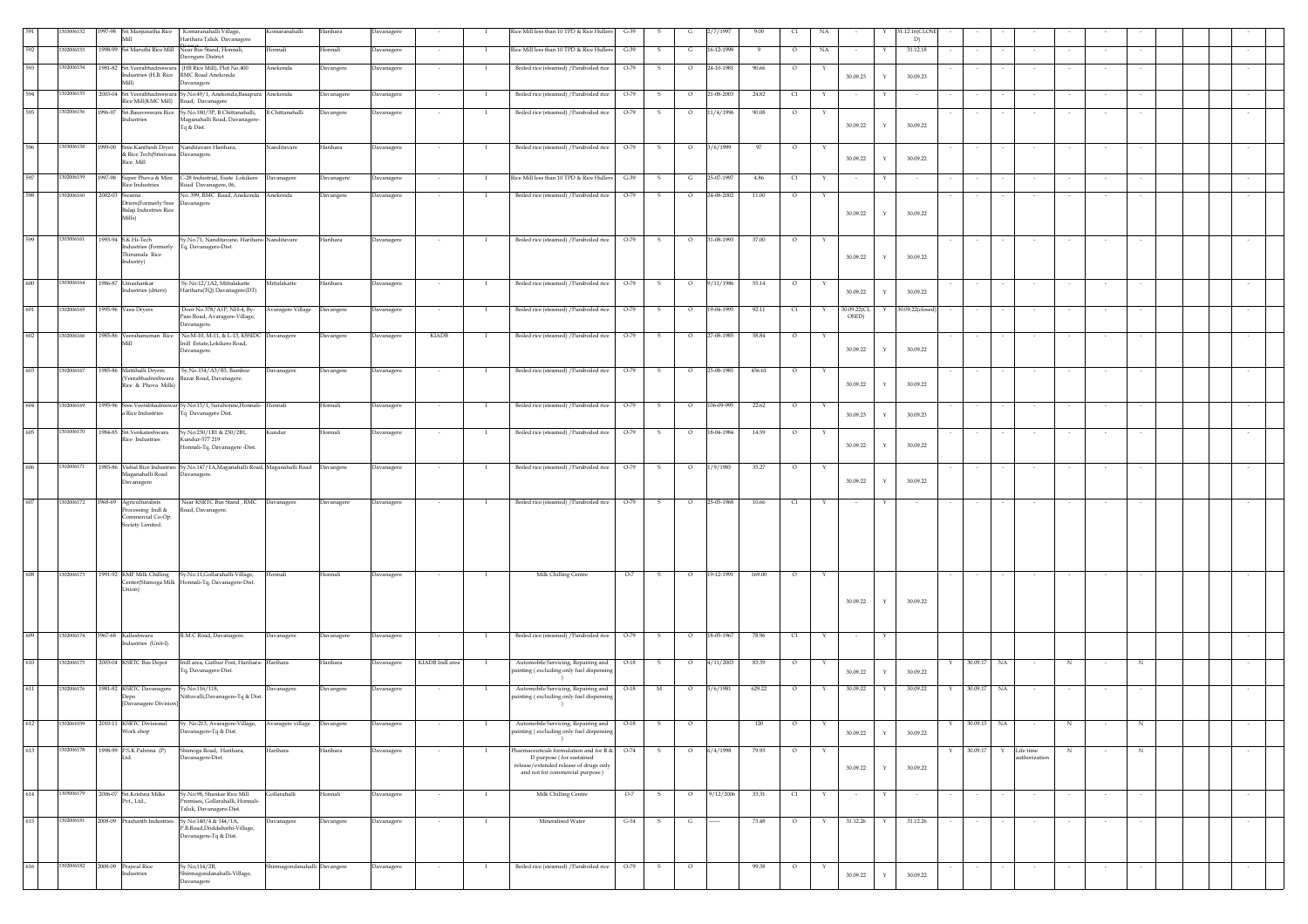|     | 02006184   | 2006-07 |                                        | Zainab Food Product, C-1, KSSIDC Estate, Davanagere Davanagere                       |                             | Davangere  | Davanagere        | KSSIDC Indl area       |              | Puffed Rice (muri)(using oil, gas or                                                    | $G-35$ |              |              |            |       |                                  |    |                      |    |            |        |        |        |        |            |          |        |  |        |  |
|-----|------------|---------|----------------------------------------|--------------------------------------------------------------------------------------|-----------------------------|------------|-------------------|------------------------|--------------|-----------------------------------------------------------------------------------------|--------|--------------|--------------|------------|-------|----------------------------------|----|----------------------|----|------------|--------|--------|--------|--------|------------|----------|--------|--|--------|--|
|     |            |         |                                        |                                                                                      |                             |            |                   |                        |              | electrical heating system)                                                              |        |              |              |            |       |                                  |    |                      |    |            |        |        |        |        |            |          |        |  |        |  |
|     |            |         |                                        |                                                                                      |                             |            |                   |                        |              |                                                                                         |        |              |              |            |       |                                  |    |                      |    |            |        |        |        |        |            |          |        |  |        |  |
| 618 | 1302006185 |         | B.M.Industries,                        | C-48 KSSIDC Ind Estate,<br>Avaragere, Davanagere.                                    | Davanagere                  | Davangere  | Davanagere        | KSSIDC Indl area       |              | WELDING ELECTRODES                                                                      | $O-4$  | s            |              | 5/5/2003   | 22.64 |                                  | NA |                      |    | YTC        | NA     |        | NA     |        | $_{\rm N}$ |          | N      |  |        |  |
| 619 | 303006186  |         | 2007-08 Kaveri Casting,                | Iospet Road, Harihara,<br>avanagere-Dist                                             | Harihara                    | Harihara   | <b>Javanagere</b> |                        |              | Industry or process involving foundry<br>operations                                     | $O-42$ |              | $\Omega$     | 21-12-2007 | 22.00 |                                  | Y  | YTC                  | NA |            | NA     |        | NA     |        | N          |          | N      |  |        |  |
|     |            |         |                                        |                                                                                      |                             |            |                   |                        |              |                                                                                         |        |              |              |            |       |                                  |    |                      |    |            |        |        |        |        |            |          |        |  |        |  |
| 620 | 302006189  |         | 1998-99 Kalleshwara Flour<br>Mill      | Anaberu, Davanagere,                                                                 | Anaberu                     | Davangere  | Davanagere        | $\sim$                 | $\mathbf{I}$ | lour Mills<br>(Dry Process                                                              | $G-20$ | - S          | G            | 5/1/1999   | 0.40  | Y                                | NA | $\sim$               | Y  | YTC        | NA     |        | NA     |        | N          |          | N      |  |        |  |
| 621 | 01006190   | 2002-03 | Maruthi Brick                          | Jevarahalli, Channagiri,                                                             | Devarahalli                 | `hannagiri | avanagere         |                        |              | Manual and wire cut bricks                                                              | $G-73$ |              | G            | 27-11-2002 | 14.15 | Y                                | NA |                      |    | <b>YTC</b> | NA     |        | NA     |        | N          |          | N      |  |        |  |
| 622 | 305006191  |         | dustry<br>laghavendra Saw              | Davanagere-Dist.<br>Devanayakanahalli, Chilur-                                       | Devanayakanahalli Honnali   |            | avanagere         |                        |              | Saw mill                                                                                | $G-42$ |              |              |            | 3.50  |                                  | NA |                      |    | YTC        | NA     |        | NA     |        | N          |          | N      |  |        |  |
| 623 | 03006193   | 1991-92 |                                        | himoga Road, Honnali<br>HPC Colony, Church Road,                                     |                             | Harihara   |                   |                        |              | Rice Mill less than 10 TPD & Rice Hullers                                               | $G-39$ |              | G            | 21-07-1991 |       |                                  |    |                      |    |            |        |        | NA     |        | N          |          | N      |  |        |  |
|     |            |         | hivaganga<br>dustries                  | Harihara, Davanagere -Dist.                                                          | Harihara                    |            | avanagere         |                        |              |                                                                                         |        |              |              |            | 3.64  |                                  | NA |                      |    | YTC        | NA     |        |        |        |            |          |        |  |        |  |
| 624 | 302006195  |         | 2007-08 KNR Murmura<br>Industries,     | Maganahalli Road, Davanagere                                                         | Davanagere                  | Davangere  | Davanagere        |                        | - 1          | Puffed Rice (muri)(using oil, gas or<br>electrical heating system)                      | $G-35$ | - S          | G            | 19-08-2008 | 1.70  | Y                                | NA |                      | Y  | YTC        | NA     |        | NA     |        | N          |          | N      |  |        |  |
|     |            |         |                                        |                                                                                      |                             |            |                   |                        |              |                                                                                         |        |              |              |            |       |                                  |    |                      |    |            |        |        |        |        |            |          |        |  |        |  |
| 625 | 302006198  | 2006-07 | /eerbhadreshwara                       | 3amboo Bazar Road, Near VRL                                                          | Davanagere                  | Davangere  | <b>Davanagere</b> |                        |              | Flour Mills<br>(Dry Process                                                             | $G-20$ |              |              | 19-09-2006 |       |                                  | NA |                      |    | YTC        | NA     |        | NA     |        | N          |          | N      |  |        |  |
| 626 |            | 2000-01 | lour Mill,                             | ffice, Davanagere.                                                                   |                             |            |                   |                        |              |                                                                                         |        |              |              |            |       | $\circ$                          |    |                      |    |            |        |        |        |        |            |          |        |  |        |  |
|     | 302006230  |         | Balaji Polymers                        | Lokikere Road, Davanagere                                                            | Davanagere                  | Davangere  | <b>Javanagere</b> | KIADB Lokikere<br>road |              | Polythene & Plastic processed products<br>anufactring (Virgin plastics) including       | $G-32$ |              |              | 1/11/2000  | 9.38  |                                  |    | One time<br>bermaner | NA |            | NA     |        | NA     |        |            |          | N      |  |        |  |
|     |            |         |                                        |                                                                                      |                             |            |                   |                        |              | plastic injection/extrusion moulding and<br>plastic cable manufacturing                 |        |              |              |            |       |                                  |    | consent              |    |            |        |        |        |        |            |          |        |  |        |  |
|     |            |         |                                        |                                                                                      |                             |            |                   |                        |              |                                                                                         |        |              |              |            |       |                                  |    |                      |    |            |        |        |        |        |            |          |        |  |        |  |
|     |            |         |                                        |                                                                                      |                             |            |                   |                        |              |                                                                                         |        |              |              |            |       |                                  |    |                      |    |            |        |        |        |        |            |          |        |  |        |  |
|     |            |         |                                        |                                                                                      |                             |            |                   |                        |              |                                                                                         |        |              |              |            |       |                                  |    |                      |    |            |        |        |        |        |            |          |        |  |        |  |
| 627 | 1302006209 |         | 2003-04 Sona Plastic,                  | KSSIDC Industrial Estate, KIADB Davanagere<br>Ind Area, Lokikere road,               |                             | Davanagere | Davanagere        |                        |              | Polythene & Plastic processed products<br>nanufactring (Virgin plastics) including      | $G-32$ | s            |              | 29-04-2003 | 3.96  | C1(Tempor<br>ary closed          |    | Temporary<br>closed  | NA | NA         | NA     |        | NA     |        | N          |          | N      |  |        |  |
|     |            |         |                                        | Davanagere.                                                                          |                             |            |                   |                        |              | plastic injection/extrusion moulding and<br>plastic cable manufacturing                 |        |              |              |            |       |                                  |    |                      |    |            |        |        |        |        |            |          |        |  |        |  |
|     |            |         |                                        |                                                                                      |                             |            |                   |                        |              |                                                                                         |        |              |              |            |       |                                  |    |                      |    |            |        |        |        |        |            |          |        |  |        |  |
|     |            |         |                                        |                                                                                      |                             |            |                   |                        |              |                                                                                         |        |              |              |            |       |                                  |    |                      |    |            |        |        |        |        |            |          |        |  |        |  |
|     |            |         |                                        |                                                                                      |                             |            |                   |                        |              |                                                                                         |        |              |              |            |       |                                  |    |                      |    |            |        |        |        |        |            |          |        |  |        |  |
| 628 | 1302006231 |         |                                        | 2003-04 Prashanth Industries Plot No.270/2, Lokikere Road, Davanagere<br>Javanagere. |                             | Davanagere | Davanagere        |                        |              | <b>Rice Hulling</b>                                                                     | $G-54$ | $\mathbf{s}$ | G            | 14-08-2003 | 41.23 | $\begin{array}{c} 1 \end{array}$ |    | 31.12.14<br>(CLOSED) |    |            |        |        |        |        |            |          |        |  | $\sim$ |  |
|     |            |         |                                        |                                                                                      |                             |            |                   |                        |              |                                                                                         |        |              |              |            |       |                                  |    |                      |    |            |        |        |        |        |            |          |        |  |        |  |
|     |            |         |                                        |                                                                                      |                             |            |                   |                        |              |                                                                                         |        |              |              |            |       |                                  |    |                      |    |            |        |        |        |        |            |          |        |  |        |  |
|     |            |         |                                        |                                                                                      |                             |            |                   |                        |              |                                                                                         |        |              |              |            |       |                                  |    |                      |    |            |        |        |        |        |            |          |        |  |        |  |
| 629 | 1302006233 |         | 2002-03 Aradhya Cement                 | Sy. No.88/1 &89/1 PB Road,                                                           | Avaragere-Village Davangere |            | Davanagere        | $\sim$                 | $\mathbf{I}$ | Cement Products (Without using                                                          | $G-11$ | s.           | $\mathbf{G}$ | 14-04-2002 | 10.64 | $\circ$                          | Y  | 31.12.22             | Y  | 31.12.22   | $\sim$ | $\sim$ | $\sim$ | $\sim$ | $\sim$     | $\sim$   | $\sim$ |  | $\sim$ |  |
|     |            |         | Products,                              | varagere Village Davanagere.                                                         |                             |            |                   |                        |              | Asbestos) like pipes, pillar, Jafri, well<br>rings, blocks/Tiles etc. (Should be done   |        |              |              |            |       |                                  |    |                      |    |            |        |        |        |        |            |          |        |  |        |  |
|     |            |         |                                        |                                                                                      |                             |            |                   |                        |              | under closed covered shed to control<br>fugitive emissions ) Only Industrial Scale      |        |              |              |            |       |                                  |    |                      |    |            |        |        |        |        |            |          |        |  |        |  |
|     |            |         |                                        |                                                                                      |                             |            |                   |                        |              |                                                                                         |        |              |              |            |       |                                  |    |                      |    |            |        |        |        |        |            |          |        |  |        |  |
|     |            |         |                                        |                                                                                      |                             |            |                   |                        |              |                                                                                         |        |              |              |            |       |                                  |    |                      |    |            |        |        |        |        |            |          |        |  |        |  |
|     |            |         |                                        |                                                                                      |                             |            |                   |                        |              |                                                                                         |        |              |              |            |       |                                  |    |                      |    |            |        |        |        |        |            |          |        |  |        |  |
| 630 | 1302006234 |         |                                        | 2004-05 Asha Plastics Industry Sy.No:1914, 4th Main, 4th Cross, Davanagere           |                             | Davangere  | Davanagere        |                        |              | Polythene & Plastic processed products                                                  | $G-32$ | - S          | G            | 18-04-1999 | 8.97  | $\circ$                          | Y  | Life time            | NA |            | NA     | $\sim$ | NA     |        | Y          |          | N      |  | $\sim$ |  |
|     |            |         |                                        | Vinobanagar, Davanagere                                                              |                             |            |                   |                        |              | nanufactring (Virgin plastics) including<br>plastic injection/extrusion moulding and    |        |              |              |            |       |                                  |    | consent<br>issued    |    |            |        |        |        |        |            |          |        |  |        |  |
|     |            |         |                                        |                                                                                      |                             |            |                   |                        |              | plastic cable manufacturing                                                             |        |              |              |            |       |                                  |    |                      |    |            |        |        |        |        |            |          |        |  |        |  |
|     |            |         |                                        |                                                                                      |                             |            |                   |                        |              |                                                                                         |        |              |              |            |       |                                  |    |                      |    |            |        |        |        |        |            |          |        |  |        |  |
|     |            |         |                                        |                                                                                      |                             |            |                   |                        |              |                                                                                         |        |              |              |            |       |                                  |    |                      |    |            |        |        |        |        |            |          |        |  |        |  |
| 631 | 1302006237 |         | 1988-89 Kaveri Packaging               | Indl Estate, Davanagere.                                                             | Davanagere                  | Davangere  | Davanagere        | Indl estate            | $\mathbf{I}$ | Card Board                                                                              | $G-9$  | - S          | G            | 4/7/1988   | 6.95  | $\circ$                          | Y  | Not                  | NA |            | NA     |        | NA     |        | N          |          | N      |  | $\sim$ |  |
|     |            |         | Industries                             |                                                                                      |                             |            |                   |                        |              |                                                                                         |        |              |              |            |       |                                  |    | pplied(NPI<br>No.602 |    |            |        |        |        |        |            |          |        |  |        |  |
|     |            |         |                                        |                                                                                      |                             |            |                   |                        |              |                                                                                         |        |              |              |            |       |                                  |    | dtd:01.03.18         |    |            |        |        |        |        |            |          |        |  |        |  |
| 632 | 1302006239 |         | 2002-03 Popular Plastic<br>lustry      | Plot No.1M3, KSSIDC Indl Area, Davanagere<br>.okikere Road, Davanagere.              |                             | Davangere  | Davanagere        | KSSIDC Indl area       |              | Polythene & Plastic processed products<br>nanufactring (Virgin plastics) including      | $G-32$ |              |              | 19-08-2002 | 8.30  | $\circ$                          |    | 30.09.19             |    |            |        |        |        |        |            |          |        |  |        |  |
|     |            |         |                                        |                                                                                      |                             |            |                   |                        |              | plastic injection/extrusion moulding and<br>plastic cable manufacturing                 |        |              |              |            |       |                                  |    |                      |    |            |        |        |        |        |            |          |        |  |        |  |
|     |            |         |                                        |                                                                                      |                             |            |                   |                        |              |                                                                                         |        |              |              |            |       |                                  |    |                      |    |            |        |        |        |        |            |          |        |  |        |  |
|     |            |         |                                        |                                                                                      |                             |            |                   |                        |              |                                                                                         |        |              |              |            |       |                                  |    |                      |    |            |        |        |        |        |            |          |        |  |        |  |
|     |            |         |                                        |                                                                                      |                             |            |                   |                        |              |                                                                                         |        |              |              |            |       |                                  |    |                      |    |            |        |        |        |        |            |          |        |  |        |  |
| 633 | 1302006241 |         | 1997-98 S.Kumar Plastic<br>Industries. | Plot No.673/404 & 60, KSSIDC<br>Indl. Estate Lokikere Road,                          | Davanagere                  | Davanagere | Davanagere        |                        | - 1          | Polythene & Plastic processed products G-32<br>nanufactring (Virgin plastics) including |        | $\mathbf{s}$ | G            | 6/6/1997   | 12.23 | $\alpha$                         | Y  | 31.12.16<br>(CLOSED) | NA | $\sim$     | NA     |        | NA     |        | $_{\rm N}$ | 16.06.12 | N      |  |        |  |
|     |            |         |                                        | Avaragere, Davanagere.Dist                                                           |                             |            |                   |                        |              | plastic injection/extrusion moulding and<br>plastic cable manufacturing                 |        |              |              |            |       |                                  |    |                      |    |            |        |        |        |        |            |          |        |  |        |  |
|     |            |         |                                        |                                                                                      |                             |            |                   |                        |              |                                                                                         |        |              |              |            |       |                                  |    |                      |    |            |        |        |        |        |            |          |        |  |        |  |
|     |            |         |                                        |                                                                                      |                             |            |                   |                        |              |                                                                                         |        |              |              |            |       |                                  |    |                      |    |            |        |        |        |        |            |          |        |  |        |  |
|     |            |         |                                        |                                                                                      |                             |            |                   |                        |              |                                                                                         |        |              |              |            |       |                                  |    |                      |    |            |        |        |        |        |            |          |        |  |        |  |
| 634 | 1302006243 |         | 2001-02 Usha Polymers                  | M-7, KSSIDC Estate Lokikere<br>Road Davanagere, Avaragere                            | Davanagere                  | Davanagere | Davanagere        | $\sim$                 |              | Polythene & Plastic processed products<br>manufactring (Virgin plastics) including      | $G-32$ | S.           | G            | 25-07 2001 | 9.79  | $\alpha$                         | Y  | 31.12.13(Clos NA     |    | $\sim$     | NA     | $\sim$ | NA     | $\sim$ | N          | $\sim$   | N      |  | $\sim$ |  |
|     |            |         |                                        | Industrial Area, Davanagere,                                                         |                             |            |                   |                        |              | plastic injection/extrusion moulding and                                                |        |              |              |            |       |                                  |    | ed)                  |    |            |        |        |        |        |            |          |        |  |        |  |
|     |            |         |                                        | Davanagere - 577006,                                                                 |                             |            |                   |                        |              | plastic cable manufacturing                                                             |        |              |              |            |       |                                  |    |                      |    |            |        |        |        |        |            |          |        |  |        |  |
|     |            |         |                                        |                                                                                      |                             |            |                   |                        |              |                                                                                         |        |              |              |            |       |                                  |    |                      |    |            |        |        |        |        |            |          |        |  |        |  |
|     |            |         |                                        |                                                                                      |                             |            |                   |                        |              |                                                                                         |        |              |              |            |       |                                  |    |                      |    |            |        |        |        |        |            |          |        |  |        |  |
|     |            |         |                                        |                                                                                      |                             |            |                   |                        |              |                                                                                         |        |              |              |            |       |                                  |    |                      |    |            |        |        |        |        |            |          |        |  |        |  |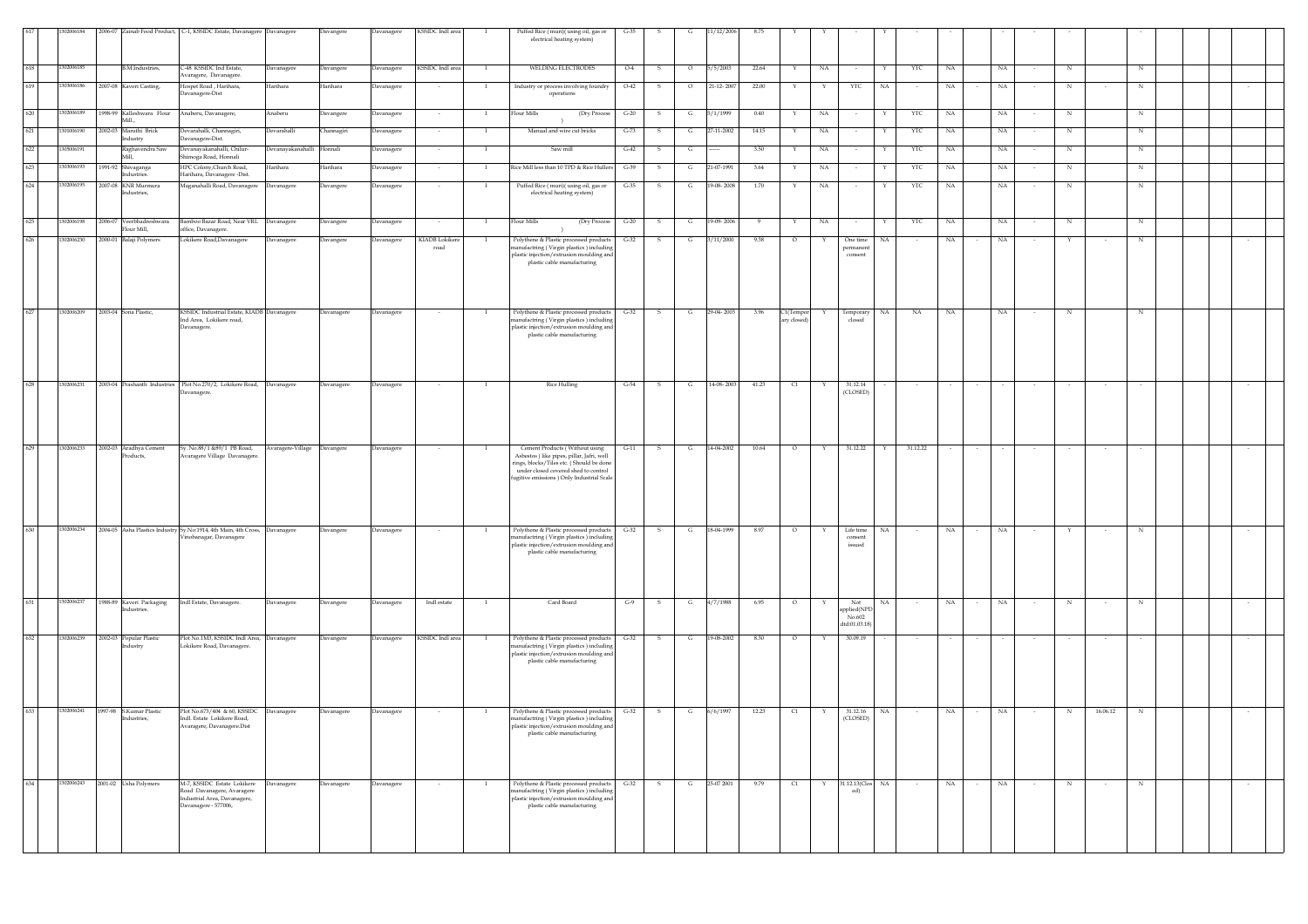|     | 302006244  | 2002-03 Vinayaka Concrete                                                      | Near Bathi Pump House,                                                                |                     |                   | Davanager  |        |              | Cement Products (Without using                                                                                                                                                                                | $G-11$ |              |              | 1/8/2002   | 6.95  |         |        | 31.12.11                       |                                   |             |                          |        |        |                      |             |        |  |
|-----|------------|--------------------------------------------------------------------------------|---------------------------------------------------------------------------------------|---------------------|-------------------|------------|--------|--------------|---------------------------------------------------------------------------------------------------------------------------------------------------------------------------------------------------------------|--------|--------------|--------------|------------|-------|---------|--------|--------------------------------|-----------------------------------|-------------|--------------------------|--------|--------|----------------------|-------------|--------|--|
|     |            | Products                                                                       | Davanagere                                                                            | Davanagere          | Davanagere        |            |        |              | Asbestos) like pipes, pillar, Jafri, well<br>rings, blocks/Tiles etc. (Should be done<br>under closed covered shed to control<br>fugitive emissions ) Only Industrial Scale                                   |        |              |              |            |       |         |        | (CLOSED)                       |                                   |             |                          |        |        |                      |             |        |  |
| 636 | 1302006245 | Kendra,                                                                        | 1998-99 Davanagere Nirmiti KIADB Indl area, Lokikere.Road, Davanagere<br>Davanagere.  |                     | Davangere         | Davanagere | KIADB  |              | Cement Products (Without using<br>Asbestos ) like pipes, pillar, Jafri, well<br>rings, blocks/Tiles etc. (Should be done<br>under closed covered shed to control<br>ugitive emissions ) Only Industrial Scale | $G-11$ | s            | $\mathbf{G}$ | 3/8/1998   | 33.44 | $\circ$ | Y      | 31.12.24                       | 31.12.24<br>Y                     | NA          | NA                       |        |        | N                    | N           |        |  |
| 637 | 1302006246 | 1997-98 Amberkar Pre Stress<br>Concrete Products,                              | Sy.No.1945/4, Behind Prakash<br>Motors, P.B. Road, Davangere                          | Davanagere          | Javangere         | Davanagere |        |              | Cement Products (Without using<br>Asbestos) like pipes, pillar, Jafri, well<br>rings, blocks/Tiles etc. (Should be done<br>under closed covered shed to control<br>fugitive emissions ) Only Industrial Scale | $G-11$ |              | G            | 19-12-1997 | 9.97  | $\circ$ |        | Life time<br>consent<br>issued | Life time<br>consent issued       | NA          |                          | NA     |        | N                    | N           |        |  |
| 638 | 1302006248 | 2006-07 Pragathi Plastic                                                       | Shed No. SM-34 & C-43,<br>dustrial Estate, Davanagere                                 | Davanagere          | Davanagere        | Davanagere |        |              | Polythene & Plastic processed products<br>anufactring (Virgin plastics) including<br>plastic injection/extrusion moulding and<br>plastic cable manufacturing                                                  | $G-32$ | $\mathbf{s}$ | G            | 18-05-2006 | 12.61 | C1      | Y      | 31.12.16<br>(CLOSED)           | NA                                | $_{\rm NA}$ |                          | NA     |        | 16.06.12<br>N        | $\mathbb N$ |        |  |
| 639 | 1302006249 | 2005-06 Sree Seven Crore<br>Plastic                                            | Plot No.SPL-16/1, Industrial<br>Estate, Lokikere Road,<br>Davanagere                  | Davanagere          | <b>Davanagere</b> | Davanagere |        |              | Polythene & Plastic processed products<br>nanufactring (Virgin plastics) including<br>plastic injection/extrusion moulding and<br>plastic cable manufacturing                                                 | $G-32$ |              | G            | 30-12-2005 | 13.63 | C1      |        | 31.12.16<br>(Closed)           | NA                                | NA          |                          | NA     |        |                      |             |        |  |
| 640 | 1302006252 | 2002-03 Ameeth & Co,                                                           | KIADB Indl Area, Davanagere.                                                          | Davanagere          | Davanagere        | Davanagere | $\sim$ | $\mathbf{I}$ | Flour Mills<br>(Dry Process                                                                                                                                                                                   | $G-20$ | s            | $\mathbf{G}$ | 10/8/2002  | 17.00 | C1      | NA     | $\sim$                         | 31.12.14<br>(Closed)              | NA          |                          | NA     |        | $_{\rm N}$<br>$\sim$ | $_{\rm N}$  |        |  |
| 641 | 1302006255 | 2002-03 Suvarna Driers<br>(formerly Balaji Rice                                | Anekonda, Davanagere                                                                  | Anekonda            | <b>Davangere</b>  | Davanagere | $\sim$ | $\mathbf{I}$ | Rice Mill less than 10 TPD & Rice Hullers                                                                                                                                                                     | $G-39$ | s            | G            | 11/4/2002  | 17.80 | $\circ$ | NA     | $\overline{\phantom{a}}$       | 31.12.12                          | $_{\rm NA}$ |                          | NA     |        | N                    | N           |        |  |
| 642 | 1301006256 | 2002-03 Benakamma<br>Kamalamma Rice                                            | Alur Road, Hirekogalur,<br>Channgiri-Tq, Davanagere-Dist.                             | Hirekogalur         | <b>Channagiri</b> | Davanagere | $\sim$ | $\mathbf{I}$ | Rice Mill less than 10 TPD & Rice Hullers                                                                                                                                                                     | $G-39$ | s            | G            | 15/1/2003  | 11.90 | $\circ$ | NA     | $\sim$                         | One time<br>permanent             | NA          |                          | NA     |        | N                    | N           |        |  |
| 643 | 302006257  | Industries,<br>2002-03 Ganesh (BOSS)<br>Sweets, Vinayaka<br>Nagara, Davanagere | /inayaka Nagara, Davanagere                                                           | Davanagere          | <b>Javangere</b>  | Davanagere | $\sim$ | $\mathbf{I}$ | Bakery/Confectionary/ Sweets<br>production<br>(Industrial Scale<br>$\rightarrow$                                                                                                                              | $G-3$  | s.           | G            | 25-08-2002 | 3.92  | $\circ$ | Y      | 31.12.22                       | $_{\rm consent}$<br>31.12.22<br>Y | NA          | $\sim$                   | NA     | $\sim$ | N<br>$\sim$          | N           | $\sim$ |  |
| 644 | 1305006260 | Honnali AgricItural                                                            | Honnali Davanagere District                                                           | Honnali             | Ionnali           | Davanagere |        | <b>I</b>     | Rice Mill less than 10 TPD & Rice Hullers                                                                                                                                                                     | $G-39$ | s            | G            |            | 3.55  | $\circ$ |        |                                | 31.12.14                          |             |                          |        |        |                      |             |        |  |
| 645 | 1305006261 | Prod. C. Op Society,                                                           | 1992-93 J.K Sons Rice Mills. Kundur, Honnali-Tq.,                                     | Kundur              | Honnali           | Davanagere |        | $\mathbf{I}$ | Rice Mill less than 10 TPD & Rice Hullers                                                                                                                                                                     | $G-39$ | -S           | G            | 1/11/1992  | 3.80  | $\circ$ |        | $\sim$                         | One time                          | NA          |                          | NA     |        | N                    | $\mathbb N$ |        |  |
|     |            |                                                                                | Davanagere-Dist.                                                                      |                     |                   |            |        |              |                                                                                                                                                                                                               |        |              |              |            |       |         |        |                                | permanent<br>$\,$ consent         |             |                          |        |        |                      |             |        |  |
| 646 | 302006265  | Mahalakshmi Saw<br>Mill                                                        | Manikoppa Road, Honnali,<br>Davanagere-Dist.                                          | Honnali             | Ionnali           | Davanagere |        |              | Saw mill                                                                                                                                                                                                      | $G-42$ | -S           | G            |            | 2.35  | $\circ$ |        | $\sim$                         | Not Applied<br>Y                  | NA          |                          | NA     |        | N                    | N           |        |  |
| 647 | 1305006266 |                                                                                | 1979-80 Manjunatha Rice Mill, Devanayakanahalli Honnali-<br>taluk Davanagere District | Devanayakanahalli   | Honnali           | Davanagere |        |              | Rice Mill less than 10 TPD & Rice Hullers                                                                                                                                                                     | $G-39$ |              | G            | 12/2/1980  | 18.28 | $\circ$ |        |                                | One time<br>permanent<br>consent  |             |                          |        |        |                      |             |        |  |
| 648 | 1302006267 | 2001-02 Marulasiddeshwara<br>Rice Industries,                                  | Kondajji Road, Kakkaragolla,<br>vanagere-Tq. & Dist.                                  | Kakkaragolla        | <b>Javangere</b>  | Davanagere |        |              | Rice Mill less than 10 TPD & Rice Hullers                                                                                                                                                                     | $G-39$ |              | G            | 12-06 2002 | 14.50 | $\circ$ |        |                                | 31.12.21                          |             |                          |        |        |                      |             |        |  |
| 649 | 1302006268 | 2002-03 Maruthi Rice<br>Industries                                             | Door No.630, Basapura Road,<br>Anekonda, Davanagere.                                  | Anekonda            | Javangere         | Davanagere |        |              | Boiled rice (steamed) / Paraboiled rice                                                                                                                                                                       | $O-79$ | s            | $\circ$      | 6-01-2002  | 98.60 | $\circ$ | Y      | 30.09.22                       | 30.09.22<br>Y                     |             |                          |        |        |                      |             |        |  |
| 650 | 1302006269 | 2017-18 Nobel Tarpaulins                                                       | No.140/1 & 140/3, Sy.No.12,                                                           | Davanagere          | Davangere         | Davanagere |        |              | Umbrellas Assembly, rain coat, stiching,                                                                                                                                                                      | G-87   | $\mathbf{s}$ | G            | 01.01.2018 | 86    | $\circ$ |        | 31.12.27                       | 31.12.27                          |             |                          |        |        |                      |             |        |  |
|     |            | Ltd.                                                                           | Behind D.C.Office, Karur Cross,<br>P.B. Road, Davanagere                              |                     |                   |            |        |              | tarpaulin stiching                                                                                                                                                                                            |        |              |              |            |       |         |        |                                |                                   |             |                          |        |        |                      |             |        |  |
| 651 | 1302006272 | Prasannakumar                                                                  | R.P.C.C.C.S. Limited P.B.Road, Davanagere.                                            | Davanagere          | Davangere         | Davanagere |        |              | Rice Mill less than 10 TPD & Rice Hullers G-39                                                                                                                                                                |        | s            | G            |            |       | $\circ$ |        |                                | 31.12.21                          |             |                          |        |        |                      |             |        |  |
| 652 | 1302006273 | (Verrabhadreshwara Davanagere<br>Flour Mill)                                   | 2007-08 R.T. Suresh Flour Mill No: 96/B, Bamboo Bazar,                                | Davanagere          | Davanagere        | Davanagere | $\sim$ | <b>I</b>     | Flour Mills<br>(Dry Process<br>$\rightarrow$                                                                                                                                                                  | $G-20$ | S.           | G            | 3/8/2007   | 95    | C1      |        |                                | 31.12.15<br>(CLOSED)              |             |                          |        |        |                      |             |        |  |
| 653 | 1302006278 | 1995-96 Selvakumar Sweet<br>Mart                                               | #184/2, New Mazid Road,<br>Davanagere                                                 | Davanagere          | Davangere         | Davanagere | $\sim$ | -1           | Bakery/Confectionary/Sweets<br>production (Industrial Scale)                                                                                                                                                  | $G-3$  | S.           | G            | 4/12/1995  | 4.50  | $\circ$ | Y      | Life time<br>consent<br>issued | Life time<br>consent issued       |             | $\overline{\phantom{a}}$ |        |        | $\sim$               |             | $\sim$ |  |
| 654 | 1302006279 | & Sons                                                                         | 2003-04 Shamnur Murigeppa NO:697/2, K.R.Road,<br>Davanagere                           | Davanagere          | Davanagere        | Davanagere |        |              | Dall Mills, Grams, Roasting & Drying G-104                                                                                                                                                                    |        | $\mathbf{s}$ | $\mathbf{G}$ | 18-06-2003 | 62.20 | C1      |        |                                | 31.12.15<br>(closed)              |             |                          |        |        |                      |             |        |  |
| 655 | 1303006280 | Sharoan Traders                                                                | Behind Petrol Pump P.B Road Harihara<br>Harihara, Davanagere-Dist.                    |                     | Harihara          | Davanagere | $\sim$ | $\mathbf{I}$ | Tyres and Tubes Vulcanization/Hot   0-70   5<br>Retreading                                                                                                                                                    |        |              | $\circ$      |            | 46.15 | $\circ$ | $\sim$ |                                | $\mathbf Y$<br>30.09.18           |             | $\sim$                   | $\sim$ | $\sim$ | $\sim$<br>$\sim$     | $\sim$      | $\sim$ |  |
| 656 | 1301006281 | 1999-00 Shiva Mini Rice                                                        | Karekatte Village,                                                                    | Karekatte - Village | Channagiri        | Davanagere | $\sim$ | $\mathbf{I}$ | Rice Mill less than 10 TPD & Rice Hullers G-39                                                                                                                                                                |        | S            | $\mathbf{G}$ | 13-04-1999 | 8.65  | $\circ$ |        | $\sim$<br>$\sim$               | 31.12.12<br>Y                     |             | $\sim$                   |        |        |                      |             |        |  |
| 657 | 1303006282 | Mill(Karekatte),                                                               | Channagiri-Tq<br>1995-96 Siddeswara Rice Mill Mahajenahalli, Shimoga Road             | Mahajenahalli       | Harihara          | Davanagere | $\sim$ | <b>I</b>     | Rice Mill less than 10 TPD & Rice Hullers                                                                                                                                                                     | $G-39$ | s            | G            | 11/11/1995 | 9.60  | $\circ$ |        | $\sim$                         | 31.12.21<br>Y                     |             | $\sim$                   |        |        | $\sim$               |             | $\sim$ |  |
| 658 | 1302006284 | Sri.Jagadguru                                                                  | Harihara, Davanagere-Dist.<br>Door No.96, K.R Road,                                   |                     |                   |            |        |              | Cotton Ginning                                                                                                                                                                                                | $G-67$ |              |              |            | 43.42 | $\circ$ |        |                                | 31.12.21<br>Y                     |             |                          |        |        |                      |             |        |  |
|     |            | Jayadeva Ginning & Davanagere.                                                 |                                                                                       | Davanagere          | Davangere         | Davanagere |        |              |                                                                                                                                                                                                               |        | s            | G            |            |       |         |        | $\sim$                         |                                   |             |                          |        |        |                      |             |        |  |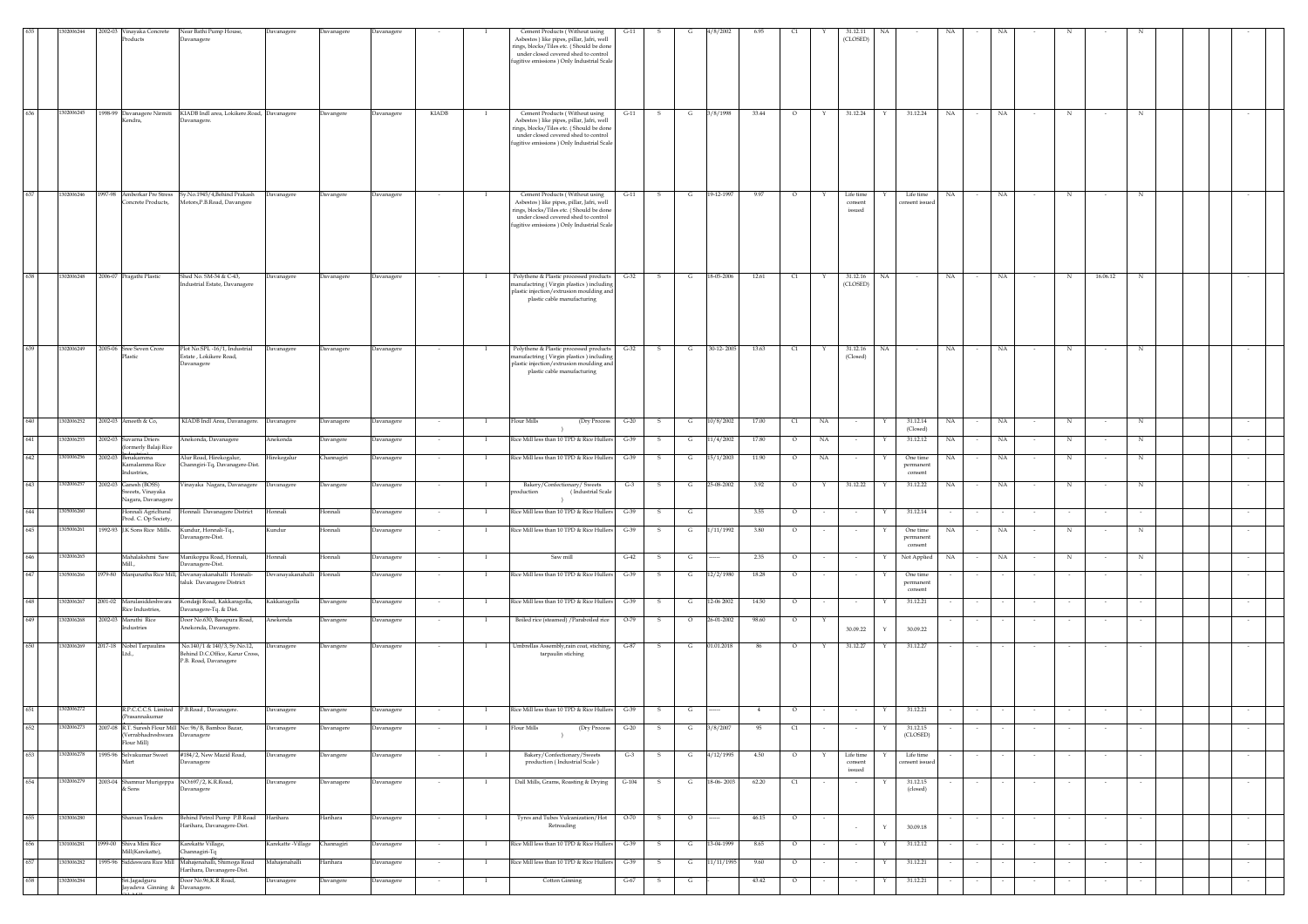|     |            | 301006288  | 1997-98 Sri |                                                        | Chiradoni, Channagiri-Tq.,<br>Veerabhadreshwara Davanagere-Dist.                         | Chiradoni     | Channagiri | Davanagere |                 |             | Rice Mill less than 10 TPD & Rice Hullers                                                                                                                                                                      | $G-39$  |              | G            | 7-09-1997  | 7.30   | $\circ$  |              |                                  |   | 31.12.16                         |        |   |        |        |        |        |  |        |  |
|-----|------------|------------|-------------|--------------------------------------------------------|------------------------------------------------------------------------------------------|---------------|------------|------------|-----------------|-------------|----------------------------------------------------------------------------------------------------------------------------------------------------------------------------------------------------------------|---------|--------------|--------------|------------|--------|----------|--------------|----------------------------------|---|----------------------------------|--------|---|--------|--------|--------|--------|--|--------|--|
|     |            | 302006289  |             | a Flour Mill,                                          | 2007-08 Sri.R.T.Channabasapp #38/3, Doddi Road, K.R.Market, Davanagere<br>Davanagere     |               | Davangere  | Davanagere |                 |             | <b>Flour Mills</b><br>(Dry Process                                                                                                                                                                             | $G-20$  | -S           | G            | 9/11/2007  | 4.00   | $\circ$  |              |                                  |   | One time<br>permanent            |        |   |        |        |        |        |  |        |  |
| 661 | 1303006290 |            |             | 1969-70 T.A.P.M.C.S Rice<br>Mill,                      | Shimoga Road, Harihara,<br>Davanagere.                                                   | Harihara      | Harihara   | Davanagere |                 |             | Rice Mill less than 10 TPD & Rice Hullers                                                                                                                                                                      | $G-39$  | - S          | G            | 28-07-1969 | 5.43   | $\circ$  |              |                                  |   | consent<br>31.12.24              |        |   |        |        |        |        |  |        |  |
| 662 | 1305006292 |            |             | 1968-69 T.A.P.C.M.S Rice<br>Mill,(CLOSED)              | Honnali, Davanagere-Dist.                                                                | Honnali       | Honnali    | Davanagere |                 |             | Rice Mill less than 10 TPD & Rice Hullers                                                                                                                                                                      | $G-39$  | - S          | G            | 3/7/1968   | 3.55   | C1       |              |                                  |   | Expired on<br>31.12.14           |        |   |        |        |        |        |  |        |  |
| 663 |            | 301006293  |             | 2000-01 TKL Tyres,                                     | Siddikh Nagar, Channagiri                                                                | Siddikh Nagar | Channagiri | Davanagere |                 |             | Tyres and Tubes Vulcanization/Hot                                                                                                                                                                              | $O-70$  | - S          | $\circ$      | 20-10-2000 | 0.85   | $\circ$  | NA           |                                  | Y | (CLOSED)                         |        |   |        |        |        |        |  |        |  |
| 664 | 1302006296 |            |             | 1995-96 Vasu Industries                                | Davanagere-Dist.<br>Sy.No.378/A-1, By-Pass Road, Avaragere-Village                       |               | Davangere  | Davanagere |                 |             | Retreading<br>Rice Hulling & Phova Manufacturing                                                                                                                                                               | $G-39$  | -S           | G            | 29-05-1995 | 68.60  | C1       | NA           | $\overline{\phantom{a}}$         |   | 31.12.14<br>31.12.25             |        |   |        |        |        |        |  |        |  |
| 665 |            | 1302006302 |             |                                                        | Avaragere, Davanagere-577 003.<br>3/1943, IV Main, 1st cross,                            |               |            |            |                 |             | industries                                                                                                                                                                                                     |         |              |              | 4/12/1994  | 4.85   |          |              |                                  |   | 31.12.14 NPD                     |        |   |        |        |        |        |  |        |  |
|     |            |            |             | 1994-95 Vijayashree Shell<br>ands                      | 'inobanagar, Davanagere.                                                                 | Davanagere    | Davangere  | Davanagere |                 |             | Shell grit and shell grit powder                                                                                                                                                                               | $G-6$   | s            | G            |            |        | $\circ$  | NA           |                                  |   | No:589<br>dtd:26.02.18           |        |   |        |        |        |        |  |        |  |
| 666 | 1302006307 |            |             | 1978-79 Chethana Concrete<br>roducts                   | Sy.No.104/2, P.B.Road, Near Jain Davanagere<br>Temple, Avaragere Village,<br>Davanagere. |               | Davangere  | Davanagere |                 |             | Cement Products (Without using<br>Asbestos ) like pipes, pillar, Jafri, well<br>rings, blocks/Tiles etc. (Should be done<br>under closed covered shed to control<br>fugitive emissions ) Only Industrial Scale | $G-11$  | s            | G            | 26-04-1978 | 17.46  | $\circ$  |              | 31.12.23                         |   | 31.12.23                         |        |   |        |        |        |        |  |        |  |
| 667 | 1302006308 |            |             | 2003-04 Chaitra Industries,                            | Plot No 1b KIADB Industrial<br>Area, Lokikere Road,<br>Davanagere,                       | Davanagere    | Davanagere | Davanagere | $\cdot$         |             | Food & Food Processing including fruits<br>& vegitable processing                                                                                                                                              | $O-7$   | S            | $\circ$      | 5/5/2003   | 17     | $\alpha$ |              | $\sim$                           |   |                                  |        |   |        |        |        |        |  | $\sim$ |  |
| 668 | 1303006309 |            |             | Sangha(Puffed Rice Davanagere.<br>Unit),               | Lakshmi Gramodyoga Guttur, Tq: Harihara Dt:                                              | Guttur        | Harihara   | Davanagere | $\sim$          | - 1         | Puffed Rice (muri)(using oil, gas or<br>electrical heating system)                                                                                                                                             | $G-35$  | S.           | G            |            | 4.25   | $\circ$  | $\mathbf{Y}$ | 31.12.13                         | Y | 31.12.13                         | $\sim$ |   |        |        |        |        |  |        |  |
| 669 | 1302006311 |            |             | Malabar Tyres                                          | P.B Road, Davanagere.                                                                    | Davanagere    | Davanagere | Davanagere | $\sim$          | $\bf{I}$    | Tyres and Tubes Vulcanization/Hot                                                                                                                                                                              | $O-70$  | S            | $\circ$      |            | 15.20  | C1       | Y            | $\sim$                           | Y | $\sim$                           | $\sim$ |   | $\sim$ |        | $\sim$ | $\sim$ |  | $\sim$ |  |
| 670 | 1302006313 |            |             | 2000-01 Mothi Bakeries &                               | Door No.142/1-2, P.B.Road                                                                | Davanagere    | Davangere  | Davanagere |                 |             | Retreading<br>Ice cream (without boilrs/oven for                                                                                                                                                               | $G-106$ | s            | G            | 6/5/2000   | 462.50 | $\circ$  | Y            | 31.12.25                         |   | 31.12.25                         |        |   |        |        |        |        |  |        |  |
|     |            |            |             | Food Pvt. Ltd.,                                        | Davanagere                                                                               |               |            |            |                 |             | pasteurization)                                                                                                                                                                                                |         |              |              |            |        |          |              |                                  |   |                                  |        |   |        |        |        |        |  |        |  |
| 671 | 1302006314 |            |             | 2004-05 Poojar Processors                              | #433/1, Harihara Road,<br>Near GMIT College, P.B.Road,<br><b>Davanagere</b>              | Davanagere    | Davangere  | Davanagere |                 | - 1         | Engineering and Fabrication Units with<br>painting (Without generation of Trade<br>efflunets) including Almirah, Grill<br>Manufacturing                                                                        | $R-44$  | S.           | $\mathbb{R}$ | 10/6/2004  | 75.96  | $\circ$  | Y            | 30.06.22                         | Y | 30.06.22                         |        |   |        |        |        |        |  |        |  |
| 672 | 1302006315 |            |             | Ashik Industries                                       | Sy.No:35/B, KIADB Indl area,<br>.okikere Road, Davanagere                                | Davanagere    | Davangere  | Davanagere | KIADB Indl area | - 1         | Polythene & Plastic processed products<br>anufactring (Virgin plastics) including<br>plastic injection/extrusion moulding and                                                                                  | $G-32$  | - S          | G            |            | 9.22   | $\circ$  | Y            | One time<br>permaner<br>consent  |   |                                  |        |   |        |        |        |        |  |        |  |
|     |            |            |             |                                                        |                                                                                          |               |            |            |                 |             | plastic cable manufacturing                                                                                                                                                                                    |         |              |              |            |        |          |              |                                  |   |                                  |        |   |        |        |        |        |  |        |  |
| 673 | 1302006316 |            |             | Damini Plastic<br>Industries                           | Sy.No:35/A, KIADB Indl area, Davanagere<br>Lokikere Road, Davanagere                     |               | Davangere  | Davanagere | KIADB Indl area | -1          | Polythene & Plastic processed products<br>nanufactring (Virgin plastics) including<br>plastic injection/extrusion moulding and<br>plastic cable manufacturing                                                  | $G-32$  | - S          | $\mathbf{G}$ | 12/12/2004 | 8.72   | $\circ$  |              | One time<br>permanent<br>consent |   |                                  |        |   |        |        |        |        |  |        |  |
| 674 | 1302006317 |            |             | 2008-09 A.M.K.Poha<br>Industries                       | Sy.No:132/2, Mahaganahalli<br>Road, Davanagere                                           | Davanagere    | Davangere  | Davanagere |                 |             | Rice Hulling & Phova Manufacturing<br>industries                                                                                                                                                               | $G-39$  | S            | G            | 25-04-2008 | 22.35  | $\circ$  | NA           | $\sim$                           |   | One time<br>permanent<br>consent |        |   |        |        |        |        |  |        |  |
| 675 |            | 1302006318 |             | 2005-06 Shivakumaraswamy<br><b>Avurvedic Medicines</b> | Nerlagi, Davanagere, Davanagere Davanagere                                               |               | Davangere  | Davanagere | $\sim$          | HCE         | Ayurvedic Unit(P)                                                                                                                                                                                              | W-58    | S.           | w            | 18-7-2005  | 0.51   | Y        | $\sim$       | Obtained<br>${\rm CFE}$          |   | $\sim$                           | $\sim$ | Y |        | $\sim$ |        | $\sim$ |  |        |  |
| 676 |            | 302006319  |             | a Layout,                                              | 2004-05 T.H.M.Shivanandapp Sy.No:145, Upparakeri,<br>Davanagere                          | Jpparakeri    | Davangere  | Davanagere |                 | Layout      | Commercial complexes, office<br>mplex/Banks, Cinema Theaters having                                                                                                                                            | $G-101$ | s            | G            | 7/6/2004   | 25.25  |          |              |                                  |   |                                  |        |   |        |        |        |        |  |        |  |
| 677 | 1302006324 |            |             | 1992-93 Hotel Chetana                                  | P.J Extension, Davanagere                                                                | Davanagere    | Davanagere | Davanagere | $\sim$          | $_{\rm H}$  | Hotels (Less than 3 stars) or hotels<br>having > 20 Rooms and less than 100<br>Rooms                                                                                                                           | $O-38$  | S.           | $\circ$      | 12-08-1992 | 26.27  | $\circ$  | Y            | Not Applied                      | Y | Not Applied                      | $\sim$ |   | $\sim$ | $\sim$ | $\sim$ | $\sim$ |  |        |  |
| 678 |            | 302006325  |             | (Ahaar 2000)                                           | 2000-01 Mythri Food Products P.B. Road, Davanagere.                                      | Davanagere    | Davanagere | Davanagere |                 | $_{\rm H}$  | Bakery/Confectionary/Sweets<br>production (Industrial Scale) with<br>Hotels                                                                                                                                    | $G-3$   | -S           | $\mathsf{G}$ | 1/4/2000   | 47.79  | $\circ$  | $\mathbf{Y}$ | 31.12.26                         |   | 31.12.26                         |        |   |        |        |        |        |  |        |  |
|     | 1302006339 |            |             | Shanthi Park)                                          | 1999-00 C.R.R Complex (Hotel Ashoka Road, Davanagere.                                    | Davanagere    | Davanagere | Davanagere |                 | H           | Hotels having rooms more than 20 and<br>wastewater generation within 100 KLD                                                                                                                                   | $G-52$  | -S           | G            | 1/9/1999   | 275    | $\circ$  | Y            | 31.12.25                         | Y | 31.12.25                         |        |   |        |        |        |        |  |        |  |
| 680 | 1302006341 |            |             | 2004-05 Kamat Resturent,                               | P.B.Road, Davanagere                                                                     | Davanagere    | Davanagere | Davanagere |                 | H           | Hotels with < 20 bed rooms or banquet                                                                                                                                                                          | $G-52$  | s            | G            | 8/9/2004   | 15.95  | $\circ$  |              | 31.12.19                         |   | 31.12.19                         |        |   |        |        |        |        |  |        |  |
|     |            |            |             |                                                        |                                                                                          |               |            |            |                 |             | hall or with minimum floor area of 100<br>sq.mts or a restaurant with a minimum<br>seater capacity of 36                                                                                                       |         |              |              |            |        |          |              |                                  |   |                                  |        |   |        |        |        |        |  |        |  |
| 681 | 1302006343 |            |             | 1989-90 Janatha Refreshment                            | Opposite New Bus Stand,<br>Davanagere.                                                   | Davanagere    | Davanagere | Davanagere | $\sim$          | $\,$ H $\,$ | D.G.set                                                                                                                                                                                                        | $G-52$  | $\mathbf{s}$ | W            | 2/7/1989   | 41.7   | $\alpha$ | Y            | $\sim$                           |   | $\sim$                           | $\sim$ |   |        |        |        |        |  | $\sim$ |  |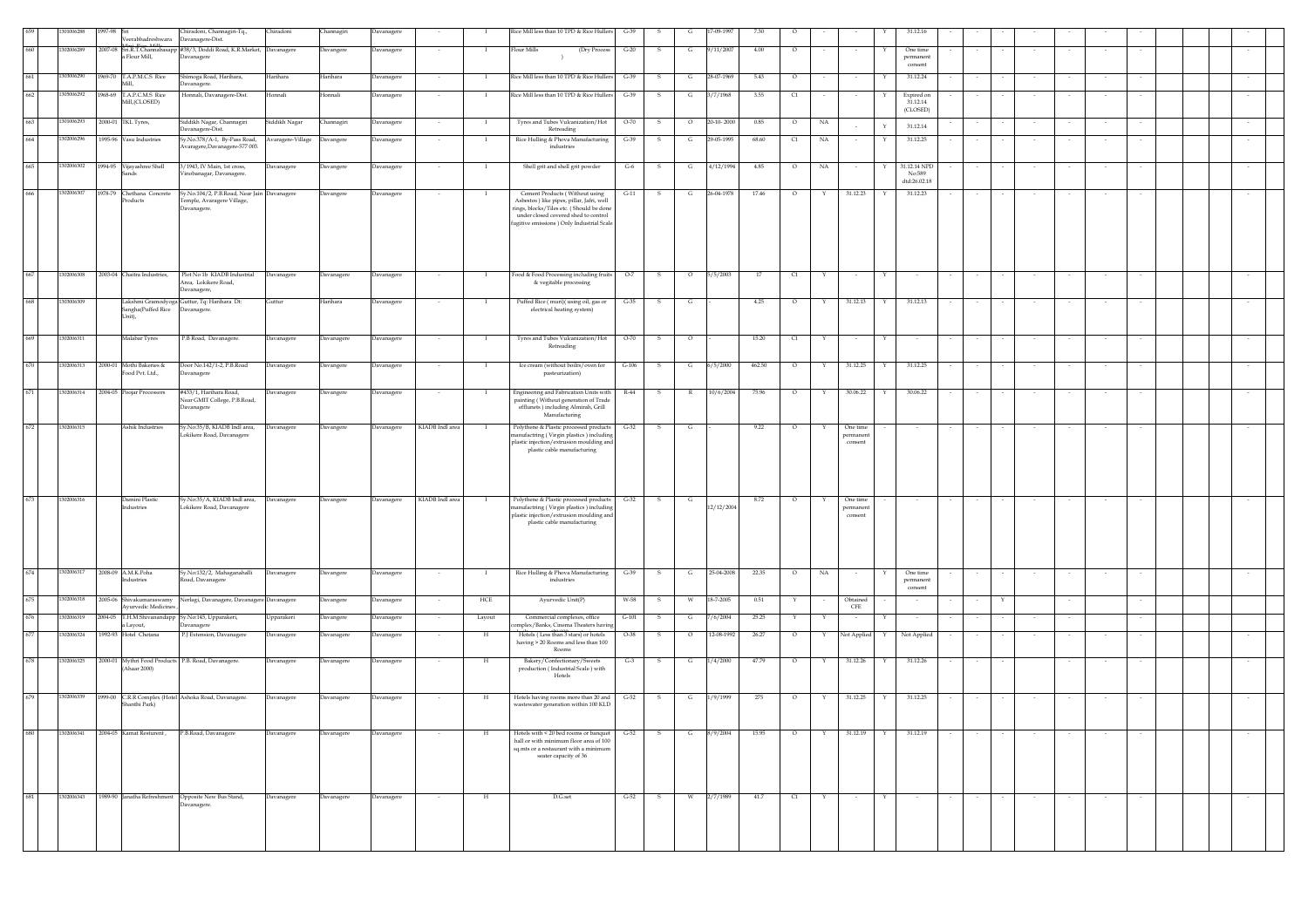|     | 02006387   | 1997-98 | Davanagere Club                                     | Inspection Bungalo Road,<br>Davanagere District.                                                        | Davanagere                  | Davanagere        | <b>Davanagere</b> |                              |                | Hotels with < 20 bed rooms or banquet<br>hall or with minimum floor area of 100<br>sq.mts or a restaurant with a minimum<br>seater capacity of 36                                                              | $G-52$   |              |                |                |        |                   |                                     |                                 |        |                  |                                   |                          |        |        |  |
|-----|------------|---------|-----------------------------------------------------|---------------------------------------------------------------------------------------------------------|-----------------------------|-------------------|-------------------|------------------------------|----------------|----------------------------------------------------------------------------------------------------------------------------------------------------------------------------------------------------------------|----------|--------------|----------------|----------------|--------|-------------------|-------------------------------------|---------------------------------|--------|------------------|-----------------------------------|--------------------------|--------|--------|--|
| 683 | 1302006392 |         | 2003-04 Hotel Darshan                               | No.818, Near Bid Bazar, P.B. Road, Davanagere<br>avanagere                                              |                             | Davanagere        | Davanagere        | $\sim$                       | H              | Hotels (Less than 3 stars) or hotels<br>having > 20 Rooms and less than 100<br>Rooms                                                                                                                           | $O-38$   | S            | $\circ$        | 06-08-2003     | 38     | $\circ$<br>$\sim$ | 31.12.30                            | 31.12.30<br>Y                   |        |                  | $\sim$                            | $\sim$                   |        |        |  |
| 684 | 1302006399 |         | 2003-04 Janatha Delux Lodge P.B.Road, , Davanagere, |                                                                                                         | avanagere                   | <b>Davanagere</b> | avanagere         |                              | Н              | Hotels (Less than 3 stars) or hotels<br>having > 20 Rooms and less than 100<br>Rooms                                                                                                                           | O-38     |              | $\circ$        | 21-06-2003     | 41.7   | $\circ$           | 31.12.17                            | 31.12.17                        |        |                  |                                   |                          |        |        |  |
| 685 | 1302006400 |         | 2003-04 Janatha Lodge                               | No:161/1-4, Near Ram Mandir, Davanagere<br>P.B.Road, Davanagere.                                        |                             | Davanagere        | Davanagere        |                              | $_{\rm H}$     | Hotels with < 20 bed rooms or banquet<br>hall or with minimum floor area of 100<br>sq.mts or a restaurant with a minimun<br>seater capacity of 36                                                              | $G-52$   | - S          | G              | 21-06-2003     | 1.59   | $\circ$<br>Y      | Life time<br>consent<br>issued      | Life time<br>onsent issue       |        |                  |                                   |                          |        |        |  |
|     | 1302006412 |         | 2000-01 Rathan Lodge.                               | P.B.Road Davanagere.                                                                                    | Davanagere                  | Davanagere        | Davanagere        |                              | н              | Hotels with < 20 bed rooms or banquet<br>hall or with minimum floor area of 100<br>sq.mts or a restaurant with a minimum<br>seater capacity of 36                                                              | G-52     | - S          | $\mathbf{G}$   | 13-1-2000      | 24     | $\circ$<br>Y      | 31.12.19                            | 31.12.19                        |        |                  |                                   |                          |        |        |  |
| 687 | 1302006418 |         | 1989-90 Sri Lodge                                   | P.B.Road Davanagere.                                                                                    | Davanagere                  | Davanagere        | Davanagere        |                              | H              | Hotels with < 20 bed rooms or banquet<br>hall or with minimum floor area of 100<br>sq.mts or a restaurant with a minimum<br>seater capacity of 36                                                              | $G - 52$ | $\mathbf{s}$ | $\mathbf{G}$   | 26-11-1989     | 1.08   | $\circ$<br>Y      | 31.12.18                            | 31.12.18<br>Y                   |        |                  |                                   |                          |        |        |  |
| 688 | 1302006440 |         | 2008-09 Doulath Poha<br>ndustries                   | Sy.No.781/1, 7th Cross,<br>.<br>Iaganahalli Road, Mandakki<br>hatti Layout, Davanagere                  | Bhatti Layout               | Davangere         | Davanagere        |                              |                | Rice Hulling & Phova Manufacturing<br>$\operatorname{industries}$                                                                                                                                              | $G-39$   | -S           | $\mathbf{G}$   |                | 17.35  | $\circ$           | Life time<br>consent                | Life time<br>onsent issue       |        |                  |                                   |                          |        |        |  |
| 689 | 302006444  |         | 2008-09 Nikil Concrete<br>Products,                 | Plot No:15/1, KSSIDC Industrial Davanagere<br>vrea, Davanagere                                          |                             | Davangere         | Davanagere        | <b>KSSIDC</b> Indl<br>Estate |                | Cement Products (Without using<br>Asbestos ) like pipes, pillar, Jafri, well<br>rings, blocks/Tiles etc. (Should be done<br>under closed covered shed to control<br>fugitive emissions ) Only Industrial Scale | $G-11$   | -S.          | G              |                | 12.96  | Y                 | YTC                                 |                                 |        |                  |                                   |                          |        |        |  |
| 690 | 1302006452 |         | 2008-09 Sarkhazi Clinic                             | #605, K.R.Road, Near Noorani<br>Auto Stand, Davanagere-577 001                                          | Davanagere                  | Davanagere        | Davanagere        |                              | HCE            | Clinic                                                                                                                                                                                                         | W-58     | S.           | W              |                |        | $\circ$           |                                     |                                 |        |                  | Life time<br>authorization        |                          |        |        |  |
| 691 | 302006453  | 2008-09 | Davanagere Blood<br>Bank                            | Mahaveer Complex, Davanagere Davanagere                                                                 |                             | Davanagere        | Davanagere        |                              | HCE            | <b>Blood Bank</b>                                                                                                                                                                                              | W-58     |              | W              |                |        | $\circ$           |                                     |                                 |        |                  | Life time<br>authorization        |                          |        |        |  |
| 692 | 1301006465 | 1993-94 | Basaveshwara Mini<br>Rice Mill                      | Sy.No:68/4, Basavapatha,<br>hannagiri-Tq., Davanagere-Dist                                              | kasavapatha                 | Channagiri        | <b>Davanagere</b> |                              |                | Rice Mill less than 10 TPD & Rice Hullers                                                                                                                                                                      | $G-39$   |              | G              | 28-07-1993     | 7.15   | $\circ$           |                                     | 31.12.16                        |        |                  |                                   |                          |        |        |  |
|     | 1303006466 |         |                                                     | Manjunatha Rice Mill. Komarahalli, Harihara-Tq.,<br>avanagere-Dist.                                     | omarahalli,                 | Harihara          | <b>Javanagere</b> |                              |                | Rice Mill less than 10 TPD & Rice Hullers                                                                                                                                                                      | $G-39$   |              | G              |                | 17.90  | C1                |                                     | \$1.12.16(CLOSE<br>D)           |        |                  |                                   |                          |        |        |  |
|     | 1301006467 |         | 2008-09 Bathi<br>Revanasiddeshwara<br>Rice Mill     | v.No,226/1, Kathalageri post,<br>Channagiri Taluk, Davanagere-                                          | Kathalageri                 | <b>Channagiri</b> | Davanagere        |                              |                | Rice Mill less than 10 TPD & Rice Hullers                                                                                                                                                                      | $G-39$   |              | G              | 28-07-1993     | 22.60  | $\circ$           |                                     | One time<br>permanen<br>consent |        |                  |                                   |                          |        |        |  |
|     | 306047976  |         | 2009-10 Kollareshwari Stone<br>Tusher               | Sy.No: 20/3P1, Masanikatte-<br>'illage, Jagalur Davanagere-                                             | Masanikatte                 | Jagalur           | Davanagere        |                              | -SC            | Stone Crusher                                                                                                                                                                                                  | $O-64$   | <b>S</b>     | $\circ$        | 19-04-09       | 23.45  | $\circ$<br>Y      | 30.09.27                            | 30.09.27                        |        |                  |                                   | $\overline{\phantom{a}}$ |        |        |  |
| 696 | 1301047977 |         | Rice Mill, Nellur                                   | 2009-10 Sree Panchakeshwari Sy No.178, Nallur-Village,<br>Channagiri-Tq, Davanagere                     | Nallur                      | Channagiri        | Davanagere        |                              | $\blacksquare$ | Rice Mill less than 10 TPD & Rice Hullers                                                                                                                                                                      | $G-39$   | -S           | G              |                | 4.36   | $\circ$           |                                     | 31.12.18                        |        |                  |                                   |                          |        |        |  |
| 69  | 1302047980 |         | 2009-10 Sree Balaji Plastic,                        | SPL-17, Industrial Estate,<br>Lokikere Road Davanagere.                                                 | <b>Industrial Estate</b>    | Davangere         | Davanagere        | Indl estate<br>Lokikere road |                | Polythene & Plastic processed products<br>nanufactring (Virgin plastics) including<br>plastic injection/extrusion moulding and<br>plastic cable manufacturing                                                  | $G-32$   | -S           | G              |                | 14.37  | $\circ$           | 31.12.19                            |                                 |        |                  |                                   |                          |        |        |  |
| 698 | 1303047982 |         | 2009-10 BSK Rice Industry                           | Sy No.40,40/2,40/2B,<br>,<br>Aahajanahalli Village,Shimoga<br>Road, Harihara-Tq, Davanagere-            | Mahajanahalli<br>Village    | Harihara          | Davanagere        |                              |                | Boiled rice (steamed) / Paraboiled rice                                                                                                                                                                        | $O-79$   | S.           | $\circ$        | 15-05-09       | 95     | $\circ$<br>Y      | 30.09.22                            | 30.09.22<br>$\mathbf{Y}$        |        |                  |                                   |                          |        |        |  |
|     | 1302047984 |         | 2009-10 Sri.Malatesh Rice<br>Industries             | Sy No.2/10, Hadadi Village,<br>Javanagere.                                                              | Hadadi                      | Davangere         | Davanagere        |                              | - 1            | Rice Mill less than 10 TPD & Rice Hullers G-39                                                                                                                                                                 |          | $\mathbf{s}$ | G              | $06 - 10 - 09$ | 18.31  | $\circ$           |                                     | 31.12.19                        |        |                  |                                   |                          |        |        |  |
|     | 1305047985 |         | 2009-10 Veterinary Dispensary Kunduru, Honnali-Tq   | Davanagere-Dist.                                                                                        | Kunduru,                    | Honnali           | Davanagere        |                              | HCE            | Vet.Instn                                                                                                                                                                                                      | W-58     |              | W              |                |        | $\circ$           |                                     |                                 |        |                  | 30.06.18 & app<br>& rtn           |                          |        |        |  |
| 701 | 1305047986 |         |                                                     | 2009-10 Veterinary Dispensary Hatturu, Honnali-Tq Davanagere-Hatturu,<br>Dist                           |                             | Honnali           | Davanagere        |                              | HCE            | Vet.Instn                                                                                                                                                                                                      | W-58     | $\mathbf{s}$ | W              |                |        | $\circ$<br>$\sim$ | $\sim$                              |                                 |        | N                | Not applied $\&$<br>applied & rtn | $\sim$                   | $\sim$ |        |  |
| 702 | 1301047987 |         | 2009-10 Maharudraswamy<br>Stone Crusher             | Sy No.7/3, Ganduganahankalu- Gandugana Hanklu Channagiri<br>Village, Channigiri-Tq.<br>Davanagere-Dist. | Village,                    |                   | Davanagere        | $\sim$                       | SC.            | Stone Crusher & M.Sand                                                                                                                                                                                         | $O-64$   | $\mathbf{s}$ | $\circ$        | 23-01-10       | 168.86 | $\circ$<br>Y      | 30.09.23                            | 30.09.23                        | $\sim$ | $\sim$<br>$\sim$ |                                   | $\sim$ $\sim$            | $\sim$ | $\sim$ |  |
| 703 | 1302047989 |         | 2009-10 B.N.M. High Tech<br>Agro Industries         | Sy.No:171/5,#617, B-<br>Kalapanahalli, Maganahalli<br>Road, Davanagere.                                 | Maginahalli Road, Davangere |                   | Davanagere        |                              | $\mathbf{I}$   | Boiled rice (steamed) / Paraboiled rice 0-79                                                                                                                                                                   |          | M            | $\overline{0}$ | 25-04-09       | 532.5  | $\circ$<br>Y      | 30.09.21                            | 30.09.21<br>Y                   |        |                  |                                   | $\sim$                   | $\sim$ |        |  |
| 704 | 1302047999 |         | 2009-10 K.R.Safoora Poha<br>Industry                | Sy No. 134/5, Maganahalli Road, Davanagere<br>Davanagere.                                               |                             | Davangere         | Davanagere        | $\sim$                       | $\mathbf{I}$   | Rice Hulling & Phova Manufacturing<br>industries                                                                                                                                                               | $G-39$   | $\mathbf{s}$ | $\mathbf{G}$   | 31-12-09       | 23.75  | $\circ$<br>Y      | Life time<br>$\,$ consent<br>issued | Life time<br>onsent issued      |        |                  |                                   | $\sim$                   | $\sim$ |        |  |
| 705 | 1302048034 |         | 2009-10 Souparnika Rubber<br>Manufactures.          | Plot No. 25, KIADB Industrial<br>Area, Davanagere -Tq & Dist.                                           | Davanagere                  | Davangere         | avanagere         | KIADB Indl area              |                | Tyres and Tubes Vulcanization/Hot<br>Retreading                                                                                                                                                                | $O-70$   | S.           | $\circ$        | 2008           | 21.4   | $\circ$           | 31.12.17                            |                                 |        |                  |                                   |                          |        |        |  |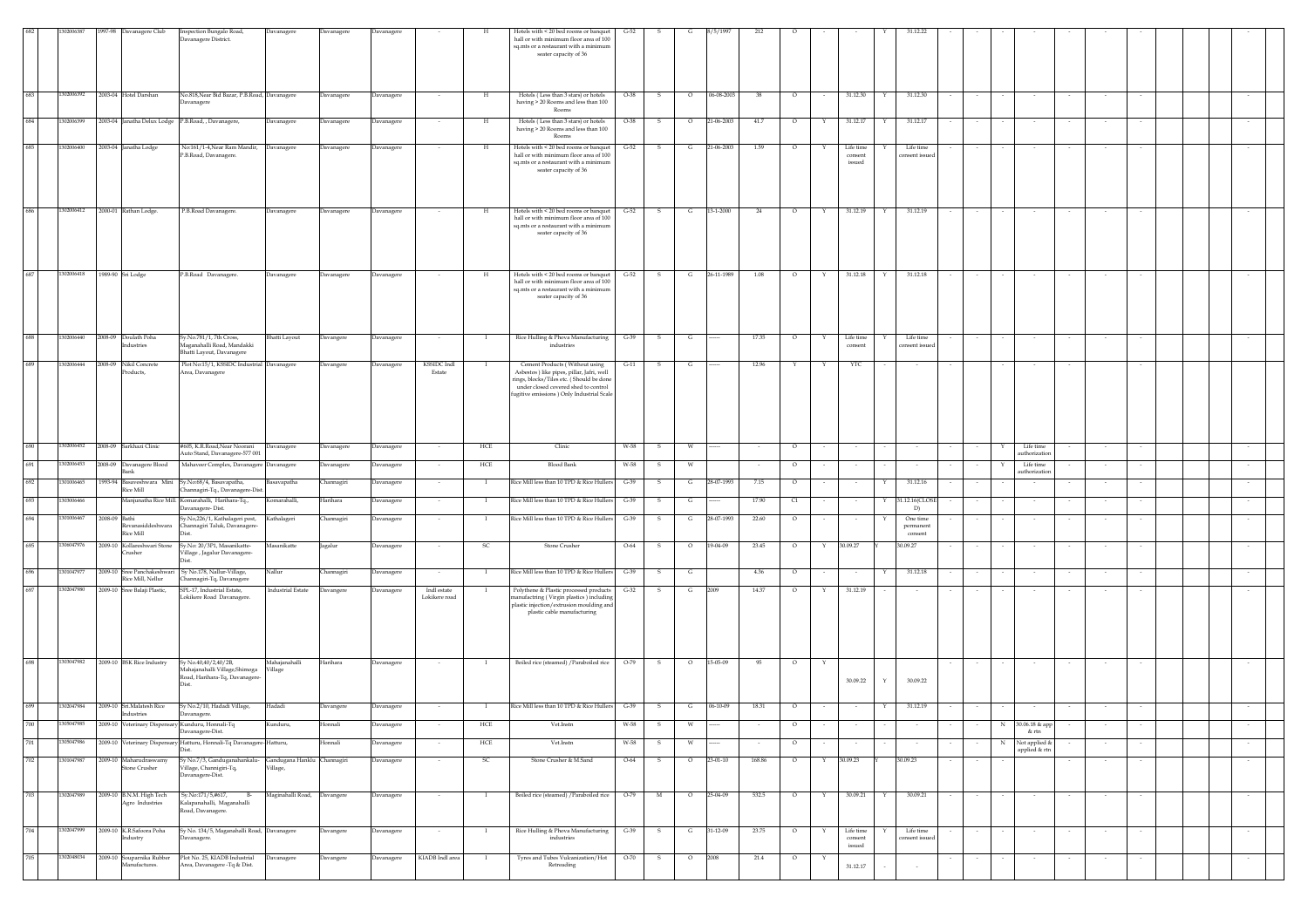| 302048038<br>2009-10 J.B.Industries,<br>Rs No. 134/6, Anekonda,<br>Anekonda<br>Puffed Rice (muri)(using oil, gas or<br>$G-35$<br>18-01-10<br>23.6<br>Davangere<br><b>Javanagere</b><br>YTC<br>G<br>electrical heating system)<br>vanagere<br>708<br>1302048039<br>2009-10 Aluru Stone Crusher<br>Sy.No:66/1, Alur-Village<br>Allur-Village<br>Davanagere<br>Davanagere<br><b>SC</b><br>Stone Crusher<br>$O-64$<br>S<br>$\circ$<br>$30 - 01 - 10$<br>14.61<br>$\circ$<br>30.09.27<br>30.09.27<br>$\sim$<br>avanagere-Tq & Dist.<br>(CFE<br>(CFE expans<br><b>[Formerly</b><br>A.K.Minerals]<br>expansion<br>btained)<br>obtained)<br>$0.4 - 10$<br>HCE<br>Bedded(<30)<br>709<br>1302048040<br>2009-10 Nayana Super<br>R.S Nijalingappa Badavane,<br>W-58<br>$01 - 11 - 09$<br>203.00<br>Life time<br>Davanagere<br>Davanagere<br><b>Javanagere</b><br>W<br>-S<br>$\circ$<br>$\sim$<br>Speciality Eye<br><b>ithorization</b><br>vanagere<br>2009-10 B.S.Rice Industries<br>710<br>Door No. 270/240, Sy No.64/2,<br>Boiled rice (steamed) / Paraboiled rice<br>187.03<br>Davangere<br>$O-79$<br>$06 - 03 - 10$<br>2048044<br>hirmagondanahal<br>vanagere<br>iirmagondanahalli-Post,<br>Post<br>30.09.22<br>$\mathbf Y$<br>30.09.22<br>Davanagere.<br>711<br>1302048045<br>2009-10 Saigan Agrochemical C-21, KSSIDC Industrial Area, KSSIDC Industrial Davangere<br><b>KSSIDC</b> Indl<br>$O-29$<br>$06 - 03 - 10$<br>Formulation of pesticide, Insecticides &<br>YTC<br>S<br>38.4<br>Davanagere<br>$\mathbf{I}$<br>$\circ$<br>Y<br>$\sim$<br>Y<br>$\cdots$<br>$\cdots$<br>$\cdots$<br>okikeri Road, Davanagere.<br>Estate<br>Fungicide<br>dustries,<br>Area<br>712<br>302048051<br>Bedded-30<br>2009-10 Mavintop Hospital<br>Sy No.3348/A1.3349/A2.<br>HCE<br>hamnur Road<br>$03 - 04 - 10$<br>Davanagere<br>avanager<br>W-58<br>Life time<br>80<br>$\circ$<br>amnur Road, Davanagere<br>authorization<br>713<br>2010-11 Shah Infro Towers (P) Karur, Indl area, P.B.Road,<br>30.06.23<br>102060908<br>Karur indl area<br>01.12.10<br>30.06.23<br>Industry or process involving metal<br>$R-44$<br>1174<br>30.06.22<br><b>Carur</b><br>Davangere<br>avanagere<br>$\mathbf{I}$<br>$\circ$<br>L<br>R<br>dainedCFOe<br>Ltd.,<br>surface treatment or process such as<br>btainedCFC<br>avanagere<br>pickling/plating/electroplating/paint<br>pansion upto<br>expansion<br>300922<br>stripping/Heat Treatment/Phosphating<br>upto 30.09.22<br>or Finishing and<br>Anodising/Enamelling/Galvanising<br>714<br>1303060909<br>2010-11 Harihara Heads<br>KIADB Industrial Area, Plot<br>Guttur-Post<br>Harihara<br>Davanagere<br>KIADB, Haralapu<br>Industry or process involving foundry<br>$O-42$<br>$\mathbf{s}$<br>$\circ$<br>29-07-2009<br>258<br>$\circ$<br>$\mathbf{I}$<br>$\mathbf{Y}$<br>No.22 & 22 (P), Harlapur<br>operations<br>a<br>Industrial Area, Guttur-Post,<br>30.09.21<br>Y<br>30.09.21<br>Harihara-Tq, Davangere-Dist.<br>715<br>1302060923<br>2010-11 Laxmi Venkateshwara Property No.173/1, Gollarahalli, Gollarahalli<br>YTC<br>Davangere<br>Davanagere<br>Cement Products (Without using<br>$G-11$<br>2010<br>13<br>s<br>G<br>Y<br>- 1<br>naji-Post, Davanagere.<br>Asbestos) like pipes, pillar, Jafri, well<br>aterprises<br>rings, blocks/Tiles etc. (Should be done<br>under closed covered shed to control<br>fugitive emissions ) Only Industrial Scale<br>716<br>302060924<br>2010-11 Karur Chiranjeev<br>Avaragolla Village, Kondajji<br>Avaragolla-Village Davangere<br><b>Javanagere</b><br>Boiled rice (steamed) / Paraboiled rice<br>$O-79$<br>2010<br>96.13<br>$\circ$<br>30.09.22<br>$\vee$<br>30.09.22<br>Agro Foods,<br>Roaad, Davanagere<br>2010-11 Vyshali Industries.<br>Kengatte, Honnali, Davanger<br>Mining, Ore Benification, ore sintering<br>.<br>engatte<br>Ionnali<br><b>Javanagere</b><br>$_{\rm M}$<br>R-35<br>8.77<br>C1<br>6060944<br>s<br>(Mines),<br>and pellatisation etc.<br>718<br>302060945<br>2010-11 Shiva Rice Tech.,<br>Sy No.769/501, Industrial Area,<br>KIADB Indl area<br>Rice Mill less than 10 TPD & Rice Hullers<br>$G-39$<br>08.04.10<br>228<br>NA<br>31.12.22<br>dustrial area<br>Davangere<br>avanagere<br>$\overline{O}$<br>G<br>.<br>okikeri Road, Davanagere.<br>710<br>y.No.89/3A3, 89/3B3,89/3C3,<br>302060955<br>2010-11 Sri.Veera Hani<br>hiramagondanahall Davangere<br><b>Javanagere</b><br>Lokikere road<br>Boiled rice (steamed) / Paraboiled rice<br>$O-79$<br>12.07.2010<br>476<br>$\circ$<br>Agro Rice Tech,<br>39/3A4, 89/3B4, 89/3C4,<br>okikere Road.<br>30.09.22<br>30.09.22<br>$\mathbf{Y}$<br>Shirmagondanahalli<br>avanagere.<br>720<br>1302060956<br>2010-11 Veera Industries,<br>#66/1C, Indl area,Lokikere<br>KIADB Indl area<br>31.12.20<br>31.12.20<br>Card Board or Corrugated box and paper<br>57.6<br>Davanagere<br>Davanagere<br>$G-9$<br>2010<br>Davangere<br>$\mathbf{I}$<br>S.<br>G<br>$\circ$<br>Y<br>Y<br>$\sim$<br>products excluding paper or pulp<br>load, Davanagere<br>anufcturing and without using Boiler<br>721<br>1302060957<br>2010-11 Pragathi Industries,<br>Sy No.23, Hanagawadi village,<br>Harihara<br>Harihara<br>Davanagere<br>Cement Products (Without using<br>$G-11$<br>G<br>2010<br>35.32<br>YTC<br>$\,$ s<br>Y<br>Y<br>NH-4, Bypass Road, Harihar,<br>Asbestos ) like pipes, pillar, Jafri, well<br>rings, blocks/Tiles etc. (Should be done<br>Davanagere<br>under closed covered shed to control<br>fugitive emissions ) Only Industrial Scale<br>722<br>1303060981<br>2010-11 Smitha Enterprises, P Plot No.CR-5 to 10, Industrial<br>Yantrapur<br>Harihara<br>Davanagere<br><b>KSSIDC</b> Indl<br>Cylinder liners & cylinder heads<br>$O-42$<br>$\mathbf{s}$<br>$\circ$<br>29-.11.2010<br>130<br>$\circ$<br>$\blacksquare$<br>Estate<br>Esatate, Yantrapur-Post,<br>30.09.22<br>30.09.22<br>$\mathbf{Y}$<br>Harihara, Davanagere.<br>723<br>1301060982<br>2010-11 Arunodaya Ahar<br>iy No.43/H, Old Sy No.43, VP<br>Kotehal Village<br>Channagiri<br>Davanagere<br>Boiled rice (steamed) / Paraboiled rice<br>$O-79$<br>2010<br>46.60<br>s<br>$\circ$<br>Udhyam,<br>No.137, Property No.173, Kotehal<br>/illage, Basavapattana,<br>ennagiri, Davanagere.<br>Plot No:5-A, KIADB Indl area,<br>KIADB Indl area<br>Mineralised Water<br>724<br>1302060983<br>2010-11 Shivaganga Minerals<br><b>Davanagere</b><br>Davangere<br><b>Davanagere</b><br>$G-54$<br>13.09.09<br>15.50<br>Life time<br>$\blacksquare$<br>s<br>G<br>$\Omega$<br>& Beverages,<br>okikere Road, Davanagere<br>consent<br>ormerly Hallikere<br>o To<br>725<br>1302060984<br>2010-11 Care Poly Clinic &<br>Door No: 9/458, Church Road,<br>Davanagere<br><b>Javanagere</b><br>HCE<br>Bedded(<30)<br>W-58<br>W<br>11/10/2000<br>13<br>$\circ$<br>Exempted<br>Life time<br>Davanagere<br>s<br>Day Care Centre<br>P.J.Extension, Davanagere.<br>uthorizatio |  | 1009-10<br>rafath Industries, | Rs No. 134/7, Anekonda,<br>laganahalli Road, Davanagere | unekonda | Javangere | avanager |  | Cement Products (without using<br>sbestos) like pipe, pillar ,jafri, well ring,<br>blocks/tiles etc. (should be done under<br>closed covered shed to control fugitive<br>emissions) (Only industrial scale) |  |  |  |  |  |  |  |  |  |                                                  |
|-------------------------------------------------------------------------------------------------------------------------------------------------------------------------------------------------------------------------------------------------------------------------------------------------------------------------------------------------------------------------------------------------------------------------------------------------------------------------------------------------------------------------------------------------------------------------------------------------------------------------------------------------------------------------------------------------------------------------------------------------------------------------------------------------------------------------------------------------------------------------------------------------------------------------------------------------------------------------------------------------------------------------------------------------------------------------------------------------------------------------------------------------------------------------------------------------------------------------------------------------------------------------------------------------------------------------------------------------------------------------------------------------------------------------------------------------------------------------------------------------------------------------------------------------------------------------------------------------------------------------------------------------------------------------------------------------------------------------------------------------------------------------------------------------------------------------------------------------------------------------------------------------------------------------------------------------------------------------------------------------------------------------------------------------------------------------------------------------------------------------------------------------------------------------------------------------------------------------------------------------------------------------------------------------------------------------------------------------------------------------------------------------------------------------------------------------------------------------------------------------------------------------------------------------------------------------------------------------------------------------------------------------------------------------------------------------------------------------------------------------------------------------------------------------------------------------------------------------------------------------------------------------------------------------------------------------------------------------------------------------------------------------------------------------------------------------------------------------------------------------------------------------------------------------------------------------------------------------------------------------------------------------------------------------------------------------------------------------------------------------------------------------------------------------------------------------------------------------------------------------------------------------------------------------------------------------------------------------------------------------------------------------------------------------------------------------------------------------------------------------------------------------------------------------------------------------------------------------------------------------------------------------------------------------------------------------------------------------------------------------------------------------------------------------------------------------------------------------------------------------------------------------------------------------------------------------------------------------------------------------------------------------------------------------------------------------------------------------------------------------------------------------------------------------------------------------------------------------------------------------------------------------------------------------------------------------------------------------------------------------------------------------------------------------------------------------------------------------------------------------------------------------------------------------------------------------------------------------------------------------------------------------------------------------------------------------------------------------------------------------------------------------------------------------------------------------------------------------------------------------------------------------------------------------------------------------------------------------------------------------------------------------------------------------------------------------------------------------------------------------------------------------------------------------------------------------------------------------------------------------------------------------------------------------------------------------------------------------------------------------------------------------------------------------------------------------------------------------------------------------------------------------------------------------------------------------------------------------------------------------------------------------------------------------------------------------------------------------------------------------------------------------------------------------------------------------------------------------------------------------------------------------------------------------------------------------------------------------------------------------------------------------------------------------------------------------------------------------------------------------------------------------------------------------------------------------------------------------------------------------------------------------------------------------------------------------------------------------------------------------------------------------------------------------------------------------------------------------------------------------------------------------------------------------------------------------------------------------------|--|-------------------------------|---------------------------------------------------------|----------|-----------|----------|--|-------------------------------------------------------------------------------------------------------------------------------------------------------------------------------------------------------------|--|--|--|--|--|--|--|--|--|--------------------------------------------------|
|                                                                                                                                                                                                                                                                                                                                                                                                                                                                                                                                                                                                                                                                                                                                                                                                                                                                                                                                                                                                                                                                                                                                                                                                                                                                                                                                                                                                                                                                                                                                                                                                                                                                                                                                                                                                                                                                                                                                                                                                                                                                                                                                                                                                                                                                                                                                                                                                                                                                                                                                                                                                                                                                                                                                                                                                                                                                                                                                                                                                                                                                                                                                                                                                                                                                                                                                                                                                                                                                                                                                                                                                                                                                                                                                                                                                                                                                                                                                                                                                                                                                                                                                                                                                                                                                                                                                                                                                                                                                                                                                                                                                                                                                                                                                                                                                                                                                                                                                                                                                                                                                                                                                                                                                                                                                                                                                                                                                                                                                                                                                                                                                                                                                                                                                                                                                                                                                                                                                                                                                                                                                                                                                                                                                                                                                                                                                                                                                                                                                                                                                                                                                                                                                                                                                                                                                                                                       |  |                               |                                                         |          |           |          |  |                                                                                                                                                                                                             |  |  |  |  |  |  |  |  |  |                                                  |
|                                                                                                                                                                                                                                                                                                                                                                                                                                                                                                                                                                                                                                                                                                                                                                                                                                                                                                                                                                                                                                                                                                                                                                                                                                                                                                                                                                                                                                                                                                                                                                                                                                                                                                                                                                                                                                                                                                                                                                                                                                                                                                                                                                                                                                                                                                                                                                                                                                                                                                                                                                                                                                                                                                                                                                                                                                                                                                                                                                                                                                                                                                                                                                                                                                                                                                                                                                                                                                                                                                                                                                                                                                                                                                                                                                                                                                                                                                                                                                                                                                                                                                                                                                                                                                                                                                                                                                                                                                                                                                                                                                                                                                                                                                                                                                                                                                                                                                                                                                                                                                                                                                                                                                                                                                                                                                                                                                                                                                                                                                                                                                                                                                                                                                                                                                                                                                                                                                                                                                                                                                                                                                                                                                                                                                                                                                                                                                                                                                                                                                                                                                                                                                                                                                                                                                                                                                                       |  |                               |                                                         |          |           |          |  |                                                                                                                                                                                                             |  |  |  |  |  |  |  |  |  | <b>NPD</b><br>$\mbox{letter}$<br>No.07<br>dtd:01 |
|                                                                                                                                                                                                                                                                                                                                                                                                                                                                                                                                                                                                                                                                                                                                                                                                                                                                                                                                                                                                                                                                                                                                                                                                                                                                                                                                                                                                                                                                                                                                                                                                                                                                                                                                                                                                                                                                                                                                                                                                                                                                                                                                                                                                                                                                                                                                                                                                                                                                                                                                                                                                                                                                                                                                                                                                                                                                                                                                                                                                                                                                                                                                                                                                                                                                                                                                                                                                                                                                                                                                                                                                                                                                                                                                                                                                                                                                                                                                                                                                                                                                                                                                                                                                                                                                                                                                                                                                                                                                                                                                                                                                                                                                                                                                                                                                                                                                                                                                                                                                                                                                                                                                                                                                                                                                                                                                                                                                                                                                                                                                                                                                                                                                                                                                                                                                                                                                                                                                                                                                                                                                                                                                                                                                                                                                                                                                                                                                                                                                                                                                                                                                                                                                                                                                                                                                                                                       |  |                               |                                                         |          |           |          |  |                                                                                                                                                                                                             |  |  |  |  |  |  |  |  |  |                                                  |
|                                                                                                                                                                                                                                                                                                                                                                                                                                                                                                                                                                                                                                                                                                                                                                                                                                                                                                                                                                                                                                                                                                                                                                                                                                                                                                                                                                                                                                                                                                                                                                                                                                                                                                                                                                                                                                                                                                                                                                                                                                                                                                                                                                                                                                                                                                                                                                                                                                                                                                                                                                                                                                                                                                                                                                                                                                                                                                                                                                                                                                                                                                                                                                                                                                                                                                                                                                                                                                                                                                                                                                                                                                                                                                                                                                                                                                                                                                                                                                                                                                                                                                                                                                                                                                                                                                                                                                                                                                                                                                                                                                                                                                                                                                                                                                                                                                                                                                                                                                                                                                                                                                                                                                                                                                                                                                                                                                                                                                                                                                                                                                                                                                                                                                                                                                                                                                                                                                                                                                                                                                                                                                                                                                                                                                                                                                                                                                                                                                                                                                                                                                                                                                                                                                                                                                                                                                                       |  |                               |                                                         |          |           |          |  |                                                                                                                                                                                                             |  |  |  |  |  |  |  |  |  |                                                  |
|                                                                                                                                                                                                                                                                                                                                                                                                                                                                                                                                                                                                                                                                                                                                                                                                                                                                                                                                                                                                                                                                                                                                                                                                                                                                                                                                                                                                                                                                                                                                                                                                                                                                                                                                                                                                                                                                                                                                                                                                                                                                                                                                                                                                                                                                                                                                                                                                                                                                                                                                                                                                                                                                                                                                                                                                                                                                                                                                                                                                                                                                                                                                                                                                                                                                                                                                                                                                                                                                                                                                                                                                                                                                                                                                                                                                                                                                                                                                                                                                                                                                                                                                                                                                                                                                                                                                                                                                                                                                                                                                                                                                                                                                                                                                                                                                                                                                                                                                                                                                                                                                                                                                                                                                                                                                                                                                                                                                                                                                                                                                                                                                                                                                                                                                                                                                                                                                                                                                                                                                                                                                                                                                                                                                                                                                                                                                                                                                                                                                                                                                                                                                                                                                                                                                                                                                                                                       |  |                               |                                                         |          |           |          |  |                                                                                                                                                                                                             |  |  |  |  |  |  |  |  |  |                                                  |
|                                                                                                                                                                                                                                                                                                                                                                                                                                                                                                                                                                                                                                                                                                                                                                                                                                                                                                                                                                                                                                                                                                                                                                                                                                                                                                                                                                                                                                                                                                                                                                                                                                                                                                                                                                                                                                                                                                                                                                                                                                                                                                                                                                                                                                                                                                                                                                                                                                                                                                                                                                                                                                                                                                                                                                                                                                                                                                                                                                                                                                                                                                                                                                                                                                                                                                                                                                                                                                                                                                                                                                                                                                                                                                                                                                                                                                                                                                                                                                                                                                                                                                                                                                                                                                                                                                                                                                                                                                                                                                                                                                                                                                                                                                                                                                                                                                                                                                                                                                                                                                                                                                                                                                                                                                                                                                                                                                                                                                                                                                                                                                                                                                                                                                                                                                                                                                                                                                                                                                                                                                                                                                                                                                                                                                                                                                                                                                                                                                                                                                                                                                                                                                                                                                                                                                                                                                                       |  |                               |                                                         |          |           |          |  |                                                                                                                                                                                                             |  |  |  |  |  |  |  |  |  |                                                  |
|                                                                                                                                                                                                                                                                                                                                                                                                                                                                                                                                                                                                                                                                                                                                                                                                                                                                                                                                                                                                                                                                                                                                                                                                                                                                                                                                                                                                                                                                                                                                                                                                                                                                                                                                                                                                                                                                                                                                                                                                                                                                                                                                                                                                                                                                                                                                                                                                                                                                                                                                                                                                                                                                                                                                                                                                                                                                                                                                                                                                                                                                                                                                                                                                                                                                                                                                                                                                                                                                                                                                                                                                                                                                                                                                                                                                                                                                                                                                                                                                                                                                                                                                                                                                                                                                                                                                                                                                                                                                                                                                                                                                                                                                                                                                                                                                                                                                                                                                                                                                                                                                                                                                                                                                                                                                                                                                                                                                                                                                                                                                                                                                                                                                                                                                                                                                                                                                                                                                                                                                                                                                                                                                                                                                                                                                                                                                                                                                                                                                                                                                                                                                                                                                                                                                                                                                                                                       |  |                               |                                                         |          |           |          |  |                                                                                                                                                                                                             |  |  |  |  |  |  |  |  |  |                                                  |
|                                                                                                                                                                                                                                                                                                                                                                                                                                                                                                                                                                                                                                                                                                                                                                                                                                                                                                                                                                                                                                                                                                                                                                                                                                                                                                                                                                                                                                                                                                                                                                                                                                                                                                                                                                                                                                                                                                                                                                                                                                                                                                                                                                                                                                                                                                                                                                                                                                                                                                                                                                                                                                                                                                                                                                                                                                                                                                                                                                                                                                                                                                                                                                                                                                                                                                                                                                                                                                                                                                                                                                                                                                                                                                                                                                                                                                                                                                                                                                                                                                                                                                                                                                                                                                                                                                                                                                                                                                                                                                                                                                                                                                                                                                                                                                                                                                                                                                                                                                                                                                                                                                                                                                                                                                                                                                                                                                                                                                                                                                                                                                                                                                                                                                                                                                                                                                                                                                                                                                                                                                                                                                                                                                                                                                                                                                                                                                                                                                                                                                                                                                                                                                                                                                                                                                                                                                                       |  |                               |                                                         |          |           |          |  |                                                                                                                                                                                                             |  |  |  |  |  |  |  |  |  |                                                  |
|                                                                                                                                                                                                                                                                                                                                                                                                                                                                                                                                                                                                                                                                                                                                                                                                                                                                                                                                                                                                                                                                                                                                                                                                                                                                                                                                                                                                                                                                                                                                                                                                                                                                                                                                                                                                                                                                                                                                                                                                                                                                                                                                                                                                                                                                                                                                                                                                                                                                                                                                                                                                                                                                                                                                                                                                                                                                                                                                                                                                                                                                                                                                                                                                                                                                                                                                                                                                                                                                                                                                                                                                                                                                                                                                                                                                                                                                                                                                                                                                                                                                                                                                                                                                                                                                                                                                                                                                                                                                                                                                                                                                                                                                                                                                                                                                                                                                                                                                                                                                                                                                                                                                                                                                                                                                                                                                                                                                                                                                                                                                                                                                                                                                                                                                                                                                                                                                                                                                                                                                                                                                                                                                                                                                                                                                                                                                                                                                                                                                                                                                                                                                                                                                                                                                                                                                                                                       |  |                               |                                                         |          |           |          |  |                                                                                                                                                                                                             |  |  |  |  |  |  |  |  |  |                                                  |
|                                                                                                                                                                                                                                                                                                                                                                                                                                                                                                                                                                                                                                                                                                                                                                                                                                                                                                                                                                                                                                                                                                                                                                                                                                                                                                                                                                                                                                                                                                                                                                                                                                                                                                                                                                                                                                                                                                                                                                                                                                                                                                                                                                                                                                                                                                                                                                                                                                                                                                                                                                                                                                                                                                                                                                                                                                                                                                                                                                                                                                                                                                                                                                                                                                                                                                                                                                                                                                                                                                                                                                                                                                                                                                                                                                                                                                                                                                                                                                                                                                                                                                                                                                                                                                                                                                                                                                                                                                                                                                                                                                                                                                                                                                                                                                                                                                                                                                                                                                                                                                                                                                                                                                                                                                                                                                                                                                                                                                                                                                                                                                                                                                                                                                                                                                                                                                                                                                                                                                                                                                                                                                                                                                                                                                                                                                                                                                                                                                                                                                                                                                                                                                                                                                                                                                                                                                                       |  |                               |                                                         |          |           |          |  |                                                                                                                                                                                                             |  |  |  |  |  |  |  |  |  |                                                  |
|                                                                                                                                                                                                                                                                                                                                                                                                                                                                                                                                                                                                                                                                                                                                                                                                                                                                                                                                                                                                                                                                                                                                                                                                                                                                                                                                                                                                                                                                                                                                                                                                                                                                                                                                                                                                                                                                                                                                                                                                                                                                                                                                                                                                                                                                                                                                                                                                                                                                                                                                                                                                                                                                                                                                                                                                                                                                                                                                                                                                                                                                                                                                                                                                                                                                                                                                                                                                                                                                                                                                                                                                                                                                                                                                                                                                                                                                                                                                                                                                                                                                                                                                                                                                                                                                                                                                                                                                                                                                                                                                                                                                                                                                                                                                                                                                                                                                                                                                                                                                                                                                                                                                                                                                                                                                                                                                                                                                                                                                                                                                                                                                                                                                                                                                                                                                                                                                                                                                                                                                                                                                                                                                                                                                                                                                                                                                                                                                                                                                                                                                                                                                                                                                                                                                                                                                                                                       |  |                               |                                                         |          |           |          |  |                                                                                                                                                                                                             |  |  |  |  |  |  |  |  |  |                                                  |
|                                                                                                                                                                                                                                                                                                                                                                                                                                                                                                                                                                                                                                                                                                                                                                                                                                                                                                                                                                                                                                                                                                                                                                                                                                                                                                                                                                                                                                                                                                                                                                                                                                                                                                                                                                                                                                                                                                                                                                                                                                                                                                                                                                                                                                                                                                                                                                                                                                                                                                                                                                                                                                                                                                                                                                                                                                                                                                                                                                                                                                                                                                                                                                                                                                                                                                                                                                                                                                                                                                                                                                                                                                                                                                                                                                                                                                                                                                                                                                                                                                                                                                                                                                                                                                                                                                                                                                                                                                                                                                                                                                                                                                                                                                                                                                                                                                                                                                                                                                                                                                                                                                                                                                                                                                                                                                                                                                                                                                                                                                                                                                                                                                                                                                                                                                                                                                                                                                                                                                                                                                                                                                                                                                                                                                                                                                                                                                                                                                                                                                                                                                                                                                                                                                                                                                                                                                                       |  |                               |                                                         |          |           |          |  |                                                                                                                                                                                                             |  |  |  |  |  |  |  |  |  |                                                  |
|                                                                                                                                                                                                                                                                                                                                                                                                                                                                                                                                                                                                                                                                                                                                                                                                                                                                                                                                                                                                                                                                                                                                                                                                                                                                                                                                                                                                                                                                                                                                                                                                                                                                                                                                                                                                                                                                                                                                                                                                                                                                                                                                                                                                                                                                                                                                                                                                                                                                                                                                                                                                                                                                                                                                                                                                                                                                                                                                                                                                                                                                                                                                                                                                                                                                                                                                                                                                                                                                                                                                                                                                                                                                                                                                                                                                                                                                                                                                                                                                                                                                                                                                                                                                                                                                                                                                                                                                                                                                                                                                                                                                                                                                                                                                                                                                                                                                                                                                                                                                                                                                                                                                                                                                                                                                                                                                                                                                                                                                                                                                                                                                                                                                                                                                                                                                                                                                                                                                                                                                                                                                                                                                                                                                                                                                                                                                                                                                                                                                                                                                                                                                                                                                                                                                                                                                                                                       |  |                               |                                                         |          |           |          |  |                                                                                                                                                                                                             |  |  |  |  |  |  |  |  |  |                                                  |
|                                                                                                                                                                                                                                                                                                                                                                                                                                                                                                                                                                                                                                                                                                                                                                                                                                                                                                                                                                                                                                                                                                                                                                                                                                                                                                                                                                                                                                                                                                                                                                                                                                                                                                                                                                                                                                                                                                                                                                                                                                                                                                                                                                                                                                                                                                                                                                                                                                                                                                                                                                                                                                                                                                                                                                                                                                                                                                                                                                                                                                                                                                                                                                                                                                                                                                                                                                                                                                                                                                                                                                                                                                                                                                                                                                                                                                                                                                                                                                                                                                                                                                                                                                                                                                                                                                                                                                                                                                                                                                                                                                                                                                                                                                                                                                                                                                                                                                                                                                                                                                                                                                                                                                                                                                                                                                                                                                                                                                                                                                                                                                                                                                                                                                                                                                                                                                                                                                                                                                                                                                                                                                                                                                                                                                                                                                                                                                                                                                                                                                                                                                                                                                                                                                                                                                                                                                                       |  |                               |                                                         |          |           |          |  |                                                                                                                                                                                                             |  |  |  |  |  |  |  |  |  |                                                  |
|                                                                                                                                                                                                                                                                                                                                                                                                                                                                                                                                                                                                                                                                                                                                                                                                                                                                                                                                                                                                                                                                                                                                                                                                                                                                                                                                                                                                                                                                                                                                                                                                                                                                                                                                                                                                                                                                                                                                                                                                                                                                                                                                                                                                                                                                                                                                                                                                                                                                                                                                                                                                                                                                                                                                                                                                                                                                                                                                                                                                                                                                                                                                                                                                                                                                                                                                                                                                                                                                                                                                                                                                                                                                                                                                                                                                                                                                                                                                                                                                                                                                                                                                                                                                                                                                                                                                                                                                                                                                                                                                                                                                                                                                                                                                                                                                                                                                                                                                                                                                                                                                                                                                                                                                                                                                                                                                                                                                                                                                                                                                                                                                                                                                                                                                                                                                                                                                                                                                                                                                                                                                                                                                                                                                                                                                                                                                                                                                                                                                                                                                                                                                                                                                                                                                                                                                                                                       |  |                               |                                                         |          |           |          |  |                                                                                                                                                                                                             |  |  |  |  |  |  |  |  |  |                                                  |
|                                                                                                                                                                                                                                                                                                                                                                                                                                                                                                                                                                                                                                                                                                                                                                                                                                                                                                                                                                                                                                                                                                                                                                                                                                                                                                                                                                                                                                                                                                                                                                                                                                                                                                                                                                                                                                                                                                                                                                                                                                                                                                                                                                                                                                                                                                                                                                                                                                                                                                                                                                                                                                                                                                                                                                                                                                                                                                                                                                                                                                                                                                                                                                                                                                                                                                                                                                                                                                                                                                                                                                                                                                                                                                                                                                                                                                                                                                                                                                                                                                                                                                                                                                                                                                                                                                                                                                                                                                                                                                                                                                                                                                                                                                                                                                                                                                                                                                                                                                                                                                                                                                                                                                                                                                                                                                                                                                                                                                                                                                                                                                                                                                                                                                                                                                                                                                                                                                                                                                                                                                                                                                                                                                                                                                                                                                                                                                                                                                                                                                                                                                                                                                                                                                                                                                                                                                                       |  |                               |                                                         |          |           |          |  |                                                                                                                                                                                                             |  |  |  |  |  |  |  |  |  |                                                  |
|                                                                                                                                                                                                                                                                                                                                                                                                                                                                                                                                                                                                                                                                                                                                                                                                                                                                                                                                                                                                                                                                                                                                                                                                                                                                                                                                                                                                                                                                                                                                                                                                                                                                                                                                                                                                                                                                                                                                                                                                                                                                                                                                                                                                                                                                                                                                                                                                                                                                                                                                                                                                                                                                                                                                                                                                                                                                                                                                                                                                                                                                                                                                                                                                                                                                                                                                                                                                                                                                                                                                                                                                                                                                                                                                                                                                                                                                                                                                                                                                                                                                                                                                                                                                                                                                                                                                                                                                                                                                                                                                                                                                                                                                                                                                                                                                                                                                                                                                                                                                                                                                                                                                                                                                                                                                                                                                                                                                                                                                                                                                                                                                                                                                                                                                                                                                                                                                                                                                                                                                                                                                                                                                                                                                                                                                                                                                                                                                                                                                                                                                                                                                                                                                                                                                                                                                                                                       |  |                               |                                                         |          |           |          |  |                                                                                                                                                                                                             |  |  |  |  |  |  |  |  |  |                                                  |
|                                                                                                                                                                                                                                                                                                                                                                                                                                                                                                                                                                                                                                                                                                                                                                                                                                                                                                                                                                                                                                                                                                                                                                                                                                                                                                                                                                                                                                                                                                                                                                                                                                                                                                                                                                                                                                                                                                                                                                                                                                                                                                                                                                                                                                                                                                                                                                                                                                                                                                                                                                                                                                                                                                                                                                                                                                                                                                                                                                                                                                                                                                                                                                                                                                                                                                                                                                                                                                                                                                                                                                                                                                                                                                                                                                                                                                                                                                                                                                                                                                                                                                                                                                                                                                                                                                                                                                                                                                                                                                                                                                                                                                                                                                                                                                                                                                                                                                                                                                                                                                                                                                                                                                                                                                                                                                                                                                                                                                                                                                                                                                                                                                                                                                                                                                                                                                                                                                                                                                                                                                                                                                                                                                                                                                                                                                                                                                                                                                                                                                                                                                                                                                                                                                                                                                                                                                                       |  |                               |                                                         |          |           |          |  |                                                                                                                                                                                                             |  |  |  |  |  |  |  |  |  |                                                  |
|                                                                                                                                                                                                                                                                                                                                                                                                                                                                                                                                                                                                                                                                                                                                                                                                                                                                                                                                                                                                                                                                                                                                                                                                                                                                                                                                                                                                                                                                                                                                                                                                                                                                                                                                                                                                                                                                                                                                                                                                                                                                                                                                                                                                                                                                                                                                                                                                                                                                                                                                                                                                                                                                                                                                                                                                                                                                                                                                                                                                                                                                                                                                                                                                                                                                                                                                                                                                                                                                                                                                                                                                                                                                                                                                                                                                                                                                                                                                                                                                                                                                                                                                                                                                                                                                                                                                                                                                                                                                                                                                                                                                                                                                                                                                                                                                                                                                                                                                                                                                                                                                                                                                                                                                                                                                                                                                                                                                                                                                                                                                                                                                                                                                                                                                                                                                                                                                                                                                                                                                                                                                                                                                                                                                                                                                                                                                                                                                                                                                                                                                                                                                                                                                                                                                                                                                                                                       |  |                               |                                                         |          |           |          |  |                                                                                                                                                                                                             |  |  |  |  |  |  |  |  |  |                                                  |
|                                                                                                                                                                                                                                                                                                                                                                                                                                                                                                                                                                                                                                                                                                                                                                                                                                                                                                                                                                                                                                                                                                                                                                                                                                                                                                                                                                                                                                                                                                                                                                                                                                                                                                                                                                                                                                                                                                                                                                                                                                                                                                                                                                                                                                                                                                                                                                                                                                                                                                                                                                                                                                                                                                                                                                                                                                                                                                                                                                                                                                                                                                                                                                                                                                                                                                                                                                                                                                                                                                                                                                                                                                                                                                                                                                                                                                                                                                                                                                                                                                                                                                                                                                                                                                                                                                                                                                                                                                                                                                                                                                                                                                                                                                                                                                                                                                                                                                                                                                                                                                                                                                                                                                                                                                                                                                                                                                                                                                                                                                                                                                                                                                                                                                                                                                                                                                                                                                                                                                                                                                                                                                                                                                                                                                                                                                                                                                                                                                                                                                                                                                                                                                                                                                                                                                                                                                                       |  |                               |                                                         |          |           |          |  |                                                                                                                                                                                                             |  |  |  |  |  |  |  |  |  |                                                  |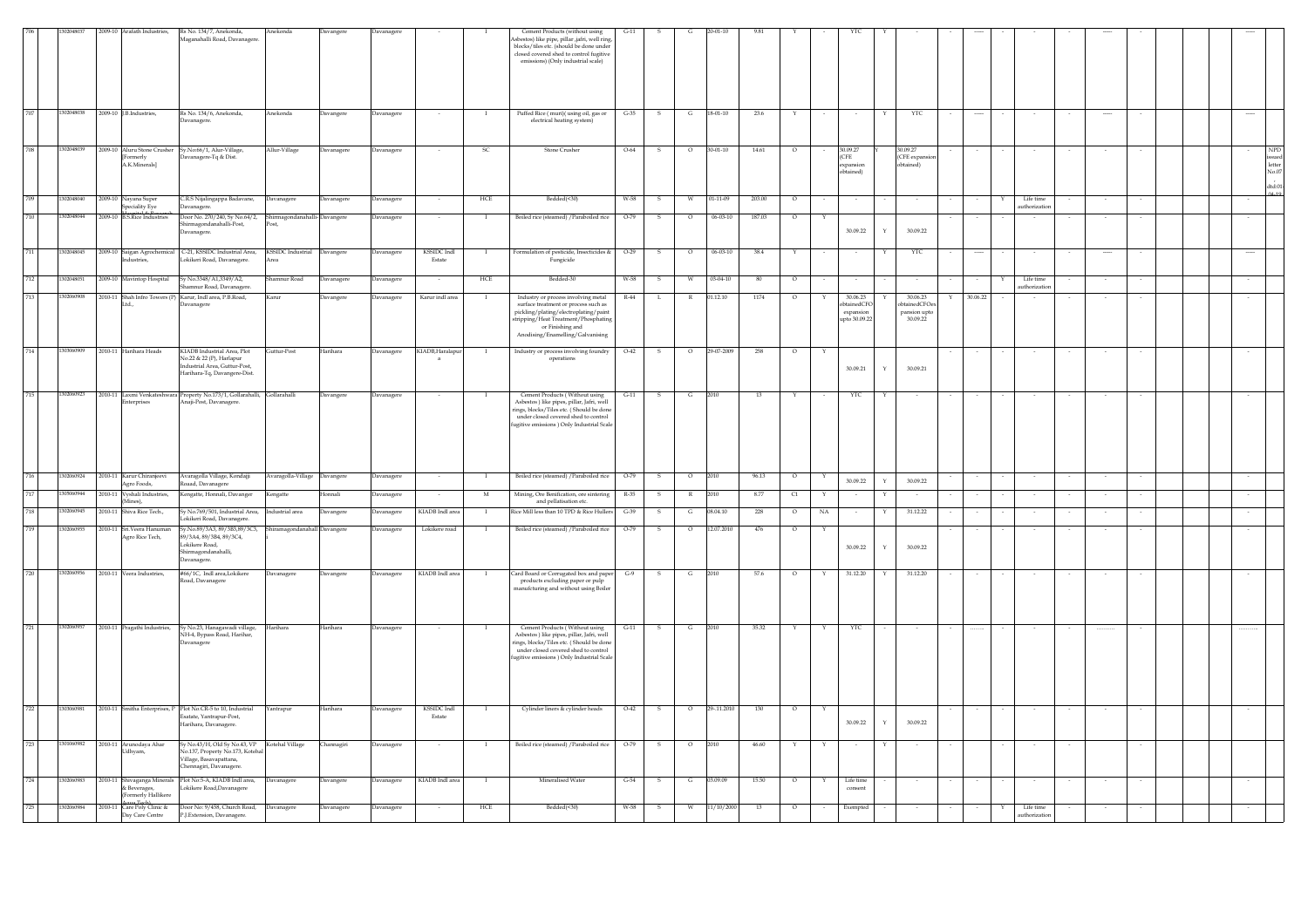|     | 303060985  |         |                                            | 2010-11 Kiran Global Chems Plot No.18,19 & 20, P.B.Road, Harihara                       |                              | Harihara   | Davanagere        | KIADB Indl area |                   | Basic chemicals and electro chemicals and R-25                                      |        |              |         | 04.04.11   | 51.4    |               |   | 30.06.2                | 30.06.22              |   |          |             |          |        |          |                          |  |  |
|-----|------------|---------|--------------------------------------------|-----------------------------------------------------------------------------------------|------------------------------|------------|-------------------|-----------------|-------------------|-------------------------------------------------------------------------------------|--------|--------------|---------|------------|---------|---------------|---|------------------------|-----------------------|---|----------|-------------|----------|--------|----------|--------------------------|--|--|
|     |            |         | Limited.,                                  | Hanagawadi, KIADB Industrial                                                            |                              |            |                   |                 |                   | its derivatives including manufacture of                                            |        |              |         |            |         |               |   |                        |                       |   |          |             |          |        |          |                          |  |  |
|     |            |         |                                            | Area, Harihara, Davanagere.                                                             |                              |            |                   |                 |                   | acids(Inorganic Chemical)                                                           |        |              |         |            |         |               |   |                        |                       |   |          |             |          |        |          |                          |  |  |
|     |            |         |                                            |                                                                                         |                              |            |                   |                 |                   |                                                                                     |        |              |         |            |         |               |   |                        |                       |   |          |             |          |        |          |                          |  |  |
|     |            |         |                                            |                                                                                         |                              |            |                   |                 |                   |                                                                                     |        |              |         |            |         |               |   |                        |                       |   |          |             |          |        |          |                          |  |  |
|     |            |         |                                            |                                                                                         |                              |            |                   |                 |                   |                                                                                     |        |              |         |            |         |               |   |                        |                       |   |          |             |          |        |          |                          |  |  |
|     |            |         |                                            |                                                                                         |                              |            |                   |                 |                   |                                                                                     |        |              |         |            |         |               |   |                        |                       |   |          |             |          |        |          |                          |  |  |
|     |            |         |                                            |                                                                                         |                              |            |                   |                 |                   |                                                                                     |        |              |         |            |         |               |   |                        |                       |   |          |             |          |        |          |                          |  |  |
| 727 | 1302061019 |         | 2010-11 Banashankari                       | Lokikere Road, Davanagere                                                               | Davanagere                   | Davangere  | Davanagere        | Lokikere road   | - 1               | Polythene & Plastic processed products                                              | $G-32$ |              | G       | 2011       | 15      |               |   | YTC                    |                       |   |          |             |          |        | $\cdots$ |                          |  |  |
|     |            |         | nterprises,                                |                                                                                         |                              |            |                   |                 |                   | anufactring (Virgin plastics) including<br>plastic injection/extrusion moulding and |        |              |         |            |         |               |   |                        |                       |   |          |             |          |        |          |                          |  |  |
|     |            |         |                                            |                                                                                         |                              |            |                   |                 |                   | plastic cable manufacturing                                                         |        |              |         |            |         |               |   |                        |                       |   |          |             |          |        |          |                          |  |  |
|     |            |         |                                            |                                                                                         |                              |            |                   |                 |                   |                                                                                     |        |              |         |            |         |               |   |                        |                       |   |          |             |          |        |          |                          |  |  |
|     |            |         |                                            |                                                                                         |                              |            |                   |                 |                   |                                                                                     |        |              |         |            |         |               |   |                        |                       |   |          |             |          |        |          |                          |  |  |
|     |            |         |                                            |                                                                                         |                              |            |                   |                 |                   |                                                                                     |        |              |         |            |         |               |   |                        |                       |   |          |             |          |        |          |                          |  |  |
| 728 | 1302061020 |         | 2010-11 Sudeep Ghatta                      |                                                                                         | Indl area                    |            |                   | KIADB Indl area |                   |                                                                                     | $G-32$ |              | G       | 2011       | 10      |               |   |                        |                       |   |          |             |          |        |          |                          |  |  |
|     |            |         | Production,                                | Indl area, Davanagere                                                                   |                              | Davangere  | Davanagere        |                 |                   | Polythene & Plastic processed products<br>nanufactring (Virgin plastics) including  |        |              |         |            |         |               |   | YTC                    |                       |   |          |             |          |        |          |                          |  |  |
|     |            |         |                                            |                                                                                         |                              |            |                   |                 |                   | plastic injection/extrusion moulding and<br>plastic cable manufacturing             |        |              |         |            |         |               |   |                        |                       |   |          |             |          |        |          |                          |  |  |
|     |            |         |                                            |                                                                                         |                              |            |                   |                 |                   |                                                                                     |        |              |         |            |         |               |   |                        |                       |   |          |             |          |        |          |                          |  |  |
|     |            |         |                                            |                                                                                         |                              |            |                   |                 |                   |                                                                                     |        |              |         |            |         |               |   |                        |                       |   |          |             |          |        |          |                          |  |  |
|     |            |         |                                            |                                                                                         |                              |            |                   |                 |                   |                                                                                     |        |              |         |            |         |               |   |                        |                       |   |          |             |          |        |          |                          |  |  |
|     |            |         |                                            |                                                                                         |                              |            |                   |                 |                   |                                                                                     |        |              |         |            |         |               |   |                        |                       |   |          |             |          |        |          |                          |  |  |
| 729 | 1302061021 |         | 2010-11 Siddalingeshwara<br>Plastics,      | No.94/20 B, 818/3B, Bamboo<br>Bazar, Davanagere                                         | Bamboo Bazar                 | Davangere  | Davanagere        |                 |                   | Polythene & Plastic processed products<br>manufactring (Virgin plastics) including  | $G-32$ | -S           | G       | 2011       | 11.32   | $\circ$       | Y | 31.12.20               |                       |   |          |             |          |        |          |                          |  |  |
|     |            |         |                                            |                                                                                         |                              |            |                   |                 |                   | plastic injection/extrusion moulding and                                            |        |              |         |            |         |               |   |                        |                       |   |          |             |          |        |          |                          |  |  |
|     |            |         |                                            |                                                                                         |                              |            |                   |                 |                   | plastic cable manufacturing                                                         |        |              |         |            |         |               |   |                        |                       |   |          |             |          |        |          |                          |  |  |
|     |            |         |                                            |                                                                                         |                              |            |                   |                 |                   |                                                                                     |        |              |         |            |         |               |   |                        |                       |   |          |             |          |        |          |                          |  |  |
|     |            |         |                                            |                                                                                         |                              |            |                   |                 |                   |                                                                                     |        |              |         |            |         |               |   |                        |                       |   |          |             |          |        |          |                          |  |  |
|     |            |         |                                            |                                                                                         |                              |            |                   |                 |                   |                                                                                     |        |              |         |            |         |               |   |                        |                       |   |          |             |          |        |          |                          |  |  |
| 730 | 1302061024 |         | 2010-11 Pavan Associates ®, Door No.353/1, |                                                                                         | Shiramagondanahall Davangere |            | Davanagere        |                 | $\bf{I}$          | Boiled rice (steamed) / Paraboiled rice                                             | $O-79$ | $\mathbf{s}$ | $\circ$ | 2010       | 96.98   | $\circ$       |   |                        |                       |   |          |             |          |        |          |                          |  |  |
|     |            |         | ndustries                                  | Sri.Basaveshwara Rice Shiramagondanahalli, Belavanur-<br>Village, Davanagere-Tq & Dist. |                              |            |                   |                 |                   |                                                                                     |        |              |         |            |         |               |   |                        |                       |   |          |             |          |        |          |                          |  |  |
|     |            |         |                                            |                                                                                         |                              |            |                   |                 |                   |                                                                                     |        |              |         |            |         |               |   | 30.09.17               | 30.09.17<br>Y         |   |          |             |          |        |          |                          |  |  |
|     |            |         |                                            |                                                                                         |                              |            |                   |                 |                   |                                                                                     |        |              |         |            |         |               |   |                        |                       |   |          |             |          |        |          |                          |  |  |
| 731 | 1303061028 |         | 2010-11 S.K.Rice Industries                | Sy.No.191, Jigali Road,                                                                 | Malebennur Village Harihara  |            | <b>Javanagere</b> |                 | $\mathbf{I}$      | Boiled rice (steamed) / Paraboiled rice                                             | $O-79$ | $\mathbf{s}$ | $\circ$ | 12.11.2010 | 87.23   | $\circ$       | Y |                        |                       |   |          |             |          |        |          |                          |  |  |
|     |            |         |                                            | Malebennur, Harihara-Tq,<br>Davanagere-Dist                                             |                              |            |                   |                 |                   |                                                                                     |        |              |         |            |         |               |   | 30.09.22               | 30.09.22<br>Y         |   |          |             |          |        |          |                          |  |  |
| 732 | 1303061028 |         |                                            | 2010-11 Shankar Diagnostic & #444/6A, BGK Complex, 7th                                  | Davanagere                   | Javanagere | <b>Javanagere</b> |                 | $_{\mathrm{HCE}}$ | Laboratory                                                                          | W-58   | s            | W       | 2011       | 3.94    | C1            |   | Exempted               |                       |   |          |             | 31.12.11 |        |          |                          |  |  |
|     |            |         | <b>Tealth Centre</b> ,                     | Main, 8th Cross, P.J. Extension,                                                        |                              |            |                   |                 |                   |                                                                                     |        |              |         |            |         |               |   |                        |                       |   |          |             | (CLOSED) |        |          |                          |  |  |
| 733 | 1303061032 |         | 2010-11 Sri.Marulasiddeshwar Sv.No.10-4,   | Javanagere.                                                                             |                              |            |                   |                 |                   |                                                                                     |        |              |         |            |         |               |   |                        |                       |   |          |             |          |        |          |                          |  |  |
|     |            |         | a Rice Mill                                | Kadaranayakanahalli, Harihara- i Village                                                | Kadaranayakanahall Harihara  |            | Davanagere        |                 | $\mathbf{I}$      | Boiled rice (steamed) / Paraboiled rice                                             | $O-79$ | -S           | $\circ$ | 1979       | 42.71   | $\circ$       | Y | 30.09.22               | 30.09.22              |   |          |             |          |        |          |                          |  |  |
|     |            |         |                                            | Tq, Davanagere-Dist.                                                                    |                              |            |                   |                 |                   |                                                                                     |        |              |         |            |         |               |   |                        |                       |   |          |             |          |        |          |                          |  |  |
| 734 | 1302061033 |         | 2010-11 Adishakti Cars (P)                 | No:85/2, A2C, opp Nandi petrol Davanagere                                               |                              | Davanagere | Davanagere        |                 |                   | Automobile Servicing, Repairing and                                                 | $O-18$ | s            | $\circ$ | 01.03.09   | 34.70   | C1            |   |                        |                       | Y | Closed   |             |          |        |          |                          |  |  |
|     |            |         | Ltd./TATA<br>MOTORS),                      | ounk, near New Bus Stand<br>P.B.Road, Davanagere                                        |                              |            |                   |                 |                   | painting (excluding only fuel dispensing                                            |        |              |         |            |         |               |   |                        |                       |   |          |             |          |        |          |                          |  |  |
|     |            |         |                                            |                                                                                         |                              |            |                   |                 |                   |                                                                                     |        |              |         |            |         |               |   |                        |                       |   |          |             |          |        |          |                          |  |  |
|     |            |         |                                            |                                                                                         |                              |            |                   |                 |                   |                                                                                     |        |              |         |            |         |               |   |                        |                       |   |          |             |          |        |          |                          |  |  |
| 735 | 1302061034 |         |                                            | 2010-11 Reliable Auto Works, Karur Indl area, Davanagere                                | Karur Indl area              | Davangere  | Davanagere        | Karur indl area | <b>I</b>          | Engineering and Fabrication Units with                                              | $O-16$ | -S           | $\circ$ | 2011       | 22.61   |               | Y | YTC                    |                       |   |          |             |          |        |          |                          |  |  |
|     |            |         |                                            |                                                                                         |                              |            |                   |                 |                   | painting (Without generation of Trade<br>efflunets ) including Almirah, Grill       |        |              |         |            |         |               |   |                        |                       |   |          |             |          |        |          |                          |  |  |
|     |            |         |                                            |                                                                                         |                              |            |                   |                 |                   | Manufacturing                                                                       |        |              |         |            |         |               |   |                        |                       |   |          |             |          |        |          |                          |  |  |
|     |            |         |                                            |                                                                                         |                              |            |                   |                 |                   |                                                                                     |        |              |         |            |         |               |   |                        |                       |   |          |             |          |        |          |                          |  |  |
|     |            |         |                                            |                                                                                         |                              |            |                   |                 |                   |                                                                                     |        |              |         |            |         |               |   |                        |                       |   |          |             |          |        |          |                          |  |  |
|     |            |         |                                            |                                                                                         |                              |            |                   |                 |                   |                                                                                     |        |              |         |            |         |               |   |                        |                       |   |          |             |          |        |          |                          |  |  |
| 736 | 1302061035 |         |                                            | 2010-11 Ananya Poultry Form Obajjihalli , Kadalebal-Post,<br>avanagere-Tq & Dist.       | Kadalebal Post               | Davangere  | Davanagere        | $\sim$          | $\mathbf{I}$      | Poultry, Hatchery, Piggery                                                          | $G-33$ | s            | G       | 2011       | $4.5\,$ | $\circ$       | Y | 31.12.20               | $\sim$                |   | $\sim$   |             | $\sim$   | $\sim$ | $\sim$   | $\sim$                   |  |  |
| 737 | 1302061036 |         | 2010-11 Aradhya Chemicals                  | Sy.No:8/2, Door No.106,                                                                 | Malleshattihalli             | Davangere  | Davanagere        | $\sim$          | $\mathbf{I}$      | Fertilizer (Granulation and Formulation                                             | $O-29$ | s            | $\circ$ | 08.04.11   | 356     | $\circ$       | Y |                        |                       |   |          |             |          |        | $\sim$   | $\overline{\phantom{a}}$ |  |  |
|     |            |         | and Fertilizers                            | falleshattihalli, Davanagere -Tq<br>& Dist.                                             |                              |            |                   |                 |                   | only)                                                                               |        |              |         |            |         |               |   | 30.09.22               | 30.09.22              |   |          |             |          |        |          |                          |  |  |
| 738 | 1302061037 |         | 2010-11 Sri.Durgambika                     | opp:Old Hospital, Onkar Hights Davanagere                                               |                              |            |                   |                 | $_{\mathrm{HCE}}$ | Laboratory(closed)                                                                  | W-58   | s            | W       | 24-06-10   | 35      | $\mathbb{C}1$ |   | 30.06.12               |                       |   |          | $\mathbf Y$ | 31.12.11 |        |          |                          |  |  |
|     |            |         | Clinical Laboratory                        | Varasaraj Pet, Davanagere.                                                              |                              | Davanagere | <b>Davanagere</b> |                 |                   |                                                                                     |        |              |         |            |         |               |   |                        |                       |   |          |             |          |        |          |                          |  |  |
| 739 | 30206103   | 2010-11 | Srinivasa Driers Rice                      | KIADB, Indl area, Plot No:7,                                                            | KIADB Indl area              | Javangere  | avanager          | KIADB Indl area |                   | Boiled rice (steamed) / Paraboiled rice                                             | $O-79$ |              | $\circ$ | 05.05.08   | 91.34   | $\circ$       |   | 30.09.17               | 30.09.17              |   |          |             |          |        |          |                          |  |  |
| 740 | 302061040  |         | Industries,<br>2010-11 Shradha Polymers    | .okikere Road, Davanagere<br>S.No:34/2P, D.No:164, Belvanur Pamenahalli                 |                              |            |                   |                 |                   |                                                                                     |        |              |         |            |         |               |   |                        |                       |   |          |             |          |        |          |                          |  |  |
|     |            |         |                                            | road, Pamenahalli, Davanagere-                                                          |                              | Davangere  | Davanagere        |                 | - 1               | Polythene & Plastic processed products<br>anufactring (Virgin plastics) including   | $G-32$ | -S           | G       |            | 169     | $\circ$       | Y | 31.12.22               |                       |   |          |             |          |        |          |                          |  |  |
|     |            |         |                                            | 577005.                                                                                 |                              |            |                   |                 |                   | plastic injection/extrusion moulding and                                            |        |              |         |            |         |               |   |                        |                       |   |          |             |          |        |          |                          |  |  |
|     |            |         |                                            |                                                                                         |                              |            |                   |                 |                   | plastic cable manufacturing                                                         |        |              |         |            |         |               |   |                        |                       |   |          |             |          |        |          |                          |  |  |
|     |            |         |                                            |                                                                                         |                              |            |                   |                 |                   |                                                                                     |        |              |         |            |         |               |   |                        |                       |   |          |             |          |        |          |                          |  |  |
|     |            |         |                                            |                                                                                         |                              |            |                   |                 |                   |                                                                                     |        |              |         |            |         |               |   |                        |                       |   |          |             |          |        |          |                          |  |  |
|     |            |         |                                            |                                                                                         |                              |            |                   |                 |                   |                                                                                     |        |              |         |            |         |               |   |                        |                       |   |          |             |          |        |          |                          |  |  |
| 741 | 303061041  | 2010-11 |                                            | mhapuri Agri Tech K.S.No.92/1, Sarathi Village,                                         | Sarathi Village              | Harihara   | Davanagere        |                 |                   | Oil Mill, Ghany and Extraction ( No                                                 | $C-29$ |              |         | 14-01-2011 | 489.17  | $\circ$       |   | 31.12.22               | Y<br>31.12.22         |   |          |             |          |        |          |                          |  |  |
|     |            |         | Co., (P) Ltd.,                             | Harihara, Davanagere.                                                                   |                              |            |                   |                 |                   | Hydrogenation/Refining)                                                             |        |              |         |            |         |               |   |                        |                       |   |          |             |          |        |          |                          |  |  |
|     |            |         |                                            |                                                                                         |                              |            |                   |                 |                   |                                                                                     |        |              |         |            |         |               |   |                        |                       |   |          |             |          |        |          |                          |  |  |
| 742 | 1302061042 |         | 2010-11 Raghavendra Rail                   | Sy No.277-280, Doggali Village  Doddabathi Village  Davangere                           |                              |            | <b>Davanagere</b> |                 |                   | RCC Railway Sleepers                                                                | $G-80$ | M            | G       | 9/1/2009   | 578     | $\circ$       | Y | 31.12.22               | 31.12.22              |   |          |             |          |        |          |                          |  |  |
|     |            |         |                                            | Infrastructure(P) Ltd., Road, Doddabathi, Davanagere.                                   |                              |            |                   |                 |                   |                                                                                     |        |              |         |            |         |               |   |                        |                       |   |          |             |          |        |          |                          |  |  |
| 743 | 1302061043 |         | 2010-11 Maharaj Soaps<br>Industry (P)Ltd., | Sy.No:85/1A2, 85/2A2, &<br>85/2B2, Plot No:768/500, Near                                | <b>Javanagere</b>            | Davangere  | <b>Javanagere</b> | KIADB Indl area |                   | Synthetic detergents and soaps(excluding<br>formulation)- Waste Water generation <  | $O-61$ | L            | $\circ$ | 16-11-2010 | 4139    | $\circ$       |   | 31.12.23<br>$obtained$ | 31.12.23<br>obtained  |   | 30.09.21 |             |          |        |          |                          |  |  |
|     |            |         |                                            | Indl area, Lokikere Road,                                                               |                              |            |                   |                 |                   | <b>100 KLD</b>                                                                      |        |              |         |            |         |               |   | <b>CFE</b> xpansio     | CFExpansion           |   |          |             |          |        |          |                          |  |  |
|     |            |         |                                            | Davanagere.                                                                             |                              |            |                   |                 |                   |                                                                                     |        |              |         |            |         |               |   | upto<br>31.01.20&CF    | upto<br>31.01.20&CFOe |   |          |             |          |        |          |                          |  |  |
|     |            |         |                                            |                                                                                         |                              |            |                   |                 |                   |                                                                                     |        |              |         |            |         |               |   | Oexpansion             | xpansion              |   |          |             |          |        |          |                          |  |  |
| 744 | 1302061044 |         | 2010-11 Asian Health Meter,                | #448/1, 8th Main, 7th Cross,                                                            | Davanagere                   | Davanagere | Davanagere        | $\sim$          | HCE               | Laboratory                                                                          | W-58   | s            | W       | 2010       | 81.5    | $\circ$       |   | Exempted               |                       |   |          | N           | 31.12.11 |        | $\sim$   | $\sim$                   |  |  |
|     |            |         |                                            | P.J.Extension, Davanagere                                                               |                              |            |                   |                 |                   |                                                                                     |        |              |         |            |         |               |   |                        |                       |   |          |             |          |        |          |                          |  |  |
|     |            |         |                                            |                                                                                         |                              |            |                   |                 |                   |                                                                                     |        |              |         |            |         |               |   |                        |                       |   |          |             |          |        |          |                          |  |  |
| 745 | 1302061045 |         | 2010-11 Sudha Clinic,                      | #153/D, 3rd Main, 5th Cross,                                                            | Davanagere                   | Davanagere | Davanagere        |                 | HCE               | Ayuv -Govt                                                                          | W-58   | s            | W       |            |         | $\circ$       |   |                        |                       |   |          | N           | 30.06.17 |        |          |                          |  |  |
| 746 | 1302061046 |         | 2010-11 Shiva Clinic,                      | P.J.Extension, Davanagere.<br>Sachin Complex, RMC Link                                  | Davanagere                   | Davanagere | Davanagere        | $\sim$          | HCE               | Clinic(closed)                                                                      | W-58   | -S           | w       |            |         | C1            |   |                        |                       |   |          |             | 30.06.14 |        |          |                          |  |  |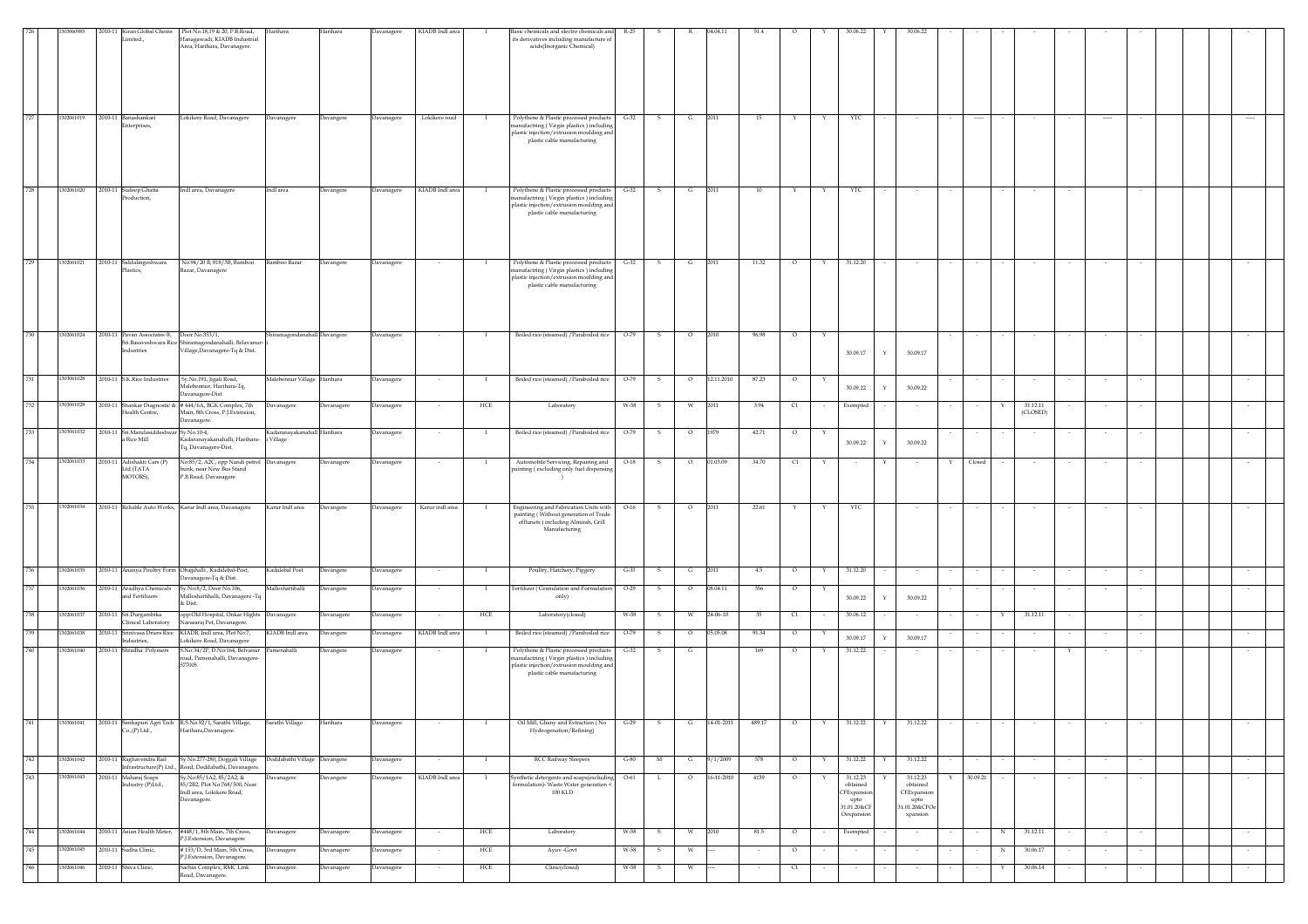|     | 302061047 |               | 2010-11 Vinuth Clinic,                            | #70, Basavabudda Beema Nagar, Shirmagondanahalli Davanagere<br>Shirmagondanahalli-Post,<br>.okikere Road, Davanagere |                     |            | Davanagere        |        | HCE | Clinic              | W-58 |      |          |        |                |        |                  |        |        |             |                                 |        |        |        |
|-----|-----------|---------------|---------------------------------------------------|----------------------------------------------------------------------------------------------------------------------|---------------------|------------|-------------------|--------|-----|---------------------|------|------|----------|--------|----------------|--------|------------------|--------|--------|-------------|---------------------------------|--------|--------|--------|
|     | 306061048 |               | 2010-11 Kalmata Clinic,                           | Nehru Road, Jagalur Davanagere-Jagalur                                                                               |                     | Jagalur    | <b>Davanagere</b> |        | HCE | Clinic              | W-58 |      | w        |        | $\circ$        |        |                  |        |        |             | Life time<br>authorization      |        |        |        |
| 749 | 302061050 |               |                                                   | 2010-11 Naveen Nadiga Clinic # 401/1 & 2, 8th Main, 8th Cross, Davanagere<br>2.J.Extension, Davanagere.              |                     | Davanagere | Davanagere        |        | HCE | Clinic              | W-58 | -S   | W        |        | $\circ$        |        |                  |        |        |             | Life time<br>authorization      |        |        |        |
| 750 | 302061051 |               | 2010-11 Sri.Ganesh Clinic                         | 1st Main Road, 15th Cross, KTJ Davanagere<br>Nagar, Nittuvalli road.                                                 |                     | Davanagere | Davanagere        |        | HCE | Clinic              | W-58 | -S.  | <b>W</b> |        | $\circ$        |        |                  |        |        |             | Life time<br>authorization      |        |        |        |
| 751 | 302061052 |               | 2010-11 Sri.Guru Poly Clinic                      | #467, 8th Main Road,<br>P.I.Extension, Davanagere                                                                    | P.J.Extension       | Davanagere | Davanagere        |        | HCE | Clinic              | W-58 | -S   | <b>W</b> |        | $\circ$        |        |                  |        |        | Y           | Life time<br>authorization      |        |        |        |
| 752 | 302061053 |               | 2010-11 Orthocare Clinic                          | #2697, 2nd Cross, MCC'B' Block, Davanagere<br>Javanagere.                                                            |                     | Davanagere | Davanagere        | $\sim$ | HCE | Clinic              | W-58 | S.   | W        |        | $\circ$        |        |                  | $\sim$ |        |             | Life time<br>authorization      | $\sim$ | $\sim$ |        |
| 753 | 302061054 |               | 2010-11 Sawkar Poly Clinic<br>and Laboratory      | #183/1, 3rd Main, P.J.Extension,<br>Javanagere.                                                                      | Davanagere          | Davanagere | Davanagere        |        | HCE | Clinical Laboratory | W-58 | s    | W        | $\sim$ | $\circ$        |        |                  | $\sim$ |        |             | Life time<br>authorization      | $\sim$ |        |        |
| 754 | 302061055 |               | 2010-11 Surabhi Clinic                            | Hondada Road, Davanagere.                                                                                            | Davanagere          | Davanagere | Davanagere        | $\sim$ | HCE | Clinic              | W-58 | S.   | W        | $\sim$ | $\circ$        |        | $\sim$           | $\sim$ |        | $\,$ N $\,$ | 30.06.14                        | $\sim$ |        |        |
|     |           |               |                                                   |                                                                                                                      |                     |            |                   |        |     |                     |      |      |          |        |                |        |                  |        |        |             |                                 |        |        |        |
| 755 | 302061056 |               | 2010-11 Vishwanath Clinic                         | # 2393/2, 10th Main, MCC'A'<br>Block, Davanagere.                                                                    | Davanagere          | Davanagere | Davanagere        |        | HCE | Clinic              | W-58 | S.   | W        |        | $\circ$        |        |                  |        |        | N           | 31.12.11                        | $\sim$ |        |        |
| 756 | 302061057 |               | 2010-11 Poornima Clinic                           | K.R.Road, Davanagere.                                                                                                | Davanagere          | Davanagere | Davanagere        |        | HCE | Clinic              | W-58 | s    | W        |        | $\circ$        |        |                  |        |        |             | Life time<br><b>ithorizatic</b> |        |        |        |
| 757 | 302061058 |               | 2010-11 Amrith Clinic,                            | 8th Main, P.J.Extension,<br>avanagere                                                                                | Davanagere          | Davanagere | Davanagere        |        | HCE | Clinic              | W-58 | -S   | W        | $\sim$ | $\circ$        |        |                  | $\sim$ |        |             | Life time<br>uthorizatio        | $\sim$ |        |        |
| 758 | 302061059 |               | 2010-11 Deepa Eye Hospital                        | # 286/2B, 4th Main,                                                                                                  | Davanagere          | Davanagere | Davanagere        |        | HCE | Clinic              | W-58 | s.   | w        | $\sim$ | $\circ$        |        | $\sim$           | $\sim$ |        | N           | 30.06.17                        | $\sim$ |        |        |
| 759 | 302061060 |               | 2010-11 Sri.Manjunatha Eye                        | <sup>2</sup> .J.Extension, Davanagere<br>#664, 1st Floor, 8th Main Road,                                             | Davanagere          | Davanagere | <b>Davanagere</b> |        | HCE | Clinic              | W-58 |      | w        |        | $\circ$        |        |                  |        |        |             | Lifetime                        |        |        |        |
| 760 | 302061061 |               | Clinic<br>2010-11 City Hi-Tech Imaging            | <sup>2</sup> .J.Extension, Davanagere.<br>Door No.17, Akkamahadevi                                                   | P.J.Extension       | Davanagere | Javanagere        |        | HCE | Clinic              | W-58 |      | W        |        | $\circ$        |        |                  |        |        |             | authorizator<br>Life time       |        |        |        |
| 761 | 302061062 |               | Services Pvt., Ltd.,<br>2010-11 Gastro Care (GI   | Road, P.J. Extension, Davanagere.<br>#181/1, 3rd Main, P.J.Extension, Davanagere                                     |                     | Davanagere | Davanagere        |        | HCE | Clinic              | W-58 | -S.  | <b>W</b> |        | $\circ$        |        |                  |        |        |             | authorization<br>Life time      |        |        |        |
|     |           |               | Endoscopist &<br>Laparoscopic                     | Davanagere.                                                                                                          |                     |            |                   |        |     |                     |      |      |          |        |                |        |                  |        |        |             | authorization                   |        |        |        |
| 762 | 302061063 |               | 2010-11 Davanagere<br>Colposcopy Centre           | #2778/1, 1st Cross, 3rd Main,<br>Near Surabhi Hospital, Beside                                                       | <b>MCC'B' Block</b> | Davanagere | Davanagere        | $\sim$ | HCE | Clinic              | W-58 | S.   | W        | $\sim$ | $\circ$        |        |                  | $\sim$ |        | $\,$ N $\,$ | 30.06.17                        | $\sim$ |        |        |
|     |           |               |                                                   | Gundi Choultry, MCC'B' Block,<br>Davanagere.                                                                         |                     |            |                   |        |     |                     |      |      |          |        |                |        |                  |        |        |             |                                 |        |        |        |
| 763 | 302061064 |               | 2010-11 Lakshmi Clinic                            | Door No.956/2, 5th Ward<br>9th Division, 2nd Main, 2nd                                                               | Vinobanagar         | Davanagere | Davanagere        |        | HCE | Clinic              | W-58 | S.   | W        |        | $\circ$        |        |                  |        |        |             | Life time<br>authorization      |        |        |        |
|     |           |               |                                                   | Cross, Vinobanagar, Davangere                                                                                        |                     |            |                   |        |     |                     |      |      |          |        |                |        |                  |        |        |             |                                 |        |        |        |
| 764 | 302061065 |               |                                                   | 2010-11 Sri.Manjunatha Clinic Durgambika Road, Nittuvalli,<br>Davanagere.                                            | Nittuvalli          | Davanagere | Davanagere        |        | HCE | Clinic(closed)      | W-58 | S.   | W        |        | $\alpha$       |        |                  |        |        |             | 31.12.11<br>(CLOSED)            | $\sim$ |        |        |
| 765 | 302061066 |               | 2010-11 Sree.Gurubasayeshwa<br>ra Diabetic Care & | # 2850, 4th Main, MCC'B' Block, Davanagere<br>Davanagere.                                                            |                     | Davanagere | Davanagere        |        | HCE | Clinic              | W-58 |      | W        |        | $\circ$        |        | Exempted         |        |        | N           | 30.06.17                        |        |        |        |
| 766 | 302061067 |               | Research Centre<br>2010-11 Shekar Ultra Sound     |                                                                                                                      |                     | Davanagere |                   |        | HCE | clinic              | W-58 |      |          |        |                |        |                  |        |        |             | Life time                       |        |        |        |
| 767 |           | 2010-11 Sujan |                                                   | 7,8,9 Binni company Road, Jinka Davanagere<br>Plaza, Davanagere.<br>Joor No.2908/1, 5th Main, 3rd Davanagere         |                     |            | <b>Javanagere</b> |        | HCE |                     |      | - 51 | W        |        | $\circ$        |        | $\sim$           | $\sim$ |        |             | authorizatio                    | $\sim$ |        |        |
|     | 302100590 |               | Gastroenterology and<br>Maternity Centre          | Cross, M.C.C.B Block, Davangere                                                                                      |                     | Davanagere | avanagere         |        |     | Clinic              | W-58 |      | W        |        | $\circ$        |        |                  |        |        |             | Life time<br>authorization      |        |        |        |
|     |           |               |                                                   |                                                                                                                      |                     |            |                   |        |     |                     |      |      |          |        |                |        |                  |        |        |             |                                 |        |        |        |
|     | 302061069 |               | 2010-11 B.M.Labs                                  | #3513, MCC'B Block, 4th<br>Main,6th Cross, Davanagere-Tq                                                             | Davanagere          | Davanagere | avanagere         |        | HCE | Clinic              | W-58 |      |          |        | $\circ$        |        |                  |        |        | N           | 30.06.17                        |        |        |        |
| 769 | 302061070 |               | 2010-11 Surabhi Clinic                            | #2779, 3rd Main, 2nd<br>Cross, MCC'B' Block, Davanagere                                                              | Davanagere          | Davanagere | <b>Javanagere</b> |        | HCE | Clinic              | W-58 |      | <b>W</b> |        | $\circ$        |        |                  |        |        |             | Life time<br>authorization      |        |        |        |
| 770 | 302061071 |               | 2010-11 Smile Dental Clinic                       | #1382/A-22, 2nd Main, 2nd<br>Tross, Saraswati Badavane, 'B'                                                          | Davanagere          | Davanagere | Davanagere        |        | HCE | Clinic(closed)      | W-58 |      | <b>W</b> |        | $\alpha$       |        |                  |        |        |             | 30.06.14<br>(CLOSED)            |        |        |        |
| 771 | 302061072 |               | 2010-11 Plastic Surgery Centre                    | Block, Davanagere.<br>#271/2, 4th Main, P.J.Extension,                                                               | Davanagere          | Davanagere | Davanagere        |        | HCE | Clinic              | W-58 | S.   | W        |        | $\circ$        |        | $\sim$           | $\sim$ |        |             | Lifetime                        | $\sim$ |        |        |
| 772 | 302061073 |               | 2010-11 Joseph Clinic                             | Davanagere.<br>No:212, 11th Cross, 'A' Block,                                                                        | Davanagere          | Davanagere |                   |        | HCE | Clinic              | W-58 |      | W        |        | C1             |        |                  |        |        |             | authorization<br>31.12.12       |        |        |        |
| 773 | 302061074 |               |                                                   | Devaraj Uras Layout,<br>#271/1, 4th Main, P.J.Extension, Davanagere                                                  |                     |            | Davanagere        |        | HCE | Clinic              |      |      |          |        |                |        |                  |        |        | N           | (CLOSED)<br>30.06.17            |        |        |        |
|     |           |               | 2010-11 AVK Eye Hospital                          | Javanagere.                                                                                                          |                     | Davanagere | Davanagere        | $\sim$ |     |                     | W-58 | s.   | W        | $\sim$ | $\circ$        |        | $\sim$           | $\sim$ |        |             |                                 | $\sim$ |        |        |
| 774 | 02061075  |               | 2010-11 Shreyas Hospital                          | 4th Main, Vinobanagar,<br>Gundawada Road Circle.<br>Davanagere.                                                      | Vinobanagar         | Davanagere | Davanagere        |        | HCE | Bedded(<30)         | W-58 | - 5  | w        |        | $\circ$        |        | Exempted         | $\sim$ |        | N           | 30.06.20                        |        |        |        |
| 775 | 302061078 |               | 2010-11 Guru Scan Centre                          | #2142, 4th Main, 3rd Cross,<br>MCC'A' Block, Davanagere-                                                             | Davanagere          | Davanagere | <b>Javanagere</b> |        | HCE | Clinic              | W-58 |      | W        |        | $\circ$        |        |                  |        |        |             | Life time<br>authorizatio       |        |        |        |
|     |           |               |                                                   | 77004.                                                                                                               |                     |            |                   |        |     |                     |      |      |          |        |                |        |                  |        |        |             | issued                          |        |        |        |
| 776 | 302061079 |               | 2010-11 Sanjeevini Clinic                         | #183/1, 3rd Main, P.J.Extension, Davanagere<br>Davanagere.                                                           |                     | Davanagere | Davanagere        |        | HCE | Clinic              | W-58 | - S  | W        |        | $\circ$        |        | $\sim$           |        |        | Y           | Life time<br>authorization      | $\sim$ |        |        |
| 777 | 302061080 |               | 2010-11 Aruna Clinic,                             | 3rd Main, 3rd Cross, KTJ Nagar, Davanagere<br>Davanagere.                                                            |                     | Davanagere | Davanagere        |        | HCE | Clinic(closed)      | W-58 | S.   | W        |        | C1             |        | $\sim$           |        |        | Y           | 31.12.11                        | $\sim$ |        |        |
| 778 | 302061081 |               | 2010-11 Aryan Speciality<br>Health Centre         | # 2839, 4th Main, 3rd Cross,<br>MCC'B' Block, Davanagere.                                                            | Davanagere          | Davanagere | Davanagere        |        | HCE | Clinic              | W-58 |      | W        |        | $\circ$        |        |                  |        |        |             | Life time<br>authorization      |        |        |        |
| 779 | 302061082 |               | 2010-11 Davanagere Health<br>Care Centre,         | #429/1, 4th Main, 8th Cross,<br><sup>2</sup> .J.Extension, Davanagere                                                | Davanagere          | Davanagere | Davanagere        |        | HCE | Clinic              | W-58 | -S   | W        |        | $\circ$        |        |                  |        |        |             | Life time<br>uthorization       |        |        |        |
| 780 | 302061083 |               | 2010-11 Sai Balaji Speciality<br>Centre,          | #2537, opp:Krishna Kala<br>Mandira, Near Ramakrishna<br>Ashrama, MCCA' Block.                                        | Davanagere          | Davanagere | Davanagere        | $\sim$ | HCE | Clinic              | W-58 | S.   | W        | $\sim$ | $\circ$        |        | $\sim$           | $\sim$ |        | Y           | Life time<br>authorization      | $\sim$ |        | $\sim$ |
| 781 | 302061084 |               | 2010-11 Shashi Harsha                             | #680/2, Pisale Complex, 8th                                                                                          | Davanagere          | Davanagere | Davanagere        |        | HCE | Clinic              | W-58 |      | W        |        | $\circ$        |        |                  |        |        | N           | 31.12.11                        |        |        |        |
|     |           |               | Centre),                                          | Clinic(Chetana Health Main, P.J.Extension, Davanagere                                                                |                     |            |                   |        |     |                     |      |      |          |        |                |        |                  |        |        |             |                                 |        |        |        |
| 782 | 302061085 |               | Centre,                                           | 2010-11 Shantha Health Care Hondada Road, Near Janatha<br>Vidyalaya School, Davanagere.                              | Davanagere          | Davanagere | Davanagere        |        | HCE | Clinic              | W-58 | S.   | W        |        | $\circ$        |        |                  |        |        | $\,$ N $\,$ | 31.12.11                        |        |        |        |
| 783 | 302061086 | 2010-11 Sound | Health(Scanning                                   | # 525/2, 5th Main, P.J.Extension, Davanagere<br>Davanagere.                                                          |                     | Davanagere | Davanagere        | $\sim$ | HCE | Clinic              | W-58 | S.   | W        | $\sim$ | $\circ$        | $\sim$ | $\sim$<br>$\sim$ | $\sim$ | $\sim$ | Y           | Lifetime<br>authorizatio        | $\sim$ | $\sim$ | $\sim$ |
| 784 | 302061087 |               | Centre),<br>2010-11 Madhu Clinic,                 | 12/A Veerbhadreshwara Nilaya, Davanagere                                                                             |                     | Davanagere | Davanagere        |        | HCE | Clinic              | W-58 |      | W        |        | $\mathbb{C}^1$ |        | $\sim$           | $\sim$ |        | Not app     | issued<br>31.12.11              |        |        | $\sim$ |
| 785 | 302061088 |               | 2010-11 Dr.Prem Prabhudev,                        | Vittuvalli, Davanagere.<br>Nanasu No:4170, 11th Main.                                                                | Davanagere          | Davanagere | <b>Javanagere</b> |        | HCE | Clinic              | W-58 |      | W        |        | $\circ$        |        |                  |        |        | N           | 31.12.11                        |        |        |        |
|     |           |               |                                                   | MCC, B' Block, Davanagere.                                                                                           |                     |            |                   |        |     |                     |      |      |          |        |                |        |                  |        |        |             |                                 |        |        |        |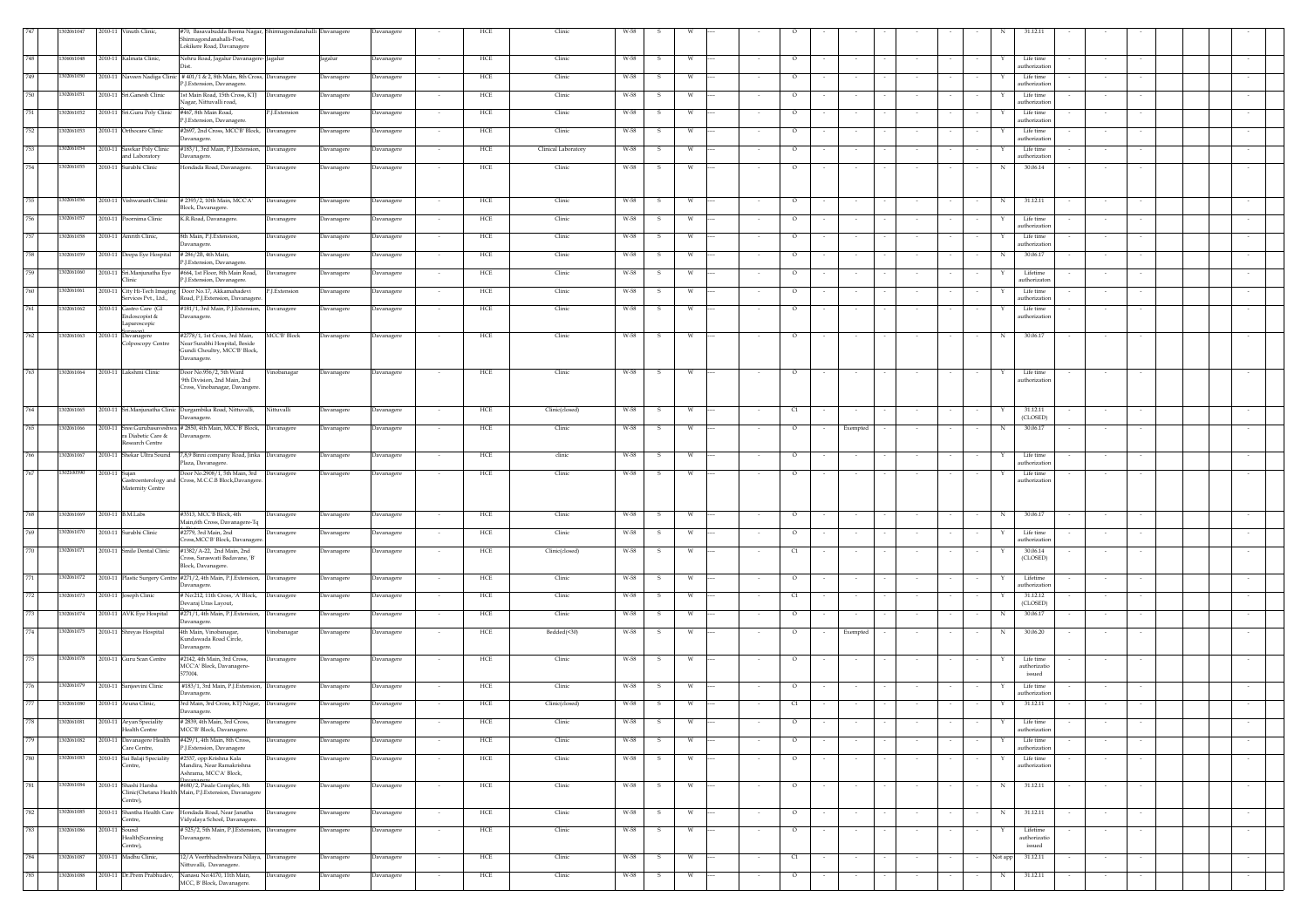|     | 302061089  |             | inic,                                            | 2010-11 Banashankari Dental Devang Pete, Davanagere.                                             | Davanagere        | Davanagere | Davanagere |                          | HCE          | Clinic                                                                             |          |              |         |                          |              |                         |        | <b>LOS</b><br>$\mathbb D$     | 31.12.11<br>(CLOSED)                |          |                          |          |  |
|-----|------------|-------------|--------------------------------------------------|--------------------------------------------------------------------------------------------------|-------------------|------------|------------|--------------------------|--------------|------------------------------------------------------------------------------------|----------|--------------|---------|--------------------------|--------------|-------------------------|--------|-------------------------------|-------------------------------------|----------|--------------------------|----------|--|
| 787 | 1302061090 | 2010-11     | <sup>2</sup> athanjal Clinic,                    | 4th Main Road, 7th Cross,                                                                        | Davanagere        | Davanagere | Davanagere |                          | HCE          | Clinic                                                                             | W-58     |              | W       | $\circ$                  |              |                         |        | N                             | 31.12.11                            |          |                          |          |  |
| 788 | 302061091  | 2010-11     | iuraksha Clinic,                                 | J.Badavane, Davanagere                                                                           |                   |            |            |                          | HCE          | Clinic(closed)                                                                     | W-58     |              | W       |                          |              |                         |        |                               | 30.06.13                            |          |                          |          |  |
|     |            |             |                                                  | 5th Main Road, Lenin Nagara,<br>vittuvalli, Davanagere.                                          | Davanagere        | Davanagere | Davanagere | $\sim$                   |              |                                                                                    |          | -S           |         | C1                       |              |                         |        | <b>CLOSE</b><br>D             | (CLOSED)                            |          |                          |          |  |
| 789 | 302061092  | 2010-11     | hetana Speciality<br>linic.                      | # 183/3, 3rd Main Road,<br><sup>2</sup> .J.Badavane, Davanagere.                                 | Davanagere        | Javanagere | Davanagere | $\sim$                   | HCE          | Clinic                                                                             | W-58     | s            | w       | $\circ$                  |              | $\sim$                  | $\sim$ | N                             | 31.12.11                            | $\sim$   | $\sim$                   | $\sim$   |  |
| 790 | 302061093  | 2010-11     | Dr.M.Mohandas                                    | #2914, Behind Mahadevappa                                                                        | Davanagere        | Davanagere | Davanagere |                          | HCE          | Clinic                                                                             | W-58     | s            | W       | $\circ$                  |              |                         |        |                               | Life time                           |          |                          |          |  |
|     |            |             | Hegde & Harshith<br>Hegde                        | Choulty, 5th Cross, M.C.C.'B'<br>Block, Davanagere.                                              |                   |            |            |                          |              |                                                                                    |          |              |         |                          |              |                         |        |                               | authorization                       |          |                          |          |  |
|     |            |             |                                                  |                                                                                                  |                   |            |            |                          |              |                                                                                    |          |              |         |                          |              |                         |        |                               |                                     |          |                          |          |  |
| 791 | 1302061095 |             | 2010-11 Dr.Mallikarjuna                          | Vaidyas consultatancy, 1st Main, Davanagere                                                      |                   | Davanagere | Davanagere |                          | HCE          | Clinic                                                                             | W-58     | - S          | W       | $\circ$                  |              |                         |        | N                             | 31.12.11                            |          |                          |          |  |
|     |            |             |                                                  | 1st Cross, J.C.Badavane,<br>Harihara, Davanagere-Dist.                                           |                   |            |            |                          |              |                                                                                    |          |              |         |                          |              |                         |        |                               |                                     |          |                          |          |  |
| 792 | 1302061096 |             | 2010-11 Banashankari Clinic                      | Nittuvalli, Hosa Badavane, 7th                                                                   | Davanagere        | Davanagere | Davanagere |                          | HCE          | Clinic                                                                             | W-58     | s            |         | $\circ$                  |              |                         |        | N                             | 31.12.11                            |          |                          |          |  |
| 793 |            |             |                                                  | Main, Davanagere.<br>2010-11 Nirmala Dental Clinic #471/2, Nandadeepa, 7th Main Davanagere       |                   |            |            |                          |              |                                                                                    | W-58     | -S           | W       |                          |              |                         |        |                               | CLOSED                              |          |                          |          |  |
|     | 1302061097 |             |                                                  | Road, P.J.Extension, Davanagere                                                                  |                   | Davanagere | Davanagere |                          | HCE          | Clinic                                                                             |          |              |         |                          | C1           |                         |        |                               |                                     |          |                          |          |  |
|     |            |             |                                                  |                                                                                                  |                   |            |            |                          |              |                                                                                    |          |              |         |                          |              |                         |        |                               |                                     |          |                          |          |  |
| 794 | 1302061098 |             | 2010-11 Vaathsalya Dental                        | #2402/1A, 10th Main Road,                                                                        | Davanagere        | avanagere  | Davanagere |                          | HCE          | Clinic                                                                             | W-58     | s            | w       |                          | C1           | $\sim$                  |        | $\sim$<br>x                   | 30.06.12                            | $\sim$   |                          |          |  |
|     |            |             | linic                                            | opp:Bakkesh school, MCC'A'<br>Block, Davanagere.                                                 |                   |            |            |                          |              |                                                                                    |          |              |         |                          |              |                         |        |                               | (CLOSED)                            |          |                          |          |  |
| 795 | 1302061099 |             | 2010-11 Laleetha Dermaker                        | #3680/6, MCC'B' Block, Medical Davanagere                                                        |                   | Davanagere | Davanagere |                          | HCE          | Clinic                                                                             | W-58     | s            | W       |                          | $\circ$      |                         |        | N                             | 31.12.11                            |          |                          |          |  |
|     |            |             |                                                  | College boys hostel road,<br>Davanagere.                                                         |                   |            |            |                          |              |                                                                                    |          |              |         |                          |              |                         |        |                               |                                     |          |                          |          |  |
| 796 |            |             | 2010-11 Kruthik Clinic,                          | 3rd Main Road, 2nd Cross,                                                                        | Davanagere        | Davanagere | Davanagere |                          | HCE          | Clinic                                                                             | W-58     | -S           | w       | C1                       |              | $\sim$                  |        |                               | Not app Not applied                 | $\sim$   |                          |          |  |
| 797 | 1302061100 |             | 2010-11 Raju Clinic                              | Vinobangar, Davanagere.<br>2nd Main Road, 6th Cross,                                             | Davanagere        | Davanagere | Davanagere |                          | ${\rm HCE}$  | Clinic                                                                             | W-58     | s            | W       |                          | $\circ$      | $\sim$                  |        | $_{\rm N}$<br>$\sim$          | 31.12.11                            | $\sim$   |                          |          |  |
|     |            |             |                                                  | /inobanagar, Davanagere.                                                                         |                   |            |            |                          |              |                                                                                    |          |              |         |                          |              |                         |        |                               |                                     |          |                          |          |  |
| 798 | 1302100138 | $2010 - 11$ | City Eye Clinic, Ram<br>: CO.                    | Ram & co. charch Road,<br>P.I.Badavane, Davanagere.                                              | Davanagere        | Davanagere | Davanagere |                          | ${\rm HCE}$  | Clinic                                                                             | W-58     | s            | W       | $\circ$                  |              | $\sim$                  |        |                               | Lifetime<br>authoriztion            |          |                          |          |  |
| 799 | 302061105  |             | 2010-11 Anees Clinic,                            | Door No:981/11, 11th Cross,                                                                      | Davanagere        | Davanagere | Davanagere |                          | HCE          | Avurvedic Unit(P)                                                                  | W-58     | -S           | W       | $\circ$                  |              | $\sim$                  |        |                               | issued<br>Life time                 |          |                          |          |  |
|     |            |             |                                                  | Bhagath Singh Nagar, KSRTC<br>Bus Stand Road, Davanagere-577                                     |                   |            |            |                          |              |                                                                                    |          |              |         |                          |              |                         |        |                               | uthorization                        |          |                          |          |  |
| 800 | 1302061108 |             |                                                  | 2010-11 Urban Health Centre, Near Chamundeshwari Talkies, Davanagere                             |                   | Davanagere | Davanagere |                          | ${\rm HCE}$  | Clinic                                                                             | W-58     | s            | w       | $\circ$                  |              |                         |        | N                             | 30.06.16                            |          |                          |          |  |
|     |            |             |                                                  | Nittuvalli, Davanagere                                                                           |                   |            |            |                          |              |                                                                                    |          |              |         |                          |              |                         |        |                               |                                     |          |                          |          |  |
|     |            |             |                                                  |                                                                                                  |                   |            |            |                          |              |                                                                                    |          |              |         |                          |              |                         |        |                               |                                     |          |                          |          |  |
| 801 | 1306061109 |             | 2010-11 Veterinary<br>lispensarv,                | Devikere, Jagalur Davanagere-                                                                    | Devikere          | agalur     | Davanagere |                          | HCE          | Veterinary Institution                                                             | W-58     |              |         | $\circ$                  |              |                         |        | N                             | 30.06.16                            |          |                          |          |  |
| 802 | 1302061111 | 2010-11     | Sri.Kannika                                      | #165/1 & 2, 3rd Main,                                                                            | Davanagere        | Davanagere | Davanagere |                          | HCE          | Laboratory                                                                         | W-58     | s            |         |                          | $\circ$      | Exempted                |        |                               | Life time                           |          |                          |          |  |
| 803 | 1302061112 | 2010-11     | arameshwari Clinic                               | P.J.Extension, Davanagere.<br>Drishti Speciality Eye #280/2, 4th Main, P.J.Extension, Davanagere |                   | Davanagere | Davanagere |                          | HCE          | Bedded(<30)                                                                        | W-58     | s            |         | $\circ$                  |              | $\sim$                  |        |                               | uthoriztaio<br>Life time            | $\sim$   |                          |          |  |
|     |            |             | linic                                            | Javanagere.                                                                                      |                   |            |            |                          |              |                                                                                    |          |              |         |                          |              |                         |        |                               | uthorizatio                         |          |                          |          |  |
| 804 | 302061115  | 2010-11     | Chetana Clinic                                   | P.J.Extension, Davanagere                                                                        | Davanagere        | Davanagere | Davanagere | $\sim$                   | ${\rm HCE}$  | Clinic                                                                             | W-58     | -S           | w       | $\sim$                   | $\circ$      | $\sim$                  | $\sim$ | N<br>$\sim$                   | 31.12.11                            | $\sim$   |                          |          |  |
| 805 | 1302061116 |             | 2010-11 Ayurvedic Medical<br>ollege & P.G.Centre | Door No.405/1, opp:Bathi<br>Lake, Ashwini Nagar, P.B.Road,                                       | Davanagere        | Davanagere | Davanagere |                          | ${\rm HCE}$  | Bedded(140 gov)                                                                    | $O-58$   | s            | $\circ$ | 2011<br>230              | $\circ$<br>Υ | 30.09.21                |        | N                             | Applied &<br>returned by            |          |                          |          |  |
|     |            |             | Iospital                                         | Doddabathi, Davanagere.                                                                          |                   |            |            |                          |              |                                                                                    |          |              |         |                          |              |                         |        |                               | <b>RO</b>                           |          |                          |          |  |
| 806 |            |             |                                                  |                                                                                                  |                   |            |            |                          |              | Mineralised Water                                                                  |          |              |         |                          |              |                         |        |                               |                                     |          |                          |          |  |
|     |            |             | 2011-12 Rajolhi Enterprises,                     | Hamsagar compound, Harihara, Harihara<br>avanagere-Dist.                                         |                   | Harihara   | Davanagere | $\sim$                   | $\mathbf{I}$ |                                                                                    | $G-54$   | S.           | G       | 2011<br>12<br>Y          | Y            | Appl<br>eturned fo      | $\sim$ | ----                          |                                     | $\cdots$ |                          | $\sim$   |  |
|     |            |             |                                                  |                                                                                                  |                   |            |            |                          |              |                                                                                    |          |              |         |                          |              | want of<br>$\,$ details |        |                               |                                     |          |                          |          |  |
| 807 | 1302068742 |             | 2011-12 Vishwas Hi-Tech                          | #185/1, 3rd Main, C.G.Hospital, P.J.Extension                                                    |                   | Javanagere | Davanagere |                          | HCE          | Laboratory                                                                         | W-58     | s            |         | 2011<br>10.11<br>O       |              | Exempted                |        | N                             | 30.06.14                            |          |                          |          |  |
|     |            |             | iagnostic Centre,                                | Road, P.J. Extension, Davanagere                                                                 |                   |            |            |                          |              |                                                                                    |          |              |         |                          |              |                         |        |                               |                                     |          |                          |          |  |
| 808 |            |             | 2011-12 Pragathi Industries,                     | Sy.No:157/2, Bada Cross,<br>Avaragere, Davanagere-Tq &                                           | Avarage re        | Davangere  | Davanagere |                          |              | Polythene & Plastic processed products<br>nanufactring (Virgin plastics) including | $G - 32$ | - S          | G       | 23.61<br>2011<br>$\circ$ |              | 31.12.20                |        |                               |                                     |          |                          |          |  |
|     |            |             |                                                  |                                                                                                  |                   |            |            |                          |              | plastic injection/extrusion moulding and<br>plastic cable manufacturing            |          |              |         |                          |              |                         |        |                               |                                     |          |                          |          |  |
|     |            |             |                                                  |                                                                                                  |                   |            |            |                          |              |                                                                                    |          |              |         |                          |              |                         |        |                               |                                     |          |                          |          |  |
|     |            |             |                                                  |                                                                                                  |                   |            |            |                          |              |                                                                                    |          |              |         |                          |              |                         |        |                               |                                     |          |                          |          |  |
|     |            |             |                                                  |                                                                                                  |                   |            |            |                          |              |                                                                                    |          |              |         |                          |              |                         |        |                               |                                     |          |                          |          |  |
| 809 | 1302070992 | 2011-12     | Mahathma Gandhi<br>liagnostics                   | #358/3, TMR Complex, Behind P.J.Extension<br>Mothi Veerappa Junior College,                      |                   | Davanagere | Davanagere |                          | HCE          | Laboratory                                                                         | W-58     | -S           | W       | 2011<br>11.47<br>$\circ$ |              |                         |        | $_{\rm N}$                    | 30.06.14                            |          |                          |          |  |
|     |            |             |                                                  | 1st Floor, 8th Main Road,<br>P.J.Extension, Davanagere.                                          |                   |            |            |                          |              |                                                                                    |          |              |         |                          |              |                         |        |                               |                                     |          |                          |          |  |
| 810 | 1302069019 | 2011-12     |                                                  | Vinayaka Hospital & #2122/2, 4th Main, MCCA'                                                     | <b>MCCA Block</b> | Davanagere | Davanagere | $\sim$                   | HCE          | Laboratory                                                                         | W-58     | -S           | W       | 2011<br>18.41            | $\circ$      |                         |        | Y<br>$\overline{\phantom{a}}$ | Life time                           | $\sim$   |                          | $\sim$   |  |
|     |            |             | liagnostic Centre                                | Block, Davanagere577002                                                                          |                   |            |            |                          |              |                                                                                    |          |              |         |                          |              |                         |        |                               | authorization                       |          |                          |          |  |
| 811 | 1302068741 |             | 2011-12 Shifa Clinical                           | #604, Near Noorani Auto Stand, Davanagere                                                        |                   | Davanagere | Davanagere |                          | HCE          | Laboratory                                                                         | W-58     | - S          | W       | 2011<br>2.37<br>$\circ$  |              |                         |        | Y                             | Life time                           |          |                          |          |  |
| 812 | 1302070984 |             | Laboratory,<br>2011-12 Gopal Clinical            | K.R.Road, Davanagere<br># 214, Near Durgambica Temple, Nittuvalli                                |                   | Davanagere | Davanagere |                          | HCE          | Laboratory                                                                         | W-58     | s            | W       | 5.59<br>2011<br>$\circ$  |              |                         |        |                               | authorization<br>Life time          |          |                          |          |  |
|     |            |             | Laboratory,                                      | Nittuvalli, Davanagere.                                                                          |                   |            |            |                          |              |                                                                                    |          |              |         |                          |              |                         |        |                               | authorization                       |          |                          |          |  |
| 813 |            | 2011-12     | Sree.Revanasiddeshw<br>ara Tyre Re-trading       | #C-38, Industrial area, Lokikere Indl area<br>Road, Davanagere.                                  |                   | Davangere  | Davanagere | KIADB Indl area          |              | Tyres and Tubes Vulcanization/Hot<br>Retreading                                    | $O-70$   |              | $\circ$ | 2011<br>28.6             |              |                         |        |                               |                                     |          |                          |          |  |
| 814 | 1302082146 |             | works<br>2011-12 Vinayaka Industries             | Plot No:27, Special Plot No:6/1, KIADB Indl area                                                 |                   | Davangere  | Davanagere | KIADB Indl area          | - 1          | Dry distempers without kilns / furnace                                             | G-68     | -S           | G       | 2011<br>29<br>$\circ$    | Y            | 31.12.22                |        |                               |                                     |          |                          |          |  |
|     |            |             |                                                  | KIADB Indl area, Lokikere Road,<br>Davanagere.                                                   |                   |            |            |                          |              |                                                                                    |          |              |         |                          |              |                         |        |                               |                                     |          |                          |          |  |
| 815 | 1302072182 |             |                                                  | 2011-12 Sri.Vinayaka Clinical # 975, opp:Durgambika Temple, Shivajinagar                         |                   | Davanagere | Davanagere | $\overline{\phantom{a}}$ | ${\rm HCE}$  | Laboratory                                                                         | W-58     | s            | W       | 2011<br>2.33<br>C1       |              | Exempted                | $\sim$ |                               |                                     | $\sim$   | $\overline{\phantom{a}}$ | $\sim$   |  |
|     |            |             | Laboratory                                       | Halepet, Shivajinagar,<br>Davanagere-577 001.                                                    |                   |            |            |                          |              |                                                                                    |          |              |         |                          |              |                         |        |                               | Expired on $30.06.14\,$<br>(CLOSED) |          |                          |          |  |
| 816 | 1302066119 |             |                                                  | 2011-12 Pooja Diagnostics & #445, 8th Main, 7th Cross,                                           | P.J.Extension     | Davanagere | Davanagere |                          | HCE          | Laboratory                                                                         | W-58     | s            |         | 2011<br>7.51<br>$\circ$  |              | Exempted                |        |                               | Lifetime                            |          |                          |          |  |
|     |            |             | entre,                                           | Health Care Research P.J.Extension, Davanagere-Tq &<br>Dist.                                     |                   |            |            |                          |              |                                                                                    |          |              |         |                          |              |                         |        |                               | authorizatio<br>issued              |          |                          |          |  |
| 817 | 1302005513 |             | 2011-12 Vishwabandhu                             | #73/2, Turchagatta, Belavanur- Turchgatta<br>Marulasiddeshwara Post, Davanagere-Tq & Dist.       |                   | Davangere  | Davanagere | $\sim$                   | $\mathbf{I}$ | Synthetic Detergent formulation                                                    | $G-62$   | $\mathbf{s}$ | G       | 25.1<br>2011<br>Y        | Y            | $\sim$                  | Y      | ----                          |                                     | $\cdots$ |                          | $\cdots$ |  |
|     |            |             | ndustries                                        |                                                                                                  |                   |            |            |                          |              |                                                                                    |          |              |         |                          |              |                         |        |                               |                                     |          |                          |          |  |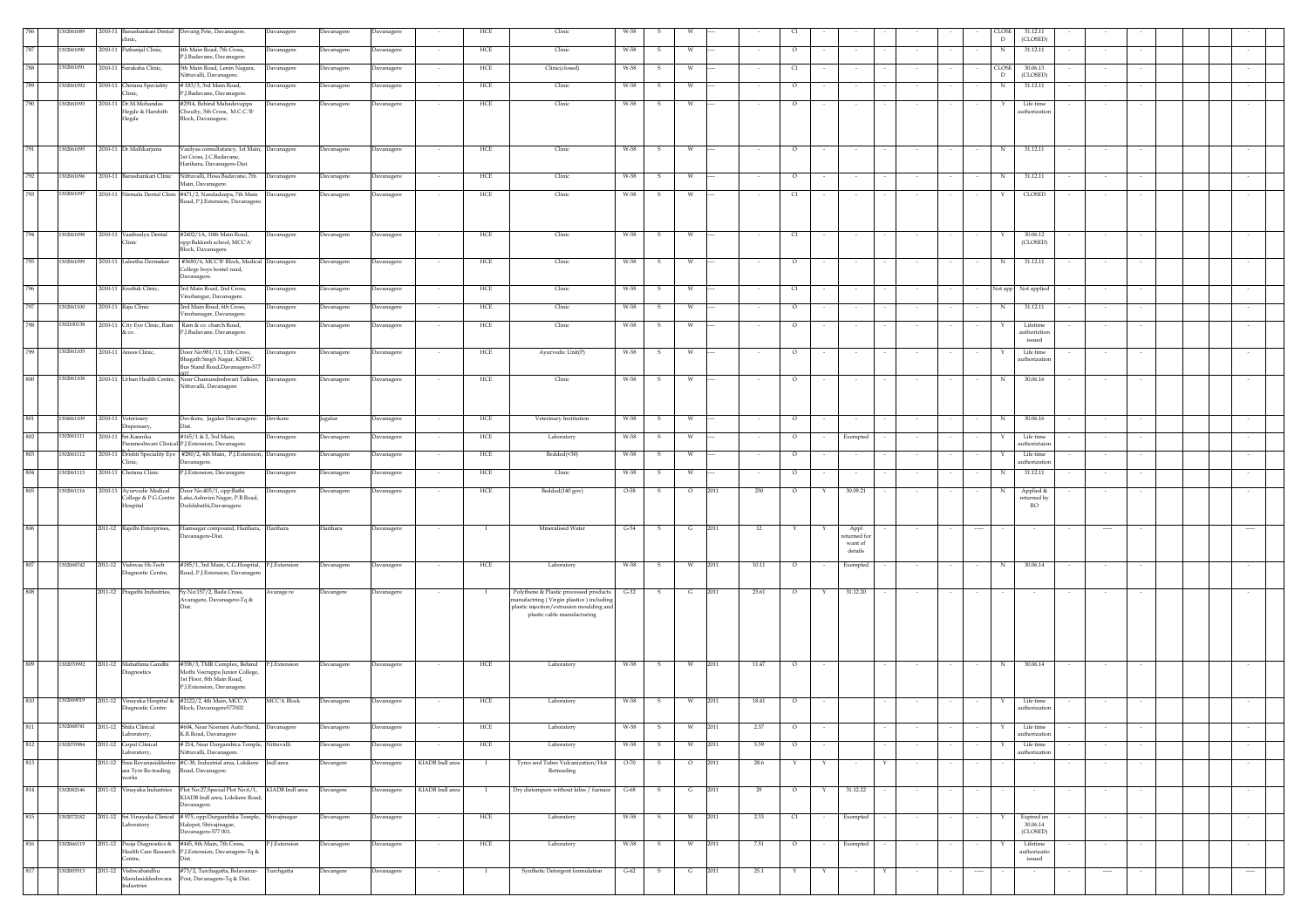|         | 02068755                       | 2011-12 Sadiya Diagnostic                                                                                                   | Door No.365/1, Opp. Noorani<br>(Clinical Laboratory) Auto Stand, K.R.Road,<br>Davangere-577 001.                                                                                                          | Davanagere                | Davanagere        | Davanagere |                               | HCF          | Laboratory                              |        |              |          |      |        |                                  |                          |          |                         |        |        |            | uthorizatio<br>$\,$ issued                 |        |        |  |        |  |
|---------|--------------------------------|-----------------------------------------------------------------------------------------------------------------------------|-----------------------------------------------------------------------------------------------------------------------------------------------------------------------------------------------------------|---------------------------|-------------------|------------|-------------------------------|--------------|-----------------------------------------|--------|--------------|----------|------|--------|----------------------------------|--------------------------|----------|-------------------------|--------|--------|------------|--------------------------------------------|--------|--------|--|--------|--|
| 819     | 1302070531                     | 2011-12 A.S.Rice Industries,<br>Sy.No:147/AP,<br>Maganahalli                                                                | Sy.No:147/AP, Maganahalli<br>Road, Davanagere                                                                                                                                                             | Davanagere                | Davanagere        | Davanagere |                               | $\mathbf I$  | Boiled rice (steamed) / Paraboiled rice | $O-79$ | s            | $\circ$  | 2011 | 41.6   | $\alpha$                         |                          | $\sim$   | Y                       |        |        |            |                                            |        |        |  |        |  |
| 820     | 1303070997                     | ad Daw<br>2011-12 Embee Agro Food<br>ndustries Pvt. Ltd.,                                                                   | Plot No:44/A & B, 45/A &B,<br>y.No:5, Hanagawadi Indl area,<br>Iarihara, Davanagere-Dist.<br>(No.909/17 & 910/1B, LHG Hub,<br>Sri.Shivakumar Nagar, 2nd Stage<br>Channagiri Road, Davanagere-<br>577 005) | Hangawadi indl<br>area    | Harihara          | Davanagere | KIADB Indl<br>area, Hanagawad | $\mathbf{I}$ | Boiled rice (steamed) / Paraboiled rice | $O-79$ | L            | $\circ$  | 2011 | 3032   | $\circ$                          | Y                        | 30.09.21 | Y<br>30.09.21           |        |        |            |                                            |        |        |  |        |  |
| 821     | 302071616                      | 2011-12 Thyrocare Centre,                                                                                                   | Door No.9/375 (old NCC Office) P.J.Extension<br>opp:Byadagi Shetter School, 4th<br>Main, P.J. Extension, Davanagere                                                                                       |                           | Davanagere        | Davanagere |                               | HCE          | Laboratory                              | W-58   | s            | W        | 2011 | 4.64   | $\circ$                          |                          | Exempted |                         |        |        | N          | 30.06.17                                   |        |        |  |        |  |
| 822     | 1303072112                     |                                                                                                                             | 2011-12 Spandana Laboratory, #Old P.B.Road, Near Maharastra Harihara<br>Bank, Harihara, Davanagere-Dist.                                                                                                  |                           | Harihara          | Davanagere |                               | ${\rm HCE}$  | Laboratory                              | W-58   | s            | w        | 2011 | 6.85   | $\circ$                          |                          | Exempted |                         |        |        |            | Life time<br>authorizatio                  |        |        |  |        |  |
| 823     | 1301070954                     | 2011-12 Sri.Balaji Diagnostic<br>aboratory                                                                                  | Near Kannikaparameshwari<br>Temple Road, G.S.P.Flaza,<br>Channagiri, Davanagere-Dist.                                                                                                                     | Channagiri                | <b>Channagiri</b> | Davanagere |                               | HCE          | Laboratory                              | W-58   | s            |          | 2011 | 4.43   | $\circ$                          |                          | Exempted |                         |        |        | N          | 30.06.16                                   |        |        |  |        |  |
| 824     | 1302065234                     | 2011-12 Ashwini Clinical                                                                                                    | Sarswathi Lavout, Near                                                                                                                                                                                    | Saraswathi                | Davanagere        | Davanagere |                               | HCE          | Laboratory                              | W-58   | -S           | w        | 2011 | 1.73   | C1                               |                          | Exempted |                         |        |        |            | 31.12.11<br>(CLOSED)                       |        |        |  |        |  |
| 825     |                                | Laboratory & ECG<br>2011-12 Ganga Laboratory,                                                                               | Durgambika Highschool,<br>Sarswathi Layout, Near                                                                                                                                                          | Badavane<br>Saraswathi    | <b>Davanagere</b> | Davanagere |                               | HCE          | Laboratory                              | W-58   | s            | W        | 2011 | 4.10   | $\circ$                          |                          | Exempted |                         |        |        | N          | 31.12.11                                   |        |        |  |        |  |
| 826     | 1302066201                     | 2011-12 Sri Guru                                                                                                            | Durgambika Highschool,<br>Joor No.283, 4th Main, 4th                                                                                                                                                      | Badavane<br>P.J.Extension | Davanagere        | Davanagere |                               | HCE          | Clinic & Laboratory                     | W-58   |              |          | 2011 | 4.36   | $\circ$                          |                          | Exempted |                         |        |        |            | Life time                                  |        |        |  |        |  |
|         |                                | Bakkeshwara Urology Cross,<br>Center.<br>Kidney Stone Clinic & P.J.Extension,<br>Sarvamangala<br>Laboratory                 | Near Vishweshwaraiah Park,<br>Davanagere-577 002.                                                                                                                                                         |                           |                   |            |                               |              |                                         |        |              |          |      |        |                                  |                          |          |                         |        |        |            | authorization                              |        |        |  |        |  |
| 827     | 1303065888                     | 2011-12 Harihara Medical<br>Laboratory                                                                                      | K.Nagappa Building, Shimoga<br>Circle, Harihara, Davanagere-                                                                                                                                              | Harihara                  | Harihara          | Davanagere | $\sim$                        | HCE          | Laboratory                              | W-58   | - S          | W        | 2011 | 2.09   | $\circ$                          | $\sim$                   | Exempted |                         |        |        |            | life time<br>authorization                 | $\sim$ |        |  |        |  |
| 828     | 1303068756                     | 2011-12 Shree Manjunatha<br>Clinical Laboratory,                                                                            | imoga Road, Gowdara<br>asappa Complex, Harihara,<br>Davanagere-Dist.                                                                                                                                      | Iarihara                  | Iarihara          | Davanagere |                               | HCE          | Laboratory                              | W-58   |              | W        | 2011 | 2.01   | $\circ$                          |                          | Exempted |                         |        |        | N          | 30.06.17                                   |        |        |  |        |  |
| 829     | 303065892                      |                                                                                                                             | 2011-12 Bongale Health Centre Door No:9/407, Bongale<br>& Clinical Laboratory Complex, Shimoga Road,<br>Harihara-Post & Tq, Davanagere                                                                    | Harihara                  | Harihara          | Davanagere |                               | HCE          | Laboratory                              | W-58   | -S           | W        | 2011 | 4.30   | $\circ$                          |                          | Exempted |                         |        |        |            | Life time<br>authorizatio                  |        |        |  |        |  |
| 830     | 1302070981                     | 2011-12 Pragathi Seeds<br>Development<br>Corporation, #619.<br>M.C.Layout, Near<br>Bethur Hall Bridge,<br>agalur Road,      | #619, M.C.Layout, Near Bethur<br>Hall Bridge, Jagalur Road,<br>Davanagere.                                                                                                                                | Davanagere                | <b>Davangere</b>  | Davanagere |                               | $\mathbf{I}$ | Steeping and Processing of Grains       | $G-47$ | S.           | G        | 2011 | 82.77  | $\circ$                          | Υ                        | 31.12.22 | 31.12.22<br>Y           |        |        |            |                                            |        |        |  |        |  |
| 831     | 1301072464                     |                                                                                                                             | 2011-12 Suraksha Poly Clinic, Sy.No.295/272, SKP Road,<br>Channagiri, Davanagere                                                                                                                          | Channagiri                | Channagiri        | Davanagere |                               | HCE          | Clinic(closed)                          | W-58   | - S          | W        | 2011 | 8.54   | C1                               |                          | 30.06.15 |                         |        |        |            | 30.06.14                                   |        |        |  |        |  |
| 832     | 1303077446                     | 2011-12 Ashwini Clinic                                                                                                      | Market<br>Road,Doddabidi,Harihara-                                                                                                                                                                        | Doddabidi                 | Harihara          | Davanagere | $\sim$                        | HCE          | Clinic                                  | W-58   | -S           | w        | 2011 | 8.54   | $\circ$                          | $\sim$                   | Exempted | $\sim$                  | $\sim$ | $\sim$ | Y          | Life time<br>authorization                 | $\sim$ | $\sim$ |  |        |  |
| 833     | 1302068688                     | 2011-12 Sri.Raghavendra<br>Clinical Laboratory,                                                                             | <b>Bharath Pavilion Complex</b> ,<br>pp:SS General Hospital,<br>K.R.Road, Davanagere.                                                                                                                     | Davanagere                | Davanagere        | Davanagere |                               | HCE          | Laboratory                              | W-58   | s            |          | 2011 | 3.19   | $\begin{array}{c} 1 \end{array}$ |                          | 30.06.15 |                         |        |        |            | 30.06.15                                   |        |        |  |        |  |
| 834     | 1302070991                     | 2011-12 Karshni Paint<br>Industries, Plot<br>No:393, Davanagere<br>Kondajja Road,<br>Kakkaragolla-Post,<br>Davanagere-Dist. | Plot No:393, Davanagere<br>Kondajja Road, Kakkaragolla-<br>Post, Davanagere-Dist.                                                                                                                         | Kakkaragolla-<br>Village  | Davangere         | Davanagere | $\sim$                        | $\mathbf{I}$ | Paint blending & mixing(Ball mill)      | O-54   | $\mathbf{s}$ | $\circ$  | 2011 | 67.75  | $\circ$                          | $\mathbf Y$              | 30.09.21 | $\mathbf Y$<br>30.09.21 |        |        |            |                                            |        |        |  |        |  |
| 835     |                                | 1302070532 2011-12 A.V.Kamalamma<br>Memorial Clinic                                                                         | #491/1, Basaveshwara circle,<br>Kaipete, Davanagere.                                                                                                                                                      | Davanagere                | Davanagere        | Davanagere | $\sim$                        | HCE          | Clinic                                  | W-58   | $\mathbf{s}$ | W        | 2011 |        | $\alpha$                         | $\overline{\phantom{a}}$ | $\sim$   |                         |        |        |            | 30.06.14<br>(CLOSED)                       | $\sim$ |        |  |        |  |
| 836     | 1303065111                     |                                                                                                                             | 2011-12 Adarsha Ayurvedic opp:Maharastra Bank,Old<br>Clinic & Panchakarma P.B.Road, Harihara, Davanager                                                                                                   | Harihara                  | Harihara          | Davanagere | $\sim$                        | HCE          | Ayurvedic Unit(P)                       | W-58   | -S           | W        | 2011 | $\sim$ | $\circ$                          |                          | $\sim$   | $\sim$                  |        | $\sim$ | N          | 30.06.17                                   | $\sim$ | $\sim$ |  | $\sim$ |  |
| 837     | 1303070533                     |                                                                                                                             | 2011-12 Adithya Child Clinic, opp:Neelkamal Theater, Jigali<br>Road, Malebennur-Post, Harihara<br>Tq, Davanagere-Dist.                                                                                    | Malebennur                | Harihara          | Davanagere | $\sim$                        | HCE          | Clinic                                  | W-58   | s.           | W        | 2011 | $\sim$ | $\circ$                          |                          | $\sim$   | $\sim$                  |        |        | N          | 30.06.17                                   | $\sim$ |        |  |        |  |
| 838     | 1302065059                     |                                                                                                                             | 2011-12 Adithya Health Care Door No.671/1, 8th Main,<br>P.J.Extension, Davanagere.                                                                                                                        | Davanagere                | <b>Davanagere</b> | Davanagere |                               | ${\rm HCE}$  | Clinic                                  | W-58   | s            | W        | 2011 |        | $\circ$                          |                          |          |                         |        |        |            | Life time<br>authorization                 |        |        |  |        |  |
| 839     | 1302064583                     |                                                                                                                             | 2011-12 Akash Dental Clinic # 3116/2, 9th Main, 2nd Cross,<br>MCC'B' Block, Davanagere.                                                                                                                   | MCC'B Block               | Davanagere        | Davanagere |                               | HCE          | Clinic                                  | W-58   | - S          | W        | 2011 |        | $\circ$                          |                          |          |                         |        |        |            | Lifetime<br>authorizatio<br>issued         |        |        |  |        |  |
| 840     | 1302065005                     | 2011-12 Akshaya Clinic,                                                                                                     | Main Road, Hadadi-Post,<br>Davanagere-Dist.                                                                                                                                                               | Hadadi                    | <b>Davanagere</b> | Davanagere |                               | HCE          | Clinic                                  | W-58   | -S           | w        | 2011 |        | $\circ$                          |                          |          |                         |        |        | N          | 30.06.14                                   |        |        |  |        |  |
| 841     | 1303066345 2011-12 Ali Clinic, |                                                                                                                             | Kalidas Nagar, Harihara,<br>Davanagere-Dist.                                                                                                                                                              | Harihara                  | Harihara          | Davanagere |                               | HCE          | Clinic                                  | W-58   | s            | W        | 2011 |        | $\circ$                          |                          |          |                         |        |        | $_{\rm N}$ | 31.12.11                                   |        |        |  |        |  |
| $842\,$ | 1301066344                     | 2011-12 Al-Rasheed Clinic,                                                                                                  | Thasildar Road, Halladkere,<br>Harihara, Davanagere-Dist.                                                                                                                                                 | Halladakere               | Harihara          | Davanagere |                               | HCE          | Clinic                                  | W-58   |              |          | 2011 |        | C1                               |                          |          |                         |        |        |            | 31.12.11<br>(CLOSED)                       |        |        |  |        |  |
| 843     | 1302065552                     |                                                                                                                             | 2011-12 Amberkar Virupanna Narasaraj Road, Davanagere.                                                                                                                                                    | Davanagere                | Davanagere        | Davanagere |                               | HCE          | Clinic                                  | W-58   | -S           | w        | 2011 |        | $\circ$                          |                          |          |                         |        |        |            | Life time                                  |        |        |  |        |  |
| 844     | 1302070580                     | Clinic,<br>2011-12 Amogha Infertility<br>Clinic,                                                                            | Door No.2729. 2nd Main, 3rd<br>Cross, MCC'B' Block, Near Kadli<br>Nursing Home, Davanagere.                                                                                                               | <b>MCC'B Block</b>        | <b>Davanagere</b> | Davanagere | $\sim$                        | HCE          | Clinic                                  | W-58   | s            | w        | 2011 |        | $\circ$                          | $\sim$                   | $\sim$   | $\sim$                  |        |        |            | authorizatio<br>Life time<br>authorization | $\sim$ | $\sim$ |  | $\sim$ |  |
| 845     | 1302064581                     | 2011-12 Amruth<br>Clinic(Ayurvedic),                                                                                        | 3rd Main, 13th<br>Cross, Vinobanagar, Davanagere                                                                                                                                                          | inobanagar                | <b>Javanagere</b> | Davanagere |                               | HCE          | Ayurvedic Unit(P)                       | W-58   | s            |          | 2011 |        | $\circ$                          |                          |          |                         |        |        |            | Life time<br>authorization                 |        |        |  |        |  |
| 846     | 1302065173                     | Clinic,                                                                                                                     | 2011-12 Anand Child Health Door No.2094, 3rd Main, 3rd<br>Cross, opp:Sunshine Hospital,<br>MCC'A' Block, Davanagere.                                                                                      | <b>MCC'A Block</b>        | Davanagere        | Davanagere |                               | HCE          | Clinic                                  | W-58   |              |          | 2011 |        | $\circ$                          |                          |          |                         |        |        |            | Lifetime<br>authorizatio<br>issued         |        |        |  |        |  |
| 847     | 1302070581                     | 2011-12 Ananda Clinic,<br>(Avurvedic Unit)                                                                                  | Room No:33, Town Panchayath Honnali<br>Complex, Near Bus Stand,<br>Honnali, Davanagere-Dist.                                                                                                              |                           | Honnali           | Davanagere | $\sim$                        | HCE          | Ayurvedic Unit(P)                       | W-58   | -S           | <b>W</b> | 2011 | $\sim$ | $\circ$                          |                          | $\sim$   | $\sim$                  |        | $\sim$ | Y          | Life time<br>authorization<br>issued       | $\sim$ | $\sim$ |  | $\sim$ |  |
| 848     | 1302065228                     | 2011-12 Annapurna Clinic,                                                                                                   | #3864/38, 2nd Main, S.S.Layout, S.S.Layout<br>'B' Block, Davanagere.                                                                                                                                      |                           | Davanagere        | Davanagere | $\sim$                        | ${\rm HCE}$  | Clinic(closed)                          | W-58   | s            | W        | 2011 |        | C1                               |                          |          |                         |        |        |            | 30.06.14<br>(Closed)                       | $\sim$ |        |  |        |  |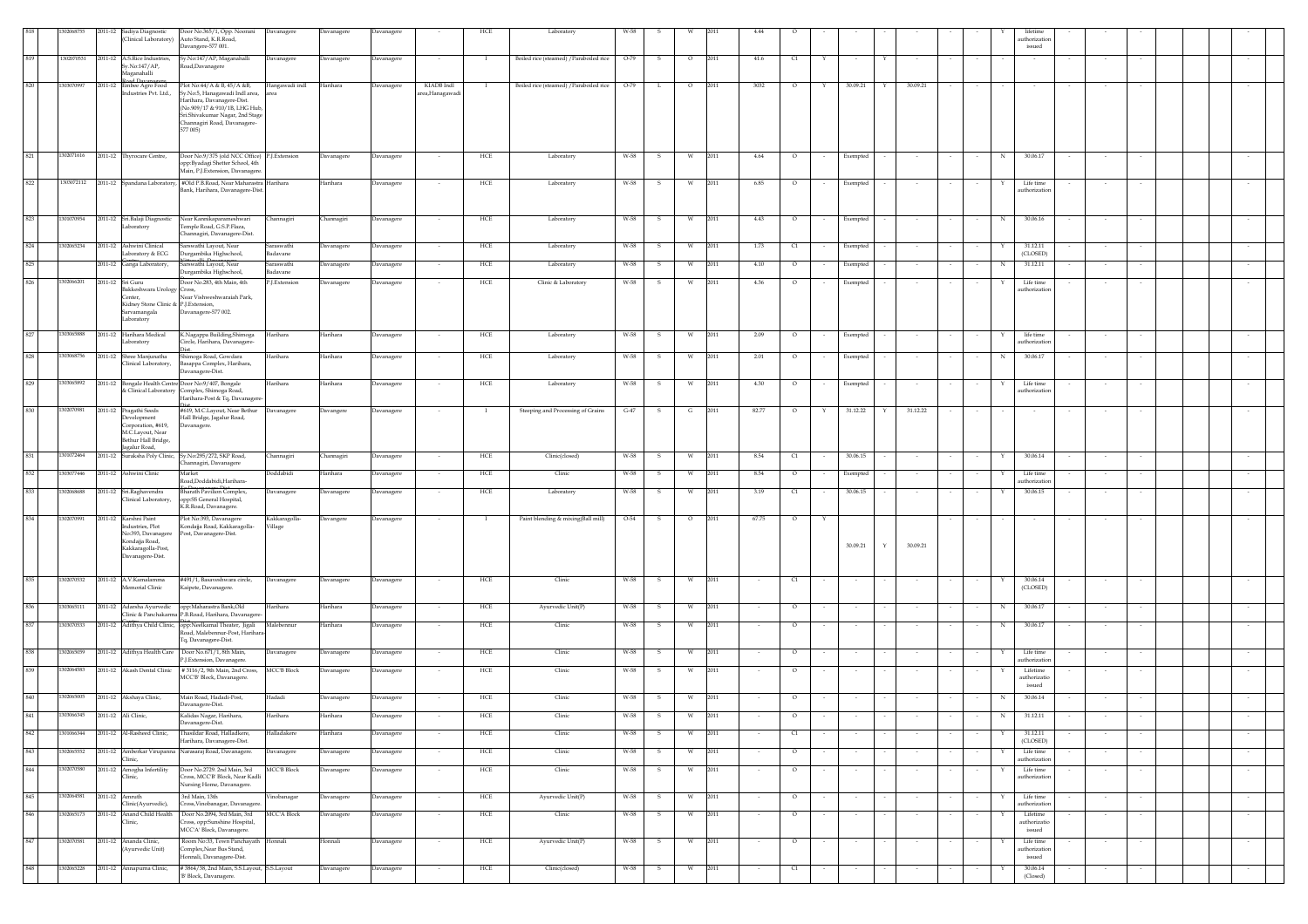|              | 0206522    |                                                       | 2011-12 Apoorva Poly Clinic, #375/B, 4th Main P.J.Extension, P.J.Extension                                                           | Davanagere       | Davanagere        |        | HCE        | Clinic            | W-58 |              |          |      |        |         |        |                  |        |                  | Life time<br>authorization                  |        |        |        |
|--------------|------------|-------------------------------------------------------|--------------------------------------------------------------------------------------------------------------------------------------|------------------|-------------------|--------|------------|-------------------|------|--------------|----------|------|--------|---------|--------|------------------|--------|------------------|---------------------------------------------|--------|--------|--------|
|              | 302065186  | 2011-12 Arathi Clinic,                                | Davanagere.<br>#403/4A, Ist Floor, opp:Modi<br>Davanagere                                                                            | Davanagere       | Davanagere        |        | HCE        | Clinic            | W-58 | s.           | <b>W</b> | 2011 |        | $\circ$ |        | $\sim$           |        |                  | Life time<br>Y                              |        |        |        |
|              |            |                                                       | compound M.C.Modi Road,<br>Davanagere.                                                                                               |                  |                   |        |            |                   |      |              |          |      |        |         |        |                  |        |                  | authorization                               |        |        |        |
|              |            | 2011-12 Aruna Clinic,                                 | #4 Port Road, Santhebennur,<br>Santebennur                                                                                           | Channagiri       | Davanagere        |        | HCE        | Clinic            | W-58 | s            | W        | 2011 |        | $\circ$ |        |                  |        |                  | $\,$ N $\,$<br>31.12.11                     |        |        |        |
| 852          | 1302065107 | 2011-12 Asha Clinic                                   | Channagiri-Tq, Davanagere-Dist<br># 5th Cross, Main Road, Bharath Davanagere                                                         | Davanagere       | Davanagere        | $\sim$ | HCE        | Clinic            | W-58 | -S.          | W        | 2011 | $\sim$ | C1      |        | $\sim$           | $\sim$ |                  | 30.06.14                                    | $\sim$ |        |        |
|              |            |                                                       | Colony, Davanagere                                                                                                                   |                  |                   |        |            |                   |      |              |          |      |        |         |        |                  |        |                  | (CLOSED)                                    |        |        |        |
|              | 302065062  | 2011-12 Ashwini Ayurvedic<br>Dispensary,              | Halekundwada Post, Davanagere-Halekundvada<br>Dist.                                                                                  | Davanagere       | Davanagere        | $\sim$ | HCE        | Ayurvedic Unit(P) | W-58 | s.           | w        | 2011 | $\sim$ | C1      | $\sim$ | $\sim$           | $\sim$ |                  | CLOSE 30.06.14(closed<br>D<br>$\rightarrow$ | $\sim$ | $\sim$ |        |
| 854          | 05072012   | 2011-12 Ashwini Clinic<br>(Ayurvedic),                | Hiregonigere, Honnali,<br>Hiregonogere<br>Davanagere-Dist.                                                                           | Honnali          | Davanagere        | $\sim$ | HCE        | Ayurvedic Unit(P) | W-58 | s.           | W        | 2011 | $\sim$ | $\circ$ |        | $\sim$           | $\sim$ |                  | 30.06.17<br>N                               | $\sim$ |        |        |
| 855          | 1302064572 | 2011-12 Ashwini Clinic                                | # A-40, SPS Nagara, Stage Ring Davanagere                                                                                            | Davanagere       | Davanagere        |        | HCE        | Clinic            | W-58 | s            | W        | 2011 |        | $\circ$ |        |                  |        |                  | Life time<br>Y                              |        |        |        |
| 856          | 1302065080 | 2011-12 Ashwini Ayurvedic Bethur Road, Davanagere.    | Road, Davanagere.<br>Davanagere                                                                                                      | Davanagere       | Davanagere        |        | HCE        | Clinic            | W-58 | $\mathbf{s}$ | W        | 2011 |        | $\circ$ |        |                  |        |                  | authorization<br>Life time                  |        |        |        |
| 857          |            | Clinic<br>2011-12 Ashwini Clinic                      |                                                                                                                                      |                  |                   |        |            | Clinic            |      |              |          | 2011 |        |         |        |                  |        |                  | authorization<br>31.12.11                   |        |        |        |
|              |            |                                                       | Durgambika Temple, Nittuvalli, Nittuvalli<br>Davanagere.                                                                             | Davanagere       | Davanagere        | $\sim$ | HCE        |                   | W-58 | - S          | W        |      | $\sim$ | $\circ$ | $\sim$ | $\sim$<br>$\sim$ | $\sim$ | $\sim$           | N                                           | $\sim$ | $\sim$ |        |
| 858          | 302065089  | 2011-12 Ashwini Clinic                                | Hondada Road, Near Railway<br>Davanagere<br>Gate, Davanagere.                                                                        | Davanagere       | Davanagere        | $\sim$ | HCE        | Clinic            | W-58 | -S           | W        | 2011 | $\sim$ | $\circ$ |        | $\sim$           | $\sim$ |                  | Life time<br>Y<br>authorization             | $\sim$ |        |        |
| 859          | 1302065220 | 2011-12 Ashwini Clinic                                | Hosadurga Road, Near Bus<br>Anagodu<br>stand, Anagodu-Post,                                                                          | Davanagere       | Davanagere        |        | HCE        | Clinic            | W-58 | $\mathbf{s}$ | W        | 2011 |        | $\circ$ |        | $\sim$           |        |                  | Life time<br>Y<br>authorization             | $\sim$ |        |        |
|              |            |                                                       | Davanagere-Tq & Dist.                                                                                                                |                  |                   |        |            |                   |      |              |          |      |        |         |        |                  |        |                  |                                             |        |        |        |
|              | 1302072014 | 2011-12 Ashwini Clinic                                | Jalinagara, Davanagere.<br>Jalinagara                                                                                                | Davanagere       | Davanagere        |        | HCE        | Clinic            | W-58 | -S           | W        | 2011 |        | $\circ$ |        |                  |        |                  | Lifetime<br>Y<br>authorizatio               |        |        |        |
|              |            |                                                       |                                                                                                                                      |                  |                   |        |            |                   |      |              |          |      |        |         |        |                  |        |                  | issued                                      |        |        |        |
|              | 301071998  | 2011-12 Ashwini Clinic                                | Kote Road, Santhebennur-Post, Santebennur<br>Channagiri-Tq, Davanagere-Dist.                                                         | Channagiri       | Davanagere        |        | HCE        | Clinic            | W-58 | s            | w        | 2011 |        | $\circ$ |        |                  |        |                  | Lifetime<br>Y<br>authorizatio               |        |        |        |
|              | 1302064578 | 2011-12 Ashwini Clinic                                | Main Road, Anaji, Davanagere-<br>Anaji-Post                                                                                          | Davanagere       | Davanagere        |        | HCE        | Clinic            | W-58 |              |          | 2011 |        | $\circ$ |        |                  |        |                  | issued<br>lifetime                          |        |        |        |
|              |            |                                                       | Tq & Dist.                                                                                                                           |                  |                   |        |            |                   |      |              |          |      |        |         |        |                  |        |                  | authorization                               |        |        |        |
|              | 1302065178 | 2011-12 Ashwini Clinic                                | opp:Don Bosco School, Ring<br>Vijayanagar<br>Road, Vijaya Nagar Badavane,<br>Badavane                                                | Davanagere       | Davanagere        |        | HCE        | Clinic            | W-58 | -S.          | W        | 2011 |        | $\circ$ |        |                  |        |                  | Life time<br>authorization                  |        |        |        |
|              |            | 2011-12 Ashwini Educational                           | Davanagere<br>Davanagere<br>Davanagere                                                                                               | Davanagere       | Davanagere        |        | HCE        | Clinic            | W-58 | -S           | W        | 2011 |        | $\circ$ |        |                  |        |                  | 31.12.11<br>N                               | $\sim$ |        |        |
|              |            | Associations,                                         |                                                                                                                                      |                  |                   |        |            |                   |      |              |          |      |        |         |        |                  |        |                  |                                             |        |        |        |
|              | 1302065065 | 2011-12 Ayush Clinic                                  | Millath School Road, Davanagere Davanagere                                                                                           | Davanagere       | Davanagere        |        | HCE        | Clinic            | W-58 | s            | W        | 2011 |        | C1      |        |                  |        |                  | 31.12.11<br>(CLOSED)                        |        |        |        |
| 866          | 1302072428 | 2011-12 Babu Clinic,                                  | #91, P.Haleshappa Road,<br>Davanagere<br>Davanagere                                                                                  | Davanagere       | Davanagere        | $\sim$ | HCE        | clinic            | W-58 | S.           | W        | 2011 | $\sim$ | $\circ$ |        | $\sim$           |        |                  | life time<br>Y<br>authorizatio              | $\sim$ |        |        |
|              | 1302065216 |                                                       | 2011-12 Basaveshwara Clinic, Behind Ganesh Temple, Post<br>Mayakonda                                                                 | Davanagere       | Davanagere        | $\sim$ | HCE        | Clinic(closed)    | W-58 | S.           | <b>W</b> |      | $\sim$ | C1      | $\sim$ | $\sim$<br>$\sim$ | $\sim$ | $\sim$<br>$\sim$ | 30.06.14<br>Y                               | $\sim$ | $\sim$ | $\sim$ |
|              |            |                                                       | Office Road, Mavakonda<br>Davanagere-Tq & Dist.                                                                                      |                  |                   |        |            |                   |      |              |          |      |        |         |        |                  |        |                  |                                             |        |        |        |
| 868          | 302071571  | 2011-12 Basaveshwara Clinic, Budal Road, SPS Nagar,   | SPS Nagar<br>Davanagere.                                                                                                             | Davanagere       | <b>Davanagere</b> |        | HCE        | Clinic            | W-58 | s            | W        | 2011 |        | $\circ$ |        |                  |        |                  | 31.12.11<br>N                               |        |        |        |
| 869          | 1302072855 | 2011-12 Basaveshwara                                  | No:1 & 2, Parkview Plaza, 4th<br>P.J.Extension                                                                                       | Davanagere       | Davanagere        |        | HCE        | Laboratory        | W-58 |              | W        | 2011 |        | $\circ$ |        | Exempted         |        |                  | Not applied<br>N                            |        |        |        |
|              |            | Diabetic and<br>Diagnostic Care                       | Main, P.J. Extension,<br>opp: Vishveshwaraiah Park,                                                                                  |                  |                   |        |            |                   |      |              |          |      |        |         |        |                  |        |                  |                                             |        |        |        |
|              |            | Centre,                                               | Davanagere.                                                                                                                          |                  |                   |        |            |                   |      |              |          |      |        |         |        |                  |        |                  |                                             |        |        |        |
|              |            | 2011-12 Bhadriya Clinic,                              | Lashkar Mohalla, Channagiri,<br>Channagiri<br>Davanagere-Dist.                                                                       | Channagiri       | Davanagere        | $\sim$ | HCE        | Clinic            | W-58 | s.           | W        | 2011 |        | $\circ$ | $\sim$ | $\sim$           |        |                  | 31.12.11<br>N                               | $\sim$ |        |        |
| 871          | 302099905  |                                                       | 2011-12 Bhagya Dental Clinic, Door No.553/10, 1st Stage, IInd Shivakumaraswamy Davanagere<br>Main, 8th Cross, Shivakumar<br>Badavane |                  | Davanagere        |        | HCE        | Clinic            | W-58 | S.           | W        | 2011 |        | $\circ$ |        | $\sim$           |        |                  | Lifetime<br>Y<br>authorization              |        |        |        |
|              |            |                                                       | Swamy Badavane, Davanagere-<br>577 005.                                                                                              |                  |                   |        |            |                   |      |              |          |      |        |         |        |                  |        |                  |                                             |        |        |        |
| 872          | 302064984  | 2011-12 Sri.Vinayaka Clinic & Dr.Modi compound Road,  | Davanagere                                                                                                                           | Davanagere       | Davanagere        |        | HCE        | Laboratory        | W-58 | s            | W        | 2011 |        | $\circ$ |        | Exempted         |        |                  | 30.06.17<br>N                               |        |        |        |
|              |            | Channamma Clinic)                                     | Laboraotry (Formerly P.J.Extension,Davanagere.                                                                                       |                  |                   |        |            |                   |      |              |          |      |        |         |        |                  |        |                  |                                             |        |        |        |
|              | 301076318  | 2011-12 Childrens Clinic                              | PWD Road, Channagiri,<br>Channagiri                                                                                                  | <b>hannagiri</b> | Davanagere        |        | HCE        | clinic            | W-58 |              | W        | 2011 |        | $\circ$ |        |                  |        |                  | Lifetime<br>Y                               |        |        |        |
|              | 1302064995 | 2011-12 Chiranjeevi Clinic                            | Davanagere-Dist.<br>Old Bethur Road, Davanagere<br>Davanagere                                                                        | Davanagere       | Davanagere        |        | HCE        | Clinic            | W-58 |              | W        | 2011 |        | $\circ$ |        |                  |        |                  | authorizatio<br>30.06.14<br>N               |        |        |        |
| $87^{\circ}$ |            |                                                       |                                                                                                                                      |                  |                   |        |            |                   |      |              |          |      |        |         |        |                  |        |                  |                                             |        |        |        |
|              | 1302071849 | 2011-12 Chiranthan Dental                             | Door No.372,4th Main, 9th Cross, Davanagere<br>P.J.Extension, Behind                                                                 | Davanagere       | Davanagere        |        | HCE        | Clinic            | W-58 |              | W        | 2011 |        | $\circ$ |        |                  |        |                  | Lifetime<br>authorizatio                    |        |        |        |
|              |            | 2011-12 City Clinic,                                  | Vishveshwaraiah Park,<br>PWD Road, Channagiri,<br>Channagiri                                                                         | Channagiri       | Davanagere        |        | HCE        | clinic            | W-58 | -S.          | W        | 2011 |        | $\circ$ |        |                  |        |                  | 31.12.11<br>N                               |        |        |        |
|              |            |                                                       | Davanagere.                                                                                                                          |                  |                   |        |            |                   |      |              |          |      |        |         |        |                  |        |                  |                                             |        |        |        |
| 877          | 03065894   | 2011-12 City Dental Clinic,                           | Dr.Nabi Complex, Shimoga Road, Harihara<br>Harihara-Post, Davanagere-Dist.                                                           | Harihara         | Davanagere        |        | HCE        | clinic            | W-58 | -S.          | <b>W</b> | 2011 |        | $\circ$ |        |                  |        |                  | Life time<br>Y<br>authorization             |        |        |        |
| 878          | 1302071866 | 2011-12 M.N.Cosmo Dental<br>Clinic,                   | Madakari Nayaka Circle,<br>Davanagere<br>Sri.Durgambika Complex,                                                                     | Davanagere       | Davanagere        |        | HCE        | clinic            | W-58 | s            | W        | 2011 |        | $\circ$ |        |                  |        |                  | Life time<br>authorization                  |        |        |        |
|              |            |                                                       | Davanagere.                                                                                                                          |                  |                   |        |            |                   |      |              |          |      |        |         |        |                  |        |                  |                                             |        |        |        |
|              | 1302064705 | 2011-12 Daivik Dental Clinic, #836/3, Benaka Complex, | Saraswathi<br>Saraswathi Badavane<br>Badavane                                                                                        | Davanagere       | Davanagere        |        | <b>HCE</b> | Clinic            | W-58 | -S.          | - W      | 2011 |        | $\circ$ |        | $\sim$           |        |                  | 31.12.11<br>N                               | $\sim$ |        |        |
| 880          | 1305071785 | 2011-12 Dakshayani Clinic,                            | Kundur-Village, Honnali-Tq,<br>Kundur village<br>Davanagere-Dist.                                                                    | Honnali          | Davanagere        |        | HCE        | Clinic            | W-58 | s            | W        | 2011 |        | $\circ$ |        |                  |        |                  | 30.06.17<br>N                               |        |        |        |
|              | 1302064698 | 2011-12 Davanagere Dental<br>Care,                    | #704/4A1, A2, Mandipete,<br>Mandipet<br>Davanagere.                                                                                  | Davanagere       | Davanagere        |        | HCE        | Clinic            | W-58 |              | W        | 2011 |        | $\circ$ |        |                  |        |                  | Life time<br>authorization                  |        |        |        |
| 882          | 1302064962 | 2011-12 Davanagere ENT                                | Door NO.47/A, AVK College<br>P.J.Extension                                                                                           | Davanagere       | Davanagere        |        | HCE        | Clinic            | W-58 |              | W        | 2011 |        | $\circ$ |        |                  |        |                  | Life time                                   |        |        |        |
| 883          | 1302064700 | Head & Neck                                           | Road, P.J.Extension, Davanagere<br>Door No:1995, 4th Cross, Bhasha Davanagere                                                        |                  | Davanagere        |        | HCE        | Clinic            | W-58 | $\mathbf{s}$ | W        | 2011 |        | $\circ$ |        | $\sim$           |        |                  | authorization<br>Life time                  |        |        |        |
|              |            | 2011-12 Dayananda Clinic,                             | Nagar Main Road, Davanagere                                                                                                          | Davanagere       |                   |        |            |                   |      |              |          |      |        |         |        |                  |        |                  | authorization                               |        |        |        |
| 884          | 1302064702 | 2011-12 Deepa Clinic,                                 | #3623, 8th Main, 8th Cross,<br><b>MCC'B Block</b><br>MCC'B' Block, Davanagere                                                        | Davanagere       | Davanagere        |        | HCE        | clinic            | W-58 | -S           | W        | 2011 |        | $\circ$ |        | $\sim$           | $\sim$ |                  | 30.06.14<br>$_{\rm N}$                      | $\sim$ | $\sim$ | $\sim$ |
| 885          |            | 2011-12 Deepak Clinic, Bilal                          | Bilal Nagar, Nallur-camp, Nallur-Nallur Village<br>Nagar, Nallur Camp, Post, Channagiri-Tq, Davanagere-                              | Channagiri       | Davanagere        |        | HCE        | Clinic            | W-58 | -S           | W        | 2011 |        | C1      |        | $\sim$           | $\sim$ |                  | CLOSED<br>Y                                 | $\sim$ | $\sim$ | $\sim$ |
|              |            |                                                       | Dist.                                                                                                                                |                  |                   |        |            |                   |      |              |          |      |        |         |        |                  |        |                  |                                             |        |        |        |
| 886          | 301095166  | 2011-12 Deepak Clinic,                                | Door No.56, K.No.376B, Main<br>Nallur Village<br>Road, Nallur-Post, Channagiri-                                                      | Channagiri       | Davanagere        |        | HCE        | Clinic            | W-58 | -S           | W        | 2011 |        | $\circ$ |        |                  |        |                  | Life time<br>authorization                  |        |        |        |
| 887          | 302071792  | 2011-12 Dhanvanthari                                  | Tq, Davanagere-Dist.<br>#4076/20, 11th Main, 5th Cross, MCC Extended B                                                               | Davanagere       | Davanagere        |        | HCE        | Ayurvedic Unit(P) | W-58 |              | W        | 2011 |        |         |        |                  |        |                  | Life time                                   |        |        |        |
|              |            |                                                       | Avurvedic Clinic & MCC Extended 'B' Block,<br>Block                                                                                  |                  |                   |        |            |                   |      |              |          |      |        | $\circ$ |        |                  |        |                  | authorization                               |        |        |        |
|              |            | Panchakarma Centre, Davanagere.                       |                                                                                                                                      |                  |                   |        |            |                   |      |              |          |      |        |         |        |                  |        |                  |                                             |        |        |        |
|              |            |                                                       |                                                                                                                                      |                  |                   |        |            |                   |      |              |          |      |        |         |        |                  |        |                  |                                             |        |        |        |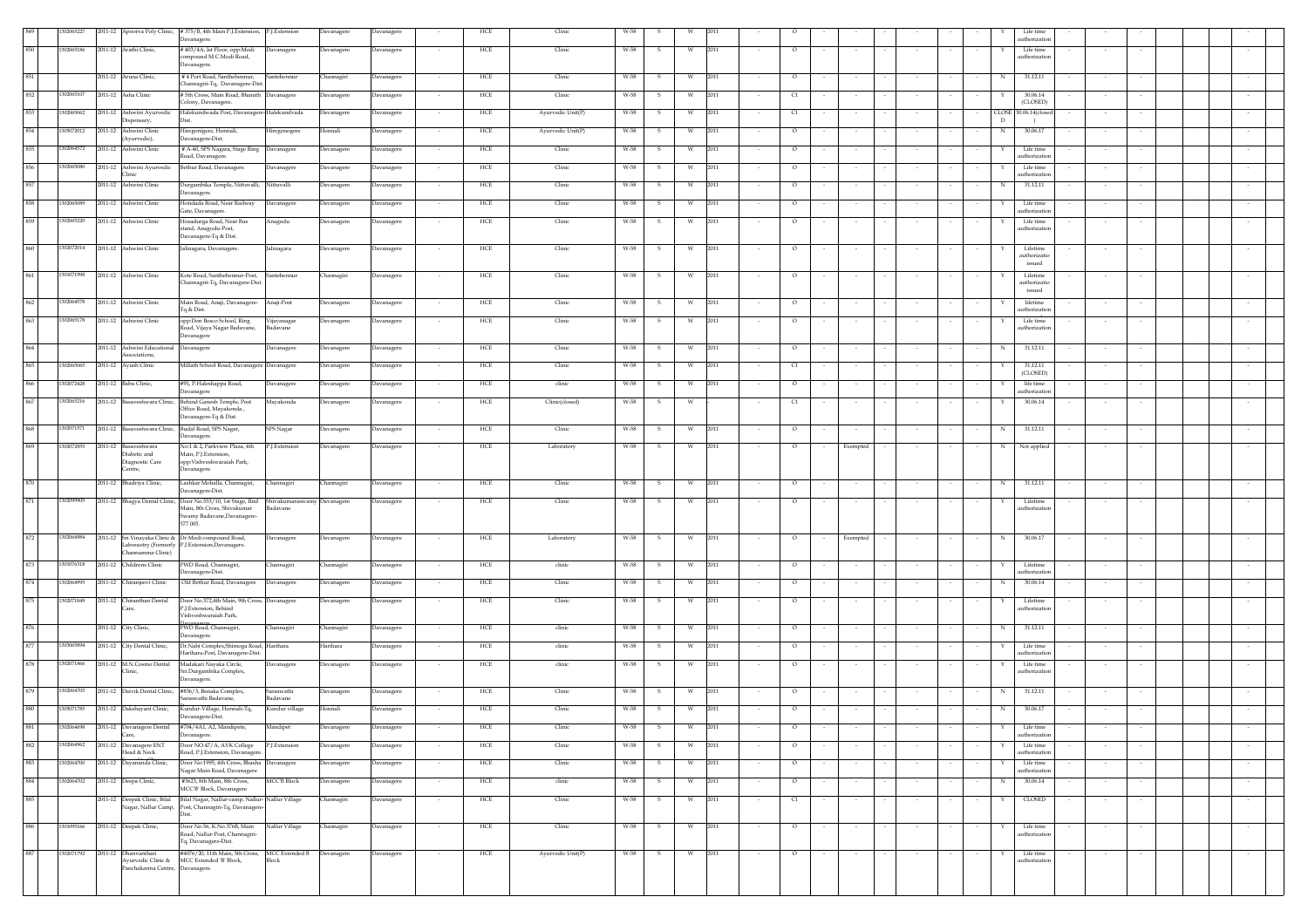|     | 1302064967 |         | 2011-12 Dhanvantri Clinic,                      | 4th Cross, KTJ Nagar,                                                                                    | KTJ Nagar          | Davanagere | Davanagere                             | HCE         | Clinic              | W-58                            |    |      |        |         |        |                  |        |                       | 31.12.11                           |        |                          |
|-----|------------|---------|-------------------------------------------------|----------------------------------------------------------------------------------------------------------|--------------------|------------|----------------------------------------|-------------|---------------------|---------------------------------|----|------|--------|---------|--------|------------------|--------|-----------------------|------------------------------------|--------|--------------------------|
|     |            |         |                                                 | Davanagere                                                                                               |                    |            |                                        |             |                     |                                 |    |      |        |         |        |                  |        |                       |                                    |        |                          |
| 889 | 130306601  |         | 2011-12 Dhanvathri                              | Dhole Hole Post, Harihara.                                                                               | Harihara           | Harihara   | Davanagere                             | HCE         | Ayurvedic Unit(P)   | W-58<br>-S                      | W  | 2011 |        | $\circ$ |        |                  |        |                       | Life time                          |        |                          |
|     |            |         | Clinic(Ayurvedic),                              | Davanagere-Dist.                                                                                         |                    |            |                                        |             |                     |                                 |    |      |        |         |        |                  |        |                       | authorization                      |        |                          |
| 890 | 1302064703 |         |                                                 | 2011-12 Dhruva Dental Clinic, Door No.5688, 13th Main, Beside MCC'B Block<br>Bapuji High School, M.C.C.B |                    | Davanagere | Davanagere                             | HCE         | clinic              | W-58<br>- S                     |    | 2011 |        | $\circ$ |        |                  |        |                       | Life time<br>authorization         |        |                          |
|     |            |         |                                                 | Block, Davanagere                                                                                        |                    |            |                                        |             |                     |                                 |    |      |        |         |        |                  |        |                       |                                    |        |                          |
| 891 | 1302064963 |         | 2011-12 Dixith Clinic                           | Door No.1040, Vinobanagara, 1st                                                                          | Vinobanagar        | Davanagere | Davanagere                             | HCE         | Clinic              | W-58<br>s                       | W  | 2011 |        | $\circ$ |        |                  |        |                       | Life time                          |        |                          |
|     |            |         |                                                 | Main, 4th Cross, Davanagere                                                                              |                    |            |                                        |             |                     |                                 |    |      |        |         |        |                  |        |                       | authorizatio                       |        |                          |
| 892 | 1302068793 |         | 2011-12 Dr.Banapuramath                         | #390, 8th Main, P.J.Extension,                                                                           | P.J.Extension      | Davanagere | Davanagere                             | HCE         | Clinic              | W-58                            |    | 2011 |        | $\circ$ |        |                  |        |                       | Life time                          |        |                          |
|     |            |         | Children Clinic                                 | Davanagere                                                                                               |                    |            |                                        |             |                     |                                 |    |      |        |         |        |                  |        |                       | authorization                      |        |                          |
| 893 | 1302064704 |         |                                                 | 2011-12 Dr.D.S.Kumar Clinic, Door No.3192, Banashankari                                                  | <b>MCC'B Block</b> | Davanagere | Davanagere                             | HCE         | clinic              | W-58<br>- S                     | W. | 2011 |        | $\circ$ |        |                  |        |                       | Life time                          |        |                          |
| 894 | 1302071056 |         |                                                 | Krupa, MCC'B' Block,<br>#2481, 6th Cross, Taralabalu                                                     |                    |            |                                        | HCE         |                     | W-58                            |    |      |        |         |        |                  |        |                       | authorization<br>30.06.14          |        |                          |
|     |            |         | 2011-12 Gurukrupa Clinic                        | Badavane, Vidhyanagar,                                                                                   | Vidyanagar         | Davanagere | Davanagere                             |             | clinic              | - S                             | W  | 2011 |        | $\circ$ |        |                  |        | N                     |                                    |        |                          |
|     |            |         |                                                 | Davanagere.                                                                                              |                    |            |                                        |             |                     |                                 |    |      |        |         |        |                  |        |                       |                                    |        |                          |
| 895 |            |         | 2011-12 Dr.Rajashekarappa                       | #2908, 5th Main, MCC'B' Block, MCC'B Block                                                               |                    | Davanagere | Davanagere                             | HCE         | Clinic              | W-58                            | W  | 2011 |        | $\circ$ |        |                  |        | N                     | 31.12.11                           |        |                          |
|     |            |         | Clinic,                                         | Davanagere.                                                                                              |                    |            |                                        |             |                     |                                 |    |      |        |         |        |                  |        |                       |                                    |        |                          |
| 896 | 1302071066 |         | 2011-12 Elahi Health Care<br>Clinic,            | #783/1. Bethur Road.<br>Davanagere.                                                                      | Davanagere         | Davanagere | Davanagere                             | HCE         | Clinic              | W-58<br>$\overline{\mathbf{s}}$ | W  | 2011 |        | $\circ$ |        |                  |        |                       | $_{\rm N}$<br>30.06.14             |        |                          |
| 897 | 1302064689 |         | 2011-12 Elahi Health Care                       | Basha Nagar Main Road, Near                                                                              | Davanagere         | Davanagere | Davanagere<br>$\sim$                   | HCE         | Clinic              | W-58<br>S.                      | W  | 2011 | $\sim$ | $\circ$ | $\sim$ | $\sim$           | $\sim$ | N<br>$\sim$<br>$\sim$ | 30.06.13<br>$\sim$                 | $\sim$ | $\sim$                   |
|     |            |         | Clinic,                                         | Ring Road, Davanagere                                                                                    |                    |            |                                        |             |                     |                                 |    |      |        |         |        | $\sim$           |        |                       |                                    |        |                          |
| 898 | 1302064697 |         | 2011-12 ENT Clinic,                             | Door No.2793, MCC'B' Block,                                                                              | <b>MCC'B Block</b> | Davanagere | Davanagere<br>$\sim$                   | ${\rm HCE}$ | Clinic              | W-58<br>-S                      | W  | 2011 | $\sim$ | $\circ$ |        | $\sim$           |        | N                     | 30.06.17<br>$\sim$                 |        |                          |
|     |            |         |                                                 | Davanagere.                                                                                              |                    |            |                                        |             |                     |                                 |    |      |        |         |        |                  |        |                       |                                    |        |                          |
| 899 | 1302066312 |         | 2011-12 G.V.Dental Care,                        | # 973/2A, 2nd Main, 2nd Cross,<br>Vinobanagar, Davanagere.                                               | Vinobanagar        | Davanagere | Davanagere                             | ${\rm HCE}$ | Clinic              | W-58<br>s                       | W  | 2011 |        | $\circ$ |        |                  |        | N                     | 30.06.14                           |        |                          |
| 900 | 1301072489 |         |                                                 | 2011-12 Gadrinayak Rudrappa Nayakara Street, Near Main Bus Channagiri                                    |                    | Channagiri | Davanagere                             | HCE         | Clinic              | W-58<br>S.                      | W  | 2011 |        | $\circ$ |        |                  |        | N                     | 30.06.17                           |        |                          |
|     |            |         | Clinic,                                         | Stand, Channagiri-Tq,                                                                                    |                    |            |                                        |             |                     |                                 |    |      |        |         |        |                  |        |                       |                                    |        |                          |
|     |            |         |                                                 | Davanagere-Dist.                                                                                         |                    |            |                                        |             |                     |                                 |    |      |        |         |        |                  |        |                       |                                    |        |                          |
| 901 | 1301072491 |         | 2011-12 Gajanana Dental                         | SS Complex, opp:Bus stop,                                                                                | Santebennur        | Channagiri | Davanagere<br>$\sim$                   | HCE         | Clinic              | W-58<br>s                       | W  | 2011 |        | $\circ$ |        | $\sim$           |        | Y                     | Life time                          |        |                          |
|     |            |         | Clinic,                                         | Santhebennur, Channagiri-Tq,<br>Davanagere-Dist.                                                         |                    |            |                                        |             |                     |                                 |    |      |        |         |        |                  |        |                       | authorization                      |        |                          |
|     | 1302066194 |         |                                                 |                                                                                                          |                    |            |                                        |             |                     |                                 |    |      |        |         |        |                  |        |                       |                                    |        |                          |
| 902 |            |         | 2011-12 Ganga Clinic                            | # 623/1A,1B, Kaipet, Davanagere-Kaipet<br>577001.                                                        |                    | Davanagere | Davanagere                             | ${\rm HCE}$ | clinic              | W-58<br>s                       | W  | 2011 |        | $\circ$ |        | $\sim$           |        |                       | life time<br>$\sim$<br>uthorizatio |        |                          |
| 903 | 1302070959 |         |                                                 | 2011-12 Vasavi Poly Clinic & #286/2, ABC, 4th Main, 4th Cross, P.J.Extension                             |                    | Davanagere | Davanagere                             | HCE         | Clinical Laboratory | W-58<br>$\mathbf{s}$            | W  | 2011 | 4.1    | $\circ$ |        | Exempted         |        |                       | Life time                          |        |                          |
|     |            |         | Ganga Clinical                                  | P.J.Extension, Davanagere                                                                                |                    |            |                                        |             |                     |                                 |    |      |        |         |        |                  |        |                       | uthrizatio                         |        |                          |
|     |            |         | Laboratory                                      |                                                                                                          |                    |            |                                        |             |                     |                                 |    |      |        |         |        |                  |        |                       |                                    |        |                          |
|     |            |         |                                                 |                                                                                                          |                    |            |                                        |             |                     |                                 |    |      |        |         |        |                  |        |                       |                                    |        |                          |
|     |            |         |                                                 |                                                                                                          |                    |            |                                        |             |                     |                                 |    |      |        |         |        |                  |        |                       |                                    |        |                          |
|     |            |         |                                                 |                                                                                                          |                    |            |                                        |             |                     |                                 |    |      |        |         |        |                  |        |                       |                                    |        |                          |
| 904 | 1303066186 |         | 2011-12 Gayatri Clinic,                         | opp:Karnataka Bank, Old                                                                                  | old P.B.Road       | Harihara   | Davanagere                             | HCE         | Clinic              | W-58                            |    | 2011 |        | $\circ$ |        |                  |        |                       | Life time                          |        |                          |
|     |            |         |                                                 | P.B.Road, Harihara, Davanagere-                                                                          |                    |            |                                        |             |                     |                                 |    |      |        |         |        |                  |        |                       | authorization                      |        |                          |
|     |            |         |                                                 | Dist.                                                                                                    |                    |            |                                        |             |                     |                                 |    |      |        |         |        |                  |        |                       | issued                             |        |                          |
|     |            |         |                                                 |                                                                                                          |                    |            |                                        |             |                     |                                 |    |      |        |         |        |                  |        |                       |                                    |        |                          |
| 905 |            |         |                                                 | 2011-12 Girish Dental Clinic, PWD Road, Channagiri,<br>Davanagere                                        | Channagiri         | Channagiri | Davanagere                             | HCE         | clinic              | W-58<br>-S                      | W  | 2011 |        | C1      |        |                  |        |                       | Not app Not applied                |        |                          |
| 906 | 1303066093 |         |                                                 | 2011-12 Gokarnanatheshwara Sy.No.346/2P, Khatha No:2630,                                                 | Malebennur         | Harihara   | Davanagere                             | HCE         | Clinic              | W-58<br>- S                     |    | 2011 |        | $\circ$ |        |                  |        |                       | Life time                          |        |                          |
|     |            |         | Dental Clinic.                                  | Near Jamia Masjid Complex, SH                                                                            |                    |            |                                        |             |                     |                                 |    |      |        |         |        |                  |        |                       | authorization                      |        |                          |
|     |            |         |                                                 | Road.Malebennur-Village,<br>Harihara-Tq, Davanagere-Dist.                                                |                    |            |                                        |             |                     |                                 |    |      |        |         |        |                  |        |                       |                                    |        |                          |
| 907 |            |         | 2011-12 Government                              | C.G.Hospital Compound,                                                                                   |                    |            |                                        | HCE         | Avurvedic Unit(G)   | W-58<br>- S                     | W  | 2011 |        |         |        |                  |        |                       |                                    |        |                          |
|     |            |         | Natropathy Hospital, Davanagere.                |                                                                                                          | Davanagere         | Davanagere | Davanagere                             |             |                     |                                 |    |      |        | $\circ$ |        |                  |        | N                     | 31.12.11                           |        |                          |
|     |            |         | (Govt.Nature Cure<br>districts                  |                                                                                                          |                    |            |                                        |             |                     |                                 |    |      |        |         |        |                  |        |                       |                                    |        |                          |
| 908 | 1302071790 |         | 2011-12 Govt.Ayurvedic                          | Anaberu-Post, Davanagere-Tq & Anaberu                                                                    |                    | Davanagere | Davanagere<br>$\sim$                   | ${\rm HCE}$ | Ayurvedic Unit(G)   | W-58<br>$\mathbf{s}$            | W  | 2011 | $\sim$ | $\circ$ | $\sim$ | $\sim$           | $\sim$ |                       | $_{\rm N}$<br>30.06.17<br>$\sim$   |        |                          |
|     |            |         | Dispensary                                      | Dist.                                                                                                    |                    |            |                                        |             |                     |                                 |    |      |        |         |        |                  |        |                       |                                    |        |                          |
| 909 | 1301071553 |         | 2011-12 Govt.Ayurvedic<br>Dispensary,           | Belalagere-Post, Channagiri-Tq, Belalgere<br>Davanagere-Dist.                                            |                    | Channagiri | Davanagere<br>$\sim$                   | ${\rm HCE}$ | Ayurvedic Unit(G)   | W-58<br>s                       | W  | 2011 | $\sim$ | $\circ$ |        | $\sim$           | $\sim$ |                       | $_{\rm N}$<br>30.06.17<br>$\sim$   |        |                          |
| 910 | 1305071548 |         | 2011-12 Govt.Ayurvedic                          | Kanagondanahalli-                                                                                        | Chinnikatte        | Honnali    | Davanagere<br>$\sim$                   | HCE         | Ayurvedic Unit(G)   | W-58<br>-S                      | W  | 2011 | $\sim$ | $\circ$ |        | $\sim$           | $\sim$ |                       | $_{\rm N}$<br>30.06.17<br>$\sim$   |        |                          |
|     |            |         | Dispensary,                                     | Post, Davanagere-Tq & Dist.                                                                              |                    |            |                                        |             |                     |                                 |    |      |        |         |        |                  |        |                       |                                    |        |                          |
| 911 | 1303071547 |         | 2011-12 Govt.Avurvedic                          | Halivana-Post, Harihara-Tq,                                                                              | Halivana           | Harihara   | Davanagere<br>$\sim$                   | HCE         | Ayurvedic Unit(G)   | W-58<br>S.                      | W  | 2011 | $\sim$ | $\circ$ | $\sim$ | $\sim$           | $\sim$ | N<br>$\sim$<br>$\sim$ | 30.06.17<br>$\sim$                 |        |                          |
|     |            |         | Dispensary,                                     | Davanagere-Dist.                                                                                         |                    |            |                                        |             |                     |                                 |    |      |        |         |        |                  |        |                       |                                    |        |                          |
| 912 | 1305071984 |         | 2011-12 Govt.Ayurvedic                          | H-Gopagondanahalli-Post,                                                                                 |                    | Honnali    | Davanagere<br>$\overline{\phantom{a}}$ | ${\rm HCE}$ | Ayurvedic Unit(G)   | W-58<br>s                       | w  | 2011 |        | $\circ$ |        | $\sim$           |        | N                     | 30.06.17<br>$\sim$                 |        |                          |
|     | 1305071546 | 2011-12 | <i>dispensary</i>                               | Honnali-Tq, Davanagere-Dist.                                                                             | Gopagondanahalli   | Honnali    |                                        |             |                     |                                 |    | 2011 |        |         |        |                  |        |                       | 30.06.17                           |        |                          |
|     |            |         | Govt.Ayurvedic<br>Dispensary                    | Hiregonigere-Post, Honnali-Tq,<br>Davanagere-Dist.                                                       | Hiregonigere       |            | avanagere                              | HCE         | Ayurvedic Unit(G)   | W-58                            |    |      |        | $\circ$ |        |                  |        | N                     |                                    |        |                          |
| 914 | 1302071791 |         | 2011-12 Govt.Ayurvedia                          | Hosakadlebalu-Post, Davanagere-Hosakadlebalu                                                             |                    | Davanagere | Davanagere                             | HCE         | Ayurvedic Unit(G)   | W-58                            |    | 2011 |        | $\circ$ |        |                  |        | N                     | 30.06.17                           |        |                          |
|     |            |         | Dispensary                                      | Tq & Dist.                                                                                               |                    |            |                                        |             |                     |                                 |    |      |        |         |        |                  |        |                       |                                    |        |                          |
| 915 | 1306071565 |         | 2011-12 Govt.Ayurvedic                          | Huchchavvanahalli-Post, Jagalur Huchchavanahalli                                                         |                    | Jagalur    | Davanagere                             | HCE         | Ayurvedic Unit(G)   | W-58<br>- S                     | W. | 2011 |        | $\circ$ |        |                  |        | N                     | 30.06.17                           |        |                          |
| 916 | 1302071568 |         | Dispensary                                      | Davanagere-Dist.                                                                                         |                    |            |                                        |             |                     |                                 |    |      |        |         |        |                  |        |                       |                                    |        |                          |
|     |            |         | 2011-12 Govt.Ayurvedic<br>Dispensary,           | Kanagondanahalli-Post,<br>Davanagere-Tq & Dist.                                                          | Kanagondanahalli   | Davanagere | Davanagere<br>$\sim$                   | HCE         | Avurvedic Unit(G)   | W-58<br>-S                      | W  | 2011 |        | $\circ$ |        | $\sim$           |        | N                     | 30.06.17<br>$\sim$                 |        |                          |
| 917 | 1305071554 |         | 2011-12 Govt.Ayurvedic                          | Kumbaluru-Post, Honnali-Tq,                                                                              | Kumbaluru          | Honnali    | Davanagere                             | HCE         | Ayurvedic Unit(G)   | W-58                            |    | 2011 |        | $\circ$ |        |                  |        | N                     | 30.06.17                           |        |                          |
|     |            |         | Dispensary                                      | Davanagere-Dist.                                                                                         |                    |            |                                        |             |                     |                                 |    |      |        |         |        |                  |        |                       |                                    |        |                          |
| 918 | 1305071508 |         | 2011-12 Govt.Ayurvedic                          | Madenahalli-Post, Honnali-Tq,                                                                            | Madenahalli        | Honnali    | Davanagere                             | HCE         | Ayurvedic Unit(G)   | W-58                            | W  | 2011 |        | $\circ$ |        |                  |        | N                     | 30.06.17                           |        |                          |
|     |            |         | Dispensary                                      | Davanagere-Dist.                                                                                         |                    |            |                                        |             |                     |                                 |    |      |        |         |        |                  |        |                       |                                    |        |                          |
| 919 |            |         | 1301071543 2011-12 Govt.Ayurvedic<br>Dispensary | Medikere-Post, Channagiri-Tq, Madikere<br>Davanagere-Dist.                                               |                    | Channagiri | Davanagere                             | HCE         | Ayurvedic Unit(G)   | $W-58$<br>S                     | W  | 2011 |        | $\circ$ |        |                  |        |                       | 30.06.17<br>N                      |        |                          |
| 920 | 1303071564 |         | 2011-12 Govt.Ayurvedic                          | Muginagundi-Post, Harihara-Tq, Muginagundi                                                               |                    | Harihara   | Davanagere<br>$\sim$                   | HCE         | Ayurvedic Unit(G)   | W-58<br>-S                      | w  | 2011 | $\sim$ | $\circ$ | $\sim$ | $\sim$           | $\sim$ | N<br>$\sim$           | 30.06.17<br>$\sim$                 | $\sim$ | $\sim$                   |
|     |            |         | Dispensary,                                     | Davanagere-Dist.                                                                                         |                    |            |                                        |             |                     |                                 |    |      |        |         |        |                  |        |                       |                                    |        |                          |
| 921 | 1304071813 |         | 2011-12 Govt.Ayurvedic                          | Mukthenahalli, Honnali-Tq,                                                                               | Mukthenahalli      | Honnali    | Davanagere                             | HCE         | Ayurvedic Unit(G)   | W-58<br>-S                      | W  | 2011 |        | $\circ$ |        |                  |        | N                     | 30.06.17                           |        |                          |
|     |            |         | Dispensary                                      | Davanagere-Dist.                                                                                         |                    |            |                                        |             |                     |                                 |    |      |        |         |        |                  |        |                       |                                    |        |                          |
| 922 | 1301071566 |         | 2011-12 Govt.Ayurvedic<br>Dispensary,           | Nalkudre-Post, Channagiri-Tq,<br>Davanagere-Dist.                                                        | Nalkudre           | Channagiri | Davanagere                             | HCE         | Ayurvedic Unit(G)   | W-58<br>S                       | W  | 2011 |        | $\circ$ |        |                  |        | N                     | 30.06.17                           |        |                          |
| 923 | 1305071783 |         | 2011-12 Govt.Ayurvedic                          | Hanumasagarathanda Post,                                                                                 | Hanumasagara       | Honnali    | Davanagere                             | HCE         | Avurvedic Unit(G)   | W-58<br>- S                     | W  | 2011 |        | $\circ$ |        | $\sim$           |        | N                     | 30.06.17                           |        |                          |
|     |            |         | Dispensary,                                     | Honnali-Tq, Davanagere-Dist.                                                                             |                    |            |                                        |             |                     |                                 |    |      |        |         |        |                  |        |                       |                                    |        |                          |
| 924 | 1303071517 |         | 2011-12 Govt.Ayurvedic                          | Bannikodu, Harihara-Tq,                                                                                  | Bannikodu          | Harihara   | Davanagere<br>$\sim$                   | HCE         | Ayurvedic Unit(G)   | W-58<br>s.                      | W. | 2011 | $\sim$ | $\circ$ | $\sim$ | $\sim$<br>$\sim$ | $\sim$ | N<br>$\sim$<br>$\sim$ | 30.06.17<br>$\sim$                 | $\sim$ | $\sim$                   |
|     |            |         | Dispensary                                      | Davanagere-Dist.                                                                                         |                    |            |                                        |             |                     |                                 |    |      |        |         |        |                  |        |                       |                                    |        |                          |
| 925 | 1302071563 |         | 2011-12 Govt.Ayurvedic<br>Dispensary            | Hulikatte-Post, Davanagere-Tq<br>& Dist.                                                                 | Hulikatte          | Davanagere | Davanagere<br>$\overline{\phantom{a}}$ | HCE         | Ayurvedic Unit(G)   | W-58<br>s                       |    | 2011 |        | $\circ$ |        | $\sim$           | $\sim$ | $_{\rm N}$            | 30.06.17<br>$\sim$                 |        | $\overline{\phantom{a}}$ |
| 926 | 1303071545 |         | 2011-12 Govt.Ayurvedic                          | Kadajji, Davanagere-Tq & Dist.                                                                           | Kadajji            | Davanagere | Davanagere                             | HCE         | Ayurvedic Unit(G)   | W-58<br>s                       | W  | 2011 |        | $\circ$ |        | $\sim$           | $\sim$ |                       | $_{\rm N}$<br>30.06.17             |        |                          |
|     |            |         | Dispensary                                      |                                                                                                          |                    |            |                                        |             |                     |                                 |    |      |        |         |        |                  |        |                       |                                    |        |                          |
| 927 | 1301071559 |         | 2011-12 Govt.Avurvedic                          | Kadaranahalli, Channagiri-Tq,                                                                            | Kadaranahalli      | Channagiri | Davanagere<br>$\sim$                   | HCE         | Avurvedic Unit(G)   | W-58<br>-S                      | W  | 2011 | $\sim$ | $\circ$ | $\sim$ | $\sim$           | $\sim$ | N<br>$\sim$<br>$\sim$ | 30.06.17<br>$\sim$                 |        | $\sim$                   |
|     |            |         | Dispensary                                      | Davanagere-Dist.                                                                                         |                    |            |                                        |             |                     |                                 |    |      |        |         |        |                  |        |                       |                                    |        |                          |
| 928 | 1302071551 |         | 2011-12 Govt.Ayurvedic                          | Naraganahalli-Post, Davanagere. Naraganahalli                                                            |                    | Davanagere | Davanagere<br>$\sim$                   | HCE         | Ayurvedic Unit(G)   | W-58<br>s.                      | w  | 2011 | $\sim$ | $\circ$ | $\sim$ | $\sim$           | $\sim$ | $\sim$<br>N<br>$\sim$ | 30.06.17<br>$\sim$                 | $\sim$ | $\sim$                   |
|     |            |         | Dispensary                                      |                                                                                                          |                    |            |                                        |             |                     |                                 |    |      |        |         |        |                  |        |                       |                                    |        |                          |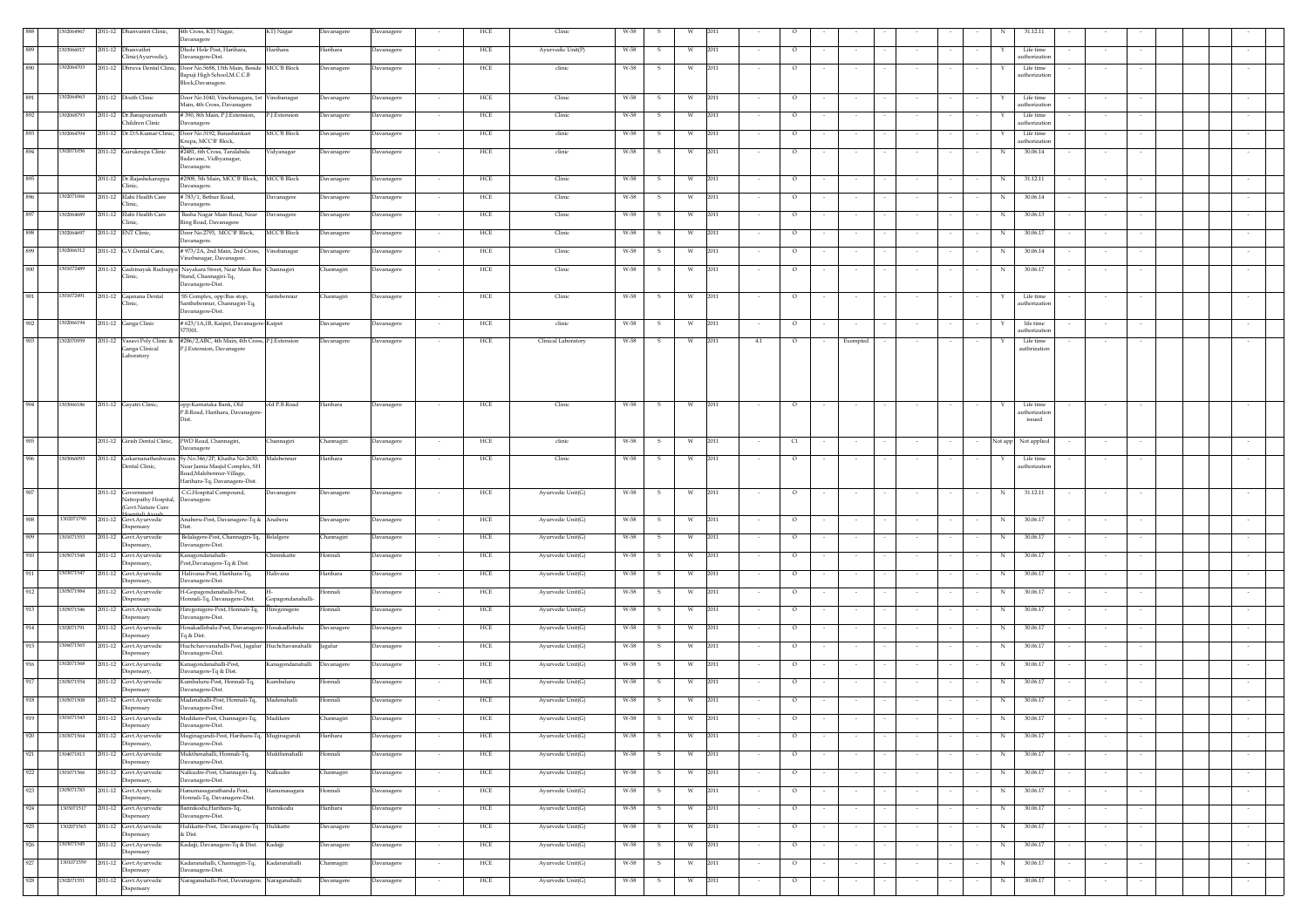|     | 05071552   | 2011-12 | Govt.Ayurvedic                               | Palavanahalli-Post, Honnali-Tq Palavanahalli                                                                             | Honnali           | Davanagere           | HCE | Ayurvedic Unit(G)  | W-58 |              |          |      |        |          |        |          |                          |        |    |                            |        |        |  |
|-----|------------|---------|----------------------------------------------|--------------------------------------------------------------------------------------------------------------------------|-------------------|----------------------|-----|--------------------|------|--------------|----------|------|--------|----------|--------|----------|--------------------------|--------|----|----------------------------|--------|--------|--|
| 930 | 305071567  | 2011-12 | Dispensary<br>Govt.Ayurvedic                 | Davanagere-Dist.<br>kameshwara-Post, Honnali-Tq,<br>Rameshwara                                                           | Honnali           | Davanagere           | HCE | Ayurvedic Unit(G)  | W-58 |              | W        | 2011 |        | $\circ$  |        |          |                          |        | N  | 30.06.17                   |        |        |  |
| 931 | 305071561  | 2011-12 | ispensary                                    | Javanagere-Dist.                                                                                                         |                   |                      |     |                    |      |              |          | 2011 |        |          |        |          |                          |        |    |                            |        |        |  |
|     |            |         | Govt.Ayurvedic<br>ispensary                  | Marigondanahalli, Honnali-Tq Marigondanahalli<br>Davanagere-Dist.                                                        | Honnali           | Davanagere<br>$\sim$ | HCE | Ayurvedic Unit(G)  | W-58 | -S.          | W        |      |        | $\circ$  |        |          |                          |        | N  | 30.06.17                   |        |        |  |
| 932 | 302071077  | 2011-12 | Guru Clinic                                  | Door No:3999/11, 2nd Main, 12th Vinobnagar<br>Cross. Vinobha nagar,                                                      | Davanagere        | Davanagere<br>$\sim$ | HCE | clinic             | W-58 | s.           | w        | 2011 | $\sim$ | $\circ$  | $\sim$ | $\sim$   | $\sim$                   |        |    | life time<br>authoriztion  | $\sim$ |        |  |
| 933 | 303065332  | 2011-12 | Guru                                         | Jkkadagathri, Harihara,<br>Ukkadagathri                                                                                  | Harihara          | avanagere            | HCE | Clinic             | W-58 |              | W        | 2011 |        | $\circ$  |        |          |                          |        | N  | 30.06.14                   |        |        |  |
| 934 |            |         | Karibasaveshwara<br>2011-12 Gurubasaveshwara | Davanagere-Dist.<br>Nelavonne-Post, Honnali-Tq,<br>Nelavonne                                                             | Honnali           | Davanagere           | HCE | clinic             | W-58 |              | W        | 2011 |        | $\circ$  |        |          |                          |        | N  | 31.12.11                   |        |        |  |
| 935 | 1303066086 |         | Clinic.<br>2011-12 Gurudatta Homeo           | Davanagere-Dist.<br>#06, KHB Colony, J.C.Extension, J.C.Extension                                                        | Harihara          |                      | HCE | Homoeo clinic      | W-58 | -S           | W        | 2011 |        | $\circ$  |        |          |                          |        |    | Lifetime                   |        |        |  |
|     |            |         | Clinic,                                      | Behind DRM College, Harihara,<br>Davanagere-Dist.                                                                        |                   | Davanagere           |     |                    |      |              |          |      |        |          |        |          |                          |        |    | authorization              |        |        |  |
| 936 | 1302064984 |         | 2011-12 H.D.Channamma                        | #2747, Gurukrupa, MCC'B'<br><b>MCC'B Block</b>                                                                           | Davanagere        | Davanagere<br>$\sim$ | HCE | Clinic             | W-58 | -S           | W        | 2011 | $\sim$ | $\circ$  |        | $\sim$   | $\sim$                   |        | N  | 31.12.11                   | $\sim$ |        |  |
|     | 303066111  |         | linic,                                       | Block, 3rd Main, 4th Cross,                                                                                              |                   |                      |     |                    |      |              |          |      |        |          |        |          |                          |        |    |                            |        |        |  |
| 937 |            |         | 2011-12 Habib Clinic,                        | Shimoga Road, Beside Double<br>Harihara<br>Bridge, Harihara, Davanagere-                                                 | Harihara          | Davanagere<br>$\sim$ | HCE | Clinic             | W-58 | $\mathbf{s}$ | W        | 2011 | $\sim$ | $\circ$  |        |          | $\overline{\phantom{a}}$ |        |    | Life time<br>horizatio     | $\sim$ |        |  |
| 938 | 1302066138 |         | 2011-12 Harsha Clinic,                       | 2nd Main, opp:Ganesh Temple,<br>Vinobanagar<br>/inobanagar, Davanagere.                                                  | Davanagere        | Davanagere<br>$\sim$ | HCE | Clinic(closed)     | W-58 | S.           | W        | 2011 | $\sim$ | C1       |        | $\sim$   | $\sim$                   |        | Y  | 31.12.11(CLOS<br>ED)       | $\sim$ |        |  |
| 939 | 302066141  |         | 2011-12 Harsha Clinic,                       | SKP Road, Davanagere<br>Davanagere                                                                                       | Davanagere        | Davanagere<br>$\sim$ | HCE | Clinic             | W-58 | -S           | W        | 2011 | $\sim$ | $\circ$  |        | $\sim$   | $\sim$                   |        | N  | 30.06.14                   | $\sim$ |        |  |
| 940 | 302066140  |         | 2011-12 Harsha Diagnostic                    | #2026, 2nd Main, MCC'A' Block, Davanagere                                                                                | Davanagere        | Davanagere<br>$\sim$ | HCE | Laboratory(closed) | W-58 | $\mathbf{S}$ | w        | 2011 | $\sim$ | C1       |        | $\sim$   | $\sim$                   |        |    | 31.12.11                   | $\sim$ |        |  |
| 941 | 302066133  | 2011-12 | entre.                                       | Javanagere.<br>Harsha Family Dental #2937, 3rd Main, Mama's Joint<br><b>MCC'B Block</b>                                  | <b>Davanagere</b> | Davanagere           | HCE | Clinic             | W-58 |              | W        | 2011 |        | $\circ$  |        |          |                          |        |    | (CLOSED)<br>30.06.17       |        |        |  |
|     |            |         | Care & Implant                               | Road, MCC'B' Block, Davanagere                                                                                           |                   |                      |     |                    |      |              |          |      |        |          |        |          |                          |        |    |                            |        |        |  |
| 942 | 1301071010 | 2011-12 | Gokul Clinical<br>aboratory                  | Door No.179/2, Pooja Hospital<br>P.J.Extension<br>Building, 3rd Main Road,                                               | Davanagere        | Davanagere           | HCE | Laboratory         | W-58 |              | W        | 2011 | 12.82  | $\circ$  |        | Exempted |                          |        |    | Life time<br>authorization |        |        |  |
| 943 | 1302066187 |         | 2011-12 I.P.Dental Clinic,                   | P.J.Extension, Davangere-577 002.<br>8th Main, 6th Cross, Near<br>P.J.Extension                                          | Davanagere        | Davanagere<br>$\sim$ | HCE | Clinic             | W-58 | s.           | w        | 2011 | $\sim$ | $\circ$  |        | $\sim$   |                          |        | Y  | Life time                  | $\sim$ | $\sim$ |  |
|     |            |         |                                              | Church, P.J.Extension.                                                                                                   |                   |                      |     |                    |      |              |          |      |        |          |        |          |                          |        |    | authorization              |        |        |  |
| 944 | 1302066131 |         | 2011-12 Imran Dental Clinic,                 | #4A, Millath Complex, Basha<br>Davanagere<br>Vagar Main Road, Davanagere.                                                | Davanagere        | Davanagere           | HCE | Clinic             | W-58 | s            | W        | 2011 |        | $\circ$  |        |          |                          |        | N  | 30.06.17                   | $\sim$ |        |  |
| 945 | 1303065297 |         | 2011-12 Janatha Clinic                       | Santhe Road, Behind KSRTC Bus Malebennur<br>stand, Malebennur, Harihara-Tq,                                              | Harihara          | Davanagere           | HCE | clinic             | W-58 | S            | W        | 2011 |        | $\circ$  |        |          |                          |        |    | Life time<br>uthorizatio   |        |        |  |
| 946 | 302071070  |         |                                              | Davanagere-Dist.<br>2011-12 Jaya Chest Disease & # 2675, 2nd Main, 5th Cross,<br><b>MCC'B Block</b>                      |                   | $\sim$               | HCE | Clinic             | W-58 | -S.          | W        | 2011 |        | $\circ$  |        |          |                          | $\sim$ | N  | 30.06.17                   | $\sim$ |        |  |
|     |            |         | Maternity Care                               | MCC'B' Block, Davanagere                                                                                                 | Davanagere        | Davanagere           |     |                    |      |              |          |      |        |          |        |          | $\sim$                   |        |    |                            |        |        |  |
| 947 | 302072750  |         |                                              | 2011-12 Jeeva Ayurvedic Multi #164/4, 3rd Main Road,<br>P.J.Extension<br>Speciality Hospital & P.I.Extension, Davanagere | Davanagere        | Davanagere<br>$\sim$ | HCE | Ayurvedic Unit(P)  | W-58 | s.           | w        | 2011 | $\sim$ | C1       | $\sim$ | $\sim$   | $\sim$                   | $\sim$ |    | 31.12.11<br>(CLOSED)       | $\sim$ |        |  |
| 948 |            |         | Research Centre.                             |                                                                                                                          |                   |                      |     |                    |      |              |          |      |        |          |        |          |                          |        |    |                            |        |        |  |
|     | 1302066126 |         |                                              | 2011-12 Jyothi Dental Clinic, Door No:857/2, Nittuvalli main<br>KTJ Nagar<br>oad, KTJ Nagar, 8th Cross,                  | Davanagere        | Davanagere           | HCE | Clinic             | W-58 | S.           | W        | 2011 |        | $\circ$  |        |          |                          |        |    | Life time<br>authorization |        |        |  |
| 949 | 302066210  |         | 2011-12 Karan Clinic,                        | Davanagere.<br>4th Main, 7th Cross, Yallamma<br>Davanagere                                                               | Davanagere        | Davanagere           | HCE | clinic             | W-58 | -S           | W        | 2011 |        | $\circ$  |        |          |                          |        | N  | 30.06.14                   |        |        |  |
| 950 | 301072480  |         |                                              | Nagar, Davanagere<br>2011-12 Kottureshwara Dental Ward No:7, Channagiri-Tq,<br>Channagiri                                | Channagiri        | Davanagere           | HCE | clinic             | W-58 | -S           | W        | 2011 |        | $\circ$  |        |          |                          |        | Y  | Life time                  |        |        |  |
|     |            |         | Clinic.                                      | Davanagere-Dist.                                                                                                         |                   |                      |     |                    |      |              |          |      |        |          |        | $\sim$   | $\sim$                   |        |    | authorization              | $\sim$ |        |  |
| 951 | 302071282  | 2011-12 | Koujalagi Clinic,                            | #447, 1st Floor, 8th Main Road,<br>P.J.Extension<br>P.J.Extension, Davanagere.                                           | Davanagere        | Davanagere           | HCE | clinic             | W-58 | s            | W        | 2011 |        | $\circ$  |        |          |                          |        | N  | 31.12.11                   | $\sim$ |        |  |
| 952 | 1302071855 | 2011-12 | Vijaya Clinic,                               | #1734/2, 3rd Main, 2nd Cross,<br>Vinobanagar<br>/inobanagar, Davanagere.                                                 | Davanagere        | Davanagere           | HCE | Clinic(closed)     | W-58 | -S           | W        | 2011 |        | C1       |        |          |                          |        |    | 30.06.14                   |        |        |  |
| 953 | 303065675  |         | 2011-12 Kuknoor Clinic,                      | 1st Main Road, 2nd Cross.<br>J.C.Extension                                                                               | Harihara          | Davanagere<br>$\sim$ | HCE | clinic             | W-58 | S.           | W        | 2011 | $\sim$ | $\circ$  |        | $\sim$   | $\sim$                   |        | N  | 30.06.17                   | $\sim$ |        |  |
|     |            |         |                                              | J.C.Extension, Harihara,<br>Davanagere-Dist.                                                                             |                   |                      |     |                    |      |              |          |      |        |          |        |          |                          |        |    |                            |        |        |  |
| 954 | 1302071190 |         | 2011-12 Kusagur Eye & Skin<br>linic.         | P.J.Extension, Davanagere.<br>P.J.Extension                                                                              | Davanagere        | Davanagere           | HCE | Clinic             | W-58 | s            | W        | 2011 |        | $\circ$  |        |          |                          |        |    | Life time<br>authorization |        |        |  |
| 955 | 1303066101 |         | 2011-12 Kushi Clinic,                        | Kunebelekere-Post, Harihara-Tq, Kunebelekere<br>Davanagere-Dist.                                                         | Harihara          | Davanagere           | HCE | clinic             | W-58 |              | W        | 2011 |        | C1       |        |          |                          |        |    | 31.12.11(CLO)<br>ED)       |        |        |  |
| 956 | 1302071275 |         | 2011-12 Lakshmi Clinic.                      | Lokikere Post, Davanagere-Tq & Davanagere                                                                                | Davanagere        | Davanagere           | HCE | clinic             | W-58 | -S           | <b>W</b> | 2011 |        | C1       |        |          |                          |        |    | 30.06.14(cLOS              |        |        |  |
| 957 | 1301072481 |         | 2011-12 Lakshmi Clinic,                      | Dist<br>NH-13, opp:Govt.Junior College, Channagiri                                                                       | Channagiri        | Davanagere           | HCE | clinic             | W-58 |              | W        | 2011 |        | $\circ$  |        |          |                          |        | N  | ED)<br>30.06.17            |        |        |  |
|     |            |         |                                              | PWD Road, Channagiri-Tq,<br>Davanagere-Dist.                                                                             |                   |                      |     |                    |      |              |          |      |        |          |        |          |                          |        |    |                            |        |        |  |
| 958 | 1302071263 |         | 2011-12 Lalitha Clinic                       | Sri.Ramanagara, Indl area,<br>Indl area                                                                                  | Davanagere        | Davanagere           | HCE | clinic             | W-58 | s            | W        | 2011 |        | $\alpha$ |        |          |                          |        |    | 31.12.11(CLOS              | $\sim$ |        |  |
| 959 | 302066285  |         | 2011-12 Madani Health Care                   | Davanagere<br>Basha Nagar Main Road,<br>Davanagere                                                                       | Davanagere        | Davanagere           | HCE | clinic             | W-58 | -S           | W        | 2011 |        | C1       |        |          |                          |        |    | ED)<br>Expired on          |        |        |  |
|     |            |         | Clinic,                                      | Davanagere.                                                                                                              |                   |                      |     |                    |      |              |          |      |        |          |        |          |                          |        |    | 30.06.14<br>(CLOSED)       |        |        |  |
| 960 | 301066397  |         | 2011-12 Madhumitha Clinic                    | Kukkawada-Post, Channagiri<br>Kukkawada                                                                                  | Davanagere        | Davanagere           | HCE | clinic             | W-58 |              | w        | 2011 |        | $\circ$  |        |          |                          |        |    | Life time                  |        |        |  |
| 961 | 303065252  |         | 2011-12 Madhura Clinic,                      | Road, Davanagere-Tq & Dist.<br>Guttur Colony, Guthur-Post,<br>Guthur                                                     | Harihara          | avanagere            | HCE | Clinic             | W-58 |              | W        | 2011 |        | $\circ$  |        |          |                          |        |    | authorizatio<br>Expired on |        |        |  |
| 962 | 302072064  | 2011-12 | Guttur Colony,<br>Mahaboob Clinic,           | Harihara-Tq, Davanagere-dist.<br>Door No.31, 3rd Main, 3rd Cross, Davanagere                                             | Davanagere        | Davanagere           | HCE | clinic             | W-58 |              | W        | 2011 |        | $\circ$  |        |          |                          |        |    | 30.06.14<br>Life time      |        |        |  |
|     |            |         |                                              | Bashanagar Main Road,                                                                                                    |                   |                      |     |                    |      |              |          |      |        |          |        |          |                          |        |    | authorization              |        |        |  |
| 963 | 1302066415 |         | 2011-12 Mahathma<br>Ouashadalaya,            | Chamaraj Pet, Hasabavi circle, Davanagere<br>Davanagere.                                                                 | Davanagere        | Davanagere           | HCE | Clinic             | W-58 | S.           | W        | 2011 |        | $\circ$  |        |          |                          |        |    | Life time<br>authorizatic  |        |        |  |
| 964 | 1302071201 |         | 2011-12 Mallige Health Care<br>Centre,       | #402, 8th Main, 8th Cross,<br>P.J.Extension<br>P I Extension. Near Modi                                                  | Davanagere        | <b>Javanagere</b>    | HCE | clinic             | W-58 |              |          | 2011 |        | $\circ$  |        |          |                          |        |    | Life time<br>authorization |        |        |  |
|     |            |         |                                              | Compound, Davanagere.                                                                                                    |                   |                      |     |                    |      |              |          |      |        |          |        |          |                          |        |    |                            |        |        |  |
| 965 | 302066400  |         | 2011-12 Mallik Clinic,                       | 1st Main Road, K.B.Extension,<br>K.B.Extension<br>Davanagere                                                             | Davanagere        | Davanagere           | HCE | clinic             | W-58 |              | W        | 2011 |        | $\circ$  |        |          |                          |        |    | Life time<br>authorization |        |        |  |
| 966 | 303065258  |         | 2011-12 Mallikarjuna Clinic,                 | Amaravathi-Village, Harihara-<br>Amaravathi<br>Fq, Davanagere-Dist.                                                      | Harihara          | Davanagere           | HCE | clinic             | W-58 |              | W        | 2011 |        | C1       |        |          |                          |        | C1 | 30.06.14(CLOS<br>ED)       |        |        |  |
| 967 | 302066427  |         | 2011-12 Malvi Clinic,                        | Door No.550/331, Imam Nagar,<br>Davanagere<br>Noorani Maszid Road.                                                       | Davanagere        | Davanagere           | HCE | clinic             | W-58 | -S.          | W        | 2011 |        | $\circ$  |        | $\sim$   | $\sim$                   |        |    | Life time<br>uthorizatio   |        |        |  |
| 968 | 302066393  |         | 2011-12 Manasa Clinic,                       | #'B-8 Block, SOG Colony, Indl<br>Indl area                                                                               | Davanagere        | Davanagere           | HCE | clinic             | W-58 |              | W        | 2011 |        | C1       |        | $\sim$   | $\sim$                   |        |    | Expired on                 |        |        |  |
|     |            |         |                                              | area, Davanagere.                                                                                                        |                   |                      |     |                    |      |              |          |      |        |          |        |          |                          |        |    | 31.12.11<br>(CLOSED)       |        |        |  |
| 969 | 1302066393 |         | 2011-12 Manasa Clinic,                       | opp:Marikamba Temple Lokikere Davanagere<br>Post, Davanagere-Tq & Dist.                                                  | Davanagere        | <b>Javanagere</b>    | HCE | clinic             | W-58 |              | W        | 2011 |        | C1       |        |          |                          |        |    | Closed                     |        |        |  |
|     |            |         |                                              |                                                                                                                          |                   |                      |     |                    |      |              |          |      |        |          |        |          |                          |        |    |                            |        |        |  |
| 970 | 1303065534 | 2011-12 | Mangalur Clinic                              | Main Road, Harihara,<br>Harihara<br>Davanagere-Dist.                                                                     | Harihara          | Davanagere           | HCE | clinic             | W-58 | -S           | W        | 2011 |        | $\circ$  |        |          |                          |        |    | Life time<br>authorization |        |        |  |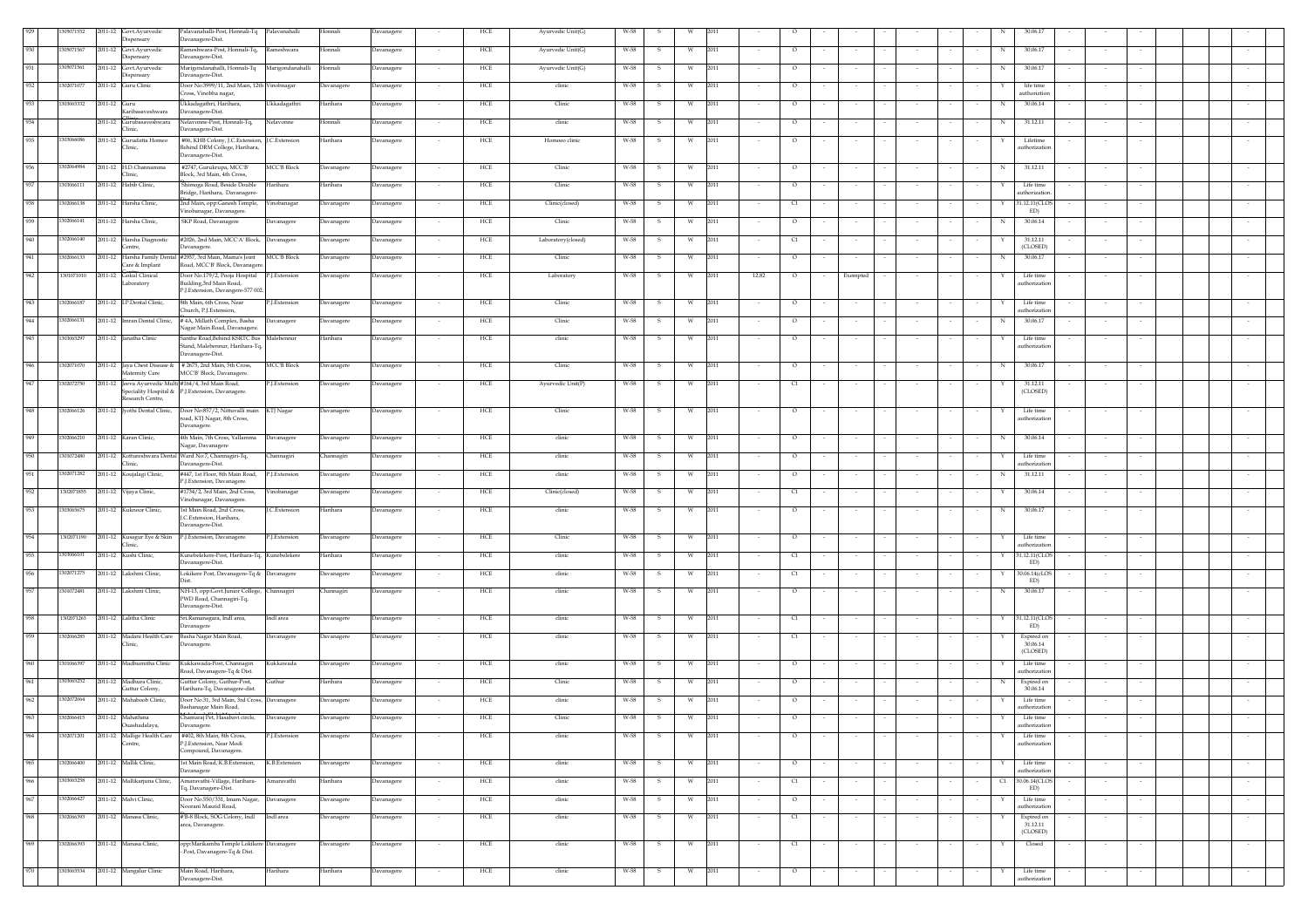|      | 302066568  |                                             | 2011-12 Manochethana Poly Door No:358/1, Mahaveer<br>P.J.Extension                                               | Davanagere | Davanagere        |                          | HCE | clinic            |        |              |   |                |                                  |        |        |        |                  |        |              | Life time                 |        |        |  |        |
|------|------------|---------------------------------------------|------------------------------------------------------------------------------------------------------------------|------------|-------------------|--------------------------|-----|-------------------|--------|--------------|---|----------------|----------------------------------|--------|--------|--------|------------------|--------|--------------|---------------------------|--------|--------|--|--------|
|      |            | Clinic                                      | Complex, 8th Main, 9th<br>Cross,P.J.Extension, Davanagere                                                        |            |                   |                          |     |                   |        |              |   |                |                                  |        |        |        |                  |        |              | uthorizatio               |        |        |  |        |
| 972  | 1302066297 | 2011-12 Maruthi Clinic,                     | Sarswathi nagara nittuvalli<br>Davanagere                                                                        | Davanagere | Davanagere        |                          | HCE | clinic            | W-58   | -S           |   | 2011           |                                  |        |        |        |                  |        |              | Life time                 |        |        |  |        |
|      |            |                                             | shifted to new location)<br>Kundawada Road, Near                                                                 |            |                   |                          |     |                   |        |              |   |                |                                  |        |        |        |                  |        |              | uthorization              |        |        |  |        |
|      |            |                                             | Boothappa Temple, Ring Road,                                                                                     |            |                   |                          |     |                   |        |              |   |                |                                  |        |        |        |                  |        |              |                           |        |        |  |        |
| 973  | 1302071205 | 2011-12 Matha Clinic,                       | 1st Main, 14th Cross, Azad<br>Azad Nagar                                                                         | Davanagere | Davanagere        | $\overline{\phantom{a}}$ | HCE | clinic            | W-58   | s            | W | 2011           | $\circ$                          |        | $\sim$ |        |                  |        | N            | 30.06.17                  |        |        |  |        |
| 974  | 1302066294 |                                             | Nagar, Davanagere                                                                                                |            |                   |                          | HCE | clinic            | W-58   |              | W | 2011           | $\circ$                          |        |        |        |                  |        |              | Life time                 |        |        |  |        |
|      |            |                                             | 2011-12 Mathru Dental Clinic, #280 B & C, Aradhya Arcade, 3rd P.J.Extension<br>Main, 9th Cross, P.J. Extension,  | Davanagere | Davanagere        |                          |     |                   |        | s            |   |                |                                  |        |        |        |                  |        |              | uthorizatic               |        |        |  |        |
|      |            |                                             | Davanagere-577002.                                                                                               |            |                   |                          |     |                   |        |              |   |                |                                  |        |        |        |                  |        |              |                           |        |        |  |        |
| 975  | 1302066279 | 2011-12 Mathru Meternity<br>Clinic.         | HKR Circle, Nittuvalli,<br>Vittuvalli<br>Davanagere                                                              | Davanagere | Davanagere        |                          | HCE | clinic            | W-58   | s            | W | 2011           | $\circ$                          |        |        |        |                  |        |              | Life time<br>uthorization |        |        |  |        |
| 976  | 1302066413 | 2011-12 M.C. Dental Clinic,                 | #447, 8th Main, P.J.Extension,<br>P.J.Extension                                                                  | Davanagere | Davanagere        |                          | HCE | clinic            | W-58   | s            | W | 2011           | $\circ$                          |        |        |        |                  |        |              | Life time                 |        |        |  |        |
| 977  | 1302066429 | 2011-12 Medical Clinic                      | Davanagere.<br>P.J.Extension                                                                                     |            |                   |                          | HCE |                   | W-58   | s            | W | 2011           |                                  |        |        |        |                  |        |              | uthorization<br>31.12.11  |        |        |  |        |
|      |            |                                             | 5th Main, P.J.Extension,<br>Davanagere                                                                           | Davanagere | Davanagere        |                          |     | Clinic            |        |              |   |                | C1                               |        |        |        |                  |        |              | (CLOSED)                  |        |        |  |        |
| 978  | 1302066569 |                                             | 2011-12 Mruthyunjaya Clinic, Old Bethur Road, Davanagere.<br>Davanagere                                          | Davanagere | Davanagere        |                          | HCE | clinic            | W-58   | -S           | W | 2011           | $\circ$                          |        |        |        |                  |        |              | Life time<br>uthorization |        |        |  |        |
| 979  | 1302066290 | 2011-12 Mubeen Clinic &                     | Basha Nagar Main Road,<br>Davanagere                                                                             | Davanagere | Davanagere        |                          | HCE | Clinic            | W-58   | -S           | W | 2011           | $\circ$                          |        |        |        |                  |        |              | Life time                 |        |        |  |        |
|      |            | Physiotherapy<br><b>Rehabilation Centre</b> | Davanagere.                                                                                                      |            |                   |                          |     |                   |        |              |   |                |                                  |        |        |        |                  |        |              | uthorization              |        |        |  |        |
| 980  | 1302066277 |                                             | 2011-12 Nadigar Dental Clinic, # 672/2, Bethur Road,<br>Davanagere                                               | Davanagere | Davanagere        |                          | HCE | clinic            | W-58   | s            | W | 2011           | $\circ$                          |        |        |        |                  |        |              | Life time                 |        |        |  |        |
|      |            |                                             | Davanagere.                                                                                                      |            |                   |                          |     |                   |        |              |   |                |                                  |        |        |        |                  |        |              | uthorizatio               |        |        |  |        |
| 981  | 1302066712 | 2011-12 Nagarathna Dental                   | #180/1, Baghawan Mahaveer<br>Davanagere                                                                          | Davanagere | Davanagere        |                          | HCE | clinic            | W-58   | -S           | w | 2011           | $\circ$                          |        |        |        |                  |        |              | life time                 |        |        |  |        |
|      |            | Clinic,                                     | Road, Mandipet, Davanagere.                                                                                      |            |                   |                          |     |                   |        |              |   |                |                                  |        |        |        |                  |        |              | uthorization              |        |        |  |        |
| 982  | 1301066403 | 2011-12 Nandi Clinic,                       | Savithramma Complex, Sasalu<br>Santebennur<br>Road, Santhebennur-                                                | Channagiri | Davanagere        |                          | HCE | Clinic(closed)    | W-58   | -S           | W | 2011           | q                                |        |        |        |                  |        |              | 31.12.11<br>(Closed)      |        |        |  |        |
|      |            |                                             | Post, Channagiri-Tq Davanagere                                                                                   |            |                   |                          |     |                   |        |              |   |                |                                  |        |        |        |                  |        |              |                           |        |        |  |        |
| 983  |            |                                             |                                                                                                                  |            |                   |                          |     |                   |        |              |   |                |                                  |        |        |        |                  |        |              |                           |        |        |  |        |
|      | 1302069476 | 2011-12 Nandi Smile Care,                   | Door No.541/1, 5th Main, PJ<br>P.J.Extension<br>xtension, Davanagere.                                            | Davanagere | Davanagere        | $\overline{\phantom{a}}$ | HCE | clinic            | W-58   | $\mathbf{s}$ | W | 2011           | C1                               |        | $\sim$ |        |                  |        |              | 30.06.17<br>&applied      |        |        |  |        |
|      |            |                                             |                                                                                                                  |            |                   |                          |     |                   |        |              |   |                |                                  |        |        |        |                  |        |              | (CLOSED)                  |        |        |  |        |
| 984  | 1302066715 | 2011-12 New Dental Centre,                  | <b>MCC'B Block</b><br>#.3436/2B. 1st Main. Dental<br>College Road, MCC'B' Block,                                 | Davanagere | Davanagere        | $\sim$                   | HCE | Clinic            | W-58   | -S           | W | 2011<br>$\sim$ | $\circ$                          |        | $\sim$ |        | $\sim$           |        |              | Life time<br>uthorizatio  | $\sim$ |        |  | $\sim$ |
| 985  | 302066404  | 2011-12 Nija Dental Clinic,                 | Mama's Joint Road, 5th Cross,<br><b>MCC'B Block</b>                                                              | Davanagere | Davanagere        |                          | HCE | Clinic(closed)    | W-58   | s            | W | 2011           | C1                               |        |        |        |                  |        |              | 31.12.11                  |        |        |  |        |
| 986  |            | 2011-12 Nirmala Ayurvedic,                  | MCC'B' Block, Davanagere.<br>Jalinagara, Davanagere                                                              |            |                   |                          | HCE | Ayurvedic Unit(P) | W-58   | s            | W | 2011           | $\circ$                          |        |        |        |                  |        |              | (CLOSED)<br>31.12.11      |        |        |  |        |
|      |            |                                             | alinagara                                                                                                        | Davanagere | Davanagere        |                          |     |                   |        |              |   |                |                                  |        |        |        |                  |        |              |                           |        |        |  |        |
| 987  | 1302067355 | 2011-12 Nirmala Clinic,                     | Chamaraj Pet, Davanagere<br>Chamrajpet                                                                           | Davanagere | Davanagere        |                          | HCE | clinic            | W-58   | -S           | W | 2011           | $\circ$                          |        |        |        |                  |        | N            | 31.12.11                  |        |        |  |        |
| 988  | 1302071224 |                                             | 2011-12 Nirmala Dental Clinic, #303/4, Rohini Complex, 2nd<br>P.I.Extension                                      | Davanagere | Davanagere        |                          | HCE | Clinic            | W-58   | -S           | W | 2011           | $\circ$                          |        |        |        |                  |        |              | Life time                 |        |        |  |        |
|      |            |                                             | Main, P.J.Extension, Davanagere                                                                                  |            |                   |                          |     |                   |        |              |   |                |                                  |        |        |        |                  |        |              | uthorization              |        |        |  |        |
|      |            |                                             |                                                                                                                  |            |                   |                          |     |                   |        |              |   |                |                                  |        |        |        |                  |        |              |                           |        |        |  |        |
|      |            |                                             |                                                                                                                  |            |                   |                          |     |                   |        |              |   |                |                                  |        |        |        |                  |        |              |                           |        |        |  |        |
| 989  | 1304065342 | 2011-12 Nisarga Ayurvedic                   | #2708, 2nd Main, 2nd Cross,<br><b>MCC'B Block</b>                                                                | Davanagere | Davanagere        | $\sim$                   | HCE | Ayurvedic Unit(P) | W-58   | -S           | W | 2011           | C1                               |        | $\sim$ |        |                  |        |              | 31.12.11                  | $\sim$ |        |  |        |
| 990  |            | Chikisthalaya,                              | MCC'B' Block, Davanagere                                                                                         |            |                   |                          |     |                   |        |              |   |                |                                  |        |        |        |                  |        |              | (CLOSED)                  |        |        |  |        |
|      | 1301072520 | 2011-12 Om Clinic,                          | Basavapattana-Post, Channagiri-<br><b>Basavaptna</b>                                                             | Channagiri | Davanagere        |                          | HCE | Clinic            | W-58   | s            | W | 2011           | $\circ$                          |        | $\sim$ |        |                  |        |              | Life time<br>uthorization | $\sim$ |        |  |        |
|      |            |                                             | Tq, Davanagere-Dist.                                                                                             |            |                   |                          |     |                   |        |              |   |                |                                  |        |        |        |                  |        |              |                           |        |        |  |        |
| 991  |            | 2011-12 Om Clinic,                          | Kathalgere-Post, Channagiri-Tq, Kathalhgere                                                                      | hannagiri  | <b>Davanagere</b> |                          | HCE | clinic            | W-58   |              | W | 2011           | $\circ$                          |        |        |        |                  |        |              | 31.12.11                  |        |        |  |        |
|      |            |                                             | Davanagere-Dist.                                                                                                 |            |                   |                          |     |                   |        |              |   |                |                                  |        |        |        |                  |        |              |                           |        |        |  |        |
| 992  | 1302061103 | 2011-12 Omkar Eye Clinic,                   | No:189/1, 3rd Main,<br><b>Javanagere</b><br>P.J.Extension,                                                       | Davanagere | Davanagere        |                          | HCE | clinic            | W-58   |              | W | 2011           | $\circ$                          |        |        |        |                  |        |              | Life time<br>uthorizatio  |        |        |  |        |
|      |            |                                             | Davanagere(Formerly:#312,<br>Vinayaka Complex, Pevilion                                                          |            |                   |                          |     |                   |        |              |   |                |                                  |        |        |        |                  |        |              |                           |        |        |  |        |
| 993  | 1302066224 |                                             | <b>MCCB</b> Block                                                                                                |            |                   |                          |     | clinic            |        | -S           | W | 2011           | $\circ$                          |        | $\sim$ |        |                  |        | Y            | Life time                 |        |        |  |        |
|      |            |                                             | Road, Davanagere)<br>2011-12 Orange Dental Clinic, Door No. 3591, MCC 'B' Block,<br>Water Tank Road, Davanagere. | Davanagere | Davanagere        |                          | HCE |                   | W-58   |              |   |                |                                  |        |        |        |                  |        |              | uthorization              |        |        |  |        |
| 994  | 1302066225 | & Clinical Laboratory, Davanagere.          | 2011-12 P.J.Health Care Centre #178/1, 3rd Main, P.J.Extension, P.J.Extension                                    | Davanagere | Davanagere        |                          | HCE | Laboratory        | W-58   | s            | w | 2011<br>14.29  | $\circ$                          |        | $\sim$ |        |                  |        | Y            | Life time<br>uthorization |        |        |  |        |
| 995  | 1301071451 | 2011-12 Padma Clinic,                       | P.W.D. Road, Channagiri,<br>Channagiri                                                                           | Channagiri | Davanagere        |                          | HCE | clinic            | W-58   | s            |   | 2011           | $\begin{array}{c} 1 \end{array}$ |        | $\sim$ |        |                  |        | <b>CLOSE</b> | 31.12.11(CLOS             |        |        |  |        |
| 996  | 302066215  |                                             | Davanagere-Dist.                                                                                                 |            |                   |                          |     |                   |        |              | W |                |                                  |        |        |        |                  |        | D            | ED)                       |        |        |  |        |
|      |            | 2011-12 Paul Clinic                         | 1st Main Road, K.B.Extension,<br>K.B.Extension<br>Davanagere.                                                    | Davanagere | Davanagere        |                          | HCE | Ayurvedic Unit(P) | W-58   | -S           |   | 2011           | $\circ$                          |        |        |        |                  |        |              | lifetime<br>thorizatic    |        |        |  |        |
| 997  | 1302066123 | 2011-12 Pavan Speciality                    | Door No.3683/17, Anjaneya<br>Anjaneya Badavane Davanagere                                                        |            | Davanagere        | $\overline{\phantom{a}}$ | HCE | clinic            | W-58   | -S           | W | 2011           | $\circ$                          |        | $\sim$ |        |                  |        |              | Life time                 |        |        |  |        |
|      |            | Dental Clinic                               | Temple Road, Anjaneya<br>Badavane, Davanagere.                                                                   |            |                   |                          |     |                   |        |              |   |                |                                  |        |        |        |                  |        |              | uthorizatio<br>issued     |        |        |  |        |
|      | 130206845  | 2011-12 Physician Clinic,                   | 1st Main, K.B.Extension,<br>K.B.Extension                                                                        | Davanagere | Davanagere        |                          | HCE | Clinic(closed)    | W-58   |              |   | 2011           | C1                               |        |        |        |                  |        |              | 31.12.11                  |        |        |  |        |
|      |            |                                             | Davanagere.                                                                                                      |            |                   |                          |     |                   |        |              |   | 2011           |                                  |        |        |        |                  |        |              | (CLOSED)                  |        |        |  |        |
|      | 1303065693 | 2011-12 Pooja Dental Clinic,                | opp: Karnataka Bank, P.B.Road, Harihara<br>Harihara, Davanagere-Dist                                             | Harihara   | Davanagere        |                          | HCE | clinic            | W-58   |              |   |                | C1                               |        |        |        |                  |        | Not app      | 31.12.11                  |        |        |  |        |
|      |            |                                             |                                                                                                                  |            |                   |                          |     |                   |        |              |   |                |                                  |        |        |        |                  |        |              |                           |        |        |  |        |
| 1000 | 1302066217 | 2011-12 Pradeep<br>Ayurvedalaya,            | <b>MCC'B Block</b><br>#3452/4, 6th Cross, 2nd Main.<br>MCC 'B' Block, Davanagere.                                | Davanagere | Davanagere        |                          | HCE | clinic            | W-58   | -S           | w | 2011           | C1                               |        |        |        |                  |        |              | 31.12.11<br>(CLOSED)      |        |        |  |        |
|      | 1303065695 | 2011-12 Prakash Dental Clinic               | Door No. 5, 1st Floor, Munic                                                                                     | Harihara   |                   |                          | HCI |                   | $W-58$ |              |   |                |                                  |        |        |        |                  |        |              |                           |        |        |  |        |
|      |            |                                             | Complex, Harapanahalli Circle,<br>Harihara-577604, Davanagere-                                                   |            |                   |                          |     |                   |        |              |   |                |                                  |        |        |        |                  |        |              | ED)                       |        |        |  |        |
| 1002 | 1302066222 |                                             | 2011-12 Prakash Dental Clinic #1669-77:79, Shiva Sankalpa, 4th S.S.Layout                                        | Davanagere | Davanagere        |                          | HCE | clinic            | W-58   |              | W | 2011           | $\circ$                          |        |        |        |                  |        |              | Life time                 |        |        |  |        |
|      |            |                                             | Cross, S.S.Layout 'A' Clock,<br>Davanagere.                                                                      |            |                   |                          |     |                   |        |              |   |                |                                  |        |        |        |                  |        |              | uthorizatio               |        |        |  |        |
| 1003 | 1301071454 | 2011-12 Pramod Clinic                       | Nameet Poojar Plaza, Sasalu<br>Santebennur                                                                       | Channagiri | Davanagere        | $\sim$                   | HCE | clinic            | W-58   | S.           | W | 2011<br>$\sim$ | $\circ$                          | $\sim$ | $\sim$ |        | $\sim$<br>$\sim$ | $\sim$ | Y            | Life time                 | $\sim$ | $\sim$ |  | $\sim$ |
|      |            |                                             | Road, Santhebennur-Post,<br>Channagiri, Davanagere-Dist.                                                         |            |                   |                          |     |                   |        |              |   |                |                                  |        |        |        |                  |        |              | uthorizatio               |        |        |  |        |
| 1004 | 1302066239 | 2011-12 Pranjali Bone & Joint               | <sup>2</sup> .J.Extension                                                                                        | Davanagere | Davanagere        |                          | HCE | clinic            | W-58   |              | W | 2011           | $\circ$                          |        |        |        |                  |        | N            | 30.06.17                  |        |        |  |        |
|      |            | Care,                                       |                                                                                                                  |            |                   |                          |     |                   |        |              |   |                |                                  |        |        |        |                  |        |              |                           |        |        |  |        |
| 1005 | 1302066220 | 2011-12 Prashanth Clinic<br>(Dr.K.Nagaraj)  | #200/4 & 200/4, Ashoka Road, Davanagere<br>Davanagere.                                                           | Davanagere | Davanagere        |                          | HCE | clinic            | W-58   | s            | W | 2011           | $\circ$                          |        |        |        |                  |        |              | Life time<br>uthorization |        |        |  |        |
| 1006 | 1302085184 | 2011-12 Prashanth Clinic                    | #200/5 & 200/5, Ashoka Road, Davanagere                                                                          | Davanagere | Davanagere        |                          | HCE | clinic            | W-58   | -S           | w | 2011           | $\circ$                          |        |        |        |                  |        |              | Life time                 |        |        |  |        |
|      |            | (K.Poornima)                                | Davanagere.                                                                                                      |            |                   | $\sim$                   |     |                   |        |              | w |                |                                  |        |        | $\sim$ | $\sim$           | $\sim$ |              | uthorization              | $\sim$ |        |  |        |
| 1007 |            | 2011-12 Priyanka Clinic                     | Kattalagere-Post, Channagiri,<br>Kathalhgere<br>Davanagere-Dist.                                                 | Channagiri | Davanagere        |                          | HCE | clinic            | W-58   | s            |   | 2011           | $\circ$                          |        | $\sim$ |        |                  |        | N            | 30.06.14                  |        | $\sim$ |  | $\sim$ |
| 1008 | 1303066236 | 2011-12 Raghavendra Clinic                  | D.H.Road, Banuvalli-Post,<br>Banuvalli<br>Harihara-Tq, Davanagere-Dist.                                          | Harihara   | Davanagere        |                          | HCE | clinic            | W-58   | s            |   | 2011           | $\circ$                          |        | $\sim$ |        |                  |        | N            | 30.06.17                  | $\sim$ |        |  |        |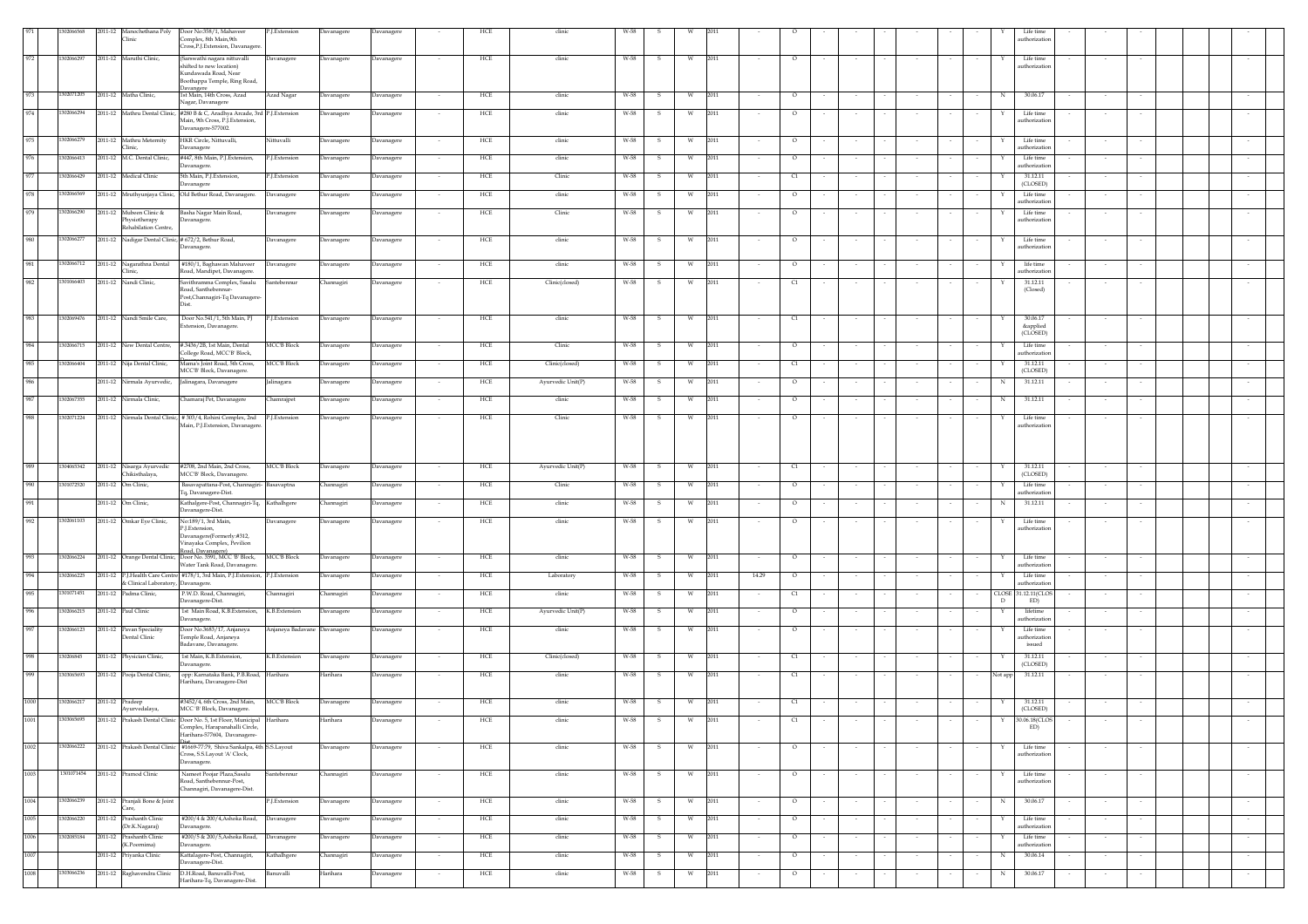|      | 02071793   | 2011-12 Raja Homeopathic<br>Healing Centre,                        | Door No. 334/3(A), College<br>Road, P.J.Extension, Davanagere                                            | P.J.Extension      | Davanagere        | Davanagere |                          | HCE        | Ayurvedic Unit(P)         | W-58 |     |          |                          |                   |          |                         |        |             | Life time<br>uthorization  |  |        |        |  |        |
|------|------------|--------------------------------------------------------------------|----------------------------------------------------------------------------------------------------------|--------------------|-------------------|------------|--------------------------|------------|---------------------------|------|-----|----------|--------------------------|-------------------|----------|-------------------------|--------|-------------|----------------------------|--|--------|--------|--|--------|
| 101  | 302066274  | 011-12<br>Agarwal Clinic &<br>aboratory                            | oor No.2753,3rd Main,4th<br>ross, M.C.C.'B' 'Block,                                                      | M.C.C.'B' Block    | Davanagere        | Davanagere |                          | HCE        | clinic                    | W-58 |     |          | 2011<br>$\circ$          |                   |          |                         |        |             | Life time<br>uthorization  |  |        |        |  |        |
| 1011 | 302079235  | 2011-12 Shri.Pushpagir                                             | Joor No.775/9-11, Vidyuthnagar, Davanagere<br>Iadadi Road, Near Ganapathi                                |                    | Davanagere        | Davanagere | $\sim$                   | HCE        | clinic                    | W-58 | -S. | W        | 07/03/05                 | $\circ$           |          |                         |        |             | Life time<br>uthorizatio   |  |        |        |  |        |
|      |            | <b>Dental Care</b>                                                 | 'emple, Davanagere.                                                                                      |                    |                   |            |                          |            |                           |      |     |          |                          |                   |          |                         |        |             |                            |  |        |        |  |        |
| 1012 | 302061100  | 2011-12 Raju Clinic                                                | 2nd Main Road, 6th Cross,<br>/inobanagar, Davanagere                                                     | Vinobanagar        | <b>Javanagere</b> | Davanagere |                          | HCE        | clinic                    | W-58 | s   | W        | 2011                     | $\circ$           | $\sim$   |                         |        | N           | 31.12.11                   |  |        |        |  |        |
| 1013 | 1302066252 | 2011-12 Rashmi Clinic                                              | 2nd Main, 15th Cross, KTJ Nagar, KTJ Nagar<br>Javanagere.                                                |                    | Davanagere        | Davanagere |                          | HCE        | clinic                    | W-58 | s   | W        | 2011                     | $\circ$           |          |                         |        |             | Life time<br>uthorization  |  |        |        |  |        |
|      |            |                                                                    |                                                                                                          |                    |                   |            |                          |            |                           |      |     |          |                          |                   |          |                         |        |             |                            |  |        |        |  |        |
| 1014 | 302066271  | 2011-12 Ravi Clinic,                                               | Bamboo Bazar, Davanagere                                                                                 | Davanagere         | Davanagere        | Davanagere | $\sim$                   | HCE        | Clinic(closed)            | W-58 | S.  | W        | 2011                     | C1                | $\sim$   |                         |        | Y           | 30.06.14(CLOS              |  | $\sim$ |        |  |        |
| 1015 | 02066267   | 2011-12 Ravi Clinic,                                               | Dayananda Building, Mandipet, Mandipet                                                                   |                    | Davanagere        | Davanagere | $\sim$                   | HCE        | Clinic(closed)            | W-58 | s   | - W      | 2011<br>C1               |                   |          |                         |        |             | ED)<br>30.06.14            |  |        |        |  |        |
| 1016 | 303065600  | 2011-12 Ravi Clinic,                                               | Javanagere.<br>Iarapanahalli Circle, opp:Court, Harihara                                                 |                    | Harihara          | Davanagere |                          | HCE        | clinic                    | W-58 | s   |          | 2011                     | $\circ$           |          |                         |        | N           | 30.06.17                   |  |        |        |  |        |
|      | 303066096  |                                                                    | Iarihara, Davanagere-Dist.                                                                               |                    |                   |            |                          |            |                           |      |     | w        |                          |                   |          |                         |        |             |                            |  |        |        |  |        |
| 1017 |            | 2011-12 Ravi Clinic,                                               | egginakeri T.B.Road, Harihara, Harihara<br>Javanagere-Dist.                                              |                    | Harihara          | Davanagere |                          | HCE        | clinic                    | W-58 | -S  |          | 2011<br>$\circ$          |                   |          |                         |        |             | Life time<br>uthorization  |  |        |        |  |        |
| 1018 | 1302066265 | 2011-12 Reddy Clinic,                                              | Door No.1770/2C,2nd Main, 1st Vinobanagar<br>ross, Vinobanagar, Davanagere.                              |                    | Davanagere        | Davanagere |                          | HCE        | clinic                    | W-58 | -S  | <b>W</b> | 2011<br>$\circ$          |                   |          |                         |        |             | Life time<br>uthorization  |  |        |        |  |        |
| 1019 | 02066242   | 2011-12 Rudraiah Memorial<br>Hospital,                             | Door No.50,Double Road,<br>Devaraj Uras Layout, 'C' Block,                                               | Devraj Urs Layout  | Davanagere        | Davanagere |                          | HCE        | Bedded(<30)               | W-58 | -S  |          | 2011<br>$\circ$          |                   |          |                         |        |             | Life time<br>uthorization  |  |        |        |  |        |
| 1020 | 1302066603 | 2011-12 S.M.Dental Clinic                                          | Door No. 489/1D, 1st Floor, ASM Davanagere<br>Complex, Kaipete, Davanagere.                              |                    | Davanagere        | Davanagere |                          | HCE        | clinic                    | W-58 | s   |          | 2011<br>$\circ$          |                   |          |                         |        |             | Life time<br>uthorization  |  |        |        |  |        |
|      |            |                                                                    |                                                                                                          |                    |                   |            |                          |            |                           |      |     |          |                          |                   |          |                         |        |             |                            |  |        |        |  |        |
| 1021 | 302065981  |                                                                    | 2011-12 S.S.A.Clinic,(Ayurved Anaji Road, Anagodu-Village,                                               | Anagodu            | Davanagere        | Davanagere |                          | HCE        | Ayurvedic(P)              | W-58 | -S  | W        | 2011<br>$\circ$          |                   |          |                         |        |             | Life time                  |  |        |        |  |        |
| 1022 | 1301072451 |                                                                    | avanagere-Tq & Dist.<br>2011-12 S.S.Clinic(Ayurvedic), Door No.1082, Main Road, Near Santebennur         |                    | Channagiri        | Davanagere | $\sim$                   | HCE        | Avurvedic Unit(P)         | W-58 | -S  | W.       | 2011<br>$\circ$          |                   |          |                         |        |             | athorizatio<br>Life time   |  |        |        |  |        |
|      |            |                                                                    | SBI Bank, Santhebennur-Post,<br>Channagiri-Tq, Davanagere-Dist.                                          |                    |                   |            |                          |            |                           |      |     |          |                          |                   |          |                         |        |             | uthorization               |  |        |        |  |        |
| 1023 | 02065992   | 2011-12 Sai Dental Clinic                                          | C/o Dr.H.V.Naik,<br>#1996/1, Next to Navodaya                                                            | <b>MCC'A Block</b> | Davanagere        | Davanagere | $\sim$                   | HCE        | Clinic                    | W-58 | s   |          | 2011<br>C1               |                   |          |                         |        |             | 31.12.11<br>(CLOSED)       |  |        |        |  |        |
|      |            |                                                                    | Hospital, MCC'A' Block,<br>avanagere.                                                                    |                    |                   |            |                          |            |                           |      |     |          |                          |                   |          |                         |        |             |                            |  |        |        |  |        |
| 1024 | 1302071668 | 2011-12 Sanjeevini Ayurvedic Ring Road, 7th Cross, Beside<br>Clini |                                                                                                          | Davanagere         | Davanagere        | Davanagere |                          | HCE        | Ayurvedic Unit(P)         | W-58 | - S |          | 2011<br>C1               |                   |          |                         |        |             | Expired on<br>31.12.11     |  |        |        |  |        |
|      |            |                                                                    | Maruthi Medicals, Davanagere.                                                                            |                    |                   |            |                          |            |                           |      |     |          |                          |                   |          |                         |        |             | (CLOSED)                   |  |        |        |  |        |
| 1025 | 1302071659 | 2011-12 Sanjeevini Clinic,                                         | #233/3, Avaragere-Post,<br>Javanagere.                                                                   | Avarage re         | Davanagere        | Davanagere | $\sim$                   | HCE        | clinic                    | W-58 | - S | <b>W</b> | 2011<br>$\circ$          |                   |          |                         |        |             | Life time<br>uthorization  |  |        |        |  |        |
| 1026 | 302065636  | 2011-12 Sanjeevini Clinic,                                         | 2nd Main, 1st Cross, Jalinagar,<br>Javanagere.                                                           | Jalinagara         | Davanagere        | Davanagere | $\sim$                   | HCE        | clinic                    | W-58 | s   | <b>W</b> | 2011                     | $\circ$           |          |                         |        |             | Life time<br>uthorization  |  |        |        |  |        |
| 1027 | 303066022  | 2011-12 Sanjeevini Clinic,                                         | Door No.1090, Mangala Nilaya,<br>eegli Road, Malebennur,                                                 | Malebennur         | Harihara          | Davanagere | $\overline{\phantom{a}}$ | HCE        | clinic                    | W-58 | s   | W        | 2011                     | $\circ$           |          |                         |        |             | Life time<br>uthorization  |  |        |        |  |        |
|      |            |                                                                    | Harihara-Tq, Davanagere-Dist.                                                                            |                    |                   |            |                          |            |                           |      |     |          |                          |                   |          |                         |        |             |                            |  |        |        |  |        |
| 1028 |            | 2011-12 Sanjeevini Clinic,                                         | Santhebedhi, Nallur-Post.<br>Thannagiri-Tq, Davanagere-Dist.                                             | Nallur Village     | Channagiri        | Davanagere |                          | HCE        | clinic                    | W-58 | -S  | W.       | 2011<br>$\circ$          |                   |          |                         |        | N           | 30.06.14                   |  |        |        |  |        |
| 1029 | 207169     | mjeevini Clinic,<br>$011 - 12$                                     | urchaghatta-Post, Davanagere-<br>a & Dist.                                                               | urchgatta          | Javanagere        | Davanagere | $\sim$                   | HCE        | Clinic(closed)            | W-58 |     |          | 2011<br>C1               |                   |          |                         |        |             | 31.12.11                   |  |        |        |  |        |
| 1030 | 03066041   | 011-12<br>Sanjeevini<br>Clinic, (Ayurvedic),                       | C/o Sharat Kumar, Rajanahalli<br>Iarihara-Tq, Davanagere-Dist.                                           | lajanahalli        | Harihara          | Davanagere |                          | HCE        | Ayurvedic Unit(P)(Closed) | W-58 |     |          | 2011                     | C1                |          |                         |        |             | 31.12.11                   |  |        |        |  |        |
| 1031 | 302071658  | 011-12<br>Sanjeevini Dental                                        | 5th Main, MCC 'A' Block,<br>opp:Sanjeevini Hospital,                                                     | <b>MCC'A Block</b> | Davanagere        | Davanagere |                          | HCE        | clinic                    | W-58 |     |          | 2011<br>$\circ$          |                   |          |                         |        | N           | 31.12.11                   |  |        |        |  |        |
| 1032 | 1302070976 | 2011-12 Nayak Nursing                                              | Javanagere.<br>Door No.1996/1, Venkateshwara MCC'A Block                                                 |                    | Davanagere        | Davanagere | $\sim$                   | HCE        | Bedded(10)                | W-58 | S.  | W        | 2011<br>16.58<br>$\circ$ | $\sim$            | Exempted | $\sim$ $\sim$<br>$\sim$ | $\sim$ | $\sim$<br>Y | Life time                  |  | $\sim$ | $\sim$ |  | $\sim$ |
|      |            |                                                                    | Nilaya, M.C.C.'A' Block,<br><b>Javangere</b>                                                             |                    |                   |            |                          |            |                           |      |     |          |                          |                   |          |                         |        |             | uthorization               |  |        |        |  |        |
|      |            |                                                                    |                                                                                                          |                    |                   |            |                          |            |                           |      |     |          |                          |                   |          |                         |        |             |                            |  |        |        |  |        |
| 1033 | 302072655  | 2011-12 Sarkhazi Speciality                                        | Shop No.01, Basha Nagar Main Davanagere                                                                  |                    | <b>Davanagere</b> | Davanagere |                          | HCE        | Clinic                    | W-58 | s   | W        | 2011                     | C1                | $\sim$   |                         |        | Y           | <b>CLOSED</b>              |  |        |        |  |        |
| 1034 | 301072457  | Clinic,<br>2011-12 Seeta Clinic,                                   | Road, Davanagere.<br>yavanige, Channagiri,                                                               | yavanige           | Channagiri        | Davanagere |                          | HCE        | Clinic                    | W-58 | -S  | W        | 2011                     | $\circ$           |          |                         |        |             | life time                  |  |        |        |  |        |
| 1035 | 301072455  | 2011-12 Shankar Clinic,                                            | avanagere-Dist.<br>Kalleshwara Devastana Road,                                                           | Channagiri         | Channagiri        | Davanagere |                          | <b>HCE</b> | Clinic                    | W-58 | -S  | W        | 2011<br>$\circ$          |                   | $\sim$   |                         |        |             | uthorization<br>Life time  |  |        |        |  |        |
| 1036 | 02066197   | 2011-12 Sharada Dental Clinic,                                     | 2nd Cross, Channagiri,<br>opp:Bhyadagi Shetru School, 7th P.J.Extension                                  |                    | Davanagere        | Davanagere |                          | HCE        | clinic                    | W-58 | -S  | <b>W</b> | 2011<br>$\circ$          |                   | $\sim$   |                         |        | N           | uthorization<br>31.12.11   |  |        |        |  |        |
| 1037 | 303065531  | 2011-12 Sri.Sharada                                                | Main. P.J.Extension, Davanagere<br>#617/A, Post Office Road,                                             | Harihara           | Harihara          | Davanagere |                          | HCE        | Ayurvedic Unit(P)         | W-58 |     |          | 2011                     | $\circ$           |          |                         |        |             | Life time                  |  |        |        |  |        |
|      |            | Iomeopathic Clinic,                                                | Harihara-Tq, Davanagere-Dist.                                                                            |                    |                   |            |                          |            |                           |      |     |          |                          |                   |          |                         |        |             | uthorization               |  |        |        |  |        |
| 1038 | 303065866  | 2011-12 Shifa Clinic,                                              | Galidas Nagara, Harihara,<br>Javanagere-Dist.                                                            | Harihara           | Harihara          | Davanagere |                          | HCE        | clinic                    | W-58 | s   |          | 2011                     | $\circ$           |          |                         |        | N           | 30.06.17                   |  |        |        |  |        |
| 1039 | 1305082939 | 2011-12 Shiva Clinic,                                              | Kulambi Village, Honnali-Tq,                                                                             | Kulambi            | Honnali           | Davanagere |                          | HCE        | clinic                    | W-58 | S.  | W        | 2011<br>$\circ$          |                   |          |                         |        | N           | 30.06.17                   |  |        |        |  |        |
| 1040 | 302071686  | 2011-12 Shiva clinic,                                              | IKR Circle, Nittuvalli, Lenin<br>Jagara, Davanagere.                                                     | Nittuvalli         | <b>Javanagere</b> | Davanagere |                          | HCE        | clinic                    | W-58 |     |          | 2011<br>$\circ$          |                   |          |                         |        |             | Life time<br>uthorization  |  |        |        |  |        |
| 1041 | 302071653  | 2011-12 Shiva Dental Clinic                                        | R.S.Complex, opp:Durgambika<br>'emple, Nittuvalli, Davanagere                                            | Nittuvalli         | <b>Javanagere</b> | Davanagere |                          | HCE        | Clinic                    | W-58 |     |          | 2011<br>$\circ$          |                   |          |                         |        |             | 30.06.14                   |  |        |        |  |        |
| 1042 | 302071673  | 2011-12 Shivakumar ENT<br>Clinic                                   | 2nd Main, A.V.K. College Road, Davanagere<br>P.J.Extension, Davanagere.                                  |                    | Davanagere        | Davanagere |                          | HCE        | clinic                    | W-58 |     |          | 2011<br>$\circ$          |                   |          |                         |        |             | Life time<br>uthorization  |  |        |        |  |        |
| 1043 | 1302066208 | 2011-12 Shivasheela Scan<br>Centre                                 | Door No.1978/A, MCC 'A'<br>Block, Davanagere. (Formerly                                                  | Davanagere         | Davanagere        | Davanagere |                          | HCE        | clinic                    | W-58 |     | W.       | 2011<br>$\circ$          |                   |          |                         |        |             | Life time<br>authorization |  |        |        |  |        |
|      |            |                                                                    | anapumat Clinic)                                                                                         |                    |                   |            |                          |            |                           |      |     |          |                          |                   |          |                         |        |             |                            |  |        |        |  |        |
| 1044 | 302065615  | 2011-12 Shivendra<br>Clinic, (Dr.Deepa<br>Malladar)                | Door No.49, Shanti Nagar, Ring Davanagere<br>Road, Near Bootappa Temple 4th<br>Main, 5th Cross, Yallamma |                    | Davanagere        | Davanagere | $\sim$                   | HCE        | Clinic                    | W-58 | s   | <b>W</b> | 2011<br>$\circ$          |                   | $\sim$   |                         |        |             | Life time<br>authorization |  | $\sim$ |        |  |        |
|      |            |                                                                    | Nagar, Ring Road, Davanagere.                                                                            |                    |                   |            |                          |            |                           |      |     |          |                          |                   |          |                         |        |             |                            |  |        |        |  |        |
| 1045 | 1302071650 | 2011-12 Shree Clinic                                               | Bamboo Bazar, Basapura-Post, Basapura<br>Davanagere-Tq & Dist.                                           |                    | Davanagere        | Davanagere | $\sim$                   | HCE        | Clinic                    | W-58 | S.  | W        | 2011<br>$\sim$           | $\circ$<br>$\sim$ | $\sim$   | $\sim$                  |        | Y<br>$\sim$ | Life time<br>uthorization  |  | $\sim$ |        |  | $\sim$ |
|      |            |                                                                    |                                                                                                          |                    |                   |            |                          |            |                           |      |     |          |                          |                   |          |                         |        |             |                            |  |        |        |  |        |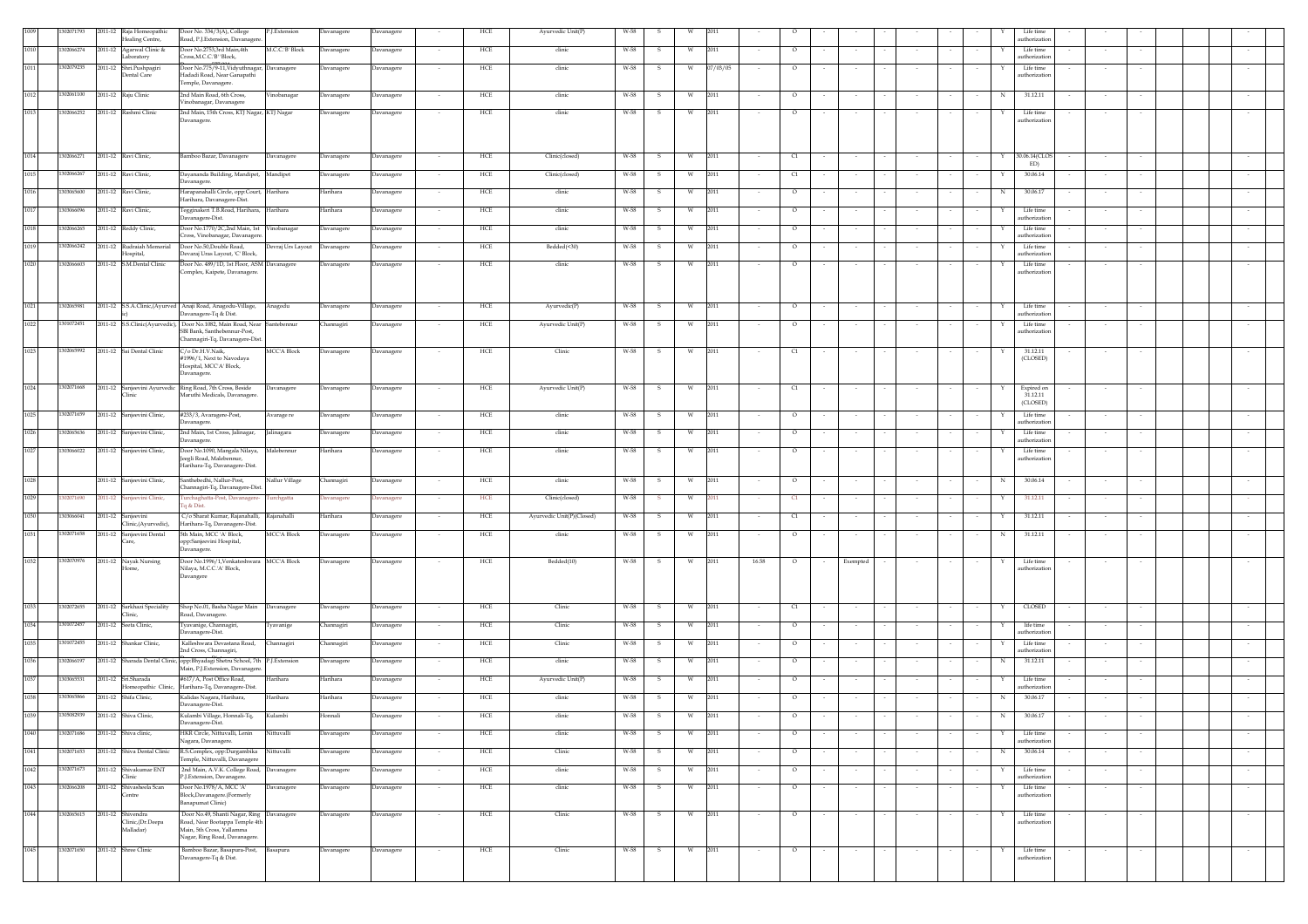|      | 301072654  | 2011-12 Shree Shivananda                       | Chiradoni-Post,                                                                                            | Chiradoni      | Channagiri | Davanagere |                          | HCE | Clinic                    |      |              |   |                           |        |          |        |        |            | Life tim                        |                  |  |        |
|------|------------|------------------------------------------------|------------------------------------------------------------------------------------------------------------|----------------|------------|------------|--------------------------|-----|---------------------------|------|--------------|---|---------------------------|--------|----------|--------|--------|------------|---------------------------------|------------------|--|--------|
|      |            | Clinic                                         | Channagiri-Tq,                                                                                             |                |            |            |                          |     |                           |      |              |   |                           |        |          |        |        |            | uthorizatio                     |                  |  |        |
| 1047 | 1302071687 | 2011-12 Gastro Enterologist,<br>Hepatologist   | Door No.393, 8th Main, 8th<br>Cross, P.J.Extension, Davanager                                              | P.J.Extension  | Davanagere | Davanagere |                          | HCE | clinic                    | W-58 |              | W | 2011<br>$\circ$           |        |          |        |        |            | Life time<br>uthorization       |                  |  |        |
|      |            | Therapeutic,<br>Endoscopist Centre,            | 577002.                                                                                                    |                |            |            |                          |     |                           |      |              |   |                           |        |          |        |        |            |                                 |                  |  |        |
|      |            |                                                |                                                                                                            |                |            |            |                          |     |                           |      |              |   |                           |        |          |        |        |            |                                 |                  |  |        |
| 1048 | 1303072398 | 2011-12 Shri Swamy Clinic                      | Main Road, Malebennur-Post,<br>Harihara-Tq, Davanagere-Dist.                                               | Malebennur     | Harihara   | Davanagere | $\sim$                   | HCE | Clinic                    | W-58 | S.           | W | 2011<br>$\circ$<br>$\sim$ | $\sim$ | $\sim$   | $\sim$ | $\sim$ | Y          | Life time<br>uthorization       | $\sim$<br>$\sim$ |  | $\sim$ |
| 1049 | 1302071267 | 2011-12 Shri.Kalleshwara                       | Door No.680, 3rd Ward, 4th                                                                                 | Davanagere     | Davanagere | Davanagere |                          | HCE | clinic                    | W-58 | s            | W | 2011<br>$\circ$           |        |          |        |        |            | Life time                       |                  |  |        |
| 1050 | 1303072114 | Health Care Centre,<br>2011-12 Shubhada        | Division, Bethur<br>New Baramapura,                                                                        | Vidyanagar     | Harihara   | Davanagere |                          | HCE | Clinic(closed)            | W-58 | s            | W | 2011<br>C1                |        |          |        |        |            | uthorization<br>31.12.11 (Shift |                  |  |        |
|      |            | Ayurvedalaya,                                  | PB.Road, Harihara, Davanagere-<br>hst.                                                                     |                |            |            |                          |     |                           |      |              |   |                           |        |          |        |        |            | & Closed)                       |                  |  |        |
| 1051 | 1302071611 | 2011-12 Siddesh Diagnostic                     | #280. Aradhya Archade. 1st                                                                                 | P.I.Extension  | Davanagere | Davanagere |                          | HCE | Clinic                    | W-58 | - S          | W | 2011<br>$\circ$           |        |          |        |        | Y          | Life time                       |                  |  |        |
|      |            | Centre,                                        | Floor, 3rd Main, 9th Cross.<br>P.J.Extension, Davanagere.                                                  |                |            |            |                          |     |                           |      |              |   |                           |        |          |        |        |            | uthorization                    |                  |  |        |
| 1052 | 1303066139 | 2011-12 Siddeshwara Clinic,                    | old Post Office Road,                                                                                      | Malebennur     | Harihara   | Davanagere |                          | HCE | Clinic                    | W-58 | s            |   | 2011<br>$\circ$           |        |          |        |        |            | Lifetime                        |                  |  |        |
| 1053 | 1302071661 |                                                | Malebennur, Harihara-Tq,                                                                                   |                |            |            |                          | HCE |                           | W-58 |              | W | 2011                      |        |          |        |        |            | uthorization                    |                  |  |        |
|      |            | Clinic, Banashankari                           | 2011-12 Siddeshwara Dental #181/2, 3rd Main, Karigaowdar P.J.Extension<br>House, P.J.Extension, Davanagero |                | Davanagere | Davanagere |                          |     | Clinic                    |      | s            |   | C1                        |        |          |        |        |            | 31.12.11(CLOS<br>ED)            |                  |  |        |
| 1054 | 1302071670 | 2011-12 Sindu Speciality<br>Dental Clinic,     | #328/1, TMR Complex, Near<br>Mothi Veerappa School, 8th                                                    | P.J.Extension  | Davanagere | Davanagere |                          | HCE | Clinic                    | W-58 | -S           | w | 2011<br>C1                |        | $\sim$   |        |        | Not app    | Not applied                     |                  |  |        |
|      |            |                                                | Main, P.J.Extension, Davanager                                                                             |                |            |            |                          |     |                           |      |              |   |                           |        |          |        |        |            |                                 |                  |  |        |
| 1055 | 1302065973 | 2011-12 Smile Zone Dental<br>Clinic.           | B-33, 1st Floor, Muslim Hostel                                                                             | P.J.Extension  | Davanagere | Davanagere | $\overline{\phantom{a}}$ | HCE | Clinic                    | W-58 | - S          | w | 2011<br>$\circ$           |        | $\sim$   | $\sim$ | $\sim$ | N          | 31.12.11                        | $\sim$           |  |        |
|      |            |                                                | Complex, P.J. Extension,<br>Davanagere.                                                                    |                |            |            |                          |     |                           |      |              |   |                           |        |          |        |        |            |                                 |                  |  |        |
| 1056 | 1302071682 | 2011-12 Sowkyam Ayur                           | #66/2C, Unity Health Centre                                                                                | P.J.Extension  | Davanagere | Davanagere |                          | HCE | Clinic                    | W-58 | s            | W | 2011<br>$\circ$           |        |          |        |        | N          | 30.06.14                        |                  |  |        |
|      |            | Clinic,                                        | Complex, P.J.Extension, 5th<br>Cross, Davanagere.                                                          |                |            |            |                          |     |                           |      |              |   |                           |        |          |        |        |            |                                 |                  |  |        |
| 1057 | 1302066213 | 2011-12 Speciality Care                        | #266, 4th Main, Ram & Co.Circle, P.J.Extension                                                             |                | Davanagere | Davanagere | $\sim$                   | HCE | Clinic                    | W-58 | - S          | W | 2011<br>$\circ$           |        |          |        |        | Y          | Life time                       |                  |  |        |
| 1058 |            | Centre.<br>2011-12 Sree Guru Dental            | P.J.Extension, Davanagere-577<br>#266, 4th Main, Ram & Co.Circle, P.J.Extension                            |                | Davanagere | Davanagere | $\sim$                   | HCE | Clinic                    | W-58 | s            | W | 2011<br>$\circ$           |        | $\sim$   | $\sim$ | $\sim$ | $_{\rm N}$ | uthorization<br>31.12.11        | $\sim$<br>$\sim$ |  |        |
|      |            | Clinic,                                        | P.J.Extension, Davanagere-577                                                                              |                |            |            |                          |     |                           |      |              |   |                           |        |          |        |        |            |                                 |                  |  |        |
| 1059 | 1303065270 | 2011-12 Sree Hegde Health &<br>Dental Clinic   | opp:Maharastra Bank, Old<br>P.B.Road, Harihara, Davanagere-                                                | Harihara       | Harihara   | Davanagere | $\overline{\phantom{a}}$ | HCE | Clinic                    | W-58 | s            | W | 2011<br>$\circ$           |        | $\sim$   |        |        |            | Life time<br>uthorization       | $\sim$           |  |        |
|      |            |                                                |                                                                                                            |                |            |            |                          |     |                           |      |              |   |                           |        |          |        |        |            |                                 |                  |  |        |
| 1060 | 1301067350 | 2011-12 Sree Maniunatha<br>Clinical Laboratory | Harihara, Davanagere-Dist.                                                                                 | Harihara       | Harihara   | Davanagere | $\sim$                   | HCE | Laboratory                | W-58 | -S           | W | 2011<br>$\circ$<br>$\sim$ | $\sim$ | Exempted | $\sim$ | $\sim$ | N          | 31.12.11                        | $\sim$<br>$\sim$ |  | $\sim$ |
| 1061 | 1302065918 |                                                | 2011-12 Sree. Multy Speciality #310'C' Pavilion Road,                                                      | P.J.Extension  | Davanagere | Davanagere | $\overline{\phantom{a}}$ | HCE | Clinic                    | W-58 | s            | W | 2011<br>$\circ$           |        | $\sim$   | $\sim$ |        | N          | 31.12.11                        | $\sim$           |  |        |
|      |            | Clinic.                                        | P.I.Extension. Davanagere.                                                                                 |                |            |            |                          |     |                           |      |              |   |                           |        |          |        |        |            |                                 |                  |  |        |
| 1062 | 1302072905 | 2011-12 Sree.Jayadeva<br>Chikistalaya,         | 2nd Main, 15th Cross, Ganesh<br>Temple Road, Nittuvalli,                                                   | Nittuvalli     | Davanagere | Davanagere |                          | HCE | Clinic                    | W-58 | s            | W | 2011<br>$\circ$           |        |          |        |        |            | Life time<br>uthorizatio        |                  |  |        |
|      |            |                                                | Davanagere.                                                                                                |                |            |            |                          |     |                           |      |              |   |                           |        |          |        |        |            |                                 |                  |  |        |
| 1063 | 1302085780 | a Dental Clinic,                               | 2011-12 Sree.Neelakanteshwar #334/3, AVK College Road,<br>opp:Alur Hospital, P.J. Extension                | P.J.Extension  | Davanagere | Davanagere |                          | HCE | Clinic                    | W-58 | S            | W | 2011<br>$\circ$           |        | $\sim$   |        |        | Y          | Life time<br>uthorization       |                  |  |        |
|      |            |                                                | Davanagere.                                                                                                |                |            |            |                          |     |                           |      |              |   |                           |        |          |        |        |            |                                 |                  |  |        |
| 1064 | 1303065995 | 2011-12 Sree.Siddeshwara<br>Clinic.            | Guttur-Village, Harihara-Tq,<br>Davanagere                                                                 | Guthur-Village | Harihara   | Davanagere |                          | HCE | Clinic                    | W-58 | $\mathbf{s}$ | w | 2011<br>$\circ$           |        | $\sim$   |        |        | N          | 30.06.14                        |                  |  |        |
| 1065 |            |                                                | 2011-12 Sri.Dhanvathri Clinic, Rathabheedi, Doddaghata-                                                    | Doddagatta     | Channagiri | Davanagere |                          | HCE | Clinic                    | W-58 | s            |   | 2011<br>$\circ$           |        | $\sim$   |        |        | N          | 31.12.11                        |                  |  |        |
|      |            |                                                | Village, Channagiri-Tq,                                                                                    |                |            |            |                          |     |                           |      |              |   |                           |        |          |        |        |            |                                 |                  |  |        |
| 1066 | 303072439  | 2011-12 Sri.Durga Clinic,                      | Old P.B.Road, Harihara-577 601, Harihara<br>Davanagere-Dist.                                               |                | Harihara   | Davanagere |                          | HCE | Clinic                    | W-58 | -S           | W | 2011<br>$\circ$           |        |          |        |        |            | Life time<br>athorizatio        |                  |  |        |
| 1067 | 1303065897 | 2011-12 Sri.Durga Clinic,                      | SH Road, Malebennur-Post,                                                                                  | Malebennur     | Harihara   | Davanagere | $\overline{\phantom{a}}$ | HCE | Clinic                    | W-58 | -S           | w | 2011<br>$\circ$           |        | $\sim$   |        |        |            | Life time                       |                  |  |        |
| 1068 | 1303065539 | 2011-12 Sri.Durga Dental                       | Harihara-Tq, Davanagere-Dist.<br>Shimoga Road,                                                             | Iarihara       | Harihara   | Davanagere |                          | HCE | Clinic                    | W-58 | s            | W | 2011<br>$\circ$           |        |          |        |        |            | uthorizatio<br>Life time        |                  |  |        |
|      |            | Clinic.                                        | Harihara,Davanagere-Dist.                                                                                  |                |            |            |                          |     |                           |      |              |   |                           |        |          |        |        |            | uthorizatio                     |                  |  |        |
| 1069 | 1303072409 | 2011-12 Sri.Guru Clinic,                       | Labour Colony, Yanthrapura-<br>Post, Harihara-Tq, Davanagere-                                              | Yanthrapura    | Harihara   | Davanagere |                          | HCE | Clinic                    | W-58 | s            |   | 2011<br>$\circ$           |        |          |        |        |            | 30.06.17                        |                  |  |        |
| 1070 | 1301094240 | 2011-12 Sri.Gurubasava                         | Basavapattana-Post, Channagiri- Basavaptna                                                                 |                | Channagiri | Davanagere |                          | HCE | Clinic                    | W-58 |              |   | 2011<br>$\circ$           |        |          |        |        |            | Life time                       |                  |  |        |
| 1071 | 1301072446 | Clinic,                                        | Tq, Davanagere-Dist.<br>2011-12 Sri.Gurubasaveshwar Sangahalli, Belagere-Post,                             | Belalgere      |            |            |                          | HCE | Clinic                    | W-58 |              | w | 2011                      |        |          |        |        | N          | uthorization<br>30.06.14        |                  |  |        |
|      |            | a Clinic.                                      | Channagiri, Davanagere-Dist.                                                                               |                | Channagiri | Davanagere |                          |     |                           |      | -S           |   | $\circ$                   |        |          |        |        |            |                                 |                  |  |        |
| 1072 | 1301072450 | Irani Complex,                                 | 2011-12 Sri.Gurukrupa Clinic, Sasalu Road, Santhebennur-Post,<br>Channagiri-Tq, Davanagere-Dist.           | antebennur     | Channagiri | Davanagere |                          | HCE | Clinic                    | W-58 | -S           | W | 2011<br>$\circ$           |        |          |        |        | N          | 30.06.12                        |                  |  |        |
| 107  | 1302071270 | 2011-12 Sri.Kalleshwara                        | #1711/2, 3rd Main, 4th Cross,                                                                              | Vinobanagar    | Davanagere | Davanagere |                          | HCE | Clinic(closed)            | W-58 |              |   | 2011<br>q                 |        |          |        |        |            | 30.06.14                        |                  |  |        |
|      |            | Clinic,                                        | Vinobanagar, Davanagere.                                                                                   |                |            |            |                          |     |                           |      |              |   |                           |        |          |        |        |            | (CLOSED)                        |                  |  |        |
| 1074 | 1302071279 | 2011-12 Sri.Kalleshwara                        | Sy.No.14:2P, Ganganakatte,                                                                                 | Anagodu        | Davanagere | Davanagere |                          | HCE | Clinic                    | W-58 | $\mathbf{s}$ | W | 2011<br>$\circ$           |        |          |        |        |            | Life time                       |                  |  |        |
|      |            | Health Care Centre,                            | Codaganur Cross, Holalkere<br>Road, Near Anagodu-Post,                                                     |                |            |            |                          |     |                           |      |              |   |                           |        |          |        |        |            | uthorization                    |                  |  |        |
|      |            |                                                | Davanagere-Dist.                                                                                           |                |            |            |                          |     |                           |      |              |   |                           |        |          |        |        |            |                                 |                  |  |        |
|      | 1303065868 |                                                | 2011-12 Sri.Malaganga Clinic, 10th Cross,5th Main,                                                         | Harihara       | Harihara   |            | $\sim$                   | HCE | Clinic                    | W-58 | -S           | w | 2011<br>$\circ$           |        | $\sim$   |        | $\sim$ | N          | 30.06.14                        | $\sim$           |  |        |
|      |            |                                                | H.S.Extension, Harihara.                                                                                   |                |            | Davanagere |                          |     |                           |      |              |   |                           |        |          |        |        |            |                                 |                  |  |        |
|      |            | 2011-12 Sri.Mallikarjuna<br>Health             | #443, Main Road, Near Main Bus Nallur Village<br>Stand, Nallur, Channagiri-Tq,                             |                | Channagiri | Davanagere |                          | HCE | Ayurvedic Unit(P)(Closed) | W-58 | s            | w | 2011<br>C1                |        |          |        |        |            | CLOSED                          |                  |  |        |
|      |            | Center(Ayurvedic),                             | Davanagere-Dist.                                                                                           |                |            |            |                          |     |                           |      |              |   |                           |        |          |        |        |            |                                 |                  |  |        |
|      |            | 2011-12 Sri.Mrutnyunjaya                       | hurchaghatta, Belavanur Post, Il hurchgatta                                                                |                | Davanagere | ıvanager   |                          | HCE | Clinic                    |      |              |   |                           |        |          |        |        |            | Life time                       |                  |  |        |
| 1078 | 1303065686 | Clinic,<br>2011-12 Sri.Nandi Clinic,           | Davanagere-Dist.<br>Nandigudi circle, Kokkanur                                                             | Kokkanur       | Harihara   | Davanagere |                          | HCE | Ayurveda clinic(P)        | W-58 | $\mathbf{s}$ | W | 2011<br>$\circ$           |        |          |        |        |            | authorization<br>Lifetime       |                  |  |        |
|      |            |                                                | Village, Harihara-Tq, Davanagere                                                                           |                |            |            |                          |     |                           |      |              |   |                           |        |          |        |        |            | uthorization                    |                  |  |        |
| 1079 | 1302072440 | 2011-12 Sri.Nandi Clinic,                      | P.B.Road, Doddabathi-Village,<br>Harihara, Davanagere-Dist.                                                | Doddabathi     | Harihara   | Davanagere | $\sim$                   | HCE | Clinic                    | W-58 | - S          | w | 2011<br>C1                |        | $\sim$   |        |        | Y          | 31.12.11(CLOS<br>ED)            | $\sim$           |  | $\sim$ |
| 1080 | 1302071222 |                                                | 2011-12 Sri.Nanjundeshwara #164/4, 3rd Main Road,                                                          | P.J.Extension  | Davanagere | Davanagere | $\sim$                   | HCE | Ayurvedic Unit(P)         | W-58 | -S           | W | 2011<br>$\circ$<br>$\sim$ |        | $\sim$   | $\sim$ | $\sim$ | Y          | Life time                       | $\sim$<br>$\sim$ |  | $\sim$ |
|      |            | Ayurvedic Clinic(in                            | Homoeo Pharmacy & P.J.Extension, Davanagere.                                                               |                |            |            |                          |     |                           |      |              |   |                           |        |          |        |        |            | authorization                   |                  |  |        |
| 1081 | 1302071484 | 2011-12 Sri.Raghavendra                        | Avaragere-Village, Davanagere- Avarage re                                                                  |                | Davanagere | Davanagere | $\sim$                   | HCE | Clinic                    | W-58 | $\mathsf{s}$ | W | 2011<br>$\circ$           |        | $\sim$   | $\sim$ | $\sim$ | N          | 30.06.17                        | $\sim$<br>$\sim$ |  | $\sim$ |
| 1082 | 1302071482 | Clinic,<br>2011-12 Sri.Raghavendra             | Tq & Dist.<br>MM Complex, Vidhyarthi                                                                       |                |            |            |                          | HCE | Clinic                    | W-58 |              |   | 2011                      |        |          |        |        | Y          | Lifetime                        |                  |  |        |
|      |            | Dental Clinic,                                 | Bhavan Circle, Hadadi Road,                                                                                | Davanagere     | Davanagere | Davanagere | $\sim$                   |     |                           |      | S.           | W | $\circ$<br>$\sim$         | $\sim$ | $\sim$   | $\sim$ | $\sim$ |            | authorization                   | $\sim$<br>$\sim$ |  | $\sim$ |
| 1083 | 1302072588 | 2011-12 Sri.Sadguru Poly<br>Clinic,            | #1719, Mothiveerappa Layout,<br>17th Cross, KTJ Nagar,                                                     | Davanagere     | Davanagere | Davanagere | $\sim$                   | HCE | Clinic(closed)            | W-58 | s            | W | 2011<br>C1                |        | $\sim$   | $\sim$ |        | Y          | 30.06.14<br>(CLOSED)            | $\sim$<br>$\sim$ |  | $\sim$ |
| 1084 | 1302071656 | 2011-12 Sri.Srinivasa                          | Chamaraj Pet, Davanagere.                                                                                  | Chamrajpet     | Davanagere | Davanagere |                          | HCE | Clinic                    | W-58 | s            | W | 2011<br>$\circ$           |        | $\sim$   | $\sim$ |        |            | Life time                       |                  |  | $\sim$ |
|      |            | Pharmacy                                       |                                                                                                            |                |            |            |                          |     |                           |      |              |   |                           |        |          |        |        |            | uthorization                    |                  |  |        |
| 1085 | 1301072459 | 2011-12 Sri.Venkateshwara<br>Clinic,           | PWD Road, Channagiri,<br>Davanagere-Dist.                                                                  | hannagiri      | Channagiri | Davanagere |                          | HCE | Clinic                    | W-58 | s            | W | 2011<br>$\circ$           |        |          |        |        | N          | 30.06.17                        |                  |  |        |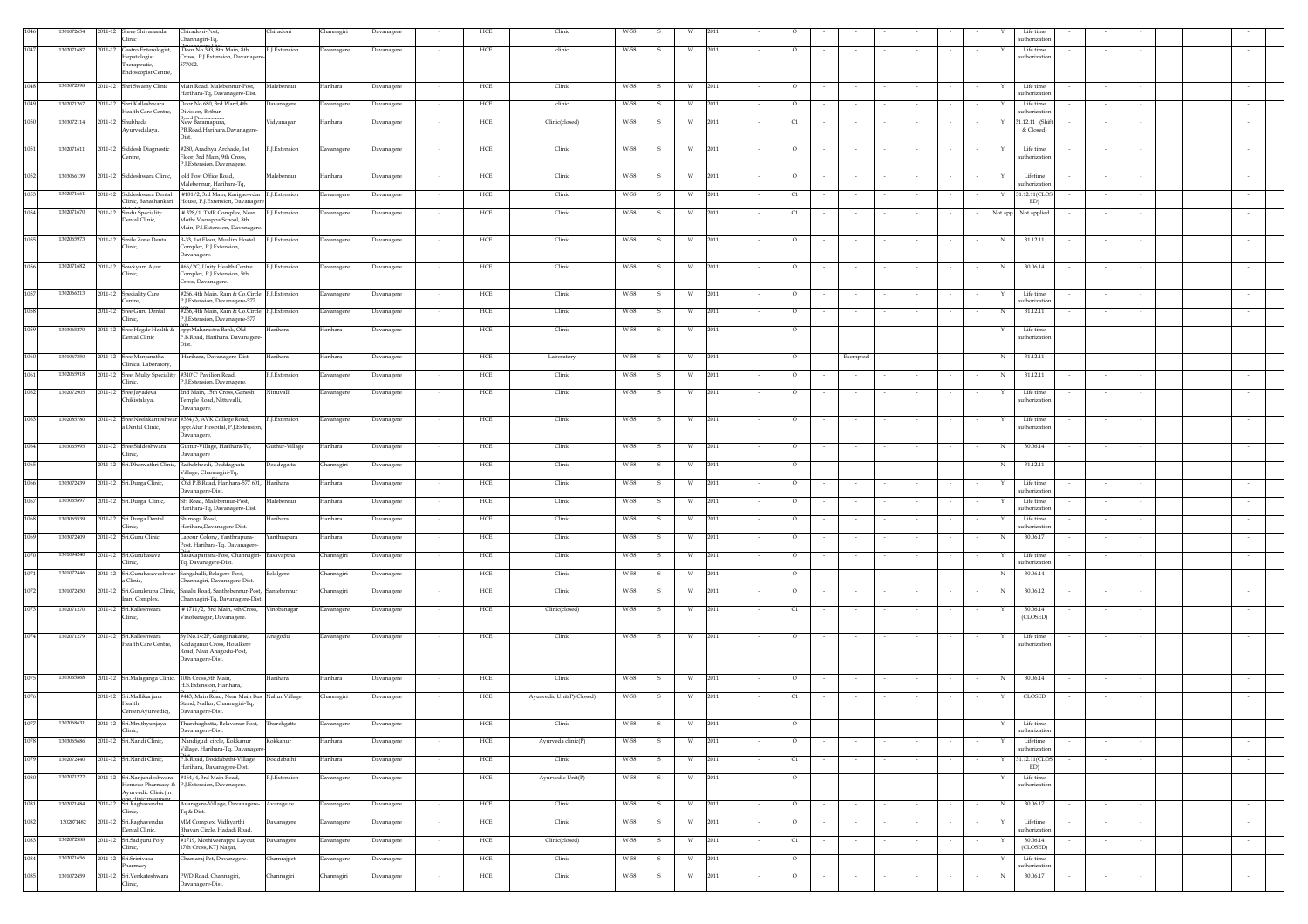|      |            | 2011-12 Sri.Vinayaka                                                                                 | Thurchaghatta, Belavanur-Post,                                                                                | Thurchgatta               | Davanagere        | Davanagere        | HCE                             | Ayurvedic Unit(P)(Closed) | W-58 |              |   |      |        |         |        |                          |        |        |   | 30.06.14(CLO)               |                          |        |  |        |
|------|------------|------------------------------------------------------------------------------------------------------|---------------------------------------------------------------------------------------------------------------|---------------------------|-------------------|-------------------|---------------------------------|---------------------------|------|--------------|---|------|--------|---------|--------|--------------------------|--------|--------|---|-----------------------------|--------------------------|--------|--|--------|
|      |            | Clinic(Ayurvedic),                                                                                   | Davanagere-Tq & Dist.                                                                                         |                           |                   |                   |                                 |                           |      |              |   |      |        |         |        |                          |        |        |   | ED)                         |                          |        |  |        |
| 1087 | 1302072181 | 2011-12 Sri.Vinayaka Dental<br>Clinic,                                                               | Door No.3999/E, 1st Floor,2nd<br>Main,14th Cross,opp:Old Ameeth<br>Talkies, Vinobanagar,                      | /inobanagar               | Davanagere        | Davanagere        | HCE                             | Clinic                    | W-58 | s            | W | 2011 |        | $\circ$ |        | $\overline{\phantom{a}}$ |        |        |   | Life time<br>uthorizatic    |                          |        |  |        |
| 1088 | 1301072454 | 2011-12 Srujan Speciality<br>Dental Clinic,                                                          | Kalleshwara Temple Road,<br>opp:Halaswamy math,<br>Channagiri-Tq, Davanagere-Dist                             | Thannagiri                | Channagiri        | Davanagere        | HCE<br>$\sim$                   | Clinic                    | W-58 | -S           | w | 2011 |        | $\circ$ |        |                          |        |        | N | Expired on<br>31.12.11      |                          |        |  |        |
| 1089 |            | 2011-12 Sukshema Ayurvedic<br>Chikistalaya,                                                          | opp:BEO Office, Shri Swami<br>Vivekananda Road, Channagiri-                                                   | hannagiri                 | <b>Channagiri</b> | <b>Davanagere</b> | HCE                             | Ayurvedic Unit(P)(Closed) | W-58 | s            | W | 2011 |        | q       |        |                          |        |        | Y | 30.06.11                    |                          |        |  |        |
| 1090 | 1302065617 | 2011-12 Sukshema Clinic,                                                                             | Tq, Davanagere -Dist.<br>#158, S.O.G. Colony, 'B' Block,<br>Indl area, Ramanagara-Post,                       | Indl area                 | Davanagere        | Davanagere        | HCE                             | Clinic                    | W-58 |              | W | 2011 |        | $\circ$ |        |                          |        |        | N | 31.12.11                    |                          |        |  |        |
| 1091 | 1302065614 | 2011-12 Sukshema Dental                                                                              | Davanagere.<br>#11/2, Near Old Shakthi Gas                                                                    | Davanagere                | Davanagere        | Davanagere        | HCE<br>$\sim$                   | Clinic                    | W-58 | -S           | W | 2011 | $\sim$ | $\circ$ |        | $\sim$                   |        | $\sim$ | Y | Life time                   | $\sim$                   | $\sim$ |  |        |
|      |            | Clinic                                                                                               | Office, College Road,                                                                                         |                           |                   |                   |                                 |                           |      |              |   |      |        |         |        |                          |        |        |   | uthorization                |                          |        |  |        |
| 1092 | 1302071688 |                                                                                                      | 2011-12 Suman Dental Clinic, #307, 3rd Main Road, 'A'Block,<br>S.Nijalingappa Layut,<br>Davanagere.           | <b>MCC'B Block</b>        | Davanagere        | Davanagere        | ${\rm HCE}$<br>$\sim$           | Clinic                    | W-58 | s            | W | 2011 | $\sim$ | $\circ$ |        | $\sim$                   |        |        | Y | Life time<br>uthorizatio    | $\sim$                   | $\sim$ |  |        |
| 1093 | 1302072749 | Clinic,                                                                                              | 2011-12 Surabhi Homeopathic #482/1, 4th Main, P.J.Extension,<br>Davanagere.                                   | P.J.Extension             | Davanagere        | Davanagere        | HCE                             | Ayurvedic Unit(P)(Closed) | W-58 | s            | W | 2011 |        | C1      |        |                          |        |        |   | CLOSED                      |                          |        |  |        |
| 1094 | 302065972  | 2011-12 Suvarna Dental Clinic, #664/1, 8th Main Road,                                                | P.J.Extension, Davanagere                                                                                     | <sup>2</sup> .J.Extension | Davanagere        | Davanagere        | HCE<br>$\sim$                   | Clinic                    | W-58 | s.           | W | 2011 | $\sim$ | $\circ$ |        | $\sim$                   |        |        | Y | Life time<br>uthorizatio    |                          |        |  |        |
| 1095 | 1302065987 | 2011-12 Swamy Clinic,                                                                                | Door No.1854/2A, 4th Main, 5th Vinobanagar                                                                    |                           | Davanagere        | Davanagere        | HCE<br>$\sim$                   | Clinic                    | W-58 | s.           | W | 2011 | $\sim$ | $\circ$ |        | $\overline{\phantom{a}}$ |        |        | x | Life time                   |                          |        |  |        |
| 1096 | 1302065950 |                                                                                                      | Cros, Vinobanagar, Davanagere.                                                                                |                           |                   |                   | HCE                             |                           | W-58 |              |   | 2011 |        | $\circ$ |        |                          |        |        |   | uthorizatio                 |                          |        |  |        |
|      |            | 2011-12 Sree Swamy<br>Vivekananda<br>Speciality Centre,<br>inical laborator                          | #2751/1, 3rd Main, 4th Cross,<br>MCC'B' Block, Davangaere.                                                    | <b>MCC'B Block</b>        | Davanagere        | <b>Davanagere</b> |                                 | Laboratory                |      | s            | W |      |        |         |        |                          |        |        |   | Life time<br>authorizatio   |                          |        |  |        |
| 1097 | 1302065953 |                                                                                                      | 2011-12 Swastik Dental Clinic, Near KEB Circle, 1st Main Road,<br>KTJ Nagar, Davanagere                       | KTJ Nagar                 | Davanagere        | Davanagere        | HCE                             | Clinic                    | W-58 | -S           | W | 2011 |        | $\circ$ |        |                          |        |        | Y | Life time<br>uthorizatio    |                          |        |  |        |
| 1098 | 301072824  | 2011-12 Thanay Clinic,                                                                               | Kote Road, Santhebennur-Post,<br>Channagiri-Tq, Davanagere-Dist                                               | santebennur               | Channagiri        | Davanagere        | HCE                             | Clinic                    | W-58 | s            | W | 2011 |        | $\circ$ |        |                          |        |        | N | 30.06.17                    |                          |        |  |        |
| 1099 | 1302071628 | 2011-12 The Dental Clinic,                                                                           | #246, 5th Main, Church Road,                                                                                  | P.J.Extension             | Davanagere        | <b>Javanagere</b> | HCE                             | Clinic                    | W-58 | s            | W | 2011 |        | C1      |        |                          |        |        |   | 31.12.11                    |                          |        |  |        |
| 1100 | 1302071838 | 2011-12 Uma Clinic,                                                                                  | P.J.Extension, Davanagere.<br>Kukkawada-Post, Davanagere-Tq Kukkawada                                         |                           | Davanagere        | Davanagere        | HCE                             | Clinic                    | W-58 |              | W | 2011 |        | $\circ$ |        |                          |        |        | N | (CLOSED)<br>30.06.17        |                          |        |  |        |
| 1101 | 1302071839 | 2011-12 Unity Clinic,                                                                                | & Dist.<br>Bashanagar Main Road,                                                                              | Shivanagar                | Davanagere        | Davanagere        | HCE                             | Clinic                    | W-58 |              | W | 2011 |        | $\circ$ |        |                          |        |        | N | 30.06.13                    |                          |        |  |        |
| 1102 | 1302071848 | 2011-12 Unity Health Centre,                                                                         | Shivanagar, Davanagere.<br>1st Main, 2nd Cross, Azad Nagar,                                                   | Azad Nagar                | Davanagere        | <b>Davanagere</b> | HCE                             | Clinic                    | W-58 |              | W | 2011 |        | $\circ$ |        |                          |        |        |   | Life time                   |                          |        |  |        |
| 1103 | 1302061108 |                                                                                                      | Davanagere.                                                                                                   |                           |                   |                   | HCE                             | Clinic                    | W-58 |              |   | 2011 |        | $\circ$ |        |                          |        |        | N | authorization<br>30.06.17   |                          |        |  |        |
|      |            | 2011-12 Urban Health Centre,                                                                         | HKR Nagar, RMC Link Road,<br>Davanagere.                                                                      | <b>HKR</b> Nagar          | Davanagere        | avanagere         |                                 |                           |      |              | W |      |        |         |        |                          |        |        |   |                             |                          |        |  |        |
| 1104 | 1303076182 | 2011-12 Urban Health Centre,                                                                         | Harlapura, Behind MKET<br>Kannada Medium School,<br>Harihara, Davanagere-Dist                                 | Iarihara                  | Harihara          | Davanagere        | HCE                             | Clinic                    | W-58 |              | W | 2011 |        | $\circ$ |        |                          |        |        | N | 30.06.17                    |                          |        |  |        |
| 1105 | 303065901  | 2011-12 Vaidya Consultation, 1st Main, 1st Cross,                                                    | J.C.Extension, Harihara                                                                                       | <b>C.Extension</b>        | Harihara          | Davanagere        | HCE<br>$\sim$                   | Clinic                    | W-58 | s.           | w | 2011 | $\sim$ | C1      |        | $\sim$                   |        |        | D | CLOSE 31.12.11 (CLOS<br>ED) |                          |        |  |        |
| 1106 | 302071836  | 2011-12 Vaishnavi Dental &<br>Orthodontic Care                                                       | #116/1E, Trishul Theater Road,<br>K.B.Extension, Davanagere                                                   | K.B.Extension             | Davanagere        | <b>Davanagere</b> | HCE                             | Clinic                    | W-58 | s            | W | 2011 |        | $\circ$ |        |                          |        |        | Y | Life time<br>authorizatio   |                          |        |  |        |
| 1107 | 1302071852 | 2011-12 Veena Clinic,                                                                                | Behind KSRTC Bus stop,<br>Davanagere                                                                          | Javanagere                | Davanagere        | avanagere         | HCE                             | Clinic                    | W-58 |              | W | 2011 |        | $\circ$ |        |                          |        |        |   | Life time<br>authorization  |                          |        |  |        |
| 1108 | 1302071788 | 2011-12 Veena Clinic,                                                                                | Siddeshwara Temple<br>Road, Anagodu-Post, Davanager                                                           | Anagodu-Post              | Davanagere        | Davanagere        | HCE                             | Clinic                    | W-58 |              | W | 2011 |        | $\circ$ |        |                          |        |        |   | Life time<br>uthorization   |                          |        |  |        |
| 1109 | 1302071844 | 2011-12 Veeresh Clinic,                                                                              | Hadadi Post, Davanagere-Tq & Hadadi<br>Dist                                                                   |                           | Davanagere        | <b>Davanagere</b> | HCE                             | Clinic(closed)            | W-58 |              | W | 2011 |        | C1      |        |                          |        |        | Y | <b>CLOSED</b>               |                          |        |  |        |
| 1110 | 302091082  | 2011-12 Veeresh ENT                                                                                  | Door No.175, 3rd Main,<br>Superspecility Care & P.J.Extension, Davanagere.                                    | <sup>2</sup> .J.Extension | Davanagere        | Davanagere        | HCE                             | Clinic                    | W-58 | -S           | W | 2011 |        | $\circ$ |        | $\sim$                   |        |        |   | Life time<br>uthorization   |                          |        |  |        |
| 1111 | 1302068664 |                                                                                                      | 2011-12 Venkateshwara Clinic, Izardar galli, Near Vittal Temple,<br>Davanagere.                               | <b>Davanagere</b>         | Davanagere        | <b>Javanagere</b> | HCE                             | Clinic                    | W-58 |              | W | 2011 |        | $\circ$ |        |                          |        |        |   | Life time<br>uthorizatic    |                          |        |  |        |
| 1112 | 1302071821 | 2011-12 Vidyanagar Dental<br>linic,                                                                  | #1266, Near Vidhyanagar, 2nd<br>Bus Stand, Taralabalu Extension,<br>Davanagere.                               | Taralabalu<br>xtension    | Davanagere        | Davanagere        | HCE                             | Clinic                    | W-58 |              | W | 2011 |        | $\circ$ |        |                          |        |        |   | Life time<br>uthorizatio    |                          |        |  |        |
| 1113 | 1301076177 | 2011-12 Vijaya Clinic,                                                                               | PWD Road, Channagiri-Tq,<br>Davanagere-Dist.                                                                  | <b>Thannagiri</b>         | Channagiri        | Davanagere        | HCE<br>$\sim$                   | Clinic                    | W-58 | -S           | W | 2011 | $\sim$ | $\circ$ |        | $\sim$                   | $\sim$ | $\sim$ | N | 30.06.17                    | $\sim$                   |        |  |        |
| 1114 | 1302071828 | 2011-12 Vijaya Dental Centre,                                                                        | Door No:161/3, opp: Mahesh<br>Medicals, College Road, Near<br>H.K.R.Circle, Nittuvalli,<br>Davangere-577 004. | Vittuvalli                | Davanagere        | <b>Davanagere</b> | ${\rm HCE}$                     | Clinic                    | W-58 | s            | W | 2011 |        | $\circ$ |        | $\overline{\phantom{a}}$ |        |        | x | Life time<br>uthorizatic    |                          |        |  |        |
| 1115 | 1302071835 | 2011-12 Vijayakumar Clinic<br>and Maternity<br>Hospital <sup>[]</sup>                                | Door No.569/1, K.R.Road,<br>Davangere.                                                                        | Davanagere                | Davanagere        | Davanagere        | HCE                             | Clinic                    | W-58 | $\mathbf{s}$ | W | 2011 |        | $\circ$ |        |                          |        |        |   | Lifetime<br>uthorizatio     |                          |        |  |        |
| 1116 | 1302071830 | 2011-12 Vinayaka Clinic,                                                                             | Hondada Circle, Davanagere                                                                                    | Davanagere                | Davanagere        | Davanagere        | HCE<br>$\sim$                   | Clinic(closed)            | W-58 | S.           | W | 2011 | $\sim$ | C1      |        |                          |        | $\sim$ | Y | CLOSED                      |                          |        |  |        |
| 1117 | 1303065871 | 2011-12 Vinayaka Clinic,                                                                             | M.K.Road, Harihara, Davanagere-Harihara<br>Dist.                                                              |                           | Harihara          | Davanagere        | HCE                             | Clinic                    | W-58 | S            | W | 2011 |        | $\circ$ |        |                          |        |        | Y | Life time<br>authorization  |                          |        |  |        |
| 1118 | 301072463  | 2011-12 Vrushabha Dental<br>Clinic,                                                                  | KMS Complex, above Canara<br>Bank, NH-13, Channagiri-Tq,                                                      | <b>hannagiri</b>          | Channagiri        | avanagere         | HCE                             | Clinic                    | W-58 |              | W | 2011 |        | $\circ$ |        |                          |        |        |   | Life time<br>uthorization   |                          |        |  |        |
| 1119 | 1302071815 | 2011-12 White Line Dental                                                                            | HKR Circle,2nd Main, Nittuvalli, Nittuvalli                                                                   |                           | Davanagere        | <b>Davanagere</b> | HCE                             | Clinic                    | W-58 | s            | W | 2011 |        | $\circ$ |        |                          |        |        |   | Life time                   |                          |        |  |        |
| 1120 | 1302071818 | Clinic,                                                                                              | Davanagere<br>2011-12 Womens Health Care #236/17, Durgambika Badavane, Nittuvalli                             |                           | Davanagere        | Davanagere        | HCE                             | Clinic                    | W-58 | -S           | W | 2011 |        | $\circ$ |        | $\sim$                   |        |        |   | uthorization<br>Life time   |                          |        |  | $\sim$ |
| 1121 | 1302072004 |                                                                                                      | Nittuvalli, Davanagere.<br>2011-12 Yashasvi Ortho Care, 2nd Main(Near Dr.Yeli Clinic),                        | <b>MCC'B Block</b>        | Davanagere        | Davanagere        | HCE<br>$\overline{\phantom{a}}$ | Clinic                    | W-58 | s            | W | 2011 | $\sim$ | $\circ$ |        | $\sim$                   |        |        | Y | authorization<br>Life time  |                          | $\sim$ |  | $\sim$ |
| 1122 | 1302072003 |                                                                                                      | MCC'B' Block, Davanagere-<br>2011-12 Zareen Dental Clinic, Near Charli Pailvan Auto Stand,                    | Chamrajpet                | Davanagere        | Davanagere        | HCE<br>$\sim$                   | Clinic                    | W-58 | s            | W | 2011 | $\sim$ | $\circ$ |        | $\sim$                   |        |        | Y | authorization<br>Life time  | $\sim$                   | $\sim$ |  | $\sim$ |
| 1123 | 1302072002 | 2011-12 Zeenath Clinic,                                                                              | Chamarajpet, Davanagere.<br>2nd Main, 15th Cross, KTJ Nagar, KTJ Nagar                                        |                           | Davanagere        | <b>Davanagere</b> | HCE                             | Clinic                    | W-58 | s            | W | 2011 |        | $\circ$ |        |                          |        |        |   | uthorization<br>Life time   |                          |        |  |        |
|      | 1302071820 |                                                                                                      | Davanagere.                                                                                                   |                           |                   |                   | $\sim$                          |                           |      |              |   |      | $\sim$ |         |        | $\sim$                   |        |        |   | uthorizatio                 |                          |        |  | $\sim$ |
| 1124 |            | 2011-12 Vinayaka Clinic,                                                                             | BIET College Road, Anjaneya<br>Badavane, Davanagere.                                                          | Davanagere                | Davanagere        | Davanagere        | HCE                             | Clinic(closed)            | W-58 | $\mathbf{s}$ | W | 2011 |        | C1      |        | $\sim$                   |        |        | Y | CLOSED                      |                          |        |  | $\sim$ |
| 1125 | 1302070996 | 2011-12 Karnataka<br>Hemophilia Society ®, Layout, Behind<br>[Life line Blood Bank) KSFC, Davanagere | #1138, Ring Road, S.Nijalingappa Davanagere                                                                   |                           | Davanagere        | Davanagere        | ${\rm HCE}$<br>$\sim$           | <b>Blood Bank</b>         | W-58 | s            | W | 2011 | 43.80  | $\circ$ | $\sim$ | Exempted                 |        | $\sim$ | Y | Life time<br>uthorizatio    | $\overline{\phantom{a}}$ | $\sim$ |  | $\sim$ |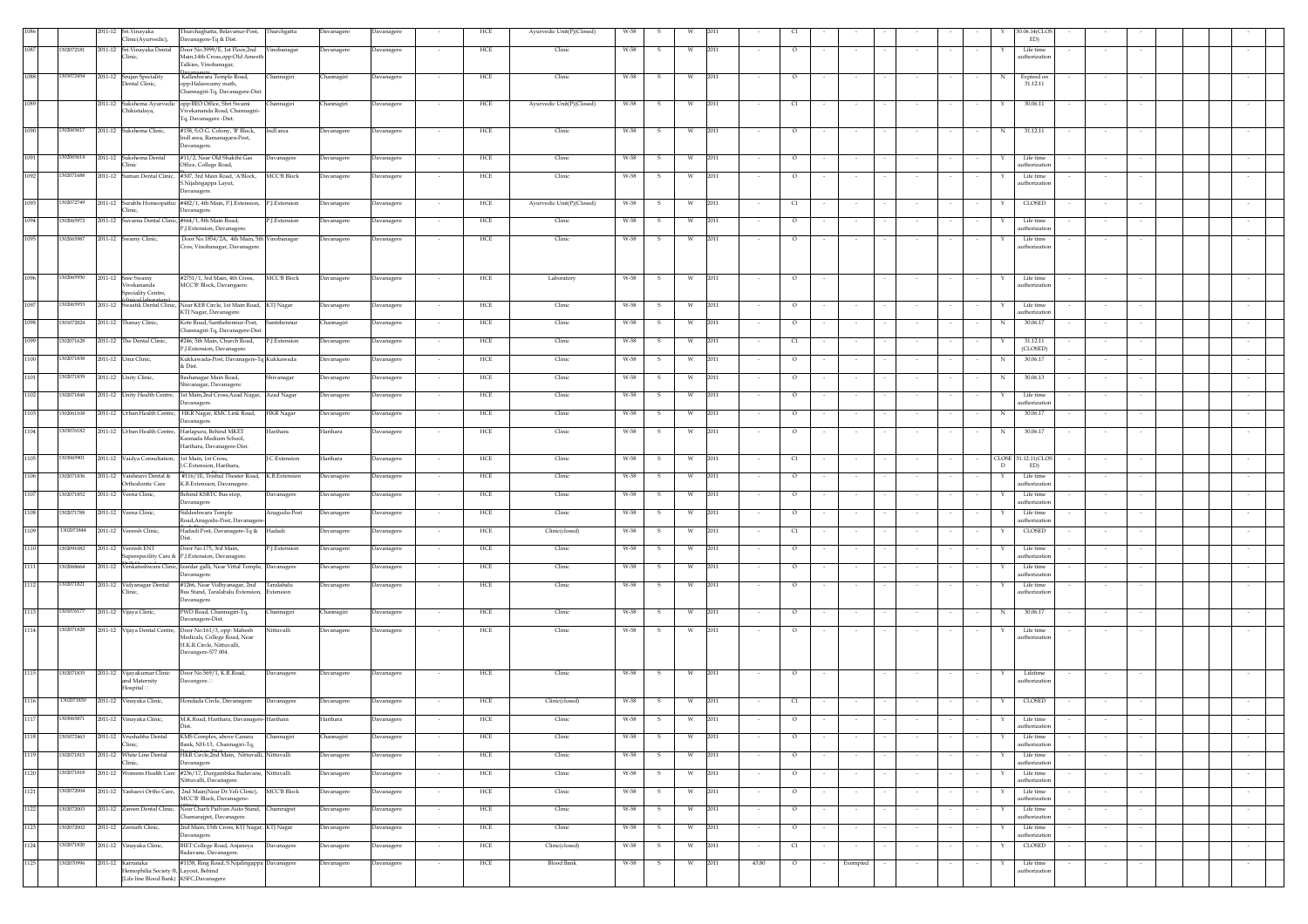|      | 206612     |               | 2011-12 K.B.G.Medical                         | #641, G.G.Nilaya, Hondada                                             | Davanagere      | Davanagere | Davanagere |                          | HCE          | Laboratory                                                                    |        |              |          |                |                                  |            |              |              |                                    | life time                   |        |        |  |        |
|------|------------|---------------|-----------------------------------------------|-----------------------------------------------------------------------|-----------------|------------|------------|--------------------------|--------------|-------------------------------------------------------------------------------|--------|--------------|----------|----------------|----------------------------------|------------|--------------|--------------|------------------------------------|-----------------------------|--------|--------|--|--------|
|      |            |               | .aboratory.                                   | Road, Davanagere.                                                     |                 |            |            |                          |              |                                                                               |        |              |          |                |                                  |            |              |              |                                    | authorization               |        |        |  |        |
|      |            |               |                                               |                                                                       |                 |            |            |                          |              |                                                                               |        |              |          |                |                                  |            |              |              |                                    |                             |        |        |  |        |
| 1127 | 1303065264 | 2011-12       | Manasa Clinical                               | Buthe Shopping Complex, Near Harihara                                 |                 | Harihara   | Davanagere |                          | HCE          | Laboratory                                                                    | W-58   | s            | W        | 3.25<br>2011   | $\circ$                          | Exempted   |              |              |                                    | Life time                   |        |        |  |        |
|      |            |               | aboratory                                     | Double bridge, Shimoga Circle,<br>Harihara, Davanagere-Dist.          |                 |            |            |                          |              |                                                                               |        |              |          |                |                                  |            |              |              |                                    | uthorizatio                 |        |        |  |        |
| 1128 | 1302071610 |               | 2011-12 Sanjeevini Hospital,                  | #SIC & SID, S.Nijalingappa                                            |                 |            |            | $\overline{\phantom{a}}$ | HCE          | Bedded(<30) 16 Bedded                                                         | W-58   | S.           | W        | 2011<br>43.54  | $\circ$                          |            |              |              | Y                                  | Life time                   | $\sim$ |        |  |        |
|      |            |               |                                               | ixtension, Near Ring Road,                                            | Davanagere      | Davanagere | Davanagere |                          |              |                                                                               |        |              |          |                |                                  | $\sim$     |              |              |                                    | uthorizatio                 |        |        |  |        |
|      |            |               |                                               | Davanagere.                                                           |                 |            |            |                          |              |                                                                               |        |              |          |                |                                  |            |              |              |                                    |                             |        |        |  |        |
| 1129 | 1302072649 |               | 2011-12 Sanjeevini Hospital,                  | Door No:1993, 5th Main Road,<br>M.C.C 'A' Block, Davanagere.          | Davanagere      | Javanagere | Davanagere |                          | HCE          | Bedded(<30)                                                                   | W-58   |              |          | 2011<br>24.02  | $\circ$                          |            |              |              |                                    | Life time<br>authorization  |        |        |  |        |
|      |            |               |                                               |                                                                       |                 |            |            |                          |              |                                                                               |        |              |          |                |                                  |            |              |              |                                    |                             |        |        |  |        |
| 1130 | 1302070980 |               |                                               | 2011-12 Renuka Poultry Farm, Sy.No:39/1AP11, Near 7th Mail Davanagere |                 | Davangere  | Davanagere |                          | - 1          | Poultry, Hatchery, Piggery                                                    | $G-33$ | $\mathbf{s}$ | G        | 2011<br>9.55   | Y<br>Y                           | YTC        |              |              | $_{\rm N}$                         | $_{\rm N}$                  |        | N      |  |        |
|      |            |               |                                               | one, Hadadi-Village,<br>avanagere-Tq & Dist.                          |                 |            |            |                          |              |                                                                               |        |              |          |                |                                  |            |              |              |                                    |                             |        |        |  |        |
| 1131 | 303068743  |               | 2011-12 Aroghyamatheya                        | #365, Amaravathi colony,                                              | <b>Jarihara</b> | Harihara   | Davanagere |                          | HCE          | Bedded(<30)                                                                   | W-58   | -S           | <b>W</b> | 2011<br>36.77  | $\circ$                          |            |              |              |                                    | Life time                   |        |        |  |        |
|      |            |               | Iospital,                                     | Duggalli Road, Harihara,                                              |                 |            |            |                          |              |                                                                               |        |              |          |                |                                  |            |              |              |                                    | authorization               |        |        |  |        |
| 1132 | 302070995  | 2011-12       | H.B.Industries,                               | #400/2, R.M.C.Road, Anekonda, Davanagere<br>Davanagere-577 003.       |                 | Javangere  | Davanagere |                          |              | Rice Mill less than 10 TPD & Rice Hullers                                     | $G-39$ |              |          | 2011<br>321.7  | $\circ$                          |            |              | 31.12.23     |                                    |                             |        |        |  |        |
| 1133 | 1303071884 | 2011-12       | hubhodaya Nursing                             | #566/567, Vagish Nagar,                                               | Iarihara        | Harihara   | Davanagere |                          | HCE          | Bedded(12)                                                                    | W-58   | S            | W        | 2011<br>22.79  | $\circ$                          |            |              |              |                                    | Expired on                  |        |        |  |        |
|      |            |               | ome,                                          | Harihara, Davanagere-Dist.                                            |                 |            |            |                          |              |                                                                               |        |              |          |                |                                  |            |              |              |                                    | $30.06.15$ &<br>applied for |        |        |  |        |
| 1134 | 1302070978 | 2011-12 Rutvi |                                               | No:2658/1/2, Dental College                                           | Davanagere      | Davangere  | Davanagere |                          |              | Automobile Servicing, Repairing and                                           | $O-18$ | s            | $\circ$  | 2011<br>78.76  | $\circ$                          |            |              |              | 30.09.16<br>Y                      |                             |        |        |  |        |
|      |            |               | Motors(Authorized<br>Dealers),                | Road, M.C.C 'B' Block,<br>Davanagere-577 004.                         |                 |            |            |                          |              | painting (excluding only fuel dispensing                                      |        |              |          |                |                                  |            |              |              |                                    |                             |        |        |  |        |
|      |            |               |                                               |                                                                       |                 |            |            |                          |              |                                                                               |        |              |          |                |                                  | 30.09.17   | $\mathbf{Y}$ | 30.09.17 NPD |                                    |                             |        |        |  |        |
|      |            |               |                                               |                                                                       |                 |            |            |                          |              |                                                                               |        |              |          |                |                                  | NPD issued |              | issued       |                                    |                             |        |        |  |        |
|      |            |               |                                               |                                                                       |                 |            |            |                          |              |                                                                               |        |              |          |                |                                  |            |              |              |                                    |                             |        |        |  |        |
| 1135 |            |               |                                               | 2011-12 Shramajeevi Machine No:325/1P, Avaragere-Village, Avaragere   |                 | Davangere  | Davanagere | $\overline{\phantom{a}}$ | $\mathbf{I}$ | Engineering and Fabrication Units with                                        | $O-16$ | s.           | $\circ$  | 2011<br>45     | $\circ$                          |            |              |              | NA<br>N<br>$\sim$                  | N<br>$\sim$                 |        | N      |  |        |
|      |            |               | Tech Industries,                              | Davanagere-Tq & Dist                                                  |                 |            |            |                          |              | painting (Without generation of Trade<br>efflunets ) including Almirah, Grill |        |              |          |                |                                  | 31.12.20   | Y            | 31.12.20     |                                    |                             |        |        |  |        |
|      |            |               |                                               |                                                                       |                 |            |            |                          |              | Manufacturing                                                                 |        |              |          |                |                                  |            |              |              |                                    |                             |        |        |  |        |
| 1136 | 1302070985 |               | 2011-12 Chethana Health<br>entre & Laboratory | #191/2, 1st Floor, Dr.Nirmala<br>Kesari Building, 3rd Main.           | Davanagere      | Davanagere | Davanagere | $\sim$                   | HCE          | Laboratory                                                                    | W-58   | s.           | W        | 2011<br>17.72  | $\circ$                          | Exempted   |              |              | Y                                  | Life time<br>authorization  | $\sim$ |        |  |        |
|      |            |               |                                               | P.J.Extension, Davanagere-                                            |                 |            |            |                          |              |                                                                               |        |              |          |                |                                  |            |              |              |                                    |                             |        |        |  |        |
| 1137 | 1302070989 | 2011-12       | Micro Clinical                                | 77002<br>eside Post office, Near Kohinoor Davanagere                  |                 | Davanagere | Davanagere |                          | HCE          | Laboratory                                                                    | W-58   | s            |          | 2012<br>2.82   | $\circ$                          |            |              |              |                                    | Life time                   |        |        |  |        |
|      |            |               | .aboratory,                                   | Hotel, Aralimara circle, K.R.Road,<br>Davangere                       |                 |            |            |                          |              |                                                                               |        |              |          |                |                                  |            |              |              |                                    | authorization               |        |        |  |        |
|      |            |               |                                               |                                                                       |                 |            |            |                          |              |                                                                               |        |              |          |                |                                  |            |              |              |                                    |                             |        |        |  |        |
| 1138 | 1303068731 |               | 2011-12 Sri.Gadigeshwara                      | 5.H.Road, Malebennur-Post,                                            | Malebennur      | Harihara   | Davanagere | $\sim$                   | HCE          | Laboratory                                                                    | W-58   | -S           | W        | 2012<br>1.73   | $\circ$                          | Exempted   |              |              |                                    | Life time                   | $\sim$ |        |  |        |
| 1139 |            |               | linical Laboratory<br>Amruth Hospital         | Harihara-Tq, Davanagere-Dist.<br>#1643/1, opp: KEB Office,            |                 |            |            |                          |              |                                                                               |        |              |          |                |                                  |            |              |              |                                    | uthorizatic                 |        |        |  |        |
|      | 302065241  | 2011-12       |                                               | Hadadi Road, Davangere.                                               | Davanagere      | Davanagere | Davanagere | $\sim$                   | HCE          | Bedded(20)                                                                    | W-58   | s            | <b>W</b> | 2012<br>9.35   | $\circ$<br>$\sim$                | Exempted   |              | $\sim$       | $\sim$<br>$\overline{\phantom{a}}$ | Life time<br>authorization  | $\sim$ | $\sim$ |  | $\sim$ |
|      |            |               |                                               |                                                                       |                 |            |            |                          |              |                                                                               |        |              |          |                |                                  |            |              |              |                                    |                             |        |        |  |        |
| 1140 | 1302066276 |               | 2011-12 Nandi Poly Clinic                     | Sy.No:416/2, 8th Main,<br>th Cross, P.J.Extension,                    | Davanagere      | Davanagere | Davanagere |                          | HCE          | Laboratory                                                                    | W-58   | s            | W        | 2012<br>16.02  | $\circ$                          | Exempted   |              |              |                                    | Life time<br>uthorization   |        |        |  |        |
| 1141 | 1302080360 |               | 2011-12 Vasan Health Care                     | No:336/1-2-3, C.G.Hospital                                            | Davanagere      | Davanagere | Davanagere |                          | HCE          | Bedded(<30)                                                                   | W-58   | $_{\rm M}$   | W        | 2012<br>513    | $\circ$                          |            |              |              |                                    | Life time                   |        |        |  |        |
|      |            |               | vt.Ltd.,                                      | Road, 9th Division, 5th Ward,<br>P.J.Extension, Davanagere.           |                 |            |            |                          |              |                                                                               |        |              |          |                |                                  |            |              |              |                                    | authorization               |        |        |  |        |
| 1142 | 1302066666 |               | 2011-12 Yeli Clinic & Manas                   | # 2717/A, 2nd Main, 2nd Cross, Davanagere                             |                 | Davanagere | Davanagere | $\sim$                   | HCE          | Laboratory                                                                    | W-58   | - S          | W        | 2012<br>$-4$   | $\circ$<br>$\sim$                | Exempted   |              |              | Y                                  | Life time                   | $\sim$ |        |  |        |
|      |            |               | liagnostics Center                            | MCC'B' Block, Davanagere.                                             |                 |            |            |                          |              |                                                                               |        |              |          |                |                                  |            |              |              |                                    | authorization               |        |        |  |        |
|      |            |               |                                               |                                                                       |                 |            |            |                          |              |                                                                               |        |              |          |                |                                  |            |              |              |                                    |                             |        |        |  |        |
| 1143 | 1303072400 |               | 2011-12 Sushrutha Clinic,                     | # D3, 4th Cross, Labour Colony,                                       | Yanthrapura     | Harihara   | Davanagere |                          | HCE          | Clinic                                                                        | W-58   | s            | W        | 2012           | $\circ$                          |            |              |              |                                    | Life time                   |        |        |  |        |
|      |            |               |                                               | Yantrapura-Village, Harihara-Tq,                                      |                 |            |            |                          |              |                                                                               |        |              |          |                |                                  |            |              |              |                                    | uthorizatio                 |        |        |  |        |
|      |            |               |                                               | Davanagere-Dist                                                       |                 |            |            |                          |              |                                                                               |        |              |          |                |                                  |            |              |              |                                    |                             |        |        |  |        |
| 1144 | 1302065909 |               | 2011-12 Kala Clinic,                          | #321/3, Chamaraj Pet,                                                 | Davanagere      | Davanagere | Davanagere | $\sim$                   | HCE          | Ayurvedic Unit(P)                                                             | W-58   | s            | W        | 2012           | $\circ$                          |            |              |              |                                    | Life time                   |        |        |  |        |
|      |            |               |                                               | avanagere.                                                            |                 |            |            |                          |              |                                                                               |        |              |          |                |                                  |            |              |              |                                    | authrization                |        |        |  |        |
| 1145 | 1302068854 | 2011-12       | Sri.Markandeya<br>linic                       | #463/64, Devaraj Uras Layout, Davanagere<br>Condajji Road, Davanagere |                 | Davanagere | Davanagere | $\sim$                   | HCE          | Clinic                                                                        | W-58   | -S           | <b>W</b> | 2012           | C1                               | $\sim$     |              |              |                                    | Not applied<br>(CLOSED)     | $\sim$ |        |  |        |
| 1146 | 302068855  | 2011-12       | ugandha Health                                | lear HKR Circle, College Road, Davanagere                             |                 | Davanagere | Davanagere | $\sim$                   | HCE          | Clinic                                                                        | W-58   | s            | <b>W</b> | 2012<br>$\sim$ | C1                               | $\sim$     |              | $\sim$       | <b>CLOSE</b>                       | CLOSED                      | $\sim$ |        |  |        |
| 1147 | 1302071071 | 2011-12       | Sri.Harsha                                    | Nittuvalli, Davanagere<br>asha Nagar Main Road,                       | Davanagere      | Davanagere | Davanagere |                          | HCE          | Ayurvedic(p)                                                                  | W-58   | s            | w        | 2012           | $\circ$                          |            |              |              | D                                  | Life time                   |        |        |  |        |
|      |            |               | linic(Ayurvedic)                              | Davanagere                                                            |                 |            |            |                          |              |                                                                               |        |              |          |                |                                  |            |              |              |                                    | authorizatio                |        |        |  |        |
| 1148 | 1302076362 | 2011-12       | amartha                                       | #214, Maharajpet, Davnagere                                           | Davanagere      | Davanagere | Davanagere |                          | HCE          | Ayurvedic Unit(P)                                                             | W-58   | -S           | W        | 2012           | $\circ$                          |            |              |              | N                                  | 30.06.18                    |        |        |  |        |
| 1149 | 1302065975 | 2011-12       | linic(Homeopathic)<br>Swamv                   | Kandanakovi Village, Anaji Post, Davanagere                           |                 | Davanagere | Davanagere |                          | HCE          | Ayurvedic Unit(P)                                                             | W-58   | -S           | W        | 2012           | $\circ$                          | $\sim$     |              |              |                                    | Life time                   |        |        |  |        |
|      |            |               | Clinic(Ayurvedic)                             | Davanagere-Tq & Dist.                                                 |                 |            |            |                          |              |                                                                               |        |              |          |                |                                  |            |              |              |                                    | authorization               |        |        |  |        |
| 1150 | 1302065990 | 2011-12       | Swamy Clinic                                  | Kandanakovi Village, Anaji Post, Davanagere<br>Davanagere-Tq & Dist.  |                 | Davanagere | Davanagere |                          | HCE          | Clinic                                                                        | W-58   | -S           | <b>W</b> | 2012           | $\circ$                          | $\sim$     |              |              | N                                  | 30.06.12                    |        |        |  |        |
| 1151 | 1302071667 |               | 2011-12 Sindu Speciality                      | #358/1, TMR Complex, Near                                             | Davanagere      | Davanagere | Davanagere | $\overline{\phantom{a}}$ | HCE          | Clinic                                                                        | W-58   | s            | W        | 2012           | $\circ$                          | $\sim$     |              |              | N                                  | 30.06.18                    | $\sim$ |        |  |        |
|      |            |               | ntre.                                         | Mothi Veerappa College, 8th                                           |                 |            |            |                          |              |                                                                               |        |              |          |                |                                  |            |              |              |                                    |                             |        |        |  |        |
|      | 1302072910 |               |                                               | Main, P.J.Extension, Davanager                                        |                 |            |            |                          |              |                                                                               |        |              |          |                |                                  |            |              |              |                                    |                             |        |        |  |        |
| 1152 |            |               | 2011-12 Kamala Health Care<br>aboratory,      | Shah residence, #488/2E,<br>M.B.Kere, Vasanth Road,                   | Davanagere      | Davanagere | Davanagere |                          | HCE          | Laboratory                                                                    | W-58   | s            | W        | 2012           | C1                               | Exempted   |              |              |                                    | Notice Not applied          |        |        |  |        |
|      |            |               |                                               |                                                                       |                 |            |            |                          |              |                                                                               |        |              |          |                |                                  |            |              |              |                                    |                             |        |        |  |        |
|      |            |               |                                               |                                                                       |                 |            |            |                          |              |                                                                               |        |              |          |                |                                  |            |              |              |                                    |                             |        |        |  |        |
| 1153 | 1302071248 |               | 2011-12 Krupananda<br>liagnostic Centre,      | 8th Cross, 4th Main, Byadagi<br>Shettar School                        | Davanagere      | Davanagere | Davanagere |                          | HCE          | Laboratory                                                                    | W-58   | s            | - W      | 2012           | $\circ$                          | Exempted   |              |              |                                    | Life time<br>authorizatio   |        |        |  |        |
|      |            |               |                                               | opp.Road,P.J.Extension,                                               |                 |            |            |                          |              |                                                                               |        |              |          |                |                                  |            |              |              |                                    |                             |        |        |  |        |
| 1154 | 1302068797 |               | 2011-12 Vedic Leaf,                           | #3709/A1, 1st Main, 1st Cross,<br>Anjaneya Layout, Davanagere         | Davanagere      | Davanagere | Davanagere |                          | HCE          | Clinic                                                                        | W-58   | s            | W        | 2012           | C1                               |            |              |              |                                    | CLOSED                      |        |        |  |        |
| 1155 | 1303065681 | 2011-12       | Homoeo Clinio                                 | Femple Road, Harihara,                                                | Harihara        | Harihara   | Davanagere |                          | HCE          | Ayurvedic(p)                                                                  | W-58   | s            | W        | 2012           | $\circ$                          |            |              |              |                                    | Life time                   |        |        |  |        |
|      |            |               |                                               | Javanagere-Dist.                                                      |                 |            |            |                          |              |                                                                               |        |              |          |                |                                  |            |              |              |                                    | authorization               |        |        |  |        |
| 1156 | 1302071458 |               | 2011-12 Prema Basayarai<br>Clinic and Dental  | #3371/27. H'2nd Cross.<br>Kuvempunagar, MCC 'B' Block,                | Kuvempunagar    | Davanagere | Davanagere |                          | HCE          | Clinic                                                                        | W-58   | -S           | W        | 2012           | $\circ$                          | $\sim$     |              |              |                                    | Life time<br>authorization  | $\sim$ |        |  |        |
|      |            |               | are                                           | Davanagere                                                            |                 |            |            |                          |              |                                                                               |        |              |          |                |                                  |            |              |              |                                    |                             |        |        |  |        |
| 1157 | 1302071663 |               | 2011-12 Dr.H.S.Shantha Clinic                 | #1673/3, "Krishna", 1st Cross, 'A' Davanagere                         |                 | Davanagere | Davanagere |                          | HCE          | Clinic                                                                        | W-58   |              |          | 2012           | $\begin{array}{c} 1 \end{array}$ |            |              |              | CLOSE                              | <b>CLOSED</b>               |        |        |  |        |
|      |            |               |                                               | Block, S.S.Layout, Davanagere-<br>577004.                             |                 |            |            |                          |              |                                                                               |        |              |          |                |                                  |            |              |              | $\mathbb D$                        |                             |        |        |  |        |
| 1158 | 1302065915 |               | 2011-12 Spandana Dental                       | Vinayaka Medical Complex,                                             | Davanagere      | Davanagere | Davanagere |                          | HCE          | Clinic                                                                        | W-58   | $\mathbf{s}$ | W        | 2012           | C1                               |            |              |              |                                    | 30.06.12                    |        |        |  |        |
|      |            |               | are,                                          | P.J.Extension, Davanagere                                             |                 |            |            |                          |              |                                                                               |        |              |          |                |                                  |            |              |              |                                    | (CLOSED)                    |        |        |  |        |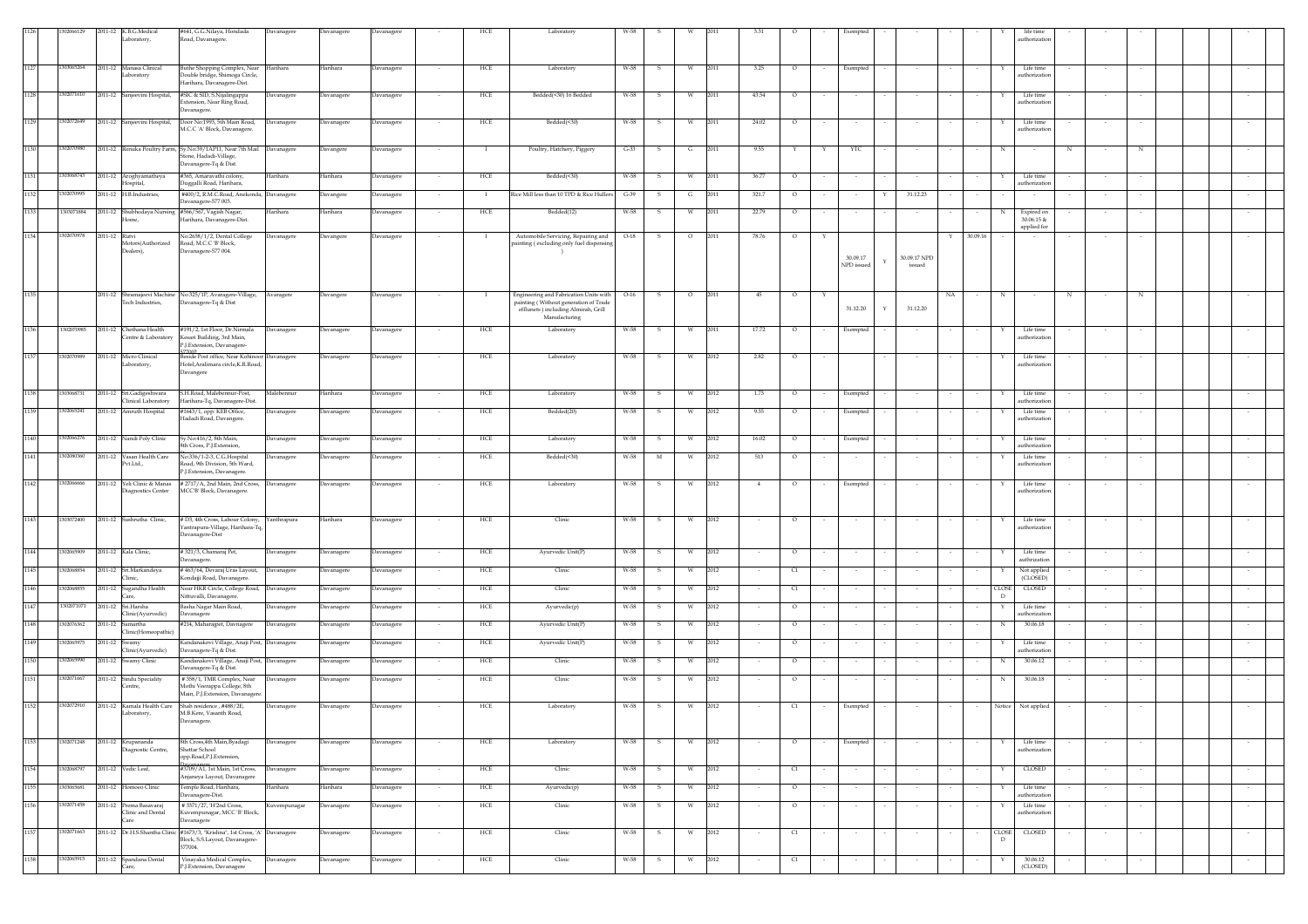|      | 1302071612 |                                                                                       | 2011-12 Tulasi Ayurvedalaya, No:309, Sri. Venkateshwara<br>Complex, Pavilion Road,<br>Davanagere. | Davanagere   | Davanagere | Davanagere | HCF           | Clinic            | $W-58$               |            |                                  |                          |                  |        |                   | (closed)                    |        |        |        |
|------|------------|---------------------------------------------------------------------------------------|---------------------------------------------------------------------------------------------------|--------------|------------|------------|---------------|-------------------|----------------------|------------|----------------------------------|--------------------------|------------------|--------|-------------------|-----------------------------|--------|--------|--------|
| 1160 | 1302066303 | 2011-12 G.S.Clinic,                                                                   | RMC Road, Bamboo Bazar,<br>Davanagere.                                                            | Davanagere   | Davanagere | Davanagere | HCE           | Clinic            | W-58<br>- S          | 2012       | C1                               |                          |                  |        |                   | Not app Not applied         |        |        |        |
| 1161 | 1306072658 | 2011-12 Ujwala Ayurveda<br>Chikitsalava.                                              | J.C.R. Extension, Post Office<br>Road, Jagalur, Davanagere-Dist.                                  | Jagalur      | Jagalur    | Davanagere | HCE<br>$\sim$ | Clinic            | W-58<br>-S           | 2012       | $\circ$                          |                          |                  |        | Y.                | life time<br>uthorization   |        |        |        |
| 1162 | 1303065701 | 2011-12 Kanthappa Homeo<br>Clinic,                                                    | Temple Road,<br>opp:Vasavikalyanamantapa,<br>Harihara, Davanagere-Dist.                           | Harihara     | Harihara   | Davanagere | HCE<br>$\sim$ | Ayurvedic Unit(P) | W-58<br>s            | 2012<br>W  | $\circ$                          |                          |                  |        | $_{\rm N}$        | Not applied                 |        |        |        |
| 1163 |            | 2011-12 District Surveillance<br>Unit,                                                | C.G.Hospital Campus,<br>Davanagere                                                                | Davanagere   | Davanagere | Davanagere | HCE<br>$\sim$ | Clinic            | W-58<br>s            | 2012<br>W  | $\circ$                          |                          |                  |        | N                 | 30.06.12                    |        |        |        |
| 1164 | 1302064692 | 2011-12 Eye Speciality &                                                              | #179/1, IIIrd Main,                                                                               | Davanagere   | Davanagere | Davanagere | HCE<br>$\sim$ | Clinic            | W-58<br>-S           | 2012<br>W. | C1<br>$\sim$                     | $\sim$                   | $\sim$           |        |                   | CLOSED                      | $\sim$ |        |        |
| 1165 | 02066411   | Clinic,                                                                               | P.J.Extension, Davanagere.<br>2011-12 Maruthi Dental Clinic, K.R.Road, opp:Jagalur Bus            | Davanagere   | Davanagere | Davanagere | HCE<br>$\sim$ | Clinic(closed)    | W-58<br>S.           | 2012<br>W  | C1<br>$\sim$                     | $\sim$                   | $\sim$           | $\sim$ | Y.                | CLOSED                      | $\sim$ |        |        |
| 1166 | 1302070578 | 2011-12 Ameena Memorial                                                               | Stand, Shamnur Complex,<br>Vinobanagar, IIIrd Main, 14th                                          | Davanagere   | Davanagere | Davanagere | HCE           | Clinic            | W-58<br>s            | 2012<br>W  | $\circ$                          |                          |                  |        | N                 | 30.06.12                    |        |        |        |
| 1167 | 1302071683 | Clinic<br>2011-12 Sri.Lakshmi                                                         | Cross, Near Amith Theater,<br>#525/A, Mylaralingeshwara                                           | Davanagere   | Davanagere | Davanagere | HCE           | Clinic            | W-58<br>s            | 2012<br>W  | $\circ$                          |                          |                  |        | N                 | 30.06.12                    |        |        |        |
|      |            |                                                                                       | Venkateshwara Clinic, Complex, 'C' Block, Devaraj Uras<br>Badavane, Davanagere.                   |              |            |            |               |                   |                      |            |                                  |                          |                  |        |                   |                             |        |        |        |
| 1168 | 1302072663 | 2011-12 Sushrutha Health<br>Care Centre,                                              | #1635/6, Maruthi Vilas,<br>opp:KEB office, Near Vidhyarthi<br>Bhavan, Davanagere.                 | Davanagere   | Davanagere | Davanagere | HCE           | Clinic            | W-58<br>- S          | 2012<br>W  | $\circ$                          |                          |                  |        | N                 | 30.06.12                    |        |        |        |
| 1169 |            | 1301071999 2011-12 Banashankari Poly<br>Clinic,                                       | Door No. 181/2, 3rd Main,<br>Karigowdar House,                                                    | Davanagere   | Davanagere | Davanagere | HCE           | Clinic            | W-58<br>s            | 2012       | $\circ$                          |                          |                  |        |                   | Life time<br>uthorization   |        |        |        |
| 1170 | 1302068802 | Orthopaedic<br>Consultation Clinic,                                                   | 2011-12 Dr.M.R.Jayaprakash #43, 2ND Main, 7th Cross,<br>P.J.Extension, Davanagere-577<br>002.     | Davanagere   | Davanagere | Davanagere | HCE           | Clinic            | W-58<br>-S           | 2012<br>W  | $\circ$                          |                          |                  |        |                   | Life time<br>uthorization   |        |        |        |
| 1171 | 1305071278 | 2011-12 Sri.Lingeshwara<br>Clinic                                                     | Kengalahalli - Village,<br>Muktenahalli-Post, Honnali-Tq,                                         | Muktenahalli | Honnali    | Davanagere | HCE           | Clinic            | W-58                 | 2012       | $\epsilon$                       |                          |                  |        | Not app           | Not applied                 |        |        |        |
| 1172 | 1303065688 | 2011-12 Hariharaeshwara<br>Clinic                                                     | Shimoga Road, Harihara,<br>Davanagere-Dist.                                                       | Harihara     | Harihara   | Davanagere | HCE           | Clinic            | W-58                 | 2012       | $\circ$                          |                          |                  |        | N                 | 30.06.12                    |        |        |        |
| 1173 | 1303066117 | 2011-12 Kamala Clinic                                                                 | Basaveshwara Badavane, Santhe<br>Road, Malebennur, Harihara-Tq,                                   | Malebennur   | Harihara   | Davanagere | HCE           | Clinic            | W-58                 | 2012       | C1                               |                          |                  |        | Not app           | Not applied                 |        |        |        |
| 1174 | 1302071988 | 2011-12 Ashwini Clinic,                                                               | Davanagere-Dist.<br>#34/1-D, Krishna Complex,<br>C.G.Hospital Road, P.J.Extension,                | Davanagere   | Davanagere | Davanagere | HCE<br>$\sim$ | Clinic            | W-58<br>- S          | 2012<br>W  | C1                               |                          |                  |        |                   | Notice Not applied          |        |        |        |
| 1175 | 1306071496 | 2011-12 Ramakrishna                                                                   | Davanagere-577 002.<br>sasavanakote-577513, Jagalur                                               | Basavanakote | Jagalur    | Davanagere | HCE<br>$\sim$ | Clinic            | W-58                 | 2012       | $\circ$                          |                          |                  |        | N                 | 30.06.12                    |        |        |        |
| 1176 | 1303107954 | Memorial Clinic,<br>2011-12 Khamitkar Health                                          | Davanagere-Dist.<br>Gandhinagar, Harapanahalli                                                    | Gandhinagar  | Harihara   | Davanagere | HCE           | Clinic            | W-58                 | 2012<br>W  | $\circ$                          |                          |                  |        |                   | Life time                   |        |        |        |
| 1177 | 1303072406 | Center<br>2011-12 Amar Clinic.                                                        | load, Harihara-577601,<br><br>Haralapur, Behind MKET School, Harihara                             |              | Harihara   | Davanagere | HCE<br>$\sim$ | Clinic            | W-58<br>s            | 2012<br>W  | C1                               |                          |                  |        | Not app           | uthorization<br>Not applied |        |        |        |
| 1178 | 1302068627 | 2011-12 Rucha Ayurvedic                                                               | Harihara, Davanagere<br>#480, Jingade Complex, 4th Main, Davanagere                               |              |            |            | HCE           | Ayurvedic Unit(P) | W-58                 | 2012       | $\circ$                          |                          |                  |        |                   | 30.06.12                    |        |        |        |
|      |            | Chikistalaya,                                                                         | 7th Cross, P.J.Extension,<br>Davanagere.                                                          |              | Davanagere | Davanagere | $\sim$        |                   |                      | w          |                                  |                          |                  |        | N                 |                             | $\sim$ |        |        |
| 1179 | 1302072656 | 2011-12 Sushrutha Cllinic,                                                            | Bethur Road, Old Town,<br>Davanagere                                                              | Davanagere   | Davanagere | Davanagere | HCE           | Clinic(closed)    | W-58<br>s            | 2012<br>W  | $\begin{array}{c} 1 \end{array}$ |                          |                  |        |                   | 30.06.12<br>(CLOSED)        |        |        |        |
| 1180 | 302072575  | 2011-12 Sushrutha Clinic,                                                             | Near Basaveshwara Temple, Hosa Kundawada<br>Kundawada, Davanagere                                 |              | Davanagere | Davanagere | HCE           | Clinic            | W-58                 | 2012<br>W  | C1                               |                          |                  |        |                   | 30.06.12<br>(CLOSED)        |        |        |        |
| 1181 | 1305071246 | 2011-12 Manipal Clinic,                                                               | Savalanga-Post, Honnali-Tq,<br>Davanagere-Dist.                                                   | Savalanga    | Honnali    | Davanagere | HCE           | Clinic            | W-58<br>- S          | 2012<br>W  | C1                               |                          |                  |        |                   | 30.06.12<br>(CLOSED)        |        |        |        |
| 1182 | 1302068648 | 2011-12 Dr. Pai's Clinic,                                                             | 4-/550-33 B, Noorani Masjid<br>Road, Anekonda Road,<br>Davanagere-577 001                         | Davanagere   | Davanagere | Davanagere | HCE           | Clinic            | W-58                 | 2012       | $\circ$                          |                          |                  |        | N                 | 30.06.17                    |        |        |        |
| 1183 | 1302066115 | 2011-12 Vijaya Clinic,                                                                | Anaji Post, Davanagere                                                                            | Anaji        | Davanagere | Davanagere | HCE<br>$\sim$ | Clinic            | W-58<br>$\mathbf{s}$ | W<br>2012  | C1                               |                          |                  | $\sim$ | <b>CLOSE</b><br>D | <b>CLOSED</b>               |        |        |        |
| 1184 | 1305065218 | 2011-12 Basaveshwara Poly<br>Clinic, (Unit of<br>Basaveshwara Health<br>& Educational | Kundur, Honnali-Tq, Davanagere-Kundur<br>Dist                                                     |              | Honnali    | Davanagere | HCE<br>$\sim$ | Clinic            | W-58<br>-S.          | 2012<br>W  | $\circ$<br>$\sim$                |                          |                  | $\sim$ | Y                 | Life time<br>uthorizatio    | $\sim$ |        |        |
| 1185 | 1306072661 | Trust(Reg))                                                                           | 2011-12 Venkateshwara Child Davanagere Road, Jagalur-                                             | Jagalur      | Jagalur    | Davanagere | HCE           | Clinic            | W-58                 | 2012       | C1                               |                          |                  |        |                   | Not applied                 |        |        |        |
| 1186 |            | Care Centre,<br>2011-12 Sharada Alternative                                           | 577528, Davanagere-Dist.<br>Sasvehalli-577224, Honnali-Tq,                                        | Sasvehalli   | Honnali    | Davanagere | HCE           | Clinic            | W-58                 | 2012       | C1                               |                          |                  |        |                   | (Closed)<br>30.06.12        |        |        |        |
| 1187 | 1303065698 | Medical Centre,<br>2011-12 Sri.Laxhmi Clinic,                                         | Davanagere-Dist.<br>Doddabeedi, Vegetable Market                                                  | Harihara     | Harihara   | Davanagere | HCE           | Clinic            | W-58                 | 2012<br>W. | $\circ$                          |                          |                  |        |                   | (CLOSED)<br>Life time       |        |        |        |
| 1188 | 1303065877 | 2011-12 Chandru Hospital                                                              | Road, Harihara, Davanagere-<br>Door No.482, Shimoga Road,                                         | Malebennur   | Harihara   | Davanagere | HCE<br>$\sim$ | Clinic            | W-58<br>s            | 2012<br>W. | $\circ$                          |                          |                  |        |                   | uthorization<br>Life time   | $\sim$ |        |        |
|      |            |                                                                                       | Malebennur, Harihara,<br>Davanagere-Dist.                                                         |              |            |            |               |                   |                      |            |                                  |                          |                  |        |                   | authorization               |        |        |        |
| 1189 | 1306072662 | 2011-12 Nikita Clinic                                                                 | Kallaiah Hospital Complex, Near Jagalur<br>Govt.Hospital,Jagalur-                                 |              | Jagalur    | Davanagere | HCE<br>$\sim$ | Clinic            | W-58<br>S            | 2012<br>W  | $\circ$                          | $\sim$                   |                  |        |                   | Lifetime<br>uthorization    | $\sim$ |        |        |
| 1190 | 1303066269 | Children Specialist                                                                   | 2011-12 Dr.B.C.Ramachandra No:H/1441/1385/1441, Shimoga Harihara<br>Road, Harihara, Davanagere-   |              | Harihara   | Davanagere | HCE<br>$\sim$ | Clinic            | W-58<br>$\mathbf{s}$ | W<br>2012  | $\circ$                          |                          |                  |        |                   | Life time<br>uthorization   |        |        |        |
| 1191 | 1301072465 | 2011-12 Sukrutha Clinic,                                                              | Thyavanige, Channagiri-Tq,<br>Davanagere-Dist.                                                    | Thyavanige   | Channagiri | Davanagere | HCE           | Clinic            | W-58<br>- S          | 2012<br>W  | $\circ$                          |                          |                  |        |                   | Life time<br>uthorization   |        |        |        |
| 1192 | 1302065974 | 2011-12 Shiva Clinic,                                                                 | Kandgallu-Post, Davanagere-Tq Davanagere<br>& Dist.                                               |              | Davanagere | Davanagere | HCE<br>$\sim$ | Clinic(closed)    | W-58                 | 2012<br>w  | q                                |                          |                  |        | Y                 | 30.06.12                    |        |        | $\sim$ |
| 1193 | 1302072902 |                                                                                       | 2011-12 Kshema Health Care, #487/1, 1A, 4th Main,<br>P.J.Extension, Davanagere-577                | avanagere    | Davanagere | Davanagere | HCE           | Clinic            | W-58                 | 2012<br>W  | $\circ$                          |                          |                  |        |                   | Life time<br>authorization  |        |        |        |
| 1194 | 302071660  | 2011-12 Shiva Clinic                                                                  | Main Road, Bada, Davanagere-<br>Tq & Dist.                                                        | Davanagere   | Davanagere | Davanagere | HCE           | Clinic            | W-58                 | 2012<br>W  | $\circ$                          |                          |                  |        | N                 | 30.06.12                    |        |        |        |
| 1195 | 1303066099 | 2011-12 Manjunatha Clinic                                                             | Belludi-Post, Harihara-Tq,<br>Davanagere-Dist.                                                    | Belludi      | Harihara   | Davanagere | HCE           | Clinic            | W-58                 | 2012<br>W  | $\circ$                          |                          |                  |        | N                 | 30.06.12                    |        |        |        |
| 1196 | 1306077776 | 2011-12 Sri.Raghavendra<br>Clinic                                                     | Bharamasagar Road, Bilichodu,<br>Jagalur-Tq, Davanagere-Dist.                                     | Jagalur      | Jagalur    | Davanagere | HCE<br>$\sim$ | Clinic            | W-58<br>- S          | 2012<br>W  | q<br>$\sim$<br>$\sim$            | $\sim$                   | $\sim$<br>$\sim$ | $\sim$ | Y                 | 30.06.18(CLOS<br>ED)        | $\sim$ | $\sim$ | $\sim$ |
| 1197 | 302066233  | 2011-12 Pandith Clinic                                                                | Door No: 296/3, Ashoka Road,<br>Davanagere -577 002.                                              | Davanagere   | Davanagere | Davanagere | HCE           | Clinic            | W-58                 | 2012       | $\circ$                          | $\overline{\phantom{a}}$ |                  |        |                   | Life time<br>uthorization   |        |        | $\sim$ |
| 1198 | 302066205  | 2011-12 Sarvamangala Clinic,                                                          | 11th Cross, 3rd Main, Yallamma<br>Nagar, Davanagere                                               | Davanagere   | Davanagere | Davanagere | HCE           | Clinic            | W-58                 | 2012<br>W  | C1                               |                          |                  |        | Notice            | Not applied                 |        |        |        |
| 1199 |            | 2011-12 Chandini Clinic.                                                              | Channagiri, Davanagere-Dist.                                                                      | Channagiri   | Channagiri | Davanagere | HCE<br>$\sim$ | Clinic            | W-58<br>s            | 2012<br>W  | $\circ$                          |                          |                  | $\sim$ | N                 | 30.06.12                    | $\sim$ |        |        |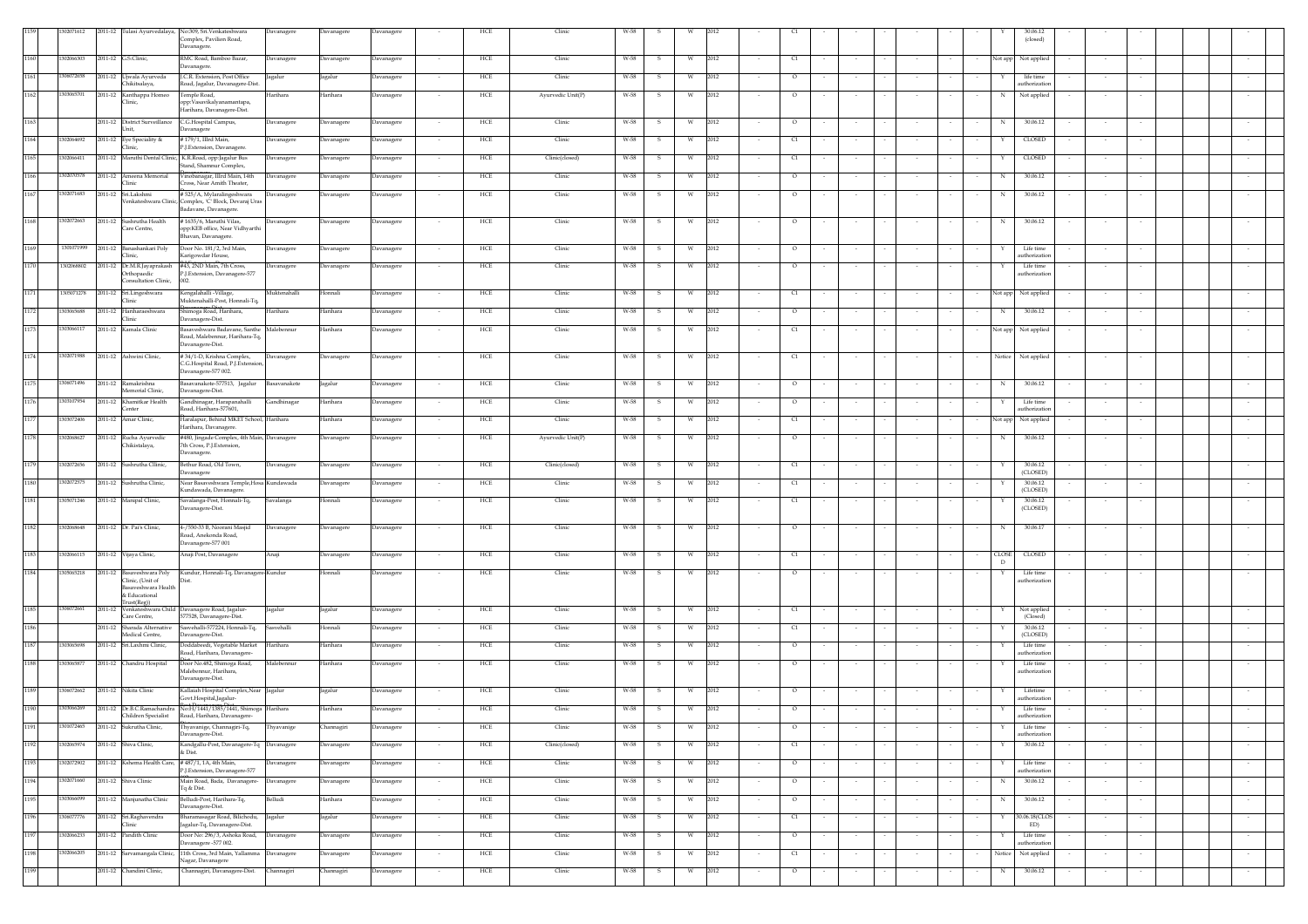|      | 02065912   | 2011-12 Kalappanavar Multi Door No.532, 5th Main,             | Davanagere                                                                             | Davanagere        | Davanagere |        | HCE | Clinic            | W-58                 |            |        |                                  |          |        |                   | Life time                   |                  |                          |
|------|------------|---------------------------------------------------------------|----------------------------------------------------------------------------------------|-------------------|------------|--------|-----|-------------------|----------------------|------------|--------|----------------------------------|----------|--------|-------------------|-----------------------------|------------------|--------------------------|
| 1201 | 303065876  | <b>Speciality Centre</b><br>2011-12 Varun Clinic,             | P.J.Extension, Davanagere-577<br>opp: Vijaya Bank, Shimoga Road, Harihara              | Harihara          | Davanagere |        | HCE | Clinic            | W-58<br>s            | 2012       |        | $\circ$                          |          |        | N                 | uthorization<br>30.06.12    |                  |                          |
|      |            |                                                               | Harihara-577601, Davanagere-                                                           |                   |            |        |     |                   |                      |            |        |                                  |          |        |                   |                             |                  |                          |
| 1202 | 301066343  | 2011-12 Mysore Clinic                                         | Shimoga Road, Malebennur,<br>Malebennur<br>Harihara-Tq, Davanagere-Dist.               | Harihara          | Davanagere |        | HCE | Clinic            | W-58<br>-S           | 2012<br>W  |        | $\circ$                          |          |        |                   | life time<br>uthorizatic    |                  |                          |
|      |            |                                                               | 577601, Davanagere-Dist.                                                               |                   |            |        |     |                   |                      |            |        |                                  |          |        |                   |                             |                  |                          |
| 1203 | 305071247  | 2011-12 Marulasiddeshwara Kundur-Post, Honnali-Tq,<br>Clinic. | Kundur<br>Davanagere-Dist.                                                             | Honnali           | Davanagere |        | HCE | Clinic            | W-58<br>s            | 2012<br>W  |        | q                                |          |        |                   | 30.06.12<br>(CLOSED)        |                  |                          |
| 1204 | 303065891  | 2011-12 Sri.Venkateshwara                                     | Banuvalli, Harihara-Tq,<br>Banuvalli                                                   | Harihara          | Davanagere |        | HCE | Clinic            | W-58<br>s            | 2012<br>W  |        | $\circ$                          |          |        |                   | 30.06.12                    |                  |                          |
| 1205 | 303065886  | Clinic,<br>2011-12 Nandi Clinic,                              | Davanagere-Dist<br>Ukkadagathri, Harihara-Tq,<br>Harihara                              | Harihara          | Davanagere |        | HCE | Clinic            | W-58<br>s            | 2012<br>W  |        | C1                               |          |        |                   | 1.12.11(CLOS                |                  |                          |
|      |            |                                                               | Davanagere-Dist.                                                                       |                   |            |        |     |                   |                      |            |        |                                  |          |        |                   | ED)                         |                  |                          |
| 1206 | 1302065067 | 2011-12 Ashwini Clinic                                        | Door No:548/3, Near<br>Saraswathi Nagar<br>Durgambika High School,                     | Davanagere        | Davanagere |        | HCE | Clinic            | W-58<br>$\mathbf{s}$ | W<br>2012  |        | $\circ$                          |          |        |                   | life time<br>authoriztion   |                  |                          |
|      |            |                                                               | iaraswathi Nagar, Davangere.                                                           |                   |            |        |     |                   |                      |            |        |                                  |          |        |                   |                             |                  |                          |
| 1207 | 1302065224 | 2011-12 Amrutha Clinic.                                       | 9th Cross, KHB Colony,<br>Davanagere                                                   | Davanagere        | Davanagere | $\sim$ | HCE | Clinic(closed)    | W-58<br>$\mathbf{s}$ | W<br>2012  |        | C1                               | $\sim$   | $\sim$ | $\sim$<br>Y       | 30.06.12                    | $\sim$<br>$\sim$ |                          |
| 1208 | 302071226  | 2011-12 Nataraj Maternity                                     | Nittuvalli Road, Davanagere<br>K.R.Road, Near Arlimara Circle, Davanagere              | Davanagere        | Davanagere |        | HCE | Clinic            | W-58<br>-S           | 2012<br>W  |        | C1                               |          |        |                   | 30.06.12                    |                  |                          |
|      |            | Clinic,                                                       | Davanagere.                                                                            |                   |            |        |     |                   |                      |            |        |                                  |          |        |                   | (CLOSED)                    |                  |                          |
|      |            |                                                               | 2011-12 Naik Nursing Home, M.C.C 'A' Block, Davanagere.<br>Davanagere                  | Davanagere        | Davanagere |        | HCE | Clinic            | W-58<br>-S           | 2012<br>W  |        | C1                               |          |        | Not app           | Not applied                 |                  |                          |
| 1210 | 302071238  | 2011-12 Nirmala Clinic<br>(Ayurvedic),                        | #1806, Shivali Talkies Road,<br>Davanagere<br>alinagar, Davanagere.                    | Davanagere        | Davanagere |        | HCE | Ayurvedic Unit(P) | W-58                 | 2012<br>W  |        | $\circ$                          |          |        |                   | 30.06.14                    |                  |                          |
|      |            | 2011-12 Giriraj Dental Clinic                                 | at PWD Road, opp:Forest Office, Channagiri                                             | <b>Channagiri</b> | Davanagere |        | HCE | Clinic            | W-58                 | 2012<br>W  |        | $\circ$                          |          |        | N                 | 31.12.11                    |                  |                          |
| 1212 | 303065619  | 2011-12 Prakash Clinic,                                       | Channagiri-Tq, Davanagere-Dist.                                                        |                   |            |        |     | Clinic            |                      | 2012       |        |                                  |          |        |                   |                             |                  |                          |
|      |            |                                                               | Banuvalli-Village, Harihara-Tq, Banuvalli<br>Davanagere-Dist.                          | Harihara          | Davanagere |        | HCE |                   | W-58<br>-S           | W          |        | $\overline{\circ}$               |          |        | N                 | 30.06.12                    |                  |                          |
| 121  | 43066236   | 2011-12 Sri Raghavendra<br>Clinic,                            | D.H. Road, Banuvalli-Post,<br>Banuvalli<br>Harihara-Tq, Davanagere -Dist               | Harihara          | Davanagere |        | HCE | Clinic            | W-58<br>- S          | 2012<br>W  |        | $\alpha$                         |          |        | Not app           | Not applied                 |                  |                          |
| 1214 | 303072115  | 2011-12 Sri Karibasaveshwara                                  | Ukkadagathri-Post, Harihara-Tq, Ukkadagathri                                           | Harihara          | Davanagere |        | HCE | Ayurvedic Unit(P) | W-58                 | 2012       |        | $\circ$                          |          |        | N                 | Not applied                 |                  |                          |
|      |            | Ayurvedic<br>2011-12 Sharada Scanning                         | Davanagere-Dist.                                                                       |                   |            |        | HCE | Clinic            | W-58                 | 2012<br>W  |        | $\circ$                          |          |        | N                 | 30.06.12                    |                  |                          |
|      |            | Centre,                                                       | Municipal Complex, Jagalur,<br>Jagalur<br>Davanagere-Dist.                             | Jagalur           | Davanagere |        |     |                   |                      |            |        |                                  |          |        |                   |                             |                  |                          |
|      |            | 2011-12 Shreejan Dental<br>Clinic,                            | Kalleshwara Temple Road,<br>Channagiri<br>Channagiri, Davanagere-Dist.                 | Channagiri        | Davanagere |        | HCE | Clinic            | W-58<br>-S           | 2012<br>W. |        | C1                               |          |        | Not app           | Not applied                 |                  |                          |
|      | 303065691  | 2011-12 Janardhan Clinic,                                     | S.H.Road, Malebennur-Village,<br>Harihara                                              | Harihara          | Davanagere |        | HCE | Clinic            | W-58                 | 2012       |        | $\circ$                          |          |        |                   | Life time                   |                  |                          |
| 1218 | 302068355  | 2011-12 Arthava Ayurvedic                                     | Harihara-Tq, Davanagere-Dist.<br>#2430/6, S.S. Layout, 'A' Block,                      |                   |            |        | HCE | Ayurvedic Unit(P) | W-58                 | 2012       |        | $\circ$                          |          |        |                   | uthorization<br>Not applied |                  |                          |
|      |            | Clinic,                                                       | Davanagere<br>10th Cross, Davanagere.                                                  | Davanagere        | Davanagere |        |     |                   |                      |            |        |                                  |          |        |                   |                             |                  |                          |
|      | 1302070576 | 2011-12 Akthar Dianostic &<br>Therapy Centre,                 | SPS Nagar, 'A' Block,<br>Davanagere<br>Davanagere.                                     | Davanagere        | Davanagere |        | HCE | Clinic            | W-58                 | 2012       |        | C1                               |          |        | Not app           | Not applied                 |                  |                          |
|      |            | 2011-12 Basayeshwara                                          | #925/1, Bhagatsingh Nagar,<br>Davanagere                                               | Davanagere        | Davanagere |        | HCE | Avurvedic Unit(P) | W-58<br>- S          | 2012<br>W. |        | $\circ$                          |          |        | N                 | Not applied                 |                  |                          |
|      | 1302065212 | 2011-12 Adarsha Health                                        | Ayurvedic Hospital, Nituvalli Road, Davanagere.<br>#213/13, PJ Extension<br>Davanagere | Davanagere        | Davanagere |        | HCE | Clinic            | W-58<br>s            | 2012<br>W  |        | $\circ$                          |          |        | Y                 | 31.12.21                    |                  |                          |
|      |            | Centre                                                        | Davanagere.                                                                            |                   |            |        |     |                   |                      |            |        |                                  |          |        |                   |                             |                  |                          |
| 1222 | 1302070661 | 2011-12 Amruth Nursing                                        | #189, 3rd Main, PJ Extension,<br>Davanagere                                            | Davanagere        | Davanagere |        | HCE | Clinic            | W-58<br>s            | 2012<br>W  |        | C1                               |          |        | Not app           | Not applied                 |                  |                          |
|      |            | Home,                                                         | Davanagere.                                                                            |                   |            |        |     |                   |                      |            |        |                                  |          |        |                   |                             |                  |                          |
|      | 302070534  | 2011-12 Aishwarya Clinical<br>Laboratory,                     | C.G. Hospital Road, 1st Floor,<br>Davanagere<br>Opp Canara bank, PJ Extension,         | Davanagere        | Davanagere |        | HCE | Clinic            | W-58<br>-S           | 2012<br>W  |        | $\circ$                          |          |        | N                 | 30.06.12                    |                  |                          |
|      |            |                                                               | Davanagere.                                                                            |                   |            |        |     |                   |                      |            |        |                                  |          |        |                   |                             |                  |                          |
| 1224 | 302070577  | 2011-12 Alies Clinic,                                         | SKP Temple Road, Davanagere. Davanagere                                                | Davanagere        | Davanagere |        | HCE | Clinic            | W-58<br>-S           | 2012<br>W  |        | q                                |          |        | Not app           | Not applied                 |                  |                          |
| 1225 |            | 2011-12 Basaveshwara Clinic, #2687, 2nd Main, 4th Cross,      | Davanagere                                                                             | Davanagere        | Davanagere |        | HCE | Clinic            | W-58                 | 2012<br>W  |        | $\begin{array}{c} 1 \end{array}$ |          |        | Not app           | Not applied                 |                  |                          |
| 1226 | 1302068343 | 2011-12 Angavikalara                                          | M.C.C 'B' Block, Davanagere.<br>iaraswathi Nagar, Davanagere.<br>Saraswathi Nagar      | Davanagere        | Davanagere |        | HCE | Clinic            | W-58<br>-S           | 2012<br>W  |        | C1                               |          |        | Not app           | Not applied                 |                  |                          |
|      |            | Poshakara Sangha                                              |                                                                                        |                   |            |        |     |                   |                      |            |        |                                  |          |        |                   |                             |                  |                          |
| 1227 | 1302068368 | 2011-12 Aditya Skin and<br>Cosmetology Clinic                 | Door No.280/2, 4th Main.<br>Davanagere<br>P.J.Extension, Davanagere                    | Davanagere        | Davanagere |        | HCE | Clinic            | W-58<br>-S           | 2012<br>W  |        | $\circ$                          |          |        |                   | life time<br>uthorization   |                  |                          |
| 1228 | 1302102974 | 2011-12 Amruth Homoeo                                         | Door No.369/5,4th Main, 9th<br>Davanagere                                              | Davanagere        | Davanagere |        | HCE | Ayurvedic Unit(P) | W-58<br>- S          | 2012<br>W  |        | $\circ$                          |          |        |                   | Life time                   |                  |                          |
|      |            | Clinic<br>2011-12 Amrutha Clinic,                             | Cross, P.J. Extension, Davanagere-<br>Devraj Urs Layout, Davanagere. Davanagere        | Davanagere        | Davanagere |        | HCE | Clinic            | W-58<br>s            | 2012       |        | $\begin{array}{c} 1 \end{array}$ |          |        | Not app           | uthorization<br>Not applied |                  |                          |
|      |            |                                                               |                                                                                        |                   |            |        |     |                   |                      |            |        |                                  |          |        |                   |                             |                  |                          |
|      | 302072907  | 2011-12 Heart Check Centre                                    | Door No.315, Vanashri, Pevillion Davanagere<br>load, P.J. Extension, Davanagere        | Davanagere        | Davanagere |        | HCE | Clinic            | $W-58$<br>s          | 2012<br>W  |        | $\circ$                          |          |        |                   | Life time<br>thorizatio     |                  |                          |
|      | 1302072015 | 2011-12 Ashwini Clinical                                      | Kundur-Post, Honnali-Tq,<br>Kundur                                                     | Honnali           | Davanagere |        | HCE | Laboratory        | W-58<br>$\mathbf{s}$ | W<br>2012  | 0.85   | $\circ$<br>Y                     | Exempted |        | N                 | 30.06.16                    |                  |                          |
|      | 302070583  | Laboratory,<br>2011-12 Amruth Clinic,                         | Davanagere-Dist.<br>Devikoppa Road, Surahonne-<br>Surahonne                            | Honnali           | Davanagere |        | HCE | Clinic            | W-58<br>s            | 2012<br>W  |        | $\circ$                          |          |        | N                 | 30.06.12                    |                  |                          |
|      |            |                                                               | Post, Honnali-Tq, Davanagere-                                                          |                   |            |        |     |                   |                      |            |        |                                  |          |        |                   |                             |                  |                          |
|      | 305072442  | 2011-12 Vinayaka Clinic,                                      | Near BSNL Office, Honnali,<br>Honnali<br>Davanagere-Dist.                              | Honnali           | Davanagere |        | HCE | Clinic            | W-58<br>s            | 2012<br>W  |        | C1                               |          |        | Not app           | Not applied                 |                  |                          |
|      | 1302061081 | 2011-12 Ashwini Clinic                                        | Hiregonigere-Post, Honnali-Tq, Hiregonigere<br>Javanagere-Dist                         | Honnali           | Davanagere |        | HCE | Clinic            | W-58<br>s            | 2012<br>W  |        | $\circ$                          |          |        |                   | Life time<br>uthorizatio    |                  |                          |
|      |            | 2011-12 Srinivasa Dental                                      | Sampige Road, Honnali,<br>Honnali                                                      | Honnali           | Davanagere |        | HCE | Clinic            | W-58<br>s            | 2012       |        | C1                               |          |        | Not app           | Not applied                 |                  |                          |
|      |            | Clinic,                                                       | Davanagere-Dist.                                                                       |                   |            |        |     |                   |                      |            |        |                                  |          |        |                   |                             |                  |                          |
|      |            |                                                               | Davanagere-Dist.                                                                       |                   |            |        |     |                   |                      |            |        |                                  |          |        |                   |                             |                  |                          |
| 1237 | 305072436  | 2011-12 Avanthi Health<br>Centre.                             | Shimoga Road, Honnali-Tq,<br>Honnali<br>Davanagere-Dist.                               | Honnali           | Davanagere | $\sim$ | HCE | Clinic            | W-58<br>s.           | 2012<br>W. | $\sim$ | C1                               | $\sim$   |        |                   | Not app Not applied         | $\sim$<br>$\sim$ | $\sim$                   |
| 1238 | 1305071997 | 2011-12 H.N. Ayurvedic                                        | Dodderi-Post, Honnali-Tq,<br>Dodderi                                                   | Honnali           | Davanagere | $\sim$ | HCE | Ayurvedic Unit(P) | W-58<br>s            | 2012       |        | $\circ$                          | $\sim$   | $\sim$ | N                 | Not applied                 | $\sim$<br>$\sim$ | $\sim$                   |
|      | 1305070646 | Clinic,                                                       | Davanagere-Dist.                                                                       |                   |            |        |     |                   |                      |            |        |                                  |          |        |                   |                             |                  |                          |
| 1239 |            | 2011-12 Amrutha Clinic,                                       | Kambli Rayanna Complex,<br>Honnali<br>Halepet Road, Honnali,                           | Honnali           | Davanagere | $\sim$ | HCE | Clinic            | W-58<br>s            | W<br>2012  |        | C1                               |          |        | Not app           | Not applied                 |                  | $\sim$                   |
| 1240 | 305070650  | 2011-12 Anugraha Clinic,                                      | Chilur-Post, Nyamthi-Tq,<br>Nyamathi                                                   | Honnali           | Davanagere | $\sim$ | HCE | Clinic            | W-58<br>-S.          | 2012<br>W  | $\sim$ | $\circ$                          | $\sim$   | $\sim$ |                   | Lifetime<br>uthorization    | $\sim$<br>$\sim$ | $\sim$                   |
| 1241 |            | 2011-12 Mallesh Clinic,                                       | Davanagere-Dist.<br>Belagutti-Post, Honnali-Tq,<br>Belagutti                           | Honnali           | Davanagere | $\sim$ | HCE | Clinic            | W-58<br>-S           | 2012<br>W  | $\sim$ | C1<br>$\sim$                     | $\sim$   | $\sim$ | Not app<br>$\sim$ | Not applied                 | $\sim$<br>$\sim$ | $\sim$                   |
|      |            |                                                               | Davanagere-Dist.                                                                       |                   |            |        |     |                   |                      |            |        |                                  |          |        |                   |                             |                  |                          |
| 1242 | 301077541  | 2011-12 Dhanvantri<br>Clinic(Ayush)                           | Ooddaghatta, Channagiri-Tq,<br>Channagiri<br>Davanagere-Dist.                          | hannagiri         | Davanagere |        | HCE | Ayurvedic Unit(P) | W-58<br>s            | 2012<br>W  |        | $\circ$                          |          |        | N                 | 30.06.14                    |                  | $\overline{\phantom{a}}$ |
| 1243 | 1301103994 | 2011-12 Durgambika Clinic                                     | Basavapattana-Post, Channagiri- 'Basavapatna,<br>Tq, Davanagere-Dist.                  | Channagiri        | Davanagere |        | HCE | Clinic            | W-58<br>s            | 2012<br>W  |        | $\circ$                          |          |        |                   | Life time<br>uthorization   |                  |                          |
| 1244 |            | 2011-12 Eshwar Clinic.                                        | Sasalu Road, Santebennur-Post, Santebennur-Post, Channagiri                            |                   | Davanagere |        | HCE | Clinic            | W-58<br>S.           | 2012<br>W  |        | C1                               |          |        | Not app           | Not applied                 |                  |                          |
|      |            |                                                               | Channagiri-Tq, Davanagere-dist.                                                        |                   |            |        |     |                   |                      |            |        |                                  |          |        |                   |                             |                  |                          |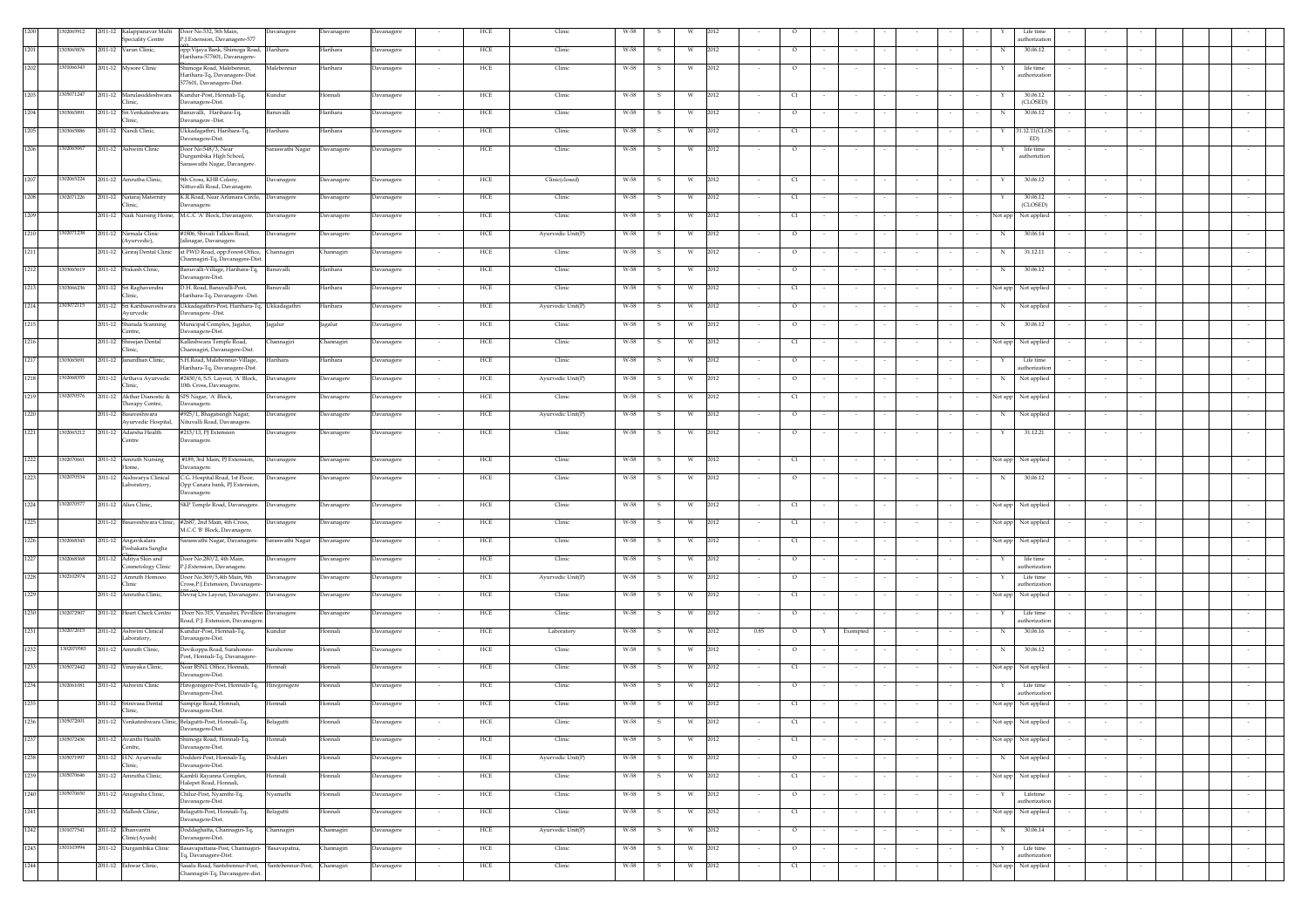| 1245     | 01072438  |             | 2011-12 Ashwini Clinic                              | Kathalagere-Post, Channagiri-Tq, Kathalagere                             |                      | Channagiri | Davanagere        |        | HCE         | Clinic            | W-58 |               |                         |      |        |          |   |                          |        |        |         | life time                            |        |            |        |  |
|----------|-----------|-------------|-----------------------------------------------------|--------------------------------------------------------------------------|----------------------|------------|-------------------|--------|-------------|-------------------|------|---------------|-------------------------|------|--------|----------|---|--------------------------|--------|--------|---------|--------------------------------------|--------|------------|--------|--|
| 1246     | 301072461 |             | 2011-12 Kusagur Clinic,                             | Davanagere-Dist.<br>Basavapytna Road, Channagiri,                        | Channagiri           | Channagiri | Davanagere        |        | HCE         | Clinic            | W-58 | -S            | W                       | 2012 |        | $\circ$  |   |                          |        |        |         | authorization<br>Life time           |        |            |        |  |
|          |           |             |                                                     | Davanagere-Dist.                                                         |                      |            |                   |        |             |                   |      |               |                         |      |        |          |   |                          |        |        |         | authorization                        |        |            |        |  |
| 1247     | 302068842 |             | 2011-12 Anu Clinic,                                 | #235, Near Kalappa Temple,<br>Gopanal-Post, Davanagere.                  | Davanagere           | Davanagere | Davanagere        |        | HCE         | Clinic            | W-58 | -S            | W                       | 2012 |        | C1       |   |                          |        |        |         | Not app Not applied                  |        |            |        |  |
| 1248     | 302072425 |             | 2011-12 Balaji Clinic,                              | Chowdeshwari Complex, Boodal Davanagere                                  |                      | Davanagere | Davanagere        | $\sim$ | HCE         | Clinic            | W-58 | -S.           | W                       | 2012 | $\sim$ | C1       |   | $\sim$                   | $\sim$ |        |         | Not app Not applied                  | $\sim$ |            |        |  |
| 1249     |           |             | 2011-12 Banashankari Krupa                          | load, Davanagere.<br>#3192, MCC'B' Block, Dvangere. Davanagere           |                      | Davanagere | <b>Javanagere</b> |        | HCE         | Clinic            | W-58 | - 5           | W                       | 2012 |        | $\circ$  |   |                          | $\sim$ |        | N       | 31.12.11                             | $\sim$ |            |        |  |
|          |           |             | Clinic.                                             |                                                                          |                      |            |                   |        |             |                   |      |               |                         |      |        |          |   |                          |        |        |         |                                      |        |            |        |  |
| 1250     | 302068351 |             | 2011-12 Anjaneya Clinic,                            | Anjaneya Temple Road, Anjaneya Davanagere<br>ayout, Davanagere           |                      | Davanagere | <b>Javanagere</b> |        | HCE         | Clinic            | W-58 | s             | W                       | 2012 |        | $\alpha$ |   |                          |        |        |         | vot app Not applied                  |        |            |        |  |
| 1251     | 303068377 |             | 2011-12 Sanjeevini Clinic,                          | Bannikodu-Post, Harihara-Tq,<br>bvanagere-Dist.                          | Bannikodu            | Harihara   | <b>Davanagere</b> |        | HCE         | Clinic            | W-58 | -S            | W                       | 2012 |        | $\circ$  |   |                          |        |        |         | Life time<br>uthorization            |        |            |        |  |
| 1252     | 303068362 |             | 2011-12 Swamy Clinic,                               | Door No:120, 1st Main, 1st                                               | <b>I.C.Extension</b> | Harihara   | Davanagere        |        | HCE         | Clinic            | W-58 | -S            | W                       | 2012 |        | $\circ$  |   |                          |        |        |         | Life time                            | $\sim$ |            |        |  |
| 1253     | 303068378 |             | 2011-12 Our Lady's Health                           | Tross, J.C.Extension, Harihara,<br>Temple Road, Harihara,                | Harihara             | Harihara   | Davanagere        |        | HCE         | Clinic            | W-58 | -S.           | W                       | 2012 |        | $\circ$  |   |                          |        |        |         | authorization<br>Life time           | $\sim$ |            |        |  |
|          |           |             | Centre.                                             | Javanagere-Dist.                                                         |                      |            |                   |        |             |                   |      |               |                         |      |        |          |   |                          |        |        |         | authorization                        |        |            |        |  |
| 1254     | 303068364 |             | 2011-12 Prakash Clinic,                             | Karibasappa. E. kotera,<br>Ukkadagathri-Post, Harihara-tq,               | Ukkadagathri         | Harihara   | Davanagere        |        | HCE         | Clinic            | W-58 |               | W                       | 2012 |        | $\alpha$ |   |                          |        |        | Not app | Not applied                          |        |            |        |  |
| 1255     |           |             |                                                     | Davanagere-dist.                                                         | Nallur               |            |                   |        |             |                   |      |               |                         |      |        |          |   |                          |        |        |         |                                      |        |            |        |  |
|          |           |             | 2011-12 Siddeshwara Clinic,                         | Nallur-Post, Channagiri-Tq,<br>Javanagere-Dist.                          |                      | Channagiri | <b>Javanagere</b> |        | HCE         | Clinic            | W-58 | - S           | W                       | 2012 |        | C1       |   |                          |        |        |         | Not app Not applied                  |        |            |        |  |
| 1256     | 301072447 |             | 2011-12 Sukrutha Clinic,                            | Main Road, Opp KEB Office,<br>Tavarekere-Post, Channagiri-Tq,            | Tavarekere           | Channagiri | Davanagere        | $\sim$ | HCE         | Clinic            | W-58 | - S           | W                       | 2012 |        | C1       |   |                          |        |        |         | Not app Not applied                  |        |            |        |  |
|          |           |             |                                                     | Davanagere-Dist.                                                         |                      |            |                   |        |             |                   |      |               |                         |      |        |          |   |                          |        |        |         |                                      |        |            |        |  |
| 1257     | 301072476 |             | 2011-12 Lakshmi Z Clinic,                           | Opp Government Junior College, Channagiri<br>hannagiri, Davanagere-dist. |                      | Channagiri | avanagere         |        | HCE         | Clinic            | W-58 |               | W                       | 2012 |        | C1       |   |                          |        |        | lot app | Not applied                          |        |            |        |  |
| 1258     | 301072486 |             | 2011-12 Jayashree Clinic,                           | Kariganur-Post, Channagiri,<br>Javanagere-Dist.                          | Kariganur            | Channagiri | <b>Javanagere</b> |        | HCE         | Clinic            | W-58 |               | W                       | 2012 |        | C1       |   |                          |        |        |         | Not app Not applied                  |        |            |        |  |
| 1259     | 301072859 |             | 2011-12 Naidu Clinic,                               | Kariganur Camp-Post,<br>Channagiri-Tq, Davanagere-Dist.                  | Channagiri           | Channagiri | Davanagere        |        | HCE         | Clinic            | W-58 | -S            | W                       | 2012 |        | C1       |   |                          |        |        |         | Not app Not applied                  |        |            |        |  |
| 1260     | 301070647 |             | 2011-12 Amshik Clinic,                              | Nrupathunga Road, Channagiri, Channagiri                                 |                      | Channagiri | Davanagere        |        | HCE         | Clinic            | W-58 | -S            | W                       | 2012 |        | $\circ$  |   |                          |        |        | Y       | Life time                            |        |            |        |  |
| 1261     | 301072502 |             | 2011-12 Sristi Clinic,                              | Davanagere-Dist.<br>Santebennur-Post, Channagiri-                        | Santhebennur         | Channagiri | Davanagere        |        | HCE         | Clinic            | W-58 |               | W                       | 2012 |        | $\alpha$ |   |                          |        |        |         | authorization<br>Not app Not applied | $\sim$ |            |        |  |
|          |           |             |                                                     | lq, Davanagere-dist.                                                     |                      |            |                   |        |             |                   |      |               |                         |      |        |          |   |                          |        |        |         |                                      |        |            |        |  |
| 1262     | 303068375 |             | 2011-12 Deepak Clinic,                              | Iarapanahalli Circle, Harihara-<br>'q, Davanagere-Dist.                  | Harihara             | Harihara   | Davanagere        |        | HCE         | Clinic            | W-58 | $\mathcal{S}$ | W                       | 2012 |        | C1       |   |                          |        |        |         | Not app Not applied                  |        |            |        |  |
| 1263     | 306072660 |             | 2011-12 Sri Raghavendra<br>Clinical Laboratory,     | Near Govt Hospital, Jagalur,<br>Davanagere-Dist.                         | Jagalur              | Jagalur    | Davanagere        | $\sim$ | HCE         | Clinic            | W-58 | -S.           | W                       | 2012 | $\sim$ | $\circ$  |   | $\sim$                   | $\sim$ |        |         | Life time<br>athorizatio             | $\sim$ |            |        |  |
| 1264     |           |             | 2011-12 Sri Raghavendra<br>Dental Clinic.           | Old Bus Stand Circle, Jagalur,                                           | Jagalur              | Jagalur    | Davanagere        | $\sim$ | HCE         | Clinic(closed)    | W-58 | -S.           | W                       | 2012 | $\sim$ | C1       |   | $\sim$                   | $\sim$ |        | Y       | CLOSED                               | $\sim$ | $\sim$     |        |  |
| 1265     | 306073353 |             | 2011-12 Children Specialist,                        | Javanagere-Dist.<br>Marenahalli Road, Jagalur                            | Jagalur              | Jagalur    | <b>Davanagere</b> |        | HCE         | Clinic            | W-58 | -S            | W                       | 2012 | $\sim$ | $\circ$  |   | $\sim$                   | $\sim$ |        |         | Life time                            | $\sim$ | $\sim$     |        |  |
| 1266     | 302070958 |             | (Dr.Shivaprakash)                                   | Davanagere-Dist.<br>2011-12 Aruna Nursing Home, #314/2-3, Pavilion Road, | Davanagere           | Davanagere | <b>Davanagere</b> |        | HCE         | Bedded(<30)       | W-58 | -S            | W                       | 2012 |        | $\circ$  |   | Exempted                 |        |        | N       | uthorization<br>Not applied          |        |            |        |  |
|          |           |             |                                                     | <sup>2</sup> .J.Extension, Davanagere.                                   |                      |            |                   |        |             |                   |      |               |                         |      |        |          |   |                          |        |        |         |                                      |        |            |        |  |
|          |           |             |                                                     |                                                                          |                      |            |                   |        |             |                   |      |               |                         |      |        |          |   |                          |        |        |         |                                      |        |            |        |  |
| 1267     | 302066132 |             | 2011-12 Jayadeva Maternal &<br>Child Health Centre, | M.C.C.'A' Block, Davanagere                                              | Davanagere           | Davanagere | Javanagere        |        | HCE         | Clinic            | W-58 | - S           | W                       | 2012 |        | C1       |   |                          |        |        |         | Not app Not applied                  |        |            |        |  |
| 1268     | 302068708 |             | 2011-12 Gokul Clinical                              | #192/3, Near Poojar Clinic,                                              | Davanagere           | Davanagere | <b>Javanagere</b> |        | HCE         | Laboratory        | W-58 | -S.           | W                       | 2012 | 28.20  | $\alpha$ | Y | Exempted                 | $\sim$ |        |         | 30.06.14                             | $\sim$ |            |        |  |
| 1269     | 302071079 | 2011-12     | Laboratory,<br>Sri.Guru                             | ?.J.Extension, Davanagere-<br>Ayurvedic), Bus stop, Elebethur,           | Davanagere           | Davanagere | <b>Javanagere</b> |        | HCE         | Ayurvedic Unit(P) | W-58 |               | W                       | 2012 |        | $\circ$  |   |                          |        |        |         | (CLOSED)<br>Not applied              |        |            |        |  |
|          |           |             | Basaveshwara Clinic                                 | Davanagere-Tq & Dist.                                                    |                      |            |                   |        |             |                   |      |               |                         |      |        |          |   |                          |        |        |         |                                      |        |            |        |  |
| 1270     | 306068744 |             | 2011-12 Sharada Clinical<br>Laboratory &            | opp:Govt Hospital, Jagalur,<br>Davanagere-Dist.                          | agalur               | Jagalur    | ) avanagere       |        | HCE         | Laboratory        | W-58 |               | W                       | 2012 | 4.38   | $\circ$  |   | Exempted                 |        |        |         | 30.06.18                             |        |            |        |  |
| 1271     | 306071200 |             | 2011-12 Manasa Clinic,                              | Davanagere Road, Jagalur-<br>577528, Davanagere-Dist.                    | Jagalur              | Jagalur    | <b>Javanagere</b> |        | HCE         | Clinic            | W-58 |               | W                       | 2012 |        | $\circ$  |   |                          |        |        |         | Life time<br>athorizatio             |        |            |        |  |
| 1272     | 303076179 |             | 2011-12 Chandsi                                     | Calsagara Road, Channagiri-                                              | Channagiri           | Channagiri | avanagere         |        | HCE         | Ayurvedic(P)      | W-58 | - 51          | W                       | 2012 |        | $\circ$  |   |                          | $\sim$ |        |         | life time                            | $\sim$ |            |        |  |
| 1273     | 03066091  | 2011-12     | Clinic, (Avurvedic<br>Shri.Venkateshwara            | 577213, Davanagere-Dist.<br>Igoor, Holesirigere-Post,                    | Iolesirigere         | Harihara   | avanagere         |        | HCE         | Clinic            | W-58 |               | W                       | 2012 |        | $\circ$  |   |                          |        |        |         | uthorizatio<br>30.06.18              |        |            |        |  |
| 1274     | 302071786 | 2011-12 PHC | linic.                                              | -Iarihara-Tq, Davanagere-Dist.<br>Malalkere, Davanagere-Tq &             | Malalkere            |            |                   |        | HCE         | PHC               | W-58 |               | W                       |      |        | $\circ$  |   |                          |        |        |         | Life time                            |        |            |        |  |
|          |           |             |                                                     |                                                                          |                      | Davanagere | vanagere          |        |             |                   |      |               |                         |      |        |          |   |                          |        |        |         | uthorization                         |        |            |        |  |
| 1275     | 302071684 |             | 2011-12 Shubha Dental Clinic                        | Hemavathi Hostel, 3th Cross,<br>BIET Engg.College Road,                  | Davanagere           | Davanagere | <b>Davanagere</b> |        | HCE         | Clinic            | W-58 |               |                         |      |        | $\circ$  |   |                          |        |        |         | Life time<br>authorization           |        |            |        |  |
|          |           |             |                                                     | Anjaneya Layout, Sharadha<br>Complex, Davanagere.                        |                      |            |                   |        |             |                   |      |               |                         |      |        |          |   |                          |        |        |         |                                      |        |            |        |  |
| 1276     | 302071677 |             | 2011-12 Sanjeevini Clinic                           | Near ESI Hospital, Samartha                                              | Davanagere           | Davanagere | Davanagere        |        | HCE         | Clinic            | W-58 | S.            | W                       |      |        | $\circ$  |   |                          |        |        | Y       | Life time                            |        |            |        |  |
|          |           |             |                                                     | Plaza, Behind Chamundeshwari<br>Falkies, Nittuvalli, Davanagere          |                      |            |                   |        |             |                   |      |               |                         |      |        |          |   |                          |        |        |         | authorization                        |        |            |        |  |
| 1277     | 305076189 |             | 2011-12 Siddeshwara Clinic                          | asvehalli-Post, Honnali-Tq,<br>Javanagere-Dist.                          | Honnali              | Honnali    | <b>Javanagere</b> |        | HCE         | Clinic            | W-58 |               | W                       |      |        | $\circ$  |   |                          |        |        |         | Life time<br>athorizatio             |        |            |        |  |
| 1278     |           |             | 2011-12 Vikas Clinic,                               | Near Durgamma Temple,                                                    | Honnali              | Honnali    | <b>Javanagere</b> |        | HCE         | Clinic            | W-58 | S.            | W                       |      |        | $\circ$  |   |                          |        |        | N       | 30.06.12                             |        |            |        |  |
|          |           |             |                                                     | Marikoppa Road, Honnali,<br>Davanagere-Dist.                             |                      |            |                   |        |             |                   |      |               |                         |      |        |          |   |                          |        |        |         |                                      |        |            |        |  |
| $1279\,$ |           |             | 1305095025 2011-12 Vaishnavi Clinic,                | Gandhi Road, Nyamathi -Post, Nyamathi<br>Honnali.                        |                      | Honnali    | Davanagere        |        | HCE         | Clinic            | W-58 | $\mathbf{s}$  | $\ensuremath{\text{W}}$ |      |        | $\circ$  |   |                          |        |        | Y       | life time<br>authorization           |        |            |        |  |
| 1280     |           |             | 2011-12 Uma Clinic,                                 | sivehalli-Post, Honnali,                                                 | Honnali              | Honnali    | avanagere         |        | ${\rm HCE}$ | Clinic            | W-58 | -S            | W                       |      |        | $\circ$  |   | $\overline{\phantom{a}}$ |        |        | N       | 30.06.12                             |        |            |        |  |
| 1281     | 305072675 |             | 2011-12 Suvarna Clinic,                             | Davanagere-Dist.<br>Kullagatte-Post, Honnali,                            | Kullagatte           | Honnali    | <b>Davanagere</b> |        | HCE         | Clinic            | W-58 | -S            | W                       |      |        | $\circ$  |   |                          |        |        |         | Life time                            |        |            |        |  |
|          |           |             |                                                     | Davanagere-Dist.                                                         |                      |            |                   |        |             |                   |      |               |                         |      |        |          |   |                          |        |        |         | authorization                        |        |            |        |  |
| 1282     |           |             | 2011-12 Sri Nandi Clinic.                           | Konanathele -Post, Honnali-<br>Tq,Davanagere-Dist.                       | Konanathele          | Honnali    | Davanagere        |        | HCE         | Clinic            | W-58 | S.            | W                       |      | $\sim$ | $\circ$  |   | $\sim$                   | $\sim$ | $\sim$ | N       | 30.06.12                             | $\sim$ | $\sim$     | $\sim$ |  |
| 1283     |           |             | 2011-12 Sri Devi Clinical<br>Laboratory             | Honnali, Davanagere-Dist.                                                | Honnali              | Honnali    | Davanagere        |        | HCE         | Clinic            | W-58 | s.            | W                       |      |        | $\circ$  |   | $\sim$                   | $\sim$ |        | Y       | Life time<br>authorization           |        | $\sim$     | $\sim$ |  |
| 1284     |           |             | 2011-12 Sri Prabhu Clinic,                          | Sampige Road, Honnali,<br>Davanegre-Dist.                                | Honnali              | Honnali    | Davanagere        |        | HCE         | Clinic            | W-58 | s             | W                       |      | $\sim$ | $\circ$  |   | $\sim$                   | $\sim$ |        | N       | Expired on<br>30.06.12               | $\sim$ | $\epsilon$ | $\sim$ |  |
| 1285     |           |             | 2011-12 Sharada Murthy                              | Ionnali, Davanagere-Dist.                                                | Honnali              | Honnali    | Davanagere        |        | HCE         | Clinic            | W-58 | -S            | W                       |      |        | $\circ$  |   |                          |        |        |         | Expired on                           |        |            |        |  |
| 1286     | 05098781  |             | Clinical laboratory,<br>2011-12 Rohith Clinic       | Kori Building, Near Bus Stand,                                           | Honnali              | Honnali    | Davanagere        | $\sim$ | HCE         | Clinic            | W-58 | -S.           | W                       |      | $\sim$ | $\circ$  |   | $\sim$                   | $\sim$ |        |         | 30.06.13<br>Life time                | $\sim$ |            |        |  |
|          |           |             |                                                     | Ionnali, Davanegre-Dist.                                                 |                      |            |                   |        |             |                   |      |               |                         |      |        |          |   |                          |        |        |         | uthorization                         |        |            |        |  |
| 1287     |           |             | 2011-12 Ravi Clinic,                                | M.G. Road, Nyamathi-Post,<br>Ionnali, Davanagere-Dist.                   | Nyamathi             | Honnali    | avanagere         |        | HCE         | Clinic            | W-58 |               | W                       |      |        | $\circ$  |   |                          |        |        |         | Expired on<br>30.06.12               |        |            |        |  |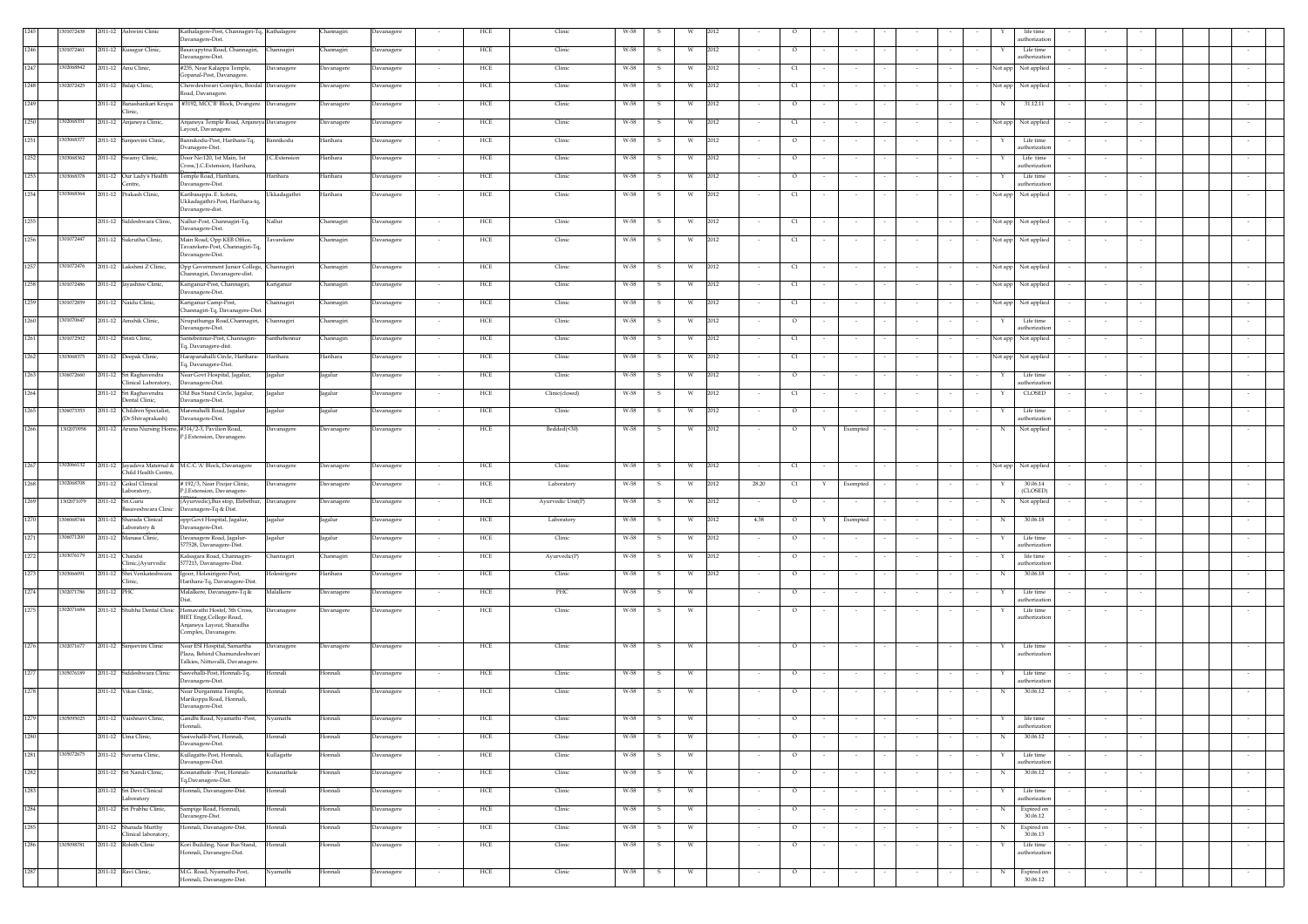|      |            |              | 2011-12 Ravi Clinic,                                                     | Honnali, Davanagere-Dist.                                                                               | Honnali           | Honnali    | Davanagere | HCE                   | Clinic              | W-58           |    |                             |        |                          |        |                          |   | Expired on<br>30.06.12     |                  |        |
|------|------------|--------------|--------------------------------------------------------------------------|---------------------------------------------------------------------------------------------------------|-------------------|------------|------------|-----------------------|---------------------|----------------|----|-----------------------------|--------|--------------------------|--------|--------------------------|---|----------------------------|------------------|--------|
| 1289 | 30509582   |              | 2011-12 Ratna Clinic                                                     | Karnataka Bank Building,<br>Nymathi, Honnali,Davangere                                                  | Nyamathi          | Honnali    | Davanagere | HCE<br>$\sim$         | Clinic              | W-58<br>- 5    |    | $\circ$                     | $\sim$ |                          |        |                          |   | life time<br>uthorization  |                  |        |
| 1290 | 1305105605 |              | 2011-12 Pragathi Clinic,                                                 | Assessment No:60,Soratur                                                                                | Honnali           | Honnali    | Davanagere | HCE                   | Clinic              | W-58           |    | $\circ$                     |        |                          |        |                          |   | Life time                  |                  |        |
|      |            |              |                                                                          | Village, Honnali, Davanagere-<br>Dist                                                                   |                   |            |            |                       |                     |                |    |                             |        |                          |        |                          |   | authorization              |                  |        |
| 1291 |            |              | 2011-12 Nandi Clinic,                                                    | Near Shantha Theatre, Honnali, Honnali                                                                  |                   | Honnali    | Davanagere | HCE<br>$\sim$         | Clinic              | W-58<br>- S    | w  | $\circ$                     |        |                          |        |                          | N | Expired on                 |                  |        |
| 1292 |            |              | 2011-12 Nandi                                                            | Davanagere-Dist.<br>Gandhi Road, Nyamathi-Post,                                                         | Nyamathi          | Honnali    | Davanagere | HCE                   | Ayurvedic Clinic(P) | W-58<br>s      |    | $\circ$                     |        |                          |        |                          |   | 30.06.12<br>Life time      |                  |        |
| 1293 | 305080245  |              | Clinic(Ayurveda<br>2011-12 Kamala Clinic                                 | Honnali, Davanagere-Dist.<br>Savalanga, Honnali, Davanagere- Savalanga                                  |                   | Honnali    | Davanagere | HCE                   | Clinic              | W-58<br>-S     |    | $\circ$                     |        |                          |        |                          |   | uthorization<br>Life time  |                  |        |
| 1294 | 1305096951 |              | 2011-12 [vothi Clinic                                                    | Neharu Road, Nyamathi-Post,                                                                             | Nyamathi          | Honnali    | Davanagere | HCE<br>$\sim$         | Clinic              | W-58<br>-S     |    | $\circ$                     |        |                          |        |                          |   | uthorization<br>Life time  | $\sim$           |        |
|      |            |              |                                                                          | Honnali-Tq, Davanagere-Dist.                                                                            |                   |            |            |                       |                     |                |    |                             |        |                          |        |                          |   | uthorization               |                  |        |
| 1295 |            |              |                                                                          | 2011-12 Jayadev Dental Clinic, Near Post Office, Kote, Honnali,<br>Davanagere-Dist.                     | Honnali           | Honnali    | Davanagere | HCE<br>$\sim$         | Clinic              | W-58<br>- S    | w  | $\circ$                     |        |                          |        |                          | N | Expired on<br>30.06.12     | $\sim$           |        |
| 1296 |            |              | 2011-12 Janatha Clinic,                                                  | Nyamathi-Post, Honnali,<br>Davanagere-Dist.                                                             | Nyamathi          | Honnali    | Davanagere | ${\rm HCE}$<br>$\sim$ | Clinic              | W-58<br>s      |    | $\circ$                     |        |                          |        |                          | N | Expired on<br>30.06.12     | $\sim$           |        |
| 1297 |            |              | Telaganji,                                                               | 2011-12 Dr.Mangala Narayana Honnali Road, Savalanga Post,<br>Honnali, Davanger-Dist                     | Savalanga         | Honnali    | Davanagere | HCE                   | Clinic              | W-58<br>s      |    | $\circ$                     |        |                          |        |                          |   | Expired on<br>30.06.12     |                  |        |
| 1298 |            |              | 2011-12 Children Clinic,                                                 | Nehru Road, Nyamathi-Post,<br>Honnali, Davanagere-Dist.                                                 | Nyamathi          | Honnali    | Davanagere | HCE                   | Clinic              | W-58<br>s      | W  | $\circ$                     |        |                          |        |                          | N | Expired on<br>30.06.12     |                  |        |
| 1299 |            |              | 2011-12 Basaveshwara Clinic, Kundur-Post, Honnali,                       | Davanagere-Dist.                                                                                        | Kundur            | Honnali    | Davanagere | HCE<br>$\sim$         | Clinic              | W-58<br>-S     | w  | $\circ$                     |        |                          |        |                          | N | Expired on<br>30.06.13     | $\sim$<br>$\sim$ |        |
| 1300 |            |              | 2011-12 Yeli Clinic,                                                     | 7th Cross, Basavakumaraiah<br>Complex, 2nd Bus Stand, Vidhya                                            | Davanagere        | Davanagere | Davanagere | ${\rm HCE}$<br>$\sim$ | Clinic              | W-58<br>s      | W  | $\circ$                     | $\sim$ |                          |        |                          | N | Expired on<br>30.06.12     | $\sim$<br>$\sim$ |        |
|      |            |              |                                                                          | Nagar, Davanagere                                                                                       |                   |            |            |                       |                     |                |    |                             |        |                          |        |                          |   |                            |                  |        |
| 1301 |            |              | 2011-12 VJ Hi-Tech<br>Laboratory,                                        | #311/1A, Pavilion Road,<br>P.J.Extension, Davanagere.                                                   | Davanagere        | Davanagere | Davanagere | HCE<br>$\sim$         | Clinic              | W-58<br>s      | W  | $\circ$                     |        |                          |        |                          | N | Expired on<br>30.06.12     |                  |        |
| 1302 |            |              | 2011-12 Vishwas Dental Clinic # 458/9. Church Road.<br>Care Diagnostics, | P.J.Extension, Davanagere                                                                               | Davanagere        | Davanagere | Davanagere | HCE<br>$\sim$         | clinic              | W-58<br>-S     | W  | $\circ$                     | $\sim$ | $\sim$                   |        |                          | N | Expired on<br>30.06.12     | $\sim$           |        |
| 1303 |            |              | 2011-12 Veeresh Clinic,                                                  | Main Road, Halepete,<br>Davanagere                                                                      | Davanagere        | Davanagere | Davanagere | HCE<br>$\sim$         | Clinic              | W-58<br>s      | W  | $\circ$                     |        |                          |        |                          | N | Expired on<br>30.06.12     | $\sim$           |        |
| 1304 |            |              | 2011-12 Usha Clinic,                                                     | Vinayaka Complex, Old Under<br>Bridge, Davanagere                                                       | Davanagere        | Davanagere | Davanagere | HCE                   | Clinic              | W-58<br>s      | W  | $\circ$                     |        |                          |        |                          |   | Expired on<br>30.06.12     |                  |        |
| 1305 |            |              | 2011-12 Usha Clinic,                                                     | Magenahalli Road, Davanagere.                                                                           | Davanagere        | Davanagere | Davanagere | HCE                   | Clinic              | W-58<br>-S     | W  | $\circ$                     |        |                          |        |                          |   | Expired on<br>30.06.12     |                  |        |
| 1306 |            |              | 2011-12 Thirumala Clinic.                                                | Nituvalli Road, HTS Nagar,                                                                              | Davanagere        | Davanagere | Davanagere | HCE                   | Clinic              | W-58<br>-S     | W  | $\circ$                     | $\sim$ |                          |        |                          | N | Expired on                 |                  |        |
| 1307 |            |              |                                                                          | Davanagere<br>2011-12 Thippeswamy Clinic, #739/3, Saraswathi Nagar,                                     | Davanagere        | Davanagere | Davanagere | HCE                   | Clinic              | W-58<br>-S     | w  | $\circ$                     |        |                          |        |                          | N | 30.06.12<br>Expired on     |                  |        |
| 1308 |            |              | 2011-12 Swamy Clinic,                                                    | Davanagere<br>Attigere-Post, Davanagere                                                                 | Attigere          | Davanagere | Davanagere | HCE                   | Clinic              | W-58<br>s      |    | $\circ$                     |        |                          |        |                          | N | 30,06.12<br>Expired on     |                  |        |
| 1309 | 1302072695 |              | 2011-12 Surya Clinic,                                                    | #82/2, KTJ Nagar, 2nd Main,                                                                             | Davanagere        | Davanagere | Davanagere | HCE                   | Clinic              | W-58<br>S      |    | $\circ$                     |        |                          |        |                          | N | 30.06.12<br>Expired on     |                  |        |
| 1310 | 1302065638 |              | 2011-12 Suresha Clinic,                                                  | 14th Cross, Davanagere.<br>Harihara Road, Doddabathi-Post, Doddabathi                                   |                   |            |            | $\sim$                |                     | s              | W  |                             |        |                          |        |                          | N | 30.06.13                   |                  |        |
|      |            |              |                                                                          | Davanagere.                                                                                             |                   | Davanagere | Davanagere | HCE                   | Clinic              | W-58           |    | $\circ$                     |        |                          |        |                          |   | Expired on<br>30.06.13     |                  |        |
| 1311 |            |              | 2011-12 Surabhi Clinic,                                                  | 3rd Main, 2nd Cross,<br>Vinobanagar, Davanagere.                                                        | Davanagere        | Davanagere | Davanagere | HCE                   | Clinic              | W-58<br>s      | w  | $\circ$                     |        |                          |        |                          | N | Expired on<br>30.06.12     |                  |        |
|      |            |              | 2011-12 Sukruth Clinic,                                                  | 8th Bus Stop, Vidhyanagar,                                                                              | Davanagere        | Davanagere | Davanagere | HCE<br>$\sim$         | Clinic              | W-58<br>s      | w  | $\circ$                     |        |                          |        | $\sim$                   | N | Expired on                 | $\sim$           |        |
|      |            |              | 2011-12 Sughana Health Care                                              | Davanagere.<br>Davanagere                                                                               | <b>Davanagere</b> | Davanagere | Davanagere | HCE                   | Clinic              | W-58           |    | $\circ$                     |        |                          |        |                          |   | 30.06.12<br>Expired on     |                  |        |
| 1314 | 1302071067 |              | Clinic,<br>2011-12 St.Joseph Clinic,                                     | #130, 9th Cross, 'A' Block,                                                                             | Davanagere        | Davanagere | Davanagere | HCE                   | Clinic              | W-58           |    | $\circ$                     |        |                          |        |                          |   | 30.06.12<br>life time      |                  |        |
| 1315 |            |              |                                                                          | Devaraj Uras Laout, Davanagere.<br>Davanagere                                                           | Davanagere        | Davanagere |            | HCE                   | Clinic              | W-58           |    | $\circ$                     |        |                          |        |                          |   | uthorization<br>Expired on |                  |        |
|      |            |              | 2011-12 SS Hospital Doctors<br>Clinic,                                   |                                                                                                         |                   |            | Davanagere |                       |                     |                |    |                             |        |                          |        |                          |   | 30.06.12                   |                  |        |
| 1316 |            |              | 2011-12 Sri.Sainatha Clinic,                                             | # 672/1, 7th Main, 7th Cross,<br>Ring Road, Lenin Nagar,<br>Nittuvalli, Davanagere                      | Davanagere        | Davanagere | Davanagere | HCE<br>$\sim$         | Clinic              | W-58<br>s.     | w  | $\circ$<br>$\sim$           | $\sim$ | $\sim$                   |        |                          | N | Expired on<br>30.06.12     | $\sim$           |        |
| 1317 |            | 2011-12 Sri. |                                                                          | Ram & Co Circle, P.J. Extension,                                                                        | Davanagere        | Davanagere | Davanagere | HCE<br>$\sim$         | Clinic              | W-58<br>s      | W  | $\circ$<br>$\sim$           | $\sim$ | $\sim$                   |        |                          | N | Expired on                 | $\sim$           |        |
| 1318 | 1302072045 |              | Manjunatheshwara<br>2011-12 Sri.Lakshmi Clinic,                          | Davanagere<br>Malalkere Road, 'Bada Post,                                                               | Davanagere        | Davanagere | Davanagere | HCE<br>$\sim$         | Clinic              | W-58<br>s      | W  | $\circ$                     | $\sim$ | $\sim$                   |        |                          | N | 30.06.12<br>Expired on     | $\sim$           |        |
| 1319 |            |              | 2011-12 Sri.Ganesh Clinical                                              | Davanagere.<br>Chamaraj Pet, Davanagere.                                                                | Davanagere        | Davanagere | Davanagere | HCE<br>$\sim$         | Clinic              | W-58<br>-S     | W  | $\circ$<br>$\sim$           | $\sim$ | $\sim$                   |        |                          | N | 30.06.12<br>Expired on     | $\sim$<br>$\sim$ |        |
| 1320 | 1302065882 |              | Laboratory.<br>2011-12 Sri.Ashwini                                       | Venkateshwara Nilaya, AVK                                                                               | Davanagere        | Davanagere | Davanagere | HCE<br>$\sim$         | Ayurvedic Unit(P)   | W-58<br>s      | W  | $\circ$<br>$\sim$           | $\sim$ | $\overline{\phantom{a}}$ |        |                          | N | 30.06.12<br>Expired on     | $\sim$           |        |
| 1321 | 302108782  | 2011-12      | Clinic(Avurvedic)                                                        | College Road, Davanagere<br>Sreenivasa Heart Care Door No:3589, 7th Main, M.C.C.B Davanagere            |                   | Davanagere | Davanagere | HCE                   | Clinic              | W-58           | W  | $\circ$                     |        |                          |        |                          |   | 30.06.12<br>Life time      |                  |        |
|      |            |              | Centre,                                                                  | Block, Near Food Mart,                                                                                  |                   |            |            |                       |                     |                |    |                             |        |                          |        |                          |   | uthorization               |                  |        |
| 1322 | 1302072040 |              | 2011-12 Sree Devi Clinic,                                                | Door No.1646/11, old Bethur<br>load, Davanagere.                                                        | Davanagere        | Davanagere | Davanagere | HCE                   | Clinic              | W-58           | W  | $\circ$                     |        |                          |        |                          |   | Life time<br>uthorization  |                  |        |
| 1323 |            |              | Clinic,                                                                  | 2011-12 Spandana Ayurvedic #369/1, P.J.Extension, 4th Main, Davanagere<br>9th Cross, Beside Ram Nursing |                   | Davanagere | Davanagere | HCE                   | Ayurvedic Unit(P)   | W-58<br>- S    | W. | $\circ$                     |        |                          |        |                          |   | Expired on<br>30.06.12     |                  |        |
| 1324 |            |              | 2011-12 SP Memorial                                                      | Iome, Davanagen<br>#311/1A, Pavilion Road,                                                              | Davanagere        | Davanagere | Davanagere | HCE                   | Clinic              | W-58<br>s      |    | $\circ$                     |        |                          |        |                          | N | Expired on                 |                  |        |
| 1325 | 1302099163 |              | Hospital,                                                                | Davanagere.<br>2011-12 Sneha Health Centre, Door No.273, 4th Main Road,                                 | Davanagere        | Davanagere | Davanagere | HCE                   | Clinic              | W-58<br>s      | W  | $\circ$                     |        |                          |        |                          |   | 30.06.12<br>life time      |                  | $\sim$ |
| 1326 |            |              |                                                                          | P.J.Extension, Davanagere.<br>2011-12 Siraj Medical Centre, #3127, Room No:11, Millath                  | Davanagere        | Davanagere | Davanagere | HCE<br>$\sim$         | Clinic              | W-58<br>-S     | w  | $\circ$<br>$\sim$<br>$\sim$ | $\sim$ | $\sim$                   |        | $\sim$                   | N | uthorization<br>Expired on | $\sim$           | $\sim$ |
| 1327 |            |              |                                                                          | Complex, Bashanagar,<br>Near 2nd Bus Stop, Vidhya                                                       |                   |            |            |                       |                     |                |    |                             |        |                          |        |                          |   | 30.06.12                   |                  |        |
|      |            |              | 2011-12 Shreya Clinic,                                                   | agar, Davanagere.                                                                                       | Davanagere        | Davanagere | Davanagere | HCE<br>$\sim$         | Clinic              | W-58<br>s.     | w  | $\circ$                     | $\sim$ | $\overline{\phantom{a}}$ |        | $\overline{\phantom{a}}$ | N | Expired on<br>30.06.12     | $\sim$           | $\sim$ |
| 1328 |            |              | 2011-12 Shree Durga Dental<br>Clinic,                                    | New Bamboo Bazar Road, Near<br>Ganesh Temple, Davanagere.                                               | Davanagere        | Davanagere | Davanagere | HCE                   | Clinic              | W-58<br>s      |    | $\circ$                     |        |                          |        |                          | N | Expired on<br>30.06.12     |                  |        |
| 1329 |            |              | 2011-12 Shiva Clinic,                                                    | KA Dagal Post, Davanagere                                                                               | Davanagere        | Davanagere | Davanagere | HCE                   | Clinic              | W-58<br>s      | W  | $\circ$                     |        |                          |        |                          | N | Expired on<br>30.06.12     |                  |        |
| 1330 |            |              | 2011-12 Shiva Clinic,                                                    | #390, 8th Main, P.J.Extension,<br>Davanagere                                                            | Davanagere        | Davanagere | Davanagere | HCE<br>$\sim$         | Clinic              | W-58<br>s      | W  | $\circ$                     |        |                          |        |                          | N | Expired on<br>30.06.12     |                  |        |
| 1331 |            |              | 2011-12 Shiva Clinic,                                                    | Gudal-Post, Davanagere                                                                                  | Davanagere        | Davanagere | Davanagere | HCE<br>$\sim$         | Clinic              | W-58<br>-S     | W  | $\circ$<br>$\sim$           | $\sim$ |                          |        | $\sim$                   | N | Expired on<br>30.06.12     | $\sim$<br>$\sim$ | $\sim$ |
| 1332 |            |              | 2011-12 Sharada Ayurvedic<br>Clinic,                                     | Vidhyarthi Bhavan Complex,<br>Hadadi Road, Davanagere                                                   | Davanagere        | Davanagere | Davanagere | HCE<br>$\sim$         | Ayurvedic Unit(P)   | W-58<br>$\,$ s | W  | $\circ$<br>$\sim$<br>$\sim$ | $\sim$ | $\sim$<br>$\sim$         | $\sim$ | $\sim$                   | N | Expired on<br>30.06.12     | $\sim$<br>$\sim$ | $\sim$ |
|      |            |              |                                                                          |                                                                                                         |                   |            |            |                       |                     |                |    |                             |        |                          |        |                          |   |                            |                  |        |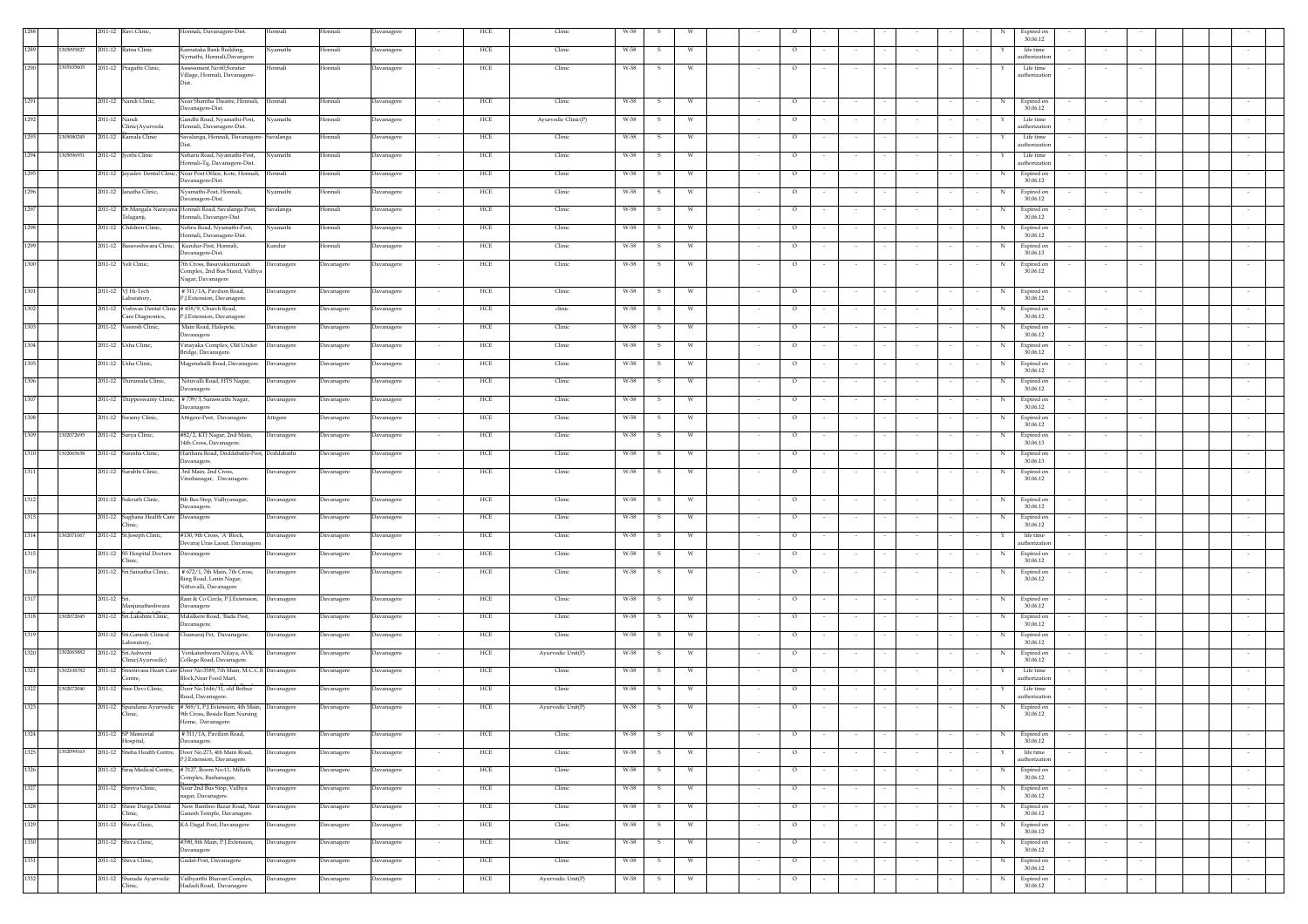| 30.06.12<br>P.J.Extension, Davanagere<br>1334<br>1302103479<br>2011-12 Sanjivani Clinic,<br>Kakkaragolla Village,<br>Davanagere<br>HCE<br>Clinic<br>W-58<br>Life time<br>Davanagere<br>Davanagere<br>$\circ$<br>uthorization<br>Davanagere<br>3rd Main S.S.M Nagar, 'A' Block, Davanagere<br>1335<br>2011-12 Sanjeeda Diagnostics<br>Davanagere<br>Davanagere<br>HCE<br>clinic<br>W-58<br>$\circ$<br>Expired on<br>$\mathcal{S}$<br>W<br>& Therapy Centre,<br>30.06.12<br>Davanagere.<br>1336<br>1302072698<br>2011-12 Samartha Clinic.<br>Hale Kundwada TO & D3,<br>HCE<br>Clinic<br>W-58<br>Expired on<br>Davanagere<br>Davanagere<br>Davanagere<br>W<br>$\circ$<br>$\sim$<br>-S.<br>$\sim$<br>$\sim$<br>$\sim$<br>N<br>$\sim$<br>Davanagere.<br>30.06.16<br>1337<br>2011-12 Saibaba Natural Care 4th Main, 3rd Cross, MCC'B'<br>HCE<br>Clinic<br>W-58<br>Expired on<br>Davanagere<br>Davanagere<br>Davanagere<br>$\circ$<br>w<br>-5<br>& Naturopathy<br>30.06.12<br>Block, Davanagere.<br>1338<br>2011-12 Sahara Dental Clinic, #689/2B, MRT Building, 1st<br>HCE<br>Clinic<br>W-58<br>$\circ$<br>Expired on<br>Davanagere<br>Davanagere<br>Davanagere<br>W<br>Floor, Mandipet, Davanagere.<br>30.06.12<br>1339<br>2011-12 Sahana Clinic,<br>Noorani Maszid Road, Imam<br>HCE<br>Davanagere<br>Davanagere<br><b>Davanagere</b><br>Clinic<br>W-58<br>$\circ$<br>Expired on<br>$\mathcal{S}$<br>W<br>Nagar, Davanagere.<br>30.06.12<br>1340<br>2011-12 S. Sitha Clinical<br>#604, K.R. Road, Davanagere.<br><b>HCE</b><br>Clinic<br>W-58<br>$\circ$<br>Expired on<br>Davanagere<br>Davanagere<br>Davanagere<br>-S<br>W<br>laboratory & X-Ray<br>30.06.12<br>1341<br>2011-12 Rudrappa Clinic,<br>Veerabhadrappa Circle,<br>HCE<br>Clinic<br>W-58<br>Expired on<br><b>Davanagere</b><br>$\circ$<br><b>Javanagere</b><br>Davanagere<br>W<br>Chamaraj Pet, Davanagere.<br>30.06.12<br>1342<br>2011-12 Rachana clinic,<br>Shivali Talkies Road,<br>HCE<br>Clinic<br>W-58<br>Expired on<br><b>Davanagere</b><br>Davanagere<br>Davanagere<br>$\circ$<br>30.06.12<br>Davanagere.<br>#3474, 3rd main, 5th Cross,<br>1343<br>2011-12 Psycho Lab & Clinic<br>W-58<br><b>Javanagere</b><br>Davanagere<br><b>Davanagere</b><br>HCE<br>Clinic<br>$\circ$<br>Expired on<br>Evidence Center,<br>MCC'B' Block, Davanagere.<br>30.06.12<br>2011-12 P.Madhavamurthy<br>#181/1, 3rd Main, P.J. Extension, Davanagere<br>1344<br>HCE<br>Clinic<br>W-58<br>Expired on<br>Davanagere<br>Davanagere<br>$\circ$<br>- W<br>Skin Care Center,<br>Davanagere.<br>30.06.12<br>2011-12 P. Basavanagowda<br>Avaregere-Post, Davanagere.<br>HCE<br>Clinic<br>W-58<br>Expired on<br>Davanagere<br>Davanagere<br><b>Javanagere</b><br>$\circ$<br>w<br>30.06.12<br>Clinic.<br>2011-12 Ojas Ayurvedic clinic, Sri rama Layout, Nittuvalli,<br>1346<br>HCE<br>Ayurvedic Unit(P)<br>W-58<br>$\circ$<br>Expired on<br>Davanagere<br>Davanagere<br>Davanagere<br>s<br>w<br>N<br>30.06.12<br>Davanagere.<br>1347<br>2011-12 Nuthan Health<br># 208, 3rd Main, 9th Cross, P.J.<br>HCE<br>Clinic<br>W-58<br>Davanagere<br>Davanagere<br>$\circ$<br>Expired on<br><b>Javanagere</b><br>W<br>s<br>30.06.12<br>Center,<br>Extension, Davanagere.<br>1348<br>2011-12 Nithya Dental care<br># 2835, 4th main, 3rd Cross,<br>Davanagere<br>Davanagere<br><b>Javanagere</b><br>HCE<br>Clinic<br>W-58<br>$\circ$<br>Expired on<br>-S<br>W<br>Center,<br>MCC'B' Block, Davanagere.<br>30.06.12<br>1349<br>1302066276<br>2011-12 Nandi X-Ray Ultra<br>8th Main, 8th Cross, P.J.<br>HCE<br>Clinic<br>W-58<br>Life time<br>Davanagere<br>Davanagere<br>Davanagere<br>S.<br>W<br>$\circ$<br>Sound Scanning<br>Extension, Davanagere.<br>authorization<br>Center & Laboratory<br>1350<br>2011-12 Nandadeepa Dental<br>#471/2, 7th Main, P.J. Extension, Davanagere<br>HCE<br>Clinic<br>W-58<br>Davanagere<br>Davanagere<br>W<br>$\circ$<br>Expired on<br>Clinic,<br>30.06.12<br>Davanagere. |        |
|-------------------------------------------------------------------------------------------------------------------------------------------------------------------------------------------------------------------------------------------------------------------------------------------------------------------------------------------------------------------------------------------------------------------------------------------------------------------------------------------------------------------------------------------------------------------------------------------------------------------------------------------------------------------------------------------------------------------------------------------------------------------------------------------------------------------------------------------------------------------------------------------------------------------------------------------------------------------------------------------------------------------------------------------------------------------------------------------------------------------------------------------------------------------------------------------------------------------------------------------------------------------------------------------------------------------------------------------------------------------------------------------------------------------------------------------------------------------------------------------------------------------------------------------------------------------------------------------------------------------------------------------------------------------------------------------------------------------------------------------------------------------------------------------------------------------------------------------------------------------------------------------------------------------------------------------------------------------------------------------------------------------------------------------------------------------------------------------------------------------------------------------------------------------------------------------------------------------------------------------------------------------------------------------------------------------------------------------------------------------------------------------------------------------------------------------------------------------------------------------------------------------------------------------------------------------------------------------------------------------------------------------------------------------------------------------------------------------------------------------------------------------------------------------------------------------------------------------------------------------------------------------------------------------------------------------------------------------------------------------------------------------------------------------------------------------------------------------------------------------------------------------------------------------------------------------------------------------------------------------------------------------------------------------------------------------------------------------------------------------------------------------------------------------------------------------------------------------------------------------------------------------------------------------------------------------------------------------------------------------------------------------------------------------------------------------------------------------------------------------------------------------------------------------------------------------------------------------------------------------------------------------------------------------------------------|--------|
|                                                                                                                                                                                                                                                                                                                                                                                                                                                                                                                                                                                                                                                                                                                                                                                                                                                                                                                                                                                                                                                                                                                                                                                                                                                                                                                                                                                                                                                                                                                                                                                                                                                                                                                                                                                                                                                                                                                                                                                                                                                                                                                                                                                                                                                                                                                                                                                                                                                                                                                                                                                                                                                                                                                                                                                                                                                                                                                                                                                                                                                                                                                                                                                                                                                                                                                                                                                                                                                                                                                                                                                                                                                                                                                                                                                                                                                                                                                                     |        |
|                                                                                                                                                                                                                                                                                                                                                                                                                                                                                                                                                                                                                                                                                                                                                                                                                                                                                                                                                                                                                                                                                                                                                                                                                                                                                                                                                                                                                                                                                                                                                                                                                                                                                                                                                                                                                                                                                                                                                                                                                                                                                                                                                                                                                                                                                                                                                                                                                                                                                                                                                                                                                                                                                                                                                                                                                                                                                                                                                                                                                                                                                                                                                                                                                                                                                                                                                                                                                                                                                                                                                                                                                                                                                                                                                                                                                                                                                                                                     |        |
|                                                                                                                                                                                                                                                                                                                                                                                                                                                                                                                                                                                                                                                                                                                                                                                                                                                                                                                                                                                                                                                                                                                                                                                                                                                                                                                                                                                                                                                                                                                                                                                                                                                                                                                                                                                                                                                                                                                                                                                                                                                                                                                                                                                                                                                                                                                                                                                                                                                                                                                                                                                                                                                                                                                                                                                                                                                                                                                                                                                                                                                                                                                                                                                                                                                                                                                                                                                                                                                                                                                                                                                                                                                                                                                                                                                                                                                                                                                                     |        |
|                                                                                                                                                                                                                                                                                                                                                                                                                                                                                                                                                                                                                                                                                                                                                                                                                                                                                                                                                                                                                                                                                                                                                                                                                                                                                                                                                                                                                                                                                                                                                                                                                                                                                                                                                                                                                                                                                                                                                                                                                                                                                                                                                                                                                                                                                                                                                                                                                                                                                                                                                                                                                                                                                                                                                                                                                                                                                                                                                                                                                                                                                                                                                                                                                                                                                                                                                                                                                                                                                                                                                                                                                                                                                                                                                                                                                                                                                                                                     |        |
|                                                                                                                                                                                                                                                                                                                                                                                                                                                                                                                                                                                                                                                                                                                                                                                                                                                                                                                                                                                                                                                                                                                                                                                                                                                                                                                                                                                                                                                                                                                                                                                                                                                                                                                                                                                                                                                                                                                                                                                                                                                                                                                                                                                                                                                                                                                                                                                                                                                                                                                                                                                                                                                                                                                                                                                                                                                                                                                                                                                                                                                                                                                                                                                                                                                                                                                                                                                                                                                                                                                                                                                                                                                                                                                                                                                                                                                                                                                                     |        |
|                                                                                                                                                                                                                                                                                                                                                                                                                                                                                                                                                                                                                                                                                                                                                                                                                                                                                                                                                                                                                                                                                                                                                                                                                                                                                                                                                                                                                                                                                                                                                                                                                                                                                                                                                                                                                                                                                                                                                                                                                                                                                                                                                                                                                                                                                                                                                                                                                                                                                                                                                                                                                                                                                                                                                                                                                                                                                                                                                                                                                                                                                                                                                                                                                                                                                                                                                                                                                                                                                                                                                                                                                                                                                                                                                                                                                                                                                                                                     |        |
|                                                                                                                                                                                                                                                                                                                                                                                                                                                                                                                                                                                                                                                                                                                                                                                                                                                                                                                                                                                                                                                                                                                                                                                                                                                                                                                                                                                                                                                                                                                                                                                                                                                                                                                                                                                                                                                                                                                                                                                                                                                                                                                                                                                                                                                                                                                                                                                                                                                                                                                                                                                                                                                                                                                                                                                                                                                                                                                                                                                                                                                                                                                                                                                                                                                                                                                                                                                                                                                                                                                                                                                                                                                                                                                                                                                                                                                                                                                                     |        |
|                                                                                                                                                                                                                                                                                                                                                                                                                                                                                                                                                                                                                                                                                                                                                                                                                                                                                                                                                                                                                                                                                                                                                                                                                                                                                                                                                                                                                                                                                                                                                                                                                                                                                                                                                                                                                                                                                                                                                                                                                                                                                                                                                                                                                                                                                                                                                                                                                                                                                                                                                                                                                                                                                                                                                                                                                                                                                                                                                                                                                                                                                                                                                                                                                                                                                                                                                                                                                                                                                                                                                                                                                                                                                                                                                                                                                                                                                                                                     |        |
|                                                                                                                                                                                                                                                                                                                                                                                                                                                                                                                                                                                                                                                                                                                                                                                                                                                                                                                                                                                                                                                                                                                                                                                                                                                                                                                                                                                                                                                                                                                                                                                                                                                                                                                                                                                                                                                                                                                                                                                                                                                                                                                                                                                                                                                                                                                                                                                                                                                                                                                                                                                                                                                                                                                                                                                                                                                                                                                                                                                                                                                                                                                                                                                                                                                                                                                                                                                                                                                                                                                                                                                                                                                                                                                                                                                                                                                                                                                                     |        |
|                                                                                                                                                                                                                                                                                                                                                                                                                                                                                                                                                                                                                                                                                                                                                                                                                                                                                                                                                                                                                                                                                                                                                                                                                                                                                                                                                                                                                                                                                                                                                                                                                                                                                                                                                                                                                                                                                                                                                                                                                                                                                                                                                                                                                                                                                                                                                                                                                                                                                                                                                                                                                                                                                                                                                                                                                                                                                                                                                                                                                                                                                                                                                                                                                                                                                                                                                                                                                                                                                                                                                                                                                                                                                                                                                                                                                                                                                                                                     |        |
|                                                                                                                                                                                                                                                                                                                                                                                                                                                                                                                                                                                                                                                                                                                                                                                                                                                                                                                                                                                                                                                                                                                                                                                                                                                                                                                                                                                                                                                                                                                                                                                                                                                                                                                                                                                                                                                                                                                                                                                                                                                                                                                                                                                                                                                                                                                                                                                                                                                                                                                                                                                                                                                                                                                                                                                                                                                                                                                                                                                                                                                                                                                                                                                                                                                                                                                                                                                                                                                                                                                                                                                                                                                                                                                                                                                                                                                                                                                                     |        |
|                                                                                                                                                                                                                                                                                                                                                                                                                                                                                                                                                                                                                                                                                                                                                                                                                                                                                                                                                                                                                                                                                                                                                                                                                                                                                                                                                                                                                                                                                                                                                                                                                                                                                                                                                                                                                                                                                                                                                                                                                                                                                                                                                                                                                                                                                                                                                                                                                                                                                                                                                                                                                                                                                                                                                                                                                                                                                                                                                                                                                                                                                                                                                                                                                                                                                                                                                                                                                                                                                                                                                                                                                                                                                                                                                                                                                                                                                                                                     |        |
|                                                                                                                                                                                                                                                                                                                                                                                                                                                                                                                                                                                                                                                                                                                                                                                                                                                                                                                                                                                                                                                                                                                                                                                                                                                                                                                                                                                                                                                                                                                                                                                                                                                                                                                                                                                                                                                                                                                                                                                                                                                                                                                                                                                                                                                                                                                                                                                                                                                                                                                                                                                                                                                                                                                                                                                                                                                                                                                                                                                                                                                                                                                                                                                                                                                                                                                                                                                                                                                                                                                                                                                                                                                                                                                                                                                                                                                                                                                                     |        |
|                                                                                                                                                                                                                                                                                                                                                                                                                                                                                                                                                                                                                                                                                                                                                                                                                                                                                                                                                                                                                                                                                                                                                                                                                                                                                                                                                                                                                                                                                                                                                                                                                                                                                                                                                                                                                                                                                                                                                                                                                                                                                                                                                                                                                                                                                                                                                                                                                                                                                                                                                                                                                                                                                                                                                                                                                                                                                                                                                                                                                                                                                                                                                                                                                                                                                                                                                                                                                                                                                                                                                                                                                                                                                                                                                                                                                                                                                                                                     |        |
|                                                                                                                                                                                                                                                                                                                                                                                                                                                                                                                                                                                                                                                                                                                                                                                                                                                                                                                                                                                                                                                                                                                                                                                                                                                                                                                                                                                                                                                                                                                                                                                                                                                                                                                                                                                                                                                                                                                                                                                                                                                                                                                                                                                                                                                                                                                                                                                                                                                                                                                                                                                                                                                                                                                                                                                                                                                                                                                                                                                                                                                                                                                                                                                                                                                                                                                                                                                                                                                                                                                                                                                                                                                                                                                                                                                                                                                                                                                                     |        |
|                                                                                                                                                                                                                                                                                                                                                                                                                                                                                                                                                                                                                                                                                                                                                                                                                                                                                                                                                                                                                                                                                                                                                                                                                                                                                                                                                                                                                                                                                                                                                                                                                                                                                                                                                                                                                                                                                                                                                                                                                                                                                                                                                                                                                                                                                                                                                                                                                                                                                                                                                                                                                                                                                                                                                                                                                                                                                                                                                                                                                                                                                                                                                                                                                                                                                                                                                                                                                                                                                                                                                                                                                                                                                                                                                                                                                                                                                                                                     |        |
|                                                                                                                                                                                                                                                                                                                                                                                                                                                                                                                                                                                                                                                                                                                                                                                                                                                                                                                                                                                                                                                                                                                                                                                                                                                                                                                                                                                                                                                                                                                                                                                                                                                                                                                                                                                                                                                                                                                                                                                                                                                                                                                                                                                                                                                                                                                                                                                                                                                                                                                                                                                                                                                                                                                                                                                                                                                                                                                                                                                                                                                                                                                                                                                                                                                                                                                                                                                                                                                                                                                                                                                                                                                                                                                                                                                                                                                                                                                                     |        |
|                                                                                                                                                                                                                                                                                                                                                                                                                                                                                                                                                                                                                                                                                                                                                                                                                                                                                                                                                                                                                                                                                                                                                                                                                                                                                                                                                                                                                                                                                                                                                                                                                                                                                                                                                                                                                                                                                                                                                                                                                                                                                                                                                                                                                                                                                                                                                                                                                                                                                                                                                                                                                                                                                                                                                                                                                                                                                                                                                                                                                                                                                                                                                                                                                                                                                                                                                                                                                                                                                                                                                                                                                                                                                                                                                                                                                                                                                                                                     |        |
|                                                                                                                                                                                                                                                                                                                                                                                                                                                                                                                                                                                                                                                                                                                                                                                                                                                                                                                                                                                                                                                                                                                                                                                                                                                                                                                                                                                                                                                                                                                                                                                                                                                                                                                                                                                                                                                                                                                                                                                                                                                                                                                                                                                                                                                                                                                                                                                                                                                                                                                                                                                                                                                                                                                                                                                                                                                                                                                                                                                                                                                                                                                                                                                                                                                                                                                                                                                                                                                                                                                                                                                                                                                                                                                                                                                                                                                                                                                                     |        |
|                                                                                                                                                                                                                                                                                                                                                                                                                                                                                                                                                                                                                                                                                                                                                                                                                                                                                                                                                                                                                                                                                                                                                                                                                                                                                                                                                                                                                                                                                                                                                                                                                                                                                                                                                                                                                                                                                                                                                                                                                                                                                                                                                                                                                                                                                                                                                                                                                                                                                                                                                                                                                                                                                                                                                                                                                                                                                                                                                                                                                                                                                                                                                                                                                                                                                                                                                                                                                                                                                                                                                                                                                                                                                                                                                                                                                                                                                                                                     |        |
|                                                                                                                                                                                                                                                                                                                                                                                                                                                                                                                                                                                                                                                                                                                                                                                                                                                                                                                                                                                                                                                                                                                                                                                                                                                                                                                                                                                                                                                                                                                                                                                                                                                                                                                                                                                                                                                                                                                                                                                                                                                                                                                                                                                                                                                                                                                                                                                                                                                                                                                                                                                                                                                                                                                                                                                                                                                                                                                                                                                                                                                                                                                                                                                                                                                                                                                                                                                                                                                                                                                                                                                                                                                                                                                                                                                                                                                                                                                                     |        |
| 1351<br>6th Main, 6th Cross, P.J.<br>HCE<br>2011-12 Nagaraj Clinic,<br><b>Javanagere</b><br>Davanagere<br><b>Davanagere</b><br>Clinic<br>W-58<br>$\circ$<br>Expired on<br>W<br>xtension, Davanagere<br>30.06.12                                                                                                                                                                                                                                                                                                                                                                                                                                                                                                                                                                                                                                                                                                                                                                                                                                                                                                                                                                                                                                                                                                                                                                                                                                                                                                                                                                                                                                                                                                                                                                                                                                                                                                                                                                                                                                                                                                                                                                                                                                                                                                                                                                                                                                                                                                                                                                                                                                                                                                                                                                                                                                                                                                                                                                                                                                                                                                                                                                                                                                                                                                                                                                                                                                                                                                                                                                                                                                                                                                                                                                                                                                                                                                                     |        |
| 1352<br>1302071244<br>Door No.15/8, Sobagu Complex, Davanagere<br><b>HCE</b><br>2011-12 M.S. Dental Clinic<br>Clinic<br>W-58<br><b>BMW</b> Expired<br>Davanagere<br>Davanagere<br>W<br>C1<br>-S<br>$\sim$<br>2nd Main, P.J. Extension,<br>on 31.12.11<br>Care                                                                                                                                                                                                                                                                                                                                                                                                                                                                                                                                                                                                                                                                                                                                                                                                                                                                                                                                                                                                                                                                                                                                                                                                                                                                                                                                                                                                                                                                                                                                                                                                                                                                                                                                                                                                                                                                                                                                                                                                                                                                                                                                                                                                                                                                                                                                                                                                                                                                                                                                                                                                                                                                                                                                                                                                                                                                                                                                                                                                                                                                                                                                                                                                                                                                                                                                                                                                                                                                                                                                                                                                                                                                       |        |
| Davanagere.<br>1353<br>2011-12 Mruthyunjaya Clinic, Church road, Davanagere.                                                                                                                                                                                                                                                                                                                                                                                                                                                                                                                                                                                                                                                                                                                                                                                                                                                                                                                                                                                                                                                                                                                                                                                                                                                                                                                                                                                                                                                                                                                                                                                                                                                                                                                                                                                                                                                                                                                                                                                                                                                                                                                                                                                                                                                                                                                                                                                                                                                                                                                                                                                                                                                                                                                                                                                                                                                                                                                                                                                                                                                                                                                                                                                                                                                                                                                                                                                                                                                                                                                                                                                                                                                                                                                                                                                                                                                        |        |
| HCE<br>Clinic<br>W-58<br>Davanagere<br>$\circ$<br>Expired on<br>Davanagere<br>Davanagere<br>S.<br>W<br>N<br>$\sim$<br>$\sim$<br>$\sim$<br>$\sim$<br>$\sim$<br>30.06.12                                                                                                                                                                                                                                                                                                                                                                                                                                                                                                                                                                                                                                                                                                                                                                                                                                                                                                                                                                                                                                                                                                                                                                                                                                                                                                                                                                                                                                                                                                                                                                                                                                                                                                                                                                                                                                                                                                                                                                                                                                                                                                                                                                                                                                                                                                                                                                                                                                                                                                                                                                                                                                                                                                                                                                                                                                                                                                                                                                                                                                                                                                                                                                                                                                                                                                                                                                                                                                                                                                                                                                                                                                                                                                                                                              |        |
| 1354<br>2011-12 MMC Poly Clnic &<br>#2935, 5th main, nd Cross,<br>HCE<br>Clinic<br>W-58<br>Expired on<br><b>Davanagere</b><br>Davanagere<br><b>Davanagere</b><br>W<br>$\circ$<br>S<br>N<br>Day Care Center,<br>MCC'B' Block, Davanagere.<br>30.06.12                                                                                                                                                                                                                                                                                                                                                                                                                                                                                                                                                                                                                                                                                                                                                                                                                                                                                                                                                                                                                                                                                                                                                                                                                                                                                                                                                                                                                                                                                                                                                                                                                                                                                                                                                                                                                                                                                                                                                                                                                                                                                                                                                                                                                                                                                                                                                                                                                                                                                                                                                                                                                                                                                                                                                                                                                                                                                                                                                                                                                                                                                                                                                                                                                                                                                                                                                                                                                                                                                                                                                                                                                                                                                |        |
| 1355<br>2011-12 Chiranjeevi Clinic,<br>Old Bethur Road, Madina Circle, Davanagere<br>Davanagere<br>Davanagere<br>HCE<br>Clinic<br>W-58<br>W<br>$\circ$<br>Expired on<br>S.<br>Ahmad Nagar, Davanagere.<br>30.06.14                                                                                                                                                                                                                                                                                                                                                                                                                                                                                                                                                                                                                                                                                                                                                                                                                                                                                                                                                                                                                                                                                                                                                                                                                                                                                                                                                                                                                                                                                                                                                                                                                                                                                                                                                                                                                                                                                                                                                                                                                                                                                                                                                                                                                                                                                                                                                                                                                                                                                                                                                                                                                                                                                                                                                                                                                                                                                                                                                                                                                                                                                                                                                                                                                                                                                                                                                                                                                                                                                                                                                                                                                                                                                                                  |        |
| 1356<br>2011-12 M.C. Skin Care<br>#183, 3rd Main, P.J. Extension,<br>HCE<br>Clinic<br>W-58<br>Davanagere<br>Davanagere<br>Davanagere<br>S.<br><b>W</b><br>$\circ$<br>$\sim$<br>N<br>Expired on<br>$\sim$<br>$\sim$<br>$\sim$<br>$\sim$                                                                                                                                                                                                                                                                                                                                                                                                                                                                                                                                                                                                                                                                                                                                                                                                                                                                                                                                                                                                                                                                                                                                                                                                                                                                                                                                                                                                                                                                                                                                                                                                                                                                                                                                                                                                                                                                                                                                                                                                                                                                                                                                                                                                                                                                                                                                                                                                                                                                                                                                                                                                                                                                                                                                                                                                                                                                                                                                                                                                                                                                                                                                                                                                                                                                                                                                                                                                                                                                                                                                                                                                                                                                                              |        |
| Center,<br>Davanagere.<br>30.06.12<br>1357<br>2011-12 Maruthi Clinic<br>KTJ Circle, KTJ Nagar,<br>HCE<br>Clinic<br>W-58<br>Expired on<br>Davanagere<br>$\circ$<br>Davanagere<br>Davanagere<br>W<br>-S                                                                                                                                                                                                                                                                                                                                                                                                                                                                                                                                                                                                                                                                                                                                                                                                                                                                                                                                                                                                                                                                                                                                                                                                                                                                                                                                                                                                                                                                                                                                                                                                                                                                                                                                                                                                                                                                                                                                                                                                                                                                                                                                                                                                                                                                                                                                                                                                                                                                                                                                                                                                                                                                                                                                                                                                                                                                                                                                                                                                                                                                                                                                                                                                                                                                                                                                                                                                                                                                                                                                                                                                                                                                                                                               |        |
| 30.06.12<br>Davanagere.<br>1358<br>2011-12 Marulasiddesh Clinic, Rampura, Kadajji-Post,<br>HCE<br>Clinic<br>W-58<br>Expired on<br>Davanagere<br>Davanagere<br>Davanagere<br>W<br>$\circ$                                                                                                                                                                                                                                                                                                                                                                                                                                                                                                                                                                                                                                                                                                                                                                                                                                                                                                                                                                                                                                                                                                                                                                                                                                                                                                                                                                                                                                                                                                                                                                                                                                                                                                                                                                                                                                                                                                                                                                                                                                                                                                                                                                                                                                                                                                                                                                                                                                                                                                                                                                                                                                                                                                                                                                                                                                                                                                                                                                                                                                                                                                                                                                                                                                                                                                                                                                                                                                                                                                                                                                                                                                                                                                                                            |        |
| 30.06.12<br>Davanagere.<br>302066401                                                                                                                                                                                                                                                                                                                                                                                                                                                                                                                                                                                                                                                                                                                                                                                                                                                                                                                                                                                                                                                                                                                                                                                                                                                                                                                                                                                                                                                                                                                                                                                                                                                                                                                                                                                                                                                                                                                                                                                                                                                                                                                                                                                                                                                                                                                                                                                                                                                                                                                                                                                                                                                                                                                                                                                                                                                                                                                                                                                                                                                                                                                                                                                                                                                                                                                                                                                                                                                                                                                                                                                                                                                                                                                                                                                                                                                                                                |        |
| #361, 4th Main, 9th Cross, P.J.<br>1359<br>2011-12 Manu Diabetic &<br>Davanagere<br>Davanagere<br><b>Davanagere</b><br>HCE<br>Clinic<br>W-58<br>$\circ$<br>Life time<br>Meternity Center,<br>Extension, Davanagere.<br>thorizatio                                                                                                                                                                                                                                                                                                                                                                                                                                                                                                                                                                                                                                                                                                                                                                                                                                                                                                                                                                                                                                                                                                                                                                                                                                                                                                                                                                                                                                                                                                                                                                                                                                                                                                                                                                                                                                                                                                                                                                                                                                                                                                                                                                                                                                                                                                                                                                                                                                                                                                                                                                                                                                                                                                                                                                                                                                                                                                                                                                                                                                                                                                                                                                                                                                                                                                                                                                                                                                                                                                                                                                                                                                                                                                   |        |
| 1360<br>Azad Nagar, Main Road,<br>2011-12 Manjunatha Clinic,<br>HCE<br>Clinic<br>W-58<br>Davanagere<br>Davanagere<br>Davanagere<br>$\circ$<br>Expired on<br>- W<br>Davanagere.<br>30.06.12                                                                                                                                                                                                                                                                                                                                                                                                                                                                                                                                                                                                                                                                                                                                                                                                                                                                                                                                                                                                                                                                                                                                                                                                                                                                                                                                                                                                                                                                                                                                                                                                                                                                                                                                                                                                                                                                                                                                                                                                                                                                                                                                                                                                                                                                                                                                                                                                                                                                                                                                                                                                                                                                                                                                                                                                                                                                                                                                                                                                                                                                                                                                                                                                                                                                                                                                                                                                                                                                                                                                                                                                                                                                                                                                          |        |
| 1361<br>2011-12 Mangala Jeevitha<br>1st Main, Nijalingappa Layout,<br>HCE<br>Clinic<br>W-58<br>Expired on<br>Davanagere<br>Davanagere<br><b>Javanagere</b><br>$\circ$<br>W<br>30.06.12<br>Nursing Home,<br>Davanagere                                                                                                                                                                                                                                                                                                                                                                                                                                                                                                                                                                                                                                                                                                                                                                                                                                                                                                                                                                                                                                                                                                                                                                                                                                                                                                                                                                                                                                                                                                                                                                                                                                                                                                                                                                                                                                                                                                                                                                                                                                                                                                                                                                                                                                                                                                                                                                                                                                                                                                                                                                                                                                                                                                                                                                                                                                                                                                                                                                                                                                                                                                                                                                                                                                                                                                                                                                                                                                                                                                                                                                                                                                                                                                               |        |
| 1362<br>1302068864<br>2011-12 LD Manasa Clinic,<br>B-18, SOG Colony, Davanagere.<br>HCE<br>Clinic<br>W-58<br>Expired on<br>Davanagere<br>Davanagere<br><b>Javanagere</b><br>C1                                                                                                                                                                                                                                                                                                                                                                                                                                                                                                                                                                                                                                                                                                                                                                                                                                                                                                                                                                                                                                                                                                                                                                                                                                                                                                                                                                                                                                                                                                                                                                                                                                                                                                                                                                                                                                                                                                                                                                                                                                                                                                                                                                                                                                                                                                                                                                                                                                                                                                                                                                                                                                                                                                                                                                                                                                                                                                                                                                                                                                                                                                                                                                                                                                                                                                                                                                                                                                                                                                                                                                                                                                                                                                                                                      |        |
| 30.06.12<br>(closed)                                                                                                                                                                                                                                                                                                                                                                                                                                                                                                                                                                                                                                                                                                                                                                                                                                                                                                                                                                                                                                                                                                                                                                                                                                                                                                                                                                                                                                                                                                                                                                                                                                                                                                                                                                                                                                                                                                                                                                                                                                                                                                                                                                                                                                                                                                                                                                                                                                                                                                                                                                                                                                                                                                                                                                                                                                                                                                                                                                                                                                                                                                                                                                                                                                                                                                                                                                                                                                                                                                                                                                                                                                                                                                                                                                                                                                                                                                                |        |
| 1363<br>1302071195<br>2011-12 LD Manasa Clinic,<br>Opp Marikamba Temple,<br>HCE<br>Clinic<br>Davanagere<br>Davanagere<br><b>Davanagere</b><br>W-58<br>C1<br>Expired on<br>5<br>.okikere-Post, Davanagere.<br>31.12.11                                                                                                                                                                                                                                                                                                                                                                                                                                                                                                                                                                                                                                                                                                                                                                                                                                                                                                                                                                                                                                                                                                                                                                                                                                                                                                                                                                                                                                                                                                                                                                                                                                                                                                                                                                                                                                                                                                                                                                                                                                                                                                                                                                                                                                                                                                                                                                                                                                                                                                                                                                                                                                                                                                                                                                                                                                                                                                                                                                                                                                                                                                                                                                                                                                                                                                                                                                                                                                                                                                                                                                                                                                                                                                               |        |
| (closed)                                                                                                                                                                                                                                                                                                                                                                                                                                                                                                                                                                                                                                                                                                                                                                                                                                                                                                                                                                                                                                                                                                                                                                                                                                                                                                                                                                                                                                                                                                                                                                                                                                                                                                                                                                                                                                                                                                                                                                                                                                                                                                                                                                                                                                                                                                                                                                                                                                                                                                                                                                                                                                                                                                                                                                                                                                                                                                                                                                                                                                                                                                                                                                                                                                                                                                                                                                                                                                                                                                                                                                                                                                                                                                                                                                                                                                                                                                                            |        |
| 1364<br>HCE<br>2011-12 Khadriya Diagnostic Tippu nagar, 2nd Cross,<br>W-58<br>Davanagere<br>Davanagere<br>Davanagere<br>clinic<br>$\circ$<br>Expired on<br>-S.<br>w<br>& Therapy Center,<br>Davanagere.<br>30.06.12                                                                                                                                                                                                                                                                                                                                                                                                                                                                                                                                                                                                                                                                                                                                                                                                                                                                                                                                                                                                                                                                                                                                                                                                                                                                                                                                                                                                                                                                                                                                                                                                                                                                                                                                                                                                                                                                                                                                                                                                                                                                                                                                                                                                                                                                                                                                                                                                                                                                                                                                                                                                                                                                                                                                                                                                                                                                                                                                                                                                                                                                                                                                                                                                                                                                                                                                                                                                                                                                                                                                                                                                                                                                                                                 |        |
| 1365<br>HCE<br>1302102896<br>2011-12 Jayadeva X-Ray<br>#359/3A, 8th Main Road, P.J.<br>Clinic<br>W-58<br>Life time<br>Davanagere<br>Davanagere<br>Davanagere<br>$\circ$<br>$\sim$<br>s.<br><b>W</b><br>Y<br>$\sim$<br>Extension, Davanagere.<br>Center.<br>authorization                                                                                                                                                                                                                                                                                                                                                                                                                                                                                                                                                                                                                                                                                                                                                                                                                                                                                                                                                                                                                                                                                                                                                                                                                                                                                                                                                                                                                                                                                                                                                                                                                                                                                                                                                                                                                                                                                                                                                                                                                                                                                                                                                                                                                                                                                                                                                                                                                                                                                                                                                                                                                                                                                                                                                                                                                                                                                                                                                                                                                                                                                                                                                                                                                                                                                                                                                                                                                                                                                                                                                                                                                                                            |        |
| 1366<br>1302097660<br>#1358, Mahaveer Complex, 8th<br>2011-12 Jain Laboratory,<br>HCE<br>Clinic<br>W-58<br>$\circ$<br>Life time<br>Davanagere<br>Davanagere<br>W<br>Davanagere<br>-S<br>$\sim$<br>$\sim$<br>$\sim$<br>Main, 8th Cross, P.J. Extension,<br>authorization                                                                                                                                                                                                                                                                                                                                                                                                                                                                                                                                                                                                                                                                                                                                                                                                                                                                                                                                                                                                                                                                                                                                                                                                                                                                                                                                                                                                                                                                                                                                                                                                                                                                                                                                                                                                                                                                                                                                                                                                                                                                                                                                                                                                                                                                                                                                                                                                                                                                                                                                                                                                                                                                                                                                                                                                                                                                                                                                                                                                                                                                                                                                                                                                                                                                                                                                                                                                                                                                                                                                                                                                                                                             |        |
| Davanagere.                                                                                                                                                                                                                                                                                                                                                                                                                                                                                                                                                                                                                                                                                                                                                                                                                                                                                                                                                                                                                                                                                                                                                                                                                                                                                                                                                                                                                                                                                                                                                                                                                                                                                                                                                                                                                                                                                                                                                                                                                                                                                                                                                                                                                                                                                                                                                                                                                                                                                                                                                                                                                                                                                                                                                                                                                                                                                                                                                                                                                                                                                                                                                                                                                                                                                                                                                                                                                                                                                                                                                                                                                                                                                                                                                                                                                                                                                                                         |        |
| 1367<br>2011-12 HRS Clinical<br>Basha Nagar, Main Road,<br>Davanagere<br>Davanagere<br>HCE<br>Clinic<br>W-58<br>$\circ$<br>Expired on<br>Davanagere<br>s<br>W<br>30.06.12<br>Laboratory,<br>Davanagere.                                                                                                                                                                                                                                                                                                                                                                                                                                                                                                                                                                                                                                                                                                                                                                                                                                                                                                                                                                                                                                                                                                                                                                                                                                                                                                                                                                                                                                                                                                                                                                                                                                                                                                                                                                                                                                                                                                                                                                                                                                                                                                                                                                                                                                                                                                                                                                                                                                                                                                                                                                                                                                                                                                                                                                                                                                                                                                                                                                                                                                                                                                                                                                                                                                                                                                                                                                                                                                                                                                                                                                                                                                                                                                                             |        |
| 1368<br>2011-12 Home Kalleshwara,<br>#2393/2, 10th Main, MCCA<br>HCE<br>Clinic<br>W-58<br>Davanagere<br>Davanagere<br>Davanagere<br>W<br>$\circ$<br>Expired on<br>$\sim$<br>-S.<br>N<br>$\sim$<br>Block, Davanagere<br>30.06.12                                                                                                                                                                                                                                                                                                                                                                                                                                                                                                                                                                                                                                                                                                                                                                                                                                                                                                                                                                                                                                                                                                                                                                                                                                                                                                                                                                                                                                                                                                                                                                                                                                                                                                                                                                                                                                                                                                                                                                                                                                                                                                                                                                                                                                                                                                                                                                                                                                                                                                                                                                                                                                                                                                                                                                                                                                                                                                                                                                                                                                                                                                                                                                                                                                                                                                                                                                                                                                                                                                                                                                                                                                                                                                     |        |
| 1369<br>Kandanakovi-Post, Davanagere.<br>HCE<br>Clinic<br>2011-12 HM<br>W-58<br>Davanagere<br>Davanagere<br>Davanagere<br>s.<br>w<br>$\circ$<br>Expired on<br>$\sim$<br>$\sim$<br>$\sim$<br>$\sim$<br>Chandrashekaraiah.<br>30.06.12                                                                                                                                                                                                                                                                                                                                                                                                                                                                                                                                                                                                                                                                                                                                                                                                                                                                                                                                                                                                                                                                                                                                                                                                                                                                                                                                                                                                                                                                                                                                                                                                                                                                                                                                                                                                                                                                                                                                                                                                                                                                                                                                                                                                                                                                                                                                                                                                                                                                                                                                                                                                                                                                                                                                                                                                                                                                                                                                                                                                                                                                                                                                                                                                                                                                                                                                                                                                                                                                                                                                                                                                                                                                                                |        |
| 1370<br>1302073037<br>2011-12 Hiremath Clinic,<br>KR Road, Davanagere.<br>HCE<br>Clinic<br>W-58<br>Life time<br><b>Davanagere</b><br>Davanagere<br>Davanagere<br>W<br>$\circ$<br>S<br>$\sim$                                                                                                                                                                                                                                                                                                                                                                                                                                                                                                                                                                                                                                                                                                                                                                                                                                                                                                                                                                                                                                                                                                                                                                                                                                                                                                                                                                                                                                                                                                                                                                                                                                                                                                                                                                                                                                                                                                                                                                                                                                                                                                                                                                                                                                                                                                                                                                                                                                                                                                                                                                                                                                                                                                                                                                                                                                                                                                                                                                                                                                                                                                                                                                                                                                                                                                                                                                                                                                                                                                                                                                                                                                                                                                                                        |        |
| authorization<br>1371<br>1302097995<br>2011-12 G.S.Diabetics Clinic #359/3D, 8th Main, 8th Cross,<br>Davanagere<br>Davanagere<br>HCE<br>Clinic<br>W-58<br>W<br>$\circ$<br>Life time<br>Davanagere<br>S.                                                                                                                                                                                                                                                                                                                                                                                                                                                                                                                                                                                                                                                                                                                                                                                                                                                                                                                                                                                                                                                                                                                                                                                                                                                                                                                                                                                                                                                                                                                                                                                                                                                                                                                                                                                                                                                                                                                                                                                                                                                                                                                                                                                                                                                                                                                                                                                                                                                                                                                                                                                                                                                                                                                                                                                                                                                                                                                                                                                                                                                                                                                                                                                                                                                                                                                                                                                                                                                                                                                                                                                                                                                                                                                             |        |
| P.J. Extension, Davanagere.<br>authorization                                                                                                                                                                                                                                                                                                                                                                                                                                                                                                                                                                                                                                                                                                                                                                                                                                                                                                                                                                                                                                                                                                                                                                                                                                                                                                                                                                                                                                                                                                                                                                                                                                                                                                                                                                                                                                                                                                                                                                                                                                                                                                                                                                                                                                                                                                                                                                                                                                                                                                                                                                                                                                                                                                                                                                                                                                                                                                                                                                                                                                                                                                                                                                                                                                                                                                                                                                                                                                                                                                                                                                                                                                                                                                                                                                                                                                                                                        |        |
| 1372<br>1302103477<br>2011-12 Gowdar Gangamma 2nd Main, End Cross, MCC'B' Davanagere<br>HCE<br>W-58<br>Clinic<br>Life time<br>Davanagere<br>Davanagere<br>- S<br>W<br>$\circ$<br>$\sim$<br>$\sim$<br>$\sim$<br>$\sim$<br>$\sim$<br>$\sim$<br>Memorial<br>Block, Davanagere.<br>authorization                                                                                                                                                                                                                                                                                                                                                                                                                                                                                                                                                                                                                                                                                                                                                                                                                                                                                                                                                                                                                                                                                                                                                                                                                                                                                                                                                                                                                                                                                                                                                                                                                                                                                                                                                                                                                                                                                                                                                                                                                                                                                                                                                                                                                                                                                                                                                                                                                                                                                                                                                                                                                                                                                                                                                                                                                                                                                                                                                                                                                                                                                                                                                                                                                                                                                                                                                                                                                                                                                                                                                                                                                                        |        |
| Mammography<br>inter Load M<br>1373<br>2011-12 Gangothri<br>P.J. Extension, Davanagere.<br>HCE<br>Ayurvedic Unit(P)<br>W-58<br>Davanagere<br>Davanagere<br>$\mathbf{s}$<br>W<br>$\circ$<br>N<br>Expired on<br>Davanagere<br>$\sim$<br>$\sim$<br>$\sim$<br>$\sim$<br>$\sim$<br>$\sim$<br>$\sim$<br>$\sim$                                                                                                                                                                                                                                                                                                                                                                                                                                                                                                                                                                                                                                                                                                                                                                                                                                                                                                                                                                                                                                                                                                                                                                                                                                                                                                                                                                                                                                                                                                                                                                                                                                                                                                                                                                                                                                                                                                                                                                                                                                                                                                                                                                                                                                                                                                                                                                                                                                                                                                                                                                                                                                                                                                                                                                                                                                                                                                                                                                                                                                                                                                                                                                                                                                                                                                                                                                                                                                                                                                                                                                                                                            |        |
| Homeohaling Center,<br>30.06.12<br>1374<br>1302074329<br>2011-12 Gajanana Clinical<br>M.C.C.'A' Block, Church Road,<br>HCE<br>Clinic<br>W-58<br>Life time<br>W<br>$\circ$<br>s                                                                                                                                                                                                                                                                                                                                                                                                                                                                                                                                                                                                                                                                                                                                                                                                                                                                                                                                                                                                                                                                                                                                                                                                                                                                                                                                                                                                                                                                                                                                                                                                                                                                                                                                                                                                                                                                                                                                                                                                                                                                                                                                                                                                                                                                                                                                                                                                                                                                                                                                                                                                                                                                                                                                                                                                                                                                                                                                                                                                                                                                                                                                                                                                                                                                                                                                                                                                                                                                                                                                                                                                                                                                                                                                                      | $\sim$ |
| Davanagere<br><b>Javanagere</b><br><b>Javanagere</b><br>$\sim$<br>$\sim$<br>$\sim$<br>$\sim$<br>Laboratory<br>opp:ANP Convent, Davanagere<br>uthorization                                                                                                                                                                                                                                                                                                                                                                                                                                                                                                                                                                                                                                                                                                                                                                                                                                                                                                                                                                                                                                                                                                                                                                                                                                                                                                                                                                                                                                                                                                                                                                                                                                                                                                                                                                                                                                                                                                                                                                                                                                                                                                                                                                                                                                                                                                                                                                                                                                                                                                                                                                                                                                                                                                                                                                                                                                                                                                                                                                                                                                                                                                                                                                                                                                                                                                                                                                                                                                                                                                                                                                                                                                                                                                                                                                           |        |
| 2011-12 Eye Clinic, Surya<br>1375<br>1302102905<br>8th Main, P.J. Extension,<br>HCE<br>Clinic<br>W-58<br>Life time<br><b>Javanagere</b><br>Davanagere<br><b>Javanagere</b><br>W<br>$\circ$<br>$\sim$<br>Optical,<br>uthorization<br>Davanagere.                                                                                                                                                                                                                                                                                                                                                                                                                                                                                                                                                                                                                                                                                                                                                                                                                                                                                                                                                                                                                                                                                                                                                                                                                                                                                                                                                                                                                                                                                                                                                                                                                                                                                                                                                                                                                                                                                                                                                                                                                                                                                                                                                                                                                                                                                                                                                                                                                                                                                                                                                                                                                                                                                                                                                                                                                                                                                                                                                                                                                                                                                                                                                                                                                                                                                                                                                                                                                                                                                                                                                                                                                                                                                     |        |
| 1376<br>2011-12 Eye Clinic,<br>#280/2, 4th Main, P.J. Extension, Davanagere<br>HCE<br>W-58<br>Davanagere<br><b>Javanagere</b><br>Clinic<br>$\circ$<br>Expired on<br>W<br>30.06.14<br>Davanagere.                                                                                                                                                                                                                                                                                                                                                                                                                                                                                                                                                                                                                                                                                                                                                                                                                                                                                                                                                                                                                                                                                                                                                                                                                                                                                                                                                                                                                                                                                                                                                                                                                                                                                                                                                                                                                                                                                                                                                                                                                                                                                                                                                                                                                                                                                                                                                                                                                                                                                                                                                                                                                                                                                                                                                                                                                                                                                                                                                                                                                                                                                                                                                                                                                                                                                                                                                                                                                                                                                                                                                                                                                                                                                                                                    |        |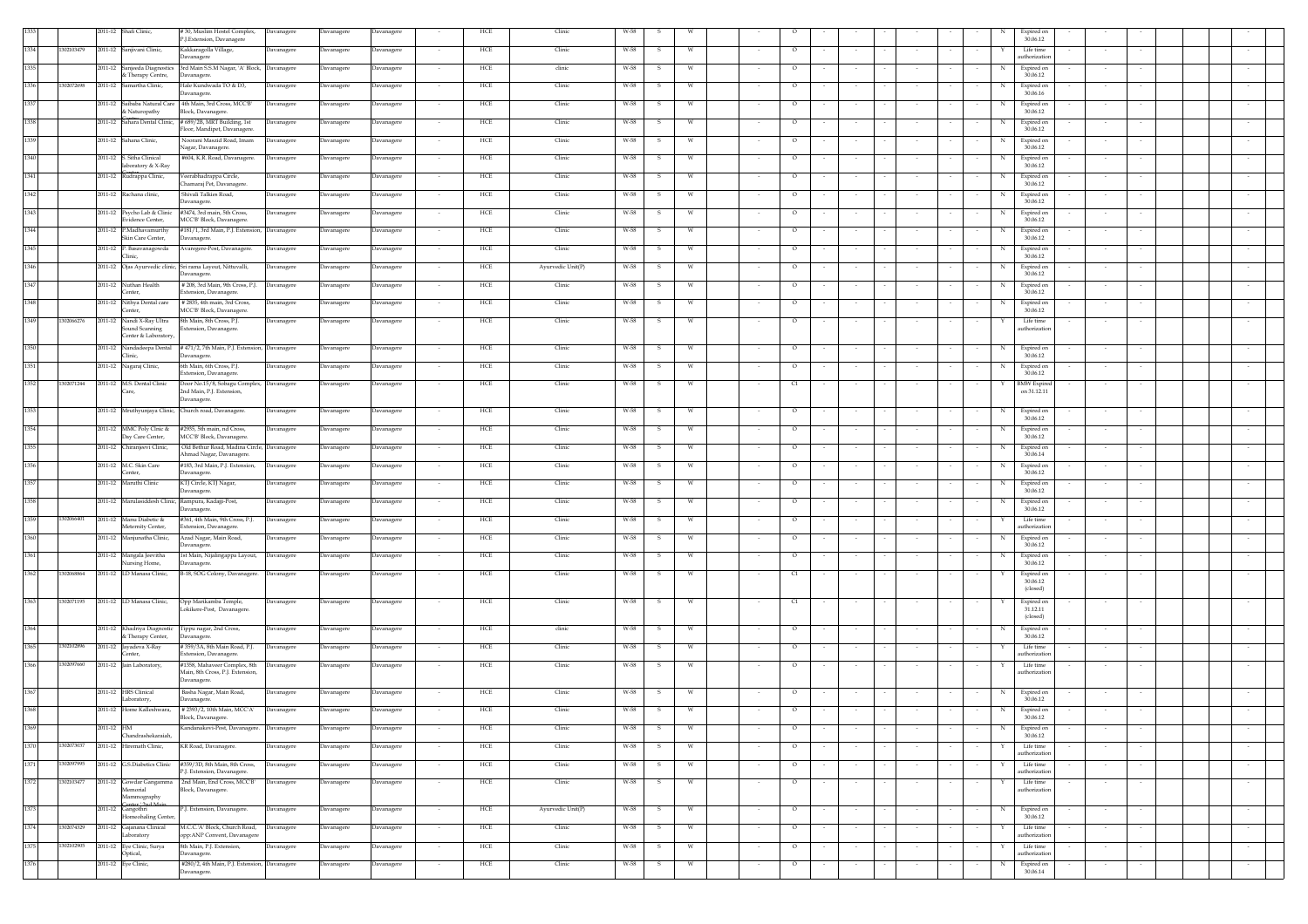|      |            |                                                                | 2011-12 Eshwar Caneoants, #504, 4th Main, P.J. Extension, Davanagere                                            |                  | Davanagere            | Davanagere               |                              | HCE          | Clinic                                                                          | W-58         |                         |      |           |               |        |                         |          |          | Expired on                                     |        |        |        |
|------|------------|----------------------------------------------------------------|-----------------------------------------------------------------------------------------------------------------|------------------|-----------------------|--------------------------|------------------------------|--------------|---------------------------------------------------------------------------------|--------------|-------------------------|------|-----------|---------------|--------|-------------------------|----------|----------|------------------------------------------------|--------|--------|--------|
|      |            | 2011-12 Enimayi Clinic,                                        | Davanagere.<br>Near Durgambika Temple,                                                                          | Davanagere       | Davanagere            | Davanagere               |                              | HCE          | Clinic                                                                          | W-58         | -S.<br><b>W</b>         |      |           | $\circ$       |        |                         |          |          | 30.06.12<br>Expired on<br>N                    |        |        |        |
|      |            |                                                                | Nittuvalli, Davanagere.                                                                                         |                  |                       |                          |                              |              |                                                                                 |              |                         |      |           |               |        |                         |          |          | 30.06.12                                       |        |        |        |
|      |            | 2011-12 Earth Ayurveda<br>Hospital,                            | #1679/16-20, 3rd Main, S.S.<br>Layout, 'A' Block, Davanagere.                                                   | Davanagere       | Davanagere            | Davanagere               |                              | HCE          | Clinic                                                                          | W-58         |                         |      |           | $\circ$       |        |                         |          |          | Expired on<br>30.06.12                         |        |        |        |
|      |            | 2011-12 Dr. Manjunatha TP,                                     | Vidya Nagar Extension,<br>Davanagere.                                                                           | Davanagere       | Davanagere            | Davanagere               |                              | HCE          | Clinic                                                                          | W-58         | W                       |      |           | C1            |        |                         |          |          | Expired on<br>Not app<br>30.06.12              |        |        |        |
|      |            | 2011-12 Dr. TN naik Medical, #2251/3, 6th Main, MCC'A'         |                                                                                                                 | Davanagere       | Davanagere            | Davanagere               |                              | HCE          | Clinic                                                                          | W-58         | - W<br>-S               |      |           | C1            |        |                         |          |          | Not app<br>Expired on                          |        |        |        |
|      |            |                                                                | Block, Davanagere<br>2011-12 Dr. Sudarshana Clinic, MCC'B' Block, #2899, 4th Cross, Davanagere                  |                  |                       |                          |                              | HCE          | Clinic                                                                          | W-58         |                         |      |           | C1            |        |                         |          |          | 30.06.12<br>Expired on                         |        |        |        |
|      |            |                                                                | 5th Main, Davanager                                                                                             |                  | Davanagere            | Davanagere               | $\sim$                       |              |                                                                                 |              | w<br>-5                 |      | $\sim$    |               | $\sim$ | $\sim$                  | $\sim$   |          | Not app<br>30.06.12                            | $\sim$ |        |        |
|      |            | 2011-12 Dr. SR Maralihalli,                                    | #1990, MCCA' Block,<br>Davanagere.                                                                              | Davanagere       | Davanagere            | Davanagere               |                              | HCE          | Clinic                                                                          | W-58         | W                       |      |           | C1            |        |                         |          |          | Expired on<br>Not app<br>30.06.12              |        |        |        |
|      |            | 2011-12 Dr. Prasad NH,                                         | Nittuvalli New Extension,                                                                                       | Davanagere       | Davanagere            | Davanagere               |                              | HCE          | Clinic                                                                          | W-58         | W                       |      |           | C1            |        |                         |          |          | Expired on<br>Not app                          |        |        |        |
|      |            | 2011-12 Dr. M. Shankara                                        | Davanagere.<br>#2793. MCC'B' Block.                                                                             | Davanagere       | Davanagere            | Davanagere               |                              | HCE          | Clinic                                                                          | W-58         | W<br>-S                 |      |           | C1            |        |                         |          |          | 30.06.12<br>Not app<br>Expired on              |        |        |        |
|      |            | Kabini.                                                        | Davanagere.                                                                                                     |                  |                       |                          |                              |              |                                                                                 |              |                         |      |           |               |        |                         |          |          | 30.06.12                                       |        |        |        |
|      | 1302105161 | 2011-12 Dr. K. Ravindra's<br>Clinic.                           | Ashirvad, #632/2,<br>P.J.<br>7th Main.<br>Extension, Davanagere.                                                | Davanagere       | Davanagere            | Davanagere               |                              | HCE          | Clinic                                                                          | W-58         | -S<br>w                 |      |           | $\circ$       |        | $\sim$                  |          |          | Life time<br>Y<br>authorization                | $\sim$ |        |        |
|      |            | 2011-12 Dr. Hemagiri,                                          | #53247, Banashankari Clinic,                                                                                    | Davanagere       | Davanagere            | Davanagere               | $\sim$                       | HCE          | Clinic                                                                          | W-58         | S.<br>W                 |      | $\sim$    | C1            | $\sim$ | $\sim$                  | $\sim$   |          | Not app<br>Expired on<br>30.06.12              | $\sim$ | $\sim$ |        |
|      |            | 2011-12 Dr. H. Cammite                                         | Davanagere.<br>#296/2, College Road,, P.J.                                                                      | Davanagere       | Davanagere            | Davanagere               |                              | HCE          | Clinic                                                                          | W-58         | W<br>s                  |      | $\sim$    | C1            |        | $\sim$                  | $\sim$   |          | Expired on<br>Not app                          | $\sim$ | $\sim$ |        |
|      |            | Clinic,                                                        | Extension, Davanagere                                                                                           |                  |                       |                          |                              |              |                                                                                 |              |                         |      |           |               |        |                         |          |          | 30.06.12                                       |        |        |        |
|      |            | 2011-12 Dr. B.M. Vishwanath, #3512, MCC'B' Block,              | Davanagere.                                                                                                     | Davanagere       | Davanagere            | Davanagere               |                              | HCE          | Clinic                                                                          | W-58         | s<br>W                  |      |           | C1            |        |                         |          |          | Not app<br>Expired on<br>30.06.12              |        |        |        |
|      |            | 2011-12 Dhanvantri<br>Chikithsalaya,                           | RV complex, 15th Main, P.J.<br>Extension, Near Banapur mat<br>Clinic, Davanagere                                | Davanagere       | Davanagere            | Davanagere               |                              | HCE          | Clinic                                                                          | W-58         | $\mathbf{s}$<br>W       |      |           | $\circ$       |        | $\sim$                  |          |          | N<br>Expired on<br>30.06.12                    |        |        |        |
|      |            | Clinic.                                                        | 2011-12 Dhanvantri Ayurvedic #3896/9, 13th Cross, Taralabalu Davanagere<br>Badavane, Davanagere.                |                  | Davanagere            | Davanagere               | $\sim$                       | HCE          | Ayurvedic Unit(P)                                                               | W-58         | s.<br><b>W</b>          |      | $\sim$    | $\circ$       |        | $\sim$                  |          |          | Expired on<br>N<br>30.06.12                    | $\sim$ |        |        |
|      |            | 2011-12 Desai X-Ray Clinic,                                    | #464/1, 6th Main, P.J. Extension, Davanagere                                                                    |                  | Davanagere            | Davanagere               |                              | HCE          | Clinic                                                                          | W-58         | s<br>W                  |      |           | $\circ$       |        | $\sim$                  |          |          | Expired on<br>N<br>30.06.12                    | $\sim$ |        |        |
|      |            | 2011-12 Dental Clinic,                                         | Davanagere.<br>#3462,2nd Main, 6th Cross,                                                                       | Davanagere       | Davanagere            | Davanagere               |                              | HCE          | Clinic                                                                          | W-58         | -S<br>W                 |      |           | $\circ$       |        |                         |          |          | Expired on<br>N                                |        |        |        |
|      | 1302072934 |                                                                | MCC'B' Block, Davanagere.<br>Shed No:M-20, KSSIDC Indl                                                          |                  |                       |                          | <b>KSSIDC INDL</b>           |              |                                                                                 |              |                         |      |           |               |        |                         |          |          | 30.06.12                                       |        |        |        |
|      |            | 2011-12 Adarsha Udyog,                                         | Estate, Lokikere Road,<br>Davanagere-577 005.                                                                   | Davanagere       | Davangere             | Davanagere               |                              | $\mathbf{I}$ | Printing press Industrial scale                                                 | $O-59$       | $\circ$<br>-S.          |      | 1.49      | $\circ$       | Y      | 31.12.21                |          |          |                                                |        |        |        |
|      |            | 2011-12 Asha Multi Mills                                       | Plot No:M-5 & 6, Indl Estate,<br>Lokikere Road, Davanagere-577                                                  | Davanagere       | Davangere             | Davanagere               | KIADB Indl area              |              | Fish Feed, Polultry Feed & Cattle Feed                                          | $O-30$       | $\circ$                 |      | 20.70     | $\circ$       |        | 31.12.21                |          |          |                                                |        |        |        |
|      |            | 2011-12 Chitra Industries                                      | Plot No:1D(Part), KIADB Indl<br>area, Lokikere Road, Davanagere                                                 | Davanagere       | Davangere             | Davanagere               | KIADB Indl area              | $\mathbf{I}$ | Others - Not generating trade effluents<br>and process emissions                | $O-7$        | s<br>$\circ$            |      | 20        | $\circ$       |        | 31.12.21                |          |          |                                                |        |        |        |
|      |            | 2011-12 Sanje Clinic,                                          | Mayakonda, Near Post Office,<br>Davanagere-Tq & Dist.                                                           | Mayakonda        | Davanagere            | Davanagere               | $\sim$                       | HCE          | Clinic                                                                          | W-58         | S.<br>W                 |      | $\sim$    | C1            |        | $\sim$                  | $\sim$   | $\sim$   | Not app Expired on<br>30.06.13                 | $\sim$ | $\sim$ |        |
| 1398 | 1302071196 | 2011-12 Madhu Clinic                                           | Door No.690/1, Virupaksha<br>Nilaya, Trishul Talkies Main<br>Road, K.B. Extension, Davanagere                   | Davanagere       | Davanagere            | Davanagere               | $\sim$                       | HCE          | Clinic                                                                          | W-58         | W<br>s                  |      | $\sim$    | $\circ$       |        | $\sim$                  |          |          | Life time<br>authorization                     | $\sim$ |        |        |
|      |            |                                                                |                                                                                                                 |                  |                       |                          |                              |              |                                                                                 |              |                         |      |           |               |        |                         |          |          | issued                                         |        |        |        |
|      |            |                                                                |                                                                                                                 |                  |                       |                          |                              |              |                                                                                 |              |                         |      |           |               |        |                         |          |          |                                                |        |        |        |
| 1400 | 302072512  | 2011-12 Sri Raghavendra<br>Clinic,<br>2011-12 Pooja Clinic     | Old Bus stand Circle, Jagalur,<br>Jagalur<br>Davanagere-Dist.<br>#208/359, Manikanta Circle,<br>Nittuvalli      |                  | Jagalur<br>Davanagere | Davanagere<br>Davanagere | $\sim$                       | HCE<br>HCE   | Clinic<br>Clinic                                                                | W-58<br>W-58 | -S<br>W<br>S.<br>W      |      | $\sim$    | $\circ$<br>C1 | $\sim$ | $\sim$                  | $\sim$   |          | N<br>Expired on<br>30.06.13<br>Y<br>Expired on | $\sim$ |        |        |
|      | 305072505  | 2011-12 Prashanthi Dental                                      | Chikkanahalli New Extension.<br>Nituvalli, Davanagere<br>Mahantheshwara Road,                                   | Vyamathi         | Honnali               | Davanagere               |                              | HCE          | Clinic                                                                          | W-58         | w                       |      |           | $\circ$       |        |                         |          |          | 30.06.13(CLOS<br>ED)<br>Life time              |        |        |        |
|      |            | Clinic,                                                        | Nyamathi, Honnalli-Tq,                                                                                          |                  |                       |                          |                              |              |                                                                                 |              |                         |      |           |               |        |                         |          |          | authorizatio                                   |        |        |        |
| 1402 | 302086686  | 2011-12 Nisarga Clinic                                         | Anjaneya Swamy Temple<br>Complex, Shamanur, Davanagere                                                          |                  | Javanagere            | Davanagere               |                              | HCE          | Clinic                                                                          | W-58         |                         |      |           | $\circ$       |        |                         |          |          | Expired on<br>30.06.16                         |        |        |        |
| 1403 | 302072006  | 2011-12 Chitthara Health<br>Care,                              | #681/2.8th Main. 7th Cross.                                                                                     | Davanagere       | Davanagere            | Davanagere               |                              | HCE          | Clinic                                                                          | W-58         | <b>W</b>                |      |           | $\circ$       |        |                         |          |          | Expired on<br>N<br>30.06.13                    |        |        |        |
| 1404 | 1302072036 | 2011-12 Shree Dental Care                                      | P.J.Extension, Davanagere.<br>#428/3, 1st Floor, Kirawadi<br>Building, Lawyer Road,<br>K.B.Extension,Davanagere | K.B.Extension    | Davanagere            | Davanagere               |                              | HCE          | Clinic                                                                          | W-58         | -S<br>- W               |      |           | $\circ$       |        |                         |          |          | Life time<br>authorization                     |        |        |        |
| 1405 | 1302072009 | 2011-12 Dhanvantari Clinic,                                    | Mayakonda, Davanagere-Dist.                                                                                     | Mayakonda        | Davanagere            | Davanagere               | $\overline{\phantom{a}}$     | HCE          | Clinic                                                                          | W-58         | s<br>W                  |      |           | $\circ$       |        | $\sim$                  |          |          | Life time<br>Y                                 | $\sim$ |        |        |
| 1406 |            | 2011-12 Vikram Clinic.                                         | Near Old Bus stand,<br>Jagalur                                                                                  |                  | Jagalur               | Davanagere               |                              | HCE          | Clinic                                                                          | W-58         | W<br>-S                 |      |           | $\circ$       |        |                         |          |          | authorization<br>N<br>Expired on               |        |        |        |
|      |            |                                                                | lagalur, Davanagere-Dist.                                                                                       |                  |                       |                          |                              |              |                                                                                 |              |                         |      |           |               |        |                         |          |          | 30.06.13                                       |        |        |        |
| 1407 | 302073042  | 2011-12 Sri Sai Clinical<br>Laboratory,                        | HKR Circle, Nittuvalli,<br>Nittuvalli<br>Davanagere                                                             |                  | Davanagere            | Davanagere               | $\sim$                       | HCE          | Clinic                                                                          | W-58         | S.<br>W                 |      |           | $\circ$       | $\sim$ | $\sim$<br>$\sim$        | $\sim$   |          | N<br>Expired on<br>30.06.13                    | $\sim$ | $\sim$ | $\sim$ |
| 1408 | 302077182  |                                                                | 2011-12 S.V.Traders(Rice Mill) Sy.No:43/2 & 46/1, Anekonda<br>Village, Basapura Road,<br>Davanagere-Tq & Dist.  | Anekonda Village | Davangere             | Davanagere               |                              | $\mathbf{I}$ | Boiled rice (steamed) / Paraboiled rice                                         | $O-79$       | $\circ$<br>s.           |      | 235       | $\circ$       | Y      | 30.09.22                | 30.09.22 |          |                                                |        |        |        |
|      |            | 2012-13 Shakti Rope                                            | Plot No:12, KIADB Indl area,                                                                                    | Davanagere       | Davangere             | Davanagere               | KIADB Indl area              | $\mathbf{I}$ | Wire Drawing and Wire netting                                                   | $O-72$       | $\mathbf{s}$<br>$\circ$ |      | 24.08     | $\circ$       | Y      |                         |          |          |                                                |        |        |        |
|      |            | Industries.<br>2012-13 Sona Food Industr                       | Davanagere<br>Plot No:1-B, KIADB Indl area,                                                                     |                  |                       | Davanagere               | KIADB Indl are               |              | Bakery/Confectionary/Sweets                                                     | $G-3$        | G                       |      | 7.68      | $\circ$       |        | 31.12.21<br>31.12.21    |          |          |                                                |        |        |        |
|      |            |                                                                | Lokikere Road, Davanagere-577<br>005.                                                                           | anagere          | Davangere             |                          |                              |              | production (Industrial Scale)                                                   |              |                         |      |           |               |        |                         |          |          |                                                |        |        |        |
| 1411 |            | 2012-13 Shilpa Industries                                      | D-13, KSSIDC Indl Estate,<br>Davanagere-577 005.                                                                | Davanagere       | Davangere             | Davanagere               | <b>KSSIDC INDL</b>           |              | Others Not generating trade effluent and<br>process emission (Kitchen Platform) | $G-56$       | s<br>G                  |      | 6.51      | $\circ$       | Y      | 31.12.21                |          |          |                                                |        |        |        |
| 1412 |            | 2012-13 PVC Agritech                                           | , Plot No:1C, KIADB Indl area,                                                                                  | Davanagere       | Davangere             | Davanagere               | KIADB Indl area              |              | PVC Pipes, HDPE Pipes etc. by extrusion                                         | $G-79$       | G                       |      | 24.49     | $\circ$       |        | 31.12.21                |          |          |                                                |        |        |        |
| 1413 | 1302070987 | 2011-12 Prakash Motors                                         | okikere Road, Davanagere.<br>#1946/41, Umapathi Arcade,                                                         | Davanagere       | Davangere             | Davanagere               |                              |              | Automobile Servicing, Repairing and                                             | $O-18$       | $\circ$                 | 2011 | $46.18\,$ | $\circ$       |        |                         |          | 30.09.16 |                                                |        |        |        |
|      | 1303076973 |                                                                | opp:Shankar Textile Mills,<br>P.B.Road, Davanagere                                                              |                  |                       |                          |                              |              | painting (excluding only fuel dispensin<br>$\rightarrow$                        |              |                         |      |           |               |        | 30.09.22<br>Y           | 30.09.22 |          |                                                |        |        |        |
| 1414 |            | 2012-13 Velkast Foundries<br>(Pradeep Enterprises<br>(Unit-II) | 20A, KIADB Indl area,<br>Harlapura, Harihara-577 602,<br>indl area<br>Davanagere-Dist.                          | KIADB harlapurea | Harihara              | Davanagere               | KIADB Indl<br>area, Harapura |              | Industry or process involving foundry<br>operations                             | $O-42$       | $\mathbf{s}$<br>$\circ$ |      | 222.00    | $\circ$       |        | 30.09.28<br>$\mathbf Y$ | 30.09.28 |          |                                                |        |        | $\sim$ |
| 1415 | 1302072516 | 2012-13 Perfect Clinical<br>Laboratory                         | Near Millath Bank, Basha Nagar Davanagere<br>Main Road, Davanagere.                                             |                  | Davanagere            | Davanagere               |                              | HCE          | Laboratory                                                                      | W-58         | S.<br>W                 |      | 0.42      | C1            | Y      | Exempted                |          |          | Not applied<br>(CLOSED)                        |        |        |        |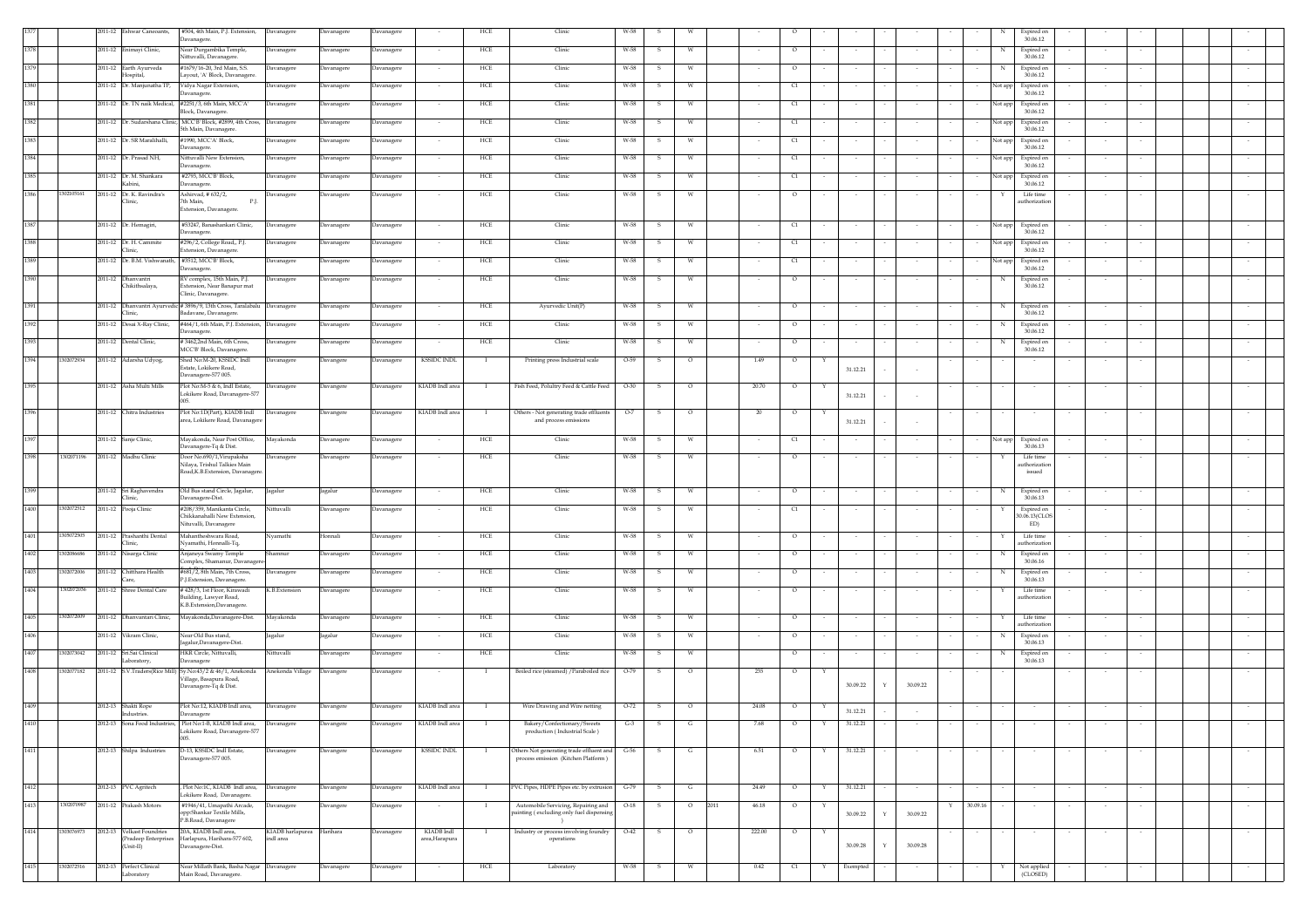|      |            | 2012-13 | Hi-Tech Clinical                              | (S.S.Hospital Speciality Clinic),                                                               | Davanagere      | Davanagere | Davanagere        |                          | HCE            | Laboratory                                                                                | W-58   |              |         |                    |         |   | xempte                  |              |                      |    |                          | Life time                               |   |        |   |  |  |
|------|------------|---------|-----------------------------------------------|-------------------------------------------------------------------------------------------------|-----------------|------------|-------------------|--------------------------|----------------|-------------------------------------------------------------------------------------------|--------|--------------|---------|--------------------|---------|---|-------------------------|--------------|----------------------|----|--------------------------|-----------------------------------------|---|--------|---|--|--|
|      |            |         | <i>aboratories</i>                            | Modi Building, Modi Road,<br>P.J.Extension, Davanagere-577                                      |                 |            |                   |                          |                |                                                                                           |        |              |         |                    |         |   |                         |              |                      |    |                          | authorization                           |   |        |   |  |  |
| 1417 |            |         | 2012-13 A.J.Steel Fabricators                 | Plot No:5C, Road No:1, Karur                                                                    | Davanagere      | Davangere  | Davanagere        | Karur indl area          |                | Engineering and Fabrication Units with                                                    | $O-16$ | -S           | $\circ$ | 19                 | $\circ$ |   |                         |              |                      |    |                          |                                         |   |        |   |  |  |
|      |            |         |                                               | Indl area, Davanagere.                                                                          |                 |            |                   |                          |                | painting (Without generation of Trade<br>efflunets ) including Almirah, Grill             |        |              |         |                    |         |   | 31.12.21                |              |                      |    |                          |                                         |   |        |   |  |  |
|      |            |         |                                               |                                                                                                 |                 |            |                   |                          |                | Manufacturing                                                                             |        |              |         |                    |         |   |                         |              |                      |    |                          |                                         |   |        |   |  |  |
| 1418 | 1302080779 |         | 2012-13 A.R.Rahaman                           | No:382, 7th Cross, Maganahallli, Davanagere                                                     |                 | Javangere  | Davanagere        |                          |                | Rice Hulling & Phova Manufacturing                                                        | $G-39$ | s            | G       | $6.5\,$            | $\circ$ | Y | Lifetime                |              | Lifetime             |    |                          |                                         |   |        |   |  |  |
|      |            |         | valakki Mill,                                 | Bhatti Layout, Davanagere.                                                                      |                 |            |                   |                          |                | $\operatorname{industries}$                                                               |        |              |         |                    |         |   | consent                 |              | consent              |    |                          |                                         |   |        |   |  |  |
| 1419 | 1302068786 | 2012-13 | Spandana Speciality                           | #268/1A, 4th Main,                                                                              | Davanagere      | Davanagere | Davanagere        |                          | HCE            | Laboratory                                                                                | W-58   | -S           |         | 15.94              | C1      | Y | Exempted(cl             |              |                      |    |                          | 30.06.17                                |   |        |   |  |  |
|      |            |         | linic & Day Care<br>entre,                    | P.J.Extension, Davanagere.                                                                      |                 |            |                   |                          |                |                                                                                           |        |              |         |                    |         |   | osed)                   |              |                      |    |                          | (closed)                                |   |        |   |  |  |
|      |            |         |                                               |                                                                                                 |                 |            |                   |                          |                |                                                                                           |        |              |         |                    |         |   |                         |              |                      |    |                          |                                         |   |        |   |  |  |
| 1420 |            |         |                                               |                                                                                                 |                 |            |                   |                          |                |                                                                                           | W-58   | s            |         |                    |         | Y |                         |              |                      |    |                          | CLOSED                                  |   |        |   |  |  |
|      |            |         | 2012-13 Karekatte Diagnostic<br>entre,        | Door No:378/1, opp:Water Tank, Davanagere<br>Near S.S.Hospital, Narasaraj Pet,                  |                 | Davanagere | Davanagere        |                          | HCE            | Laboratory                                                                                |        |              |         | 1.34               | C1      |   | Exempted                |              |                      |    |                          |                                         |   |        |   |  |  |
|      |            |         |                                               | Davanagere.                                                                                     |                 |            |                   |                          |                |                                                                                           |        |              |         |                    |         |   |                         |              |                      |    |                          |                                         |   |        |   |  |  |
| 1421 |            |         | 2012-13 Mahalakshmi Foods                     | S.M-39, KSSIDC Indl Estate,                                                                     | Davanagere      | Davangere  | Davanagere        | <b>KSSIDC INDL</b>       | - 1            | Bakery/Confectionary/Sweets                                                               | $G-3$  |              |         | 12.51              | $\circ$ | Y | 31.12.21                |              |                      |    |                          |                                         |   |        |   |  |  |
|      |            |         |                                               | Lokikere Road, Davanagere.                                                                      |                 |            |                   |                          |                | production (Industrial Scale)                                                             |        |              |         |                    |         |   |                         |              |                      |    |                          |                                         |   |        |   |  |  |
| 1422 | 303082434  |         | 2012-13 Minerva Healthcare                    | (Powder Coating Division), Block Yanthrapura                                                    |                 | Harihara   | Davanagere        | <b>KSSIDC INDL</b>       | - 1            | Industry or process involving metal                                                       | R-44   | -S           |         | 47.54              | $\circ$ | Y | 30.06.23                | Y            | 30.06.23             |    |                          |                                         |   |        |   |  |  |
|      |            |         |                                               | nd Scientific Pvt.Ltd., No:C-7, 1st Main, 7th Cross,                                            |                 |            |                   |                          |                | surface treatment or process such as                                                      |        |              |         |                    |         |   |                         |              |                      |    |                          |                                         |   |        |   |  |  |
|      |            |         | (Unit-II), (Powder<br>oating Division)        | KSSIDC Indl area, Yantrapura-<br>Post, Harihara-577602,                                         |                 |            |                   |                          |                | pickling/plating/electroplating/paint<br>tripping/Heat Treatment/Phosphating              |        |              |         |                    |         |   |                         |              |                      |    |                          |                                         |   |        |   |  |  |
|      |            |         |                                               | Davanagere-Dist.                                                                                |                 |            |                   |                          |                | or Finishing and<br>Anodising/Enamelling/Galvanising                                      |        |              |         |                    |         |   |                         |              |                      |    |                          |                                         |   |        |   |  |  |
| 1423 | 1303100643 |         | 2012-13 Suresh Enterprises<br>Private Limited | Plot No:46, Sy.No:91,<br>Hanagawadi-Village, Hobli                                              | Hanagawadi      | Harihara   | Davanagere        |                          |                | Ready Mixed Cement Concrete                                                               | $G-37$ | - S          | G       | 283                | $\circ$ |   | 31.12.26                |              | 31.12.26             |    |                          |                                         |   |        |   |  |  |
|      |            |         |                                               | Kasaba Harihara-Tq, Davanagere-                                                                 |                 |            |                   |                          |                |                                                                                           |        |              |         |                    |         |   |                         |              |                      |    |                          |                                         |   |        |   |  |  |
| 1424 |            |         | 2012-13 N.T.Concrete                          | vo:SPL-4, KSSIDC, Indl area,<br>Davanagere-577 005.                                             | Davanagere      | Davangere  | Davanagere        | <b>KSSIDC</b> Indl area  |                | Cement Products (without using                                                            | $G-11$ | -S           |         | 8.10               |         |   | YTC                     |              |                      |    |                          |                                         |   |        |   |  |  |
|      |            |         | roducts                                       |                                                                                                 |                 |            |                   |                          |                | Asbestos) like pipe, pillar ,jafri, well ring,<br>blocks/tiles etc. (should be done under |        |              |         |                    |         |   |                         |              |                      |    |                          |                                         |   |        |   |  |  |
|      |            |         |                                               |                                                                                                 |                 |            |                   |                          |                | closed covered shed to control fugitive<br>emissions) (Only industrial scale)             |        |              |         |                    |         |   |                         |              |                      |    |                          |                                         |   |        |   |  |  |
|      |            |         |                                               |                                                                                                 |                 |            |                   |                          |                |                                                                                           |        |              |         |                    |         |   |                         |              |                      |    |                          |                                         |   |        |   |  |  |
|      |            |         |                                               |                                                                                                 |                 |            |                   |                          |                |                                                                                           |        |              |         |                    |         |   |                         |              |                      |    |                          |                                         |   |        |   |  |  |
|      |            |         |                                               |                                                                                                 |                 |            |                   |                          |                |                                                                                           |        |              |         |                    |         |   |                         |              |                      |    |                          |                                         |   |        |   |  |  |
| 1425 | 1302102371 |         | 2012-13 Mahantha Motors                       | #432, opp:G.M.I.T.College,                                                                      | Davanagere      | Davangere  | Davanagere        | $\overline{\phantom{a}}$ | - 1            | Automobile Servicing, Repairing and                                                       | $O-18$ | S.           | $\circ$ | 2012<br>74.09      | $\circ$ | Y |                         |              |                      | Y  | 30.09.16                 | $\sim$                                  |   |        |   |  |  |
|      |            |         |                                               | Harihara Road, Davanagere                                                                       |                 |            |                   |                          |                | ainting (excluding only fuel dispensin                                                    |        |              |         |                    |         |   | 30.09.22                | Y            | 30.09.22             |    |                          |                                         |   |        |   |  |  |
| 1426 |            |         |                                               | 2012-13 Nandi Poultry Farm & Sy.No:21/2, Resthemakunte,                                         | Bidarakere      | Jagalur    | Davanagere        |                          | $\blacksquare$ | Fish Feed, Polultry Feed & Cattle Feed                                                    | $O-30$ | s            | $\circ$ | 40.50              | $\circ$ | Y |                         |              |                      |    |                          |                                         |   |        |   |  |  |
|      |            |         | eeds                                          | Bidarakere-Post, Jagalur<br>Davanagere-Dist.                                                    |                 |            |                   |                          |                |                                                                                           |        |              |         |                    |         |   | 31.12.21                | Y            | 31.12.21             |    |                          |                                         |   |        |   |  |  |
|      |            |         |                                               |                                                                                                 |                 |            |                   |                          |                |                                                                                           |        |              |         |                    |         |   |                         |              |                      |    |                          |                                         |   |        |   |  |  |
| 1427 | 1302092609 |         | 2012-13 Kottureshwara Oil                     | SPL.5, KSSIDC Indl area, Lokikere Indl Area                                                     |                 | Davangere  | Davanagere        | <b>KSSIDC INDL</b>       |                | Oil Mill Ghani & Extraction (No                                                           | $G-29$ |              | G       | 01.10.12<br>23.41  | $\circ$ |   | one time                |              | one time             |    |                          |                                         |   |        |   |  |  |
|      |            |         | dustries,                                     | oad, Davanagere.                                                                                |                 |            |                   |                          |                | hydrogenation/refining)                                                                   |        |              |         |                    |         |   | permanen<br>consent     |              | permanent<br>consent |    |                          |                                         |   |        |   |  |  |
| 1428 | 302084684  | 2012-13 | Jain Motors,                                  | N3-N7, #868,Shankar Vihar                                                                       | Davanagere      | Davangere  | Davanagere        |                          | $\mathbf{I}$   | Automobile Servicing, Repairing and                                                       | $O-18$ | -S           | $\circ$ | 01.01.12<br>135.15 | $\circ$ | Y |                         |              |                      | Y  | 30.09.16                 |                                         |   |        |   |  |  |
|      |            |         |                                               | xtension, P.B.Road, Davanager                                                                   |                 |            |                   |                          |                | ainting (excluding only fuel dispensin                                                    |        |              |         |                    |         |   | 30.09.17                |              |                      |    |                          |                                         |   |        |   |  |  |
|      |            |         |                                               |                                                                                                 |                 |            |                   |                          |                |                                                                                           |        |              |         |                    |         |   | NPD issued<br>by rseo   |              |                      |    |                          |                                         |   |        |   |  |  |
|      |            |         |                                               |                                                                                                 |                 |            |                   |                          |                |                                                                                           |        |              |         |                    |         |   | NO.103,<br>dtd:27.03.18 |              |                      |    |                          |                                         |   |        |   |  |  |
|      |            |         |                                               |                                                                                                 |                 |            |                   |                          |                |                                                                                           |        |              |         |                    |         |   |                         |              |                      |    |                          |                                         |   |        |   |  |  |
| 1429 |            |         | 2012-13 B.M.Consumer<br>roducts,              | Sy.No:56, Site No:25, Near New Yaragunte<br>RTO office, Ashoka Nagar,                           |                 | Davanagere | Davanagere        |                          | $\bf{I}$       | Synthetic Detergent formulation                                                           | $G-62$ | $\mathbf{s}$ | G       | 7.57               | C1      | Y | Not applied<br>(CLOSED) |              |                      |    |                          |                                         |   |        |   |  |  |
|      |            |         |                                               | aragunte, Davanagere-Tq &                                                                       |                 |            |                   |                          |                |                                                                                           |        |              |         |                    |         |   |                         |              |                      |    |                          |                                         |   |        |   |  |  |
| 1430 | 1303084454 |         |                                               | 2012-13 Akash Rice Industries Sy.No:38/15, Mittalakatte-<br>Village, Harihara-Tq Davanager      | Mittalakatte    | Iarihara   | Davanagere        | $\sim$                   |                | Boiled rice (steamed) / Paraboiled rice                                                   | $O-79$ | s            | $\circ$ | 457                | $\circ$ | Y | 30.09.21                | $\mathbf{Y}$ | 30.09.21             |    | $\overline{\phantom{a}}$ | $\sim$                                  |   | $\sim$ |   |  |  |
|      |            |         |                                               |                                                                                                 |                 |            |                   |                          |                |                                                                                           |        |              |         |                    |         |   |                         |              |                      |    |                          |                                         |   |        |   |  |  |
| 1431 | 1303068772 |         |                                               | 2012-13 Apoorva Health Care, S.H.Road, Malebennur, Harihara- Malebennur<br>Tq, Davanagere-Dist. |                 | Harihara   | Davanagere        |                          | HCE            | Bedded(<30)                                                                               | W-58   | -S           |         | 4.70               | C1      |   |                         |              |                      |    |                          | closed 30.06.16(closed<br>$\rightarrow$ |   |        |   |  |  |
| 1432 | 302070453  |         | 2012-13 TVS Automobile                        | No:1945 & 1945A, P.B.Road,                                                                      | Davanagere      | Davanagere | Davanagere        |                          |                | Automobile Servicing, Repairing and                                                       | $O-18$ | -S           | $\circ$ | 2012<br>344        | q       | Y |                         | Y            |                      |    | 30.09.17                 |                                         |   |        |   |  |  |
|      |            |         | Solutions Limited                             | Davanagere.                                                                                     |                 |            |                   |                          |                | painting (excluding only fuel dispensing                                                  |        |              |         |                    |         |   |                         |              |                      |    | (CLOSED)                 |                                         |   |        |   |  |  |
|      |            |         |                                               |                                                                                                 |                 |            |                   |                          |                |                                                                                           |        |              |         |                    |         |   |                         |              |                      |    |                          |                                         |   |        |   |  |  |
| 1433 |            | 2012-13 | Guru renuka Poultry<br>ırm,                   | Sy.No:12, K.Bevinahalli,<br>nnikodu-Post, Harihara-Tq,                                          | annikodu        | Harihara   | Davanagere        |                          |                | Poultry, Hatchery, Piggery                                                                | $G-33$ | s            | G       | 4.65               | $\circ$ | Υ | One time                |              |                      |    |                          |                                         |   |        |   |  |  |
|      |            |         |                                               | Davanagere-Dist.                                                                                |                 |            |                   |                          |                |                                                                                           |        |              |         |                    |         |   | ermane:<br>consent      |              |                      |    |                          |                                         |   |        |   |  |  |
| 1434 |            |         | 2012-13 Manjunatha Poultry                    | Sy.No:66/3, Sarathi-Village,                                                                    | Sarathi Village | Harihara   | Davanagere        |                          |                | Poultry, Hatchery, Piggery                                                                | $G-33$ | -S           | G       | 4.20               |         |   | One time                |              |                      |    |                          |                                         |   |        |   |  |  |
|      |            |         |                                               | Iarihara-Tq, Davanagere-Dist.                                                                   |                 |            |                   |                          |                |                                                                                           |        |              |         |                    |         |   | ermane<br>consent       |              |                      |    |                          |                                         |   |        |   |  |  |
| 1435 |            |         | 2012-13 Kotreshwara Poultry                   | Sy.No:71, K.Bevinahalli,                                                                        | nnikodu-Post    | Harihara   | <b>Davanagere</b> |                          |                | Poultry, Hatchery, Piggery                                                                | $G-33$ |              |         | 4.65               | $\circ$ |   | One time                |              |                      |    |                          |                                         |   |        |   |  |  |
|      |            |         | ırm,                                          | annikodu-Post, Salakatte-<br>Village, Harihara-Tq,                                              |                 |            |                   |                          |                |                                                                                           |        |              |         |                    |         |   | permanen<br>consent     |              |                      |    |                          |                                         |   |        |   |  |  |
|      |            |         |                                               | 3:23   1, # 23   2,                                                                             |                 |            |                   |                          |                |                                                                                           |        |              |         |                    |         |   |                         |              |                      |    |                          |                                         |   |        |   |  |  |
|      |            |         | roducts,                                      | KSSIDC Indl Estate, Harihara-Tq,<br>Davanagere-Dist.                                            |                 |            |                   | Estate                   |                | Asbestos) like pipes, pillar, Jafri, well<br>rings, blocks/Tiles etc. (Should be done     |        |              |         |                    |         |   |                         |              |                      |    |                          |                                         |   |        |   |  |  |
|      |            |         |                                               |                                                                                                 |                 |            |                   |                          |                | under closed covered shed to control<br>fugitive emissions ) Only Industrial Scale        |        |              |         |                    |         |   |                         |              |                      |    |                          |                                         |   |        |   |  |  |
|      |            |         |                                               |                                                                                                 |                 |            |                   |                          |                |                                                                                           |        |              |         |                    |         |   |                         |              |                      |    |                          |                                         |   |        |   |  |  |
|      |            |         |                                               |                                                                                                 |                 |            |                   |                          |                |                                                                                           |        |              |         |                    |         |   |                         |              |                      |    |                          |                                         |   |        |   |  |  |
|      |            |         |                                               |                                                                                                 |                 |            |                   |                          |                |                                                                                           |        |              |         |                    |         |   |                         |              |                      |    |                          |                                         |   |        |   |  |  |
| 1437 |            | 2012-13 | G.M.Mall,                                     | Site No:856/1, 1A & 1B, Ward Davanagere                                                         |                 | Davangere  | Davanagere        |                          | Infrastructur  | Building and construction projects >                                                      | $O-21$ | L            | $\circ$ | 6500               |         |   |                         | Y            |                      |    |                          |                                         |   |        |   |  |  |
|      |            |         | ing Mall(Commercial                           | (2BF+2Gf+8UF)Shopp No:30, P.B.Road, Davanagere.                                                 |                 |            |                   |                          |                | 20,000 sq.mts built up area                                                               |        |              |         |                    |         |   |                         |              |                      |    |                          |                                         |   |        |   |  |  |
|      |            |         | complex, hotel &                              |                                                                                                 |                 |            |                   |                          |                |                                                                                           |        |              |         |                    |         |   |                         |              |                      |    |                          |                                         |   |        |   |  |  |
|      |            |         | $nultiplex$ ),                                |                                                                                                 |                 |            |                   |                          |                |                                                                                           |        |              |         |                    |         |   |                         |              |                      |    |                          |                                         |   |        |   |  |  |
| 1438 |            |         | 2012-13 Sri.Chowdeshwari<br>oultry Farm,      | Sy.No:22/2A, 22/2B, Salakatte- Harihara<br>.<br>Illage, Harihara-Tq, Davanagere                 |                 | Harihara   | Davanagere        |                          |                | Poultry, Hatchery, Piggery                                                                | $G-33$ | $\mathbf{s}$ | G       | 24.00              | $\circ$ | Y | 31.12.21 NA             |              |                      | NA | N                        |                                         | N |        | N |  |  |
|      |            |         |                                               |                                                                                                 |                 |            |                   |                          |                |                                                                                           |        |              |         |                    |         |   |                         |              |                      |    |                          |                                         |   |        |   |  |  |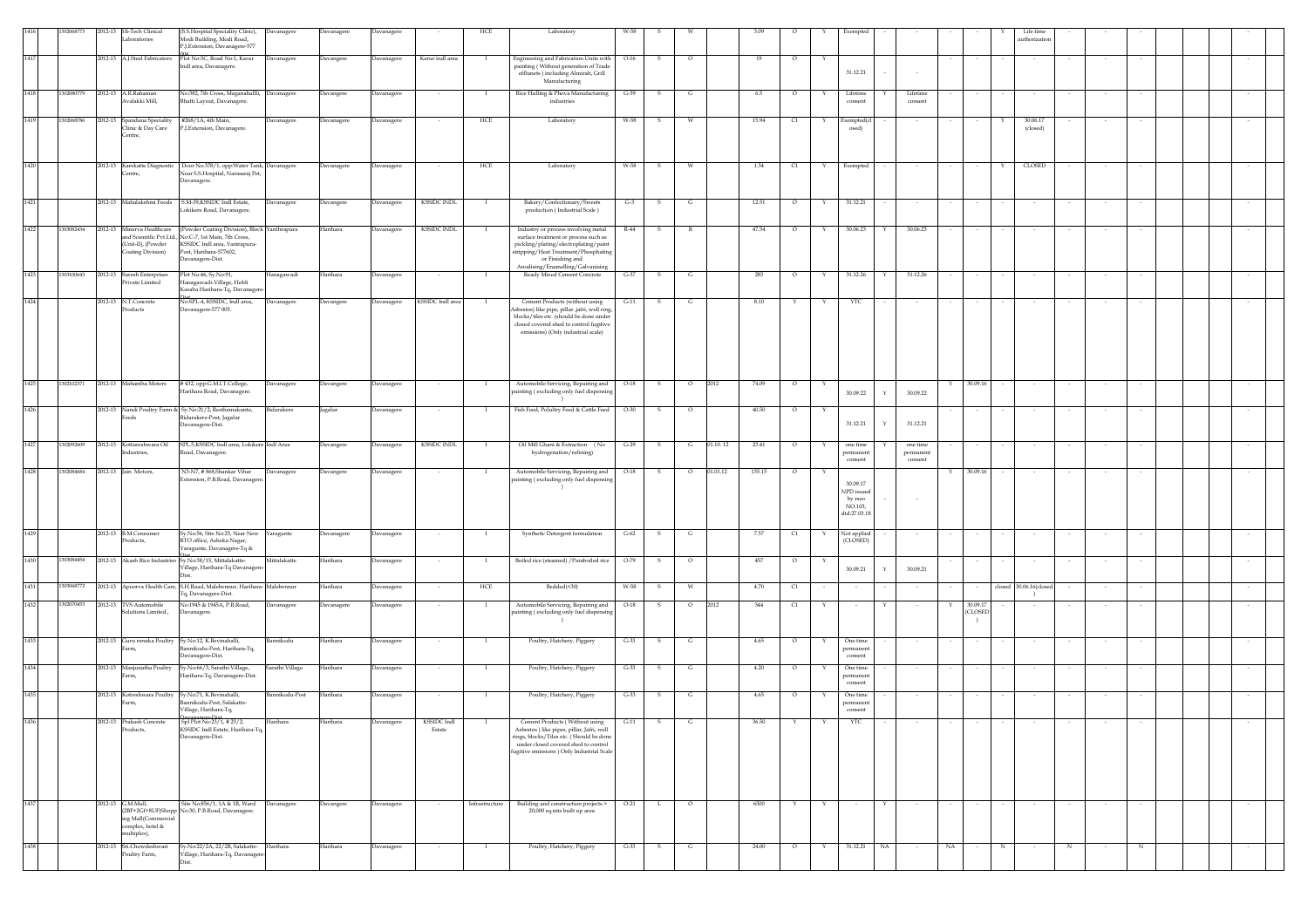|              | 2012-13                                        | Siddesha Manasa<br>Mini Rice Mill,                           | Sy.No:194/8, Malagondanahalli- Davanagere<br>Village, Kodi camp, Davanagere.                                |                           | Davangere            | Davanagere                      |                    |                | Rice Mill less than 10 TPD & Rice Hullers                                                                                                                     | $G-39$       |        |              | 20.00    |                    |                                       | One time<br>permanent<br>consent |        |        |                           |            |            |        |  |
|--------------|------------------------------------------------|--------------------------------------------------------------|-------------------------------------------------------------------------------------------------------------|---------------------------|----------------------|---------------------------------|--------------------|----------------|---------------------------------------------------------------------------------------------------------------------------------------------------------------|--------------|--------|--------------|----------|--------------------|---------------------------------------|----------------------------------|--------|--------|---------------------------|------------|------------|--------|--|
| 1440         | 2012-13                                        | Sri.Naganjaneya<br>Ghatta Products,                          | Plot No:SM-41, KSSIDC Indl<br>state, Lokikere Road,<br>Davanagere                                           | Davanagere                | Davangere            | Davanagere                      | <b>KSSIDC INDL</b> | $\bf{I}$       | Polythene & Plastic processed products<br>nanufactring (Virgin plastics) including<br>plastic injection/extrusion moulding and<br>plastic cable manufacturing | $G-32$       | s      | G            | 3.58     | $\circ$            | One time<br>permanent<br>consent      |                                  |        |        |                           |            |            |        |  |
| 1441         |                                                | 2012-13 Procon                                               | #217, 66/1C, Indl Estate,<br>Lokikere Road, Davanagere.                                                     | Davanagere                | Davangere            | Davanagere                      | KIADB Indl area    |                | Mineralised Water                                                                                                                                             | $G-54$       | s      | G            | 50.00    | $\circ$            | 31.12.21 NA                           | NA                               |        | N      |                           | $_{\rm N}$ | $_{\rm N}$ |        |  |
| 1442         | 1306072034                                     | Ltd.,                                                        | 2012-13 Ramky Infrastructure Sy.No:209 (Govt.Poramboke<br>Land)Mushtoor-Village, Jagalur                    | Mushtoor-Village          | Jagalur              | <b>Javanagere</b>               |                    |                | Hot mix plant                                                                                                                                                 | $O-37$       | M      | $\circ$      | 885      | C1                 |                                       | YTC(CLOSED)                      |        |        |                           |            |            |        |  |
| 1443         |                                                | 2012-13 Sree Renuka Poultry                                  | Davanagere-Dist.<br>R.S.No:64/4, Hottigenahalli-                                                            | Hottigenahalli            | Harihara             | Davanagere                      | $\sim$             | -1             | Poultry, Hatchery, Piggery                                                                                                                                    | $G-33$       | - S    | G            | 4.90     | $\circ$            | One time<br>Y                         |                                  |        |        |                           | $\sim$     | $\sim$     |        |  |
|              |                                                | arm,                                                         | Village, Kondajji-Hobli, Harihara- Village<br>Tq, Davanagere-Dist.                                          |                           |                      |                                 |                    |                |                                                                                                                                                               |              |        |              |          |                    | permanen<br>consent                   |                                  |        |        |                           |            |            |        |  |
| 1444         | 1302072430                                     |                                                              | 2012-13 Arogya Panchakarma #716/2, Near Indian Bank,<br>Mandipet, Davanagere.                               | Davanagere                | Davanagere           | Davanagere                      |                    | ${\rm HCE}$    | Laboratory                                                                                                                                                    | W-58         | s      | W            | 2.8      | C1                 | CLOSED<br>Y                           |                                  |        |        | CLOSED                    |            |            |        |  |
| 1445         |                                                | 2012-13 Sri.Anjaneya Poultry<br>ırm,                         | Shamshipura-Village, Bellodi-<br>Post, Harihara-Tq, Davanagere-                                             | Belludi                   | Harihara             | Davanagere                      | $\sim$             | $\mathbf{I}$   | Poultry, Hatchery, Piggery                                                                                                                                    | $G-33$       | -S     | G            | 12.00    | $\circ$            | One time<br>Y<br>bermaner<br>consent  |                                  |        |        |                           |            |            |        |  |
| 1446         |                                                | 2012-13 Pavan Clinical<br>Laboratory,                        | #1015/1, 2nd Main, 4th Cross,<br>/inobanagar, Davanagere-                                                   | Davanagere                | Davanagere           | Davanagere                      |                    | HCE            | Laboratory                                                                                                                                                    | W-58         | s      | W            | 2.15     | $\circ$            | Exempted<br>Y                         |                                  |        | N      | 30.06.13                  |            |            |        |  |
| 1447         |                                                | 2012-13 Lite Detergent                                       | No:134/1, Maganahalli Road,<br>vanagere                                                                     | Davanagere                | Davangere            | <b>Javanagere</b>               |                    | $\mathbf{I}$   | Synthetic Detergent formulation                                                                                                                               | $G-62$       | s      | G            | 20.00    |                    | Y<br>$\sim$                           |                                  |        |        |                           |            |            |        |  |
| 1448         |                                                | 2012-13 Varun Poultry Farm                                   | Sy No. 45/P2, Govinahal Post,<br>Davanagere-Tq & Dist.                                                      | Davanagere                | Davangere            | Davanagere                      |                    |                | Poultry, Hatchery, Piggery                                                                                                                                    | $G-33$       | s      | G            | 11.21    | $\circ$            | One time<br>permanent<br>consent      |                                  |        |        |                           |            |            |        |  |
| 1449         |                                                | 2012-13 Pooja Printing Press                                 | Ring Road, Opp Don Bosco<br>School, Kondajji Road,                                                          | Davanagere                | Davangere            | Davanagere                      |                    | - 1            | Printing press Industrial scale                                                                                                                               | $O-59$       | -S     | $\circ$      | 3.58     | $\circ$            | One time<br>permanent                 |                                  |        |        |                           |            |            |        |  |
| 1450         |                                                | a Poultry Farm,                                              | Davanagere.<br>2012-13 Sri.Revanasiddeshwar Sy No. 73, PP1, PP2, Vasana-<br>Village, Harihara-Tq, Davanager | Vasana-Village            | Harihara             | Davanagere                      |                    | $\mathbf{I}$   | Poultry, Hatchery, Piggery                                                                                                                                    | $G-33$       | s      | G            | $4.48\,$ | $\circ$            | consent<br>One time<br>permanent      |                                  |        |        |                           |            |            |        |  |
| 1451         |                                                | 2012-13 BMR Mini Rice Mill,                                  | Sy.No:142/2, Belludi-Post,                                                                                  | Belludi-Post              | Harihara             | Davanagere                      |                    | - 1            | Rice Mill less than 10 TPD & Rice Hullers                                                                                                                     | $G-39$       | - S    | G            | 49.98    | $\circ$            | consent                               | 31.12.21                         |        |        |                           |            |            |        |  |
| 1452         |                                                | 2012-13 HKGN Mandakki<br>Bhatti.                             | Harihara-Tq, Davanagere-Dist.<br>No. 1121/28, Jigali road,<br>Malebennur., Harihara-Tq,                     | Malebennur                | Harihara             | Davanagere                      | $\sim$             | $\mathbf{I}$   | Puffed Rice (muri)(using oil, gas or<br>electrical heating system)                                                                                            | $G-35$       | s.     | G            | 2.43     | $\circ$            | One time<br>Y<br>permanent            |                                  |        |        |                           | $\sim$     | $\sim$     |        |  |
|              |                                                |                                                              | Davanagere-Dist.                                                                                            |                           |                      |                                 |                    |                |                                                                                                                                                               |              |        |              |          |                    | consent                               |                                  |        |        |                           |            |            |        |  |
| 1453         |                                                |                                                              | 2012-13 Malan Poultry Farm, Sy No. 155, Malebennur-Post,<br>Harihara, Davanagere-Dist.                      | Malebennur                | Harihara             | Davanagere                      | $\sim$             | $\overline{1}$ | Poultry, Hatchery, Piggery                                                                                                                                    | $G-33$       | S      | $\mathbf{G}$ | 2.90     | $\circ$            | One time<br>Y<br>permanent<br>consent |                                  |        |        |                           |            |            |        |  |
| 1454         | 1302072029                                     | 2011-12 Fathima Children<br>Clinic                           | Door No.374, Ahamad Raza<br>Complex, Opp S.S. General<br>Hospital, K.R. Road, Davanagere                    | Davanagere.               | Davanagere           | Davanagere                      | $\sim$             | HCE            | Clinic                                                                                                                                                        | W-58         | - S    | W            | $\sim$   | $\circ$            | $\sim$                                | $\sim$                           | $\sim$ | N      | 30.06.16                  | $\sim$     |            |        |  |
| 1455         | 1303072402                                     | 2012-13 Malatesh Clinic                                      | Banuvalli-Post, Harihara-Tq,<br>Davanagere-Dist.                                                            | Banuvalli                 | Harihara             | Javanagere                      |                    | HCE            | Clinic                                                                                                                                                        | W-58         | s      | W            |          | $\alpha$           | $\sim$                                |                                  |        |        | 30.06.16<br>(CLOSED)      |            |            |        |  |
| 1456         | 1302072518                                     | 2012-13 P.S. Sulthan Multi<br>Speciality Clinic,             | Basha Nagar Main Road, Tippu<br>Circle, Davanagere.                                                         | Davanagere                | Davanagere           | Davanagere                      |                    | HCE            | Clinic                                                                                                                                                        | W-58         |        | W            |          | $\circ$            |                                       |                                  |        |        | IIfe time<br>uthorization |            |            |        |  |
| 1457         | 02072008<br>012-13                             | Davanagere Ultra<br>bund Scanning                            | th Main, 6th Cross, P.J.<br>tension, Davanagere.<br>Bidarakere-Village, Jagalur                             | <b>Davanagere</b>         | Davanagere           | avanagere                       |                    | HCE            | Scanning centre                                                                                                                                               | W-58         |        | W            |          | $\circ$            | $\sim$                                |                                  |        |        | Life time<br>uthorization |            |            |        |  |
| 1458<br>1459 | 2012-13<br>1306091127<br>1302072559<br>2012-13 | Sree Guruthipperudra<br>wamy Clinic,<br>Triveni Laboratory & | Davanagere-Dist.<br>#24/1C, 2nd Main, AVK College Davanagere                                                | Bidarakere                | agalur<br>Davanagere | <b>Javanagere</b><br>Davanagere |                    | HCE<br>HCE     | Clinic<br>Laboratory                                                                                                                                          | W-58<br>W-58 | s<br>s | W<br>W       |          | $\circ$<br>$\circ$ | $\sim$<br>Exempted                    |                                  |        | N      | 30.09.19<br>Life time     |            |            |        |  |
|              |                                                | <b>X-ray Clinic</b>                                          | Road, opp:MMK Complex,<br>P.J.Extension, Davanagere.                                                        |                           |                      |                                 |                    |                |                                                                                                                                                               |              |        |              |          |                    |                                       |                                  |        |        | athorization              |            |            |        |  |
| 1460         | 302072027                                      | 2012-13 Shree Lakshmi<br>enkateshwara<br>Medical Laboratory, | Anaji Road, Vijay Bank Complex, Anagodu<br>Anagodu-577556, Davanagere-Tq<br>& Dist.                         |                           | Davanagere           | Davanagere                      |                    | HCE            | Clinic                                                                                                                                                        | W-58         |        |              |          | $\circ$            |                                       |                                  |        |        | IIfe time<br>uthorization |            |            |        |  |
| 1461         | 1306069481                                     | 2012-13 Karnataka Rural<br><b>Education Society.</b>         | Hipical Fam , Jagalur,<br>Davanagere-Dist.                                                                  | Jagalur                   | Jagalur              | Davanagere                      | $\sim$             | HCE            | Clinic                                                                                                                                                        | W-58         | s.     | W            | $\sim$   | C1                 | $\sim$                                | $\sim$                           | $\sim$ | closed | 30.06.13(CLOS<br>ED)      | $\sim$     |            |        |  |
| 1462         | 1302073113                                     | 2012-13 Panchama Clinic                                      | Doddabathi-Village, Davanagere-Doddabathi<br>Tq & Dist.                                                     |                           | Davanagere           | <b>Davanagere</b>               |                    | HCE            | Clinic                                                                                                                                                        | W-58         | s      | W            |          | $\circ$            |                                       |                                  |        |        | Life time<br>uthorization |            |            |        |  |
| 1463         | 1302073115                                     | 2012-13 Om Dental Care                                       | Door No.259/1A1, Ram & Co<br>Circle, 4th Main, P.J. Extension,<br>opp: Vinayaka Temple,<br>Davanagere.      | Davanagere                | Davanagere           | Davanagere                      |                    | HCE            | Clinic                                                                                                                                                        | W-58         |        |              |          | $\circ$            |                                       |                                  |        |        | Life time<br>uthorization |            |            |        |  |
| 1464         |                                                | 2012-13 Praksh Clinical<br>Laboratory,                       | Karisiddappa Complex,<br>Nyamathi Road, Honnali,                                                            | Karisiddappa<br>Complex   | Honnali              | Davanagere                      |                    | HCE            | Clinic                                                                                                                                                        | W-58         | -S     | W            |          | $\circ$            |                                       |                                  |        | N      | 30.06.13                  |            |            |        |  |
| 1465         | 2012-13                                        | Sri Shakthi<br>Association.                                  | Guttur colony, Harihara,<br>Davanagere-Dist.                                                                | Guttur colony             | Harihara             | Davanagere                      |                    | HCE            | Clinic                                                                                                                                                        | W-58         | s      | W            |          | $\circ$            |                                       |                                  |        | N      | 30.06.13                  |            |            |        |  |
| 1466         |                                                | 2012-13 Sri Maitri<br>Association(R),                        | #1675/96, 2nd Floor,<br>Ranganatha Badavane Main<br>Road, Vidya Nagar, Davanagere.                          | Vidyanagar                | Davanagere           | Davanagere                      |                    | HCE            | Clinic                                                                                                                                                        | W-58         | s      | W            |          | $\circ$            |                                       |                                  |        | N      | 30.06.13                  |            |            |        |  |
| 1467         | 1302072046                                     | 2012-13 Shankar Clinic,                                      | Shekarappa Badavane,<br>Avaragere, Davanagere-Dist.                                                         | Avaragere                 | Davanagere           | Davanagere                      |                    | HCE            | Clinic                                                                                                                                                        | W-58         |        | W            |          | $\circ$            |                                       |                                  |        | N      | 30.06.13                  |            |            |        |  |
| 1468         | 302086120                                      | 2012-13 Krishna Clinic,                                      | Anaji, Near Ranganatha<br>Medicals, Davanagere-Tq & Dist.                                                   | Davanagere                | Davanagere           | Davanagere                      | $\sim$             | HCE            | Clinic                                                                                                                                                        | W-58         | -S     | w            |          | $\circ$            | $\sim$                                |                                  |        |        | Life time<br>uthorization |            |            | $\sim$ |  |
| 1469         | 1302072051<br>2012-13                          | Sai Multi Speciality<br>Dental Clinic,                       | #1959/1-3, 5th Bus Stop, Near<br>njaneya Temple, Vidyanagara<br>Main Road, Davanagere-577005.               | Vidyanagara Main<br>Road, | Davanagere           | Davanagere                      | $\sim$             | HCE            | Clinic                                                                                                                                                        | W-58         | s.     | W            | $\sim$   | $\circ$            | $\sim$<br>$\overline{\phantom{a}}$    | $\sim$                           | $\sim$ |        | IIfe time<br>uthorization | $\sim$     | $\sim$     | $\sim$ |  |
| 1470         | 1302072044                                     | 2012-13 Shamanth Clinic,                                     | P. Basavanagaowda Extension,<br>Avaragere, Davanagere-Tq &                                                  | Avaragere                 | Davanagere           | Davanagere                      |                    | HCE            | Clinic(closed)                                                                                                                                                | W-58         | s      | W            |          | C1                 |                                       |                                  |        |        | CLOSED                    |            |            |        |  |
| 1471         |                                                | 2012-13 S.M.Clinic                                           | Pallagatte, Jagalur Davanagere- Pallagatte                                                                  |                           | Jagalur              | Davanagere                      |                    | HCE            | Ayurvedic Unit(P)(Closed)                                                                                                                                     | W-58         | s      | W            |          | C1                 | $\sim$                                |                                  |        | Υ      | CLOSED                    |            |            |        |  |
|              |                                                |                                                              |                                                                                                             |                           |                      |                                 |                    |                |                                                                                                                                                               |              |        |              |          |                    |                                       |                                  |        |        |                           |            |            |        |  |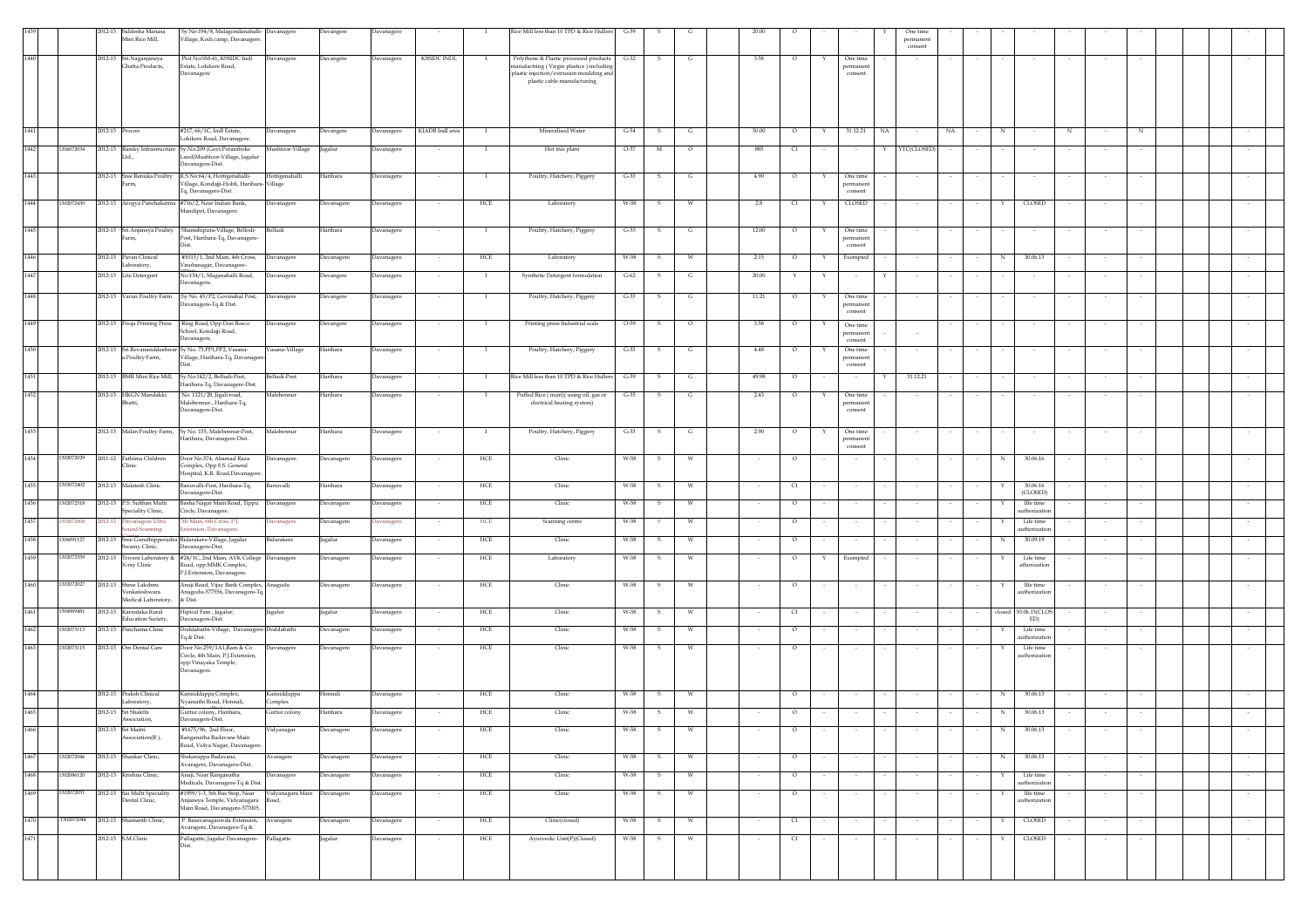|          | 305073038  | 2012-13 Manjunatha Clinic,                                                        | Surahonne-Post, Main Road,                                                                                           | Surahonne                   | Honnali    | Davanagere |                          | HCE          | Clinic                     | W-58   |              |              |       |         |        |                                  |        |        |         |                                    |        |        |  |        |
|----------|------------|-----------------------------------------------------------------------------------|----------------------------------------------------------------------------------------------------------------------|-----------------------------|------------|------------|--------------------------|--------------|----------------------------|--------|--------------|--------------|-------|---------|--------|----------------------------------|--------|--------|---------|------------------------------------|--------|--------|--|--------|
|          |            |                                                                                   | Honnali-Tq, Davanagere-Dist.                                                                                         |                             |            |            |                          |              |                            |        |              |              |       |         |        |                                  |        |        |         |                                    |        |        |  |        |
| 1473     | 1306071550 | of Nature Cure &                                                                  | 2012-13 Government Hospital Jagalur Davngere-Dist.                                                                   | Jagalur                     | Jagalur    | Davanagere |                          | HCE          | Ayurvedic Unit(G)          | W-58   | - S          |              |       | $\circ$ |        |                                  |        |        | N       | 30,06.16                           |        |        |  |        |
| 1474     | 1302072050 | Yoga Center,                                                                      | 2012-13 Srvshti Orthodontic #3714/36, 11th Cross, Hoysala Davanagere.                                                |                             | Davanagere | Davanagere |                          | HCE          | Clinic                     | W-58   |              |              |       | $\circ$ |        |                                  |        |        |         | expired on                         |        |        |  |        |
|          |            | Care,                                                                             | Road, MCC'A' Block, Davanagere                                                                                       |                             |            |            |                          |              |                            |        |              |              |       |         |        |                                  |        |        |         | 30.06.16                           |        |        |  |        |
|          |            |                                                                                   |                                                                                                                      |                             |            |            |                          |              |                            |        |              |              |       |         |        |                                  |        |        |         |                                    |        |        |  |        |
| 1475     |            | 2012-13 Sri.Balaji Dental<br>Clinic.                                              | Ekadanta Building, Beside<br>Gramina Bank, opp:New Police                                                            | Jagalur                     | Jagalur    | Davanagere |                          | HCE          | Clinic                     | W-58   | s            | W            |       | $\circ$ |        |                                  |        |        | N       | 30.06.13                           |        |        |  |        |
| 1476     | 1305089065 | 2012-13 Sri.Sharadamurthy                                                         | Station, Davanagere Road,<br>G.M.Tower Complex, Behind                                                               | <b>Ionnali</b>              | Honnali    | Davanagere |                          | HCE          | Clinic                     | W-58   |              |              |       | $\circ$ |        |                                  |        |        |         | Life time                          |        |        |  |        |
|          |            | Clinical Laboratory                                                               | Gayatri Medical College,<br>M.Road, Honnali, Davanager                                                               |                             |            |            |                          |              |                            |        |              |              |       |         |        |                                  |        |        |         | uthorizatio                        |        |        |  |        |
| 1477     |            | 2012-13 Amshik Clinic                                                             | Kannika Parameshwari Road,<br>Channagiri, Davanagere-Dist.                                                           | Channagiri                  | Channagiri | Davanagere | $\sim$                   | HCE          | Clinic                     | W-58   | s            | W            |       | $\circ$ |        |                                  |        |        | N       | 30.06.13                           |        |        |  |        |
| 1478     | 1302072048 | 2012-13 Netradhama Lasik<br>Center, (A unit of<br>Netradhama Hospital Davanagere. | # 2791, L.S. Arcade, Mama's Joint M.C.C. B' Block<br>Road, 3rd Main, M.C.C.'B' Block,                                |                             | Davanagere | Davanagere |                          | HCE          | Clinic                     | W-58   |              |              |       | $\circ$ |        |                                  |        |        |         | Ife time<br>uthorization           |        |        |  |        |
| 1479     | 1306072623 |                                                                                   | Pot Ltd. \<br>2012-13 Venkateshwara Clinic, Sokke, Jagalur Davanagere-Dist. Sokke                                    |                             | Jagalur    | Davanagere |                          | HCE          | Clinic                     | W-58   |              | W            |       | C1      |        |                                  |        |        | Not app | Not applied                        |        |        |  |        |
| 1480     | 1303072111 |                                                                                   | 2012-13 Bapuji X-Ray Centre, Shimoga Road, Near Dr.Rajaram Harihara<br>Clinic, Harihara-577 601,<br>Davanagere-Dist. |                             | Harihara   | Davanagere |                          | HCE          | Clinic                     | W-58   | -S           | W            |       | $\circ$ |        |                                  |        |        | N       | 30.06.13                           |        |        |  |        |
| 1481     | 1302071243 | 2012-13 Om Sri Sai Clinic                                                         | Near HKR Circle, opp:Sree Sai<br>Medical, Dange Park Road,<br>Nittuvalli, Davanagere.                                | Nittuvalli                  | Davanagere | Davanagere |                          | HCE          | Ayurvedic Unit(P)          | W-58   | s            | W            |       | C1      |        |                                  |        |        |         | Not<br>applied(CLOS<br>ED)         |        |        |  |        |
| 1482     |            | 2012-13 Sri.Raghavendra<br>Clinical Laboratory,                                   | Near Govt.Hospital, Jagalur,<br>Davanagere-Dist.                                                                     | Jagalur                     | Jagalur    | Davanagere |                          | HCE          | Clinic                     | W-58   | $\mathbf{s}$ | W            |       | $\circ$ |        | $\sim$                           |        |        | N       | 30.06.13                           |        |        |  |        |
| 1483     | 1302072010 | 2012-13 Chirag Dental<br>3rd Main, P.J.                                           | Door No.203, 3rd Main, P.J.<br>Hospital Door N.203, Extension, Davanagere.                                           | P.I.Extension               | Davanagere | Davanagere | $\overline{\phantom{a}}$ | HCE          | Clinic                     | W-58   | -S           | W            |       | $\circ$ |        | $\sim$                           |        |        | Y       | Life time<br>uthorizatio           | $\sim$ |        |  |        |
| 1484     | 1302072179 | 2012-13 Veda Dental Care<br>Centre,                                               | #2994/1, 7th Main, MCC 'B'<br>Block, Near Swimming Pool,<br>Davanagere-577004                                        | Davanagere                  | Davanagere | Davanagere |                          | HCE          | Clinic                     | W-58   | s            |              |       | $\circ$ |        |                                  |        |        |         | Life time<br>uthorization          |        |        |  |        |
| 1485     | 1304072123 | 2012-13 S. M. Chikitsa Kendra, Davanagere.                                        |                                                                                                                      | Davanagere                  | Davanagere | Davanagere | $\cdot$                  | HCE          | Clinic                     | W-58   | s            | W            |       | $\circ$ |        | $\sim$                           |        |        | N       | 30.06.13                           |        |        |  |        |
| 1486     |            | 2012-13 S. M. Dental Clinic,                                                      | ASM Complex, Kaipet,<br>Davanagere.                                                                                  | Kaipet                      | Davanagere | Davanagere |                          | HCE          | Clinic                     | W-58   | s            | W            |       | $\circ$ |        | $\sim$                           |        |        | N       | 30.06.14                           |        |        |  |        |
| 1487     | 1302005783 | 2012-13 Jadhav's Clinic,                                                          | 5th Cross, K.B.Extension,<br>Javanagere.                                                                             | K.B.Extension               | Davanagere | Davanagere |                          | HCE          | Clinic                     | W-58   | s            | W            |       | $\circ$ |        | $\sim$                           |        |        | Y       | Life time<br>uthorizatio           | $\sim$ |        |  |        |
| $1488\,$ | 1302072584 | Clinic                                                                            | 2012-13 Sanjeevini Child Care Door No.209/1, 1st Floor,<br>Mahaveer Road, Davanagere.                                | Davanagere                  | Davanagere | Davanagere |                          | HCE          | Clinic                     | W-58   | s            |              |       | C1      |        |                                  |        |        |         | (closed)Life<br>time               |        |        |  |        |
| 1489     | 1302072027 | 2012-13 Sri.Lakshmi<br>Venkateshwara                                              | Anaji Road, Vijaya Bank<br>Complex, Anagodu, Davanagere                                                              | Davanagere                  | Davanagere | Davanagere |                          | HCE          | Clinic                     | W-58   | s            | W            |       | $\circ$ |        |                                  |        |        |         | IIfe time<br>uthorizatio           |        |        |  |        |
| 1490     |            | 2012-13 Balaji Dental Clinic,                                                     | Davanagere Road, Davanagere Davanagere                                                                               |                             | Davanagere | Davanagere |                          | HCE          | Clinic                     | W-58   | -S           |              |       | $\circ$ |        |                                  |        |        | N       | 30.06.13                           |        |        |  |        |
| 1491     | 1302072912 | 2012-13 Dr.N.H.Krishn s<br>Respi Clinic                                           | #358, Mahaveer Complex, 8th<br>Main, P.J. Extension, Davanagere                                                      | Davanagere                  | Davanagere | Davanagere | $\sim$                   | HCE          | Clinic                     | W-58   | - S          | W            |       | $\circ$ |        | $\sim$                           |        |        | Y       | Life time<br>uthorization          |        | $\sim$ |  |        |
| 1492     | 1302072095 | 2012-13 Mahesh Poly Clinic                                                        | Door No:110/102, B.T. Layout,<br>Davanagere.                                                                         | Davanagere                  | Davanagere | Davanagere |                          | HCE          | Bedded(<30)                | W-58   | s            |              |       | $\circ$ |        | Exempted                         |        |        | N       | 30.06.17                           |        |        |  |        |
| 1493     | 1302072005 | 2012-13 Ashwini Clinic                                                            | #607, D.C.M.Township,<br><b>Davanagere</b>                                                                           | Davanagere                  | Davanagere | Davanagere | $\cdot$                  | HCE          | Clinic                     | W-58   | s            | W            |       | $\circ$ |        |                                  |        |        |         | Life time<br>uthorizatio           |        |        |  |        |
| 1494     | 1305072011 | 2012-13 Ashwini Clinic                                                            | Kundur, Honnali, Davanagere                                                                                          | Davanagere                  | Davanagere | Davanagere | $\sim$                   | HCE          | Clinic                     | W-58   | -S           | W            |       | $\circ$ |        | $\sim$                           | $\sim$ |        |         | Life time<br>uthorizatio           | $\sim$ |        |  |        |
| 1495     | 1302071467 | 2012-13 Pavan Clinic                                                              | Door No.1034/3,2nd Main, 4th<br>Cross, Vinobanagar, Davanager                                                        | Davanagere                  | Davanagere | Davanagere | $\overline{\phantom{a}}$ | HCE          | Clinic                     | W-58   | s            | W            |       | $\circ$ |        | $\sim$                           | $\sim$ |        | x       | Life time<br>uthorization          | $\sim$ |        |  |        |
| 1496     | 1302071996 | 2012-13 Nagina Clinic                                                             | Millath Complex, Room No:03,<br>Bashanagar Main Road,<br>Davanagere-577001.                                          | Davanagere                  | Davanagere | Davanagere |                          | HCE          | Clinic                     | W-58   | s            | W            |       | $\circ$ |        |                                  |        |        |         | Life time<br>uthorizatio           |        |        |  |        |
| 1497     | 1302068780 | Health Care Clinic,                                                               | 2012-13 Basaveshwara Rural Arasapura-Village, Kadalebalu- Kadalebalu<br>Post, Davanagere-Dist.                       |                             | Davanagere | Davanagere |                          | <b>HCE</b>   | Clinic                     | W-58   | -S           | W            |       | C1      |        | $\sim$                           |        |        |         | 31.12.11<br>(CLOSED)               |        |        |  |        |
| 1498     |            | 2012-13 Health Centre,<br>Gandhinagar.<br>Harihara-Tq,                            | Gandhinagar, Harihara-Tq,<br>Davanagere-Dist.                                                                        | Gandhinagar                 | Harihara   | Davanagere |                          | HCE          | Clinic                     | W-58   | -S           | W            |       | $\circ$ |        | $\sim$                           |        |        | N       | Expired on<br>30.06.13             |        |        |  |        |
| 1499     | 1302072180 | 2012-13 Vishva Bandhu<br>Clinic(V.B.Clinic-<br>Ayurvedic),                        | Rampura, Kadajji-Post,<br>Davanagere-Tq & Dist.                                                                      | Kadajjia-Post               | Davanagere | Davanagere |                          | HCE          | Ayurvedic Unit(P)          | W-58   | s            |              |       | $\circ$ |        |                                  |        |        | N       | Expired on<br>30.06.16             |        |        |  |        |
| 1500     | 1303072396 | 2012-13 Chandini Clinic                                                           | Belludi-Post, Harihara-Tq,<br>Davanagere-Dist.                                                                       | Belludi                     | Harihara   | Davanagere |                          | HCE          | Clinic                     | W-58   | -S           | W            |       | $\circ$ |        |                                  |        |        |         | Life time<br>uthorization          |        |        |  |        |
| 1501     |            | 2012-13 K.Suresh Clinic                                                           | Harihara to Davanagere Road,<br>Doddabathi, Harihara-Tq,                                                             | Doddabathi-Village Harihara |            | Davanagere |                          | HCE          | Clinic                     | W-58   | -S           |              |       | $\circ$ |        |                                  |        |        | N       | Expired on<br>30.06.13             |        |        |  |        |
|          |            |                                                                                   | Davanagere-Dist.                                                                                                     |                             |            |            |                          |              |                            |        |              |              |       |         |        |                                  |        |        |         |                                    |        |        |  |        |
| 1502     |            | 2012-13 Aparna Clinic                                                             | Bhanuvalli, Harihara-Tq<br>Davanagere-Dist.                                                                          | Bhanuvalli                  | Harihara   | Davanagere |                          | HCE          | Clinic                     | W-58   | s            | W            |       | $\circ$ |        |                                  |        |        | N       | Expired on<br>30.06.12             |        |        |  | $\sim$ |
| 1503     |            | 2012-13 Ashoka Clinic                                                             | S.H.Road, Malebennur-577530, Malebennur<br>Harihara-Tq, Davanagere-Dist.                                             |                             | Harihara   | Davanagere | $\sim$                   | HCE          | Clinic                     | W-58   | S.           | W            |       | $\circ$ | $\sim$ | $\sim$                           | $\sim$ |        | N       | Expired on<br>30.06.12             | $\sim$ | $\sim$ |  | $\sim$ |
| 1504     | 1302072030 | 2012-13 Government<br>Naturopathy & Yoga Davanagere.                              | Devaraj Uras Badavane, 'A' Block, Davanagere                                                                         |                             | Davanagere | Davanagere |                          | HCE          | Ayurvedic Unit(G)          | W-58   | s            |              |       | $\circ$ |        |                                  |        |        |         | Not applied                        |        |        |  | ٠      |
| 1505     | 1302072178 | 2012-13 Vinayaka Clinic                                                           | Doddabathi-Village, Davanagere-Doddabathi<br>lq & Dist.                                                              |                             | Davanagere | Davanagere |                          | HCE          | Clinic                     | W-58   | s            | W            |       | C1      |        |                                  |        |        |         | Expired on<br>30.06.14<br>(CLOSED) |        |        |  |        |
| 1506     | 1303072413 | 2012-13 Shree Guru Dental<br>Clinic                                               | 1st Floor, Ramchadra Building,<br>Shimoga circle, Harihara-Post,<br>Davanagere-Dist.                                 | Harihara                    | Harihara   | Davanagere | $\overline{\phantom{a}}$ | HCE          | Clinic                     | W-58   | $\mathbf{s}$ | W            |       | $\circ$ |        | $\sim$                           |        |        |         | Life time<br>authorization         | $\sim$ |        |  | $\sim$ |
| 1507     |            | a Poultry Farm,                                                                   | 2012-13 Sri.Mylaralingeshwar Sy.No.142, Bannikodu-Post,<br>Harihara-Tq , Davanagere-Dist.                            | Bannikodu                   | Harihara   | Davanagere | $\overline{\phantom{a}}$ | $\bf{I}$     | Poultry, Hatchery, Piggery | $G-33$ | s            | $\mathsf{G}$ | 3.37  | $\circ$ | Y      | One time<br>permanent<br>consent |        |        |         |                                    |        |        |  | $\sim$ |
| 1508     | 1303067362 | 2012-13 NPK Poultry Farm                                                          | Nittur-Village, Harihara-Tq,<br>Davanagere-Dist.                                                                     | Vittur                      | Harihara   | Davanagere | $\sim$                   | $\mathbf{I}$ | Poultry, Hatchery, Piggery | $G-33$ | -S           | G            | 11.21 | $\circ$ | Y      | One time<br>permanent            |        | $\sim$ |         |                                    |        |        |  | $\sim$ |
|          |            |                                                                                   |                                                                                                                      |                             |            |            |                          |              |                            |        |              |              |       |         |        | consent                          |        |        |         |                                    |        |        |  |        |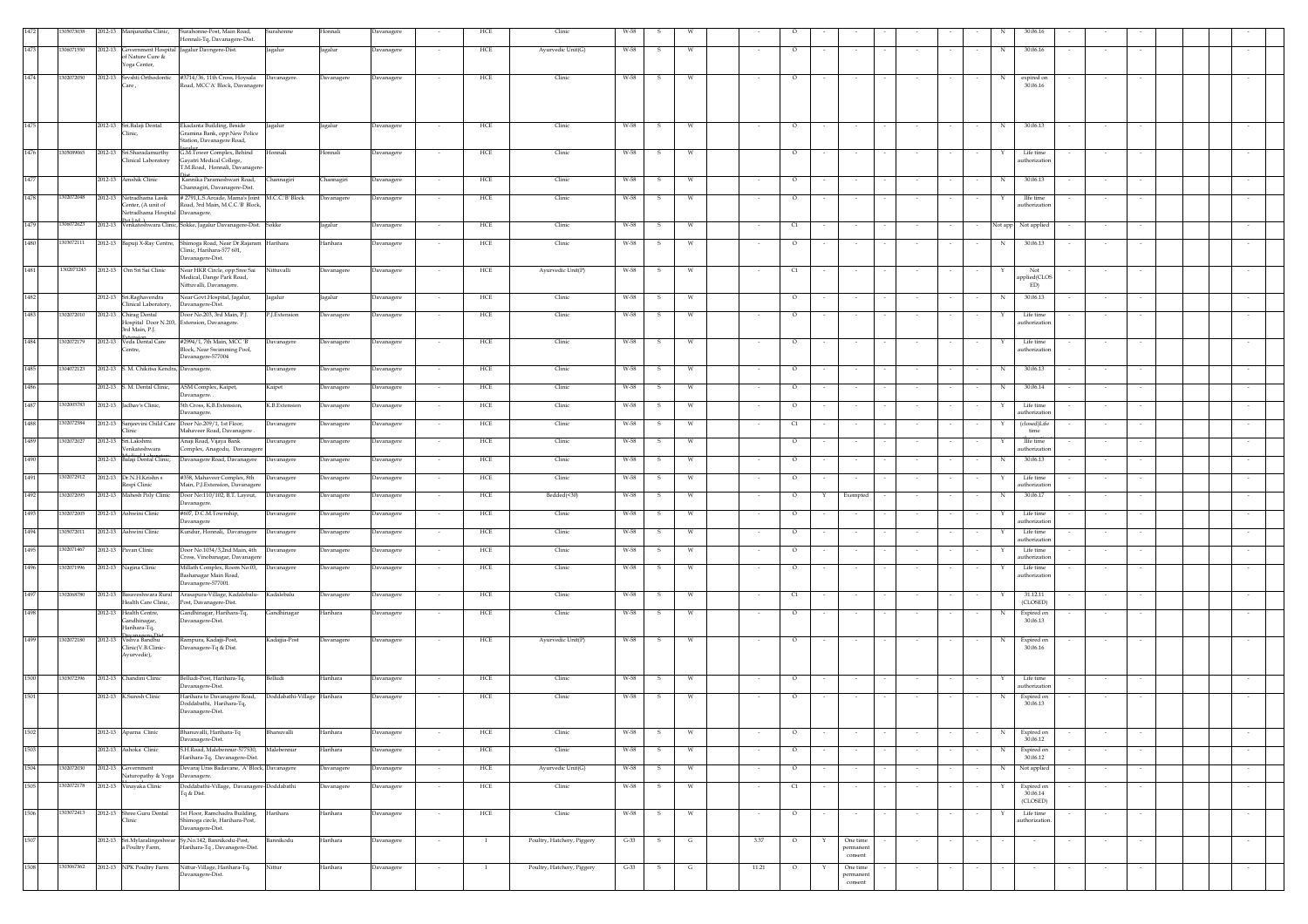| 1509 | 1302072096 | 2012-13      | Maruthi Clinical<br>aboratory                | K.R.Road, Belagavi Complex,<br>avanagere.                                                                       | Davanagere                                 | Davanagere            | Davanagere |                          | HCE          | Laboratory                                                                      | W-58   |              |         |            | 1.76   | $\circ$                  |        | Exempted                        |    |                                                                                                                                  |          |            | Life time<br>athorizatio           |                  |                          |        |  |                                                       |
|------|------------|--------------|----------------------------------------------|-----------------------------------------------------------------------------------------------------------------|--------------------------------------------|-----------------------|------------|--------------------------|--------------|---------------------------------------------------------------------------------|--------|--------------|---------|------------|--------|--------------------------|--------|---------------------------------|----|----------------------------------------------------------------------------------------------------------------------------------|----------|------------|------------------------------------|------------------|--------------------------|--------|--|-------------------------------------------------------|
| 1510 | 302072573  |              | 2012-13 Soukhyada Hospital                   | Site No.C-N, 1st Main Road,                                                                                     | Davanagere                                 | Davanagere            | Davanagere | $\sim$                   | HCE          | Bedded-50                                                                       | $O-85$ | s            | $\circ$ |            | 393.89 | C1                       |        | 30.06.18                        |    | 30,06.18                                                                                                                         |          | Y          | 17.04.22                           |                  | $\sim$                   |        |  | $\sim$                                                |
|      |            |              |                                              | Near Lakshmi Floor Mill,<br>Nijalingappa Layout, Davanagere<br>577 004.                                         |                                            |                       |            |                          |              |                                                                                 |        |              |         |            |        |                          |        | (CLOSED)<br>Shiftted            |    | (CLOSED)<br>Shiftted                                                                                                             |          |            |                                    |                  |                          |        |  |                                                       |
| 1511 |            |              | 2012-13 Karibasaveshwara<br>oultry Farm      | Sv.No:43. Honnamaradi<br>Anjaneya Nagara, Mayakonda -<br>Hobli, Davanagere                                      | Davanagere                                 | Davangere             | Davanagere | $\sim$                   | $\mathbf{I}$ | Poultry, Hatchery, Piggery                                                      | $G-33$ | - S          | G       |            | 3.51   | $\circ$                  | Y      | One time<br>permanen<br>consent | NA | NA                                                                                                                               | $\sim$   | N          | $\sim$                             | N                | $\sim$                   | N      |  |                                                       |
| 1512 | 1303069470 |              |                                              | 2012-13 Janani Nursing Home Siddeshwara Heights, Gandhi<br>Circle, Harihara-577601,                             | Harihara                                   | Harihara              | Davanagere |                          | ${\rm HCE}$  | Bedded(<30)                                                                     | W-58   | $\mathbf{s}$ | W       |            | 34.24  | $\circ$                  | Y      | Exempted                        |    |                                                                                                                                  |          | Y          | Lifetime<br>uthorizatio            |                  | $\sim$                   |        |  |                                                       |
| 1513 | 1302069475 | 2012-13      | Mahathma Gandhi<br>iagnostics                | 1st Floor, S.K.Takappa Complex, Davanagere<br>opp:Old Hospital, Near Shiva<br>ahakari Bank, Davanagere-         |                                            | <b>Davanagere</b>     | Davanagere |                          | ${\rm HCE}$  | Laboratory                                                                      | W-58   | s            | W       |            |        | $\circ$                  |        | Exempted                        |    |                                                                                                                                  |          | N          | 30.06.13                           |                  |                          |        |  |                                                       |
| 1514 | 301069661  |              | Shekar Clinic                                | 7001<br>opp:Bus stand, Thavarekere,                                                                             | Thavarekere                                | <b>Channagiri</b>     | Davanagere |                          | HCE          | Clinic                                                                          | W-58   | -S           | W       |            |        | $\circ$                  |        | $\sim$                          |    |                                                                                                                                  |          |            | Life time                          |                  |                          |        |  |                                                       |
| 1515 |            |              |                                              | Thannagiri-Tq, Davanagere-Dist.<br>Or.Gurudatta S.Pawar Anjaneya Layout, Anjaneya                               | Davanagere                                 | Javanagere            | Davanagere |                          | HCE          | Clinic                                                                          | W-58   | s            | W       |            |        | $\circ$                  |        | $\sim$                          |    |                                                                                                                                  |          |            | uthorizatic<br>30.06.13            |                  |                          |        |  |                                                       |
|      |            |              | <b>linic</b>                                 | Temple Road, Davanagere.                                                                                        |                                            |                       |            |                          |              |                                                                                 |        |              |         |            |        |                          |        |                                 |    |                                                                                                                                  |          |            |                                    |                  |                          |        |  |                                                       |
| 1516 | 1302069361 |              | 2012-13 Ujjhala Motors                       | Door No. 3371/27, 56/P1, Telagi Davanagere<br>Ujjappa Layout, Vinayaka<br>Nagara, P.B.Road, Davanagere.         |                                            | <b>Davangere</b>      | Davanagere |                          |              | Automobile Servicing, Repairing and<br>painting (excluding only fuel dispensing | $O-18$ | s            | $\circ$ | 2012       | 15.49  | $\circ$                  |        | 30.09.22                        | Y  | 30.09.22                                                                                                                         | 30.09.17 |            |                                    |                  |                          |        |  |                                                       |
| 1517 | 1302070177 |              | 2012-13 Vijayashree Bricks                   | #201/3, Near<br>hiramagondanahalli-Village,                                                                     | Shiramagondanahall Davangere<br>i-Village, |                       | Davanagere | $\sim$                   | $\mathbf{I}$ | Manual and wire cut bricks                                                      | $G-73$ | s            | G       | 2012       | 26.12  | $\circ$                  |        | One time<br>permanent           |    |                                                                                                                                  |          |            |                                    |                  |                          |        |  |                                                       |
| 1518 | 1302070149 |              | 2012-13 Shri Ramakrishna                     | Hadadi Road, Davanagere.<br>Dwarakamayi, 7th Main, 6th                                                          | Davanagere                                 | Davanagere            | Davanagere | $\sim$                   | HCE          | Clinic                                                                          | W-58   | $\mathbf{s}$ | W       | 2012       |        | $\circ$                  |        | consent<br>$\sim$               |    | $\sim$                                                                                                                           | $\sim$   | N          | 30.06.13                           |                  |                          |        |  | $\sim$                                                |
| 1519 | 1306069469 | 2012-13      | erala Ayuryoga<br>Sri.Mallikarjuna           | ross, P.J.Extension, Davanage                                                                                   |                                            |                       |            |                          |              | Clinic                                                                          | W-58   |              |         | 2012       |        |                          |        |                                 |    |                                                                                                                                  |          |            |                                    |                  |                          |        |  |                                                       |
|      |            |              | linic                                        | Anabur-Post, Jagalur Davangere- Anabur                                                                          |                                            | Jagalur               | Davanagere | $\sim$                   | ${\rm HCE}$  |                                                                                 |        | S.           | W       |            | $\sim$ | C1                       | $\sim$ | $\sim$                          |    | $\sim$                                                                                                                           | $\sim$   | Y          | Expired on<br>30.06.13<br>(CLOSED) |                  | $\sim$                   | $\sim$ |  | $\sim$                                                |
| 1520 | 1302070056 |              | rusher                                       | 2012-13 Sri.Siddeshwara Stone Sy.No:54/P5, Hirethogaleri,<br>Davanagere-Tq & Dist.                              | Hirethogaleri                              | Davanagere            | Davanagere |                          | SC           | Stone Crusher                                                                   | $O-64$ | s            | $\circ$ | 2012       | 25.00  | $\circ$                  |        | 30.03.24                        |    | 30.03.24                                                                                                                         |          |            |                                    |                  |                          |        |  |                                                       |
| 1521 | 1302070049 |              |                                              | 2012-13 Sri Sai Stone Crusher Sy.No:54/P5, Hirethogeleri-<br>Village, Kurki-Village,<br>Davanagere-Tq & Dist.   | Kurki-Hirethogaleri                        | Davanagere            | Davanagere | $\sim$                   | SC.          | Stone Crusher                                                                   | O-64   | -S           | $\circ$ | 2012       | 13.84  | $\circ$                  | Y      | 30.03.24                        |    | 30.03.24                                                                                                                         |          |            |                                    |                  |                          |        |  |                                                       |
| 1522 | 1302070568 |              | 2012-13 Sri.Tulajabhavani<br>tone Crusher,   | Sy.No:277/2,Alur-Village,<br>avanagere-Tq & Dist.                                                               | Davanagere                                 | <b>Davanagere</b>     | Davanagere |                          | SC           | Stone Crusher                                                                   | $O-64$ | s            | $\circ$ | 2012       | 23.50  | $\circ$                  | Y      | 30.09.23                        |    | 30.09.23                                                                                                                         |          |            |                                    |                  |                          |        |  |                                                       |
| 1523 | 1302070836 | 2012-13      | SNR Hospital(Multi<br>peciality Hospital)    | #1720, 1721-1, Hadadi Main<br>Road, Davanagere                                                                  | Davanagere                                 | Javanagere            | Davanagere |                          | HCE          | Bedded-50                                                                       | $O-85$ | s            | $\circ$ | 2012       | 167.50 | $\circ$                  | Y      | 30.06.21                        | Y  | 30.06.21                                                                                                                         |          | Y          | 20.09.21                           |                  |                          |        |  |                                                       |
| 1524 | 1302071744 |              | 2012-13 Sri Hari Clinic,                     | #326/2, Nala bandha Beedi,<br>Shivaji Nagara, Davanagere-                                                       | Davanagere                                 | Davanagere            | Davanagere | $\sim$                   | HCE          | Clinic                                                                          | W-58   | - S          | W       | 2012       |        | $\circ$                  |        | $\sim$                          |    |                                                                                                                                  |          | $_{\rm N}$ | 30.06.16                           |                  |                          | $\sim$ |  |                                                       |
| 1525 | 1303071742 |              | 2012-13 Lakshmi Clinic,                      | Behind Srinivasa Medical Store,<br>Harapanahalli Road, Harihara,<br>Davanagere-577001.                          | Harihara                                   | Harihara              | Davanagere | $\sim$                   | ${\rm HCE}$  | Clinic                                                                          | W-58   | s            | W       | 2012       | $\sim$ | $\circ$                  |        | $\sim$                          |    |                                                                                                                                  |          | Y          | IIfe time<br>uthorizatio           |                  | $\overline{\phantom{a}}$ | $\sim$ |  |                                                       |
| 1526 | 1303071740 | 2012-13      | Basaveshwara<br>linic(Ayurvedic),            | anuvalli, Harihara-Tq,<br>Davanagere-Dist.                                                                      | Banuvalli                                  | Harihara              | Davanagere |                          | HCE          | Ayurvedic Unit(P)                                                               | W-58   | s            | W       | 2012       |        | C1                       |        | $\sim$                          |    |                                                                                                                                  |          | closed     | 30.06.16(close<br>$\rightarrow$    |                  |                          |        |  |                                                       |
| 1527 | 302071016  | 2012-13      | ENPLA Laboratories,                          | Plot No:18, Indl area, Lokikere<br>Road, Davanagere.                                                            | Davanagere                                 | Davanagere            | Davanagere | $\sim$                   | HCE          | Laboratory                                                                      | W-58   | -S           | W       |            | 8.42   | $\circ$                  | Y      | Exempted                        |    | $\sim$                                                                                                                           |          | N          | 30.06.13                           |                  |                          |        |  |                                                       |
| 1528 | 1303071233 |              | 2012-13 Weldon Steel                         | Plot No:Q-7, Indl Estate, 2nd<br>Stage, Yantrapura-Post, Harihara-                                              | Yantrapura                                 | Harihara              | Davanagere | KSSIDC Indl<br>Estate    | $\mathbf{I}$ | Industry or process involving foundry<br>operations                             | $O-42$ | $\mathbf{s}$ | $\circ$ |            | 48.58  | Y                        | Y      | $\sim$                          | Y  | $\sim$                                                                                                                           | $\sim$   |            |                                    |                  | $\sim$                   | $\sim$ |  |                                                       |
| 1529 | 1306072673 | 2012-13      | Usha Clinic,                                 | Tq, Davanagere-Dist.<br>Bus Stand, Pallagatte-Post,                                                             | Pallagatte                                 | Jagalur               | Davanagere |                          | HCE          | Clinic                                                                          | W-58   |              | W       | 2012       |        | $\circ$                  |        |                                 |    |                                                                                                                                  |          | N          | 30.06.16                           |                  |                          |        |  |                                                       |
| 1530 | 1301072773 |              | 2012-13 Master Clinical<br>Laboratory,       | agalur Davangere-Dist.<br>#72,opp:Canara Bank Main<br>Road, Basavapatna, Channagiri-<br>Tq, Davanagere-Dist.    | Basavapatna                                | Channagiri            | Davanagere |                          | HCE          | Laboratory                                                                      | W-58   | -S           | W       | 22.02.2013 | 1.26   | $\circ$                  | Y      | Exempted                        |    |                                                                                                                                  |          | N          | 30.06.16                           |                  |                          |        |  |                                                       |
| 1531 | 1302072701 | 2012-13      |                                              | 'onsultation Chamber P.J.Extension, Davanagere                                                                  | Davanagere                                 | Javanagere            | Davanagere |                          | HCE          | Clinic                                                                          | W-58   | s            | W       | 2012       |        | $\circ$                  |        | $\sim$                          |    |                                                                                                                                  |          | N          | 30.06.16                           |                  |                          |        |  |                                                       |
| 1532 | 1301072670 |              | 2012-13 Sri.Sai Clinic,                      | Mavinakatte-Post, Channagiri-                                                                                   | Mavinakatte                                | Channagiri            | Davanagere |                          | HCE          | Clinic                                                                          | W-58   | s            | W       | 2012       |        | $\circ$                  |        | $\sim$                          |    |                                                                                                                                  |          | N          | 30.06.16                           |                  |                          |        |  |                                                       |
| 1533 | 1302072671 | 2012-13      |                                              | 'q, Davangere-Dist.<br>Atharva Ayurdhama #3992/1A, 10th Cross, Near MES Davanagere                              |                                            | Davanagere            | Davanagere | $\sim$                   | HCE          | Ayurvedic Unit(P)                                                               | W-58   | s            | W       | 2012       | $\sim$ | $\circ$                  |        | $\sim$                          |    | $\sim$                                                                                                                           |          | N          | 30.06.16                           |                  |                          |        |  |                                                       |
| 1534 | 1302070061 |              | A Unit of RASVIN<br>emedies)                 | Convent, Anjaneya Badavane,<br>Davanagere.<br>2012-13 Sri Suvashakthi Stone Sy.No:65/2B1, Alur, Davanagere-Alur |                                            | Davanagere            | Davanagere | $\overline{\phantom{a}}$ | -SC          | Stone Crusher                                                                   | $O-64$ | s.           | $\circ$ |            | 24.90  | C1                       |        |                                 |    | 30.09.17 &                                                                                                                       | $\sim$   |            |                                    |                  |                          |        |  |                                                       |
|      |            |              | rusher,                                      | Tq & Dist.                                                                                                      |                                            |                       |            |                          |              |                                                                                 |        |              |         |            |        |                          |        |                                 |    | Closure order<br>issued Consen<br>refusal order<br>issued vide<br>letter No:<br>31.07.2019<br>issued by RSEO<br>consent rejected |          |            |                                    |                  |                          |        |  |                                                       |
| 1535 |            |              | 1302070048 2012-13 Anjaneya Stone<br>Crusher | Sy.No:65/7, Alur-Village<br>Davanagere-Tq & Dist.                                                               | Alur                                       | Davanagere Davanagere |            | $\sim$ $\sim$            | SC           | Stone Crusher                                                                   | $O-64$ | - s          | $\circ$ | 10.09.12   | 48.00  | $\overline{\phantom{0}}$ |        | Y 31.03.24 Y 31.03.24           |    | $\sim$                                                                                                                           | $\sim$   |            | $\sim$ 100 $\mu$                   | $\sim$ 100 $\mu$ | $\sim$                   |        |  | NPD                                                   |
|      |            |              |                                              |                                                                                                                 |                                            |                       |            |                          |              |                                                                                 |        |              |         |            |        |                          |        |                                 |    |                                                                                                                                  |          |            |                                    |                  |                          |        |  | $_{\rm no:77}^{\rm issued}$<br>8,<br>dtd;30<br>.03.19 |
| 1536 | 1302070050 |              |                                              | 2012-13 Lalitha Stone Crusher, Sy.No:55/3, Alur, Davanagere-Tq Alur<br>& Dist.                                  |                                            | Davanagere Davanagere |            |                          | SC           | Stone Crusher                                                                   | $O-64$ | $\mathbf{S}$ | $\circ$ |            | 24.15  | C1(Tempor<br>ary closed) |        |                                 |    | 31.03.15(tempor<br>arly closed)                                                                                                  |          |            |                                    |                  |                          |        |  | $\sim$                                                |
| 1537 | 1302070060 | 2012-13 Sree |                                              | Sy.No:55/3, Alur, Davanagere-Tq Alur                                                                            |                                            | Davanagere            | Davanagere |                          | SC           | Stone Crusher                                                                   | $O-64$ | s            | $\circ$ | 05.05.2012 | 24.00  | $\circ$                  |        | 30.09.29                        |    | 30.09.29                                                                                                                         |          |            |                                    |                  |                          |        |  |                                                       |
|      |            |              | Veerabhadreshwara & Dist.<br>Stone Crusher.  |                                                                                                                 |                                            |                       |            |                          |              |                                                                                 |        |              |         |            |        |                          |        |                                 |    |                                                                                                                                  |          |            |                                    |                  |                          |        |  |                                                       |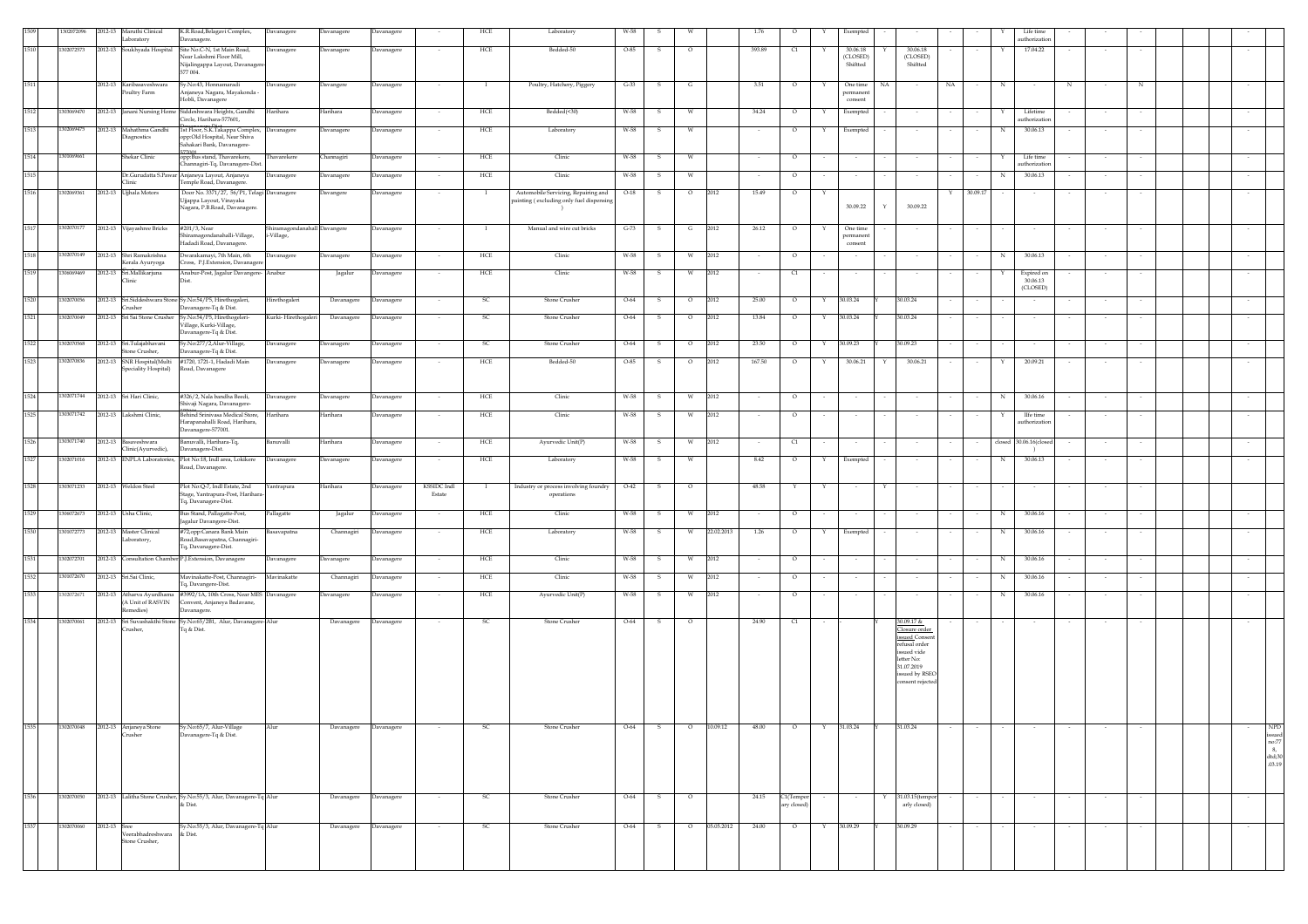|      |            | 2012-13 | Narayanaswamy                                                                 | Sy.No:55/3, Alur, Davanagere-Tq Alur                                                                                                       |                  | Davanagere            | Davanagere |                          |               | <b>Stone Crusher</b>                             | $O-64$ |              | $\circ$ | 24.12.12   | 26.10  | Temp                             |                          | 31.03.20 |   | 31.03.20                                                                                                                                                  |        |   |                           |        |                          |        |  |        |                                                                                         |
|------|------------|---------|-------------------------------------------------------------------------------|--------------------------------------------------------------------------------------------------------------------------------------------|------------------|-----------------------|------------|--------------------------|---------------|--------------------------------------------------|--------|--------------|---------|------------|--------|----------------------------------|--------------------------|----------|---|-----------------------------------------------------------------------------------------------------------------------------------------------------------|--------|---|---------------------------|--------|--------------------------|--------|--|--------|-----------------------------------------------------------------------------------------|
|      |            |         | Stone Crusher,                                                                | & Dist.                                                                                                                                    |                  |                       |            |                          |               |                                                  |        |              |         |            |        | closed                           |                          |          |   |                                                                                                                                                           |        |   |                           |        |                          |        |  |        |                                                                                         |
| 1539 | 1302070036 |         | 2012-13 Anjaneya Stone                                                        | Sy.No:56/3, Alur-Village,                                                                                                                  | Alur             | Davanagere            | Davanagere |                          | <sub>SC</sub> | <b>Stone Crusher</b>                             | O-64   | - S          | $\circ$ |            | 24.00  | $\circ$                          |                          |          |   | 29.06.21                                                                                                                                                  |        |   |                           |        |                          |        |  |        |                                                                                         |
| 1540 | 1301070454 | 2012-13 | rusher,<br>Sri Shirsi Marikamba                                               | Davanagere-Tq & Dist.<br>Sy.No:65/2B4, Alur-Village,                                                                                       | Alur             | Davanagere            | Davanagere |                          | SC            | Stone Crusher                                    |        | s            | $\circ$ | 25-08-12   | 47.25  | $\circ$                          |                          |          |   | 29.06.21                                                                                                                                                  |        |   |                           |        |                          |        |  | $\sim$ |                                                                                         |
|      |            |         | tone Crusher.                                                                 | Davanagere-Tq & Dist.                                                                                                                      |                  |                       |            |                          |               |                                                  |        |              |         |            |        |                                  |                          |          |   |                                                                                                                                                           |        |   |                           |        |                          |        |  |        |                                                                                         |
| 1541 | 1302070058 |         | 2012-13 MGR Stone Crusher,                                                    | Sy.No:65/2A, Alur-Village,<br>avanagere-Tq & Dist.                                                                                         | Alur             | Davanagere            | Davanagere |                          | SC            | Stone Crusher                                    | $O-64$ | s            | $\circ$ | 30.07.12   | 24.00  | $\circ$                          | Y                        | 30.03.24 |   | 30.03.24                                                                                                                                                  |        |   |                           |        |                          |        |  |        | <b>NPD</b><br>issued<br>letter<br>No.77<br>9,<br>${\rm d} {\rm td}$ :30 $\,$ 03-19 $\,$ |
| 1542 | 1302070159 |         | 2012-13 Sri.Shrinivasa Stone                                                  | Sy.No:65/10, Alur Village,                                                                                                                 | Alur             | Davanagere            | Davanagere |                          | SC            | <b>Stone Crusher</b>                             | O-64   | s            | $\circ$ |            | 40.56  | Temp<br>closed                   |                          |          |   | 31.03.15 &                                                                                                                                                |        |   |                           |        |                          |        |  |        |                                                                                         |
|      |            |         | Crusher,                                                                      | Davanagere-Tq & Dist.                                                                                                                      |                  |                       |            |                          |               |                                                  |        |              |         |            |        |                                  |                          |          |   | applied &<br>orwarded to<br>HO on 21.12.17<br>NPD No:588<br>dtd:26.02.18<br>consent refusal<br>order issued by<br>HO vide letter<br>No.103 on<br>27.06.18 |        |   |                           |        |                          |        |  |        |                                                                                         |
| 1543 | 305074337  | 2012-13 | Shree.Ayurveda<br>Chikitsalaya and                                            | Near Post Office, Kote Road,<br>Honnali, Davanagere-Dist.                                                                                  | Honnali          | Ionnali               | Davanagere |                          | HCE           | Ayurvedic Unit(P)                                | W-58   | s            | W       | 2012       |        | $\circ$                          |                          | $\sim$   |   |                                                                                                                                                           |        |   | Life time<br>athorization |        | $\overline{\phantom{a}}$ |        |  |        |                                                                                         |
| 1544 | 1302070065 |         | y.No:65/5, Alur-<br>Village, Davanagere<br>Tq & Dist.                         | 2012-13 Sri.S.M.Stone Crusher, Sy.No:65/5, Alur-Village,<br>avanagere-Tq & Dist.                                                           | Alur             | Davanagere            | Davanagere |                          | <sub>SC</sub> | Stone Crusher                                    | $O-64$ | s            | $\circ$ | 01.01.13   | 24.50  | $\circ$                          |                          |          |   | 29.06.21                                                                                                                                                  |        |   |                           |        |                          |        |  |        | <b>NPD</b><br>sued<br>letter<br>No.03<br>dtd:01<br>.04.19                               |
| 1545 | 1302075106 |         | 2012-13 Irfan Phova<br>ndustries,                                             | Site No:2,76, Mohammed Ali<br>Johar Nagar, Maganahalli Road,<br>Davanagere-577001.                                                         | Davanagere       | Davangere             | Davanagere |                          |               | Rice Hulling & Phova Manufacturing<br>industries | $G-39$ | $\,$ s       | G       | 14.04.13   | 25.25  | $\circ$                          | Y                        | 31.12.22 |   | 31.12.22                                                                                                                                                  |        |   |                           |        |                          |        |  |        |                                                                                         |
| 1546 | 1302074554 |         |                                                                               | 2012-13 Sri.Ranga Industries, Sy.No:10/1, Kogganuru,<br>Anagodu-Post, Davanagere-Tq &                                                      | Davanagere       | Davangere             | Davanagere | $\sim$                   | $\mathbf{I}$  | Mineralised Water                                | $G-54$ | - S          | G       | 01.09.13   | 98.47  | $\circ$                          | Y                        | 31.12.24 | Y | 31.12.24                                                                                                                                                  | $\sim$ |   | $\sim$                    |        | $\sim$                   | $\sim$ |  | $\sim$ |                                                                                         |
| 1547 | 302076380  |         | 2012-13 Ektha Physiotherapy<br>entre                                          | #2708/1, Jayachandra Nilaya,<br>2nd Main, Gundi Choultry Near                                                                              | Davanagere       | <b>Davanagere</b>     | Davanagere |                          | HCE           | Clinic                                           | W-58   | s            | W       | 2012       |        | $\circ$                          |                          | $\sim$   |   |                                                                                                                                                           |        | N | 30.06.13                  |        |                          |        |  |        |                                                                                         |
| 1548 | 1302076360 | 2012-13 | Akuthi Clinic                                                                 | M.C.C.'B' Block, Davnagere.<br>#835/10, Main Road, Saraswathi Davanagere                                                                   |                  | <b>Davanagere</b>     | Davanagere |                          | HCE           | Clinic                                           | W-58   |              | W       | 2012       |        | C1                               |                          |          |   |                                                                                                                                                           |        |   | 30.06.13                  |        |                          |        |  |        |                                                                                         |
| 1549 | 1302076382 | 2012-13 | Srujan Dental Clinic,                                                         | Badavane, Davanagere.<br>Beside Millath co-op Bank,                                                                                        | Davanagere       | <b>Davanagere</b>     | Davanagere |                          | HCE           | Clinic(closed)                                   | W-58   | s            | W       | 2012       |        | C1                               |                          | $\sim$   |   |                                                                                                                                                           |        |   | (CLOSED)<br>CLOSED        |        |                          |        |  | $\sim$ |                                                                                         |
| 1550 | 1302076223 | 012-13  | Patil Clinic                                                                  | howkipet, Davanagere<br>vo.1946, Basavanilaya,                                                                                             | Davanagere       | <b>Davanagere</b>     | Davanagere |                          | HCE           | Clinic                                           | W-58   | -S           | W       | 2012       | $\sim$ | C1                               | $\sim$                   | $\sim$   |   | $\sim$                                                                                                                                                    | $\sim$ | x | 30.06.13                  |        | $\sim$                   | $\sim$ |  | $\sim$ |                                                                                         |
| 1551 | 1302074334 | 2012-13 | Jeeva Health Care                                                             | Vidyanagar, Davanagere-577005.<br>rasvathi Sadana' Nittuvalli                                                                              | Davanagere       | Javanagere            | Davanagere |                          | HCE           | Clinic                                           | W-58   | 5            | W       | 2012       |        | $\circ$                          |                          |          |   |                                                                                                                                                           |        |   | (Closed)<br>30.06.13      |        |                          |        |  |        |                                                                                         |
| 1552 |            |         | Pavitra Industries,                                                           | Javanagere.<br>Sy.No:65, Kasturiba Village,                                                                                                | Doddabbigere     | Channagiri            | Davanagere |                          | SC            | Stone Crusher                                    | O-64   |              |         |            |        | C1                               |                          |          |   | Closure order                                                                                                                                             |        |   |                           |        |                          |        |  |        |                                                                                         |
| 1553 |            |         |                                                                               | oddabbigere, Channagiri-Tq,<br>Davanagere-Dist.<br>Sarathi Stone Crusher, Sy No. 77/P13, Sarathi Village,<br>Harihara-Tq, Davanagere-Dist. | Sarathi Village  | Harihara              | Davanagere | $\sim$                   | SC            | Stone Crusher                                    | $O-64$ | s            | $\circ$ |            |        | $\begin{array}{c} 1 \end{array}$ |                          | $\sim$   | Y | issued<br>Closure order<br>issued                                                                                                                         | $\sim$ |   | $\sim$                    | $\sim$ | $\sim$                   | $\sim$ |  | $\sim$ |                                                                                         |
| 1554 | 1306067809 |         | 2012-13 GVR-RMN(JV),                                                          | Sy.No:205, Donnehalli Cross,                                                                                                               | Mustoor-Village, | Jagalur               | Davanagere |                          | <sub>SC</sub> | <b>Stone Crusher</b>                             | $O-64$ | s            | $\circ$ |            | 400.00 | C1                               | $\overline{\phantom{a}}$ | $\sim$   | Y | Closed                                                                                                                                                    |        |   |                           |        |                          |        |  | $\sim$ |                                                                                         |
|      |            |         |                                                                               | Challakere Road, Mustoor-<br>Village, Jagalur Davanagere-Dist.                                                                             |                  |                       |            |                          |               |                                                  |        |              |         |            |        |                                  |                          |          |   |                                                                                                                                                           |        |   |                           |        |                          |        |  |        |                                                                                         |
| 1555 | 1302083556 |         | Sri Stone Crusher                                                             | Sy.No:37/7,Karilakkenahalli-<br>Village, Chattobanahalli-Village,<br>Davanagere-Tq & Dist.                                                 | Kurki-Post       | Davanagere            | Davanagere |                          | SC            | Stone Crusher                                    | $O-64$ | S            | $\circ$ |            | 45.00  | $\circ$                          | Y                        | 30.09.29 |   | 30.09.29                                                                                                                                                  |        |   |                           |        |                          |        |  |        |                                                                                         |
| 1556 | 1302085325 |         | Sri.Raghavendra<br>Sy.No:24/10,Kurki-<br>Village,Davanagere-<br>Taluk & Dist. | Sy.No.24/10, Kurki-Village,<br>swamy Stone Crusher, Davanagere-Taluk & District.                                                           | Kurki-Post       | Davanagere            | Davanagere | $\overline{\phantom{a}}$ | <sub>SC</sub> | Stone Crusher                                    | $O-64$ | s            | $\circ$ | 01.11.2019 | 53.00  | $\circ$                          | Y                        | 30.09.29 |   | 30.09.29                                                                                                                                                  |        |   |                           |        |                          |        |  |        |                                                                                         |
| 1557 | 1302071329 |         | 2017-18 Sri. Durga Stone<br>Crusher                                           | Sy.No. 66/1P2, Alur-Village,<br>Davanagere-Tq & Dist.                                                                                      | Alur             | Davanagere Davanagere |            |                          | SC            | Stone Crusher                                    | O-64   | $\mathbf{s}$ | $\circ$ | 10.08.12   | 24.00  | Temp<br>closed                   |                          |          |   | 30.09.17                                                                                                                                                  |        |   |                           |        |                          |        |  |        | $\frac{30.09}{17}$<br>$\ensuremath{\mathsf{NPD}}$<br>No.58<br>5<br>$dtd:26$<br>.02.18   |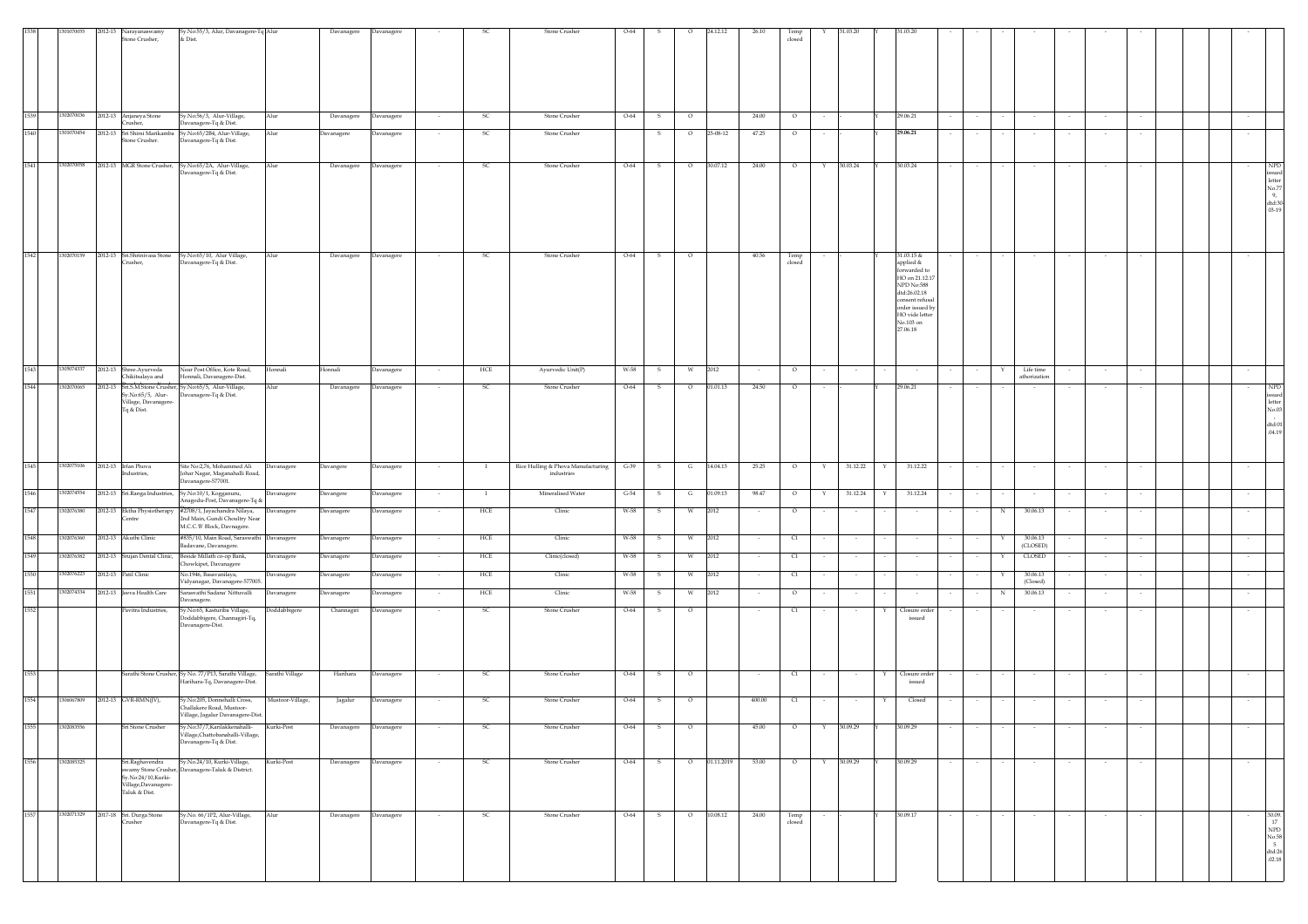|      |            | Vinayaka Stone<br>rsuher,                                                      | Sy No. 52/2, Jagalur Road, Alur, Alur<br>Davanagere-Dist                                                   |                    | Davanagere | <b>Davanagere</b> |                 |              | Stone Crusher                                                                                    | 0-64   |              |         |            |          |                |        |                          |              | losure orde<br>issued            |        |              |                           |   |                          |        |  |        |                                                      |
|------|------------|--------------------------------------------------------------------------------|------------------------------------------------------------------------------------------------------------|--------------------|------------|-------------------|-----------------|--------------|--------------------------------------------------------------------------------------------------|--------|--------------|---------|------------|----------|----------------|--------|--------------------------|--------------|----------------------------------|--------|--------------|---------------------------|---|--------------------------|--------|--|--------|------------------------------------------------------|
| 1559 | 1302070456 | Sri Tulaja Bhavani<br>Stone Crusher,                                           | Sy.No:65/2A(Plot No:1) Aluru-<br>Village, Davanagere-Tq & Dist.                                            | Alur               | Davanagere | Davanagere        |                 | <b>SC</b>    | <b>Stone Crusher</b>                                                                             | $O-64$ | -S           | $\circ$ | 30/07/2012 | 23.50    | Temp<br>closed |        |                          |              | 31.03.16 & NPD<br>No:576         |        |              |                           |   |                          |        |  |        |                                                      |
| 1560 |            | 2012-13 Veterinary<br>Dispensary                                               | Doddabathi-Village, Davanagere-Doddabathi<br>Tq & District.                                                |                    | Davanagere | Davanagere        | $\sim$          | HCE          | Clinic                                                                                           | W-58   | s            | W       | 2012       |          | $\circ$        |        | $\sim$                   |              | dtd:24.02.18                     |        | N            | 30.06.13                  |   |                          |        |  | $\sim$ |                                                      |
| 1561 | 1302076357 | 2012-13 Amruth Health Care                                                     | 3rd Main, Vinobanagar,                                                                                     | Davanagere         | Davanagere | Davanagere        | $\sim$          | HCE          | Clinic                                                                                           | W-58   | s            | W       | 2012       | $\sim$   | $\circ$        |        | $\sim$                   |              |                                  |        | Y            | Life time                 |   |                          |        |  | $\sim$ |                                                      |
|      |            | Centre,                                                                        | Davanagere                                                                                                 |                    |            |                   |                 |              |                                                                                                  |        |              |         |            |          |                |        |                          |              |                                  |        |              | uthorizatic               |   |                          |        |  |        |                                                      |
| 1562 |            | 2012-13 Primary Health<br>Centre                                               | Basha Nagar, Davanagere                                                                                    | Davanagere         | Davanagere | Davanagere        | $\sim$          | HCE          | Clinic                                                                                           | W-58   | s            | W       | 2012       | $\sim$   | $\circ$        | $\sim$ | $\sim$                   |              | $\sim$                           | $\sim$ | N            | 30.06.13                  |   | $\sim$                   | $\sim$ |  | $\sim$ |                                                      |
| 1563 |            | 2012-13 Eye Clinic                                                             | #280/2, 4th Main, P.J. Extension,                                                                          | Davanagere         | Davanagere | <b>Davanagere</b> | $\sim$          | ${\rm HCE}$  | Clinic                                                                                           | W-58   | s            | W       | 2012       | $\sim$   | $\circ$        |        | $\sim$                   |              | $\sim$                           |        | N            | 30.06.12                  |   | $\sim$                   | $\sim$ |  | $\sim$ |                                                      |
|      |            |                                                                                | Davanagere.                                                                                                |                    |            |                   |                 |              |                                                                                                  |        |              |         |            |          |                |        |                          |              |                                  |        |              |                           |   |                          |        |  |        |                                                      |
| 1564 | 1302076221 | Maternity Centre                                                               | Bashanagar, Near Millath<br>College, Davanagere.                                                           | <b>Davanagere</b>  | Davanagere | <b>Davanagere</b> |                 | ${\rm HCE}$  | $_{\rm{clinic}}$                                                                                 | W-58   | s            | W       | 2011       |          | $\circ$        |        | $\sim$                   |              |                                  |        |              | Life time<br>uthorizatio  |   |                          |        |  |        |                                                      |
| 1565 | 1303076356 | ihubhada<br>Ayurvedalaya,                                                      | harath Oil Mill<br>Compound, Harihara-<br>Post,Davanagere-Dist.                                            | <b>Jarihara</b>    | Harihara   | <b>Davanagere</b> |                 | HCE          | Ayurvedic Clinic(P)                                                                              | W-58   | s            | W       | 2011       |          | $\circ$        |        |                          |              |                                  |        |              | life time<br>uthorizatic  |   |                          |        |  |        |                                                      |
| 1566 | 1302070053 | Chirayu Auyervedic<br>Health Centre                                            | Door No.693, Maruthi Vilas,<br>pppKEB office, Hadadi Road,<br>Davangere.                                   | Davanagere         | Davanagere | Davanagere        | $\sim$          | HCE          | Clinic                                                                                           | W-58   | s.           | w       |            | $\sim$   | $\circ$        |        | $\sim$                   |              |                                  |        | Y            | Life time<br>uthorizatic  |   |                          |        |  |        |                                                      |
| 1567 | 301075094  | Sri.Lakshmi<br>Ranganatha Mini Rice Davanagere-Dist.<br>Mill.                  | Thannigere-Post, Channagiri-Tq,                                                                            | Thannigere         | Channagiri | <b>Davanagere</b> |                 | $\mathbf{I}$ | Rice Mill less than 10 TPD & Rice Hullers                                                        | $G-39$ | s.           | G       |            | 9.30     | $\circ$        |        | $\sim$                   |              | One time<br>permanent<br>consent |        |              |                           |   | $\sim$                   | $\sim$ |  | $\sim$ |                                                      |
| 1568 | 1302076381 | Shri.Manjuvinaya<br>Clinic                                                     | Bhudaal Road, Davanagere.                                                                                  | Davanagere         | Davanagere | Davanagere        |                 | HCE          | Clinic                                                                                           | W-58   | s            |         |            |          | $\circ$        |        |                          |              |                                  |        | N            | 30.06.13                  |   |                          |        |  |        |                                                      |
| 1569 | 1302076359 | Piles Clinic                                                                   | M.G.Road conservency Road,                                                                                 | Davanagere         | Davanagere | Davanagere        |                 | HCE          | Clinic                                                                                           | W-58   | s.           | W       |            |          | $\circ$        |        |                          |              |                                  |        | N            | 30.06.16                  |   |                          |        |  |        |                                                      |
|      |            |                                                                                | Beside old Hospital, Davanagere                                                                            |                    |            |                   |                 |              |                                                                                                  |        |              |         |            |          |                |        |                          |              |                                  |        |              |                           |   |                          |        |  |        |                                                      |
| 1570 | 1306076358 | Piles Clinic                                                                   | Kaileshwara Complex, Near New Jagalur<br>Bus stand, Davanagere Road,<br>Jaglur, Davanagere-Dist.           |                    | Jagalur    | Davanagere        |                 | HCE          | Clinic                                                                                           | W-58   | s.           | W       |            |          | $\circ$        |        |                          |              |                                  |        | N            | 30.06.16                  |   |                          |        |  |        |                                                      |
| 1571 | 1301074332 | Siddeshwara Clinic,                                                            | Santhebennur, Channagiri-Tq,<br>Davanagere-Dist.                                                           | ianthebennur       | Channagiri | <b>Davanagere</b> | $\sim$          | HCE          | Clinic                                                                                           | $W-58$ | s            | W       |            | $\sim$   | $\circ$        |        | $\sim$                   |              |                                  |        |              | Life time<br>athorizatio  |   |                          |        |  |        |                                                      |
| 1572 | 303076400  | Praveen Clinical<br>aboratory                                                  | P.B.Road, Harihara Davanagere-<br>)ist.                                                                    | Harihara           | Harihara   | <b>Davanagere</b> |                 | HCE          | Clinic                                                                                           | W-58   | s            | W       |            |          | $\circ$        |        |                          |              |                                  |        | Y            | Life time<br>uthorizatic  |   |                          |        |  |        |                                                      |
| 1573 | 1305076697 | Amrutha Ayurvedic<br>Clinic,                                                   | Kambali Siddappa Complex,<br>Halepete Road, Honnali-577217,                                                | Ionnali            | Honnali    | <b>Davanagere</b> |                 | ${\rm HCE}$  | Ayurvedic Unit(P)(Closed)                                                                        | W-58   | s            | W       | 2012       | $\sim$   | C1             |        | $\sim$                   |              |                                  |        | Y            | CLOSED                    |   | $\overline{\phantom{a}}$ |        |  | $\sim$ |                                                      |
| 1574 | 02076770   | Sana Khan Clinic                                                               | Davanagere-Dist<br>C/o S.P.Muheebur Rahaman<br>lo:147/1, Old Bethur Road,                                  | avanagere          | Davanagere | <b>Davanagere</b> | $\sim$          | HCE          | Clinic(closed)                                                                                   | W-58   | - S          | W       |            |          | C1             |        | $\sim$                   |              |                                  |        | Y            | <b>CLOSED</b>             |   |                          |        |  |        |                                                      |
|      |            |                                                                                | savaraj Pet, Davanagere                                                                                    |                    |            |                   |                 |              |                                                                                                  |        |              |         |            |          |                |        |                          |              |                                  |        |              |                           |   |                          |        |  |        |                                                      |
| 1575 | 1302075963 | Laboratory                                                                     | Swamy Vivekananda # 2752/1, M.C.C.'B' Block,<br>Davanagere.                                                | Davanagere         | Davanagere | <b>Javanagere</b> |                 | HCE          | Laboratory                                                                                       | W-58   | s            | W       |            | 11.53    | $\circ$        |        |                          |              |                                  |        | N            | 30.06.13                  |   |                          |        |  |        |                                                      |
| 1576 | 1302075968 | 2013-14 Sree.Veerabhadresah Sy.No:159/P, Aluru-Village,<br>wara Hot Mix Plant, | Davanagere-Tq & Dist.                                                                                      | Alur Village       | Davangere  | Davanagere        |                 |              | Hot Mix Plants                                                                                   | $O-37$ |              | $\circ$ | 20.04.13   | 46.50    | $\circ$        |        |                          |              |                                  |        |              |                           |   |                          |        |  |        | <b>NPD</b>                                           |
|      |            |                                                                                |                                                                                                            |                    |            |                   |                 |              |                                                                                                  |        |              |         |            |          |                |        | 30.06.15<br>NPD issued   |              | 30.06.15 NPD<br>issued           |        |              |                           |   |                          |        |  |        | $\mbox{letter}$<br>No.58<br>4,<br>$dtd:26$<br>.02.20 |
| 1577 |            |                                                                                |                                                                                                            |                    |            |                   |                 |              |                                                                                                  |        |              |         |            |          |                |        |                          |              |                                  |        |              |                           |   |                          |        |  |        | 18                                                   |
|      | 1303075970 | ###### Malebennur Foods<br>Pvt.Ltd.,                                           | Site No:25, S.N.Industrial Estate, Malebennur<br>Nittur Road, Malebennur,<br>Harihara-Tq, Davanagere-Dist. |                    | Harihara   | Davanagere        | S.N.Indl Estate | $\mathbf{I}$ | Boiled rice (steamed) / Paraboiled rice 0-79 5                                                   |        |              | $\circ$ |            | 429.00   | $\circ$        | Y      | 30.09.19                 | $\mathbf{Y}$ | 30.09.19                         |        |              |                           |   |                          |        |  |        |                                                      |
|      |            |                                                                                |                                                                                                            |                    |            |                   |                 |              |                                                                                                  |        |              |         |            |          |                |        |                          |              |                                  |        |              |                           |   |                          |        |  |        |                                                      |
| 1578 | 1302075962 | ###### Srishaila & Co.,                                                        | Plot No:74 & 75, Karur Indl area, Karur Indl area<br>Davanagere-577004.                                    |                    | Davangere  | Davanagere        | Karur indl area | - 1          | Plastic Sack Bags, Woven Sack with<br>HDPE, LDPE, Polythene bags (Without<br>recycling plastics) | $G-79$ | s.           | G       |            | 201.00   | $\circ$        | Y      | 31.12.25                 | Y            | 31.12.25                         |        |              |                           |   |                          |        |  |        |                                                      |
| 1579 | 1302076251 | ###### Naradamuni Textiles Plot No:15, Karur Indl area,                        |                                                                                                            | Karur Indl area    | Davangere  | <b>Davanagere</b> | Karur indl area | $\bf{I}$     | Garment Stiching                                                                                 | $G-72$ | s            | G       |            | 80       |                |        | CFE                      | NA           | NA                               |        | N            |                           | N |                          |        |  |        |                                                      |
|      |            |                                                                                | P.B.Road, Davanagere.                                                                                      |                    |            |                   |                 |              |                                                                                                  |        |              |         |            |          |                |        | Obtained                 |              |                                  |        |              |                           |   |                          |        |  |        |                                                      |
| 1580 | 302076396  | ###### Kushal Laboratory                                                       | #801/A, Narasaraj Road,<br><b>Davanagere</b>                                                               | Davanagere         | Davanagere | Davanagere        |                 | HCE          | Laboratory                                                                                       | W-58   | s            | W       |            | $4.46\,$ | $\circ$        |        | Exempted                 |              |                                  |        | N            | 30.06.13                  |   |                          |        |  |        |                                                      |
| 1581 | 305076383  | ##### Kaveri Clinic                                                            | Kumbalore, Honnali-Taluk,                                                                                  | <b>umblur</b>      | Honnali    | <b>Javanagere</b> |                 | HCE          | Clinic                                                                                           | W-58   | s            | W       |            |          | $\circ$        |        | $\overline{\phantom{a}}$ |              |                                  |        |              | Life time                 |   | $\sim$                   | $\sim$ |  |        |                                                      |
| 1582 | 1302076552 | ###### Dada Rice Industries                                                    | Davanagere-Dist.<br>Sy.No:162/2AP2 & 162/3P2,<br>B.Kalapanahalli, Davanagere-                              | avanagere          | Davangere  | avanagere         |                 | -1           | Boiled rice (steamed) / Paraboiled rice                                                          | $O-79$ | $\mathbf{S}$ | $\circ$ |            | 113      |                |        |                          |              |                                  |        |              | uthorizatio               |   |                          |        |  |        |                                                      |
|      |            | Hospital                                                                       | Taluk & District.<br>Floor, Near Bus Stand, Shanta                                                         |                    |            |                   |                 |              | rcuucu(~.v)                                                                                      |        |              |         |            |          |                |        |                          |              |                                  |        |              |                           |   |                          |        |  |        |                                                      |
| 1584 | 1302076759 | ###### Surabhi Homeopathic #359/1, 9th Cross,8th Main,                         | Talkies Road, Honnali,<br>Davanagere-Dist.                                                                 | Davanagere         | Davanagere | Davanagere        | $\sim$          | HCE          | Ayurvedic Unit(P)                                                                                | W-58   | ${\bf S}$    | W       | 2012       | $\sim$   | $\circ$        |        | $\sim$                   |              | $\sim$                           | $\sim$ | Y            | Life time                 |   | $\sim$                   | $\sim$ |  | $\sim$ |                                                      |
|      |            | Healing Centre                                                                 | P.J.Extension, Davanagere-577                                                                              |                    |            |                   |                 |              |                                                                                                  |        |              |         |            |          |                |        |                          |              |                                  |        |              | authorization             |   |                          |        |  |        |                                                      |
| 1585 | 1305077422 | ###### Sri.Maruthi Clinic                                                      | Near Bus Stand, Belaguthi-Post,                                                                            | <b>Davanagere</b>  | Davanagere | Davanagere        | $\sim$          | ${\rm HCE}$  | Clinic(closed)                                                                                   | W-58   | s            | W       | 2012       | $\sim$   | C1             |        | $\sim$                   |              | $\sim$                           |        | $\mathbf{Y}$ | CLOSED                    |   | $\overline{\phantom{a}}$ | $\sim$ |  | $\sim$ |                                                      |
| 1586 | 1302077390 | ###### Udaya Clinic                                                            | Honnali-Tq, Davanagere-Dist.<br>Hosadurga Road, Near Bus<br>stand, Anagodu-Post,<br>Davanagere-Tq & Dist.  | Javanagere         | Davanagere | Davanagere        |                 | HCE          | Clinic                                                                                           | W-58   |              | W       | 2012       |          | $\circ$        |        |                          |              |                                  |        |              | Life time<br>uthorizatio  |   |                          |        |  |        |                                                      |
| 1587 | 1305077941 | ###### Divya Jyothi Clinic                                                     | Neharu Road, opp:Panchayath<br>Office, Nyamthi-Post, Honnali-                                              | Davanagere         | Davanagere | Davanagere        | $\sim$          | HCE          | Clinic                                                                                           | W-58   | s            | W       | 2012       | $\sim$   | $\circ$        |        | $\sim$                   |              |                                  |        |              | Lifetime<br>authorization |   |                          |        |  | $\sim$ |                                                      |
| 1588 | 1302077942 | ###### Nanjappa Life Care                                                      | Tq, Davanagere-Dist.<br>C/o Unit Health Centre Complex, Davanagere<br>#66/2, CD, 5th Cross,                |                    | Davanagere | Davanagere        |                 | HCE          | Clinic                                                                                           | W-58   | -S           | W       | 2012       |          | $\circ$        |        | $\overline{\phantom{a}}$ |              |                                  |        | N            | 30.06.14                  |   |                          |        |  | $\sim$ |                                                      |
| 1589 | 302077527  | Nanjuappa Super<br>Speciality Hospit                                           | P.J.Extension, Davanagere-577<br>#2790, 3rd Main, 3rd Cross,                                               | <b>MCC B'Block</b> | Davanagere | Davanagere        |                 | HCE          | Laboratory                                                                                       | W-58   | s            | W       |            | 4.60     | $\circ$        | Y      | Exempted                 |              |                                  |        | N            | Not applied               |   |                          |        |  |        |                                                      |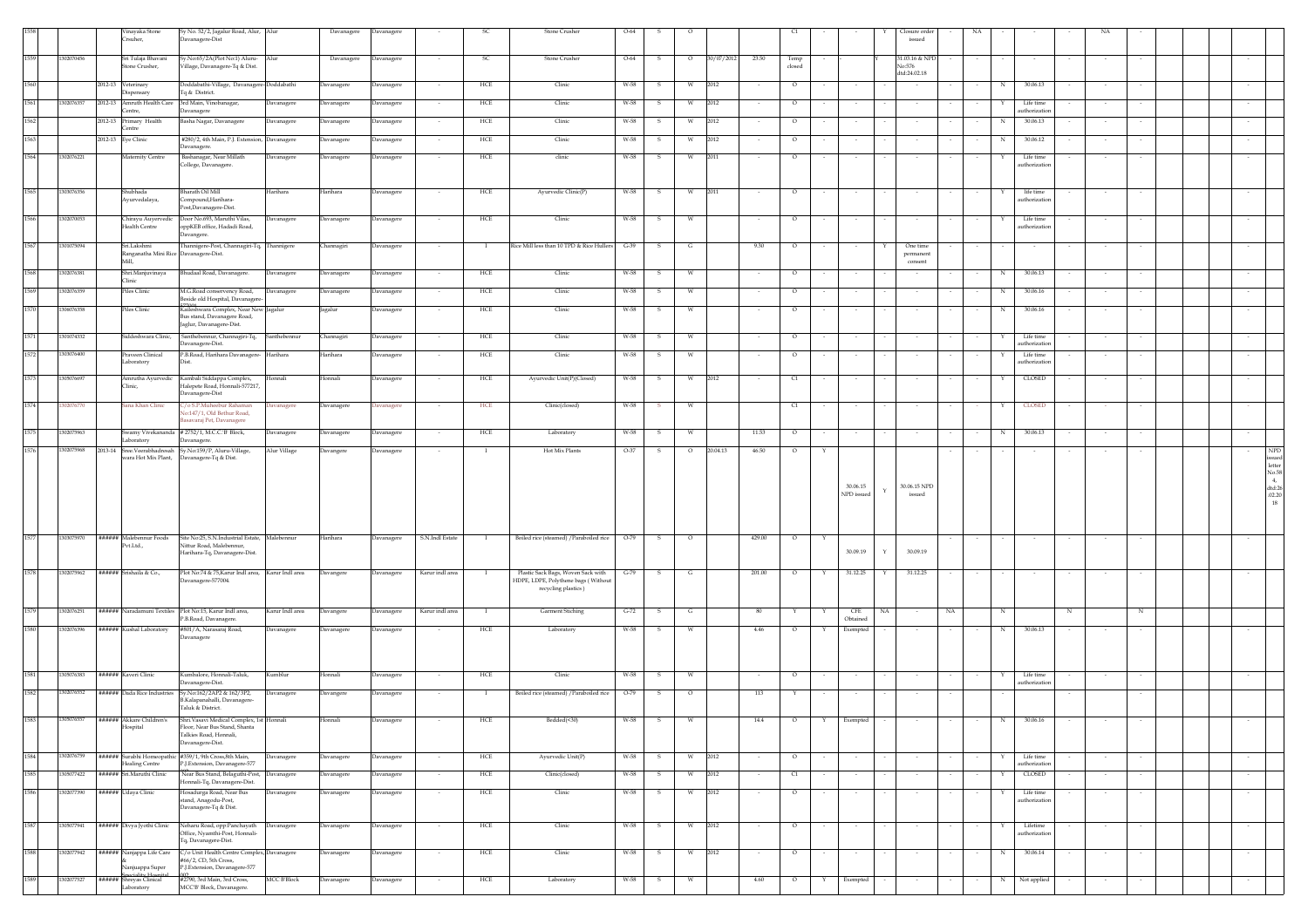|              |                          | Deepa Clinic                                                                             | Manikanta Circle, Nituvalli,<br>Davanagere.                                                                                        | Davanagere                                    | Davanagere        | Davanagere                      |                         | HCE          | Clinic                                                                                                                                                                                                      | W-58         |              |                     |        |               |   |                                 |                            |    |   | not applied                                  |   |        |  |                                                      |
|--------------|--------------------------|------------------------------------------------------------------------------------------|------------------------------------------------------------------------------------------------------------------------------------|-----------------------------------------------|-------------------|---------------------------------|-------------------------|--------------|-------------------------------------------------------------------------------------------------------------------------------------------------------------------------------------------------------------|--------------|--------------|---------------------|--------|---------------|---|---------------------------------|----------------------------|----|---|----------------------------------------------|---|--------|--|------------------------------------------------------|
| 1591         | 1301077702               | Rakesh Plastic<br>Industries                                                             | Door No:126, KEB Road,<br>Basavapatna-Post, Channagiri-<br>TQ, Davanagere-Dist.                                                    | kasavapatna                                   | <b>Channagiri</b> | Davanagere                      |                         | - 1          | Plastic Sack Bags, Woven Sack with<br>HDPE, LDPE, Polythene bags (Without<br>recycling plastics)                                                                                                            | $G-79$       | -S           | G                   | 4.5    | $\circ$       | Y | One time<br>permanen<br>consent |                            |    |   |                                              |   |        |  |                                                      |
| 1592         | 303077734                | Foundry & Precision Davangere-Dist.<br>Components Pvt.Ltd.,                              | Mactech Engineering Plot No:22 D P1,2nd Stage,<br>ormerly Qualitech Harlapura Indl area, Harihara,                                 | Iarlapura Indl area Harihara                  |                   | Davanagere                      | Harlapura Indl<br>area  |              | Industry or process involving foundry<br>operations                                                                                                                                                         | $O-42$       | -S           | $\circ$             | 250    | $\circ$       | Y | 30.09.27                        | 30.09.27<br>Y              |    |   |                                              |   |        |  |                                                      |
| 1593         | 1302077728               | Sapthagiri Dental<br><b>Clinic</b>                                                       | Anjaneya Temple Road, Near<br>Water Tank, Avaragere,<br>Davanagere(Tq & Dist).                                                     | Davanagere                                    | <b>Davanagere</b> | <b>Davanagere</b>               |                         | HCE          | Clinic                                                                                                                                                                                                      | W-58         |              | W                   |        | $\circ$       |   |                                 |                            |    |   | Life time<br>authorizatio                    |   |        |  |                                                      |
| 1594         | 1302077731               | Sanjeevini Clinic                                                                        | #2478/40, 6th Cross, Infront of<br>Bapuji - Co- Operative Bank Ltd.,<br>BIET Road, Siddaveerappa<br>Layout, Davanagere-Tq & Dist)  | Davanagere                                    | Davanagere        | <b>Javanagere</b>               |                         | HCE          | Clinic                                                                                                                                                                                                      | W-58         |              | W                   |        | $\mathsf{C}1$ |   |                                 |                            |    |   | 30.06.14<br>(CLOSED)                         |   |        |  |                                                      |
|              | 1302077944               | Surabhi cilinic                                                                          | #83-2 K.T.J. Nagar 2nd Main 15th Davanagere<br>ross Davanagere                                                                     |                                               | Davanagere        | Davanagere                      | $\sim$                  | HCE          | Clinic                                                                                                                                                                                                      | W-58         | s.           | w                   | $\sim$ | $\circ$       |   | $\sim$                          |                            |    | N | 30.06.14                                     |   | $\sim$ |  |                                                      |
| 1596         | 03077764                 | Aishwarya<br><b>interprises</b>                                                          | No:Q3, 1st Main, 10th Cross,<br>KSSIDC Indl area, Harihara-<br>TQ,Davanagere-Dist.                                                 | KSSIDC Indl area                              | Harihara          | avanagere                       | <b>KSSIDC INDL</b>      |              | Cement Products (without using<br>sbestos) like pipe, pillar ,jafri, well ring,<br>blocks/tiles etc. (should be done under<br>closed covered shed to control fugitive<br>emissions) (Only industrial scale) | $G-11$       |              | G                   | 7.7    | О             |   | One time<br>permanen<br>consent |                            |    |   |                                              |   |        |  |                                                      |
| 1597         | 1302077836               | AUG.20 M.S.R.Textiles                                                                    | P.No:58-A, Karur Industrial area, Karur Indl area<br>O.C.Office Main Road,                                                         |                                               | Davangere         | Davanagere                      | Karur indl area         |              | Garment Stiching                                                                                                                                                                                            | $G-72$       | s            | G                   | 52.4   | $\circ$       | Y | 31.12.22                        | 31.12.22<br>Υ              | NA | N |                                              | N | N      |  | $\sim$                                               |
| 1598         | 1305077835               | AUG.20 DRN Infrastructure                                                                | Sy.No:86/4, Jeenahalli-Village,<br>ionnali-Tq, Davanagere-Dist.                                                                    | enahalli                                      | Honnali           | Davanagere                      |                         | <b>SC</b>    | Stone Crusher                                                                                                                                                                                               | $O-64$       | -S           | $\circ$             | 84.25  | C1            |   |                                 | CLOSED                     |    |   |                                              |   |        |  |                                                      |
| 1599         | 1302077837               | Sri.Kalleshwara<br>Industries<br>(Unit-II)                                               | Door No:154/154-IP, Regulated<br>Market Road, Davanagere-Tq &                                                                      | Regulated market<br>baol                      | Davangere         | Davanagere                      | $\sim$                  | $\mathbf{I}$ | Boiled rice (steamed) / Paraboiled rice                                                                                                                                                                     | O-79         | $_{\rm M}$   | $\circ$             | 542    | $\circ$       | Υ | 30.09.21                        | 30.09.21<br>Y              |    |   |                                              |   | $\sim$ |  | $\sim$                                               |
| 1600         | 1302077991               | Sri.Gurudatta<br>Industries,                                                             | #376/A, Sy.No:289, P.B.Road,<br>Avaragere-Village, Davanagere<br>Tq & Dist.                                                        | Avaragere                                     | Davangere         | Davanagere                      |                         | $\mathbf{I}$ | Cement products(without using<br>sbestos)like pipe, pillar, jafri, well ring,<br>blocks/tiles etc., (should be done under<br>closed covered shed to control fugitive<br>emissions (only industrial scale)   | $G-11$       | s            | ${\bf G}$           | 18.32  | $\circ$       | Y | Life time<br>consent<br>issued  | Life time<br>onsent issued |    |   |                                              |   |        |  | $\sim$                                               |
| 1601         | 303078097                | ###### Sai Industries                                                                    | Plot No:10, Industrial area,<br>Hanagawadi, Harihara-Tq,<br>Davanagere-Dist.                                                       | lanagawad indl                                | Harihara          | avanagere                       | Indl area<br>Hanagawadi |              | Not generating trade effluent and process<br>emissions                                                                                                                                                      | $O-7$        | s            | $\circ$             | 141.9  |               |   |                                 | YTC                        |    |   |                                              |   |        |  |                                                      |
| 1602         | 1302078309               | ###### Agarwal Clinic &<br>Laboratory                                                    | #2753, 3rd Main, 4th Cross,<br>MCC'B' Block, Davanagere-                                                                           | Davanagere                                    | Davanagere        | Davanagere                      |                         | HCE          | Laboratory                                                                                                                                                                                                  | W-58         | s.           | W                   | 13.00  | $\circ$       | Y | Exempted                        |                            |    |   | Life time<br>athorization                    |   |        |  |                                                      |
| 1603         | 1302078132               | 2013-14 Sri.Krishna Stone<br>Crusher                                                     | Sy.No:65/2B7, Alur-Village,<br>Davanagere-Tq & Dist.                                                                               | Alur -Village                                 | Davanagere        | <b>Davanagere</b>               |                         | -SC          | Stone Crusher                                                                                                                                                                                               | $O-64$       | -S           | 01.09.13<br>$\circ$ | 19.80  | $\circ$       |   | 31.03.21                        | 31.03.21                   |    |   |                                              |   |        |  |                                                      |
| 1604         | 1302078131               | 2013-14 Sri.Marikamba Stone<br>Crusher                                                   | Sy.No:65/2B6,Plot No:23, Alur-<br>Village, Davanagere-Tq & Dist.                                                                   | Alur -Village                                 | Davanagere        | avanagere                       |                         |              | Stone Crusher                                                                                                                                                                                               | O-64         |              | 01.09.13<br>$\circ$ | 44     | $\circ$       |   | 30.09.27                        | 30.09.27                   |    |   |                                              |   |        |  | <b>NPD</b><br>letter<br>No.04<br>dtd:01<br>$04 - 19$ |
| 1605         | 1305078341               |                                                                                          | ###### DRN Infrastructure Sy.No:88/5,88/6, 88/7 & 88/8,<br>Sortur-Village, Honnali-Tq,<br>Davanagere-Dist.                         | Sortur-Village                                | Honnali           | Davanagere                      |                         | -SC          | Stone Crusher                                                                                                                                                                                               | $O-64$       | S.           | $\circ$             | 55.75  | C1            |   |                                 | 31.03.16<br>Y              |    |   |                                              |   |        |  |                                                      |
| 1606         | 303078502                | ###### Shubham Diagnostic<br>Centre(A Unit of<br>Shubhodya Health                        | M.K.Road, Harihara, Davanagere-M.K.Road                                                                                            |                                               | Harihara          | Davanagere                      |                         | HCE          | Laboratory                                                                                                                                                                                                  | W-58         | s            | W                   | 46.65  | C1            | Y | Exempted                        |                            |    |   | 30.06.14<br>(CLOSED)                         |   |        |  |                                                      |
| 1607         | 1301078518               | a Deixata Ltd. 1<br>###### Brundhavana Clinic                                            | Nallur-Campus, Channagiri-<br>Taluk, Davanagere-Dist.                                                                              | Nullur -Campus                                | Channagiri        | Davanagere                      |                         | HCE          | Clinic                                                                                                                                                                                                      | W-58         | $\mathbf{s}$ | W                   | NA     | $\circ$       |   |                                 |                            |    | Υ | Life time<br>authorizatio                    |   |        |  |                                                      |
| 1608         | 1302078840               | ###### City Complex<br>Shop(Big bazar)                                                   | No:821/9A-27A,Sri.Renuka<br>xtension, P.B.Road, Davanager                                                                          | šri.Renuka<br>Extension.<br>P.B.Road,Davanage | <b>Davanagere</b> | <b>Davanagere</b>               |                         | $\circ$      | Diesel Generator sets (250 KVA to 1<br>MVA)                                                                                                                                                                 | $G-110$      | -S           | G                   | 57.37  | $\circ$       |   | $\overline{\phantom{a}}$        | 31.12.2027<br>Y            |    |   |                                              |   |        |  |                                                      |
| 1609         |                          | Crusher                                                                                  | 1302078847 ###### Kerehonnamma Stone Sy.No:66/1, Alur-Village,<br>Davanagere-Tq & Dist.                                            | Alur -Village                                 | Davanagere        | Davanagere                      |                         | SC           | Stone Crusher                                                                                                                                                                                               | $O-64$       | S            | $\circ$             | 70     | $\circ$       | Y | 31.03.2024                      | 31.03.24                   |    |   |                                              |   |        |  |                                                      |
| 1610         | 1302079235               | ###### Shri.Pushpagiri<br>Dental Care                                                    | Vidyuthnagar, Hadadi Road,<br>Near Ganapathi temple,                                                                               | Davanagere                                    | Davanagere        | <b>Javanagere</b>               |                         | HCE          | Clinic                                                                                                                                                                                                      | W-58         |              | W                   | NA     | $\circ$       |   |                                 |                            |    | N | 30.06.17                                     |   |        |  |                                                      |
| 1611         | 1303079245               | ###### Vishwas Hi-Tech<br>Diagnostic Centre                                              | P.B.Road, Near Jayashree Talkies, Harihara<br>Harihara-Tq, Davanagere-Dist.                                                        |                                               | Harihara          | Davanagere                      |                         | HCE          | Laboratory(Closed)                                                                                                                                                                                          | W-58         | S.           | W                   | 11.91  | C1            | Y | <b>CLOSED</b>                   |                            |    |   | Y CLOSED                                     |   |        |  |                                                      |
| 1612         | 1302079246               | ###### Durgambika Clinic,                                                                | Durgambika Temple Road, Near Davanagere<br>Rakshita Fancy Store, Nittuvalli,<br>Davanagere.                                        |                                               | Davanagere        | Davanagere                      |                         | HCE          | Clinic(closed)                                                                                                                                                                                              | W-58         | s            | W                   |        | $\alpha$      |   | $\sim$                          |                            |    |   | Y CLOSED                                     |   | $\sim$ |  |                                                      |
| 1613<br>1614 | 1302079313<br>1302079441 | ###### Suvarna Karnataka<br>Hitha Rakshna<br>Vedike®., Clinical<br>###### Ashwini Clinic | 1st Main Road, 1st Cross, Basha Davanagere<br>Nagar, Davanagere.<br>#61, Ter Beedi Road, Doddabathi- Doddabathi Village Davanagere |                                               | Davanagere        | Davanagere                      |                         | HCE<br>HCE   | Laboratory<br>Clinic                                                                                                                                                                                        | W-58<br>W-58 | $\mathbf{s}$ | W<br>W              | 1.00   | C1<br>$\circ$ |   |                                 |                            |    | Y | 30.06.14<br>(Expired)<br>CLOSED<br>Life time |   |        |  | $\sim$                                               |
| $1615\,$     | 1302079567               | ###### Indira Clinic                                                                     | Village, Davanagere-Tq $\&$ Dist.<br>#6, 1st Floor, Labour colony,<br>Davanagere                                                   | Davanagere                                    | Davanagere        | <b>Davanagere</b><br>Davanagere |                         | HCE          | Ayurvedic Unit(P)                                                                                                                                                                                           | W-58         | s            | W                   |        | C1            |   |                                 |                            |    |   | authorizaion<br>issued<br>CLOSED             |   |        |  |                                                      |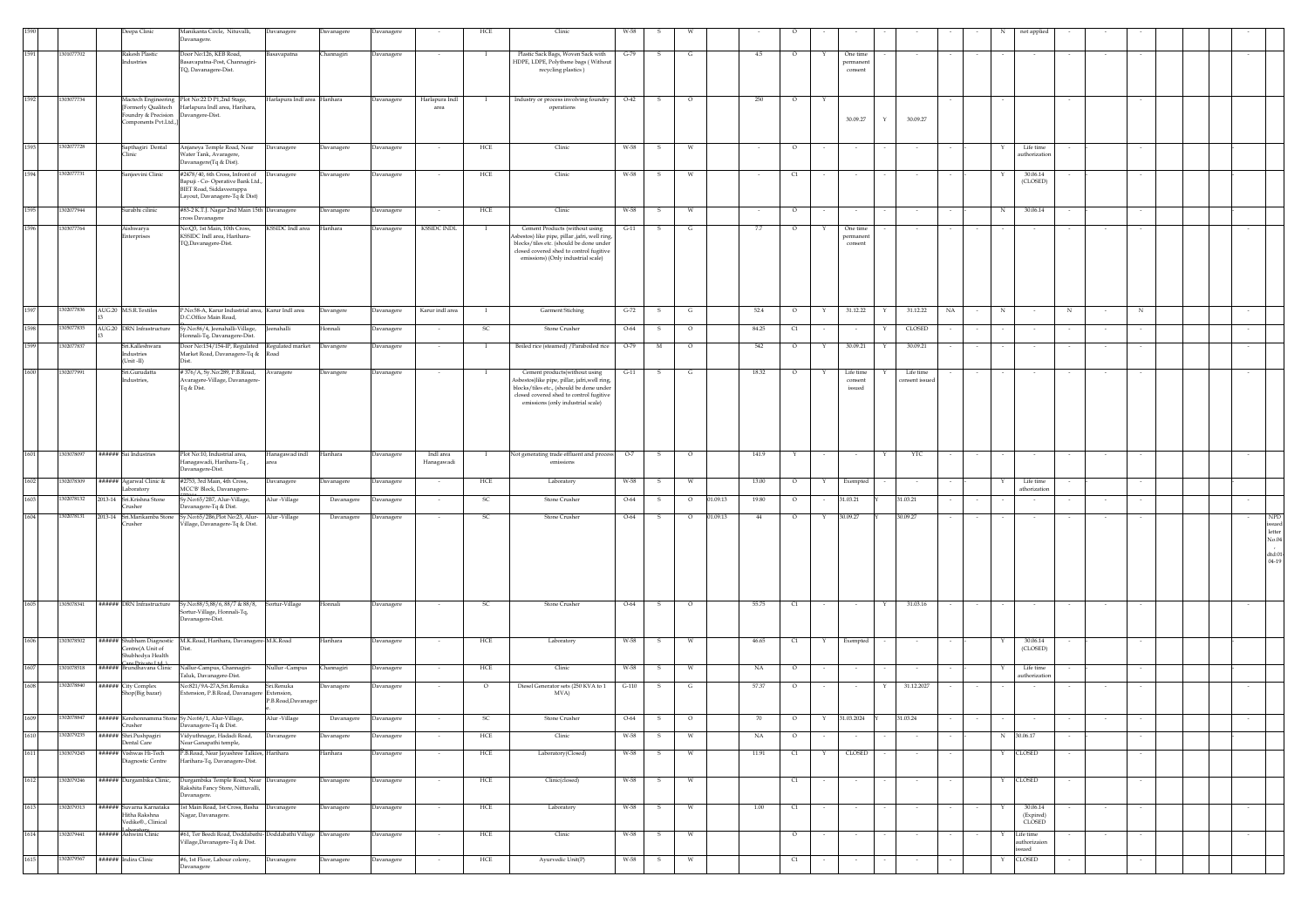|      | 03079149   | mited                                                                       | 2013-14 Cargill India Private Sy.No:121/7,121/3,121/8,124/4,1 Belludi-Village<br>24/2A2,124/1 A2, 124/2B2,<br>118/2,118/1,125/6,125/5,125/4,<br>25/7,125/3,121/1,121/5,121/4,12<br>1/6,22/3 Near Belludi Village,<br>Harihara-Taluk, Davanagere- |                                      | Harihara          | Davanager         |                                |              | Manufacturing of Starch/Saggo                                                                  | $O-49$   |     |         |                     |         |   | 30.06.21                                       | 30.06.2                                      |                  |                 |                                      |   |        |             |  |        |  |
|------|------------|-----------------------------------------------------------------------------|--------------------------------------------------------------------------------------------------------------------------------------------------------------------------------------------------------------------------------------------------|--------------------------------------|-------------------|-------------------|--------------------------------|--------------|------------------------------------------------------------------------------------------------|----------|-----|---------|---------------------|---------|---|------------------------------------------------|----------------------------------------------|------------------|-----------------|--------------------------------------|---|--------|-------------|--|--------|--|
| 1617 | 1302079434 | ###### Z.K.Garments                                                         | Plot No:53, KIADB Karur Indl                                                                                                                                                                                                                     | Karur Indl area                      |                   |                   | KIADB Karur indl               |              | <b>Garment Stiching</b>                                                                        | $G-72$   | s   | G       | 96.00               |         |   | YTC                                            |                                              |                  |                 |                                      |   |        |             |  |        |  |
|      |            |                                                                             | area, Textile Park, Davanagere                                                                                                                                                                                                                   |                                      | Davangere         | Davanagere        | area                           |              |                                                                                                |          |     |         |                     |         |   |                                                |                                              |                  |                 |                                      |   |        |             |  |        |  |
| 1618 | 1302079439 | ###### BANIARA<br><b>GARMENTS</b>                                           | Plot No:38, KIADB Karur Indl<br>area, Textile Park, Davanagere.                                                                                                                                                                                  | Karur Indl area                      | Davangere         | Davanagere        | KIADB Karur indl<br>area       |              | <b>Garment Stiching</b>                                                                        | $G-72$   |     | G       | 99.00               |         | Y | YTC                                            |                                              |                  |                 |                                      |   |        |             |  |        |  |
| 1619 | 1302079516 | Marketing                                                                   | ###### Sanidhya Industries & Sy.No:76/1D2, 96/3&2 & 93/2,<br>#1947/4A, Near BSNL Office,                                                                                                                                                         | Davanagere                           | Davangere         | Davanagere        |                                |              | Soft drinks, aerated waters excluding<br>pulp based                                            | $G-83$   |     | G       | 19.80               | $\circ$ | Y | One time<br>permanen                           |                                              |                  |                 |                                      |   |        |             |  |        |  |
| 1620 | 302079686  | ##### Kanaka Durga<br>arments                                               | P.B.Road,Davanagere.<br>Plot No:49, Textile Park, Karur<br>ndustrial area, Davanagere.                                                                                                                                                           | Karur Indl area                      | <b>Davangere</b>  | Davanagere        | KIADB Karur ind<br>area        |              | Garment Stiching                                                                               | $G-72$   |     | G       | 67.00               |         |   | consent<br>YTC                                 |                                              |                  |                 |                                      |   |        |             |  |        |  |
| 1621 | 302079689  | mited                                                                       | ###### Accutech Agro Private Katha No:214, Sy.No:20/2,<br>Chatobanahalli-Village, Honnur<br>Kasaba, Davanagere.                                                                                                                                  | <b>hatobanahalli</b>                 | Davangere         | Davanager         |                                |              | Fertilizer(granulation and formulation<br>only)                                                | $O-29$   | M   |         | 760.00              | $\circ$ |   | 30.09.22                                       | 30.09.22                                     |                  |                 |                                      |   |        |             |  |        |  |
| 1622 | 1303079693 | ###### Siddesh Industries                                                   | Plot No:20C, KIADB Indl area,                                                                                                                                                                                                                    | Haralapura                           | Iarihara          | Davanagere        | KIADB Indl                     |              | Engineering and Fabrication Units with                                                         | $O-16$   |     |         | 24.92               |         |   |                                                |                                              |                  |                 |                                      |   |        |             |  |        |  |
|      |            |                                                                             | Iaralapura-Village,<br>Harapanahalli Road, Harihara-<br>Tq,Davanagere-Dist.                                                                                                                                                                      |                                      |                   |                   | area,Harlapura                 |              | painting (Without generation of Trade<br>efflunets ) including Almirah, Grill<br>Manufacturing |          |     |         |                     |         |   | One time<br>permanen<br>consent                |                                              |                  |                 |                                      |   |        |             |  |        |  |
| 1623 | 1302079890 |                                                                             | ###### Sree Sai Agri System   Sy. No:23, Rangavvanahalli-<br>/illage, Davanagere-Tq & Dist.                                                                                                                                                      | Rangavvanahalli-<br>/illage          | Davangere         | Davanagere        | $\sim$                         | $\mathbf{I}$ | Flori-culture & Horticulture                                                                   | $G - 69$ | - S | G       | 49.35               | Y       | Y | YTC                                            | NA<br>$\sim$                                 | NA               | N               |                                      | N | $\sim$ | $\mathbb N$ |  |        |  |
| 1624 | 1303079998 | ###### Sri.Kariyammadevi<br>arments                                         | Plot No:14/A, Sy.No:92, KIADB<br>Indl area, Hanagawadi, Harihara<br>Davangere-Dist.                                                                                                                                                              | KIADB Indl area                      | <b>Jarihara</b>   | Davanagere        | KIADB Indl area,<br>Hanagawadi | -1           | <b>Garment Stiching</b>                                                                        | $G-72$   | s   | G       | 93.07               | Y       | Y | YTC                                            |                                              |                  |                 |                                      |   | $\sim$ |             |  |        |  |
| 1625 | 1303079999 | ###### Durga Alloy Castings                                                 | Plot No:13B,KIADB Industrial<br>area, Harlapura, Guttur-Post,                                                                                                                                                                                    | KIADB Indl area,<br><b>Iarlapura</b> | Harihara          | <b>Davanagere</b> | KIADB Indl<br>area, Harlapura  | - 1          | Industry or process involving foundry<br>operations                                            | $O-42$   | s   | $\circ$ | 24.27               | $\circ$ | Υ | 30.09.21                                       | Y<br>30.09.21                                |                  |                 |                                      |   |        |             |  |        |  |
| 1626 | 1302080037 | ###### Sinchana Clinic                                                      | Iarihara, Davanagere-Dist.<br>C/o: Hanumantappa, Hosa                                                                                                                                                                                            | Hosa Kundawada                       | Davanagere        | Davanagere        |                                | HCE          | Clinic                                                                                         | W-58     | s   |         |                     | $\circ$ |   |                                                |                                              |                  | N               | 30.06.14                             |   |        |             |  |        |  |
|      |            |                                                                             | Gundawada, Davanagere-Tq and                                                                                                                                                                                                                     |                                      |                   |                   |                                |              |                                                                                                |          |     |         |                     |         |   |                                                |                                              |                  |                 |                                      |   |        |             |  |        |  |
| 1627 | 1302080039 | ###### Dr.Barki's Clinic                                                    | #176/3, First Floor 3rd Main<br>P.J.Extension, Davanagere                                                                                                                                                                                        | Davanagere                           | Davanagere        | Davanagere        |                                | HCE          | Clinic                                                                                         | W-58     |     |         |                     | $\circ$ |   |                                                |                                              |                  |                 | Life time<br>uthorizatio<br>ued      |   |        |             |  |        |  |
| 1628 | 1302080046 | ###### Acupuncture<br>iagnostic Therapy                                     | 2709/1, 2nd Cross, M.C.C. 'B'<br>Block, Davanagere-577004                                                                                                                                                                                        | Davanagere                           | <b>Davanagere</b> | Davanagere        |                                | ${\rm HCE}$  | clinic                                                                                         | W-58     | s   | w       |                     | C1      |   |                                                |                                              |                  | Y               | 30.06.14<br>(CLOSED)                 |   |        |             |  |        |  |
| 1629 | 1302080351 | ###### Manju Vinaya Clinic                                                  | No:1224/3, Budal Road, Kumblur Kumblur Keri                                                                                                                                                                                                      |                                      | <b>Javanagere</b> | Davanagere        |                                | ${\rm HCE}$  | Ayurvedic Unit(P)                                                                              | $W-58$   | s   |         |                     | $\circ$ |   |                                                |                                              |                  | $_{\rm N}$      | 30.06.17                             |   |        |             |  |        |  |
| 1630 | 1301080240 | ###### Shivaganga                                                           | Keri, Davanagere.<br>opp: to Tahashildar Residence,                                                                                                                                                                                              | Channagiri                           | Channagiri        | Davanagere        |                                | HCE          | Clinic                                                                                         | W-58     | s   | W       |                     | $\circ$ |   |                                                |                                              |                  |                 | Life time                            |   |        |             |  |        |  |
|      |            | Multispeciality Denta<br><b>Tinic</b>                                       | l NH-13, Main Road,<br>Channagiri, Davanagere-Dist.                                                                                                                                                                                              |                                      |                   |                   |                                |              |                                                                                                |          |     |         |                     |         |   |                                                |                                              |                  |                 | authorizatio                         |   |        |             |  |        |  |
| 1631 | 1302080161 | ###### Sanjeevini Clinic,                                                   | EWS Quatras 'D' Block Devaraja<br>Urs Layout Davanagere                                                                                                                                                                                          | Davanagere                           | <b>Javanagere</b> | Davanagere        |                                | HCE          | Clinic                                                                                         | W-58     | -S  | W       |                     | $\circ$ |   |                                                |                                              |                  | N               | 30.06.14                             |   |        |             |  |        |  |
| 1632 | 1302080608 | ###### Vishwabandu Yoga&                                                    | #990/16, Vidya Bindu Nilaya,<br>Naturopathy Kendra Behind KSRTC, Davanagere.                                                                                                                                                                     | Davanagere                           | <b>Davanagere</b> | Davanagere        |                                | HCE          | Ayurvedic Unit(P)                                                                              | W-58     |     |         |                     | $\circ$ |   |                                                |                                              |                  | N               | 30.06.14                             |   |        |             |  |        |  |
| 1633 | 1305080514 | ###### Sanjeevini Clinic                                                    | Veharu Road, Nyamthi-Post,<br>ionnali-Tq, Davanagere-Dist.                                                                                                                                                                                       | Vyamthi                              | Ionnali           | Davanagere        |                                | HCE          | Clinic                                                                                         | W-58     |     | W       |                     | $\circ$ |   |                                                |                                              |                  |                 | Life time<br>uthorizatio             |   |        |             |  |        |  |
| 1634 | 1302080153 | rusher                                                                      | 2013-14 Sri.Manjunatha Stone Sy.No:65/2B3(Plot No:2), Alur-<br>577512, Davanagere-Tq & Dist.                                                                                                                                                     | Alur -Village                        | Davanagere        | Davanagere        |                                | - SC         | Stone Crusher                                                                                  | $O-64$   | -S  | $\circ$ | 14.01.14<br>37.50   | $\circ$ |   | 31.03.21 &<br>applied for<br>further<br>boires | 31.03.21 &<br>applied for<br>further period. |                  |                 |                                      |   |        |             |  |        |  |
| 1635 | 1302080152 | 2013-14 Sri.Tulaja Bhavani<br>Stone Crusher                                 | Sy.No:67/1(Plot No:25), Alur-<br>Village, Davanagere-Tq & Dist.                                                                                                                                                                                  | Alur -Village                        | Davanagere        | Davanagere        |                                | -SC          | <b>Stone Crusher</b>                                                                           | $O-64$   | -S  | $\circ$ | 14.01.14<br>40.22   | $\circ$ |   | 30.09.30                                       | 30.09.30                                     |                  |                 |                                      |   |        |             |  |        |  |
| 1636 | 1302080151 | ###### Sri.Ranganatha<br>wamy Stone Crusher                                 | Sy.No:67/1(Plot No:26), Alur-<br>77512, Davanagere-Tq & Dist.                                                                                                                                                                                    | Alur -Village                        | Davanagere        | Davanagere        |                                | SC           | Stone Crusher                                                                                  | $O-64$   | s   | $\circ$ | 27.00               | $\circ$ | Y | 30.09.22                                       | 30.09.22                                     |                  |                 |                                      |   |        |             |  |        |  |
| 1637 | 1303080179 | ###### Shanthala Home                                                       | Plot No:17, Sy.No:92493,                                                                                                                                                                                                                         | Ianagawadi-Village Harihara          |                   | Davanagere        | Ianagawadi ind                 |              | Bakery/Confectionary/Sweets                                                                    | $G-3$    | s   | G       | 25-08-2002<br>25.25 | Y       |   |                                                | YTC<br>Y                                     |                  |                 |                                      |   |        |             |  |        |  |
|      |            | roduct                                                                      | lanagawadi Indl area,<br>Hanagwadi-Village, Harihara-<br>Tq,Davanagere-Dist.                                                                                                                                                                     |                                      |                   |                   | area                           |              | production (Industrial Scale)                                                                  |          |     |         |                     |         |   |                                                |                                              |                  |                 |                                      |   |        |             |  |        |  |
| 1638 | 1303080223 | ###### Sri.Manjunatha Rice<br>Tech(formerly<br><b>B.N.Rice Industries</b> ) | Sy.No:39/1A4, #1658/1,<br>.<br>Mittalakatte-Village,Harihara-<br>Tq,Davanagere-Dist.                                                                                                                                                             | Mittalakatte                         | Harihara          | Davanagere        | $\sim$                         | - 1          | Boiled rice (steamed) / Paraboiled rice                                                        | $O-79$   | S.  | $\circ$ | 91.08               | $\circ$ |   | 30.09.17<br>NPD issued                         | 30.09.17 NPD<br>$\mathbf{Y}$<br>issued       |                  |                 |                                      |   |        |             |  |        |  |
| 1639 | 1302080263 | ###### Spandana Nursing<br>lome                                             | #2345/1, 2nd Main, 5th Cross,<br>HKR Circle, RCH Complex,<br>Nittuvalli, Davanagere-577004.                                                                                                                                                      | Davanagere                           | <b>Davanagere</b> | Davanagere        | $\sim$                         | HCE          | Bedded(<30)                                                                                    | W-58     | s.  | W       | 60.95               | $\circ$ |   | $\sim$                                         | $\sim$                                       | $\sim$           | N               | 30.06.17                             |   | $\sim$ |             |  |        |  |
| 1640 | 1302080464 | ###### Sri.Thirumala Stone<br>Crusher                                       | Sy.No:67/1(Plot No:27), Alur-<br>Village, Davanagere-Tq & Dist.                                                                                                                                                                                  | Alur -Village                        | Davanagere        | Davanagere        |                                | SC           | Stone Crusher                                                                                  | $O-64$   | s   | $\circ$ | 28.00               | $\circ$ | Y | 30.09.27                                       | 30.09.27                                     |                  |                 |                                      |   |        |             |  |        |  |
| 1641 | 1302080501 | ###### M.G.Auto<br>Service(Class                                            | Shed No:C-38, Near Subramanya Davanagere<br>Swamy Temple, Indl area, 1st                                                                                                                                                                         |                                      | Davanagere        | Davanagere        |                                |              | Automobile Servicing, Repairing and<br>painting (excluding only fuel dispensing                | $O-18$   | s   | $\circ$ | 20.42               | C1      | Y | 30.09.18<br>(CLOSED)                           |                                              |                  | Not<br>$\alpha$ |                                      |   |        |             |  |        |  |
|      |            | Harvesting Machines<br>Sales & Service0                                     | Cross, Lokikere<br>Road, Davanagere-577005.                                                                                                                                                                                                      |                                      |                   |                   |                                |              | $\rightarrow$                                                                                  |          |     |         |                     |         |   |                                                |                                              |                  |                 |                                      |   |        |             |  |        |  |
| 1642 | 1302073344 | ###### Indosys Life Care                                                    | #9/193, 3rd Main, P.J.Extension, Davanagere<br><b>Javanagere</b>                                                                                                                                                                                 |                                      | Davanagere        | Davanagere        |                                | HCE          | Clinic                                                                                         | W-58     | s   | W       |                     | $\circ$ |   |                                                |                                              |                  |                 | Life time<br>authorization<br>issued |   |        |             |  |        |  |
| 1643 | 1303080765 | ###### Chandru Garments                                                     | Indl Estate, Shop No:32, Harihara-Indl Estate<br>5770602, Davangere-Dist.                                                                                                                                                                        |                                      | Harihara          | Davanagere        | <b>KSSIDC</b> Indl<br>Estate   | - 1          | Garment Stiching                                                                               | $G-72$   | -S  | G       | 14                  | Y       | Y | YTC                                            |                                              |                  |                 |                                      |   |        |             |  |        |  |
| 1644 | 1302081033 | ###### Davanagere<br>Center                                                 | Door No.176/C,3rd Main,<br>Diagnostic & Imaging P.J.Extension,Davanagere-577<br>002                                                                                                                                                              | P.J.Extension                        | <b>Davanagere</b> | Davanagere        | $\sim$                         | HCE          | Diagnistoc Centre                                                                              | W-58     | -S  | W       | 11.40               | C1      | Y | Exempted                                       | $\sim$                                       | $\sim$<br>$\sim$ |                 | 30.06.14<br>(CLOSED)                 |   | $\sim$ | $\sim$      |  | $\sim$ |  |
| 1645 | 1302080608 | Panchakarma                                                                 | ###### Ashwatha Ayurveda Shivakumara Swamy Badavane,<br>2nd Stage Near Sanjeevini                                                                                                                                                                | Davanagere                           | Davanagere        | Davanagere        |                                | HCE          | Ayurvedic Unit(P)                                                                              | W-58     | s   |         |                     | C1      |   |                                                |                                              |                  |                 | 30.06.14(CLOS<br>ED)                 |   |        |             |  |        |  |
|      |            | Chikitsalaya                                                                | Anjaneya Temple, Davanagere                                                                                                                                                                                                                      |                                      |                   |                   |                                |              |                                                                                                |          |     |         |                     |         |   |                                                |                                              |                  |                 |                                      |   |        |             |  |        |  |
|      |            |                                                                             |                                                                                                                                                                                                                                                  |                                      |                   |                   |                                |              |                                                                                                |          |     |         |                     |         |   |                                                |                                              |                  |                 |                                      |   |        |             |  |        |  |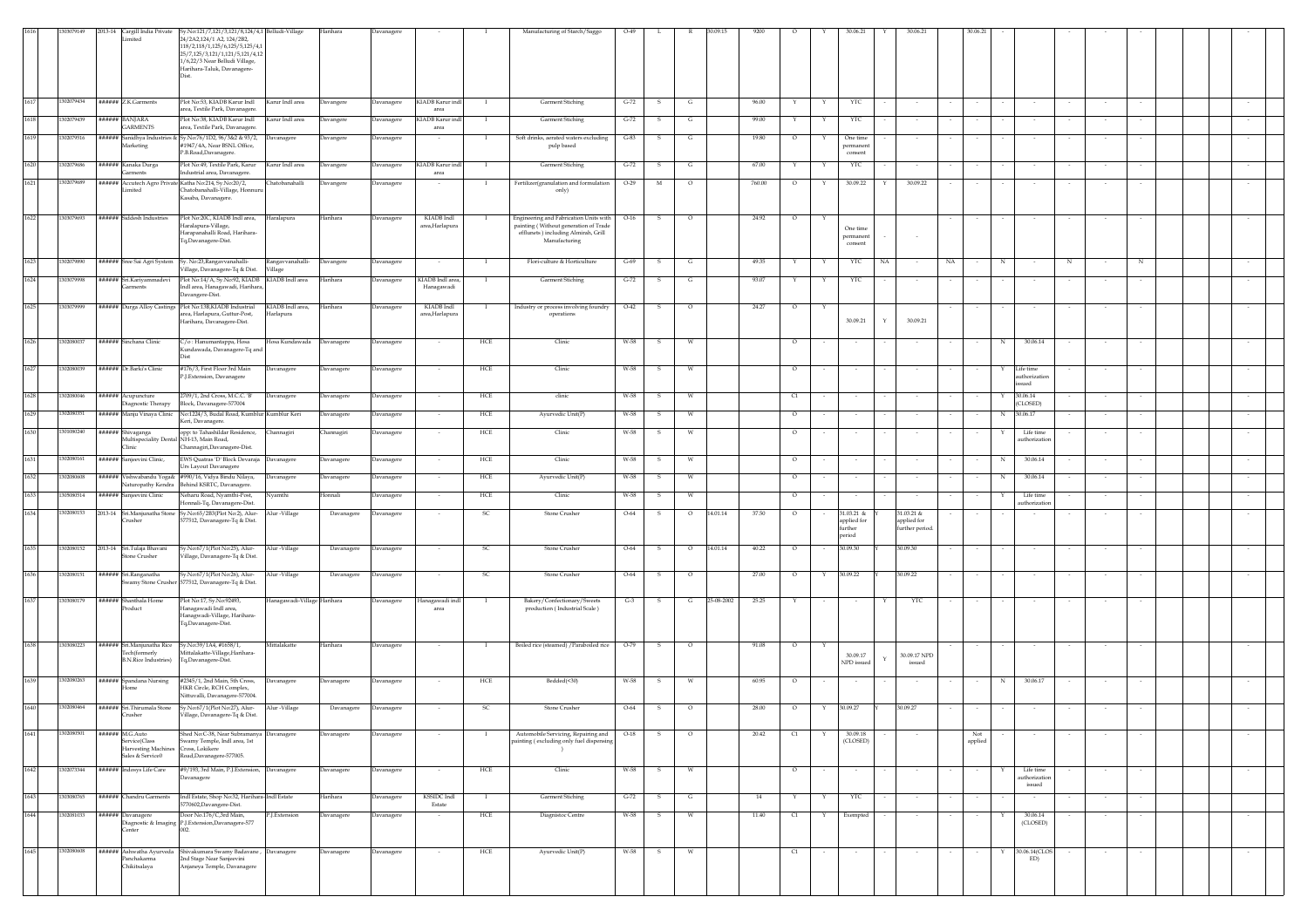|      | 12080266   | ###### Gurushree Hospital                      | #180,3rd Main, 8th Cross,<br>P.J.Extension, Davanagere-577                                                                 | P.J.Extension               | Davanagere | Davanagere        |                        | HCE            | Bedded(<30)                                                                                                                             | W-58   |              |          |          |             |          |              |                                         |        |                         |   |             | 30.06.17<br>applied $\&$                                                                                                                            |        |        |  |        |
|------|------------|------------------------------------------------|----------------------------------------------------------------------------------------------------------------------------|-----------------------------|------------|-------------------|------------------------|----------------|-----------------------------------------------------------------------------------------------------------------------------------------|--------|--------------|----------|----------|-------------|----------|--------------|-----------------------------------------|--------|-------------------------|---|-------------|-----------------------------------------------------------------------------------------------------------------------------------------------------|--------|--------|--|--------|
| 1647 | 1306080789 | ###### Sri Sai Clinic                          | Sokke Road, Near Bus Stand,<br>Pallagatte, JagalurDavanagere-                                                              | Pallagatte                  | Jagalur    | Davanagere        |                        | HCE            | clinic                                                                                                                                  | W-58   | $\mathbf{s}$ | W        |          |             | $\circ$  |              |                                         |        |                         |   | N           | pendign<br>30.06.17                                                                                                                                 |        |        |  |        |
| 1648 | 1306080520 | ###### Jagaluru Digital X-<br>Ray Center       | Behind Govt.Hospital,Jagalur-577 Jagalur<br>528, Davanagere-Dist.                                                          |                             | Jagalur    | Davanagere        | $\sim$                 | HCE            | Clinic                                                                                                                                  | W-58   | -S           | W        |          |             | $\circ$  |              |                                         |        | $\sim$                  |   | N           | 30.06.14                                                                                                                                            | $\sim$ | $\sim$ |  |        |
| 1649 | 1303081209 | ###### Sri.Guru Enterprises                    | Plot NO:36/A, Hanagawadi Indl Harihara<br>area, Harihara-Tq,Davanagere-<br>Dist                                            |                             | Harihara   | <b>Davanagere</b> | lanagawadi ind<br>area |                | Engineering and Fabrication units with<br>painting (without generation of trade<br>effluents) including Almirah, Grill<br>manufacturing | $O-16$ | S.           | $\circ$  |          | 24.18       | Y        | Y            | YTC                                     |        | $\sim$                  |   |             |                                                                                                                                                     | $\sim$ |        |  |        |
| 1650 | 1302081085 |                                                | ###### Yoga Therapy Center 2nd Cross Swami Vivekananda Davanagere<br><b>Extension BIET Circle</b><br>Davanagere-Tq & Dist. |                             | Davanagere | Davanagere        |                        | HCE            | Clinic                                                                                                                                  | W-58   | - S          | W        |          |             | C1       |              |                                         |        |                         |   | $\Gamma$    | CLOSE 30.06.14(CLOS<br>ED)                                                                                                                          |        |        |  |        |
| 1651 | 1302078809 | ###### Vinayaka Stone<br>Crusher(Unit-II)      | Sy.No:67/3/2, Alur village,<br>Davanagere-Tq & Dist.                                                                       | Alur Village                | Davanagere | Davanagere        | $\sim$                 | SC.            | Stone Crusher                                                                                                                           | $O-64$ | s            | $\circ$  |          | 23.29       | C1       |              |                                         | eturne | Returned                |   |             |                                                                                                                                                     |        |        |  |        |
| 1652 | 1302081498 | April.14 Patil Industries                      | Plot No. 7, G-2, Karur Indl Area, Karur Indl area<br>avanagere                                                             |                             | Davangere  | Davanagere        | Karur indl area        | $\blacksquare$ | Mineralised Water                                                                                                                       | $G-54$ | $\mathbf{s}$ | G        | 1/6/2014 | 18.89       | Y        | Y            | <b>5YEARS CFI</b>                       |        |                         |   |             |                                                                                                                                                     |        |        |  | NA.    |
| 1653 | 1302081953 | May.14 Altaf Phova<br>dustries,                | No.1, 1st Main, 1st Cross,<br>Mandakki Bhatti Layout,<br>Davanagere.                                                       | Davanagere                  | Davangere  | Davanagere        | $\sim$                 |                | Rice Hulling & Phova Manufacturing<br>industries                                                                                        | $G-39$ | - S          | G        |          | 23.50       | $\circ$  |              | Life time<br>consent<br>issued          |        | Life time<br>nsent issu |   |             |                                                                                                                                                     |        |        |  |        |
| 1654 | 1302081954 | May.14 Indus Veg Pro Pvt.                      | Plot No-19 B,C,KIADB Industrial KIADB Industrial<br>Area, Lokikere Road,<br>Davanagere.                                    |                             | Davangere  | Davanagere        |                        |                | Food & Food processing including fruits<br>& vegitables processing (Gherkin<br>Processing)                                              | $O-7$  |              | $\circ$  |          | 275.78      | $\circ$  |              | 30.09.29                                |        | 30.09.29                |   |             |                                                                                                                                                     |        |        |  |        |
| 1655 | 1302081969 | May.14 Shree Vigneshwara<br>Industries         | C-22, Industrial Estate, Lokikere Lokikere Industrial Davanagere<br>Road Davanagere                                        | Estate                      |            | Davanagere        | $\sim$                 |                | Polythene & Plastic processed products<br>nanufactring (Virgin plastics) including<br>plastic injection/extrusion moulding and          | $G-32$ | - 5          | G        |          | 21.86       | C1       | Y            | One time<br>permanent<br>nsent(CLC      |        | $\sim$                  |   | $\sim$      |                                                                                                                                                     | $\sim$ |        |  |        |
| 1656 | 1302081757 | May.14 Santana Fertility<br><b>Centre</b>      | No: 373/D, 4th Main 9th cross,<br>P.J. Extension, Davanagere                                                               | Davanagere                  | Davanagere | Davanagere        | $\sim$                 | <b>HCE</b>     | Clinic                                                                                                                                  | W-58   | -S           | W        |          | NA          | $\circ$  |              |                                         |        | $\sim$                  |   |             | Life time<br>uthorizatio                                                                                                                            |        |        |  |        |
|      | 302081918  | May.14 City Dental Care                        | Door No:551, Near S.S. Hospital, Davanagere<br>K.R.Road, Davanagere.                                                       |                             | Davanagere | <b>Davanagere</b> |                        | HCE            | Clinic                                                                                                                                  | W-58   |              | <b>W</b> |          | NA          | $\circ$  |              |                                         |        |                         |   |             | life time<br>uthorization                                                                                                                           |        |        |  |        |
| 1658 | 1302081968 | May.14 S.S. Dental Care                        | Door No- #2873,1st Floor, S S<br>Plaza, 4th Main, 4th Cross MCC<br><b>B Block</b> , DSavangere                             | Davanagere                  | Davanagere | Davanagere        |                        | HCE            | Clinic                                                                                                                                  | W-58   |              | W        |          | $_{\rm NA}$ | $\circ$  |              |                                         |        |                         |   |             | Life time<br>uthorizatio                                                                                                                            |        |        |  |        |
| 1659 | 1303082161 |                                                | June.14 Sneha Health Centre, Santhe Road, Malebennur,<br>Harihara-Tq and Davanagere-                                       | Malebennur                  | Harihara   | Davanagere        |                        | HCE            | Clinic                                                                                                                                  | W-58   | - S          | W        |          | NA          | $\circ$  |              |                                         |        |                         |   |             | Life time<br>uthorization                                                                                                                           | $\sim$ |        |  |        |
| 1660 | 1305082172 |                                                | June.14 Rameshwara Clinic, Door No.257/1, Rampura Road, Sasvehalli<br>sasvehalli-P.<br>Honnali-<br>Tq, Davanagere-Dist     |                             | Honnali    | Davanagere        |                        | HCE            | Clinic                                                                                                                                  | W-58   | - S          | W        |          | NA          | $\circ$  |              |                                         |        |                         |   |             | Life time<br>authorization                                                                                                                          |        |        |  |        |
| 1661 | 1302081399 | June.14 Trishul Agro<br><b>Industries</b>      | #115/5A2, P.B.Road, Davanagere-Davanagere<br>577002.                                                                       |                             | Davangere  | Davanagere        | $\sim$                 |                | Fish feed, poultry feed and cattle feed                                                                                                 | $O-30$ | - S          | $\circ$  |          | 49.59       | $\circ$  |              | 30.09.30                                |        | 30.09.30                |   | $\sim$      |                                                                                                                                                     | $\sim$ | $\sim$ |  | $\sim$ |
| 1662 | 1302082580 | ###### Sarvamangala<br><b>Ayurvedic Clinic</b> | #317/1, 3rd Main Road,<br>Pavillion Road, P.J.Extension,<br>Davanagere-577004                                              | Davanagere                  | Davanagere | Davanagere        |                        | HCE            | Ayurvedic Unit(P)                                                                                                                       | W-58   | -S           | W        |          | NA          | C1       |              |                                         |        |                         |   | $\mathbb D$ | CLOSE 30.06.18(CLOS<br>ED)                                                                                                                          |        |        |  |        |
|      | 302082719  | ###### Rihana Clinic                           | Shop No:M-5A Millath Complex Davanagere<br>Basha Nagara, Davanagere-Tq<br>and Dist                                         |                             | Davanagere | Davanagere        |                        | HCE            | Clinic                                                                                                                                  | W-58   |              | <b>W</b> |          | NA          | $\alpha$ |              |                                         |        |                         |   | Notice      | Not applied                                                                                                                                         |        |        |  |        |
|      | 302082930  | ###### Ravi Dental Clinic                      | Below Nandi Lodge, behind<br>Mytri hotel, Opposite Old Bus<br>stand, Davanagere, Davanagere<br>Tq and Dist                 | Davanagere                  | Davanagere | Davanagere        |                        | HCE            | Clinic                                                                                                                                  | W-58   |              |          |          | NA          | $\alpha$ |              |                                         |        |                         |   | vot app     | Not applied                                                                                                                                         |        |        |  |        |
| 1665 | 1302082577 | ###### Sri.Balaji Electrical<br>Poles          | Sy.No:277/2, Alurhatti, Malekatte-Mallekatte-Post<br>Post,Davanagere                                                       |                             | Davangere  | Davanagere        |                        |                | R.C.C.Poles/Electrical Poles                                                                                                            | $G-80$ | - S          | G        | 01.01.02 | 25.25       | $\circ$  | Y            | 31.12.23                                |        |                         |   |             |                                                                                                                                                     |        |        |  |        |
| 1666 | 1302082573 | ###### Soham Cotspin<br>Garments               | Plot No:60-A2,KIADB, Indl area, Davanagere<br>Davanagere                                                                   |                             | Davangere  | Davanagere        | KIADB Indl area        |                | Manufacturing of cotton & blended Yarn                                                                                                  | $G-15$ | - S          | G        | 01.01.02 | 96.85       | $\circ$  | Y            | 31.12.23                                |        |                         |   |             |                                                                                                                                                     |        |        |  |        |
| 1667 | 1302081964 |                                                | ###### Jain Poly Packs(Unit- Door No:15, KIADB Indl area, Davanagere<br>Davanagere.                                        |                             | Davangere  | Davanagere        | KIADB Indl area        |                | Plastic sack bags, woven sack with<br>HDPE, Polythene bags(without recycling<br>plastic)(Laminated poly Prophilin wover<br>fabric)      | $G-79$ | - 5          | G        |          | 58.00       | $\circ$  |              | 31.12.22                                |        |                         |   |             |                                                                                                                                                     |        |        |  |        |
| 1668 | 1302082471 |                                                | ###### Jain Poly Packs(Unit-Plot No:11, KIADB Karur Indl Davanagere<br>rea, Davanagere                                     |                             | Davangere  | Davanagere        | KIADB Indl area        | -1             | Label Manufacturing (Printing of BOPP)                                                                                                  | $G-91$ | - S          | G        |          | 22.10       | $\circ$  | Y            | One time<br>permaner<br>consent         |        | $\sim$                  |   |             |                                                                                                                                                     | $\sim$ |        |  |        |
| 1669 | 302082858  | ###### Unique Industries                       | #:275/7, Bye-Pass Road, Hosa<br>Gundawada, Davanagere-Tq &                                                                 | Kundawada Village Davangere |            | Davanagere        | $\sim$                 |                | Mineralized water                                                                                                                       | $G-54$ | 5            | G        | 2014     | 21.79       | $\circ$  |              | 31.12.14<br>(NPD issued<br>on 09.02.18) |        |                         |   |             |                                                                                                                                                     |        |        |  |        |
| 1670 | 1303082855 | ###### Indian Iron Foundry                     | Sy.No:40/2A2, Plot<br>o:34, Mahajenahalli-Village,<br>Iarihara-Tq, Davanagere-Dist.                                        | Mahajenahalli               | Harihara   | Davanagere        |                        |                | Industry or process involving foundry<br>operations                                                                                     | $O-42$ | s            | $\circ$  | 01.01.12 | 41.53       | $\circ$  |              | 30.09.23                                |        | 30.09.23                |   |             |                                                                                                                                                     |        |        |  |        |
| 1671 |            | of SKMS Motors<br>Pvt.Ltd.,)                   | 1302083380 ###### KJ HYUNDAI(A unit No:371/271, Sy.No:271/1A7,<br>waragere-Village,<br>P.B.Road,Davanagere                 | Avaragere                   | Davangere  | Davanagere        |                        |                | Automobile Servicing, Repairing and<br>ainting ( excluding only fuel dispensing<br>$\rightarrow$                                        | $O-18$ | $\mathbf{s}$ | $\circ$  | $\sim$   | 230         | $\circ$  | $\mathbf{Y}$ | 30.09.23                                | Y      | 30.09.23                | Y | 30.09.23    |                                                                                                                                                     |        |        |  |        |
| 1672 | 1302083563 | ###### Avin Imaging &<br>Diagnostic Centre,    | #2670/1,2, MCC'B'<br>Block, Davanagere.                                                                                    | Davanagere                  | Davanagere | Davanagere        |                        | HCE            | Laboratory                                                                                                                              | W-58   |              | W        |          |             | $\circ$  |              |                                         |        |                         |   | N           | 30.06.18                                                                                                                                            |        |        |  |        |
| 1673 | 1302083525 | ###### RSC Heart Centre                        | 4th Main, 9th Main, Nandi<br>Hospital Road, P.J.Extension,<br>Davangere.                                                   | Davanagere                  | Davanagere | Davanagere        |                        | HCE            | Clinic                                                                                                                                  | W-58   | - S          | W        |          | NA          | $\alpha$ |              |                                         |        |                         |   |             | Life time<br>authorization<br>authorization<br>withdraw<br>because clinic<br>was closed<br>asper letter<br>submitted by<br>the clinic<br>authority) |        |        |  |        |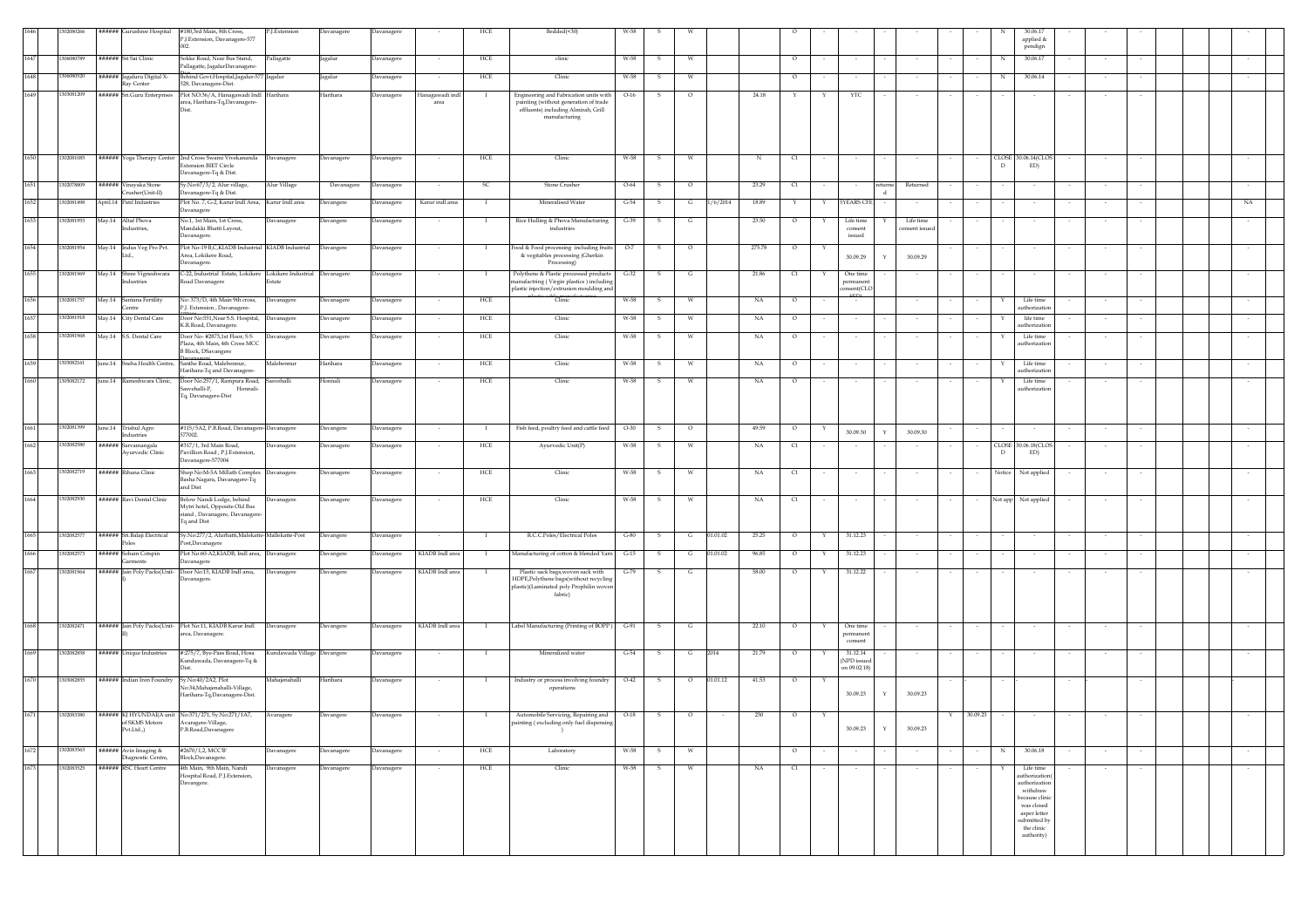| 1674 | 302083693  | 2014-15 Sri.Naradamuni Stone Sy.No.64/4, Alur-Village,<br>Crusher,   | Davanagere-Tq & Dist.                                                                                 | Alur-Village                  | Davanagere        | Davanagere        |                 |                | Stone Crusher                                                                                                     | $O-64$  |    |         | 1.09.14    |         |         |              |                     |   |          |               |                   |                           |        |        |        |        |                                                               |
|------|------------|----------------------------------------------------------------------|-------------------------------------------------------------------------------------------------------|-------------------------------|-------------------|-------------------|-----------------|----------------|-------------------------------------------------------------------------------------------------------------------|---------|----|---------|------------|---------|---------|--------------|---------------------|---|----------|---------------|-------------------|---------------------------|--------|--------|--------|--------|---------------------------------------------------------------|
|      |            |                                                                      |                                                                                                       |                               |                   |                   |                 |                |                                                                                                                   |         |    |         |            |         |         |              |                     |   |          |               |                   |                           |        |        |        |        | ${\rm letter}$<br>$\rm No.02$                                 |
|      |            |                                                                      |                                                                                                       |                               |                   |                   |                 |                |                                                                                                                   |         |    |         |            |         |         |              |                     |   |          |               |                   |                           |        |        |        |        | dtd:01<br>$04 - 19$                                           |
|      |            |                                                                      |                                                                                                       |                               |                   |                   |                 |                |                                                                                                                   |         |    |         |            |         |         |              |                     |   |          |               |                   |                           |        |        |        |        |                                                               |
|      |            |                                                                      |                                                                                                       |                               |                   |                   |                 |                |                                                                                                                   |         |    |         |            |         |         |              |                     |   |          |               |                   |                           |        |        |        |        |                                                               |
| 1675 | 1302083715 | ###### S.N.M.K. Agro Foods Plot No:1G, KIADB indl area,              | Lokikere Road, Davanagere.                                                                            | Davanagere                    | Davangere         | Davanagere        | KIADB Indl area | $\;$ I         | Fish Feed, Polultry Feed & Cattle Feed                                                                            | $O-30$  | s  | $\circ$ | 19.03.19   | 98.55   | $\circ$ | Y            | 30.09.23            |   | 30.09.23 |               |                   |                           |        |        |        |        |                                                               |
| 1676 | 1302083722 | 2014-15 GMM Enterprises                                              | Sy.No:148, Hebbalu-                                                                                   | Hebbalu-Village               | Davanagere        | Davanagere        | $\sim$          | - SC           | Stone crusher & M-Sand                                                                                            | $O-64$  | L. | $\circ$ | 01.12.16   | 2311.00 | $\circ$ | Y            | 30.09.29            |   | 30.09.29 |               |                   |                           |        | $\sim$ |        |        |                                                               |
|      |            |                                                                      | /illage,Davanagere-Tq & Dist.                                                                         |                               |                   |                   |                 |                |                                                                                                                   |         |    |         |            |         |         |              |                     |   |          |               |                   |                           |        |        |        |        |                                                               |
| 1677 | 1302083863 | ###### Preeti Health Care                                            | Door No.393/1-2,1st Floor, 8th<br>Main, 8th Cross,                                                    | Davanagere                    | Davanagere        | Davanagere        |                 | HCE            | Clinic                                                                                                            | W-58    | s  | W       |            |         | $\circ$ |              |                     |   |          |               |                   | Life time<br>uthorization |        |        |        |        |                                                               |
| 1678 | 1302083882 | Gem Motors).<br>(New)#711/1,                                         | ###### Vani Honda (Unit of #711/1, P.B.Road, Davanagere-<br>577002.                                   | Davanagere                    | Davangere         | Davanagere        |                 | $\mathbf{I}$   | Automobile Servicing, Repairing and<br>painting (excluding only fuel dispensing                                   | $O-18$  | -S | $\circ$ | 2011       | 62.38   | $\circ$ | $\mathbf{Y}$ |                     |   |          | 30.09.19<br>Y |                   |                           |        |        |        |        |                                                               |
|      |            | P.B.Road, Davanagere<br>577002.                                      |                                                                                                       |                               |                   |                   |                 |                |                                                                                                                   |         |    |         |            |         |         |              | 30.09.22            | Y | 30.09.22 |               |                   |                           |        |        |        |        |                                                               |
| 1679 | 1302083946 | ###### Appaji Clinical                                               | Vo:821/B, Bombu bazar Road,                                                                           |                               | Davanagere        |                   |                 | HCE            | Laboratory                                                                                                        | W-58    |    |         |            |         | $\circ$ |              |                     |   |          |               |                   | 30.06.18                  |        |        |        |        |                                                               |
|      |            | Laboratory                                                           | Near opp Ganesh Temple,<br>Jagalur Bus stop, Davanagere.                                              | Davanagere                    |                   | <b>Davanagere</b> |                 |                |                                                                                                                   |         | s  | W       |            | 2.90    |         | Y            | Exempted            |   |          |               | $_{\rm N}$        |                           |        |        |        |        |                                                               |
| 1680 | 1302084004 | ###### Vishwas Hi-Tech<br>Diagnostic Centre                          | Door No.413/1, "Nidhi", 8th<br>Main,P.J.Extension,Davanagere.                                         | Davanagere                    | Davanagere        | Davanagere        |                 | HCE            | Laboratory                                                                                                        | W-58    | -S | W       |            | 86.37   | $\circ$ | Y            | Exempted            |   |          |               |                   | Life time<br>uthorization |        |        |        |        |                                                               |
| 1681 | 1306084094 | ###### City Clinic                                                   | Near Govt.Hospital, Jagalur-<br>5772528, Davanagere-Dist.                                             | Jagalur                       | Jagalur           | Davanagere        |                 | HCE            | Clinic                                                                                                            | W-58    | s  | W       |            |         | $\circ$ |              | $\sim$              |   |          |               |                   | Life time<br>uthorization |        |        |        |        |                                                               |
| 1682 | 1303084139 | ###### Amruth Clinical                                               | Krishna Complex, Door                                                                                 | Harihara                      | Harihara          | Davanagere        |                 | HCE            | Laboratory                                                                                                        | W-58    | s  | W       |            | 5.61    | $\circ$ | Y            | Exempted            |   |          |               | N                 | 30.06.18                  |        |        |        |        |                                                               |
|      |            | Laboratory,                                                          | No.1300/1,H-Division,Beside<br>Church, P.B.Road, Harihra-<br>Tq,Davanagere-Dist.                      |                               |                   |                   |                 |                |                                                                                                                   |         |    |         |            |         |         |              |                     |   |          |               |                   |                           |        |        |        |        |                                                               |
| 1683 | 302084143  | ###### Shubhodaya<br><b>Diagnostics</b>                              | Door No.118/P, Samarth Plaza,<br><b>ESI Hospital</b>                                                  | Davanagere                    | Davanagere        | Davanagere        |                 | HCE            | Laboratory                                                                                                        | W-58    | -S | W       |            | 26.15   | C1      | Y            | Exempted            |   |          |               |                   | Not applied<br>(CLOSED)   |        | $\sim$ |        |        |                                                               |
| 1684 | 302084079  | ###### Shivavijaya<br>Industries(TSM Rice                            | /.No:107/2C, #346, Lokikere<br>Road, Belavanur-                                                       | Belavanur                     | Davangere         | avanagere         | Lokiere road    |                | Boiled rice (steamed) / Paraboiled rice                                                                           | $O-79$  | s  | $\circ$ |            | 74.65   | $\circ$ |              |                     |   |          |               |                   |                           |        |        |        |        |                                                               |
|      |            | Mill)                                                                | Village, Davanagere-Tq & Dist.                                                                        |                               |                   |                   |                 |                |                                                                                                                   |         |    |         |            |         |         |              | 30.09.22            | Y | 30.09.22 |               |                   |                           |        |        |        |        |                                                               |
| 1685 | 1302084253 | ###### M.K.Memorial<br>Hospital                                      | Door No.2073, MCC'A' Block, 3rd Davanagere<br>Main, 3rd Cross, Davanagere-577                         |                               | Davanagere        | <b>Davanagere</b> |                 | HCE            | Bedded(<25)                                                                                                       | W-58    | s  | W       |            | 19.60   | $\circ$ |              | Exempted            |   |          |               |                   | Lifetime<br>uthorization  |        |        |        |        |                                                               |
| 1686 | 302084012  | ###### Anjaneya Plastic                                              | 004<br>Plot.No.8/1, Industrial Estate,                                                                | Davanagere                    | Davangere         | Davanagere        | KSSIDC INDL     | <b>I</b>       | Plastic units covered under Plastic                                                                               | $G-79$  | s  | G       | 23-04-2003 | 7.21    | $\circ$ | $\mathbf{Y}$ | One time            |   |          |               |                   |                           |        |        |        |        |                                                               |
|      |            | ndustries                                                            | .okikere Road, Davanagere.                                                                            |                               |                   |                   |                 |                | Rules, 2011                                                                                                       |         |    |         |            |         |         |              | permanen<br>consent |   |          |               |                   |                           |        |        |        |        |                                                               |
| 1687 | 302084615  | ###### Ashwini Poly Clinic                                           | College Road, Near<br>H.K.R.Circle.Nittuvalli.                                                        | Javanagere                    | <b>Davanagere</b> | <b>Javanagere</b> |                 | HCE            | Clinic                                                                                                            | W-58    | s  | W       |            |         | $\circ$ |              |                     |   |          |               |                   | Life time<br>uthorization |        |        |        |        |                                                               |
| 1688 | 1303084644 | ###### Shree Bhavani Clinic                                          | AMC Bharath Complex,<br>Harapanahalli Road, Old<br>Harlapura, Guttur                                  | Iarihara                      | <b>Jarihara</b>   | avanagere         |                 | HCE            | Ayurvedic Unit(P)                                                                                                 | W-58    |    |         |            |         | C1      |              |                     |   |          |               | Notice            | Not applied               |        |        |        |        |                                                               |
| 1689 | 1302084652 |                                                                      | Colony, Harihara, Davanagere-                                                                         |                               |                   |                   |                 |                |                                                                                                                   |         |    |         |            |         |         |              |                     |   |          |               |                   |                           |        |        |        |        |                                                               |
|      |            | ###### Dental Digital<br>aaging                                      | Shop No.2, Ganesh Complex, 1st Davanagere<br>Floor opp:Dental College,<br>M.C.C.'B' Block,Davanagere. |                               | Davanagere        | Davanagere        |                 | HCE            | Clinic                                                                                                            | W-58    | S  | W       |            |         | $\circ$ |              |                     |   |          |               | Y                 | Life time<br>uthorization |        |        |        |        |                                                               |
| 1690 | 1301084657 | ###### Manipal ENT Clinic                                            | Sri.Marulasiddeshwara<br>Complex, Near Bus Stand, NH-13,                                              | hannagiri                     | Channagiri        | Davanagere        |                 | HCE            | Clinic                                                                                                            | W-58    | s  | W       |            |         | q       |              |                     |   |          |               | <b>CLOSE</b><br>D | CLOSED                    |        |        |        |        |                                                               |
| 1691 | 1302084681 | ###### Dheeraj Ice Plant                                             | Channagiri-577213, Davanagere.<br>Door No:99/10, Doggalli                                             | Javanagere                    | Davangere         | Davanagere        |                 | $\mathbf{I}$   | Ice blocks manufacturing, cold storage &                                                                          | $G-105$ | s  | G       |            | 10.15   | $\circ$ | Y            | 31.12.33            |   |          |               |                   |                           |        |        |        |        |                                                               |
|      |            |                                                                      | Compound, RMC Link<br>Road,Davanagere-577001.                                                         |                               |                   |                   |                 |                | refrigeration rooms                                                                                               |         |    |         |            |         |         |              |                     |   |          |               |                   |                           |        |        |        |        |                                                               |
| 1692 | 1302084447 | 2014-15 Akash Stone Crusher Sy.No:55/4, Alur-                        |                                                                                                       | Alur-Village                  | Davanagere        | Davanagere        | $\sim$          | -SC            | Stone Crusher                                                                                                     | O-64    | -S | $\circ$ | 23.12.14   | 41.30   | $\circ$ |              |                     |   | 29.06.21 | $\sim$        |                   |                           |        |        |        | $\sim$ | ${\rm NPD}$                                                   |
|      |            |                                                                      | Village, Davanagere-Tq & Dist.                                                                        |                               |                   |                   |                 |                |                                                                                                                   |         |    |         |            |         |         |              |                     |   |          |               |                   |                           |        |        |        |        | ssued<br>${\rm letter}$<br>No.77                              |
|      |            |                                                                      |                                                                                                       |                               |                   |                   |                 |                |                                                                                                                   |         |    |         |            |         |         |              |                     |   |          |               |                   |                           |        |        |        |        | $\begin{array}{c} \rm{d}t\rm{d}:29 \\ \rm{03-19} \end{array}$ |
|      |            |                                                                      |                                                                                                       |                               |                   |                   |                 |                |                                                                                                                   |         |    |         |            |         |         |              |                     |   |          |               |                   |                           |        |        |        |        |                                                               |
|      |            |                                                                      |                                                                                                       |                               |                   |                   |                 |                |                                                                                                                   |         |    |         |            |         |         |              |                     |   |          |               |                   |                           |        |        |        |        |                                                               |
| 1693 | 1302084760 | ###### Kuruvatti<br><b>Basaveshwara</b>                              | Plot No:19, Karur Indl area,<br>Davanagere.                                                           | Javanagere                    | Davangere         | <b>Davanagere</b> | Karur indl area | $\perp$        | Garment stiching and enzyme washing<br>activity                                                                   | $O-50$  | 5  | $\circ$ |            | 94.90   |         |              | 30.09.29            | Y | 30.09.29 |               |                   |                           |        |        |        |        |                                                               |
| 1694 | 1302084635 | Readymade Garments                                                   | ###### S.S.Gardenia(Unit of Sy.No:73/1, 76/1-2, Site No:57,                                           | Davanagere                    | Davanagere        | Davanagere        |                 | Infrastructure | Commercial complexes, office                                                                                      | $G-101$ | L  | G       |            | 4266.00 | $\circ$ |              | 31.12.34            |   | 31.12.34 |               |                   |                           |        |        |        |        |                                                               |
|      |            | Mill)                                                                | M/s Lakshmi Flour SR No:74, #3993/23, S.S. Layout,<br>Shamnur Road, Davanagere-<br>577004.            |                               |                   |                   |                 |                | plex/Banks, Cinema Theaters havi<br>built up area <20,000 sq.mtrs.in non-<br>sewered areas and having independent |         |    |         |            |         |         |              |                     |   |          |               |                   |                           |        |        |        |        |                                                               |
| 1695 | 1301084881 | ###### Govt.Avurvedic<br>Hospital                                    | Channagiri, Channagiri-Taluk,<br>Davanagere-Dist.                                                     | Channagiri                    | Channagiri        | Davanagere        |                 | HCE            | $\!$ Ayurvedic $\!$ Hospital(G)                                                                                   | W-58    | -S | W       |            |         | $\circ$ |              | $\sim$              |   |          |               | N                 | Not applied               |        |        |        |        |                                                               |
| 1696 | 1303084777 | ###### Rohan                                                         | Belludi-Village, Harihara-<br>Builders(India)Pvt.Ltd Tq,Davanagere-Dist.                              | Belludi                       | Harihara          | Davanagere        | $\sim$          | - 1            | Ready Mixed Cement Concrete                                                                                       | $G-37$  | s. | G       |            | 42.28   | C1      | Y            | $\sim$              | Y | $\sim$   | $\sim$        |                   | $\sim$                    | $\sim$ | $\sim$ | $\sim$ | $\sim$ |                                                               |
| 1697 | 1302084787 | ###### Davanagere Netralaya Sy.No:2708/1-4-5, MCC 'B                 | Block, Near Gundi Choultry,<br>Davanagere.                                                            | Davanagere                    | Davanagere        | Davanagere        |                 | HCE            | Bedded(10)                                                                                                        | W-58    | s  | W       |            | 87.44   | $\circ$ |              |                     |   |          |               |                   | Lifetime<br>authorization |        |        |        |        |                                                               |
| 1698 | 1303082436 | ###### Ecovinal International Sy.No:226/1B, Doddabathi-<br>Pvt. Ltd, | Village, Davanagere-Tq & Dist.                                                                        | Doddabathi-Village Davanagere |                   | Davanagere        |                 |                | O24 - Food & food processing including<br>fruits & vegetable processing                                           | $O-7$   | s  | $\circ$ |            | 349.00  | C1      |              |                     |   |          |               |                   |                           |        |        |        |        |                                                               |
| 1699 | 1302085574 | ###### Shiva Hi-Tech                                                 | #177/C, 3rd                                                                                           | Davanagere                    | Davanagere        | Davanagere        |                 | HCE            | Diagnostic center                                                                                                 | W-58    | s  | W       |            | 13      | $\circ$ |              | $\sim$              |   |          |               |                   | Lifetime                  |        |        |        | $\sim$ |                                                               |
|      |            | Diagnostics Center                                                   | Main, P.J. Extension, Davanagere.                                                                     |                               |                   |                   |                 |                |                                                                                                                   |         |    |         |            |         |         |              |                     |   |          |               |                   | authorization             |        |        |        |        |                                                               |
| 1700 | 1302085233 | ###### Puttur Nature Cure<br>Hospital                                | Door No.519/1, 3rd Main, 12th<br>Cross, K.T.J.Nagar,                                                  | Davanagere                    | Davanagere        | Davanagere        |                 | HCE            | Ayurvedic Unit(P)                                                                                                 | W-58    |    |         |            |         | $\circ$ |              |                     |   |          |               |                   | Lifetime<br>uthorization  |        |        |        |        |                                                               |
|      |            |                                                                      | Davanagere-577002                                                                                     |                               |                   |                   |                 |                |                                                                                                                   |         |    |         |            |         |         |              |                     |   |          |               |                   |                           |        |        |        |        |                                                               |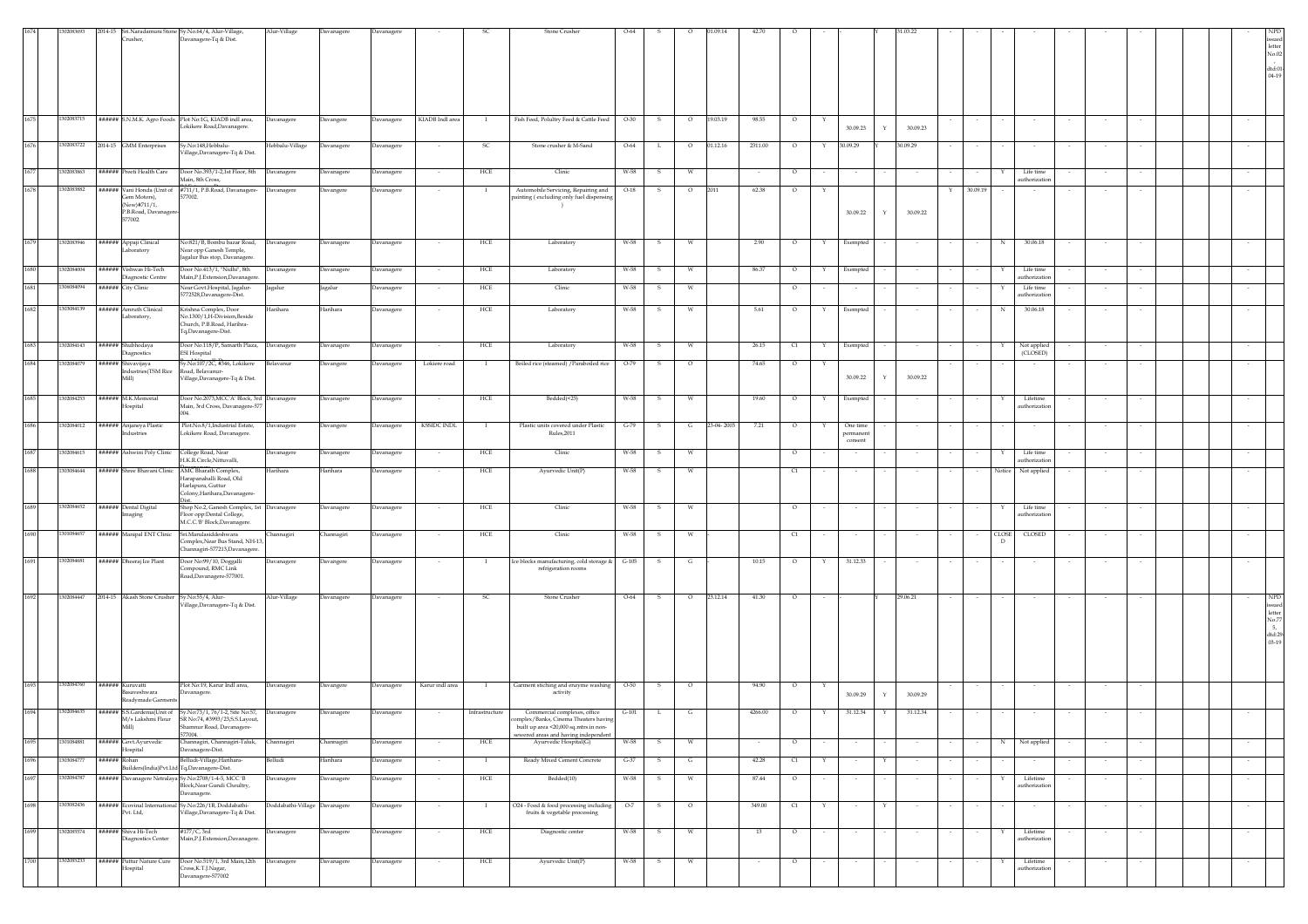|      | 02084970   |                                                  | ###### Mustafa Raza Poha & Sy.No:132/1, Door No:589/7 & Davanagere                                   |                 |            |            |        |                | Rice Hulling & Phova Manufacturing                                             | $G-39$   |              | G            | 24-11-199 |         |                                  |   |                                     | Life time               |        |          |               |                           |        |        |  |  |
|------|------------|--------------------------------------------------|------------------------------------------------------------------------------------------------------|-----------------|------------|------------|--------|----------------|--------------------------------------------------------------------------------|----------|--------------|--------------|-----------|---------|----------------------------------|---|-------------------------------------|-------------------------|--------|----------|---------------|---------------------------|--------|--------|--|--|
|      |            | Rice Industries                                  | 589/8, Maganahalli<br>load,Davanagere-577001                                                         |                 | Davangere  | Davanagere |        |                | industries                                                                     |          |              |              |           |         |                                  |   | Life time<br>$\,$ consent<br>issued | consent issue           |        |          |               |                           |        |        |  |  |
| 1702 | 1302073057 | ###### Sound Tooth Dental                        | Ashirvada Nilaya, Near Indoor Davanagere                                                             |                 | Davanagere | Davanagere |        | HCE            | Clinic(closed)                                                                 | W-58     | $\mathbf{s}$ | W            |           |         | $\begin{array}{c} 1 \end{array}$ |   |                                     |                         |        |          | $\mathbb {Y}$ | <b>CLOSED</b>             |        |        |  |  |
|      |            | "are                                             | stadium,<br>S.S.Layout,'A'Block,Davanagere                                                           |                 |            |            |        |                |                                                                                |          |              |              |           |         |                                  |   |                                     |                         |        |          |               |                           |        |        |  |  |
| 1703 | 1302085344 | ##### Prerana Motors                             | Prerana Motors REGIO(A                                                                               | Avaragere       | Davangere  | Davanagere |        | $\blacksquare$ | Automobile Servicing, Repairing and                                            | $O-18$   | $\mathbf{s}$ | $\circ$      | 01.03.09  | 224.00  | $\circ$                          | Y |                                     |                         | Y      | 30.09.29 |               | $\sim$                    |        |        |  |  |
|      |            | REGIO(A Division of                              | Division of Prerana Infrastructure<br>rerana Infrastructure Developers Co.)Door<br>No:70, Avaragere- |                 |            |            |        |                | painting (excluding only fuel dispensin                                        |          |              |              |           |         |                                  |   | 30.09.29                            | 30.09.29                |        |          |               |                           |        |        |  |  |
|      |            | Developers Co.)                                  | Village, Davanagere-77003                                                                            |                 |            |            |        |                |                                                                                |          |              |              |           |         |                                  |   |                                     |                         |        |          |               |                           |        |        |  |  |
| 1704 | 302085445  | ###### Rukmini Garments                          | No. 1010/1-4, Hagedibba Circle, Davanagere<br>Anekondapet, Davanagere-01.                            |                 | Davangere  | Davanagere |        |                | Garment Stiching                                                               | $G-72$   | - S          | $\mathbf{G}$ |           | 40.00   | $\circ$                          | Y | 31.12.23                            |                         |        |          |               |                           |        |        |  |  |
| 1705 | 05085567   | ###### Ayesha Paper Cups                         | Katha No:933,Door No:222/3A, Davanagere                                                              |                 | Davanagere | Davanagere | $\sim$ | - 1            | Cardboard or Corrugated box and paper                                          | $G-9$    | s.           | G            |           | 21.00   | $\alpha$                         | Y | Expired on                          | $\sim$                  | $\sim$ |          |               |                           | $\sim$ | $\sim$ |  |  |
|      |            | ndustries                                        | Devanavakanahalli-Village.<br>T.B.Circle, Honnali-577217,                                            |                 |            |            |        |                | products<br>(excluding paper or<br>pulp manufacturing and without using        |          |              |              |           |         |                                  |   | 1.12.15(Clos<br>ed)                 |                         |        |          |               |                           |        |        |  |  |
|      |            |                                                  | Davanagere-Dist.                                                                                     |                 |            |            |        |                | boiler)                                                                        |          |              |              |           |         |                                  |   |                                     |                         |        |          |               |                           |        |        |  |  |
|      |            |                                                  |                                                                                                      |                 |            |            |        |                |                                                                                |          |              |              |           |         |                                  |   |                                     |                         |        |          |               |                           |        |        |  |  |
| 1706 | 302085690  | ###### Priya Clinic                              | Door No:783/1, Beside Kartik                                                                         | Davanagere      | Davanagere | Davanagere |        | HCE            | Ayurvedic Unit(P)                                                              | W-58     | S.           | W            |           |         | $\circ$                          |   |                                     |                         |        |          |               | Life time                 | $\sim$ |        |  |  |
|      |            |                                                  | Medicals, Bethur<br>Road, Davanagere-577001.                                                         |                 |            |            |        |                |                                                                                |          |              |              |           |         |                                  |   |                                     |                         |        |          |               | uthroizatic               |        |        |  |  |
| 1707 | 1302085733 | ###### Munish ENT Clinic,                        | Behind Vishvaishwaraiah                                                                              | Davanagere      | Davanagere | Davanagere |        | HCE            | Clinic                                                                         | W-58     |              |              |           |         | $\circ$                          |   |                                     |                         |        |          |               | Lifetime                  |        |        |  |  |
|      |            |                                                  | Park, Near Nandi Nurisng Home,<br>P.J.Extension,Davanagere.                                          |                 |            |            |        |                |                                                                                |          |              |              |           |         |                                  |   |                                     |                         |        |          |               | authorization             |        |        |  |  |
| 1708 | 1302085760 | ###### Sanjeevini<br>Clinic(Ayurvedic),          | 1st Main, 11th Cross, Azad<br>Nagar, Davanagere-577 006.                                             | Davanagere      | Davanagere | Davanagere |        | HCE            | Ayurvedic Unit(P)                                                              | W-58     | $\mathbf{s}$ | W            |           |         | $\circ$                          |   |                                     |                         |        |          | N             | 30.06.18                  |        |        |  |  |
| 1709 | 302085765  | ###### Mysore                                    | Budhal Road, Kurubara                                                                                | Davanagere      | Davanagere | Davanagere |        | HCE            | Ayurvedic(P)                                                                   | W-58     | -S           | W            |           |         | $\circ$                          |   |                                     |                         |        |          |               | Life time                 |        | $\sim$ |  |  |
| 1710 | 302086061  | Clinic(Ayurvedic),<br>###### Naseema Enterprises | Keri, Davanagere<br>Road No.4, Plot No:7K2, Karur                                                    | Davanagere      | Davanagere | Davanagere |        |                | Garments Washing Unit(Garment                                                  | $O-50$   | s.           | $\circ$      |           | 20.00   | C1                               |   | ${\rm CFE}$                         | CFE Obtained            |        |          |               | authorization             |        |        |  |  |
|      |            |                                                  | Industrial area, Davanagere-577                                                                      |                 |            |            |        |                | stiching and enzyme washing activity)                                          |          |              |              |           |         |                                  |   | Obtained<br>(CLOSED)                | (CLOSED)                |        |          |               |                           |        |        |  |  |
|      |            |                                                  |                                                                                                      |                 |            |            |        |                |                                                                                |          |              |              |           |         |                                  |   |                                     |                         |        |          |               |                           |        |        |  |  |
| 1711 | 1302086059 | ###### B.B.Commercials                           | Door No.599/2,<br>Anekonda, Maganahalli                                                              | Davanagere      | Davangere  | Davanagere |        | $\mathbf{I}$   | Yarn/textile processing involving any<br>effluent/emission generating process, | $R - 40$ | $\mathbf{s}$ | R            |           | 78.50   | Y                                | Y |                                     |                         |        |          |               |                           |        |        |  |  |
|      |            |                                                  | Road,Davanagere-577004.                                                                              |                 |            |            |        |                | bleaching, dyeing, printing & scouring.                                        |          |              |              |           |         |                                  |   |                                     |                         |        |          |               |                           |        |        |  |  |
| 1712 | 1302086142 | ###### Apoorva Nursing                           | Door No.321/1A, 3rd Main Road, Davanagere<br>opp:Stadium Pavilion Road,                              |                 | Davanagere | Davanagere |        | HCE            | Bedded(20)                                                                     | W-58     | S.           | W            |           | 57.00   | $\circ$                          |   |                                     |                         |        |          |               | Lifetime<br>authorization |        |        |  |  |
|      |            |                                                  | P.J.Extension, Davanagere-577                                                                        |                 |            |            |        |                |                                                                                |          |              |              |           |         |                                  |   |                                     |                         |        |          |               |                           |        |        |  |  |
| 1713 |            |                                                  |                                                                                                      |                 |            |            |        |                |                                                                                |          |              |              |           |         |                                  |   |                                     |                         |        |          |               |                           |        |        |  |  |
|      | 1302086162 | ###### S.A.Juice (Arabiar<br>Pulpy Grapes)       | Sy.No:35/2, Jagalur Main<br>Road, Yelebethur                                                         | Davanagere      | Davangere  | Davanagere |        |                | Soft drinks, aerated waters including<br>pulp based                            | $O-73$   | S.           | $\circ$      |           | 14.62   | Y                                | Y | CFE applied                         | $\sim$                  |        |          |               |                           |        |        |  |  |
|      |            |                                                  | Village, Davanagere-Tq & Dist.                                                                       |                 |            |            |        |                |                                                                                |          |              |              |           |         |                                  |   |                                     |                         |        |          |               |                           |        |        |  |  |
| 1714 |            | ###### G.V.R.Health Care                         | Vinobanagar, 3rd Main, 14th                                                                          | Davanagere      | Davanagere | Davanagere |        | HCE            | Clinic                                                                         | W-58     | - S          | W            |           |         | C1                               |   |                                     |                         |        |          |               | Not app Not applied       | $\sim$ | $\sim$ |  |  |
|      |            | Gynecology &<br>Aaternity Centre                 | Cross, Davanagere.                                                                                   |                 |            |            |        |                |                                                                                |          |              |              |           |         |                                  |   |                                     |                         |        |          |               |                           |        |        |  |  |
| 1715 |            |                                                  | ###### Nataraj Dental Clinic K.R.Road, Near Arlimara Circle, Davanagere                              |                 | Davanagere | Davanagere | $\sim$ | HCE            | Clinic                                                                         | W-58     | s.           | W            |           | $\sim$  | C1                               |   |                                     |                         |        |          |               | Not app Not applied       | $\sim$ | $\sim$ |  |  |
| 1716 | 302086525  | ###### Aishwarya Ayur                            | Davanagere.<br>Near Hemavathi Hostel, BIET                                                           | Davanagere      | Davanagere | Davanagere |        | HCE            | Clinic                                                                         | W-58     | -S           | W            |           |         | $\circ$                          |   |                                     |                         |        |          |               | Life time                 |        | $\sim$ |  |  |
| 1717 | 302085049  | Clinic<br>01.04.15 Davanagere Diary              | load, Davanagere.<br>Sy.No:44/AP2 & 45,Anagodu-                                                      | H.Kalapanahalli | Davangere  | Davanagere |        |                | Milk Processing and dairy products                                             | R-16     | L.           | $\mathbb{R}$ |           | 4900.00 | Y                                |   |                                     |                         |        |          |               | authroization             |        |        |  |  |
|      |            |                                                  | Hobli, H. Kalpanahalli-Village,<br>Davanagere-Tq & Dist.                                             |                 |            |            |        |                | (Integrated Project)                                                           |          |              |              |           |         |                                  |   |                                     |                         |        |          |               |                           |        |        |  |  |
|      |            |                                                  |                                                                                                      |                 |            |            |        |                |                                                                                |          |              |              |           |         |                                  |   |                                     |                         |        |          |               |                           |        |        |  |  |
| 1718 | 1302086705 | 01.05.15 Physical Care Clinic                    | Basha Nagar                                                                                          |                 |            |            |        | HCE            | Clinic                                                                         | W-58     | s            |              |           |         | $\circ$                          |   |                                     |                         |        |          |               | Life time                 |        |        |  |  |
|      |            |                                                  | Main Road,<br>Behind Taj Medical, Davanagere                                                         | Davanagere      | Davanagere | Davanagere |        |                |                                                                                |          |              | W            |           |         |                                  |   | $\sim$                              |                         |        |          |               | authroization             |        |        |  |  |
| 1719 | 303086708  | 01.05.14 Sanjeevini Clinic                       | Stall No:15, Municipal Complex, Davanagere                                                           |                 | Davanagere | Davanagere |        | HCE            | Clinic                                                                         | W-58     | $\mathbf{s}$ | W            |           |         | $\circ$                          |   |                                     |                         |        |          | Y             | Life time                 | $\sim$ |        |  |  |
|      |            |                                                  | M.K.Road, Harihara-577601,<br>Davanagere-Dist.                                                       |                 |            |            |        |                |                                                                                |          |              |              |           |         |                                  |   |                                     |                         |        |          |               | uthroizatic               |        |        |  |  |
| 1720 | 303086625  | 01.05.15 Shubhodaya Nursing                      | Door No.730, opp: Municipal,                                                                         | Harihara        | Harihara   | Davanagere |        | HCE            | Bedded(12)                                                                     | W-58     | -S           | W            |           | 98.00   | $\circ$                          |   | $\sim$                              | $\sim$                  |        |          |               | Life time                 | $\sim$ |        |  |  |
|      |            | Home, Door No.730,<br>opp: Municipal,            | P.B.Road, Harihara, Davanagere-<br>Dist                                                              |                 |            |            |        |                |                                                                                |          |              |              |           |         |                                  |   |                                     |                         |        |          |               | authorization             |        |        |  |  |
|      |            | P.B.Road, Harihara<br>Davanagere-Dist.           |                                                                                                      |                 |            |            |        |                |                                                                                |          |              |              |           |         |                                  |   |                                     |                         |        |          |               |                           |        |        |  |  |
| 1721 | 302086628  | 01.05.15 M.J.Laboratory                          | Door No.4000/5 B2, 2nd                                                                               | Harihara        | Harihara   | Davanagere |        | HCE            | Laboratory                                                                     | W-58     |              | W            |           | 3.48    | $\alpha$                         | Y | Exempted                            |                         |        |          |               | Not applied               |        |        |  |  |
| 1722 | 302086630  | 01.05.15 Spandana Urology                        | Main, 12th Cross,<br>Door No.663/2 & 3, 8th                                                          | Davangere       | Davangere  | Davanagere |        | HCE            | Bedded(<30)                                                                    | W-58     | -S           | W            |           | 74.00   | Y                                | Y | CFE                                 |                         |        |          |               | (CLOSED)<br>Life time     |        |        |  |  |
|      |            | & 3, 8th                                         | Centre, Door No.663/2 Main, P.J. Extension,<br>Davanagere                                            |                 |            |            |        |                |                                                                                |          |              |              |           |         |                                  |   | Obtained                            |                         |        |          |               | authorization             |        |        |  |  |
|      |            | Main, P.J. Extension, Da<br>anagere              |                                                                                                      |                 |            |            |        |                |                                                                                |          |              |              |           |         |                                  |   |                                     |                         |        |          |               |                           |        |        |  |  |
| 1723 | 1302086631 |                                                  | 01.05.15 A Pyaas Natural & Sy.No.157/1-69,70,71,84, Near Davanagere                                  |                 | Davangere  | Davanagere | $\sim$ | $\mathbf{I}$   |                                                                                |          |              | $\circ$      |           | 58.00   | $\circ$                          |   |                                     |                         |        |          |               |                           |        |        |  |  |
|      |            |                                                  | Health, Sy. No. 157/1- Jain Engineering College, Bada<br>69,70,71,84, Near Jain Cross, Avaragere-    |                 |            |            |        |                | pulp based                                                                     |          |              |              |           |         |                                  |   |                                     |                         |        |          |               |                           |        |        |  |  |
|      |            | Bada Cross,                                      | Engineering College, Village, Davanagere.                                                            |                 |            |            |        |                |                                                                                |          |              |              |           |         |                                  |   |                                     |                         |        |          |               |                           |        |        |  |  |
|      |            | Avaragere-<br>Village, Davanagere.               |                                                                                                      |                 |            |            |        |                |                                                                                |          |              |              |           |         |                                  |   | 30.09.21                            | $\mathbf Y$<br>30.09.21 |        |          |               |                           |        |        |  |  |
|      |            |                                                  |                                                                                                      |                 |            |            |        |                |                                                                                |          |              |              |           |         |                                  |   |                                     |                         |        |          |               |                           |        |        |  |  |
| 1724 | 1302086654 |                                                  | 01.05.15 Tapovana Ayurvedic Sy.No.302, Doddabathi-Village, Doddabathi                                |                 | Harihara   | Davanagere |        | HCE            | Bedded-60                                                                      | $O-85$   | $\mathbf{s}$ | $\circ$      |           | 53.83   | $\circ$                          | Y | 30.09.21                            | 30.09.21<br>Y           |        |          | Y             | 30.09.21                  |        |        |  |  |
|      |            | Doddabathi-Village,                              | Hospital, Sy.No.302, Davanagere-Tq & Dist.                                                           |                 |            |            |        |                |                                                                                |          |              |              |           |         |                                  |   |                                     |                         |        |          |               |                           |        |        |  |  |
|      |            | Davanagere-Tq &<br>Dist.                         |                                                                                                      |                 |            |            |        |                |                                                                                |          |              |              |           |         |                                  |   |                                     |                         |        |          |               |                           |        |        |  |  |
|      |            |                                                  |                                                                                                      |                 |            |            |        |                |                                                                                |          |              |              |           |         |                                  |   |                                     |                         |        |          |               |                           |        |        |  |  |
|      |            |                                                  |                                                                                                      |                 |            |            |        |                |                                                                                |          |              |              |           |         |                                  |   |                                     |                         |        |          |               |                           |        |        |  |  |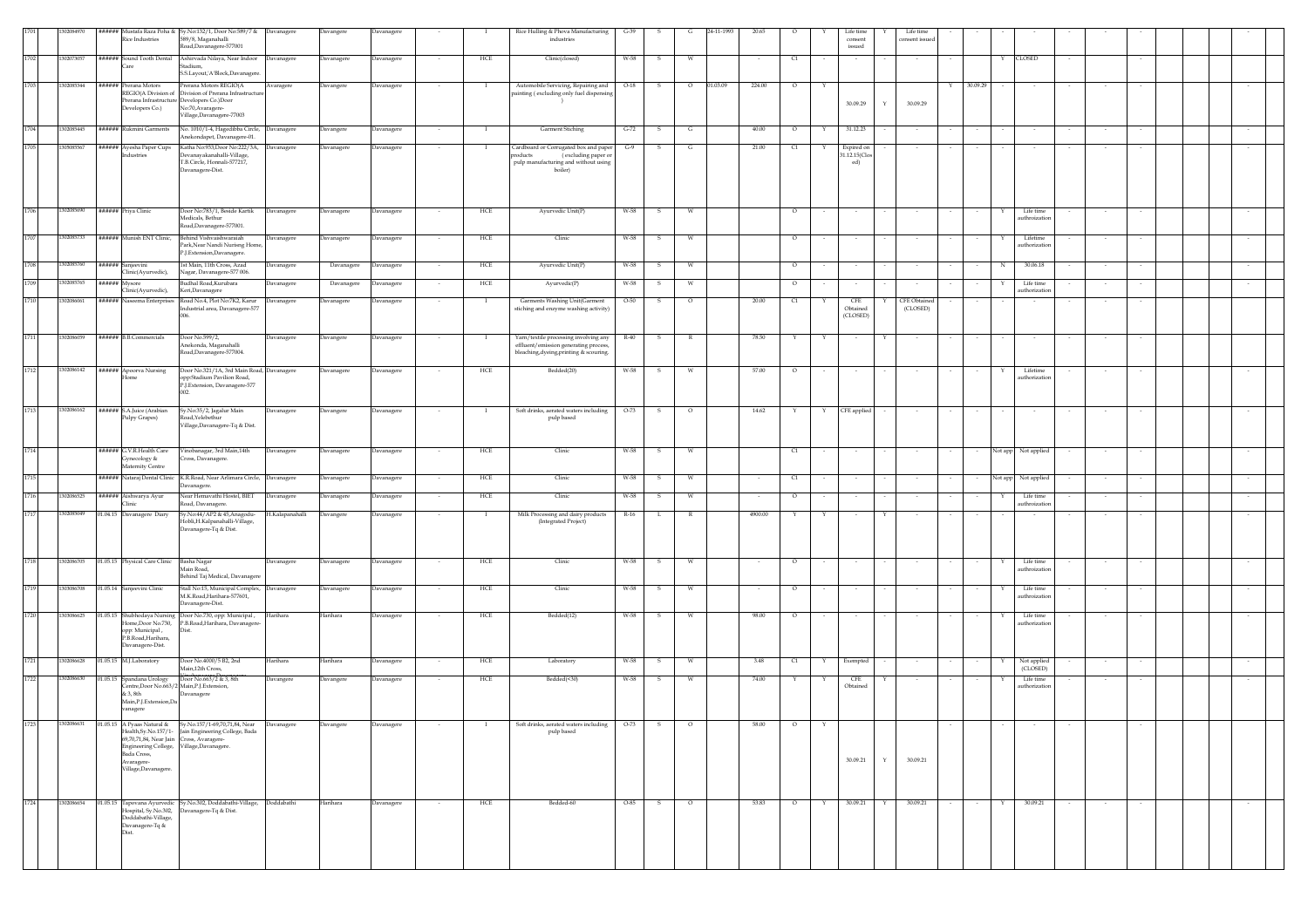|      |            |                | 01.05.15 Tapovana Nature<br>Cure Hospital,<br>Sv.No.302.<br>Doddabathi-Village,<br>Davanagere-Tq &<br>Dist.                                                     | Sy.No.302, Doddabathi-Village, Doddabathi<br>Davanagere-Tq & Dist.                                                                                                           |                              | Harihara          | Davanagere |                         | HCI               | Bedded-40                                                                                             |         |        |         |            | 24.66       |         |     |                                                   |   |                                                    |                  |                            |          |        |  |          |
|------|------------|----------------|-----------------------------------------------------------------------------------------------------------------------------------------------------------------|------------------------------------------------------------------------------------------------------------------------------------------------------------------------------|------------------------------|-------------------|------------|-------------------------|-------------------|-------------------------------------------------------------------------------------------------------|---------|--------|---------|------------|-------------|---------|-----|---------------------------------------------------|---|----------------------------------------------------|------------------|----------------------------|----------|--------|--|----------|
| 1726 |            |                | 1302086655 01.05.15 Darul-Shifa Poly<br>Clinic & Laboratory,<br>site No:258,259,260<br>&261, Masjide<br>Mamoor Complex,<br>Basha Nagar Main<br>Road, Davanagere | Site No:258,259,260 & 261,<br>Masjide Mamoor Complex,<br>Basha Nagar Main<br>Road, Davanagere                                                                                | Davanagere                   | Davanagere        | Davanagere |                         | HCE               | Laboratory                                                                                            | W-58    | -S.    | W       |            | 16.00       | $\circ$ |     |                                                   |   |                                                    |                  | Life time<br>authorization |          |        |  |          |
| 1727 | 1303086789 | 01.05.15 Shree | Veerabhadreshwara<br>Rice Industries                                                                                                                            | Plot No.02, Sy.No.95,<br>Hanagawadi Indl area, Harihara,<br>Davanagere-Dist.                                                                                                 | Hanagawadi indl              | Harihara          | Davanagere | Hanagawadi indl<br>area |                   | Boiled rice (steamed) / Paraboiled rice                                                               | $O-79$  | M      | $\circ$ | 01.12.2015 | 528.08      |         |     | CFE<br>obtained                                   |   | CFE obtained                                       |                  |                            |          |        |  |          |
| 1728 | 302086819  |                | 01.05.15 Sri Sai Clinical<br>Laboratory                                                                                                                         | Door No.760/1, Near RTO office, Davanagere<br>faragunte Road, Davanagere.                                                                                                    |                              | Davanagere        | Davanagere |                         | HCE               | Laboratory                                                                                            | W-58    |        | W       | 01/04/15   | 1.61        | $\circ$ |     | Exempted                                          |   |                                                    | N                | 30.06.18                   |          |        |  |          |
| 1729 | 12086844   |                |                                                                                                                                                                 | 2014-15 Dharani Stone Cutting Sy.No.22, Panchenahalli-Village, Panchenahalli-<br>Hebbalu Davanagere-Tq & Dist.                                                               | Village                      | <b>Davanagere</b> | Davanagere |                         | <b>SC</b>         | Stone Crusher                                                                                         | $O-64$  |        | $\circ$ | 1.08.15    | 85.00       | $\circ$ |     | 31.03.22<br>obtained<br>CFE xp ston<br>and m.sand |   | 31.03.22<br>obtained CFE<br>xp stone and<br>n.sand |                  |                            |          |        |  |          |
| 1730 |            |                | 2014-15 KNR Constructions<br>Ltd.,                                                                                                                              | Tholahunse-<br>Village, Anagodu, Davanagere-Tq<br>& Dist.                                                                                                                    | holahunse                    | <b>Davangere</b>  | Davanagere |                         |                   | Ready Mixed Cement Concrete                                                                           | $G-37$  |        | G       | 6/5/2015   | 283         | $\circ$ |     | 25.09.25                                          |   | 25.09.25                                           |                  |                            |          |        |  |          |
| 1731 | 1302087018 |                | & Laboratory, Site<br>No:1,7 Door<br>2033/3, Coffee-day<br>opposite,1st Bus<br>stop, Vidyanagara,<br>Davanagere-577005.                                         | June.-15 Anahitha Healthcare Site No:1,7 Door No.2033/1,<br>1672/7 & 2033/3, Coffee-day<br>opposite,1st Bus<br>No.2033/1, 1672/7 & stop, Vidyanagara, Davanagere-<br>577005. | Davanagere                   | Davanagere        | Davanagere |                         | HCE               | Laboratory                                                                                            | W-58    | - 5    | W       | 10.06.15   | 9.29        | $\circ$ | Y   | Exempted                                          |   |                                                    | Y                | Life time<br>uthorizatio   |          |        |  | $\sim$   |
| 1732 | 1303087243 |                | June.-15 Shambhavi<br>Computerised<br>Medical Laboratory                                                                                                        | Bhramarambha Nilaya<br>Govt.Hospital Road, Harihara-<br>577 601, Davanagere-Dist.                                                                                            | Harihara                     | Harihara          | Davanagere |                         | HCE               | Laboratory                                                                                            | W-58    |        | W       | 10.06.15   | 8.10        | $\circ$ | Y   | Exempted                                          |   |                                                    |                  | Life time<br>authorizatio  |          |        |  |          |
| 1733 | 1302087340 |                | July.15 Indian Medical<br>Laboratory                                                                                                                            | Shivakumarswamy<br>Badavane, Davanagere                                                                                                                                      | Davanagere                   | Davanagere        | Davanagere |                         | ${\rm HCE}$       | Laboratory                                                                                            | W-58    | -S     | W       |            |             | $\circ$ |     |                                                   |   |                                                    | Y                | Lifetime<br>authorization  | $\sim$   |        |  |          |
| 1734 | 1302087342 |                | July.15 Sri.Basaveshwara<br>Electro Homeopathi<br>Clinic                                                                                                        | 2nd Main Road, 13th<br>Cross, K.T.J.Nagar, Davanagere-<br>577002.                                                                                                            | Davanagere                   | Davanagere        | Davanagere |                         | HCE               | Clinic                                                                                                | W-58    |        | W       | 25.06.15   |             | $\circ$ |     |                                                   |   |                                                    | N                | 30.06.16                   |          |        |  |          |
| 1735 | 1302087828 |                | July 15 Happy Smile Dental                                                                                                                                      | Door No:2033/1,1672/7, &<br>2033/3, 1ST Bus Stop,<br>Vidyanagara, Davanagere-577                                                                                             | Davanagere                   | Davanagere        | Davanagere |                         | HCE               | Clinic                                                                                                | W-58    | -S     | W       |            |             | $\circ$ |     |                                                   |   |                                                    |                  | Life time<br>uthorizatio   |          |        |  |          |
| 1736 | 1302087830 |                | July.15 Narvekar Speciality<br>Clinic                                                                                                                           | Door No.2147, Veera<br>Complex',4th Main, M.C.C.'A'<br>Block,Davanagere-577004.                                                                                              | Davanagere                   | Davanagere        | Davanagere |                         | HCE               | Clinic                                                                                                | W-58    | $\sim$ | W       |            |             | $\circ$ |     |                                                   |   |                                                    | Y                | Life time<br>uthorizatio   |          |        |  |          |
| 1737 | 1303087465 |                |                                                                                                                                                                 | July 15 Sapthagiri Enterprises Special Type C-1, Industrial<br>Estate,J Division, Harihara-<br>577601, Davanagere.                                                           | Davanagere                   | Davangere         | Davanagere | KIaDB Indl Estate       |                   | R5-Basic Chemicals and electro chemicals R-25<br>and its derivatives including manufactre<br>of acids |         | -S.    | R       |            |             |         | YTC | CFE<br>Obtained                                   |   |                                                    |                  |                            |          |        |  |          |
| 1738 | 1302087665 |                | Aug.201 Adishakti Cares(P)<br>LTd., Authorizsed<br>TATA Motors<br>Dealers)                                                                                      | Door No.628/K-24, Beside<br>Aradhya Steel Wires Ropes (P)<br>Ltd., Avaragere-<br>Village, P.B. Road, Davanagere-577                                                          | Avaragere-Village            | Davangere         | Davanagere |                         |                   | Automobile Servicing, Repairing and<br>painting (excluding only fuel dispensing                       | $O-18$  |        | $\circ$ |            | 352.00      | $\circ$ |     | 30.09.29                                          |   | 30.09.29                                           | 30.09.19         |                            |          |        |  |          |
| 1739 | 1303087743 |                | (India)Pvt.,Ltd.,                                                                                                                                               | Aug.201 Sevencube Packaging Sy.No.45,Plot No.15, Old<br>Harlapur, KIADB Indl area,<br>Harihara, Davanagere-Dist.                                                             | Harihara                     | Harihara          | Davanagere | kiaDB Indl area         |                   | Flakes from rejected PET bottle (Hot<br>washed pet flakes)                                            | $O-6$   |        | $\circ$ | 15-08-2015 | 241.64      | $\circ$ | Y   | 30.06.20                                          |   | 30.06.20                                           |                  |                            |          |        |  |          |
| 1740 | 1302087867 |                | Estate.Lokikere<br>Road, Davanagere-577                                                                                                                         | Aug.201 V.A.Agro Foods ,Shed Shed No:C-4,KSSIDC Indl<br>No:C-4,KSSIDC Indl Estate,Lokikere Road,Davanage<br>577 005.                                                         | KSSIDC Indl Estate Davangere |                   | Davanagere | <b>KSSIDC INDL</b>      | - 1               | O55-Tamarind powder manufacturing<br>(Tamarind juice concentrate)                                     | $G-55$  | s.     | G       | 21-08-2015 | 77.03       | $\circ$ | Y   | 01.11.20                                          | Y | 01.11.20                                           |                  | $\sim$                     | $\sim$   | $\sim$ |  | $\sim$   |
| 1741 | 302087902  |                |                                                                                                                                                                 | Aug.201 Shubham Developers Door No.17/2A1-2A4, 17/3A1-<br>3A4,18/4A1-4A5,Shamnur                                                                                             | Shamnur Village              | Davangere         | Davanagere |                         | Layout            | Local Body(Formation of Residential<br>Layout)                                                        | $G-102$ |        | G       |            | 400.00      |         | YTC | CFE<br>Obtained                                   |   |                                                    |                  |                            |          |        |  |          |
| 1742 | 302088009  |                | Aug.201 L.V.Clinical<br>Laboratory                                                                                                                              | Door No.1366/3, 2nd Main<br>pad,10th Cross,<br>Vinobanagar, Davanagere.                                                                                                      | Davanagere                   | Davanagere        | Davanagere |                         | ${\rm HCE}$       | Laboratory                                                                                            | W-58    |        | W       |            | 3.83        | $\circ$ | Y   | Exempted                                          |   |                                                    | Y                | Lifetime<br>authorizatio   | $\sim$   | $\sim$ |  |          |
| 1743 | 1302088139 |                | Aug.201 M.S.Dental Care                                                                                                                                         | Door No.178/2, Padma Kuteera Davanagere<br>Complex, Next to Pooja Children<br>Hospital,3rd Main,7th<br>Cross,P.J.Extension,Davanagere-<br>577 002.                           |                              | Davanagere        | Davanagere |                         | HCE               | Clinic                                                                                                | W-58    |        | W       |            | NA          | C1      |     |                                                   |   |                                                    |                  | 30.06.16<br>(CLOSED)       |          |        |  |          |
| 1744 | 1302088133 |                | Aug.201 Sai Sanjivini Child                                                                                                                                     | Hiremat Complex, 2nd Main, 6th Davanagere<br>oss. Vinoba                                                                                                                     |                              | Davanagere        | Davanagere |                         | ${\rm HCE}$       | Clinic                                                                                                | W-58    | s      | W       |            | $_{\rm NA}$ | $\circ$ |     |                                                   |   |                                                    | $_{\rm N}$       | 30.06.16                   |          |        |  |          |
| 1745 |            |                | Aug.201 Sri.Maruthi X-Kiran<br>Pariksha Kendra,<br>Taluk General<br>Hospital Road,<br>galur-                                                                    | Taluk General Hospital Road,<br>Jagalur-Taluk, Davanagere-Dist.                                                                                                              | Davanagere                   | Davanagere        | Davanagere |                         | $_{\mathrm{HCE}}$ | Clinic                                                                                                | W-58    |        | W       |            | $_{\rm NA}$ | $\circ$ |     |                                                   |   |                                                    | $_{\rm N}$       | 30.06.16                   |          |        |  |          |
| 1746 | 1302088281 |                | 01.09.15 MNK Sarvamangala<br>Land Developer                                                                                                                     | Avaragere-Village, Davanagere-<br>Tq & Dist.                                                                                                                                 | Avaragere                    | Davangere         | Davanagere | $\sim$                  | Layout            | Layout                                                                                                | $G-102$ | -S.    | G       |            | 291.00      |         |     | CFE<br>Obtained                                   |   |                                                    |                  |                            |          | $\sim$ |  |          |
| 1747 |            |                | 2015-16 H.K.Roshan Poha<br>Industries, Plot<br>No.577/8.9.20.21<br>Maganahalli Road,<br>Davanagere-Tq &<br>Dist.                                                | Plot No.577/8,9,20,21,Door<br>No.577/8,9,20,21 Maganahalli<br>No.577/8,9,20,21,Door Road, Davanagere-Tq & Dist.                                                              | Davanagere                   | Davangere         | Davanagere | $\sim$                  |                   | Rice Hulling & Phova Manufacturing<br>$industries$                                                    | $G-39$  | S.     | G       |            | 49.9        |         | Y   | $\mathsf{CFE}$<br>Obtained                        | Υ |                                                    | -----            | $\sim$                     | $\cdots$ |        |  | $\cdots$ |
| 1748 |            |                | a Bakery Products,                                                                                                                                              | ###### Sri.Veerabhadreshwar Sri.Veerabhadreshwara Bakery<br>Products, Plot No.10, KIADB, Indl<br>area, Lokikere Road, Davanagere<br>Dist                                     | Davanagere                   | Davangere         | Davanagere | KIADB Indl area         | $\mathbf{I}$      | Bakery/Confectionary/ Sweets<br>production<br>(Industrial Scale<br>$\rightarrow$                      | $G-3$   | S.     | G       |            | 30.50       | $\circ$ | Y   | 31.12.20                                          | Y | 31.12.20                                           | $\sim$<br>$\sim$ | $\sim$                     | $\sim$   | $\sim$ |  | $\sim$   |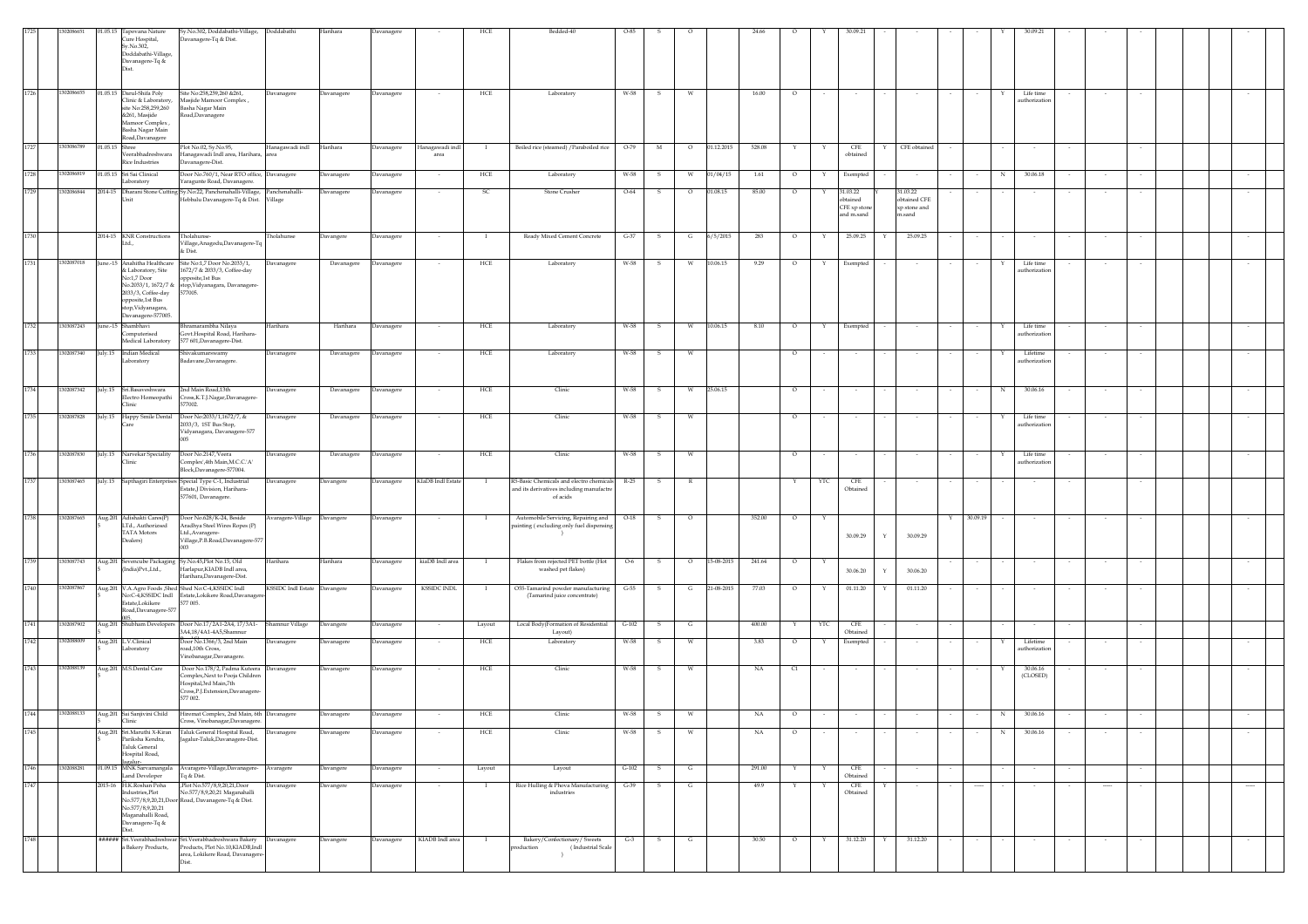|              |                          |         | amy Jaggery Plant,                                                                                                                                                                                             | 09.01.15 Sri.Chandrashekarasw Sri.Chandrashekara swamy<br>Jaggery Plant, Plot No:93/2AP2,<br>Maganahalli Road, Davanagere.                                                        | Maganahalli Road, Davangere  |            | Davanagere |                          |               | Jaggery manufacturing                                                                                                                                                 | $G-74$  |                              |                       | 46.00   |          |   | 22.09.25                                                                                 |   | 22.09.2                                                                                        |        |   |                                   |        |        |  |        |
|--------------|--------------------------|---------|----------------------------------------------------------------------------------------------------------------------------------------------------------------------------------------------------------------|-----------------------------------------------------------------------------------------------------------------------------------------------------------------------------------|------------------------------|------------|------------|--------------------------|---------------|-----------------------------------------------------------------------------------------------------------------------------------------------------------------------|---------|------------------------------|-----------------------|---------|----------|---|------------------------------------------------------------------------------------------|---|------------------------------------------------------------------------------------------------|--------|---|-----------------------------------|--------|--------|--|--------|
| 1750         | 1302088458               |         | Plant                                                                                                                                                                                                          | 2015-16 Manjukrupa Hot Mix Sy.No.111/5, Kundawada-<br>Village, Davanagere-Tq & Dist.                                                                                              | Kundawada Village Davanagere |            | Davanagere |                          |               | Hot Mix Plant                                                                                                                                                         | $O-37$  | s<br>$\circ$                 | 29.09.15              | 17.60   | C1       |   | 30.06.16<br>(CLOSED)                                                                     |   | 30.06.16<br>(CLOSED)                                                                           |        |   |                                   |        |        |  |        |
| 1751         | 1302005386               |         | 2015-16 Aradhya Agro<br>Industries                                                                                                                                                                             | Sy.No.64/1A1,A2,<br>No.270/1,Lokikere<br>Road, Davanagere-Tq & Dist                                                                                                               | <b>Javanagere</b>            | Davangere  | Davanagere | Lokiere road             | - 1           | Boiled rice (steamed) / Paraboiled rice                                                                                                                               | $O-79$  | L.                           | 19-05-1984<br>$\circ$ | 1179.05 | $\circ$  | Y | 30.09.20                                                                                 | Y | 30.09.20                                                                                       |        |   | $\sim$                            |        | $\sim$ |  |        |
| 1752         | 1302088405               |         | 2015-16 G.M.Agro &<br>everages (India)<br>Private Limited                                                                                                                                                      | iy.No:52/1B2, NH-04,<br>Vaddihanahalli-Village, Hebbalu-<br>Davanagere-Tq & Dist.                                                                                                 | Davanagere                   | Davangere  | Davanagere |                          |               | Soft drinks, aerated waters including<br>pulp based & Mineralized water                                                                                               | $O-73$  | s                            | $\circ$               | 410.00  | $\circ$  | Υ | 30.09.20                                                                                 |   | 30.09.20                                                                                       |        |   |                                   |        |        |  |        |
| 1753         | 1302088512               |         | 2015-16 Amruth<br>Clinic(Homoeopathic) Cross, M.C.C.B                                                                                                                                                          | House No.3021, 8th Main,3rd<br>Block, Davanagere.                                                                                                                                 | Davanagere                   | Davanagere | Davanagere |                          | HCE           | Ayurvedic(P)                                                                                                                                                          | W-58    | s<br>W                       |                       |         | $\circ$  |   |                                                                                          |   |                                                                                                |        |   | Life time<br>authorization        |        |        |  |        |
| 1754         | 1302088961               |         | 2015-16 Shifa Clinic, Door<br>No.3127/120,<br>Bashanagar Ring<br>Road, Millath Colony, 577 001.<br>opp:HKGN Circle,<br>Davanagere-577 001.                                                                     | Door No.3127/120, Bashanagar<br>Ring Road, Millath Colony,<br>opp:HKGN Circle, Davanagere-                                                                                        | Davanagere                   | Davanagere | Davanagere |                          | HCE           | Clinic                                                                                                                                                                | W-58    | -S<br>w                      |                       |         | $\circ$  |   |                                                                                          |   |                                                                                                |        |   | Life time<br>uthorizatic          |        |        |  |        |
| 1755         | 1302088847               | 2015-16 | Sannidhi Poly Clinic,<br>Santhebennur,<br>Channagiri-<br>Tq,Davanagere-Dist.                                                                                                                                   | Santhebennur,<br>Thannagiri-Tq,Davanagere-Dist.                                                                                                                                   | anthebennur                  | hannagiri  | Davanagere |                          | HCE           | Bedded(<30)                                                                                                                                                           | W-58    |                              |                       | 12.53   | O        |   | Exempted                                                                                 |   |                                                                                                |        |   | 30.06.16                          |        |        |  |        |
| 1756         | 1302088991               |         | 2015-16 Deviprasad<br>Constructions                                                                                                                                                                            | Sy.No.115/1, 115/2,115/3,115/4 Kundawada Village Davangere<br>& 115/8, Kundawada-<br>Pvt.Ltd., Sy.No.115/1, Village,Kasaba Hobli,                                                 |                              |            | Davanagere |                          | Layout        | Layout                                                                                                                                                                | $G-102$ | M<br>G                       |                       | 600.00  |          |   | CFE<br>Obtained                                                                          |   |                                                                                                |        |   |                                   |        |        |  |        |
| 1757         | 1301089021               |         | 15/2.115/3.115/4 & Davanagere-Dist<br>Doddabigire-<br>Village.Santebennur<br>1,Hobli,Channagiri-<br>Taluk, Davanagere-<br>Dist.                                                                                | 2015-16 JMC Projects(India) Sy.No.71 & 72, Doddabigire-<br>Limited Stone Crusher Village, Santebennur-<br>Unit, Sy.No.71 & 72, 1,Hobli,Channagiri-<br>Taluk, Davanagere-District. | Santhebennur                 | Channagiri | Davanagere |                          | - SC          | Stone Crusher-200 TPH (2 units) Wet<br>Mix)-160 TPH                                                                                                                   | $O-64$  | $\circ$<br>s                 | 04.10.07              | 339     | C1       |   | 30.09.18<br>The unit was<br>osed as per<br>letter<br>ibmitted by<br>unit on<br>06.10.18) |   | 30.09.18 . The<br>unit was closed<br>as per letter<br>submitted by<br>unit on<br>06.10.18      |        |   |                                   |        |        |  |        |
| 1758         | 1301089030               |         | 2015-16 JMC Projects(India)<br>Limited [Batching<br>Plant. Wet Mix<br>Plant, Hot Mix Plant]<br>Sy.No.25 & 26,<br>Gedlahatti-Village,<br>Santebennur-1, Hobli,<br>Channagiri-<br>Taluk,Davanagere-<br>District. | JMC Projects(India) Limited<br>Stone Crusher Unit, Sy.No.25 &<br>26, Gedlahatti-Village,<br>Santebennur-1, Hobli, Channagir<br>Taluk,Davanagere-District.                         | Santhebennur                 | Channagiri | Davanagere |                          |               | Batching Plant, Wet Mix Plant, Hot Mix<br>Plant                                                                                                                       | $O-37$  | s<br>$\circ$                 |                       | 171.02  | $\alpha$ | Y | 30.09.18(clos<br>ed)                                                                     |   | 30.09.18(closed)                                                                               |        |   |                                   |        |        |  | $\sim$ |
| 1759         | 1301089165               |         | Sy.No.91,<br>Hanukanahalli-<br>Village, Channagiri-<br>Tq,Davanagere-Dist.                                                                                                                                     | 2015-16 HKGN Stone Crusher, Sy.No.91, Hanukanahalli-<br>Village, Channagiri-<br>Tq,Davanagere-Dist.                                                                               | Hanukanahalli                | Channagiri | Davanagere | $\sim$                   | <sub>SC</sub> | Stone Crusher                                                                                                                                                         | $O-64$  | S.                           | 01.01.2016<br>$\circ$ | 21.25   | $\circ$  | Y | 31.03.22                                                                                 |   | 31.03.22                                                                                       | $\sim$ |   | $\sim$                            | $\sim$ | $\sim$ |  | $\sim$ |
| 1760         | 1302089371               |         | 2015-16 Tejas Clinic, Door<br>No.548/9, Saraswati<br>Layout, Near<br>Durgambika High                                                                                                                           | Door No.548/9, Saraswati<br>Layout, Near Durgambika High<br>School, Davanagere-577 005.                                                                                           | Davanagere                   | Davanagere | Davanagere |                          | HCE           | Clinic                                                                                                                                                                | W-58    | s<br>W                       | 01.01.2015            |         | $\circ$  |   |                                                                                          |   |                                                                                                |        |   | Life time<br>thorizatio<br>issued |        |        |  |        |
|              | 1301089369               |         | School, Davanagere<br>2015-16 Vinayaka<br>Construction.<br>Sv.No.60/1B.<br>Doddabbigere-Village<br>Channagiri-Tq,<br>Davanagere-Dist.                                                                          | Sy.No.60/1B, Doddabbigere-<br>Village Channagiri-Tq,<br>Davanagere-Dist.                                                                                                          | Doddabigere                  | Channagiri | Davanagere | $\overline{\phantom{a}}$ | -SC           | Stone Crusher                                                                                                                                                         | $O-64$  | s<br>$\circ$                 | 01.01.2016            |         | Y        |   |                                                                                          |   | CFE obtained<br>on 28,03,16 (5)<br>years) &<br>applied for<br>CFO first time<br>HO on 19.06.17 |        |   |                                   |        |        |  | $\sim$ |
| 1762         | 1305089381               |         | 2015-16 Sri.Thimmeshwara<br>Stone Crusher,<br>Sy.No.11/1,<br>S.Mallapur-Village,<br>Honnali-<br>Tq,Davanagere-Dist.                                                                                            | Sy.No.11/1, S.Mallapur-Village, S.Mallapura-Village Honnali<br>Honnali-Tq,Davanagere-Dist.                                                                                        |                              |            | Davanagere |                          | -SC           | Stone Crusher                                                                                                                                                         | $O-64$  | $\circ$<br>-S                | 29.12.15              | 20.13   | $\circ$  |   | 31.03.23                                                                                 |   | 31.03.23                                                                                       |        |   |                                   |        |        |  |        |
| 1763         | 1305089421               |         | a Stone Crusher &<br>M.Sand                                                                                                                                                                                    | 2015-16 Sri.Revanasiddeshwar Sy.No.107/1, 107/3, 108/3,<br>Kathige-Village, Honnali-Tq,<br>Davanagere-Dist.                                                                       | Kathige Village              | Honnali    | Davanagere |                          | SC            | Stone Crusher & M.Sand                                                                                                                                                | O-64    | s                            | $\circ$<br>23.12.15   | 45      | $\circ$  | Υ | 31.03.24                                                                                 |   | 31.03.24                                                                                       |        |   |                                   |        |        |  |        |
| 1764<br>1765 | 1302089422<br>1302089426 |         | Crusher                                                                                                                                                                                                        | 2015-16 Sri.Ranganatha Stone Sy.No.65/8, Alur-Village,<br>Davanagere-Tq & Dist.<br>Door No.140/2, Mahaveer Road, Davanagere                                                       | Alur-Village                 | Davanagere | Davanagere |                          | SC.           | Stone Crusehr                                                                                                                                                         | O-64    | s                            | $\circ$<br>28.12.15   | 46.1    | $\circ$  |   |                                                                                          |   | 29.06.21                                                                                       |        |   |                                   |        |        |  |        |
| 1766         | 1306089677               |         | 2015-16 Vishwas Hi-Tech<br>Diagnostic Center                                                                                                                                                                   | Davanagere.<br>Sy.No.123, Pallagatte-Village,                                                                                                                                     |                              | Davangere  | Davanagere |                          | HCE           | Laboratory                                                                                                                                                            | W-58    | s<br>W<br>s                  |                       | 21.5    |          |   | CFE<br>Obtained<br>CFE                                                                   |   |                                                                                                |        |   | Life time<br>authorization        |        |        |  | $\sim$ |
|              |                          |         | 2015-16 Rangaswamy Bricks<br>Industries                                                                                                                                                                        | agalurDavanagere-Dist.                                                                                                                                                            | Jagalur                      | Jagalur    | Davanagere |                          |               | Cement Products (without using<br>sbestos) like pipe, pillar ,jafri, well ring,<br>blocks/tiles etc. (should be done under<br>closed covered shed to control fugitive | $G-11$  |                              | G                     | 5.18    |          |   | Obtained                                                                                 |   |                                                                                                |        |   |                                   |        |        |  |        |
| 1767         | 1302047980               |         | 2015-16 Manikeshwari<br>Industries                                                                                                                                                                             | Plot No:43, Karur Indl area,<br>KIADB indl area, Davanagere-Tq<br>& Dist.                                                                                                         | KIADB Indl area              | Davangere  | Davanagere | KIADB Karur indl<br>area | $\mathbf{I}$  | amiccione) (Only in ductainl centa)<br>HDPE, LDPE, Polythene bags (Without<br>recycling plastics)                                                                     | $G-79$  | $\mathbf{S}$<br>$\mathbf{G}$ |                       | 160     | Y        | Y | CFE<br>Obtained                                                                          |   |                                                                                                | $\sim$ |   | $\sim$                            |        | $\sim$ |  | $\sim$ |
| 1768         | 1302089693               |         | 2015-16 Ankad Clinic                                                                                                                                                                                           | No.2381/19, Chikkamani,<br>Devaraj Urs Layout, Davanagere                                                                                                                         | Davanagere                   | Davanagere | Davanagere |                          | HCE           | Clinic                                                                                                                                                                | W-58    | W<br>s                       |                       |         | $\circ$  |   |                                                                                          |   |                                                                                                |        |   | Life time<br>authorizatio         |        |        |  |        |
| 1769         | 1302089370               |         | 2015-16 Srivatsa Scan Centre                                                                                                                                                                                   | 3rd Main Road, P.J.Extension,<br>Davanagere.                                                                                                                                      | Davanagere                   | Davanagere | Davanagere |                          | HCE           | Clinic                                                                                                                                                                | W-58    | W<br>-S                      |                       |         | $\circ$  |   | $\sim$                                                                                   |   |                                                                                                |        | Y | Life time<br>authorizatio         |        |        |  | $\sim$ |
| 1770         | 1302090135               |         | 2015-16 Sri.Sudarshan Blood<br>Group Centre                                                                                                                                                                    | Opp:Petrol Bunk, Near RTO<br>Office, Kondajji Road,                                                                                                                               | avanagere                    | Javanagere | Davanagere |                          | HCE           | <b>Blood Bank</b>                                                                                                                                                     | W-58    | W<br>s                       |                       |         | $\circ$  |   | $\sim$                                                                                   |   |                                                                                                |        |   | Life time<br>authorizatio         |        |        |  | $\sim$ |
|              |                          |         |                                                                                                                                                                                                                |                                                                                                                                                                                   |                              |            |            |                          |               |                                                                                                                                                                       |         |                              |                       |         |          |   |                                                                                          |   |                                                                                                |        |   |                                   |        |        |  |        |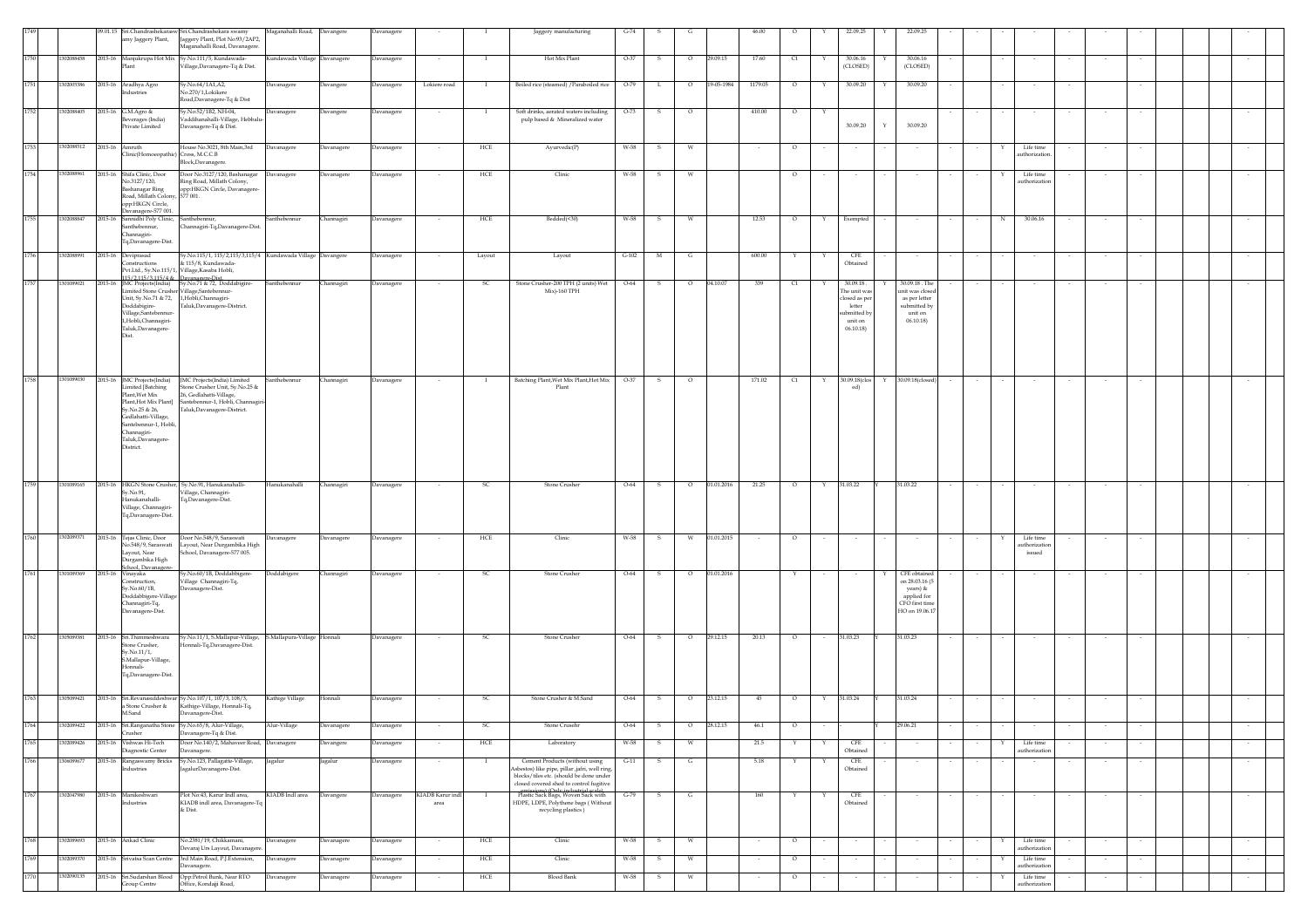|      | 302090044  |         | 2015-16 Mayur Apparel<br>Processors                                                                                                                      | Plot No.66/A, Karur Indl area,<br>Near D.C.Office, Davanagere-577                                                                                      | Karur Indl area            | Davangere  | Davanagere        | KIADB Karur inc<br>area  |          | Garment Stiching                                                                                                                                                                                            | $G-72$  |              |         |            | 361.92  |         |                        |                                             |                                          |          |   |                           |        |        |        |  |        |
|------|------------|---------|----------------------------------------------------------------------------------------------------------------------------------------------------------|--------------------------------------------------------------------------------------------------------------------------------------------------------|----------------------------|------------|-------------------|--------------------------|----------|-------------------------------------------------------------------------------------------------------------------------------------------------------------------------------------------------------------|---------|--------------|---------|------------|---------|---------|------------------------|---------------------------------------------|------------------------------------------|----------|---|---------------------------|--------|--------|--------|--|--------|
|      | 302090142  | 2015-16 | Shree.Durgambika<br>Skin Clinic                                                                                                                          | Door No.726/2, Trishul Theater<br>Road, K.B. Extension, Davanagere                                                                                     | <b>Davanagere</b>          | Davanagere | Davanagere        |                          | HCE      | Clinic                                                                                                                                                                                                      | W-58    |              | W       |            |         | $\circ$ |                        |                                             |                                          |          | N | 30.06.16                  |        |        |        |  |        |
| 1773 | 1302090143 |         | `are                                                                                                                                                     | 2015-16 Nuface Dental Health Door No.2035/10, 13th Cross,<br>BIET Road, Anjaneya Badavane                                                              | Davanagere                 | Davanagere | Davanagere        | $\overline{\phantom{a}}$ | HCE      | Clinic                                                                                                                                                                                                      | W-58    | -S           | W       |            |         | $\circ$ |                        | $\sim$                                      |                                          |          |   | Lifetime<br>uthorizatio   |        |        |        |  |        |
| 1774 | 1302090146 |         |                                                                                                                                                          | Davanagere-577 004.<br>2015-16 Sri.Sai Sankalpa Clinic Near Durgambika Temple,                                                                         | Davanagere                 | Davanagere | Davanagere        |                          | HCE      | Clinic                                                                                                                                                                                                      | W-58    | s            | W       |            |         | $\circ$ |                        |                                             |                                          |          | N | 30.06.16                  |        |        |        |  |        |
| 177  | 1302090406 |         | 2015-16 Sheetal Diagnostic                                                                                                                               | Nittuvalli, Davanagere<br>Door No.431-1, 4th Main, 7th                                                                                                 | Davanagere                 | Davanagere | Davanagere        |                          | HCE      | Clinic                                                                                                                                                                                                      | W-58    | s            | W       |            |         | $\circ$ |                        |                                             |                                          |          |   | Life time                 |        |        |        |  |        |
|      |            |         | Centre (Ultrasound<br>Scanning Centre)                                                                                                                   | Cross, P.J. Extension, Davanager<br>577 002.                                                                                                           |                            |            |                   |                          |          |                                                                                                                                                                                                             |         |              |         |            |         |         |                        |                                             |                                          |          |   | uthorizatio               |        |        |        |  |        |
| 1776 | 1303089731 |         | 2015-16 Durgoji Clinic,<br>Harihareshwara<br>Temple Road,<br>Harihara-577 601,<br>Davanagere-Dist.                                                       | Harihareshwara Temple Road,<br>Harihara-577 601, Davanagere-<br>Dist.                                                                                  | Davanagere                 | Davanagere | Davanagere        |                          | HCE      | Clinic                                                                                                                                                                                                      | W-58    | -S           | w       |            |         | $\circ$ |                        |                                             |                                          |          |   | Life time<br>uthorization |        |        |        |  |        |
| 1777 | 1305089608 |         | 2015-06 Patel Engineering<br>Ltd., Sy.No.41/1,<br>$41/2, 51$ & $52$ ,<br>Siddapura<br>Village, Chinnikatte<br>Panchavath, Honnali<br>Tq,Davanagere-Dist. | Sy.No.41/1, 41/2, 51 & 52,<br>Siddapura Village, Chinnikatte<br>Panchayath, Honnali-<br>Fq,Davanagere-Dist.                                            | Siddapura village          | Honnali    | Davanagere        |                          | <b>I</b> | Hot mix plants                                                                                                                                                                                              | $O-37$  | L            | $\circ$ |            | 1363.55 | C1      |                        | 11.04.18<br>(CIOSED)                        | 11.04.18<br>(CIOSED)                     |          |   |                           |        |        |        |  |        |
| 1778 | 1303090458 |         | 2015-16 Anjaneya Building<br>Materials                                                                                                                   | Sy.No.15/1, Near NH-4, Bypass, Hanagawavi<br>Hanagawadi, Harihara-<br>Tq,Davanagere-Dist.                                                              |                            | Harihara   | Davanagere        |                          | SC.      | Stone Crusher & M.Sand                                                                                                                                                                                      | O-64    | s            | $\circ$ | 21.03.16   | 275     | $\circ$ | 30.09.21<br>Y          |                                             | 30.09.21                                 |          |   |                           |        |        |        |  |        |
| 1779 | 1302087763 |         | 2015-16 Usman Ali Spain<br>Industries                                                                                                                    | Plot No.7K1, Karur Industrial<br>area, Davanagere.                                                                                                     | Karur Indl area            | Davangere  | Davanagere        | Karur indl area          | - 1      | Chilling plant, cold storage & Ice making                                                                                                                                                                   | $G-13$  | s            | G       |            | 49.42   | $\circ$ | 30.09.18<br>Y          |                                             |                                          |          |   |                           |        |        |        |  |        |
| 1780 | 1306090464 |         | 2015-16 C.H.Jitendra Rao<br>avout                                                                                                                        | Sy.No.12/2 & 13/1 of Uddagatta Uddagatta-Village<br>illage,JagalurDavanagere-Dist.                                                                     |                            | Jagalur    | Davanagere        |                          | Layout   | Layout                                                                                                                                                                                                      | $G-102$ | s            | G       |            | 350.00  |         | Y                      |                                             |                                          |          |   |                           |        |        |        |  |        |
| 1781 | 1302090310 |         | 2015-16 Avvai Chemical                                                                                                                                   | Sy.No.25, Door No.362/24, Near Davanagere<br>Balaji Rice Mill, Anekonda<br>Village, Davanagere-Tq & Dist.                                              |                            | Davangere  | Davanagere        | $\sim$                   | <b>I</b> | Synthetic Detergent formulation                                                                                                                                                                             | $G-62$  | -S           | G       | 20-3-2001  | 25.2    |         | Y                      | $\sim$                                      |                                          |          |   |                           |        |        |        |  |        |
| 1782 | 1302086247 |         | 2015-16 Srinivasa Motors                                                                                                                                 | Sy.No.37/3, Door No.604, Next<br>IOC Petrol Bunk.Hadadi Main<br>Road, Davanagere.                                                                      | Davanagere                 | Davangere  | Davanagere        | $\overline{\phantom{a}}$ | $\bf{I}$ | Automobile Servicing, Repairing and<br>ainting (excluding only fuel dispensin                                                                                                                               | $O-18$  | -S           | $\circ$ | 23.03.14   | 153.3   | $\circ$ |                        | 30.09.18                                    | Y<br>30.09.18                            | Forwarde |   |                           |        | $\sim$ |        |  |        |
| 1783 | 1302090659 |         | 2016-17 Lingeshwar Agro<br>Industries                                                                                                                    | Sy.No.204/7-11,204/8-13,<br>Kundawada -Village,Davanagere<br>Tq & Dist.                                                                                | Kundawada                  | Davangere  | Davanagere        | $\sim$                   | $\bf{I}$ | G33-Flour Mills(dry process)                                                                                                                                                                                | $G-20$  | S.           | G       | 01.01.2001 | 62.37   | $\circ$ | 31.12.25<br>Y          |                                             |                                          |          |   | $\sim$                    | $\sim$ | $\sim$ | $\sim$ |  | $\sim$ |
| 1784 | 1302088400 |         | 2016-17 Aaraike Super<br>Speciality Hospital                                                                                                             | Door No.1683/1, Between 16 th Davanagere<br>17th Cross, Yajaman Mothi<br>Doddappa Layout, Hadadi Road,<br>Davanagere-577 002.                          |                            | Davanagere | Davanagere        |                          | HCE      | Bedded-100                                                                                                                                                                                                  | $O-85$  | L            | $\circ$ | 01.04.16   | 1223.6  | $\circ$ | Y                      | 30.09.22                                    | 30.09.22                                 |          | Y | 30.09.22                  |        |        |        |  |        |
| 1785 | 1302090660 |         | 2016-17 Sri Sai Creations                                                                                                                                | Door No.474, 1st Floor,<br>Kenchamba Complex, College<br>Road, Nittuvalli New Extension                                                                | Nittuvalli                 | Davangere  | Davanagere        |                          | $\bf{I}$ | G98-Garment Stiching                                                                                                                                                                                        | $G-72$  | $\mathbf{s}$ | G       | 02.05.16   | 250     | $\circ$ | Y                      | 31.12.25                                    | 31.12.25<br>Y                            | $\sim$   |   |                           |        |        |        |  |        |
| 1786 | 1302090661 |         | 2016-17 Sree.Kalikamba Saw<br>Mill                                                                                                                       | Sy.No.364/23 & 365/24,<br>Anekonda-Village, Davanagere-                                                                                                | Anekonda-Village           | Davangere  | Davanagere        |                          |          | Sawmll                                                                                                                                                                                                      | $G-42$  | -S           | G       | 20.06.16   |         | Y       | CFE<br>Y<br>Obtained   |                                             |                                          |          |   |                           |        |        |        |  |        |
| 1787 | 1302090786 |         | 2016-17 N.D.Stone Crusher                                                                                                                                | Sy.No.66/1, Alur-<br>Village, Davanagere-Tq & Dist.                                                                                                    | Alur Village               | Davangere  | Davanagere        |                          | SC.      | R72-Stone Crushres                                                                                                                                                                                          | $O-64$  |              | $\circ$ | 01.06.16   | 32      | C1      |                        | CFE<br>obtained<br>upto 15.06.21<br>CLOSED) | CFE obtained<br>upto 15.06.21<br>CLOSED) |          |   |                           |        |        |        |  |        |
| 1788 | 1302089427 |         | 2016-17 Srushti Speciality<br>Hospital                                                                                                                   | Door No.605/A, 605/AP,<br>605/A3, Taralabalu Badavane,<br>IInd Stage, Hadadi Road,<br>Davanagere-577005.                                               | Davanagere                 | Davanagere | Davanagere        |                          | HCE      | Bedded-30                                                                                                                                                                                                   | W-58    | s            | W       | 01.01.2016 | 103     | $\circ$ |                        | $\sim$                                      |                                          |          | N | 31.12.16                  |        |        |        |  |        |
| 1789 | 1303090958 |         | 2016-17 Hulmani<br>R.M.C.Services                                                                                                                        | Sy.No.67/2A2,NH-4,By pass<br>Road.<br>Mahajenahalli, Harihara-                                                                                         | Harihara                   | Harihara   | Davanagere        |                          | - 1      | G68 - Ready mix cement concrete                                                                                                                                                                             | $G-37$  | -S           | G       | 01.04.2015 | 70      | $\circ$ | Y                      | 31.12.2100                                  | 31.12.2100                               |          |   |                           |        |        |        |  |        |
| 1790 | 1302091108 |         | 2016-17 Vageesh Eye Super<br><b>Speciality Care</b><br>Hospital                                                                                          | Door No.175, 3rd<br>Main, P.J. Extension, Davanagere                                                                                                   | P.J.Extension              | Davanagere | Davanagere        |                          | HCE      | Clinic                                                                                                                                                                                                      | W-58    | -S           | W       | 01.05.2016 |         | $\circ$ |                        | $\sim$                                      |                                          |          | Y | Life time<br>uthorizatic  |        |        |        |  |        |
| 1791 | 1306091122 | 2016-17 | Larsen and Toubro<br>Ltd                                                                                                                                 | Sy.No.42/4, Kalladevarapura-<br>Village,Jagalur,Davanagere-Dist.                                                                                       | Kalladevarapura            | Jagalur    | Davanagere        |                          | - 1      | G68 - Ready mix cement concrete                                                                                                                                                                             | $G-37$  | -S           | G       | 01.05.2016 | 240     | $\circ$ | Y                      | 26.02.20                                    | 26.02.20<br>Y                            |          |   |                           |        |        |        |  |        |
| 1792 | 1302091372 |         |                                                                                                                                                          | 2016-17 Yashasvi Health Care Door No.2264/1, 7th Main Road, Davanagere<br>MCC'A' Block, UIBHA Residency<br>Near Reddy Building,<br>Davanagere-577 004. |                            | Davanagere | Davanagere        | $\sim$                   | HCE      | Clinic                                                                                                                                                                                                      | W-58    | $\mathbf{s}$ | W       | 01.05.2016 | $\sim$  | $\circ$ |                        | $\sim$                                      | $\sim$                                   |          | Y | Life time<br>uthorizatio  |        |        |        |  | $\sim$ |
| 1793 |            |         | 1306100224 2017-18 Nandini Clinic                                                                                                                        | Vidyanagar, Jagalur-577<br>8.Dava<br>ene-Dist                                                                                                          | Davangere                  | Davanagere | Davanagere        | $\sim$                   | HCE      | Clinic                                                                                                                                                                                                      | W-58    | S            | w       | 01.03.18   | $\sim$  | $\circ$ | $\sim$                 | $\sim$                                      |                                          |          | Y | Lifetime                  |        |        |        |  |        |
| 1794 | 1302091318 |         | 2016-17 Manjunatha Concrte<br>Products                                                                                                                   | Sy.No.156/1, Alur-<br>Village, Anagodu-<br>Hobli, Davanagere-Tq & Dist.                                                                                | Davanagere                 | Davangere  | Davanagere        |                          |          | Cement products (without using<br>sbestos) like pipe, pillar, jafri, well ring,<br>blocks/tiles etc., (should be done under<br>closed covered shed to control fugitive<br>emissions)(only industrial scale) | $G-11$  | s            | G       |            | 30      |         |                        | CFE<br>obtained                             |                                          |          |   |                           |        |        |        |  |        |
| 1795 | 1302091226 |         |                                                                                                                                                          | 2016-17 Rajalaxmi Poly Sacks Plot No.13, KIADB Karur Indl<br>area, Davanagere.                                                                         | KIADB Karur Indl Davangere |            | <b>Javanagere</b> | KIADB Karur ind<br>area  |          | Plastic Sack Bags, Woven Sack with<br>HDPE, LDPE, Polythene bags (Without<br>recycling plastics)                                                                                                            | $G-79$  |              | G       | 01.04.2016 |         |         | <b>CFE</b><br>Obtained |                                             |                                          |          |   |                           |        |        |        |  |        |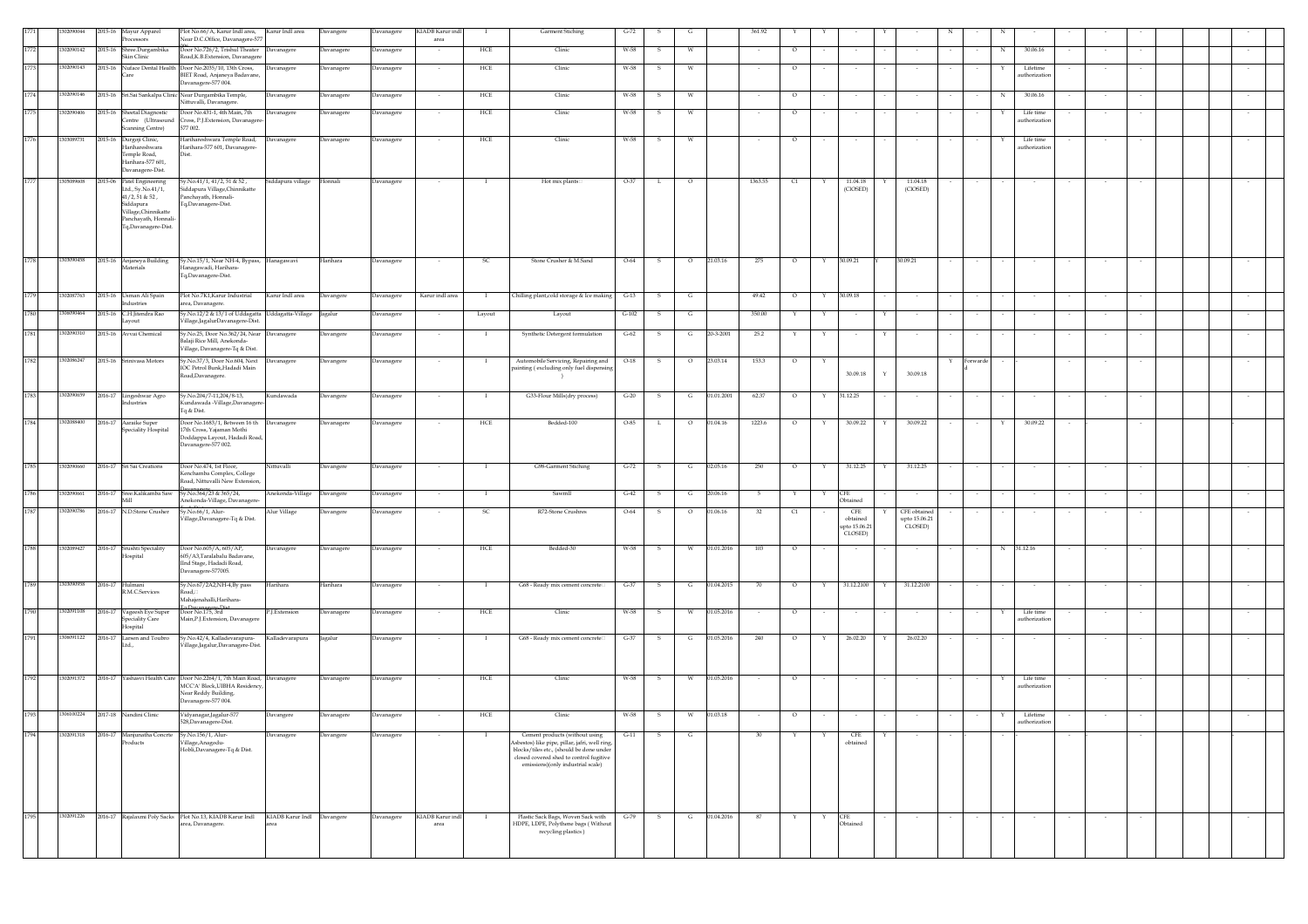|      | 11091381   |         |                                                                                             | 2016-17 Ayusha Conrete Block Sy.No.10/5, Santhebennur-                                                            | Santhebennur                 | Channagiri | <b>Javanagere</b> |                         |                | Cement products (without using                                                                                                                                             | $G-11$   |              |         |            |         |         |             | 1.12.203            |   | 31.12.203                           |        |   |                            |        |        |  |                               |
|------|------------|---------|---------------------------------------------------------------------------------------------|-------------------------------------------------------------------------------------------------------------------|------------------------------|------------|-------------------|-------------------------|----------------|----------------------------------------------------------------------------------------------------------------------------------------------------------------------------|----------|--------------|---------|------------|---------|---------|-------------|---------------------|---|-------------------------------------|--------|---|----------------------------|--------|--------|--|-------------------------------|
|      |            |         |                                                                                             | Village, Channagiri-<br>Tq.Davanagere-Dist.                                                                       |                              |            |                   |                         |                | Asbestos) like pipe, pillar, jafri, well ring,<br>blocks/tiles etc., (should be done under<br>closed covered shed to control fugitive<br>emissions)(only industrial scale) |          |              |         |            |         |         |             |                     |   |                                     |        |   |                            |        |        |  |                               |
|      |            |         |                                                                                             |                                                                                                                   |                              |            |                   |                         |                |                                                                                                                                                                            |          |              |         |            |         |         |             |                     |   |                                     |        |   |                            |        |        |  |                               |
| 1797 | 1302091379 |         | 2016-17 HNB Engineers<br>Pvt.Ltd.,                                                          | Sy.No.10,371/1, Avaragere-<br>Village, Davanagere-Tq & Dist.                                                      | varagere                     | Davanagere | avanagere         |                         | -1             | G68 - Ready mix cement concrete                                                                                                                                            | $G-37$   | S.           | G       | 04.09.15   | 90      | C1      |             | $\sim$              |   |                                     |        |   |                            |        |        |  |                               |
| 1798 | 1302091380 |         | 2016-17 HNB Engineers<br>Pvt.Ltd.,                                                          | Sy.No.10,11,12,13 & 126<br>Ooddabudihal-Village,<br>hivanagara, Davanagere-Tq &                                   | Joddabhudihal                | Davanagere | Davanagere        |                         | $\mathbf{I}$   | G68 - Ready mix cement concrete                                                                                                                                            | $G-37$   | $\mathbf{s}$ | G       | 04.09.15   | 90      | C1      | Y           | $\sim$              | Y |                                     |        |   |                            |        |        |  |                               |
| 1799 | 1302091378 |         | 2016-17 Siddivinayaka<br>ndustries                                                          | Plot No.23J, KIADB Indl<br>area,Lokikere Road,Davanagere-<br>577 005.                                             | Davanagere                   | Davangere  | Davanagere        | KIADB indl area         | $\mathbf{I}$   | Polythene and plastic processed products G-32<br>manufacturing (virgin plastic)                                                                                            |          | $\mathbf{s}$ | G       |            | 61.41   | $\circ$ |             | 31.12.33            |   |                                     |        |   |                            | $\sim$ |        |  |                               |
| 1800 |            |         |                                                                                             | 1303091383 2016-17 Manjushree Industries Plot No.08, Hanagawadi Indl<br>area, Harihara, Davanagere-Dist.          | Harihara                     | Harihara   | Davanagere        | Hanagawadi indl<br>area |                | Reprocessing of waste plastic<br>including PVC(Plastic granules)                                                                                                           | $O - 60$ | s            | $\circ$ |            | 18.86   | $\circ$ |             | 30.09.23            |   |                                     |        |   |                            |        |        |  |                               |
| 1801 | 1302091392 |         | 2016-17 Shashirekha-Sriharsha Door No.581/5-6, 6th<br><b>linic</b>                          | Main, P.J. Extension, Davanagere<br>577 002.                                                                      | <b>Javanagere</b>            | Davanagere | <b>Davanagere</b> |                         | HCE            | Clinic                                                                                                                                                                     | W-58     |              | W       |            |         | $\circ$ |             |                     |   |                                     |        | N | 30.06.16                   |        |        |  |                               |
| 1802 | 1302090653 | 2016-17 | Sri.Channabasava<br>rvers                                                                   | Plot No.36/1A, Basapura<br>Road, Anekonda-<br>Village, Davanagere-Dist.                                           | Javanagere                   | Davangere  | <b>Javanagere</b> |                         | -1             | Boiled rice (steamed) / Paraboiled rice                                                                                                                                    | $O-79$   |              | $\circ$ | 01.10.2017 | 350     |         |             | 14.04.21            |   | 14.04.21                            |        |   |                            |        |        |  | <b>CFE</b><br>validi<br>ty up |
| 1803 | 1302091602 |         | 2016-17 Homeocare                                                                           | Door No.38/2, 4th Main,<br>ternational Pvt.Ltd., P.J.Extension, opp:City Central<br>Hospital, Davanagere-577 002. | Davanagere                   | Davanagere | Davanagere        |                         | HCE            | Clinic                                                                                                                                                                     | W-58     | s            | W       | 01.07.2016 |         | $\circ$ |             |                     |   |                                     |        |   | Life time<br>authorizator  |        |        |  |                               |
| 1804 | 1302091647 |         | 2016-17 Superintendent of<br>Police (Police<br>uarters),                                    | (Police Quarters),<br>.<br>Sv.No.245, Devaraj Uras<br>Badavane,                                                   | Davanagere                   | Davangere  | Davanagere        |                         | Infrastructure | Building and construction project more<br>than 20,000 sq. m built up area                                                                                                  | R-63     | L.           |         |            | 3340.00 | Y       |             | CFE<br>obtained     |   | CFE obtained<br>&applied for<br>CFO |        |   |                            |        |        |  |                               |
|      |            |         | Sy.No.245,Devaraj<br>Jras Badavane,<br>C' Block, Davanagere.                                | 'C' Block, Davanagere.                                                                                            |                              |            |                   |                         |                |                                                                                                                                                                            |          |              |         |            |         |         |             | capplied for<br>CFO |   |                                     |        |   |                            |        |        |  |                               |
| 1805 | 302091649  |         | 2016-17 Jayadhara                                                                           | Door No.605/4, Taralabalu<br>ommercial Complex, Badavane, Hadadi                                                  | Javanagere                   | Davangere  | Javanagere        |                         | Infrastructure | Commercial complex                                                                                                                                                         | $G-101$  | s            | G       |            | 380     | Y       | Y           | $\sim$              | Y |                                     |        |   |                            |        |        |  |                               |
| 1806 | 1302091653 | 2016-17 | Door No.605/4<br>Projects Ltd.,                                                             | Road Davanagere<br>Sy.No.245, Police Quarters,8th<br>Main, Bramhakumari Road,<br>P.J.Extension, Davanagere-577    | J.Extension                  | Davangere  | <b>Davanagere</b> |                         | -1             | Ready Mixed Cement Concrete                                                                                                                                                | $G-37$   | s            | G       | 01.08.16   | 48.5    | $\circ$ |             | 04.11.17            |   | 04.11.17                            |        |   |                            |        |        |  |                               |
| 1807 | 1302091656 | 2016-17 | National Bio<br>hemicals,                                                                   | National Bio Chemicals, Plot<br>No.1/N/2,old KIADB office,<br>Lokikere Road, Indl area,                           | KIADB Indl aera              | Davangere  | Davanagere        | KIADB Indl area         |                | wmulation organic Nutrient without the<br>use of spent wash from distillery                                                                                                | $G-71$   | s            | G       | 01.01.16   | 35      | $\circ$ | Y           | 31.12.24            |   |                                     |        |   |                            |        |        |  |                               |
| 1808 | 1302091762 |         | 2016-17 Prachi Speciality<br><b>Tinic</b>                                                   | Davanagere.<br>Door No.2873, S.S.Plaza,4th<br>Main, 4th Cross, M.C.C.'B' Block,                                   | Javanagere                   | Davanagere | <b>Davanagere</b> | $\sim$                  | HCE            | Clinic                                                                                                                                                                     | W-58     | s.           | W       | 01.07.16   | $\sim$  | $\circ$ | $\sim$      | $\sim$              |   |                                     |        | Y | Life time<br>uthorizatio   | $\sim$ |        |  |                               |
| 1809 | 1301091533 |         |                                                                                             | Davanagere-577 004.<br>2016-17 Kalleshwara Hot Mix Sy.No.84/2B2/2B1,Kakanur-                                      | Kakanur                      | Channagiri | avanagere         |                         | $\mathbf I$    | Hot Mix Plants                                                                                                                                                             | $O-37$   | s            | $\circ$ | 01.10.16   | 40.00   | $\circ$ | $\mathbf Y$ |                     |   |                                     |        |   |                            |        |        |  | $\sim$                        |
|      |            |         | Plant,<br>Sy.No.84/2B2/2B1,Ka Dist.<br>canur-<br>Village, Channagiri-<br>Tq,Davangere-Dist. | Village, Channagiri-Tq, Davanger                                                                                  |                              |            |                   |                         |                |                                                                                                                                                                            |          |              |         |            |         |         |             | 30.09.20            | Y | 30.09.20                            |        |   |                            |        |        |  |                               |
| 1810 | 0509227    | 2016-17 | Basavaraj Dental                                                                            | H.M.Mallappa Complex.<br>T.M.Road,Honnali,Davangere-                                                              | Davanagere                   | Davanagere | Davanagere        |                         | HCE            | clinic                                                                                                                                                                     | W-58     | s            | W       | 12.08.16   |         | $\circ$ |             |                     |   |                                     |        |   | Life time                  |        |        |  |                               |
| 1811 | 1303092035 |         | Clinic<br>2016-17 The Printers (Mysore)<br>Pvt.Ltd.,                                        | Plot No.50, Hanagawadi indla<br>rea, Harihara, Davangere-Dist.                                                    | <b>Davangere</b>             | Davangere  | <b>Javanagere</b> | Hanagawadi indl<br>area | -1             | Printing press Industrial scale                                                                                                                                            | $O-59$   | L            | $\circ$ | 10.12.16   | 1400    | $\circ$ |             | 30.09.21            |   | 30.09.21                            |        |   | uthorizatio                |        |        |  |                               |
| 1812 | 1302092201 |         | 2016-17 N.H.N.Constructions(No:155/4, Alurhatti-<br>Hot Mix Plant)                          | Village, Davanagere-Tq & Dist.                                                                                    | Alurhatti-Village            | Davangere  | Davanagere        | $\sim$                  | $\mathbf{I}$   | Hot Mix Plant & RMC Plant                                                                                                                                                  | $O-37$   | s.           | $\circ$ | 01.08.16   | 97.00   | $\circ$ | Y           | 30.09.25            | Y | 30.09.25                            |        |   |                            |        |        |  |                               |
| 1813 |            |         | 1302092132 2016-17 JMC Projects<br>India)Ltd.,                                              | Sy.No.92, Chikkathogaleri-<br><i>Village</i> , Davanagere-Tq & Dist.                                              | Chikkathogaleri-<br>'illage, | Davangere  | Davanagere        | $\sim$                  | $\mathbf{I}$   | G68 - Ready mix cement concrete                                                                                                                                            | $G-68$   | s            | G       | 01.08.16   | 70      | $\circ$ | Y           | 17.06.18            | Y | 17.06.18                            |        |   | $\sim$                     | $\sim$ | $\sim$ |  | $\sim$                        |
| 1814 | 1302092305 |         | 2016-17 Sree Guru<br>Siddarameshwara                                                        | Plot No.27, Karur Indl area,<br>Davanagere                                                                        | Davanagere                   | Davangere  | Davanagere        | Karur indl area         | $\mathbf{I}$   | <b>Garment Stiching</b>                                                                                                                                                    | $G-72$   | S.           | G       | 01.08.16   | 29.70   | $\circ$ | Y           | 31.12.25            |   |                                     |        |   |                            |        |        |  | $\sim$                        |
| 1815 | 1305092278 |         | Readymade Garments<br>2016-17 Sri.Devi clinical                                             |                                                                                                                   | Davanagere                   | Davanagere | Davanagere        |                         | HCE            | Clinical Laboratory                                                                                                                                                        | W-58     | s            | W       | 01.08.16   |         |         |             |                     |   |                                     |        |   | Life time                  |        |        |  |                               |
| 1816 | 1302091917 |         | laboratory                                                                                  | Sampige<br>Road, Honnai, Davanagere-Dist.<br>2016-17 Star Health Sciences Door No.417/1B, Lawyers                 | Davanagere                   | Davanagere | Davanagere        |                         | HCE            | clinic                                                                                                                                                                     | W-58     | s.           | W       | 01.08.16   |         | $\circ$ |             |                     |   |                                     |        |   | uthorizatio<br>Life time   |        |        |  |                               |
| 1817 | 1302092298 |         | India Pvt.Ltd.,<br>2016-17 Mahatma Gandhi                                                   | Road, Near Jayadeva Circle,<br>,Davanagere.<br>Sadananda, Door No.395, 8th                                        |                              |            |                   |                         |                |                                                                                                                                                                            |          |              |         |            |         |         |             |                     |   |                                     |        |   | authorization              |        |        |  |                               |
|      |            |         | Aarogya Haagu Roga Cross, 8th Main<br>Tapasane Kendra                                       | Road, P.J. Extension, Davanagere.                                                                                 | Davanagere                   | Davanagere | Davanagere        | $\sim$                  | HCE            | Clinical Laboratory                                                                                                                                                        | W-58     | S.           | W       | 01.08.16   | $\sim$  | $\circ$ | $\sim$      | $\sim$              |   | $\sim$                              |        | Y | Life time<br>authorizatio  | $\sim$ | $\sim$ |  | $\sim$                        |
| 1818 | 1303092441 |         | 2016-17 Adithya Clinic                                                                      | Door No.133, K.N.Halli, Harihara-<br>Taluk, Davanagere-Dist.                                                      | Davanagere                   | Davanagere | Davanagere        |                         | HCE            | Clinic                                                                                                                                                                     | W-58     |              | W       | 01.08.16   |         | $\circ$ |             |                     |   |                                     |        |   | Life time<br>authorization |        |        |  |                               |
| 1819 |            |         | 1306092319 2016-17 Nava Bharath<br><b>Building Products</b>                                 | Sy.No.205, Mustoor-Village,<br>Jagalur-Tq, Davanagere-Dist.                                                       | Mustoor                      | Jagalur    | Davanagere        |                         | SC             | Stone crusher                                                                                                                                                              | $O-64$   | -S           | $\circ$ | 01.12.16   | 96.00   | $\circ$ |             |                     |   | 31.03.22                            |        |   |                            |        |        |  | $\sim$                        |
| 1820 |            |         | 1303092382 2016-17 Shivagiri Mini Rice<br>Mill                                              | Sy.No.7/12, Mittalakatte-Village,<br>Mudahadadi-Post, Harihara-Tq,<br>Davanagere-Dist.                            | Mittalakatte                 | Harihara   | Davanagere        |                         |                | Rice Hulling & Phova Manufacturing<br>industries                                                                                                                           | $G-39$   | s            | G       | 15.01.17   | 45      |         | NA          |                     |   | CFE obtained                        |        |   |                            |        |        |  |                               |
| 1821 | 1305092383 |         | 2016-17 DRN Infrastructure.                                                                 | Sy.No.88/2, H.Kadadakatte,<br>Honnali-Taluk,Davanagere-Dist                                                       | H.Kadadakatte                | Honnali    | Davanagere        | $\sim$                  | $\mathbf{I}$   | Ready Mixed Cement Concrete                                                                                                                                                | $G-37$   | S.           | G       | 10.08.16   | 31      | C1      | Y           | 31.12.16            | Y | 31.12.16                            | $\sim$ |   | $\sim$                     | $\sim$ | $\sim$ |  | $\sim$                        |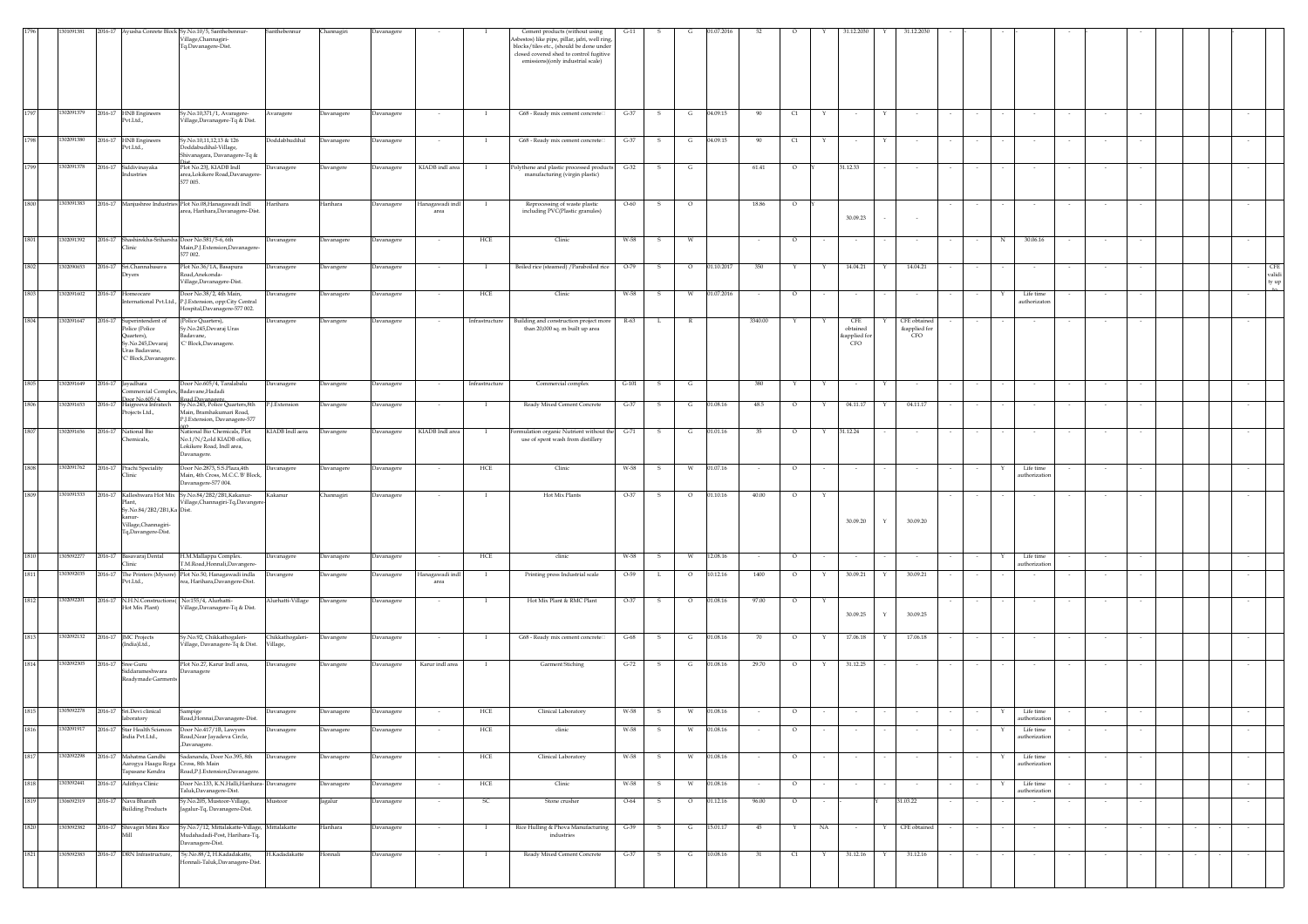|      | 13092674   | 2016-17 C.B.Phova Industries Sy.No:57/2A5, Nanditavare-                                                           | 'illage, Harihara-Tq, Davanager                                                                                                     | Nanditavare      | Harihara          | Davanagere |                            |                | Rice Hulling & Phova Manufacturing<br>industries                                               | $G-39$  |              |          |          |              |                |    |                                                |                                               |            |    |                            |    |        |             |  |         |
|------|------------|-------------------------------------------------------------------------------------------------------------------|-------------------------------------------------------------------------------------------------------------------------------------|------------------|-------------------|------------|----------------------------|----------------|------------------------------------------------------------------------------------------------|---------|--------------|----------|----------|--------------|----------------|----|------------------------------------------------|-----------------------------------------------|------------|----|----------------------------|----|--------|-------------|--|---------|
| 1823 | 1302092621 | Health Care Centre                                                                                                | 2016-17 Spandana Ayurvedic Door No.2009/220, Ranganatha Davanagere<br>Extension, Vidyanagara Last Bus<br>top, Davanagere-577 005.   |                  | Davanagere        | Davanagere |                            | HCE            | clinic                                                                                         | W-58    | -S           |          | 19.09.16 |              | $\circ$        |    |                                                |                                               |            |    | Life time<br>uthorization  |    |        |             |  |         |
| 1824 | 302092498  | 2016-17 My Heart Care Clinic                                                                                      | Door No.419/2, 8th Main, 8th<br>Cross, Byadagi Shettar School<br>opp.Road, P.J.Extension,                                           | Davanagere       | Davanagere        | Davanagere |                            | HCE            | Clinic                                                                                         | W-58    | s            | W        | 16.09.16 |              | $\circ$        |    | $\sim$                                         |                                               |            |    | Life time<br>uthorization  |    | $\sim$ |             |  |         |
| 1825 | 1306092499 | 2016-17 City Hi-Tech<br>liagnostic Center                                                                         | anagere_577.002<br>Vear Govt.Hospital, Old Taluk Davanagere<br>Office Road, Jagalur-577<br>528, Davanagere-Dist.                    |                  | Davanagere        | Davanagere |                            | HCE            | Clinic                                                                                         | W-58    | -S           | W        | 16.09.16 |              | $\circ$        |    | Exempted                                       |                                               |            |    | Life time<br>uthorizatio   |    |        |             |  |         |
| 1826 | 302092624  | 2016-17 M.P.Silks                                                                                                 | Plot No.27,KIADB, Karur Indl<br>srea, Davangere                                                                                     | Karur Indl area  | Davangere         | Davanagere | KIADB Karur inc<br>area    | <b>I</b>       | <b>Garment Stiching</b>                                                                        | $G-72$  | -S           | G        | 01.11.16 | 45.00        | Y              | Y  | CFE issued<br>by RO on<br>04.10.16             |                                               |            |    |                            |    |        |             |  |         |
| 1827 | 1302092777 | 2016-17 R.Paramesh Ready<br>Mix Concrete Plant                                                                    | y.No.228, Bethur-<br>illage,Davanagere-Tq & Dist.                                                                                   | Bethur-Village   | Davangere         | Davanagere |                            |                | Ready Mixed Cement Concrete                                                                    | $G-37$  | s            | G        |          | 52.00        | $\overline{O}$ |    | valid upto<br>31.12.25                         | 31.12.25                                      |            |    |                            |    |        |             |  |         |
| 1828 | 302092804  | 016-17<br>Srinivasa Agro<br>ndustries                                                                             | y.No.26, No.613, Anekonda,<br>asapura Road, Davanagere.                                                                             | Anekonda-Village | <b>Davangere</b>  | Davanagere |                            | $\bf{I}$       | <b>Tour Mills</b><br>(Dry Process                                                              | $G-20$  |              | G        |          | 4.71         | $\circ$        |    | Life time<br>asent                             | Life time<br>nsent issued                     |            |    |                            |    |        |             |  |         |
| 1829 | 306092953  | 2016-17 Bhairava Clinic                                                                                           | Joor No.07, Asagodu Post,<br>agalur-Taluk,<br>Javanagere-577 513                                                                    | Asagodu          | Jagalur           | Davanagere |                            | HCE            | Clinic                                                                                         | W-58    | s            | W        | 01.10.16 |              | $\circ$        |    |                                                |                                               |            |    | Life time<br>uthorizatio   |    |        |             |  |         |
| 1830 | 01093173   | 2016-17 Sanjeevini Clinic                                                                                         | Nallur-Post, Channagiri-<br>'aluk,Davanagere-Dist.                                                                                  | Nallur           | <b>Channagiri</b> | Davanagere |                            | HCE            | clinic                                                                                         | W-58    | -S           | <b>W</b> | 01.10.16 | $\mathbf{0}$ | $\circ$        |    | $\sim$                                         |                                               |            |    | Life time<br>uthorization  |    |        |             |  |         |
| 1831 | 303093209  | 2016-17 Banashankari Seeds<br>Processing Unit                                                                     | Plot No.B-3, KSSIDC, Indl area,<br>antrapura, Harihara, Davanager                                                                   | Yantrapura       | Harihara          | Davanagere | <b>KSSIDC INDI</b><br>area |                | Steeping and Processing of Grains                                                              | $G-47$  |              | G        | 01.09.16 | 30.07        | Υ              |    |                                                | CFE issued by<br>RO on 2 years<br>(21.11.18)  |            |    |                            |    |        |             |  |         |
| 1832 | 1306094226 | 2016-17 Star Clinic                                                                                               | Old Taluk Office Road, Near<br>Govt.Hospital, Jagalur,                                                                              | Jagalur          | agalur            | Davanagere |                            | HCE            | Clinic                                                                                         | W-58    | -S           | <b>W</b> | 01.12.16 |              | $\circ$        |    |                                                |                                               |            |    | Lifetime<br>uthorization   |    |        |             |  |         |
| 1833 | 02093160   | 2016-17 Suchethana<br>Multispeciality<br>Hospital                                                                 | avangere-Dist.<br>No.284/1,2,3,opp:Vishveswaraia Davanagere<br>h Park Main gate,4th Main,<br><sup>2</sup> .J.Extension, Davanagere. |                  | Davanagere        | Davanagere |                            | HCE            | Bedded-35                                                                                      | O-58    | S            | $\circ$  | 01.10.16 | 355          | $\circ$        | Y  | 30.09.2021                                     | 30.09.2021<br>Y                               |            | Y  | 23.12.21                   |    |        |             |  |         |
| 1834 |            | 2016-17 Larsen and Toubro<br>td.                                                                                  | sy.No.43/4, Kalladevarapura-                                                                                                        | Kalladevarapura  | Jagalur           | Davanagere |                            | - 1            | Hot Mix Plants                                                                                 | $O-37$  | s            | $\circ$  | 01.12.16 | 440          | $\circ$        |    | 31.03.19 &                                     | 1.03.19 & appl                                |            |    |                            |    |        |             |  |         |
|      |            |                                                                                                                   | /illage,Jagalur-Tq, Davanagere-                                                                                                     |                  |                   |            |                            |                |                                                                                                |         |              |          |          |              |                |    | appl for<br>further<br>period rseo<br>REJECTED | for further<br>period rseo<br><b>REIECTED</b> |            |    |                            |    |        |             |  |         |
| 1835 |            | 2016-17 Shree Maruthi X-Ray<br><b>Centre</b>                                                                      | H.M.Mole-Post, Siddihalli-<br>/illage,Jagalur-Tq, Davangere-                                                                        | Siddihalli       | Jagalur           | Davanagere |                            | HCE            | Diagnostic center                                                                              | W-58    | s            |          |          |              | $\circ$        |    |                                                |                                               |            |    | Lifetime<br>uthorization   |    |        |             |  |         |
| 1836 | 302089368  | Aswad<br>1016-17<br>Clinic(Ayurvedic)                                                                             | oor No.231, S.P.S.Nagar, 2nd<br>Main, A Block, Davangere.                                                                           | Davanagere       | Davanagere        | Davanagere |                            | HCE            | Ayurvedic(P)                                                                                   | W-58    |              |          |          |              | $\circ$        |    |                                                |                                               |            |    | Lifetime<br>athorizatio    |    |        |             |  |         |
| 1837 | 301093579  | 2016-17 Maithra Clinic                                                                                            | Thyavanige-Village, Davangere to Thyavanige<br>hannagiri Main Road,<br>hannagiri-Tq,Davanagere-Dis                                  |                  | Davanagere        | Davanagere | $\sim$                     | HCE            | Clinic                                                                                         | W-58    | -S           | - W      |          | $^{\circ}$   | $\circ$        |    |                                                |                                               |            |    | Lifetime<br>uthorizatio    |    |        |             |  |         |
| 1838 | 302094236  | 2016-17 Madhu Clinic                                                                                              | Manikanta Circle Road,<br>Vittuvalli, Davanagere.                                                                                   | Nittuvalli       | Davanagere        | Davanagere | $\sim$                     | HCE            | Clinic                                                                                         | W-58    | s            | W        |          | $\mathbf{0}$ | $\circ$        |    | $\sim$                                         |                                               |            | Y  | Lifetime<br>uthorization   |    | $\sim$ |             |  |         |
| 1839 | 305094155  | 2016-17 Dhanvantri Clinic                                                                                         | TAPCMC Complex,<br>Ionnali, Davangere-Dist.                                                                                         | Honnali          | Honnali           | Davanagere |                            | HCE            | Clinic                                                                                         | W-58    | s            | W        |          |              | $\circ$        |    |                                                |                                               |            |    | Lifetime<br>uthorization   |    |        |             |  |         |
| 1840 | 302094241  | 2016-17 Basaveshwara Clinic                                                                                       | Door No.693/7, 1st Main, 1st<br>ross, Nittuvalli, Davanagere.                                                                       | Nittuvalli       | Davanagere        | Davanagere |                            | HCE            | Clinic                                                                                         | W-58    | -S           | W        |          | $\Omega$     | $\circ$        |    |                                                |                                               |            |    | Lifetime<br>uthorization   |    |        |             |  |         |
| 1841 | 303094166  | 2016-17 Rohan                                                                                                     | Sy.No.119/6, Belludi-Village,<br>Builders(India)Pvt.Ltd Harihara-Tq, Davanagere-Dist.                                               | Belludi          | Harihara          | Davanagere |                            | $\blacksquare$ | Ready Mixed Cement Concrete                                                                    | $G-37$  | -S           | G        | 10.11.16 | 39.99        | $\circ$        | Y  | 31.12.25                                       | 31.12.25<br>Y                                 | $_{\rm N}$ | N  |                            | N  |        | $\mathbf N$ |  |         |
| 1842 | 03094168   | 2016-17 Krushi Agro Tech                                                                                          | Plot No.33-A & 33-B, KIADB<br>Janagawadi Indl area.Harihara<br>Tq, Davangere-Dist.                                                  | Harihara         | Harihara          | Davanagere | KIADB Indl area            | - 1            | Umbrellas Assembly, rain coat stitching,<br>tarpaulin stitching                                | $G-87$  | S            | G        | 21.04.16 | 58.95        | $\circ$        | Y  | 31.12.25                                       | N                                             | NA         | NA |                            | N  |        | N           |  |         |
| 1843 | 301094165  | New Bharath Saw<br>016-17<br>Mills & Wood<br>ndustries                                                            | y.No.2101/1961, Ward No.15,<br>NH-13, Main Road, Channagiri,<br>Javangere-Dist.                                                     | Channagiri       | <b>Channagiri</b> | Davanagere |                            |                | Sawmll                                                                                         | $G-42$  |              |          | 26.03.07 | 4.47         | $\circ$        | NA |                                                | Life time<br>onsent issued                    | NA         | NA |                            | NA |        | NA          |  |         |
| 1844 | 302093327  | 2016-17 Cauvery Builders                                                                                          | Sy.No.206/1A, Door No.4037/1, Davanagere<br>undawada Village, Kasaba<br>Hobli, Davangere                                            |                  | Davangere         | Davanagere | $\sim$                     | Infrastructure | Infrastructure development projects<br>including apartments/commercial<br>complex <20000 sq.m. | $G-101$ | M            | G        | 01.01.17 | 561.00       | Y              | Y  | $\sim$                                         | Y                                             |            |    |                            |    |        |             |  |         |
| 1845 | 302094469  | (OPC)Pvt.Ltd.,                                                                                                    | 2016-17 Multitech Agro India Plot No.1D(Part-1), KIADB Indl Kiadb indl area<br>area, Lokikere Road, Davanagere                      |                  | Davangere         | Davanagere | KIADB Karur ind<br>area    | - 1            | Formulation of Bio-Pesticides and<br>herbicide                                                 | $G-32$  | - S          | G        | 10.06.17 | 124          | Y              | Y  | CFE<br>obtained                                | N                                             |            |    |                            |    |        |             |  |         |
| 1846 | 302094475  | 2016-17 Prathik Enterprises                                                                                       | Sy.No.221/7, Shamanur Naganur Shamanur Village<br>toad, Shamanur Village,<br>avanagere-577 005.                                     |                  | Davangere         | Davanagere | $\sim$                     | - 1            | Mineralized water                                                                              | $G-54$  | <b>S</b>     | G        | 01.07.17 | 175.00       | $\circ$        | Y  | 31.12.27                                       | 31.12.27<br>Y                                 |            |    |                            |    |        |             |  |         |
| 1847 | 05095026   | 2016-17<br>Srinivasa Clinic                                                                                       | /o K.Prakash Hebbar, Behind<br>ayatri Medicals, TM Road,<br>Ionnali, Davanagere-Dist.                                               | Honnali          | Honnali           | Davanagere |                            | <b>HCE</b>     | Clinic                                                                                         | W-58    | -S           |          | 12.01.17 |              | $\circ$        |    |                                                |                                               |            |    | Lifetime<br>uthorizatio    |    |        |             |  |         |
|      | 109502     |                                                                                                                   | lehru Koad,Nyamathi,Honnali-    Nyamthi<br>Tq,Davanagere-Dist.                                                                      |                  | lonnali           | avanagere  |                            | HCE            | Clinic                                                                                         | $W-58$  |              |          | 21.12.16 |              |                |    |                                                |                                               |            |    | Lifetim<br>uthorization    |    |        |             |  |         |
| 1849 | 305094918  | 2016-17 Sridevi Hospital                                                                                          | Court Bus Stop, Nyamathi Road, Hirematha<br>lirematha, Honnali-Tq,<br>Davanagere-Dist.                                              |                  | Honnali           | Davanagere | $\sim$                     | HCE            | $30\,\mbox{bedded}$                                                                            | W-58    | $\mathbf{s}$ | W        | 21.12.16 |              | $\circ$        |    |                                                |                                               |            | Y  | Lifetime<br>uthorization   |    | $\sim$ |             |  |         |
| 1850 | 302095092  | 2016-17 Sudarshan Clinic                                                                                          | Door No.2899,4th Cross, 5th<br>Main, MCC 'B' Block, Davangere                                                                       | Davangere        | Davanagere        | Davanagere |                            | HCE            | Clinic                                                                                         | W-58    |              |          | 06.02.17 |              | $\circ$        |    |                                                |                                               |            |    | Lifetime<br>uthorization   |    |        |             |  |         |
| 1851 | 302095089  | 2016-17 Sri Sai Clinic                                                                                            | Devaraj Urs Layout, Door No.523, Davangere<br>. Block,Kondajji                                                                      |                  | Davanagere        | Davanagere |                            | HCE            | Clinic                                                                                         | W-58    |              | W.       | 11.01.17 |              | $\circ$        |    |                                                |                                               |            |    | Lifetime<br>uthorization   |    |        |             |  |         |
| 1852 | 302094920  | 2016-17 Ayush Medical<br>maging & Research<br>Centre(Ultra Sound<br>Scanning Centre)<br>2016-17 Dhanvantri Clinic | Door No.358/2A, 8th Main,<br>P.J.Extension, Davangere.                                                                              | Davanagere       | Davanagere        | Davanagere |                            | HCE            | clinic                                                                                         | W-58    | -S           | W        | 24.01.17 |              | $\circ$        |    | $\sim$                                         |                                               |            |    | Life time<br>authorization |    |        |             |  |         |
| 1853 | 1305095081 |                                                                                                                   | senakanahalli, Honnali-<br>'q,Davangere-Dist.                                                                                       | Benakanahalli    | Honnali           | Davanagere |                            | HCE            | Clinic                                                                                         | W-58    | s            | W        | 01.02.17 |              | $\circ$        |    |                                                |                                               |            |    | Lifetime<br>uthorization   |    |        |             |  | $\cdot$ |
| 1854 | 306094854  | 2016-17<br>Shree.Ujwala<br>Ayurveda                                                                               | Khatha No. 2060/1808/64, I.SA- Jagalur<br>03, Ward No.11, J.C.R.Extension<br>Iacolus Dauangoso Dist.<br>Plot No.38-A(P2)⊟           |                  | agalur            | Davanagere | $\sim$                     | <b>I</b>       | Ayuvedic Medicine                                                                              | $G-2$   | s            | G        | 19.02.17 | 12.40        | Y              | Y  | CFE<br>Obtained                                |                                               |            |    |                            |    |        |             |  | $\sim$  |
| 1855 | 302094847  | 2016-17 Bhavani Readymade<br>Garment & weavig                                                                     | Karur industrial area,<br>Davanagere-Tq & Dist.                                                                                     | Karur Indl area  | Davangere         | Davanagere | Karur indl area            | $\mathbf{I}$   | Garment Stiching                                                                               | $G-72$  | s            | G        | 01.05.17 | 25.90        |                | Y  | CFE<br>Obtained                                |                                               |            |    |                            |    |        |             |  |         |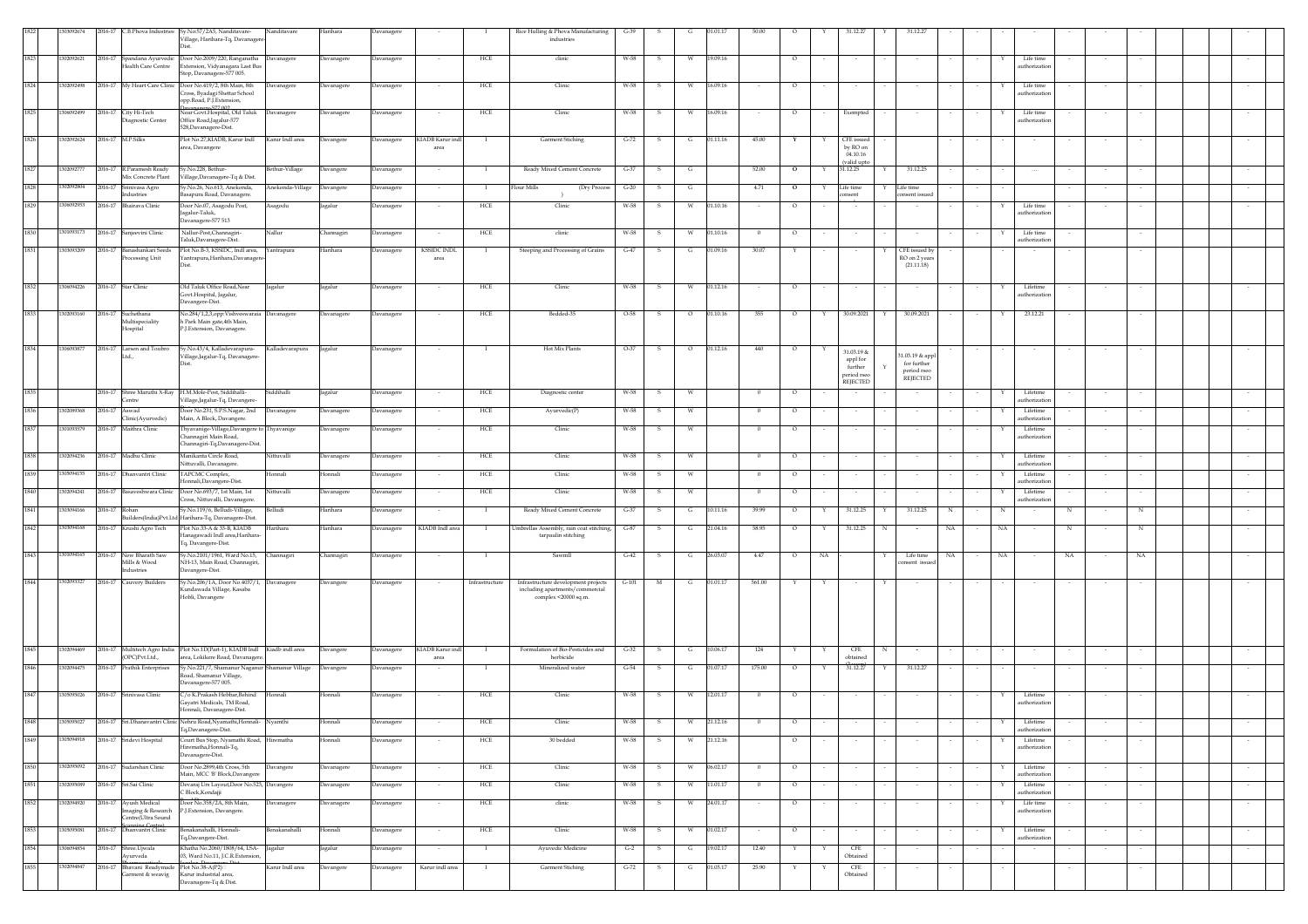|          | 209500     | 2016-17 Adithya Textile                                             | Plot No.60 B, Sy.No.15, KIADB Karur Indl area<br>Karur Indutrial area, Davanager            |                        | Davangere                | Davanagere               | KIADB Karur ind<br>area            |                | Garment Stiching                                                                | $G-72$  |     |              | 01.05.17 | 46.80   |                                     | CFI<br>Obtained                    |   |               |                |   |                           |                  |        |  |        |
|----------|------------|---------------------------------------------------------------------|---------------------------------------------------------------------------------------------|------------------------|--------------------------|--------------------------|------------------------------------|----------------|---------------------------------------------------------------------------------|---------|-----|--------------|----------|---------|-------------------------------------|------------------------------------|---|---------------|----------------|---|---------------------------|------------------|--------|--|--------|
| 1857     | 302091123  | 2016-17 Prithvi Developers                                          | 577 006.<br>Sy.No.267/1,267/,268/1,2,3,4,5, Davanagere<br>Gundwada Village, Davanagere      |                        | Davangere                | Davanagere               |                                    | Layout         | Township Residential area development<br>projects covering an area >10 acres    | $G-102$ | M   | G            | 09.03.17 | 800.00  | Y<br>Y                              |                                    |   |               |                |   |                           |                  |        |  |        |
|          |            |                                                                     | Tq & Dist.                                                                                  |                        |                          |                          |                                    |                |                                                                                 |         |     |              |          |         |                                     |                                    |   |               |                |   |                           |                  |        |  |        |
| 1858     | 306095129  | 2016-17 Garag Clinic and<br><b>Dispensary</b>                       | R.P.Road, Jagalur-577526,<br>avangere                                                       | Jagalur                | Jagalur                  | <b>Davanagere</b>        |                                    | HCE            | Clinic                                                                          | W-58    |     |              | 01.02.17 |         | $\circ$                             |                                    |   |               |                |   | Lifetime<br>uthorization  |                  |        |  |        |
| 1859     | 302092902  | Shodha Motors<br>2016-17<br>Pvt.Ltd.,                               | Door No.867/1, Old P.B.Road,<br>Seside Pooja International                                  | Davanagere             | Davangere                | Davanagere               |                                    |                | Automobile Servicing, Repairing and<br>painting (excluding only fuel dispensing | $O-18$  |     |              | 01.06.16 | 74.49   | $\circ$                             |                                    |   |               | Not<br>applied |   |                           |                  |        |  |        |
|          |            |                                                                     | Iotel,Davangere                                                                             |                        |                          |                          |                                    |                |                                                                                 |         |     |              |          |         |                                     | 30.09.21                           | Y | 30.09.21      |                |   |                           |                  |        |  |        |
| 1860     | 302095402  | 2016-17 Sir M.V.Concrete<br>roducts                                 | SY.No.24/2 P3,Near Bypass,                                                                  | Shamanur Village       | Davangere                | Davanagere               |                                    | <b>I</b>       | Inter locking paving blocks & Solid<br><b>Bricks</b>                            | $G-73$  | -S  | G            | 01.05.17 | 22.00   |                                     | <b>CFE</b> issued<br>by RO on      |   |               |                |   |                           |                  |        |  |        |
|          |            |                                                                     | pp:Golden Panjab<br>laba, Shamanurservice<br>ad.Davanagere                                  |                        |                          |                          |                                    |                |                                                                                 |         |     |              |          |         |                                     | 31.03.17 (for<br>2 years).         |   |               |                |   |                           |                  |        |  |        |
| $1861\,$ | 43095307   | 2016-17 Pawan Industries                                            | Plot No.11, Sv.No.95.<br>lanagawadi Indl area, Bye-Pass<br>ad. Harihara. Davan              | Hanagawadi indl        | Harihara                 | Davanagere               | Hanagawadi ind<br>area             |                | Cement Products (Without using<br>Asbestos) like pipes, pillar, Jafri, well     | $G-11$  | -S  | G            | 01.4.16  | 30.74   | $\circ$                             | 31.12.2026                         |   |               |                |   |                           |                  |        |  |        |
| 1862     | 305095362  | 2016-17 Shathayu Poly Clinic                                        | Chilur-Village, Honnali<br>Fq,Davanagere-Dist.                                              | Chilur Village         | Honnali                  | Davanagere               |                                    | <b>HCE</b>     | nes. blocks/Tiles etc. (Should be don                                           | W-58    | -S  | <b>W</b>     | 01.03.17 |         | $\circ$                             | $\sim$                             |   |               |                |   | Lifetime<br>uthorization  |                  |        |  |        |
| 1863     | 305095363  | 2016-17 Dr.Rajappa Hospital                                         | sasvehalli-Village, Honnali-<br>'q,Davanagere-Dist.                                         | Sasvehalli             | Honnali                  | Davanagere               | $\sim$                             | HCE            | Clinic                                                                          | W-58    | -S  | W            | 01.03.17 | $\sim$  | $\circ$<br>$\sim$                   | $\sim$                             |   | $\sim$        | $\sim$         | Y | Lifetime<br>uthorization  | $\sim$           | $\sim$ |  | $\sim$ |
| 1864     | 302095366  | 2016-17 Sarthi Child Care<br><b>linic</b>                           | Door No.636/2B,7th Main,7th<br>ross. P.I.Extension,Davanagere                               | Davangere              | Davanagere               | Davanagere               | $\sim$                             | HCE            | Clinic                                                                          | W-58    | S   | W            | 01.03.17 | $\sim$  | $\circ$                             | $\sim$                             |   |               |                |   | Lifetime<br>uthorization  | $\sim$           |        |  |        |
| 1865     | 302086705  | 2016-17<br>Physical Care Clinic                                     | Behind Taj Medical, Basha Nagar Davangere<br>fain Road, Davangere.                          |                        | <b>Davanagere</b>        | avanagere                |                                    | HCE            | Clinic                                                                          | W-58    |     |              | 01.03.17 |         | $\circ$                             |                                    |   |               |                |   | Lifetime<br>uthorizatio   |                  |        |  |        |
| 1866     | 1302095094 | 2016-17 S.L.V.Heart Centre                                          | A.V.K.College                                                                               | Davangere              | Davanagere               | Davanagere               |                                    | HCE            | Clinic                                                                          | W-58    | -S  | W            | 01.03.17 |         | C1                                  |                                    |   |               |                |   | CLOSED                    |                  |        |  |        |
|          |            |                                                                     | load, P.J. Extension, Davangere.                                                            |                        |                          |                          |                                    |                |                                                                                 |         |     |              |          |         |                                     |                                    |   |               |                |   | Lifetime<br>authorization |                  |        |  |        |
| 1867     | 1305095395 | 2016-17 Shree Maruthi Clinic                                        | Benakanahalli, Honnali-<br>Iq,Davangere-Dist.                                               | Benakanahalli          | Honnali                  | Davanagere               |                                    | HCE            | Clinic                                                                          | W-58    | -S  | W            | 01.03.17 |         | $\circ$                             | $\sim$                             |   |               |                |   | Lifetime<br>uthorization  |                  |        |  |        |
| 1868     | 302095537  | 2016-17<br>Sri.Kottureshwara<br><b>linic</b>                        | Door No:198, 1st Main, Bhudal<br>Road, SPS Nagar, Davanagere                                | Davanagere             | Davanagere               | Davanagere               | $\sim$                             | HCE            | Ayurvedic(P)                                                                    | W-58    | -S  | W            | 01.03.17 |         | $\circ$                             |                                    |   |               |                |   | Lifetime<br>uthorization  |                  |        |  |        |
| 1869     | 302095728  | 2016-17 Manasa Clinic                                               | Door No.1675/37A, Ranganatha Davanagere<br>adavane,Davangere                                |                        | Davanagere               | Davanagere               |                                    | HCE            | Clinic                                                                          | W-58    |     |              | 01.04.17 |         | $\circ$                             |                                    |   |               |                |   | Lifetime<br>uthorization  |                  |        |  |        |
| 1870     | 305095729  | 2016-17 Sri.Karibasaveshwara<br>Hi-Tech Laboratory                  | Near Ammana Mara Kumbar<br>Beedi, Nyamthi, Honnali-Tq,                                      | Nyamthi                | Honnali                  | Davangere                |                                    | HCE            | Clinic                                                                          | W-58    | s   |              | 01.04.17 |         | $\circ$                             |                                    |   |               |                |   | Lifetime<br>uthorizatio   |                  |        |  |        |
| 1871     | 302095929  |                                                                     | avanagere-Dist.<br>Door No.614/1, Nittuvalli New                                            |                        |                          |                          |                                    | <b>HCE</b>     | Clinic                                                                          | W-58    |     |              | 01.04.17 |         |                                     |                                    |   |               |                |   | Lifetime                  |                  |        |  |        |
|          |            | 2016-17 Centre for Intergrated<br>Medicine                          | Extension, College Road, Near<br>SBI, Davangere.                                            | Davangere              | Davanagere               | Davangere                |                                    |                |                                                                                 |         |     |              |          |         | $\circ$                             |                                    |   |               |                |   | uthorization              |                  |        |  |        |
|          |            |                                                                     |                                                                                             |                        |                          |                          |                                    |                |                                                                                 |         |     |              |          |         |                                     |                                    |   |               |                |   |                           |                  |        |  |        |
| 1872     | 302095995  | 2016-17 Janani Child Poly<br>Care Centre                            | oor NO.184/2A, 3rd<br>Aain, Chigateri Hospital                                              | Davangere              | Davanagere               | Davangere                |                                    | HCE            | Clinic                                                                          | W-58    | s   | W            | 01.04.17 |         | $\circ$                             |                                    |   |               |                |   | Lifetime<br>uthorization  |                  |        |  |        |
|          |            |                                                                     | Road, Behind Spandana Juice<br>Center, P.J. Extension, Davangere.                           |                        |                          |                          |                                    |                |                                                                                 |         |     |              |          |         |                                     |                                    |   |               |                |   |                           |                  |        |  |        |
| 1873     | 302096185  | 2017-18 Mruthyunjaya Clinic                                         | Door No.366, S.P.S.Nagara,                                                                  | Davangere              | Davanagere               | Davanagere               | $\sim$                             | HCE            | clinic                                                                          | W-58    | S.  | W            | 18.05.17 | $\sim$  | $\circ$<br>$\overline{\phantom{a}}$ | $\sim$                             |   | $\sim$        |                | Y | Lifetime                  | $\sim$           | $\sim$ |  |        |
| 1874     | 302096187  | 017-18<br>Samhita Panchakarma                                       | avangere<br>Door No.724/1, 9th Main,                                                        |                        |                          |                          |                                    | HCE            | clinic                                                                          | W-58    | s   | W            | 17.05.17 |         | $\circ$                             |                                    |   |               |                |   | uthorizatio<br>Lifetime   |                  |        |  |        |
| 1875     | 805096192  | <b>Centre</b><br>2017-18 Grasim Janaseva Trust Kumarapatnam-581123, | -J.Extension, Davanagere                                                                    | Davangere<br>Davangere | Davanagere<br>Davanagere | Davanagere<br>Davanagere | $\overline{\phantom{a}}$<br>$\sim$ | HCE            | clinic                                                                          | W-58    | s   | W            | 16.05.17 | $\sim$  | $\circ$                             | $\sim$<br>$\sim$                   |   | $\sim$        |                |   | athorizatio<br>Lifetime   | $\sim$<br>$\sim$ |        |  | $\sim$ |
| 1876     | 301096193  | Hospital<br>Sannidhi Nursing<br>2017-18                             | Ranebennur-Tq, Haveri-Dist.<br>sadhana complex, Beside                                      | Santhebennur           | Channagiri               | Davanagere               | $\overline{\phantom{a}}$           | HCE            | Clinic                                                                          | W-58    | -S  | W            | 16.05.17 |         | $\circ$                             | $\sim$                             |   | $\sim$        |                | Y | uthorizatio<br>Lifetime   | $\sim$           |        |  |        |
|          |            | lome                                                                | Govt.Hospital Main<br>Road,Santhebennur,Channagiri-                                         |                        |                          |                          |                                    |                |                                                                                 |         |     |              |          |         |                                     |                                    |   |               |                |   | uthorization              |                  |        |  |        |
| 1877     | 1303096303 | 2017-18 Apoorva Hospital                                            | Tq,Davanagere-Dist.<br>Door No.5345/1200/P, Durga                                           | Malebennur             | Harihara                 | Davangere                |                                    | HCE            | bedded                                                                          | W-58    | S   | W            | 26.05.17 |         | $\circ$                             |                                    |   |               |                |   | Lifetime                  |                  |        |  |        |
|          |            |                                                                     | Road, opp:Bus Stand,<br>Malebennur, Harihara, Davanager                                     |                        |                          |                          |                                    |                |                                                                                 |         |     |              |          |         |                                     |                                    |   |               |                |   | authorization             |                  |        |  |        |
|          |            |                                                                     | e-Dist.                                                                                     |                        |                          |                          |                                    |                |                                                                                 |         |     |              |          |         |                                     |                                    |   |               |                |   |                           |                  |        |  |        |
| 1878     | 302066217  | 2017-18 Pradeep<br>Ayurvedalaya                                     | Door No.3451, 6th Cross,2nd<br>Main, MCC B Block, Davangere.                                | <b>MCC'B Block</b>     | Davanagere               | Davanagere               | $\sim$                             | HCE            | clinic                                                                          | W-58    | -S  | W            | 15.05.17 | $\sim$  | C1<br>$\sim$                        | $\sim$                             |   | $\sim$        | $\sim$         |   | Lifetime<br>uthorization  | $\sim$           | $\sim$ |  | $\sim$ |
| 1879     | 12096350   | 2017-18 Vishwabandu Yoga<br>and Naturopathy                         | Rampura-Village,<br>Condajji Post,                                                          | Rampur Village         | Davanagere               | Davanagere               | $\sim$                             | HCE            | clinic                                                                          | W-58    | s   | W            | 15.05.17 | $\sim$  | $\circ$                             | $\sim$                             |   | $\sim$        | $\sim$         | Y | Life time<br>uthorization | $\sim$           | $\sim$ |  | $\sim$ |
| 1880     | 1302094696 | Centre<br>2017-18 Residential Apartr                                | Javanagere-Tq and Dist.<br>Door No.3992/119A,                                               | Davanagere             | Davangere                | Davanagere               |                                    | Infrastructure | Infrastructure development projects                                             | $G-101$ | - S | G            | 01.01.19 | 350     | Y<br>Υ                              |                                    | Y |               |                |   |                           |                  |        |  |        |
|          |            | proposed by<br>.<br>Sri.S.Nagaraj and<br>Sri.S.Bakkanna             | 3992/119/B,3992/120, Anjanaya<br>Badavane, Davangere.                                       |                        |                          |                          |                                    |                | including apartments/commercial<br>complex <20000 sq.m.                         |         |     |              |          |         |                                     |                                    |   |               |                |   |                           |                  |        |  |        |
|          |            |                                                                     |                                                                                             |                        |                          |                          |                                    |                |                                                                                 |         |     |              |          |         |                                     |                                    |   |               |                |   |                           |                  |        |  |        |
|          |            |                                                                     |                                                                                             |                        |                          |                          |                                    |                |                                                                                 |         |     |              |          |         |                                     |                                    |   |               |                |   |                           |                  |        |  |        |
| 1881     | 302093045  | 2017-18 Shah Realty                                                 | Door No.4028/A,B, S.S.Layout,'B' Davanagere<br>Block, Davangere                             |                        | Davangere                | Davanagere               |                                    | Infrastructure | Infrastructure development projects<br>including apartments/commercial          | $G-101$ |     |              | 25.11.16 | 346     |                                     |                                    |   |               |                |   |                           |                  |        |  |        |
|          |            |                                                                     |                                                                                             |                        |                          |                          |                                    |                | complex <20000 sq.m.                                                            |         |     |              |          |         |                                     |                                    |   |               |                |   |                           |                  |        |  |        |
|          |            |                                                                     |                                                                                             |                        |                          |                          |                                    |                |                                                                                 |         |     |              |          |         |                                     |                                    |   |               |                |   |                           |                  |        |  |        |
| 1882     | 1303096591 | 2017-18 Sri.Ranganatha                                              | Plot No.36-B, Hanagawadi indl<br>Hanagawadi indl<br>Harihara                                |                        |                          | Davanagere               | Hanagawadi ind                     |                | Cotton Spinning & Weaving (Medium & G-15                                        |         | - S | G            | 14.06.17 | 91.75   | Y                                   | CFE issued                         |   |               |                |   |                           |                  |        |  |        |
|          |            | Garment & Weaving                                                   | rea, Harihara, Davanagere                                                                   |                        |                          |                          | area                               |                | Large scale )                                                                   |         |     |              |          |         |                                     | by RO on<br>19.06.17 (2)<br>years) |   |               |                |   |                           |                  |        |  |        |
| 1883     | 1302070983 | 2017-18 G.M.Institute of                                            | y.No:19/1,19/2,19/3,19/4,17/1, Davanagere                                                   |                        | Davanagere               | Davanagere               |                                    | Infrastructure | Building and construction project more                                          | R-63    | L.  | $\mathbb{R}$ | 01.07.17 | 4910.50 | $\circ$<br>Y                        | 30.06.21                           | Y | 30.06.21<br>Y | 31.12.16       |   |                           |                  |        |  |        |
|          |            | Technologies □                                                      | 7/2,20/1,20/2,20/3,20/4,Post<br>3ox No.4, P.B.Road,NH-4,<br>Davangere-577 006. <sup>□</sup> |                        |                          |                          |                                    |                | than 20,000 sq. m built up area                                                 |         |     |              |          |         |                                     |                                    |   |               |                |   |                           |                  |        |  |        |
|          |            |                                                                     |                                                                                             |                        |                          |                          |                                    |                |                                                                                 |         |     |              |          |         |                                     |                                    |   |               |                |   |                           |                  |        |  |        |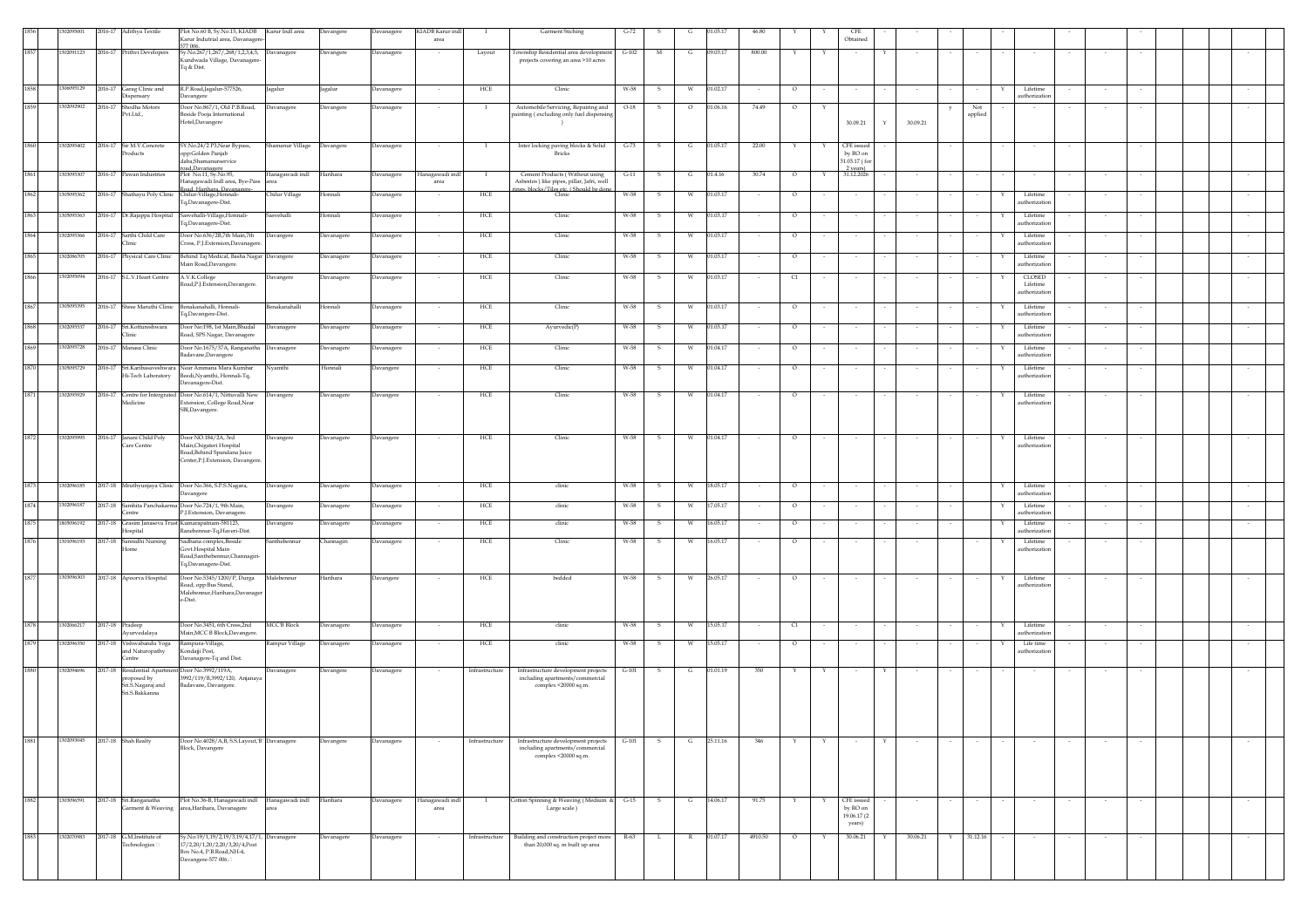|      | 109650     |         | 2017-18 Subhani Rice Mill                    | Sy.No.21/7,                                                                         | Basavapatna                    | Channagiri | Davanagere |                          |             | Rice Hulling & Phova Manufacturing                                               | $G-39$  |              |          |            |        |              |            |               | Life time                       |             |                           |        |        |        |  |
|------|------------|---------|----------------------------------------------|-------------------------------------------------------------------------------------|--------------------------------|------------|------------|--------------------------|-------------|----------------------------------------------------------------------------------|---------|--------------|----------|------------|--------|--------------|------------|---------------|---------------------------------|-------------|---------------------------|--------|--------|--------|--|
|      |            |         |                                              | agarpete, Basavapatna-                                                              |                                |            |            |                          |             | industries                                                                       |         |              |          |            |        |              |            |               | onsent issue                    |             |                           |        |        |        |  |
|      |            |         |                                              | Village, Channagiri-<br>Tq,Davanagere-Dist.                                         |                                |            |            |                          |             |                                                                                  |         |              |          |            |        |              |            |               |                                 |             |                           |        |        |        |  |
|      |            |         |                                              |                                                                                     |                                |            |            |                          |             |                                                                                  |         |              |          |            |        |              |            |               |                                 |             |                           |        |        |        |  |
|      |            |         |                                              |                                                                                     |                                |            |            |                          |             |                                                                                  |         |              |          |            |        |              |            |               |                                 |             |                           |        |        |        |  |
| 1885 | 1303096507 |         | 2017-18 Sri.Suryanarayana                    | Plot No.32, Hanagawadi                                                              | Hanagawadi indl                | Harihara   | Davanagere | Hanagawadi indl          |             | Cement Products (Without using                                                   | $G-11$  | - S          |          | G 01.06.17 | 54.08  | $\circ$<br>Y |            | 31.12.22      | 31.12.22<br>Y                   |             |                           |        |        |        |  |
|      |            |         | oncrete Products and industrial              |                                                                                     |                                |            |            |                          |             | Asbestos) like pipes, pillar, Jafri, well                                        |         |              |          |            |        |              |            |               |                                 |             |                           |        |        |        |  |
|      |            |         | ngineering Works                             | area, Harihara, Davanagere-Dist.                                                    |                                |            |            |                          |             | rings, blocks/Tiles etc. (Should be done<br>under closed covered shed to control |         |              |          |            |        |              |            |               |                                 |             |                           |        |        |        |  |
| 1886 | 30209664   |         | 2017-18 Shakthi Enterprises                  | Plot No:22 & 23, Karur Indl area, Karur Indl area                                   |                                | Davangere  | Davanagere | KIADB Karur ind          |             | soitive emissions ) Only Industrial Sca<br>Plastic Sack Bags, Woven Sack with    | $G-79$  | s            |          | 01.07.17   | 50.00  |              |            |               |                                 |             |                           |        |        |        |  |
|      |            |         |                                              | Davanagere-577001.                                                                  |                                |            |            | area                     |             | HDPE, LDPE, Polythene bags (Without                                              |         |              |          |            |        |              |            |               |                                 |             |                           |        |        |        |  |
|      |            |         |                                              |                                                                                     |                                |            |            |                          |             | recycling plastics)                                                              |         |              |          |            |        |              |            |               |                                 |             |                           |        |        |        |  |
|      |            |         |                                              |                                                                                     |                                |            |            |                          |             |                                                                                  |         |              |          |            |        |              |            |               |                                 |             |                           |        |        |        |  |
| 1887 | 1302096313 |         | 2017-18 Organic Millets                      | Sy.No.10/P5,Bullapura-                                                              | Davanagere                     | Davangere  | Davanagere |                          |             | Steeping and processing of grains                                                | $G-47$  | M            | G        | 01.05.17   | 634.55 |              | CFE issued |               | CFE issued by                   |             |                           |        |        |        |  |
|      |            |         | luster                                       | /illage,Davanagere-Tq & Dist.                                                       |                                |            |            |                          |             |                                                                                  |         |              |          |            |        |              | by RO on   | 16.06.17 (for | RO on 16.06.17<br>(for 2 years) |             |                           |        |        |        |  |
|      |            |         |                                              |                                                                                     |                                |            |            |                          |             |                                                                                  |         |              |          |            |        |              | 2 years)   |               |                                 |             |                           |        |        |        |  |
|      |            |         |                                              |                                                                                     |                                |            |            |                          |             |                                                                                  |         |              |          |            |        |              |            |               |                                 |             |                           |        |        |        |  |
| 1888 | 1302096521 | 2017-18 | Santhosh Chest Care                          | Near Pooja                                                                          | Davanagere                     | Davanagere | Davanagere |                          | HCE         | Clinic                                                                           | W-58    |              |          | 09.06.17   |        | $\circ$      |            |               |                                 |             | lifetime                  |        |        |        |  |
|      |            |         | linic                                        | Diagnostic, P.J. Extension, Davanag                                                 |                                |            |            |                          |             |                                                                                  |         |              |          |            |        |              |            |               |                                 |             | authorizator              |        |        |        |  |
| 1889 | 1301096523 | 2017-18 | <b>Heal</b> and Care                         | Upper Bus stand, NH13<br>oad, Channagiri-Tq, Davangere                              | Channagiri                     | Channagiri | Davanagere |                          | HCE         | Clinic                                                                           | W-58    |              |          | 09.06.17   |        | $\circ$      |            |               |                                 |             | lifetime<br>authorizator  |        |        |        |  |
|      |            |         |                                              | Dist.                                                                               |                                |            |            |                          |             |                                                                                  |         |              |          |            |        |              |            |               |                                 |             |                           |        |        |        |  |
| 1890 | 303096528  |         | 2017-18 V.S.S.Laboratory                     | Near Adithy Child Clinic, Jigali Malebennur                                         |                                | Harihara   | Davanagere |                          | HCE         | Clinic                                                                           | W-58    | -S           |          | 14.06.17   |        | $\circ$      |            |               |                                 |             | Lifetime                  |        |        |        |  |
|      |            |         |                                              | Road, Malebennur, Harihara-                                                         |                                |            |            |                          |             |                                                                                  |         |              |          |            |        |              |            |               |                                 |             | uthorizatio               |        |        |        |  |
| 1891 | 1302096606 | 2017-18 |                                              | To.Davanagere-Dist.<br>Namma Homeopathy Door No.56/5II, IInd Floor,                 | Davangere                      | Javanagere | Davanagere |                          | HCE         | Clinic                                                                           | W-58    | -S           | W        | 14.06.17   |        | $\alpha$     |            |               |                                 |             | lifetime                  |        |        |        |  |
|      |            |         | LP                                           | Nandi Tower, AVK College                                                            |                                |            |            |                          |             |                                                                                  |         |              |          |            |        |              |            |               |                                 |             | authorizaton              |        |        |        |  |
|      |            |         |                                              | Road,Davanagere-577 002                                                             |                                |            |            |                          |             |                                                                                  |         |              |          |            |        |              |            |               |                                 |             |                           |        |        |        |  |
| 1892 | 1302096608 | 2017-18 | Hahnemannian<br>lassical Centre              | Door No.161/8B, Beside Medplus Davangere<br>tore, Near Ram and Co. Circle,          |                                | Davanagere | Davanagere |                          | HCE         | Clinic                                                                           | W-58    | -S           | W        | 14.06.17   |        | $\circ$      |            |               |                                 |             | Lifetime<br>uthorization  |        |        |        |  |
|      |            |         |                                              | P.J.Extension,Davanagere.                                                           |                                |            |            |                          |             |                                                                                  |         |              |          |            |        |              |            |               |                                 |             |                           |        |        |        |  |
| 1893 | 302096625  |         | 2017-18 Vinutha Clinic                       | Door No.119/365, Basava Budda Davangere                                             |                                | Davanagere | Davanagere |                          | HCE         | Clinic                                                                           | W-58    | -S           |          | 19.06.17   |        | $\circ$      |            |               |                                 |             | Lifetime                  |        |        |        |  |
|      |            |         |                                              | Beema Nagara, Lokikere                                                              |                                |            |            |                          |             |                                                                                  |         |              |          |            |        |              |            |               |                                 |             | uthorizatic               |        |        |        |  |
| 1894 |            |         |                                              | Road, Davanagere.<br>S.H.Road, Malebennur-577530,                                   |                                |            |            |                          |             |                                                                                  |         |              |          |            |        |              |            |               |                                 |             |                           |        |        |        |  |
|      | 1303096635 |         | 2017-18 Spoorthi Clinical<br>aboratory       | Harihara-Tq, Davangere - Dist.                                                      | Malebennur                     | Harihara   | Davanagere |                          | HCE         | Clinic                                                                           | W-58    | 5            |          | 19.06.17   |        | $\circ$      |            |               |                                 |             | Lifetime<br>authorization |        |        |        |  |
| 1895 | 1301096637 |         | 2017-18 Sanvi Diagnostic                     | Door No.1836/1766, Kagathur                                                         | Channagiri                     | Channagiri | Davanagere |                          | HCE         | Clinic                                                                           | W-58    | -S           |          | 19.06.17   |        | $\circ$      |            |               |                                 |             | Lifetime                  |        |        |        |  |
|      |            |         | entre                                        | Road, Channagiri, Davanagere-                                                       |                                |            |            |                          |             |                                                                                  |         |              |          |            |        |              |            |               |                                 |             | authorization             |        |        |        |  |
| 1896 | 1303096639 |         | 2017-18 Malthesh Clinic                      | Basaveshwara Nagara, S.H.Road, Basaveshwara<br>Harihara-Tq, Davanagere-Dist. Nagara |                                | Harihara   | Davanagere |                          | HCE         | Clinic                                                                           | W-58    | -S           |          | 20.06.17   |        | $\circ$      |            |               |                                 |             | Lifetime<br>authorization |        |        |        |  |
| 1897 | 1302096773 |         | 2017-18 Nandini IVF Clinic                   | Door No.393/1-2, 1st Floor,8th                                                      | Davangere                      | Davanagere | Davanagere |                          | HCE         | Clinic                                                                           | W-58    | s            | - W      | 29.06.17   |        | $\circ$      |            |               |                                 | Y           | Lifetime                  |        |        |        |  |
|      |            |         | and Child Health Care Main, 8th Cross,       |                                                                                     |                                |            |            |                          |             |                                                                                  |         |              |          |            |        |              |            |               |                                 |             | authorization             |        |        |        |  |
|      |            |         |                                              | P.J.Extension,Davanagere-577                                                        |                                |            |            |                          |             |                                                                                  |         |              |          |            |        |              |            |               |                                 |             |                           |        |        |        |  |
| 1898 | 1301096833 | 2017-18 | Veterinary<br><b>Dispensary</b>              | Vadnal-Post,Channagiri-<br>Fq,Davanagere-Dist.                                      | Vadnal-Post                    | Channagiri | Davanagere |                          | HCE         | Vet.Instn                                                                        | W-58    | s            |          | 28.06.17   |        | $\circ$      |            | $\sim$        |                                 |             | Lifetime<br>authorization |        |        |        |  |
| 1899 | 1301096835 | 2017-18 | Primary Veterinary                           | Koladahalu-Village,Channagiri- Koladahalu                                           |                                | Channagiri | Davanagere |                          | HCE         | Vet.Instn                                                                        | W-58    | s            | w        | 28.06.17   |        | $\circ$      |            |               |                                 |             | 30.06.18<br>N             |        |        |        |  |
|      |            |         | 'entre                                       | Tq,Davanagere-Dist.                                                                 |                                |            |            |                          |             |                                                                                  |         |              |          |            |        |              |            |               |                                 |             |                           |        |        |        |  |
| 1900 | 302096969  | 2017-18 | eeva Ayurveda Clinic Door No.2035/206,       | 13th Cross, Anjaneya Layout,                                                        | Anjaneya Layout                | Davangere  | Davangere  |                          | HCE         | Clinic                                                                           | W-58    |              |          | 12.07.17   |        | C1           |            |               |                                 |             | Lifetime<br>thorization   |        |        |        |  |
|      |            |         |                                              | Davanagere-577 004.                                                                 |                                |            |            |                          |             |                                                                                  |         |              |          |            |        |              |            |               |                                 |             | Closed)                   |        |        |        |  |
| 1901 | 1303096967 |         |                                              | 2017-18 Jeeva Ayurveda Clinic Inchara, Near 12th Cross                              | Harihara                       | Harihara   | Davangere  |                          | HCE         | Clinic                                                                           | W-58    | s            | W        | 01.07.17   |        | $\circ$      |            |               |                                 |             | Lifetime                  |        |        |        |  |
|      |            |         |                                              | Vidyanagara, 'C' Block, Harihara-<br>577 601, Davangere.                            |                                |            |            |                          |             |                                                                                  |         |              |          |            |        |              |            |               |                                 |             | authorization             |        |        |        |  |
|      |            |         |                                              |                                                                                     |                                |            |            |                          |             |                                                                                  |         |              |          |            |        |              |            |               |                                 |             |                           |        |        |        |  |
|      |            |         |                                              |                                                                                     |                                |            |            |                          |             |                                                                                  |         |              |          |            |        |              |            |               |                                 |             |                           |        |        |        |  |
| 1902 | 1303096967 |         | 2017-18 Uttam Clinic                         | Inchara Near, 12th Cross,<br>Vidyanagara,<br>$\epsilon$                             | Vidyanagara                    | Harihara   | Davangere  | $\overline{\phantom{a}}$ | HCE         | Clinic                                                                           | W-58    | -S           | W        | 12.07.17   |        | $\circ$      |            | $\sim$        |                                 |             | Lifetime<br>uthorization  |        |        |        |  |
|      |            |         |                                              | Block, Harihara, Davangere-                                                         |                                |            |            |                          |             |                                                                                  |         |              |          |            |        |              |            |               |                                 |             |                           |        |        |        |  |
|      |            |         |                                              | Dist.                                                                               |                                |            |            |                          |             |                                                                                  |         |              |          |            |        |              |            |               |                                 |             |                           |        |        |        |  |
| 1903 | 1302096975 |         |                                              | 2017-18 Sri.Durga Orthopedic Door No.393, 8th Main, 8th                             | P.J.Extension                  | Davanagere | Davangere  |                          | HCE         | Clinic                                                                           | W-58    | s            |          | 12.07.17   |        | $\circ$      |            |               |                                 |             | Lifetime                  |        |        |        |  |
|      |            |         |                                              | Cross, P.J. Extension, Davanager                                                    |                                |            |            |                          |             |                                                                                  |         |              |          |            |        |              |            |               |                                 |             | uthorization              |        |        |        |  |
|      |            |         |                                              | 577 002.                                                                            |                                |            |            |                          |             |                                                                                  |         |              |          |            |        |              |            |               |                                 |             |                           |        |        |        |  |
|      |            |         |                                              |                                                                                     |                                |            |            |                          |             |                                                                                  |         |              |          |            |        |              |            |               |                                 |             |                           |        |        |        |  |
| 1904 | 1302096980 |         | 2017-18 Smile Architects                     | Door No.3661/2, Medical Boys<br>Hostel Road, M.C.C.'B' Block,                       | <b>MCCB</b> Block              | Davanagere | Davangere  |                          | HCE         | Clinic                                                                           | W-58    | - S          | <b>W</b> | 12.07.17   |        | $\circ$      |            |               |                                 | Y           | Lifetime                  |        |        |        |  |
|      |            |         |                                              | Davanagere-577 004.                                                                 |                                |            |            |                          |             |                                                                                  |         |              |          |            |        |              |            |               |                                 |             | authorization             |        |        |        |  |
|      |            |         |                                              |                                                                                     |                                |            |            |                          |             |                                                                                  |         |              |          |            |        |              |            |               |                                 |             |                           |        |        |        |  |
| 1905 | 1305097251 |         |                                              | 2017-18 Ashwini Clinical Care Sasvehalli-Post, Honnali-<br>Fq,Davangere-Dist.       | Sasvehalli                     | Honnali    | Davangere  | $\sim$                   | HCE         | Clinic                                                                           | W-58    | s.           | W        | 31.07.17   | $\sim$ | $\circ$      | $\sim$     | $\sim$        |                                 | $\sim$<br>Y | Lifetime<br>authorization | $\sim$ |        | $\sim$ |  |
|      |            |         |                                              |                                                                                     |                                |            |            |                          |             |                                                                                  |         |              |          |            |        |              |            |               |                                 |             |                           |        |        |        |  |
|      |            |         |                                              |                                                                                     |                                |            |            |                          |             |                                                                                  |         |              |          |            |        |              |            |               |                                 |             |                           |        |        |        |  |
| 1906 | 1302095170 |         | 2016-17 N.R.Developers                       | Sy.No.147/5,147/6,148/2,148/1A Doddabathi                                           |                                | Davangere  | Davangere  | not in indl area         | Layout      | Township and Residential area                                                    | $G-102$ | - S          | G        | 01.03.17   | 450.00 |              |            |               |                                 |             |                           |        |        |        |  |
|      |            |         |                                              | 148/1B3,148/6,148/1B1,148/1B2,<br>148/1B4, & 148/5 of Doddabathi                    |                                |            |            |                          |             | development projects covering an area<br>$>10$ acres                             |         |              |          |            |        |              |            |               |                                 |             |                           |        |        |        |  |
|      |            |         |                                              | Village, Kasaba Hobli, Davangere-                                                   |                                |            |            |                          |             |                                                                                  |         |              |          |            |        |              |            |               |                                 |             |                           |        |        |        |  |
|      |            |         |                                              | Tq & Dist.                                                                          |                                |            |            |                          |             |                                                                                  |         |              |          |            |        |              |            |               |                                 |             |                           |        |        |        |  |
|      |            |         |                                              |                                                                                     |                                |            |            |                          |             |                                                                                  |         |              |          |            |        |              |            |               |                                 |             |                           |        |        |        |  |
|      |            |         |                                              |                                                                                     |                                |            |            |                          |             |                                                                                  |         |              |          |            |        |              |            |               |                                 |             |                           |        |        |        |  |
| 1907 | 1302097348 |         | 2017-18 Tulasi Ayurvedalaya, Door No:838/65, | ivachidhambaram Layout,                                                             | Davanagere                     | Davanagere | Davanagere | $\sim$                   | HCE         | Clinic                                                                           | W-58    | S.           | <b>W</b> |            | $\sim$ | $\circ$      |            | $\sim$        | $\sim$                          |             | Lifetime<br>uthorization  | $\sim$ |        | $\sim$ |  |
|      |            |         |                                              | Near Durgambika School,                                                             |                                |            |            |                          |             |                                                                                  |         |              |          |            |        |              |            |               |                                 |             |                           |        |        |        |  |
|      |            |         |                                              | raswathi Nagara, Davangere                                                          |                                |            |            |                          |             |                                                                                  |         |              |          |            |        |              |            |               |                                 |             |                           |        |        |        |  |
| 1908 | 1302097189 |         | 2017-18 ESI Dispensary                       | 13th Cross, , 'B' Block,, Devaraj                                                   | Devaraj Uras Layout Davanagere |            | Davanagere | $\sim$                   | HCE         | <b>ESI</b> Dispensary                                                            | W-58    | s            | W        | 22.07.17   | $\sim$ | $\circ$      | $\sim$     | $\sim$        | $\sim$                          | ٠           | Life time                 | $\sim$ | $\sim$ | $\sim$ |  |
|      | 1301097265 |         |                                              | Jras Layout, Davangere-577 0.06.                                                    |                                |            |            |                          |             |                                                                                  |         |              |          |            |        |              |            |               |                                 |             | authorizatio              |        |        |        |  |
| 1909 |            |         | 2017-18 Sanjeevini Clinic                    | oor No.22/7/182, Maruthi<br>Circle, Uppar Bedi, Channagiri-                         | hannagiri                      | hannagiri  | Davangere  |                          | HCE         | Clinic                                                                           | W-58    |              | w        | 28.07.17   |        | $\circ$      |            |               |                                 |             | Lifetime<br>authorization |        |        |        |  |
|      |            |         |                                              | Fq,Davangere-Dist.                                                                  |                                |            |            |                          |             |                                                                                  |         |              |          |            |        |              |            |               |                                 |             |                           |        |        |        |  |
| 1910 |            |         | 1302097278 2017-18 Nandi Smile Care &        | #3546, 6th Cross, M.C.C.'B'<br>Block, Davangere                                     | <b>MCCB</b> Block              | Davanagere | Davanagere | $\overline{\phantom{a}}$ | HCE         | clinic                                                                           | W-58    | - S          | W        | 28.07.17   | $\sim$ | $\circ$      | $\sim$     | $\sim$        |                                 |             | Lifetime<br>authorization | $\sim$ |        | $\sim$ |  |
|      |            |         | Facial Trauma Care<br>enter,#3546, 6th       |                                                                                     |                                |            |            |                          |             |                                                                                  |         |              |          |            |        |              |            |               |                                 |             |                           |        |        |        |  |
|      |            |         | ross, M.C.C.'B'<br>Block,Davangere           |                                                                                     |                                |            |            |                          |             |                                                                                  |         |              |          |            |        |              |            |               |                                 |             |                           |        |        |        |  |
| 1911 | 1302097327 |         | 2017-18 Mekas Hospital                       | Door No.3681/A6, 6th Main,                                                          | Davangere                      | Davanagere | Davangere  | $\overline{\phantom{a}}$ | ${\rm HCE}$ | Clinic                                                                           | W-58    | $\mathbf{s}$ | W        | 05.08.17   | $\sim$ | $\circ$      | $\sim$     | $\sim$        |                                 | Y           | Lifetime                  | $\sim$ |        |        |  |
|      |            |         |                                              | M.C.C.B Block,Davangere.                                                            |                                |            |            |                          |             |                                                                                  |         |              |          |            |        |              |            |               |                                 |             | authorization             |        |        |        |  |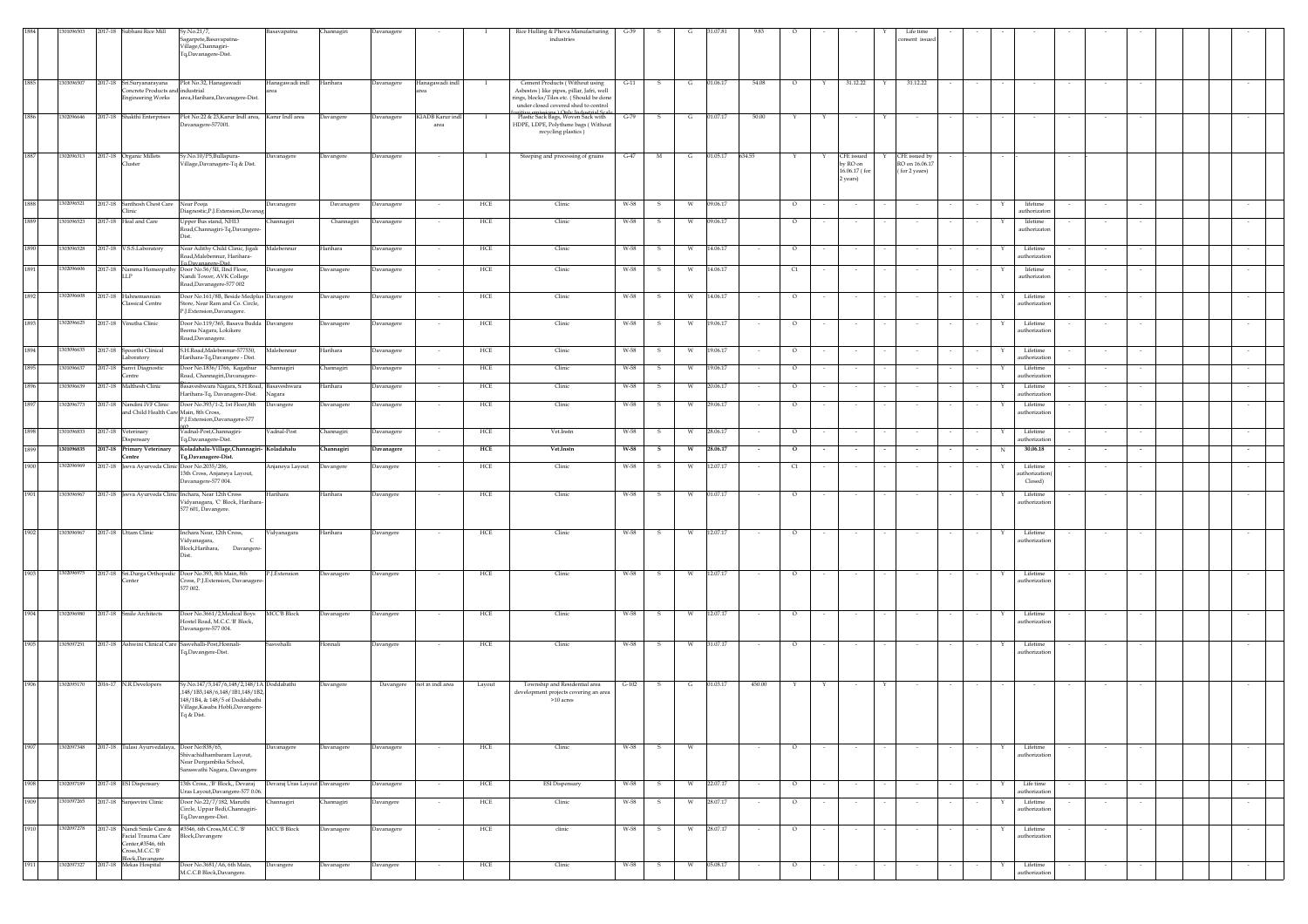|      | 05097612   |              | 2017-18 Laljan Basha                           | Private Bus Stand Beside, Car                                                                       | Honnali                                     | Honnali    | Davanagere |                          | HCE          | Clinic                                                                  | W-58                   |                          |        |              |                        |                                 |        |   | Life time                 |        |        |        |  |  |
|------|------------|--------------|------------------------------------------------|-----------------------------------------------------------------------------------------------------|---------------------------------------------|------------|------------|--------------------------|--------------|-------------------------------------------------------------------------|------------------------|--------------------------|--------|--------------|------------------------|---------------------------------|--------|---|---------------------------|--------|--------|--------|--|--|
|      |            |              |                                                | Memorial Piles Clinic Stand opposite, Honnali-577                                                   |                                             |            |            |                          |              |                                                                         |                        |                          |        |              |                        |                                 |        |   | uthorization              |        |        |        |  |  |
|      |            |              |                                                | 217, Davangere-Dist.                                                                                |                                             |            |            |                          |              |                                                                         |                        |                          |        |              |                        |                                 |        |   |                           |        |        |        |  |  |
| 1913 | 1305097613 |              | 2017-18 Prashanth Clinic                       | Neharu raod, Nyamtathi, Honnali-Nyamthi<br>Tq,Davangere-Dist.                                       |                                             | Honnali    | Davanagere |                          | HCE          | Clinic                                                                  | W-58<br>- S            | 28.08.17                 |        | $\circ$      |                        |                                 |        |   | Life time<br>uthorization |        |        |        |  |  |
| 1914 | 1302097665 |              | 2017-18 Well Women Clinic                      | Door No.1676/3, 'Krishna', 1st                                                                      | Davangere                                   | Davanagere | Davanagere |                          | HCE          | Clinic                                                                  | W-58                   | 28.08.17                 |        | $\circ$      |                        |                                 |        |   | Life time                 |        |        |        |  |  |
|      |            |              |                                                | Cross, A' Block,                                                                                    |                                             |            |            |                          |              |                                                                         |                        |                          |        |              |                        |                                 |        |   | authorization             |        |        |        |  |  |
|      |            |              |                                                | S.S.Layout,Davanagere-577 004.                                                                      |                                             |            |            |                          |              |                                                                         |                        |                          |        |              |                        |                                 |        |   |                           |        |        |        |  |  |
| 1915 | 1302097266 |              | 2017-18 Veterinary<br>Dispensary               | Kandanakovi-Village, Davangere- Kandanakovi<br>Tq & Dist.                                           |                                             | Davanagere | Davanagere |                          | HCE          | Vet.Instn                                                               | W-58                   | 01.08.17<br>w            |        | $\circ$      |                        |                                 |        |   | Lifetime<br>uthorization  |        |        |        |  |  |
| 1916 | 302097277  |              | 2017-18 Kerudi Health Care                     | Door No.3125/57,                                                                                    | Bashanagar                                  | Davanagere | Davanagere |                          | HCE          | Laboratory                                                              | W-58                   | 01.08.17<br>w            |        | $\circ$      |                        |                                 |        |   | Lifetime                  |        |        |        |  |  |
|      |            |              | and Laboratory                                 | 3rd Ward,3rd                                                                                        |                                             |            |            |                          |              |                                                                         |                        |                          |        |              |                        |                                 |        |   | uthorization              |        |        |        |  |  |
|      |            |              |                                                | Division, Bashanagar, Davangere                                                                     |                                             |            |            |                          |              |                                                                         |                        |                          |        |              |                        |                                 |        |   |                           |        |        |        |  |  |
| 1917 | 1302097342 |              | 2017-18 Shreyas Hospital                       | J.C.Extension,5th Main, 1st Cross, Harihara<br>opp:Srikhanth Theatre,Shimoga                        |                                             | Harihara   | Davanagere |                          | HCE          | Bedded(30)                                                              | W-58                   | 01.08.17<br>W            |        | $\circ$      |                        |                                 |        |   | Lifetime<br>uthorization  |        |        |        |  |  |
|      |            |              |                                                | Road, Harihara, Davanagere-                                                                         |                                             |            |            |                          |              |                                                                         |                        |                          |        |              |                        |                                 |        |   |                           |        |        |        |  |  |
| 1918 | 1302097343 |              | 2017-18 Ashwini Health                         | Near Vani Honda                                                                                     | Davangere                                   | Davanagere | Davanagere |                          | HCE          | clinic                                                                  | W-58<br>-S             | 01.08.17<br>W            |        | $\circ$      |                        |                                 |        |   | Lifetime                  |        |        |        |  |  |
|      |            |              | Center                                         | Showroom, P.B. Road, Kundawada                                                                      |                                             |            |            |                          |              |                                                                         |                        |                          |        |              |                        |                                 |        |   | uthorization              |        |        |        |  |  |
|      |            |              |                                                | Link Road, Davangere.                                                                               |                                             |            |            |                          |              |                                                                         |                        |                          |        |              |                        |                                 |        |   |                           |        |        |        |  |  |
| 1919 | 1305097345 |              | 2017-18 Aravinda Clinic                        | Kata No.301,302,233,234, Main<br>Road, Chilur-Post Honnali-                                         | Chilur Village                              | Honnali    | Davanagere | $\sim$                   | HCE          | clinic                                                                  | W-58<br>- S            | 01.08.17<br>W.           | $\sim$ | $\circ$      | $\sim$                 |                                 |        | Y | Lifetime<br>uthorization  |        | $\sim$ |        |  |  |
|      |            |              |                                                | Tq,Davangere-Dist.                                                                                  |                                             |            |            |                          |              |                                                                         |                        |                          |        |              |                        |                                 |        |   |                           |        |        |        |  |  |
| 1920 | 1302097475 |              |                                                | 2017-18 Pro Dental Clinic and Next to Flair water purifier, 7th Davangere                           |                                             | Davanagere | Davanagere |                          | HCE          | clinic                                                                  | W-58<br>-S             | 01.08.17<br>W            |        | $\circ$      |                        |                                 |        |   | Lifetime                  |        |        |        |  |  |
|      |            |              | <b>Implant Centre</b>                          | Cross, 9th Main, P.J. Extension,<br>Davangere-577 002.                                              |                                             |            |            |                          |              |                                                                         |                        |                          |        |              |                        |                                 |        |   | uthorization              |        |        |        |  |  |
| 1921 | 301097542  |              | 2017-18 Sukrutha Clinic                        | Opp. Gramapanchyath, Main                                                                           | Thyavanige                                  | Channagiri | Davanagere |                          | HCE          | clinic                                                                  | W-58<br>- S            | 01.08.17<br>w            |        | $\circ$      |                        |                                 |        |   | Lifetime                  |        |        |        |  |  |
|      |            |              |                                                | Road, Thyavanige, Channagiri                                                                        |                                             |            |            |                          |              |                                                                         |                        |                          |        |              |                        |                                 |        |   | uthorization              |        |        |        |  |  |
|      |            |              |                                                | Taluk, Davangere District.                                                                          |                                             |            |            |                          |              |                                                                         |                        |                          |        |              |                        |                                 |        |   |                           |        |        |        |  |  |
| 1922 | 1302097741 |              | 2017-18 Shiva Hi-Tech<br>Diagnostics Center    | Door No.390, 8th Main,<br>P.J.Extension,Davanagere.                                                 | Davanagere                                  | Davanagere | Davanagere |                          | HCE          | Laboratory                                                              | W-58<br>s              | 11.09.17                 |        | $\circ$      |                        |                                 |        |   | Lifetime<br>uthorization  |        |        |        |  |  |
| 1923 | 1302098133 |              | 2017-18 Krishna Diagnostics                    | #464/1D, Varun Nilaya, 9th                                                                          | Davangere                                   | Davanagere | Davanagere |                          | HCE          | Laboratory                                                              | W-58<br>-S             | 11.09.17                 |        | $\circ$      |                        |                                 |        |   | Lifetime                  |        |        |        |  |  |
|      |            |              | Center                                         | Main, 7th Cross, P.J. Extension,                                                                    |                                             |            |            |                          |              |                                                                         |                        |                          |        |              |                        |                                 |        |   | uthorization              |        |        |        |  |  |
| 1924 | 1301097370 |              | 2017-18 Sharada Clinic                         | Lingapura Village, Hanagavadi Lingarapura Village Honnali                                           |                                             |            | Davangere  |                          | HCE          | Clinic                                                                  | W-58<br>- S            | 11.09.17<br>w            |        | $\circ$      |                        |                                 |        |   | Lifetime                  |        |        |        |  |  |
|      |            |              |                                                | Post, Honnali Taluk, Davangere                                                                      |                                             |            |            |                          |              |                                                                         |                        |                          |        |              |                        |                                 |        |   | uthorization              |        |        |        |  |  |
| 1925 | 1302097410 |              | 2017-18 PNC Infratech Ltd.,                    | Sv. No. 9/4, Panjenahalli-Village, Davanagere                                                       |                                             | Davangere  | Davanagere |                          | - 1          | Ready mix cement concrete                                               | $G-37$<br>-S           | 14.08.17<br>G            | 175    | $\circ$<br>Y | 31.12.20               | 31.12.20<br>Y                   |        |   |                           |        |        |        |  |  |
|      |            |              |                                                | Anagodu-Hobli, Davangere-Tq &<br>Dist                                                               |                                             |            |            |                          |              |                                                                         |                        |                          |        |              |                        |                                 |        |   |                           |        |        |        |  |  |
|      |            |              |                                                |                                                                                                     |                                             |            |            |                          |              |                                                                         |                        |                          |        |              |                        |                                 |        |   |                           |        |        |        |  |  |
|      |            |              |                                                |                                                                                                     |                                             |            |            |                          |              |                                                                         |                        |                          |        |              |                        |                                 |        |   |                           |        |        |        |  |  |
| 1926 | 1303097416 |              |                                                | 2017-18 Priyanga Agro Foods Sy.No.91, Plot No.9, Hanagawadi Hanagawadi indl Harihara                |                                             |            | Davanagere | Hanagawadi indl          | <b>I</b>     | Puffed rice(muri)(using gas or electrical                               | $G-35$<br>- S          | 01.09.17<br>G            | 96     |              |                        | CFE issued by                   |        |   |                           |        |        |        |  |  |
|      |            |              |                                                | Indl area, Harihara, Davanagere                                                                     |                                             |            |            | area                     |              | heating system)                                                         |                        |                          |        |              |                        | RO on 24.08.17<br>(for 2 years) |        |   |                           |        |        |        |  |  |
|      |            |              |                                                |                                                                                                     |                                             |            |            |                          |              |                                                                         |                        |                          |        |              |                        |                                 |        |   |                           |        |        |        |  |  |
|      |            |              |                                                |                                                                                                     |                                             |            |            |                          |              |                                                                         |                        |                          |        |              |                        |                                 |        |   |                           |        |        |        |  |  |
| 1927 | 1302097586 |              | 2017-18 Sri.Mayammadevi                        | Sy.No.32/1P, Yaragunte-Village, Yaragunte Village                                                   |                                             | Davangere  | Davanagere | $\sim$                   | $\mathbf{I}$ | Flour Mills<br>(Dry Process                                             | $G-20$<br>$\mathbf{s}$ | $\mathbf{G}$<br>01.10.17 | 1.30   | Y            |                        | CFE issued by                   |        |   |                           |        |        |        |  |  |
|      |            |              | Flour Mill                                     | Davangere-Tq & Dist.                                                                                |                                             |            |            |                          |              | $\rightarrow$                                                           |                        |                          |        |              |                        | RO on 30.08.1<br>(for 2 years)  |        |   |                           |        |        |        |  |  |
|      |            |              |                                                |                                                                                                     |                                             |            |            |                          |              |                                                                         |                        |                          |        |              |                        |                                 |        |   |                           |        |        |        |  |  |
|      |            |              |                                                |                                                                                                     |                                             |            |            |                          |              |                                                                         |                        |                          |        |              |                        |                                 |        |   |                           |        |        |        |  |  |
| 1928 | 1302096792 |              | 2017-18 Sunshine Purantar                      | Door No.1994-95, 3rd                                                                                |                                             |            |            | $\sim$                   | HCE          | Bedded-70                                                               | O-85<br>$\mathbf{s}$   | 26.06.17<br>$\circ$      | 429.50 | $\circ$<br>Y | 30.09.21               | 30.09.21<br>Y                   | $\sim$ | Y | 30.09.21                  | $\sim$ | $\sim$ | $\sim$ |  |  |
|      |            |              | Hospital                                       | Main, M.C.C.' A'Block, Davangere.                                                                   | Davanagere                                  | Davanagere | Davanagere |                          |              |                                                                         |                        |                          |        |              |                        |                                 |        |   |                           |        |        |        |  |  |
|      |            |              |                                                |                                                                                                     |                                             |            |            |                          |              |                                                                         |                        |                          |        |              |                        |                                 |        |   |                           |        |        |        |  |  |
| 1929 | 1302097906 |              | 2017-18 Nittuvalli Multi                       | Near Someshwara School,                                                                             | Davanagere                                  | Davanagere | Davanagere | $\sim$                   | HCE          | Clinic                                                                  | W-58<br>S              | 14.09.17                 |        | $\circ$      |                        |                                 |        |   | Lifetime                  |        |        |        |  |  |
|      |            |              |                                                | Speciality Dental Care Nittuvalli, Davanagere.                                                      |                                             |            |            |                          |              |                                                                         |                        |                          |        |              |                        |                                 |        |   | uthorization              |        |        |        |  |  |
| 1930 | 1302097993 |              | 2017-18 Sharada Ayurveda<br>Chikitsalaya       | Door No.2273/3, 7th Main,                                                                           | Davanagere                                  | Davanagere | Davanagere |                          | HCE          | Clinic                                                                  | W-58<br>s              | 27.09.17<br>W            |        | $\circ$      |                        |                                 |        |   | Lifetime<br>uthorization  |        |        |        |  |  |
|      |            |              |                                                | M.C.C.'A' Block,Reddy Building<br>Road, Davangere.                                                  |                                             |            |            |                          |              |                                                                         |                        |                          |        |              |                        |                                 |        |   |                           |        |        |        |  |  |
| 1931 | 1302061066 | 2017-18 Sree |                                                | #3681/13, 6th Main, MCC B                                                                           | Davanagere                                  | Davanagere | Davanagere |                          | HCE          | Clinic                                                                  | W-58<br>s              | 27.09.17                 |        | $\circ$      |                        |                                 |        |   | Lifetime                  |        |        |        |  |  |
|      |            |              | Gurubasaveshwara                               | Block, Davangere                                                                                    |                                             |            |            |                          |              |                                                                         |                        |                          |        |              |                        |                                 |        |   | uthorization              |        |        |        |  |  |
| 1932 | 1302097755 |              | Diabetic Care &<br>2017-18 Krishna Diagnostics | Door No.464/3, 9th Main, 7th                                                                        | Davanagere                                  | Davanagere | Davanagere |                          | HCE          | Clinic                                                                  | W-58<br>-S             | 11.09.17                 |        | $\circ$      |                        |                                 |        |   | Lifetime                  |        |        |        |  |  |
|      |            |              | Center                                         | Cross, P.J. Extension, Davangere                                                                    |                                             |            |            |                          |              |                                                                         |                        |                          |        |              |                        |                                 |        |   | uthorization              |        |        |        |  |  |
| 1933 | 1302097663 |              |                                                | 2017-18 Kshema Dental Care Door No.3371/27H, 2nd Cross, Davanagere<br>Kuvempu Nagar, M.C.C.B Block, |                                             | Davanagere | Davanagere |                          | HCE          | Clinic                                                                  | W-58<br>- S            | 11.09.17<br>w            |        | $\circ$      |                        |                                 |        |   | Lifetime<br>uthorization  |        |        |        |  |  |
|      |            |              |                                                |                                                                                                     |                                             |            |            |                          |              |                                                                         |                        |                          |        |              |                        |                                 |        |   |                           |        |        |        |  |  |
| 1934 | 1303097659 |              | 2017-18 Bongale Health Care                    | #78/75/78, 1st Main Road,<br>Harihara                                                               | Davanagere                                  | Davanagere | Davanagere |                          | HCE          | Clinic                                                                  | W-58                   |                          |        | $\circ$      |                        |                                 |        |   | Lifetime<br>uthorization  |        |        |        |  |  |
| 1935 | 1302097658 |              | 2017-18 Mitra Hi-tech                          | #360/2, 4th Main, 9th Cross,                                                                        | Davanagere                                  | Davanagere | Davanagere |                          | HCE          | Clinic                                                                  | W-58                   |                          |        | $\circ$      |                        |                                 |        |   | Lifetime                  |        |        |        |  |  |
|      |            |              | iagnostic Centre                               | Beside Vishweshwaraiah Park,                                                                        |                                             |            |            |                          |              |                                                                         |                        |                          |        |              |                        |                                 |        |   | uthorization              |        |        |        |  |  |
|      |            |              |                                                | P.J.Extension, Davangere.                                                                           |                                             |            |            |                          |              |                                                                         |                        |                          |        |              |                        |                                 |        |   |                           |        |        |        |  |  |
|      |            |              |                                                |                                                                                                     |                                             |            |            |                          |              |                                                                         |                        |                          |        |              |                        |                                 |        |   |                           |        |        |        |  |  |
|      |            |              |                                                |                                                                                                     |                                             |            |            |                          |              |                                                                         |                        |                          |        |              |                        |                                 |        |   |                           |        |        |        |  |  |
| 1936 | 1302097923 |              | 2017-18 Yeli-Diabetes Clinic                   | Door No.2717/A, 2nd Main,                                                                           | Davanagere                                  | Davanagere | Davanagere |                          | HCE          | Clinic                                                                  | W-58<br>S              | 25.09.17                 |        | $\circ$      |                        |                                 |        |   | Lifetime                  |        |        |        |  |  |
|      |            |              |                                                | and Asthma Allergy M.C.C.B Block, Davangere-577                                                     |                                             |            |            |                          |              |                                                                         |                        |                          |        |              |                        |                                 |        |   | uthorization              |        |        |        |  |  |
| 1937 | 1302097924 |              | 2017-18 Manasa Health Care                     | Door No.594/14-15, 2nd Cross,                                                                       | <b>Javanagere</b>                           | Davanagere | Davanagere |                          | HCE          | Clinic                                                                  | W-58                   | 25.09.17<br>W            |        | $\circ$      |                        |                                 |        |   | Lifetime                  |        |        |        |  |  |
|      |            |              |                                                | Srinivasa Nagar, Hadadi Road,                                                                       |                                             |            |            |                          |              |                                                                         |                        |                          |        |              |                        |                                 |        |   | uthorization              |        |        |        |  |  |
|      |            |              |                                                | Davangere.                                                                                          |                                             |            |            |                          |              |                                                                         |                        |                          |        |              |                        |                                 |        |   |                           |        |        |        |  |  |
|      |            |              |                                                |                                                                                                     |                                             |            |            |                          |              |                                                                         |                        |                          |        |              |                        |                                 |        |   |                           |        |        |        |  |  |
| 1938 | 1302097662 |              | 2017-18 Sky Dpc Wires                          | Plot No.1D(Part-1), KIADB Indl KIADB indl<br>area, Lokikere Road, Davanagere. area,Lokikere Road    |                                             | Davangere  | Davangere  | KIADB Indl area          |              | Manufacturing of insulated conductors<br>including wire drawing without | $G-96$                 | 05.09.17<br>G            | 46.15  |              | CFE issued<br>by RO on |                                 |        |   |                           |        |        |        |  |  |
|      |            |              |                                                |                                                                                                     |                                             |            |            |                          |              | generation of trade effluents                                           |                        |                          |        |              | 23.09.17(for 2)        |                                 |        |   |                           |        |        |        |  |  |
|      |            |              |                                                |                                                                                                     |                                             |            |            |                          |              |                                                                         |                        |                          |        |              | years)                 |                                 |        |   |                           |        |        |        |  |  |
| 1939 | 1302097860 |              |                                                | 2017-18 Sri.Vinayaka Saw Mill Sy. No.40/7P, Site No.11/28,<br>Gonivada-Village, Matti-Post,         | Govinavada-Village, Davangere<br>Matti-Post |            | Davangere  |                          | $\mathbf{I}$ | Saw mill                                                                | $G-42$<br>S.           | G<br>23.09.17            |        |              | $\sim$                 | CFE issued by<br>Y<br><b>RO</b> |        |   |                           |        |        | $\sim$ |  |  |
|      |            |              |                                                | Davangere-Tq & Dist.                                                                                |                                             |            |            |                          |              |                                                                         |                        |                          |        |              |                        |                                 |        |   |                           |        |        |        |  |  |
|      |            |              |                                                |                                                                                                     |                                             |            |            |                          |              |                                                                         |                        |                          |        |              |                        |                                 |        |   |                           |        |        |        |  |  |
| 1940 | 302096314  |              | 2017-18 Sri.Shaneshwara                        | Sy.No.24/1, Kurki-Village,                                                                          | Kurki Village                               | Davangere  | Davanagere | not in indl area         | <b>SC</b>    | Stone and M.Sand                                                        | $O - 64$<br>- 5        | 01.05.17<br>$\circ$      | 66.00  | $\circ$<br>Y | 30.09.29               | 30.09.29                        | $\sim$ |   |                           |        |        | $\sim$ |  |  |
|      |            |              | and M.Sand Unit                                | Swamy Stone Crusher Davanagere-Tq & Dist.                                                           |                                             |            |            |                          |              |                                                                         |                        |                          |        |              |                        |                                 |        |   |                           |        |        |        |  |  |
|      |            |              |                                                |                                                                                                     |                                             |            |            |                          |              |                                                                         |                        |                          |        |              |                        |                                 |        |   |                           |        |        |        |  |  |
|      |            |              |                                                |                                                                                                     |                                             |            |            |                          |              |                                                                         |                        |                          |        |              |                        |                                 |        |   |                           |        |        |        |  |  |
| 1941 | 1305098305 |              | 2017-18 Honnali Poly Clinic                    | Honnali Poly Clinic, Near Bus Bus Honnali                                                           |                                             | Honnali    | Davanagere | $\overline{\phantom{a}}$ | HCE          | Clinic                                                                  | W-58<br>s              | 27.10.17                 |        | $\circ$      |                        |                                 |        |   | Lifetime                  |        |        |        |  |  |
|      |            |              |                                                | Stand opposite<br>T.M.Road,Honnali-Tq.<br>Davanagere-Dist.                                          |                                             |            |            |                          |              |                                                                         |                        |                          |        |              |                        |                                 |        |   | uthorization              |        |        |        |  |  |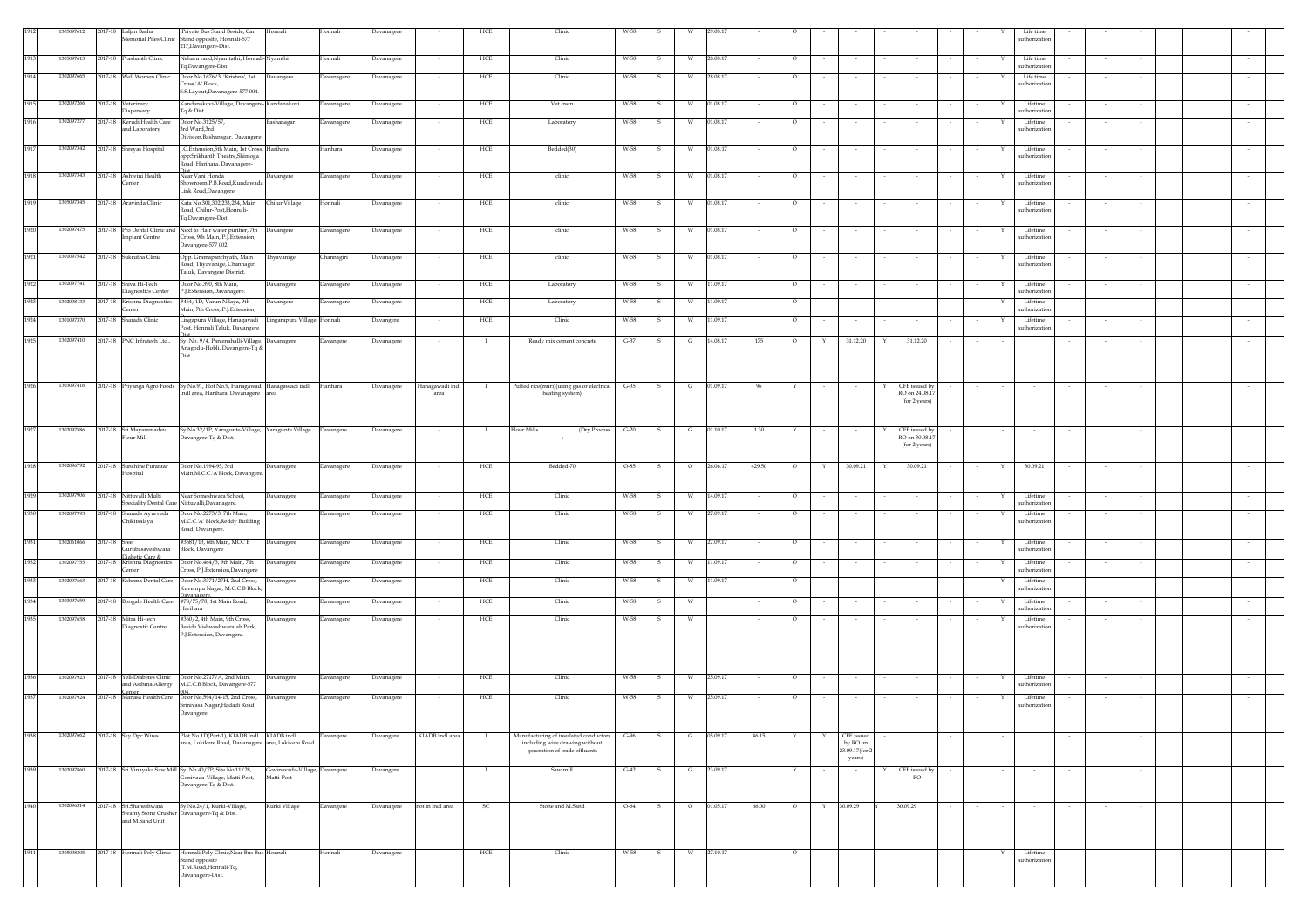|      | 12098306   | 2017-18 | <b>hethan Speciality</b><br><b>linic</b>                    | Door No.189/A, 3rd Main,<br>P.J.Extension,Davanagere                                                                                               | Davangere                      | Davanagere | Davanagere |                  | HCF            | Clinic                                                                                                                                                  | W-58    |            |          |                |        |                   |                                                                   |             |                                  |                          | Lifetime<br>authorization               |        |        |  |        |
|------|------------|---------|-------------------------------------------------------------|----------------------------------------------------------------------------------------------------------------------------------------------------|--------------------------------|------------|------------|------------------|----------------|---------------------------------------------------------------------------------------------------------------------------------------------------------|---------|------------|----------|----------------|--------|-------------------|-------------------------------------------------------------------|-------------|----------------------------------|--------------------------|-----------------------------------------|--------|--------|--|--------|
| 1943 | 1302098344 | 2017-18 | Siri Laboratory                                             | ESI Hospital<br>load,Nituvalli,Davanagere.                                                                                                         | Nittuvalli                     | Davanagere | Davanagere |                  | HCE            | Clinic                                                                                                                                                  | W-58    |            |          | 02.11.17       |        | $\circ$           |                                                                   |             |                                  |                          | Lifetime<br>authorization               |        |        |  |        |
| 1944 | 1302098234 |         | 2017-18 Belaku Netralaya<br>uper Speciality Eye<br>Iospital | Near Syndicate Bank,<br>Vidyanagar, Jagalur-577<br>528, Davanagere-Dist.                                                                           | Jagalur                        | agalur     | Davanagere |                  | HCE            | Clinic                                                                                                                                                  | W-58    | s          |          | 25.10.17       |        | $\circ$           |                                                                   |             |                                  |                          | Lifetime<br>authorization               |        |        |  |        |
| 1945 | 1305098138 |         | 2017-18 Ramavat Clinic                                      | Savalanga, Honnali, Davanagere- Savalanga                                                                                                          |                                | Honnali    | Davanagere |                  | HCE            | Clinic                                                                                                                                                  | W-58    | s.         | - W      | 13.10.17       |        | $\circ$           |                                                                   |             |                                  |                          | Lifetime<br>Y<br>uthorization           |        |        |  |        |
| 1946 | 305097284  | 2017-18 | Srinidhi Stone<br>rusher                                    | Sv.No.20/P1.<br>Hattihalu Village, Honnali-<br>Taluk,<br>Davanagere-Dist.                                                                          | Hattihalu Village,             | Honnali    | Davanagere | not in indl area | - SC           | Stone and M.Sand                                                                                                                                        | $O-64$  | - S        | $\circ$  | 01.08.17       | 136.75 | $\circ$<br>Y      | 30.09.28                                                          |             | 30.09.28                         |                          |                                         |        |        |  |        |
| 1947 | 1302096170 |         | 2017-18 Shri.Chandrahas<br>ishnu Anvekar                    | Site.No.22, AVK College<br>Road, P.J. Extension, Davanagere                                                                                        | <sup>2</sup> .J.Extension      | Davangere  | Davanagere |                  | Infrastructure | STPs established at Residentail<br>apartment, commercial such typs of<br>industrial sector generate all sorts of<br>pollution.cal.complex.housing.colon | $O-100$ | $_{\rm M}$ |          | 24.10.17       | 740    |                   |                                                                   |             |                                  |                          |                                         |        |        |  |        |
| 1948 | 302098032  | 2017-18 | Asian Clinic                                                | Door No.1354, 8th<br>Cross, K.T.J.Nagar, Davanagere.                                                                                               | Davangere                      | Davanagere | Davanagere |                  | HCE            | Clinic                                                                                                                                                  | W-58    | s          | <b>W</b> | 06.10.17       |        | $\circ$           |                                                                   |             |                                  |                          | Lifetime<br>Y<br>uthorization           |        |        |  |        |
| 1949 | 1302098137 |         | 2017-18 Dr.Ramesh Clinic                                    | Lokikere Road, Turchagatta,<br>Javangere-Tq & Dist.                                                                                                | Turchagatta                    | Javanagere | Davanagere |                  | HCE            | Clinic                                                                                                                                                  | W-58    | -5         |          | 13.10.17       |        | $\circ$           |                                                                   |             |                                  |                          | Lifetime<br>uthorizatio                 |        |        |  |        |
| 1950 | 302071656  |         | 2017-18 Sri Sriniyasa<br>harmacy                            | Door No.367/1, Chamaraj Pet, Chamarajpet<br>Javangere-577 004.                                                                                     |                                | Davanagere | Davanagere |                  | HCE            | Clinic                                                                                                                                                  | W-58    | -S         |          | 13.10.17       |        | $\circ$           |                                                                   |             |                                  |                          | Lifetime<br>uthorizatio                 |        |        |  |        |
| 1951 | 1302098471 |         | 2017-18 S.K.Laboratory                                      | Door No.180/2, Ahamed Nagar Davanagere<br>Circle, Near Naseer<br>Medicals, ChamarajPet,<br>Javangere                                               |                                | Davanagere | Davanagere |                  | HCE            | Clinic                                                                                                                                                  | W-58    | s          | W        | 15.11.17       |        | $\circ$           |                                                                   |             |                                  |                          | Lifetime<br>$\mathbf{Y}$<br>uthorizatio |        |        |  |        |
| 1952 | 1302098480 |         | 2017-18 Sri.Mallikarjuna<br>Iospital(Ayurvedic)             | Door No.604/1, K.R.Road, Imam Davanagere<br>Nagar, Davangere                                                                                       |                                | Davanagere | Davanagere | $\sim$           | HCE            | Clinic                                                                                                                                                  | W-58    | S.         | w        | 15.11.17       | $\sim$ | $\circ$<br>$\sim$ | $\sim$                                                            |             | $\sim$                           | $\sim$                   | Lifetime<br>Y<br>authorization          | $\sim$ | $\sim$ |  | $\sim$ |
| 1953 | 1303098232 |         | 2017-18 Kancor Ingredients<br>td                            | Plot No.26,Sy.No.92, KIADB Indl KIADB Inld area,<br>area, Hanagawadi-Village,<br>Harihara-Tq,Davangere-Dist.                                       | Hanagawadi<br>Village,         | Harihara   | Davangere  | KIADB Indl area  |                | Ayurvedic and homeopathic medicines<br>(without boiler)(mehendi)                                                                                        | $G-2$   | s          | G        | 01.11.17       | 125    | $\circ$<br>Y      | 31.12.27                                                          |             | 31.12.27                         |                          |                                         |        |        |  |        |
| 1954 | 1302097412 |         | 2017-18 PNC Infratech Ltd.,                                 | Sy. No. 9/3, Panjenahalli-Village, Panjenahalli Village Davangere<br>Anagodu-Hobli, Davangere-Tq &<br>Dist                                         |                                |            | Davangere  |                  |                | Hot Mix Plants                                                                                                                                          | O-37    | S          | $\circ$  | 15.11.17       | 251    | $\circ$<br>Y      | 30.09.20                                                          | $\mathbf Y$ | 30.09.20                         |                          |                                         |        |        |  |        |
| 1955 | 1302098069 |         | 2017-18 Sri.Chowdambika<br>nterprises                       | Door No.520/11, B1, B2, Behind Chowdambika<br>Chowdambika Temple, B.T.Galli,<br>Davanagere.                                                        |                                | Davangere  | Davangere  |                  | $\mathbf{I}$   | Cardboard or corrugated box and paper<br>products (excluding paper or pulp<br>anufacturing and without using boilers                                    | $G-9$   | - S        |          | $G = 09.11.17$ | 15.00  | $\mathbf{Y}$<br>Y | <b>CFE</b> issued<br>by RO on<br>09.11.17<br>(2 years<br>08.11.19 |             |                                  |                          |                                         |        |        |  |        |
| 1956 | 1303098600 |         | 2016-17 Sree.Bathi<br>Revanasiddeshwara<br>Rice Industries  | Sy.No.41, Mittalakatte-Village, Kathalageri<br>Harihara-Taluk, Davanagere-<br>Dist.                                                                |                                | Channagiri | Davanagere |                  | - 1            | Rice Mill less than 10 TPD & Rice Hullers                                                                                                               | $G-39$  | -S         | G        | 01.01.2017     | 24.00  | NA<br>$\circ$     | $\sim$                                                            |             | One time<br>permanent<br>consent |                          |                                         |        |        |  |        |
| 1957 | 1302098532 | 2017-18 | Sanjeevini Clinical<br>aboratory                            | Door No.11/46, Boodal Road,<br>Dianasoor Building, Davanagere                                                                                      | Davangere                      | Davanagere | Davanagere |                  | HCE            | Laboratory                                                                                                                                              | W-58    | s          | W        | 06.10.17       |        | $\circ$           |                                                                   |             |                                  |                          | Lifetime<br>authorization               |        |        |  |        |
| 1958 | 1302098540 |         | 2017-18 Sri.Hari Hi-Tech<br>liagnostic Centre               | Door No.557/3, Shivakumar<br>wamy Badayane.2nd<br>itage, Nittuvalli Main Road,                                                                     | Davangere                      | Davanagere | Davanagere |                  | HCE            | Laboratory                                                                                                                                              | W-58    | -S         | W        | 06.10.17       |        | $\circ$           |                                                                   |             |                                  |                          | Lifetime<br>Y<br>authorization          |        |        |  |        |
| 1959 | 1302098640 |         | 2017-18 Shree.Shaila<br>Mallikariuna<br>aboratory           | Davanagere.<br>Door No.296/3, 1st Floor, Ashoka Davangere<br>Road, Davanagere.                                                                     |                                | Davanagere | Davanagere |                  | HCE            | Laboratory                                                                                                                                              | W-58    | -S         | W        | 06.10.17       |        | $\circ$           |                                                                   |             |                                  |                          | Lifetime<br>Y<br>authorization          |        |        |  |        |
| 1960 | 1305098710 |         | 2017-18 Gayathri Nursing<br>Iome                            | K.K.Road,Sasvehalli, Honnali- Davangere<br>Tq,Davanagere-Dist.                                                                                     |                                | Davanagere | Davanagere |                  | HCE            | Laboratory                                                                                                                                              | W-58    | -S         | W        | 06.10.17       |        | $\circ$           |                                                                   |             |                                  |                          | Lifetime<br>authorization               |        |        |  |        |
| 1961 | 1302097414 |         | 2017-18 PNC Infratech Ltd.,                                 | 5y. No. 19, Panjenahalli-Village,<br>Anagodu-Hobli, Davangere-Tq &                                                                                 | Panjenahalli Village Davangere |            | Davangere  |                  | S(             | Stone Crusher-250 TPH                                                                                                                                   | O-64    | M          | $\circ$  | 16.11.17       | 515    | C1                |                                                                   |             | 30.09.20                         |                          |                                         |        |        |  |        |
| 1962 | 1302098439 |         | 2017-18 Manasa Clinic                                       | Door No.183/1B, 3rd Main,<br>P.J.Extension, Davanagere-577<br>ກາ                                                                                   | P.J.Extension                  | Davanagere | Davanagere | $\sim$           | HCE            | Clinic                                                                                                                                                  | W-58    | s          | W        | 26.12.17       | $\sim$ | $\circ$           |                                                                   |             |                                  |                          | Lifetime<br>authorization               | $\sim$ |        |  |        |
| 1963 | 1302098743 |         |                                                             | 2017-18 Dheerav Dental Care Door No.2402/1A, 2, 10th Main Davanagere<br>`ross,MCC'A'<br>Block, Bakkeshwara High School<br>Road, Davanagere-577004. |                                | Davanagere | Davanagere |                  | HCE            | Clinic                                                                                                                                                  | W-58    | - S        | W        | 23.11.17       |        | $\circ$           |                                                                   |             |                                  |                          | Lifetime<br>authorization               |        |        |  |        |
| 1964 | 1302098744 |         |                                                             | 2017-18 Sushi Speciality Clinic No:1757/102/1, 17th Cross,<br>Anjaneya Badavane,opp:Nutana<br>College, Davanagere.                                 | Davanagere                     | Davanagere | Davanagere |                  | HCE            | Clinic                                                                                                                                                  | W-58    | -S         | W        | 23.11.17       |        | $\circ$           |                                                                   |             |                                  |                          | Lifetime<br>authorization               |        |        |  |        |
| 1965 | 1302099160 |         | 2017-18 SLN Clinic                                          | House No:1128, 2nd Main, 2nd Vidyanagara<br>Cross,Taralabalu Nagara,<br>Vidyanagara, Davangere                                                     |                                | Davanagere | Davanagere | $\sim$           | HCE            | Clinic                                                                                                                                                  | W-58    | s.         | w        | 22.12.17       | $\sim$ | $\circ$<br>$\sim$ | $\sim$                                                            |             | $\sim$                           | $\overline{\phantom{a}}$ | Lifetime<br>Y<br>authorization          | $\sim$ | $\sim$ |  | $\sim$ |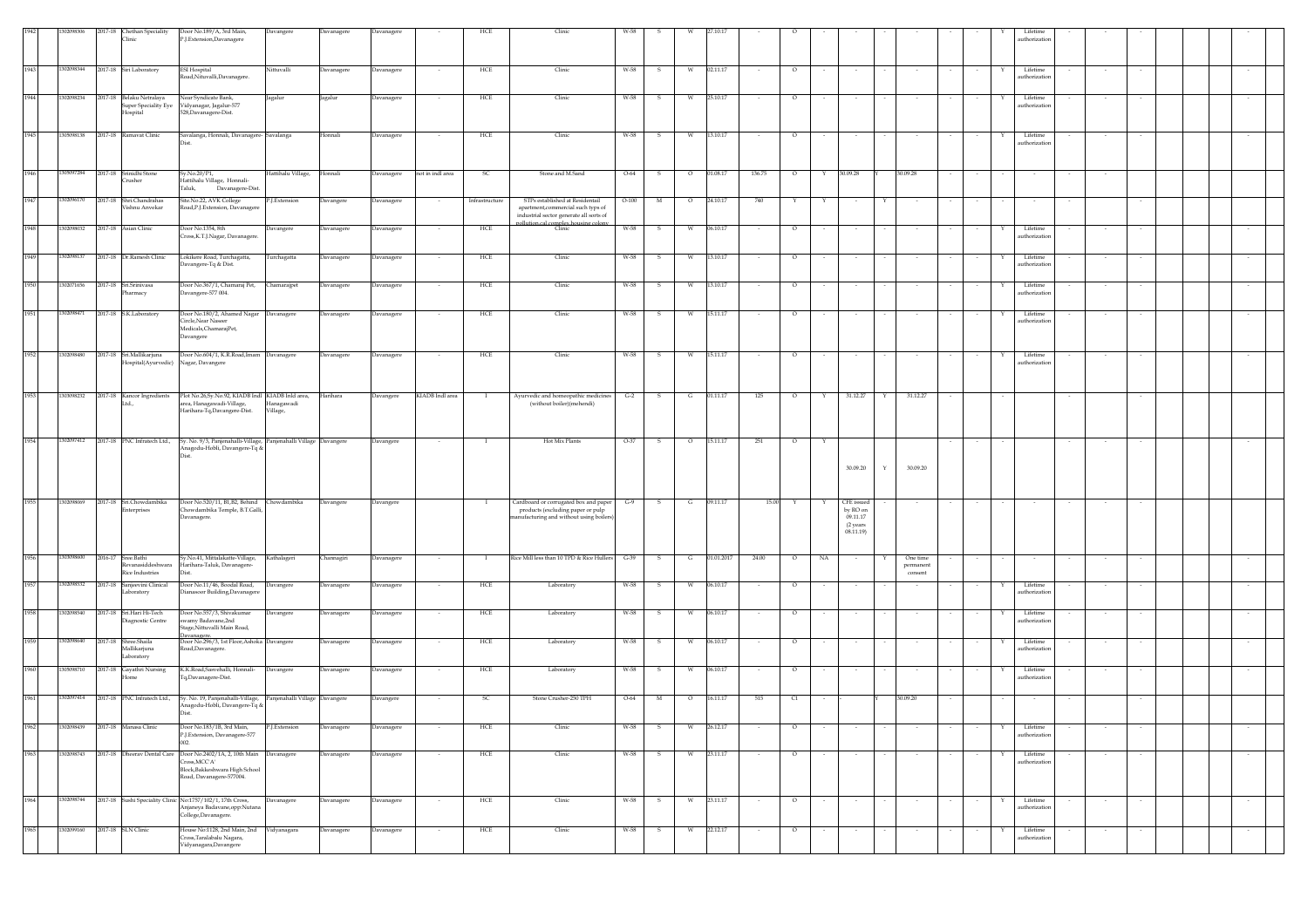|      |            | 2017-18 A.S.Developers                                | Sy.No:248/1,248/2,248/3,248/4,2 Kundawada Village Davangere<br>48/5.248/6.246/1.246/3.<br>254/1,254/4,254/6,254/9,254/10<br>& 254/11 of Kundavada Village,<br>Kasaba Hobli, Davanagere-Tq &<br>Dist. |                                        |            | Davanagere        |                 | Layout         | (Layout)Townships and Residential Area G-102<br>levelopment Projects covering an area>10<br>Acers                                                                                                               |         |              |         | 01.12.1  | 1400.00 |         |        |                                           |   |                 |        |   |                                        |        |        |  |        |
|------|------------|-------------------------------------------------------|------------------------------------------------------------------------------------------------------------------------------------------------------------------------------------------------------|----------------------------------------|------------|-------------------|-----------------|----------------|-----------------------------------------------------------------------------------------------------------------------------------------------------------------------------------------------------------------|---------|--------------|---------|----------|---------|---------|--------|-------------------------------------------|---|-----------------|--------|---|----------------------------------------|--------|--------|--|--------|
| 1967 | 1302099207 | 2017-18 Edhaas Health Care                            | Door No.317/1, 9th Cross,<br>avilion Road, P.J. Extension,                                                                                                                                           | P.J.Extension                          | Davanagere | Davanagere        | $\sim$          | HCE            | Clinic                                                                                                                                                                                                          | W-58    | -S           | W       | 01.1.18  |         | $\circ$ |        |                                           |   |                 |        |   | Lifetime<br>uthorization               |        |        |  |        |
| 1968 | 1302099180 | 2017-18 Sri.Mallikarjuna<br>ndustries                 | Plot No:325/1P, Avaragere<br>Village Link Road, P.B. Road,<br>opp:Jain Temple,Davanagere.                                                                                                            | Avaragere Village<br>ink Road          | Davangere  | Davangere         |                 |                | Insulation and other coated papers<br>(excluding paper or pipe manufacturing)                                                                                                                                   | $G-25$  |              | G       | 01.1.18  | $372\,$ |         |        |                                           |   |                 |        |   |                                        |        |        |  |        |
| 1969 | 1302099178 | 2017-18 Shri.Vigneshwara<br>Soap Industries,          | Plot No.76/2, KIADB Indl<br>area,Davanagere                                                                                                                                                          | Davanagere                             | Davangere  | Davanagere        | KIADB Indl area | $\mathbf{I}$   | Synthetic Detergent formulation                                                                                                                                                                                 | $G-62$  | $\mathbf{s}$ | G       | 01.02.18 | 32      | Y       | Y      | CFE issued<br>upto 22.12.19               |   | $\sim$ 10 $\pm$ | $\sim$ |   | $\sim$                                 | $\sim$ | $\sim$ |  | $\sim$ |
|      | 1302098938 | 2017-18 Veda Maternal and<br>Child Health Centre      | Door No.2987, Veda, Swimming Davanagere<br>Pool Road, M.C.C. B<br>Block, Davanagere-577004.                                                                                                          |                                        | Davanagere | Davanagere        |                 | HCE            | Clinic                                                                                                                                                                                                          | W-58    | s            | W       | 1.12.17  |         | $\circ$ |        |                                           |   |                 |        |   | Life time<br>uthorizatic               |        |        |  |        |
| 1971 | 1301099206 | 2017-18 Anil Raj Orthocare                            | Old Taluk Office<br>Road, Channagiri, Davanagere-<br>Dist.                                                                                                                                           | avanagere                              | Davanagere | Davanagere        |                 | HCE            | Clinic                                                                                                                                                                                                          | W-58    |              | W       | 1.12.17  |         | $\circ$ |        |                                           |   |                 |        |   | Life time<br>uthorizatio               |        |        |  |        |
| 1972 | 1302099749 | 2017-18 RSC Heart Centre                              | Door No.465, 9th Main.7th Cross, P.I.Extension<br>P.J.Extension, Davangere                                                                                                                           |                                        | Davanagere | Davanagere        |                 | HCE            | Clinic                                                                                                                                                                                                          | W-58    | - S          | W       | 25.01.18 |         | $\circ$ |        | $\sim$                                    |   |                 |        |   | Lifetime<br>uthorization               |        |        |  |        |
| 1973 | 1302099275 | 2017-18 Asmatex Garments                              | Plot No:64A, KIADB Karur indl KIADB Karur Indl<br>area,Davanagere                                                                                                                                    |                                        | Davangere  | Davanagere        | KIADB Indl area |                | <b>Garment Stiching</b>                                                                                                                                                                                         | $G-72$  | s            | G       | 01.6.14  | - 98    | $\circ$ |        | 31.12.23                                  | Y | 31.12.23        |        |   |                                        |        |        |  |        |
| 1974 | 1302099273 | 2017-18 Shakeera Industries                           | Plot No:57, Karur Indl area,<br>D.C.Office Road, Davanagere.                                                                                                                                         | Karur Indl area                        | Davangere  | Davanagere        | Karur indl area |                | Garment Stiching                                                                                                                                                                                                | $G-72$  |              | G       | 31.05.14 | 97.9    | $\circ$ |        | 31.12.23                                  |   | 31.12.23        |        |   |                                        |        |        |  |        |
| 197  | 1302099386 | 2017-18 Smart City<br>bevelopers                      | CTS No-902, Site No:356,<br>Municipal Door<br>No.3290,3290/A,5th Ward,10th<br>Division, M.C.C.'B' Block of<br>Western side at<br>Davanagere, Davanagere-Dist.                                        | <b>Davangere</b>                       | Davangere  | Davanagere        |                 | Infrastructure | STPs Established at Residential<br>apartments, Commeri Such types of<br>industrial sectors generate all sorts of<br>pollution.cal complex, Housing colony<br>with wastewater generation less than<br>$100$ KLD. | $O-100$ |              | $\circ$ | 01.02.18 | 320.87  |         |        |                                           |   |                 |        |   |                                        |        |        |  |        |
|      | 1302099573 | 2017-18 Apoorva Poly Clinic                           | # 637/1, 7th Main,<br>P.I.Extension, Davanagere.                                                                                                                                                     | P.J.Extension                          | Davanagere | Davanagere        | $\sim$          | HCE            | Clinic                                                                                                                                                                                                          | W-58    | - S          | w       | 16.01.18 |         | $\circ$ |        | $\sim$                                    |   | $\sim$          |        |   | Life time<br>uthorizatio               | $\sim$ |        |  |        |
|      | 1302099574 | 2017-18 Shree.Guru<br>ottureshwara Clinic             | # 1823/6, 2nd Main, 1st Cross,<br>Chikkamani, Devaraj Uras<br>Extension, Davanagere.                                                                                                                 | Devaraj Uras Layout Davanagere         |            | <b>Javanagere</b> |                 | HCE            | Clinic                                                                                                                                                                                                          | W-58    |              |         | 16.01.18 |         | О       |        |                                           |   |                 |        |   | Life time<br>uthorizatio               |        |        |  |        |
| 1978 | 1302099599 | 2017-18 Sanjeevini Clinic                             | Door No.1342/842, Near Primary Davanagere<br>Health Centre, Ring Road,<br>S.M.Krishna                                                                                                                |                                        | Davanagere | Davanagere        |                 | HCE            | Clinic                                                                                                                                                                                                          | W-58    | s            | W       | 15.01.18 |         | $\circ$ |        |                                           |   |                 |        |   | Life time<br>uthorizatio               |        |        |  |        |
| 1979 | 1302099673 | 2017-18 Nanasu Salaha<br>Kendra                       | Nagara Davanagere<br>Door No.4170, Nanasu, 11th<br>Main, Extended M.C.C.B Block,<br>Davanagere.                                                                                                      | Davanagere                             | Davanagere | Davanagere        | $\sim$          | HCE            | Clinic                                                                                                                                                                                                          | W-58    | - S          | W       | 01.01.18 |         | $\circ$ |        |                                           |   |                 |        | x | Life time<br>uthorization              |        |        |  |        |
|      |            | 2017-18 Dr.G.Nagaraj<br>Orthopaedic Surgeon           | Door No.474/3, 6th<br>Main, P.J. Extension, Davanagere-<br>577 004.                                                                                                                                  | Davanagere                             | Davanagere | Davanagere        |                 | HCE            | Clinic                                                                                                                                                                                                          | W-58    | -S           |         | 29.01.18 |         | $\circ$ |        |                                           |   |                 |        |   | Life time<br>uthorizatio               |        |        |  |        |
| 1981 | 1302099759 | 2017-18 Magod Energies                                | Door No.611,<br>Kadaranayakanahalli Village,<br>Harihara-Tq,Davangere-Dist.                                                                                                                          | Kadaranayakanahall Harihara<br>Village |            | Davanagere        |                 |                | iomass briquettes (sun drying) without<br>using toxic hazardous wastes                                                                                                                                          | $G-5$   | s            | G       | 01.02.18 | 48      |         |        | CFE issued<br>on 27.01.18<br>upto26.01.20 |   |                 |        |   |                                        |        |        |  |        |
| 1982 | 1302099785 | 2017-18 Spandana Pavers                               | Sy.No.15/10, Mallashettihalli-<br>illage, Honnur-Post, Anagodu-<br>Hobli, Davanagere.                                                                                                                | Mallashettihalli                       | Davangere  | Davanagere        |                 |                | Cement products (without using<br>sbestos) like pipe, pillar, jafri, well ring,<br>blocks/tiles etc., (should be done under<br>closed covered shed to control fugitive<br>emissions)(only industrial scale)     | $G-11$  |              | G       | 01.01.18 | 6.00    | $\circ$ |        | Permanen<br>consent<br>issued             |   |                 |        |   |                                        |        |        |  |        |
| 1983 | 1302097886 | ara Stone Crusher                                     | 2017-18 Sree.Veerupaksheshw Sy. No. 65/3, Aluru-Village,<br>Davangere-Tq & Dist.                                                                                                                     | Alur Village                           | Davangere  | Davangere         |                 | - SC           | Stone Crusher                                                                                                                                                                                                   | $O-64$  | S.           | $\circ$ | 01.01.18 | 31.00   | $\circ$ | Y      | 30.09.2029                                |   | 30.09.2029      | $\sim$ |   | $\sim$                                 | $\sim$ | $\sim$ |  | $\sim$ |
| 1984 | 1302098463 | 2017-18 Davanagere<br>Diagnostic and<br>maging Center | Door No.284/1,2,3, Basement<br>C/o Suchethana Hospital,4th<br>Main Road,<br>P.J.Extension,Davangere.                                                                                                 | Davangere                              | Davanagere | Davanagere        |                 | HCE            | Clinic                                                                                                                                                                                                          | W-58    | -S           | W       | 14.11.17 |         | $\circ$ |        |                                           |   |                 |        |   | Lifetime<br>uthorizatio<br>$\,$ issued |        |        |  |        |
| 1985 | 1302098511 | 2017-18 Ashwini Multi<br>Speciality Hospital          | Door No.1982, 10th Cross,<br>M.C.C.'B' Block, Davanagere                                                                                                                                             | avanagere                              | Davanagere | Davanagere        | $\sim$          | HCE            | Clinic                                                                                                                                                                                                          | W-58    | -S           | W       | 15.11.17 |         | $\circ$ |        | $\sim$                                    |   |                 |        | Y | Lifetime<br>uthorization               | $\sim$ |        |  | $\sim$ |
| 1986 | 1302100389 |                                                       | 2016-17 S.L.V. Heart Centre Dr. Banapurmat Building, 8th<br>Main, P.J. Extension, Davanagere                                                                                                         | Davangere                              | Davanagere | Davanagere        |                 | HCE            | Clinic                                                                                                                                                                                                          | W-58    | - S          |         | 01.03.18 |         | $\circ$ |        |                                           |   |                 |        |   | Lifetime<br>uthorization               |        |        |  |        |
| 1987 | 1302100093 | Mantapa                                               | 2017-18 Shivaganga Kalyana Sy.No.209/1A1, 1A4, Near<br>Kundwada Lake,Davangere.                                                                                                                      | Davanagere                             | Davangere  | Davanagere        | $\sim$          | $\circ$        | Kalyanamantapams                                                                                                                                                                                                | $G-100$ | -S           | G       | 01.03.18 | 223.85  | Y       | Y      | $\sim$                                    | Y | $\sim$          |        |   |                                        | $\sim$ |        |  | $\sim$ |
| 1988 | 1302100223 | 2017-18 Shining Smile Dental<br>Clinic                | Door No.2147, M.C.C.A Block, 4th Davangere<br>Main, Davangere                                                                                                                                        |                                        | Davanagere | Davanagere        |                 | HCE            | Clinic                                                                                                                                                                                                          | W-58    | -S           | W       | 01.03.18 |         | $\circ$ |        | $\sim$                                    |   |                 |        | Y | Lifetime<br>uthorization               |        |        |  | $\sim$ |
| 1989 | 1302099751 |                                                       | 2017-18 Davangere Dantalaya Door No. 2718, 2nd Main, 2nd<br>Cross, M.C.C.'B' Block,<br>Davanagere.                                                                                                   | M.C.C.'B' Block                        | Davanagere | Davanagere        |                 | HCE            | Clinic                                                                                                                                                                                                          | W-58    | s            | W       | 22.01.18 |         | $\circ$ |        | $\sim$                                    |   |                 |        |   | Life time<br>authorization             |        |        |  |        |
| 1990 | 1302099983 |                                                       | 2017-18 Sri.Ranganatha Clinic Door No.839/1-5, Eshwar<br>Complex, opp:Vidyanagara 2nd<br>Bus Stop, Davanagere.                                                                                       | avanagere                              | Davanagere | Davanagere        | $\sim$          | HCE            | Clinic                                                                                                                                                                                                          | W-58    | -S           | W       | 01.02.18 | $\sim$  | $\circ$ | $\sim$ | $\sim$                                    |   | $\sim$          | $\sim$ | Y | Life time<br>uthorization              | $\sim$ | $\sim$ |  | $\sim$ |
| 1991 | 1302100085 | 2017-18 Mathrushri Clinic                             | Door No.125/P, D.R.R.College<br>Road,Nittuvalli,Davangere.                                                                                                                                           | Davanagere                             | Davanagere | Davanagere        | $\sim$          | HCE            | Clinic                                                                                                                                                                                                          | W-58    | S.           | W       | 01.02.18 | $\sim$  | $\circ$ | $\sim$ | $\sim$                                    |   | $\sim$          | $\sim$ | Y | Life time<br>uthorization              | $\sim$ | $\sim$ |  | $\sim$ |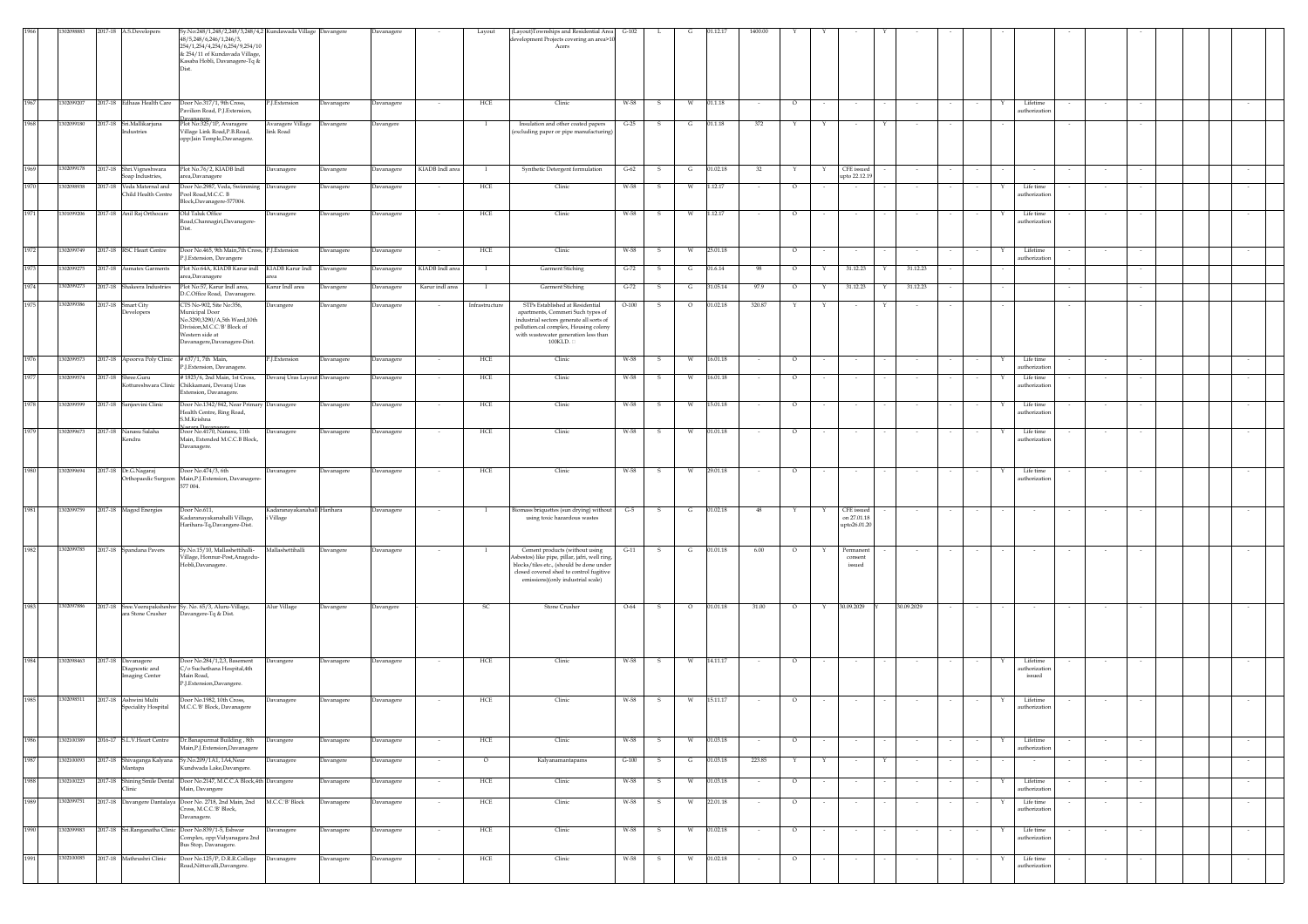|      | 302100131  |                     | Center                                      | 2017-18 Srikara Health Care Sy.No.51/P, Nittuvalli, New<br>Extension, Davanagere.    | Davanagere                  | Davanagere | <b>Javanagere</b> |        | HCE            | Clinic                                                                           | W-58    |              |              |          |         |         |              |                 |        |          |                          |                         | Life time<br>authorization |        |        |  |        |  |
|------|------------|---------------------|---------------------------------------------|--------------------------------------------------------------------------------------|-----------------------------|------------|-------------------|--------|----------------|----------------------------------------------------------------------------------|---------|--------------|--------------|----------|---------|---------|--------------|-----------------|--------|----------|--------------------------|-------------------------|----------------------------|--------|--------|--|--------|--|
| 1993 | 302100183  |                     | 2017-18 Sneha Heart Centre                  | No.2807,3rd Main,4th Cross,MCC Davanagere                                            |                             | Davanagere | Davanagere        |        | HCE            | Clinic                                                                           | W-58    | s            | w            | 01.02.18 |         | $\circ$ |              | $\sim$          |        |          |                          | Y                       | Life time                  | $\sim$ |        |  |        |  |
|      |            |                     |                                             | 'B Block, Davanagere-577 004.                                                        |                             |            |                   |        |                |                                                                                  |         |              |              |          |         |         |              |                 |        |          |                          |                         | authorization              |        |        |  |        |  |
|      |            |                     |                                             |                                                                                      |                             |            |                   |        |                |                                                                                  |         |              |              |          |         |         |              |                 |        |          |                          |                         |                            |        |        |  |        |  |
| 1994 | 1303066186 |                     | 2017-18 Gayathri Clinic                     | Opp:Karnataka Bank, old<br>P.B.Road, Harihara, Davangere-                            | Harihara                    | Harihara   | <b>Davanagere</b> |        | HCE            | Clinic                                                                           | W-58    |              | W            | 01.02.18 |         | $\circ$ |              |                 |        |          |                          |                         | Life time<br>authorization |        |        |  |        |  |
|      |            |                     |                                             |                                                                                      |                             |            |                   |        |                |                                                                                  |         |              |              |          |         |         |              |                 |        |          |                          |                         |                            |        |        |  |        |  |
| 1995 | 1302100597 |                     | 2017-18 Chethana Clinic                     | Near Govt.Higher Primary                                                             | Nittuvalli                  | Davanagere | Davanagere        | $\sim$ | HCE            | Clinic                                                                           | W-58    | s.           | W            | 01.02.18 | $\sim$  | $\circ$ | $\sim$       | $\sim$          |        | $\sim$   |                          | Y<br>$\sim$             | Life time                  | $\sim$ |        |  | $\sim$ |  |
|      |            |                     |                                             | School, Chikkanahalli New<br>Extension, Nittuvalli, Davangere.                       |                             |            |                   |        |                |                                                                                  |         |              |              |          |         |         |              |                 |        |          |                          |                         | authorization              |        |        |  |        |  |
|      |            |                     |                                             |                                                                                      |                             |            |                   |        |                |                                                                                  |         |              |              |          |         |         |              |                 |        |          |                          |                         |                            |        |        |  |        |  |
| 1996 | 1302100468 |                     | 2017-18 Basaveshwara Clilnic                | Door No.352, New Belavanur,                                                          | Davangere                   | Davanagere | Davanagere        |        | HCE            | Clinic                                                                           | W-58    | s            | W            | 01.03.18 |         | $\circ$ |              | $\sim$          |        |          |                          | Y                       | Life time                  |        |        |  |        |  |
|      |            |                     |                                             | Lokikere Road, Davanagere-Tq &<br>Dist                                               |                             |            |                   |        |                |                                                                                  |         |              |              |          |         |         |              |                 |        |          |                          |                         | authorization              |        |        |  |        |  |
|      |            |                     |                                             |                                                                                      |                             |            |                   |        |                |                                                                                  |         |              |              |          |         |         |              |                 |        |          |                          |                         |                            |        |        |  |        |  |
| 1997 | 1303100533 |                     | 2017-18 Ashwini Clinic                      | No:141141/141,1st Main Road,<br>2nd Cross, J.C.Extension,                            | Harihara                    | Harihara   | <b>Javanagere</b> |        | HCE            | Clinic                                                                           | W-58    | s            | W            | 01.03.18 |         | $\circ$ |              | $\sim$          |        |          |                          |                         | Life time<br>authorizatio  |        |        |  |        |  |
|      |            |                     |                                             | Harihara-577 601, Davangere-                                                         |                             |            |                   |        |                |                                                                                  |         |              |              |          |         |         |              |                 |        |          |                          |                         |                            |        |        |  |        |  |
| 1998 | 1302099231 |                     | 2017-18 Sri.Ashirvada Stone                 | Sy.No:67/1, Alur-                                                                    | Alur Village                | Davangere  | <b>Davanagere</b> |        | SC             | Stone Crusher & M.Sand                                                           | $O-64$  | s            | $\circ$      | 27.03.18 | 119.50  | $\circ$ |              | 31.03.2024      |        | 31.03.24 |                          |                         |                            |        |        |  |        |  |
|      |            |                     | rusher                                      | /illage,Anagodu-<br>Hobli, Davanagere-Tq & Dist.                                     |                             |            |                   |        |                |                                                                                  |         |              |              |          |         |         |              |                 |        |          |                          |                         |                            |        |        |  |        |  |
|      |            |                     |                                             |                                                                                      |                             |            |                   |        |                |                                                                                  |         |              |              |          |         |         |              |                 |        |          |                          |                         |                            |        |        |  |        |  |
| 1999 | 1302098878 |                     | 2017-18 A.S.Developers                      | Sy.No:45/1,45/7,244/15,244/14,2 Kundawada Village Davangere                          |                             |            | Davanagere        |        | Layout         | (Layout)Townships and Residential Area                                           | $G-102$ | L.           | G            | 08.02.18 | 1200.00 |         |              |                 |        |          |                          |                         |                            |        |        |  |        |  |
|      |            |                     |                                             | 44/1,244/2,244/9,<br>244/11,244/12,247/1,45/10,                                      |                             |            |                   |        |                | development Projects covering an area>10<br>Acers                                |         |              |              |          |         |         |              |                 |        |          |                          |                         |                            |        |        |  |        |  |
|      |            |                     |                                             | 244/3, 244/10, 244/13, 45/11,<br>244/6, 244/5, 244/7, 244/8, 45/5                    |                             |            |                   |        |                |                                                                                  |         |              |              |          |         |         |              |                 |        |          |                          |                         |                            |        |        |  |        |  |
|      |            |                     |                                             | 45/4,45/6 & 45/8 of Kundavada<br>Village, Kasaba Hobli,                              |                             |            |                   |        |                |                                                                                  |         |              |              |          |         |         |              |                 |        |          |                          |                         |                            |        |        |  |        |  |
|      |            |                     |                                             | Davanagere-Tq & Dist.                                                                |                             |            |                   |        |                |                                                                                  |         |              |              |          |         |         |              |                 |        |          |                          |                         |                            |        |        |  |        |  |
| 2000 | 1302100229 |                     | $2017-18$ Udayashivakumar                   | Sy.No.227 and 228,                                                                   | Kundawada Village Davangere |            | Davanagere        |        | Infrastructure | STPs Established at Residential                                                  | R-82    | L.           | $\mathbb{R}$ | 17.03.18 | 1550.00 |         |              |                 |        |          |                          |                         |                            |        |        |  |        |  |
|      |            |                     | (Developer)GPA                              | Kundawada Village,<br>Kasaba -Hubli Road,                                            |                             |            |                   |        |                | apartments, Commercial complex,<br>Housing colony with wastewater                |         |              |              |          |         |         |              |                 |        |          |                          |                         |                            |        |        |  |        |  |
|      |            |                     |                                             | Shamnur Village, Davanagere-577                                                      |                             |            |                   |        |                | generation more than 100 KLD.                                                    |         |              |              |          |         |         |              |                 |        |          |                          |                         |                            |        |        |  |        |  |
|      |            |                     |                                             |                                                                                      |                             |            |                   |        |                |                                                                                  |         |              |              |          |         |         |              |                 |        |          |                          |                         |                            |        |        |  |        |  |
|      |            |                     |                                             |                                                                                      |                             |            |                   |        |                |                                                                                  |         |              |              |          |         |         |              |                 |        |          |                          |                         |                            |        |        |  |        |  |
| 2001 | 1302100412 |                     | 2017-18 Innovative Poly<br>Product          | Sy.No.34/11,<br>amenahalli, Belavanur                                                | Davanagere                  | Davangere  | Davanagere        |        |                | Plastic Sack Bags, Woven Sack with<br>HDPE, LDPE, Polythene bags (Without        | $G-79$  |              | G            | 26.03.18 | 490.00  |         |              |                 |        |          |                          |                         |                            |        |        |  |        |  |
|      |            |                     |                                             | Road, Davanagere-Tq & Dist.                                                          |                             |            |                   |        |                | recycling plastics)                                                              |         |              |              |          |         |         |              |                 |        |          |                          |                         |                            |        |        |  |        |  |
|      |            |                     |                                             |                                                                                      |                             |            |                   |        |                |                                                                                  |         |              |              |          |         |         |              |                 |        |          |                          |                         |                            |        |        |  |        |  |
| 2002 | 1303100094 | 2017-18 H.R.K Pipes |                                             | Site No:11-2-504-64, Harihara,<br>Davangere-Dist.                                    | Harihara                    | Harihara   | Davanagere        |        |                | Cement Products (Without using<br>Asbestos) like pipes, pillar, Jafri, well      | $G-11$  | $\mathsf{s}$ | G            | 01.04.18 | 4.36    | Y       |              | CFE<br>obtained |        |          |                          |                         |                            |        |        |  |        |  |
|      |            |                     |                                             |                                                                                      |                             |            |                   |        |                | rings, blocks/Tiles etc. (Should be done<br>under closed covered shed to control |         |              |              |          |         |         |              | 31.03.20        |        |          |                          |                         |                            |        |        |  |        |  |
| 2003 | 1302100417 |                     | 2018-19 Naturala Picklz                     | Sy.No.95/2A,<br>.<br>hiramogondanahalli,Near Hosa                                    | Davangere                   | Davangere  | avangere          |        | $\mathbf{I}$   | Food & Food processing including fruits<br>& vegitables processing               | $O-7$   | s            | $\circ$      | 28.04.18 | 215.52  | $\circ$ |              |                 |        |          |                          |                         |                            |        |        |  |        |  |
|      |            |                     |                                             | Belavanur,Lokikere<br>Road, Davanagere-577 004.                                      |                             |            |                   |        |                |                                                                                  |         |              |              |          |         |         |              | 30.09.22        | Y      | 30.09.22 |                          |                         |                            |        |        |  |        |  |
| 2004 | 1301100743 |                     | 2018-19 Sri.Honnamma Devi                   | Sy.No.46/3, Thyavanige-                                                              | Thyavanige                  | Channagiri | Davangere         |        | $\blacksquare$ | <b>Rice hulling</b>                                                              | $G-39$  | - S          | G            | 07.04.18 | 90.08   | $\circ$ | Y            | 31.12.27        | Y      | 31.12.27 |                          |                         |                            |        |        |  |        |  |
|      |            |                     | Rice Tech                                   | Post, Channagiri-Tq, Davanagere                                                      |                             |            |                   |        |                |                                                                                  |         |              |              |          |         |         |              |                 |        |          |                          |                         |                            |        |        |  |        |  |
| 2005 | 1302100855 |                     | 2018-19 Saibaba Agencies                    | Door No.1883/2F, Site No.4,                                                          | Davangere                   | Davangere  |                   | $\sim$ | $\mathbf{I}$   | Soft drinks, aerated waters excluding                                            | $G-83$  | - S          | G            | 02.05.18 | 73.00   | Y       | $\mathbf{Y}$ |                 | Y      |          |                          |                         |                            |        |        |  |        |  |
|      |            |                     |                                             | Gundawada Road, Davanagere-<br>577 006                                               |                             |            | Davangere         |        |                | pulp based                                                                       |         |              |              |          |         |         |              |                 |        |          |                          |                         |                            |        |        |  |        |  |
|      |            |                     |                                             |                                                                                      |                             |            |                   |        |                |                                                                                  |         |              |              |          |         |         |              |                 |        |          |                          |                         |                            |        |        |  |        |  |
| 2006 | 1302100692 |                     | 2017-18 Anand Residency                     | No.337/1 to 5, Ganesha<br>ayout, Beside KSRTC Bus stand,                             | <b>Davangere</b>            | Davangere  | <b>Davanagere</b> |        | H              | Hotels/Resorts having morethan 20<br>rooms and waste water generation less       | $G-52$  |              | G            | 04.04.18 | 322     | $\circ$ |              | 31.12.25        |        | 31.12.25 |                          |                         |                            |        |        |  |        |  |
|      |            |                     |                                             | P.B.Road,Davangere.                                                                  |                             |            |                   |        |                | than 10 KLD and having no boiler and no<br>hazardous waste generateion.          |         |              |              |          |         |         |              |                 |        |          |                          |                         |                            |        |        |  |        |  |
|      |            |                     |                                             |                                                                                      |                             |            |                   |        |                |                                                                                  |         |              |              |          |         |         |              |                 |        |          |                          |                         |                            |        |        |  |        |  |
|      |            |                     |                                             |                                                                                      |                             |            |                   |        |                |                                                                                  |         |              |              |          |         |         |              |                 |        |          |                          |                         |                            |        |        |  |        |  |
|      |            |                     |                                             |                                                                                      |                             |            |                   |        |                |                                                                                  |         |              |              |          |         |         |              |                 |        |          |                          |                         |                            |        |        |  |        |  |
| 2007 | 1302100721 |                     | 2017-18 A V Kamalamma                       | Door No.726, Sai Kamala                                                              | Davanagere                  | Davanagere | Davanagere        |        | HCE            | Clinic                                                                           | W-58    | s            | W            | 04.06.18 |         | $\circ$ |              |                 |        |          |                          |                         | Life time                  |        |        |  |        |  |
|      |            |                     | femorial Clinic                             | Arcade, Mandipet, opp: Kalyana<br>Jewelleries, Davanagere-577 001.                   |                             |            |                   |        |                |                                                                                  |         |              |              |          |         |         |              |                 |        |          |                          |                         | authorization<br>issued    |        |        |  |        |  |
|      | 302100726  | 2017-18             | Dhatri Avurveda                             | Door No.1662/43, 14th Cross,                                                         | Davangere                   | Davanagere | Davanagere        |        | HCE            | Clinic                                                                           | W-58    |              |              | 01.02.18 |         |         |              |                 |        |          |                          |                         | Life time                  |        |        |  |        |  |
|      |            |                     | Clinic                                      | Anjaneya Layout, Davangere-577<br>004.                                               |                             |            |                   |        |                |                                                                                  |         |              |              |          |         |         |              |                 |        |          |                          |                         | authorization              |        |        |  |        |  |
|      |            |                     |                                             |                                                                                      |                             |            |                   |        |                |                                                                                  |         |              |              |          |         |         |              |                 |        |          |                          |                         |                            |        |        |  |        |  |
| 2009 | 1303100728 |                     | 2017-18 Shri.Shambhavi<br>Health Center(Day | No.12,M.G.Revanasiddappa<br>Building, Near Bus Station,                              | Mittlakatte                 | Harihara   | Davangere         | $\sim$ | HCE            | Clinic                                                                           | W-58    | $\mathbf{s}$ | W            | 04.06.18 | $\sim$  | $\circ$ | $\sim$       | $\sim$          |        | $\sim$   |                          | Y<br>$\sim$             | Life time<br>authorization | $\sim$ | $\sim$ |  | $\sim$ |  |
|      |            |                     |                                             | Care and Laboratory) Devarbelakere Road,<br>Mittlakatte, Harihara-                   |                             |            |                   |        |                |                                                                                  |         |              |              |          |         |         |              |                 |        |          |                          |                         |                            |        |        |  |        |  |
|      |            |                     |                                             | Tq,Davanagere-Dist.                                                                  |                             |            |                   |        |                |                                                                                  |         |              |              |          |         |         |              |                 |        |          |                          |                         |                            |        |        |  |        |  |
| 2010 |            |                     | 1302100729 2017-18 Vaidyanatheshwara        | Door No.1659/42,3rd<br>Main, Tharalabalu                                             | Davangere                   | Davanagere | Davangere         | $\sim$ | HCE            | Clinic                                                                           | W-58    | $\mathbf{s}$ | W            | 04.06.18 |         | $\circ$ | $\sim$       | $\sim$          |        | $\sim$   | $\overline{\phantom{a}}$ | Y<br>$\sim$             | Life time<br>authorization | $\sim$ | $\sim$ |  | $\sim$ |  |
|      |            |                     | Dental Empire                               | Badavane, Davanagere-577 005.                                                        |                             |            |                   |        |                |                                                                                  |         |              |              |          |         |         |              |                 |        |          |                          |                         |                            |        |        |  |        |  |
|      |            |                     |                                             |                                                                                      |                             |            |                   |        |                |                                                                                  |         |              |              |          |         |         |              |                 |        |          |                          |                         |                            |        |        |  |        |  |
| 2011 | 1302100837 |                     | Cosmetology Skin                            | 2017-18 Sathkruthi Skin and Door No.181/1, 3rd Main,<br>P.J.Extension,Davanagere-577 | Davangere                   | Davanagere | Davangere         | $\sim$ | HCE            | Clinic                                                                           | W-58    | S            | W            | 16.04.18 | $\sim$  | $\circ$ | $\sim$       | $\sim$          | $\sim$ | $\sim$   | $\sim$                   | $\mathbb {Y}$<br>$\sim$ | Life time<br>authorization | $\sim$ | $\sim$ |  | $\sim$ |  |
|      |            |                     | Clinic                                      | 002.                                                                                 |                             |            |                   |        |                |                                                                                  |         |              |              |          |         |         |              |                 |        |          |                          |                         |                            |        |        |  |        |  |
|      |            |                     |                                             |                                                                                      |                             |            |                   |        |                |                                                                                  |         |              |              |          |         |         |              |                 |        |          |                          |                         |                            |        |        |  |        |  |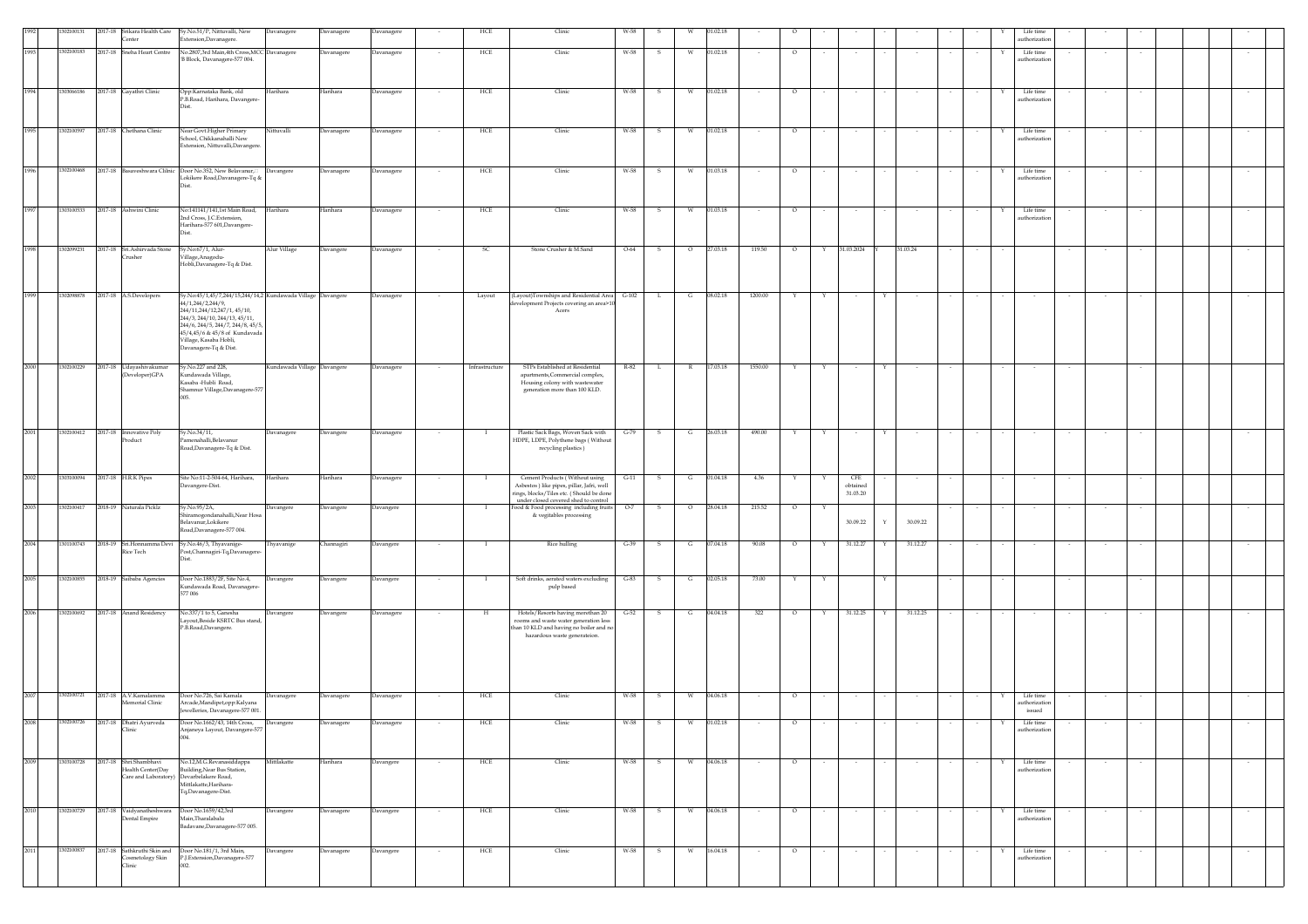|      | 13100842   |         | 2017-18 Piles Clinic                                    | 2nd Main, Gandhinagar, Indian Harihara<br>Gas opposite, P.B.Road, Harihara-<br>Tq,Davanagere-Dist.                                       |                         | Harihara          | Davangere  |                         | HCE            | Clinic                                                                                                                                                                                                       |         |              |         |                |        |         |        |          |        |          |        |   | uthorization                         |        |        |        |  |        |
|------|------------|---------|---------------------------------------------------------|------------------------------------------------------------------------------------------------------------------------------------------|-------------------------|-------------------|------------|-------------------------|----------------|--------------------------------------------------------------------------------------------------------------------------------------------------------------------------------------------------------------|---------|--------------|---------|----------------|--------|---------|--------|----------|--------|----------|--------|---|--------------------------------------|--------|--------|--------|--|--------|
| 2013 | 1303100912 |         | 2017-18 Akshaya Hospital                                | Siddeshwara Grand, Shimoga<br>Road, Harihara, Davangere-Dist.                                                                            | Harihara                | Harihara          | Davangere  |                         | HCE            | 25 bedded                                                                                                                                                                                                    | W-58    | 5            |         | 24.04.18       |        | $\circ$ |        |          |        |          |        |   | Life time<br>uthorization            |        |        |        |  |        |
| 2014 | 1302100945 |         | 2017-18 Krupananda<br>liagnostic Centre                 | Door No.389/3A,<br>H.K.Building,8th Main, 8th<br>Cross, P.J. Extension, Davanagere.                                                      | Davangere               | Davanagere        | Davangere  |                         | ${\rm HCE}$    | Diagnostic                                                                                                                                                                                                   | W-58    | s            | W       | 26.04.18       |        | $\circ$ |        |          |        |          |        | Y | Life time<br>thorization             |        |        |        |  |        |
| 2015 | 1302100328 |         | rusher                                                  | 2017-18 Sri.Shirsi Marikamba Sy.No.66/3, Aluru-Village,<br>M-Sand & White Jelly Davangere-Tq & Dist.                                     | Aluru village           | Davangere         | Davanagere |                         | SC             | M.Sand & white jelly                                                                                                                                                                                         | $O-64$  | $\mathbf{s}$ | $\circ$ | 19.05.18       | 216.00 | $\circ$ | Y      | 30.09.28 |        | 30.09.28 |        |   |                                      |        |        |        |  |        |
| 2016 | 1302100415 |         | 2018-19 S.D.Developers and<br>suilders                  | No:118/1C-53, Datta Krupa,<br><b>B.T.Layout, RMC Link</b><br>Road, Davanagere.                                                           | Davangere               | Davangere         | Davangere  |                         | Infrastructure | STPs Established at Residential<br>apartments, Commeri Such types of<br>industrial sectors generate all sorts of<br>pollution.cal complex, Housing colony<br>with wastewater generation less than<br>100KLD. | $O-100$ | s            | $\circ$ | 09.04.18       | 424.00 |         | Y      |          |        |          |        |   |                                      |        |        |        |  |        |
| 2017 |            |         | 1302101048 2018-19 Avin Scan and<br>iagnostics          | Door No.2767, 3rd Cross,<br>M.C.C.B Block, Davanagere-577                                                                                | Davangere               | Davanagere        | Davangere  |                         | HCE            | Diagnostic                                                                                                                                                                                                   | W-58    | S            | W       | 08.05.18       |        | $\circ$ |        |          |        |          |        |   | Life time<br>uthorization            |        |        |        |  |        |
| 2018 | 1305101049 |         | 2018-19 S.K.Hi-Tech<br><i>aboratory</i>                 | Near Ammanamara, Kumbar<br>Beedi, Nyamathi, Honnali-<br>Tq,Davangere-Dist.                                                               | Nyamthi                 | <b>Ionnali</b>    | Davanagere |                         | HCE            | Laboratory                                                                                                                                                                                                   | W-58    | s            | W       | 08.05.18       |        | $\circ$ |        | Exempted |        |          |        |   | Life time<br>uthorizatio<br>issued   |        |        |        |  |        |
| 2019 | 1302101050 | 2018-19 | Smt.Thulasi Rama                                        | opp: Vidyanagar, 1st Bus Stop,<br>Raju Yoga and Nature Vidyanagar, Davanagere-577 005.                                                   | Davangere               | Davanagere        | Davanagere |                         | HCE            | Clinic                                                                                                                                                                                                       | W-58    | S            | W       | 08.05.18       |        | $\circ$ |        | Exempted |        |          |        | Y | Life time<br>uthorization            |        |        |        |  |        |
| 2020 | 1302101051 | 2018-19 | ure Hospital<br>Nelivigi Trauma &<br>Arthroscopy Centre | Door No.3370/18, 12th Main,1st Davangere<br>Cross, opp:Lakshmi Floor Mill,<br>MCC B Block, Davangere.                                    |                         | Davanagere        | Davanagere |                         | HCE            | Clinic                                                                                                                                                                                                       | W-58    |              | w       | 02.05.18       |        | $\circ$ |        |          |        |          |        |   | issued<br>Life time<br>authorization |        |        |        |  |        |
| 2021 | 1305101097 |         |                                                         | 2018-19 S.M.Chikitsa Kendra Sasvehalli-Village, Honnali-<br>Tq,Davanagere-Dist.                                                          | Honnali                 | Honnali           | Davanagere | $\sim$                  | HCE            | Clinic                                                                                                                                                                                                       | W-58    | -S           | W       | 08.05.18       | $\sim$ | $\circ$ |        | $\sim$   |        |          |        | Y | Life time<br>uthorizatio             |        |        |        |  | $\sim$ |
| 2022 |            |         |                                                         | 1302101142 2018-19 Suvidha Poly Clinic Door No.1645, Vidyanagar Main Davangere<br>Road, Near Anjaneya Temple,<br>Vidyanagar, Davanagere. |                         | Davanagere        | Davanagere | $\sim$                  | HCE            | Clinic                                                                                                                                                                                                       | W-58    | $\mathbf{s}$ | W       | 08.05.18       | $\sim$ | $\circ$ | $\sim$ | $\sim$   | $\sim$ |          | $\sim$ | Y | Life time<br>authorization           |        | $\sim$ | $\sim$ |  | $\sim$ |
| 2023 | 1302101186 |         | 2018-19 Max Care Clinic                                 | Door No.1818,6th Cross,1st<br>Main, S.S. Layout, A<br>Block, Davangere.                                                                  | Davangere               | Davanagere        | Davanagere | $\sim$                  | ${\rm HCE}$    | Clinic                                                                                                                                                                                                       | W-58    | S.           | W       | 24.05.18       | $\sim$ | $\circ$ | $\sim$ | $\sim$   |        | $\sim$   | $\sim$ | Y | Life time<br>uthorizatio             |        | $\sim$ | $\sim$ |  | $\sim$ |
| 2024 | 1302101222 | 2018-19 | CIM Nature Cure<br>Iospital                             | Door No.566/J, Amareshwar<br>Nilaya, 2nd Cross, Lenin<br>Jagar,Nittuvalli,Davanagere-577                                                 | Davangere               | <b>Davanagere</b> | Davanagere | $\sim$                  | HCE            | Clinic                                                                                                                                                                                                       | W-58    | s            | W       | 31.05.18       |        | $\circ$ |        | $\sim$   |        |          |        | Y | Life time<br>authorization           |        |        |        |  |        |
| 2025 | 1305100876 |         | 2018-19 S.G.Crusher and<br>M.Sand                       | Sy.No.20/P2,Hattihalu Village,<br>Ionnali-Tq,Davanagere-Dist.                                                                            | Hattihalu Village,      | Honnali           | Davangere  |                         | <sub>SC</sub>  | Stone and M.Sand                                                                                                                                                                                             | $O-64$  | s            | $\circ$ | 01.06.18       | 244    | $\circ$ | Y      | 30.09.29 |        | 30.09.29 |        |   |                                      |        |        |        |  |        |
| 2026 | 1305101700 |         | and M.Sand                                              | 2018-19 J.M.C. Stone Crusher Sy.No.87/5, 7,8, Sortatur Village, Soratur Village,<br>onnali-Tq,Davangere-Dist.                            |                         | Honnali           | Davangere  | not in indl area        | SC.            | Stone and M.Sand                                                                                                                                                                                             | $O-64$  | s            | $\circ$ | 01.06.18       | 390    | C1      | Y      | 30.09.19 | Y      | 30.09.19 |        |   |                                      |        |        |        |  |        |
| 2027 | 1302101682 | 2018-19 | Eminent Poly<br>roducts                                 | Plot No:C-29, KSSIDC indl area, Davangere<br>Lokikere Road, Davanagere.                                                                  |                         | Davangere         | Davangere  | KSSIDC indl aera        |                | Plastic Sack Bags, Woven Sack with<br>HDPE, LDPE, Polythene bags (Without<br>recycling plastics)                                                                                                             | $G-79$  | S            | G       | 01.06.18       | 51.00  | $\circ$ | Y      | 31.12.27 | Y      | 31.12.27 |        |   |                                      |        |        |        |  |        |
| 2028 | 1302101039 |         | 2018-19 Maha Automobile                                 | No.596, opp:Vani Rice Mill,<br>Shivakumar Swamy Badavane,<br>2nd Stage, Hadadi Road,<br>Davanagere-577 004.                              | Davangere               | Davangere         | Davangere  |                         | $\mathbf{I}$   | Automobile Servicing, Repairing and<br>painting (excluding only fuel dispensing                                                                                                                              | $O-18$  | $\mathbf{s}$ | $\circ$ | 01.06.18       | 159.00 | $\circ$ | Y      | 30.09.20 |        | 30.09.20 |        |   | $\sim$                               | $\sim$ | $\sim$ | $\sim$ |  | $\sim$ |
| 2029 |            |         | Trauma Care                                             | 2018-19 Banashree Ortho and Door No.546/1, 5th Main,<br>P.J.Extension,Davanagere.                                                        | Davangere               | Davanagere        | Davanagere |                         | HCE            | Clinic                                                                                                                                                                                                       | W-58    | S.           | W       | 01.06.18       |        | $\circ$ |        |          |        |          |        | Y | Life time<br>authorization           |        |        |        |  |        |
| 2030 | 1302101931 |         | 2018-19 Sri.Multi Speciality<br>Dental Clinic           | No:310C. Pevilion<br>Road, P.J. Extension, Davangere-                                                                                    | Davangere               | Davanagere        | Davangere  | $\sim$                  | $HCE$          | Clinic                                                                                                                                                                                                       | W-58    | S.           | W       | 01.07.18       | $\sim$ | $\circ$ | $\sim$ | $\sim$   |        | $\sim$   |        |   | Life time<br>uthorization            |        |        | $\sim$ |  |        |
| 2031 | 1303101735 |         | 2018-19 R.K.Enterprises                                 | 77 004.<br>Plot No:29, Hanagawadi Indl<br>area, Harihara-Tq, Davangere-<br>Dist.                                                         | Hanagawadi indl<br>area | Harihara          | Davanagere | Hanagawadi indl<br>area | $\mathbf{I}$   | Cotton spinning and weaving (small<br>scale)                                                                                                                                                                 | $G-15$  | S            | G       | 16.07.18       |        | 276 Y   | Y      |          | Y      | $\sim$   | $\sim$ |   | $\sim$                               |        | $\sim$ | $\sim$ |  | $\sim$ |
| 2032 | 1303101862 |         | 2018-19 Sri.Veerabhadra<br>iwamy Rice<br>ndustries      | Sy.No.6/4,6/9 6/10 and 6/11, chikkamanahalli<br>chikkamanahalli village,<br>Malebennur-Hobli, Harihara-<br>Tq,Davanagere-<br>Dist.       |                         | Harihara          | Davanagere |                         | - 1            | Rice Hulling & Phova Manufacturing<br>industries                                                                                                                                                             | $G-39$  | $\mathbf{s}$ |         | $G = 31.07.18$ |        | 99.9 Y  | Y      | $\sim$   | Y      |          |        |   |                                      |        |        |        |  | $\sim$ |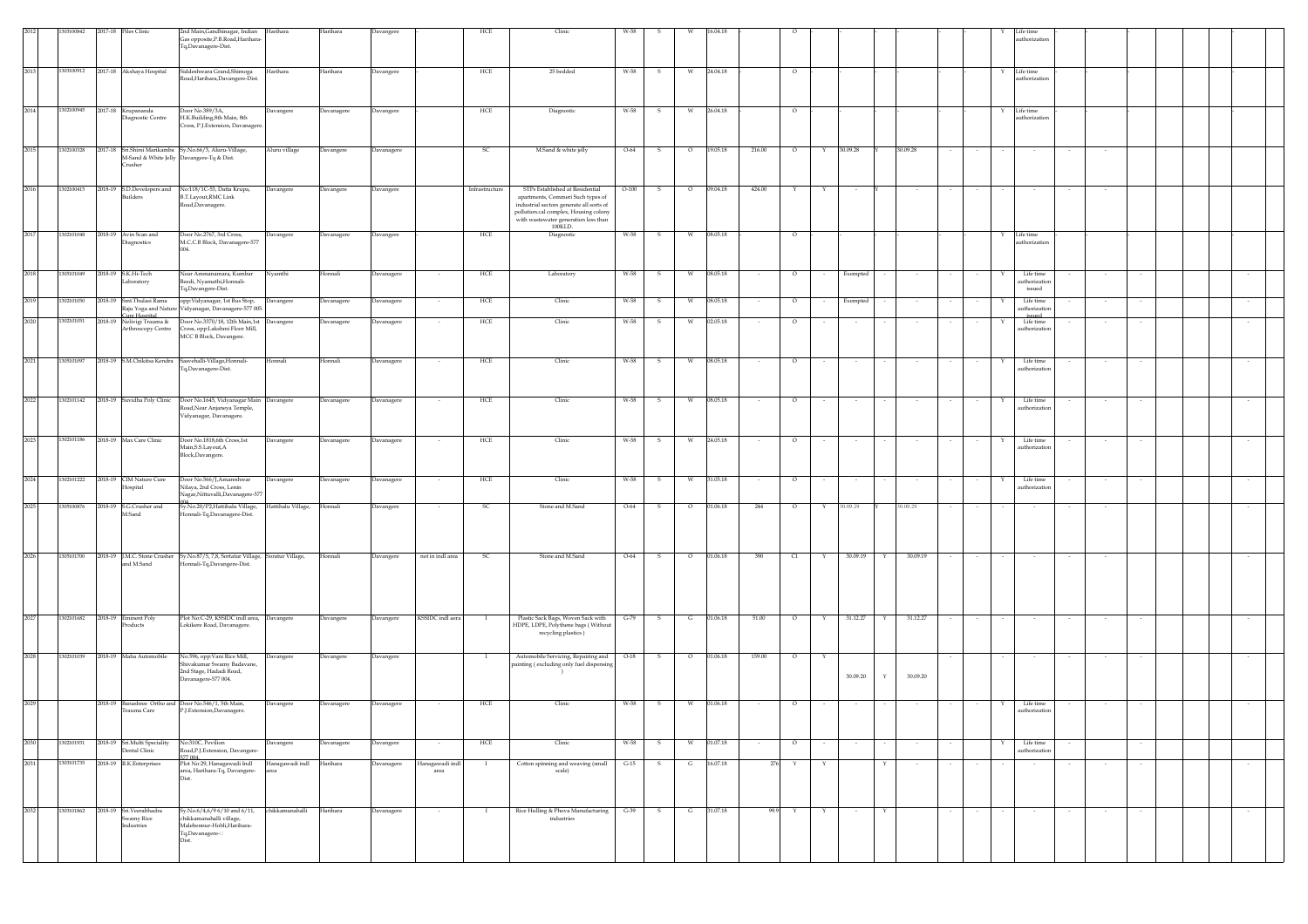|      | 210187     | 2018-19 Classic Dental Clinic<br>nd Orthodontic<br><b>Center</b> | Door No.544/30, 1st<br>ross, Yallamma Krupa, Anjaneya<br>Badavane, Davanagere-577 004.                                                      | Davangere         | Davanagere | Davangere  | HCE                                      | Clinic                                                                                           | W-58    |              |         |                |        |         |        |                                       |                                  |              | Life time<br>uthorization  |        |        |  |        |
|------|------------|------------------------------------------------------------------|---------------------------------------------------------------------------------------------------------------------------------------------|-------------------|------------|------------|------------------------------------------|--------------------------------------------------------------------------------------------------|---------|--------------|---------|----------------|--------|---------|--------|---------------------------------------|----------------------------------|--------------|----------------------------|--------|--------|--|--------|
| 2034 | 302101872  | 2018-19 Shree Dental Care                                        | Door No.181/2,                                                                                                                              | Davangere         | Davanagere | Davangere  | HCE<br>$\sim$                            | Clinic                                                                                           | W-58    | - S          | W       | 01.07.18       |        | $\circ$ |        | $\sim$                                | $\sim$                           | Y            | Life time                  |        |        |  |        |
| 2035 | 302101576  | 2018-19 Amberker Bheema                                          | hree.Banashankari Poly<br>linic.P I Extension.Day<br>Joor No.366, Chamaraj                                                                  | Davangere         | Javanagere | Davangere  | HCE                                      | Clinic                                                                                           | W-58    | s            | W       | 01.07.18       |        | $\circ$ |        |                                       |                                  |              | authorization<br>Life time |        |        |  |        |
| 2036 | 302101881  | Rao Clinic<br>2018-19 The Dental Home                            | Pet,Davanagere-577 001.<br>Door No.548/4A, Near                                                                                             | Davangere         | Davanagere | Davangere  | HCE                                      | Clinic                                                                                           | W-58    | -S           | w       | 01.07.18       |        | $\circ$ |        |                                       |                                  |              | authorization<br>Life time |        |        |  |        |
| 2037 | 302101911  | 2018-19 Dhruva Health Care                                       | urgambika High School,<br>tuvalli Road, Sarswath<br>Door No.2147, opp:Sanjeevini                                                            | Davangere         | Davanagere | Davangere  | HCE                                      | Clinic                                                                                           | W-58    | -S           | W       | 01.07.18       |        | $\circ$ |        |                                       |                                  |              | uthorization<br>Life time  |        |        |  |        |
| 2038 | 302101916  | enter<br>2018-19 Aditya Dermcare                                 | lospital, 4th Main Road,<br><b>I.C.C.A Block.Davanagers</b><br>Door No.2147/1-A, opp:Purantar Davangere                                     |                   | Davanagere | Davangere  | HCE                                      | Clinic                                                                                           | W-58    | - S          | - W     | 01.07.18       |        | $\circ$ |        |                                       |                                  |              | uthorization<br>Life time  |        |        |  |        |
| 2039 | 02101946   | 2018-19<br>Srujan Dental Clinic                                  | unshine Hospital, M.C.C.A<br>Block.Davanagere.<br>Door No.286/2, 4th Main, 4th                                                              | Davangere         | Davanagere | Davangere  | HCE                                      | Clinic                                                                                           | W-58    | - S          | W       | 01.07.18       |        | $\circ$ |        |                                       |                                  |              | uthorization<br>Life time  |        |        |  |        |
| 2040 | 02101653   | 2018-19 Sanjeevini Child Care                                    | ross, P.J. Extension, Davanagere<br>Door No.103/1, 103/2, 1st Floor, Davanagere                                                             |                   | Javanagere | Davanagere | HCE                                      | Clinic                                                                                           | W-58    |              | W       | 01.07.18       |        | $\circ$ |        |                                       |                                  |              | authorization<br>Life time |        |        |  |        |
|      |            | <b>linic</b>                                                     | K.R.Road,Davanagere.                                                                                                                        |                   |            |            |                                          |                                                                                                  |         |              |         |                |        |         |        |                                       |                                  |              | authorization              |        |        |  |        |
| 2041 | 303102193  | 2018-19 Ghousia Homoeo<br>Clinic                                 | Door No.1838/1342, 1st Main, 5th Harihara<br>ross,Indira<br>Jagar, Harihara, Davanagere-                                                    |                   | Harihara   | Davanagere | HCE                                      | Clinic                                                                                           | W-58    | s            | W       | 16.08.18       |        | $\circ$ |        |                                       |                                  |              | Life time<br>authorization |        |        |  |        |
| 2042 | 302102198  | 2018-19 Mothi Children Clinic                                    | Door No.286/2A1, 4th<br>Main, P.J. Extension, Davanagere.                                                                                   | <b>Javanagere</b> | Davanagere | Davanagere | HCE                                      | Clinic                                                                                           | W-58    |              |         | 20.08.18       |        | $\circ$ |        |                                       |                                  |              | Life time<br>uthorization  |        |        |  |        |
| 2043 | 302102299  | 2018-19 Apple Poly Clinic and<br>ental Clinic                    | Door No.1650/49 B1, 1st<br>Vard,1st<br>Division, Jalinagar, Davanagere-                                                                     | Davanagere        | Davanagere | Davanagere | HCE                                      | Clinic                                                                                           | W-58    | s            | W       | 27.08.18       |        | $\circ$ |        |                                       |                                  |              | Life time<br>uthorization  |        |        |  |        |
| 2044 | 1302102301 | 2018-19 Boovarah Sanjeevini<br>Hospital                          | Door No.1694/2A, 18th Cross, 3rd Harihara<br>Main, K.T.J.Nagar,Davanagere-<br>577 002.                                                      |                   | Harihara   | Davanagere | HCE                                      | bedded(10)                                                                                       | W-58    | -S           | W       | 27.08.18       |        | $\circ$ |        |                                       |                                  |              | Life time<br>uthorization  |        |        |  |        |
| 2045 | 02102337   | 2018-19 Kshema Maternal<br>Health Care                           | Door No.3367/1, M.C.C.B<br>Block, Shamnur                                                                                                   | Davanagere        | Davanagere | Davanagere | HCE                                      | Clinic                                                                                           | W-58    | - S          | W       | 20.08.18       |        | $\circ$ |        |                                       |                                  |              | Life time<br>athorizatio   |        |        |  |        |
| 2046 | 302101954  | 2018-19 Sri.Gokul Hi-Tech<br>Diagnostic Center                   | load,Davanagere<br>Door No.92/3, opp:Durgambika Davanagere<br>'emple, Davanagere.                                                           |                   | Davanagere | Davanagere | HCE                                      | Laboratory                                                                                       | W-58    | - S          |         | 02.08.18       |        | $\circ$ |        |                                       |                                  |              | Life time<br>authorization |        |        |  |        |
| 2047 | 302101321  | 2018-19 Bethur International<br>.odge                            | Joor No.712/1, P.B.Road,<br>Javanagere.                                                                                                     | Davanagere        | Davangere  | Davanagere | $_{\rm H}$                               | Hotels (< 3 star) or hotels having > 20<br>rooms and < 100 rooms, waste water                    | O-38    |              | $\circ$ | 10.08.18       | 350    |         |        |                                       |                                  |              |                            |        |        |  |        |
|      |            |                                                                  |                                                                                                                                             |                   |            |            |                                          | generation >10 KLD and <100 KLD with<br>Coal/ Oil fired boiler.                                  |         |              |         |                |        |         |        |                                       |                                  |              |                            |        |        |  |        |
| 2048 | 1302102367 | 2018-19 Rajalakshmi Poly<br>Sacks(Unit-2)                        | Plot No.13, KIADB Karur Indl KIADB Karur Indl Davangere<br>area, Davanagere.                                                                |                   |            | Davanagere | KIADB Karur indl<br>$\mathbf{I}$<br>area | Plastic Sack Bags, Woven Sack with<br>HDPE, LDPE, Polythene bags (Without<br>recycling plastics) | $G-79$  | $\mathbf{s}$ |         | $G = 22.09.18$ | 260    | Y       | Y      | $\sim$                                | Y                                |              |                            |        |        |  |        |
|      |            |                                                                  |                                                                                                                                             |                   |            |            |                                          |                                                                                                  |         |              |         |                |        |         |        |                                       |                                  |              |                            |        |        |  |        |
| 2049 | 302102408  | 2018-19 S.A.Herbals                                              | Plot No.367/26,27, Behind RMC<br>load, Anekonda, Davanagere.                                                                                | Anekonda          | Davangere  | Davanagere | $\sim$<br>- 1                            | Soap manufacturing (hand made without<br>steam boiling / boiler)                                 | $G-43$  | $\mathbf{s}$ | G       | 05.09.18       | 34.80  | Y       | Y      | <b>CFE</b><br>Obtained<br>valid up to |                                  |              | $\sim$                     | $\sim$ | $\sim$ |  |        |
| 2050 | 302102420  | 2018-19 Patel Industries                                         | Plot No.869/2, Site No.35, 36,<br>opp:Sai International Hotel,<br>P.B.Road, Davanagere.                                                     | Davangere         | Davangere  | Davanagere | - 1                                      | Mineralized water                                                                                | $G-54$  | -S           | G       | 07.09.18       | 25.00  |         |        |                                       |                                  |              |                            |        |        |  |        |
| 2051 | 1302102407 | 2018-19 Shree Mathanga<br>interprises                            | Plot No.7, Karur Indl area,<br>P.B.Road, Davanagere.                                                                                        | Davangere         | Davangere  | Davanagere | Karur indl area<br>$\mathbf{I}$          | Plastic Sack Bags, Woven Sack with<br>HDPE, LDPE, Polythene bags (Without                        | $G-79$  | $\mathbf{s}$ | G       | 05.09.18       | 5.00   | Y       | Y      | $\sim$                                | Y<br>$\sim$                      |              |                            | $\sim$ |        |  |        |
|      |            |                                                                  |                                                                                                                                             |                   |            |            |                                          | recycling plastics)                                                                              |         |              |         |                |        |         |        |                                       |                                  |              |                            |        |        |  |        |
| 2052 | 302102374  | 2018-19 Sri.Koti Agri Tech                                       | Door No.405,<br>Anekonda, Basapura Road,<br>Davanagere.                                                                                     | Davangere         | Davangere  | Davanagere | $\sim$<br>$\mathbf{I}$                   | Dal Mills, grams roasting, drying                                                                | $G-104$ | $\mathbf{s}$ | G       | 03.09.18       | 16.00  | $\circ$ | Y      | Permanent<br>nsent<br>sued            | $\sim$                           | $\sim$       | $\sim$                     | $\sim$ |        |  | $\sim$ |
| 2053 | 302102600  | 2018-19 Dr.Lingaraja M.M.<br>Skin & Hair Care<br>Clinic          | Door No:358, 8th Main, 9th<br>ross, Behind Mothi Veerappa<br>School, Below Davanagere Blood<br>Bank, P.J. Extension, Davanagere-<br>77 002. | Davanagere        | Davanagere | Davanagere | HCE                                      | Clinic                                                                                           | W-58    | -S           | W       | 03.10.18       |        | $\circ$ |        |                                       |                                  |              | Life time<br>authorization |        |        |  |        |
| 2054 | 1302102612 | 2018-19 Mohith Clinic                                            | Door No.512/F, Jarikatte Road, Davanagere<br>hamnur Village, Davanagere-                                                                    |                   | Davanagere | Davangere  | HCE                                      | Clinic                                                                                           | W-58    | s            | W       | 03.10.18       |        | $\circ$ |        |                                       |                                  |              | Life time<br>authorization |        |        |  |        |
| 2055 | 305102611  | 2018-19 Sridevi Industries                                       | 577 004.<br>Sy.No.47/4, Konayakanahalli,<br>Ionnali-Tq, Davanagere-Dist.                                                                    | Konayakanahalli   | Honnali    | Davanagere | $\mathbf{I}$                             | Steeping and processing of grains                                                                | $G-47$  | S.           | G       | 01.10.18       | 96.81  | Y       | Y      | $\sim$                                | Y<br>$\sim$                      |              | $\sim$                     | $\sim$ |        |  | $\sim$ |
|      |            |                                                                  |                                                                                                                                             |                   |            |            |                                          |                                                                                                  |         |              |         |                |        |         |        |                                       |                                  |              |                            |        |        |  |        |
| 2056 | 1303102679 | 2018-19 Dilip Buildcon<br>.imited                                | iy.No.43/6, 43/7,43/8, 43/9, and Haraganahalli-<br>13/10, Haraganahalli-Village,<br>Harihara-Tq, Davanagere-Dist.                           | Village           | Harihara   | Davanagere |                                          | Ready Mixed Cement Concrete                                                                      | $G-37$  | $\mathbf{s}$ | G       | 01.10.18       | 49.61  | $\circ$ |        | 20.02.20                              | 20.02.20<br>Y                    |              |                            |        |        |  |        |
| 2057 | 1302102868 | 2018-19 Sri.Lingeshwara<br>Industries                            | Door No.3618, Near Shankar Mill Davanagere<br>Tollgate, opp subreg<br>office,Kundawada                                                      |                   | Davangere  | Davangere  | $\mathbf{I}$<br>$\sim$                   | $\hspace{0.1em}$ Dal Mills, grams roasting, drying                                               | $G-104$ | $\mathbf{s}$ |         | $G = 01.10.18$ | 24.00  | $\circ$ | Y      | Life time<br>consent<br>sued          | Life time<br>Y<br>consent issued |              | $\sim$                     |        |        |  |        |
| 2058 | 1302102862 | 2018-19 Thanush Dental Care                                      | Door No.2598/2, Church<br>oad, M.C.C. A Block, Davanager                                                                                    | Davanagere        | Davanagere | Davangere  | HCE                                      | Clinic                                                                                           | W-58    | S.           | w       | 04.10.18       |        | $\circ$ |        |                                       |                                  |              | Life time<br>uthorization  |        |        |  |        |
| 2059 | 1302102890 | 2018-19 Dr.Naik T.N.Clinic                                       | Door No.2251/3, 6th Main,<br>M.C.C.A Block,Davanagere-577                                                                                   | Davanagere        | Davanagere | Davangere  | HCE                                      | Clinic                                                                                           | W-58    | $\mathbf{s}$ | W       | 04.10.18       |        | $\circ$ |        | $\sim$                                | $\sim$                           | $\mathbf{Y}$ | Life time<br>authorization |        | $\sim$ |  |        |
| 2060 | 302102893  | 2018-19 Narendra Dental<br>Clinic                                | Door No.2455/84, Moulikrupa, Davanagere<br>Athani College Road, 10th<br>Cross, S.S. Layout Davanagere.                                      |                   | Davanagere | Davangere  | HCE<br>$\sim$                            | Clinic                                                                                           | W-58    | -S           | W       | 22.10.18       | $\sim$ | $\circ$ | $\sim$ | $\sim$                                | $\sim$                           |              | Life time<br>uthorization  |        | $\sim$ |  |        |
| 2061 | 302102895  | 2018-19 Vaatsalya Dental<br>Clinic                               | Door No.2463/2, Near<br>Bakkeshwara School, MCC A                                                                                           | Davanagere        | Davanagere | Davangere  | HCE                                      | Clinic                                                                                           | W-58    | - S          | W       | 22.10.18       |        | $\circ$ |        |                                       |                                  |              | Life time<br>uthorization  |        |        |  |        |
| 2062 | 302102965  | 2018-19 Impla Dent Dental                                        | Block,Davanagere-577 004.<br>Door No.3682/A-44, Taralabalu Davanagere                                                                       |                   | Davanagere |            | HCE                                      | Clinic                                                                                           | W-58    | -S           | W       | 22.10.18       |        | $\circ$ |        |                                       |                                  |              | Life time                  |        |        |  |        |
|      |            | Clinic                                                           | xtension, Davanagere.                                                                                                                       |                   |            | Davangere  |                                          |                                                                                                  |         |              |         |                | $\sim$ |         | $\sim$ | $\sim$                                | $\overline{\phantom{a}}$         |              | authorization              |        |        |  |        |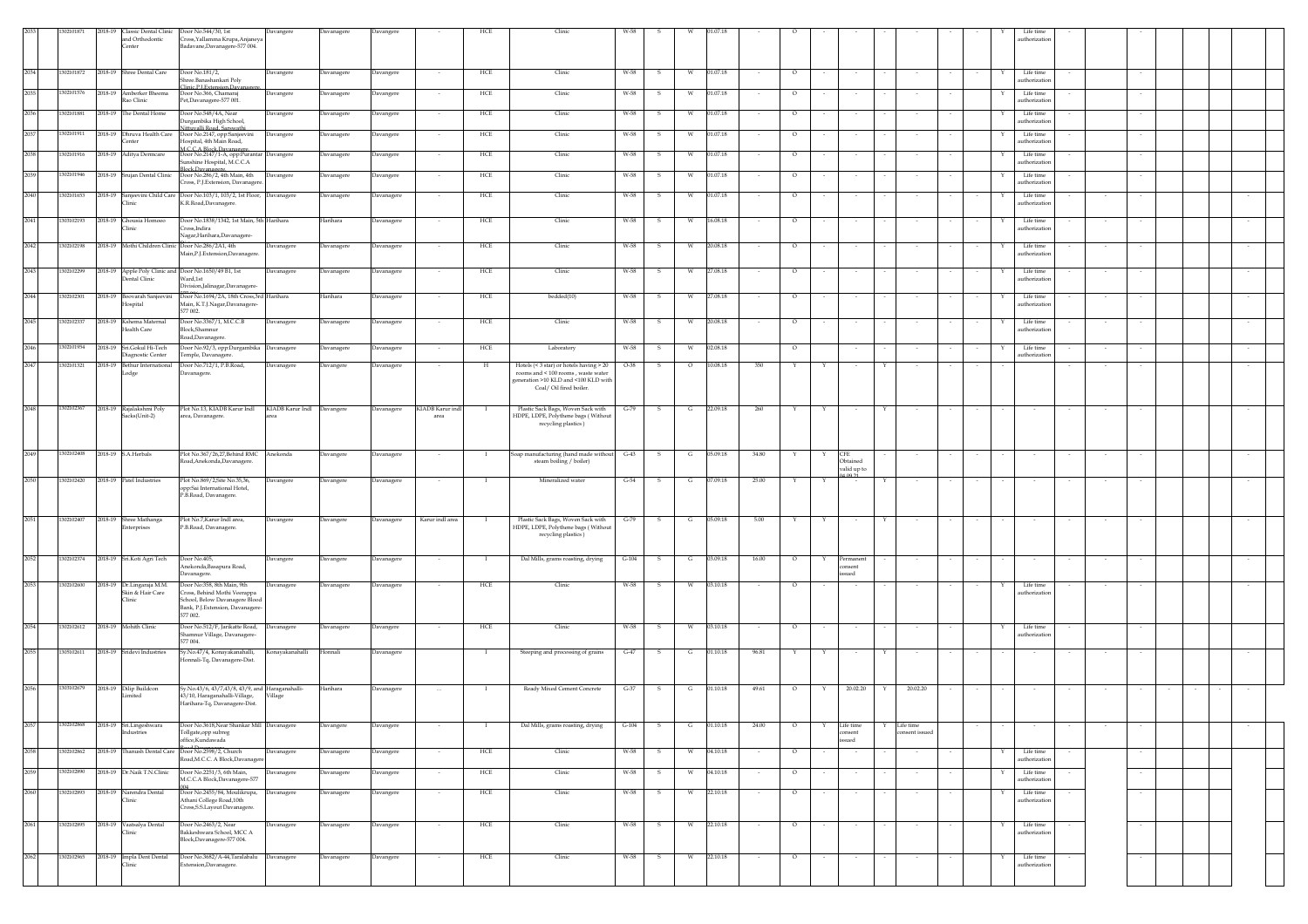|      | 206621     | 2011-12 | <b>Speciality Care</b>                             | #265/2, 4th Main, Ram &                                                                                                                                                                                                   | Davanagere                   | Davanagere | Davanagere |                  | HCE            | Clinic                                                                                                                                                                                                          | W-58   |              |              |                    |        |                |        |                             |             |                          |                     |   | Life time                  |        |        |  |  |
|------|------------|---------|----------------------------------------------------|---------------------------------------------------------------------------------------------------------------------------------------------------------------------------------------------------------------------------|------------------------------|------------|------------|------------------|----------------|-----------------------------------------------------------------------------------------------------------------------------------------------------------------------------------------------------------------|--------|--------------|--------------|--------------------|--------|----------------|--------|-----------------------------|-------------|--------------------------|---------------------|---|----------------------------|--------|--------|--|--|
|      |            |         | entre.                                             | Co.Circle, P.I.Extension.                                                                                                                                                                                                 |                              |            |            |                  |                |                                                                                                                                                                                                                 |        |              |              |                    |        |                |        |                             |             |                          |                     |   | authorization              |        |        |  |  |
| 2064 | 1302102968 |         | 2018-19 Ravi Dental Clinic                         | Door No.2080/1 to 3, M.C.C.A Davanagere<br>Block,3rd Main<br>Road, Davanagere.                                                                                                                                            |                              | Davanagere | Davangere  |                  | HCE            | Clinic                                                                                                                                                                                                          | W-58   | s            |              | 22.10.18           |        | $\circ$        |        |                             |             |                          |                     |   | Life time<br>authorization |        |        |  |  |
| 2065 | 1301102969 | 2018-19 | Nayan Health Care                                  | Old Santhebeedi, Channagiri,<br>avanagere-Dist                                                                                                                                                                            | Channagiri                   | hannagiri  | Davanagere |                  | HCE            | Clinic                                                                                                                                                                                                          | W-58   | s            |              | 22.10.18           |        | $\circ$        |        |                             |             |                          |                     |   | Life time<br>uthorizatio   |        |        |  |  |
| 2066 | 1302102971 | 2018-19 | Suraksha Clinical<br>aboratory                     | 3rd Main Road, P.J. Extension,<br>Davanagere-577 002.                                                                                                                                                                     | Davanagere                   | Davanagere | Davangere  |                  | HCE            | Clinic                                                                                                                                                                                                          | W-58   | S            | W            | 29.10.18           |        | $\circ$        |        |                             |             |                          |                     |   | Life time<br>authorization |        |        |  |  |
| 2067 | 1306102973 | 2018-19 | Nirmala Nursing<br>ome                             | Sy.No.95/2P,Raghavendra<br>dension, Davanagere Main<br>Road, Jagalur, Davanagere-Dist.                                                                                                                                    | Jagalur                      | Jagalur    | Davangere  |                  | HCE            | Clinic                                                                                                                                                                                                          | W-58   | -S           | W.           | 29.10.18           |        | $\circ$        |        |                             |             |                          |                     |   | Life time<br>uthorizatio   |        |        |  |  |
| 2068 | 1302102971 |         | 2018-19 Shreyas Poly Clinic                        | Door No.2776/1,3rd Main, 2nd Davanagere<br>Cross, M.C.C. B<br>Block, Davanagere-577 004.                                                                                                                                  |                              | Davanagere | Davangere  |                  | HCE            | Clinic                                                                                                                                                                                                          | W-58   | -S           | <b>W</b>     | 29.10.18           |        | $\circ$        |        |                             |             |                          |                     | Y | Life time<br>authorization |        |        |  |  |
| 2069 | 1302102989 |         | 2018-19 Veda Clinic                                | Door No.1325/B, 5th Cross,<br>Bharath Colony, Davanagere.                                                                                                                                                                 | Davanagere                   | Davanagere | Davangere  |                  | HCE            | Clinic                                                                                                                                                                                                          | W-58   | -S           | <b>W</b>     | 29.10.18           |        | $\circ$        |        |                             |             |                          |                     |   | Life time<br>authorizatio  |        |        |  |  |
| 2070 | 1302102995 |         | 2018-19 Pandith Blood<br>Grouping Testing<br>enter | Kondajji Road, RTO Office<br>pposite ,Kondajji<br>Road,Davanagere.                                                                                                                                                        | Davanagere                   | Davanagere | Davangere  |                  | HCE            | Clinic                                                                                                                                                                                                          | W-58   | s            | W            | 01.11.18           |        | $\circ$        |        |                             |             |                          |                     |   | Life time<br>authorization |        |        |  |  |
| 2071 | 1302103007 |         | 2018-19 G.K.R.Clinic                               | G.G.Nilaya, Hondada<br>Road, Davanagere-577 001.                                                                                                                                                                          | Davanagere                   | Davanagere | Davangere  |                  | HCE            | Clinic                                                                                                                                                                                                          | W-58   |              |              | 31.10.18           |        | $\circ$        |        |                             |             |                          |                     |   | Life time<br>authorizatio  |        |        |  |  |
| 2072 | 1302103131 | 2018-19 | Prarthana Clinical<br>aboratory                    | Door No.12/2A,<br>eerabhadreshwara<br>Nilaya, Manikanta Circle, Near<br>Nittuvalli, Davanagere.                                                                                                                           | Davanagere                   | Davanagere | Davangere  |                  | HCE            | Clinic                                                                                                                                                                                                          | W-58   | -S           | W            | 01.11.18           |        | $\circ$        |        |                             |             |                          |                     |   | Life time<br>authorization |        |        |  |  |
| 2073 | 1302103143 |         | 2018-19 Pushpagiri<br>aboratory                    | Door No.775/9-11, Pushpagiri<br>uilding, opp:KEB Grid, Hadadi<br>Road, Ranganatha Extension,<br>Vidyuth Nagar, Davangere-577                                                                                              | Davanagere                   | Davanagere | Davangere  |                  | HCE            | Clinic                                                                                                                                                                                                          | W-58   |              | W            | 01.11.18           |        | $\circ$        |        |                             |             |                          |                     |   | Life time<br>authorization |        |        |  |  |
| 2074 | 1302103168 | 2018-19 | Davanagere Neuro<br>nd Spine Centre                | Door No.2836/2, 4th Main, 3rd Davanagere<br>Tross, M.C.C. B                                                                                                                                                               |                              | Davanagere | Davangere  | $\sim$           | HCE            | Clinic                                                                                                                                                                                                          | W-58   | -S           | W            | 01.11.18           | $\sim$ | $\circ$        |        | $\sim$                      |             |                          |                     | Y | Life time<br>uthorizatio   |        |        |  |  |
| 2075 | 1302103207 | 2018-19 | Surya Medical<br>.aboratory                        | Block Davanagere<br>Door No.760/2, 4th Main, 5th<br>ross,P.J.Extension, Davanagere                                                                                                                                        | Davanagere                   | Davanagere | Davangere  | $\sim$           | HCE            | Clinic                                                                                                                                                                                                          | W-58   | s            | - W          | 01.11.18           | $\sim$ | $\circ$        |        | $\sim$                      |             |                          |                     | Y | Life time<br>authorization |        | $\sim$ |  |  |
| 2076 | 1303102351 | 2018-19 | G.J.Foundry                                        | 77.004<br>Plot No.S-42, KSSIDC Indl<br>Estate, Harihara, Davanagere-Dist.                                                                                                                                                 | Harihara                     | Harihara   | Davanagere | KSSIDC indl aera | - 1            | Industry or process involving foundry<br>operations                                                                                                                                                             | $O-42$ | s            | $\circ$      | 20.11.18           | 46     | Y              | Υ      | $\sim$                      | Y           |                          |                     |   |                            |        |        |  |  |
| 2077 | 1302102167 |         | 2018-19 Sri.Anjaneya Stone<br>rusher and M.Sand    | Sy.No.94/3B,Aluru-<br>'illage,Davanagere-Tq and Dist.                                                                                                                                                                     | Aluru village                | Davanagere | Davanagere |                  | SC             | Stone Crusher & M.Sand                                                                                                                                                                                          | O-64   | s            | $\circ$      | 01.10.18           | 120    | Temp<br>closed |        | 31.03.19                    |             | 31.03.19                 |                     |   |                            |        |        |  |  |
| 2078 | 1302102068 | 2018-19 | Banjara Samaja<br>(Sizing Unit)                    | y.No.31/1, 31/3, Honnur,<br>Anagodu-Hobli, Davanagere-Tq<br>& Dist.                                                                                                                                                       | Honnur                       | Davangere  | Davanagere |                  |                | Yarn / Textile processing involving any<br>effluent/emission generating processes<br>including bleaching, dyeing, printing and<br>colouring                                                                     | $R-40$ | M            |              | 24.11.18           | 566    |                |        |                             |             |                          |                     |   |                            |        |        |  |  |
| 2079 | 302102172  |         |                                                    | 2018-19 Samarth Dental Clinic Door No.1361, SPS Nagar, 1st<br>Main,7th Cross, Davanagere.                                                                                                                                 | Davanagere                   | Davanagere | Davangere  | $\sim$           | HCE            | Clinic                                                                                                                                                                                                          | W-58   | -S           | W            | 16.08.18           | $\sim$ | $\circ$        | $\sim$ | $\sim$                      |             |                          |                     | Y | Life time<br>authorization |        |        |  |  |
| 2080 | 1302102363 | 2018-19 | Research Needs                                     | Door No.1390/8, 1st Main,3rd<br>ross, Saraswathi                                                                                                                                                                          | Davanagere                   | Davanagere | Davangere  |                  | HCE            | Clinic                                                                                                                                                                                                          | W-58   |              |              | 01.09.18           |        | $\circ$        |        |                             |             |                          |                     |   | Life time<br>authorization |        |        |  |  |
| 2081 | 1302102607 | 2018-19 | Trinetra Eye Care<br>ntre                          | agar Davanagere-577.00<br>Door No.184/2B, 3rd Main,<br>P.J.Extension,Davanagere.                                                                                                                                          | Davanagere                   | Davanagere | Davangere  |                  | HCE            | Clinic                                                                                                                                                                                                          | W-58   | s            |              | 22.09.18           |        | $\circ$        |        |                             |             |                          |                     |   | Life time<br>uthorizatio   |        |        |  |  |
| 2082 | 1302103853 | 2018-19 | Sri.Manjunath Health<br>are and Laboratory         | Door No.309, Near Hegde<br>canning Center, 9th<br>ross,Pavilion<br>load, P.J. Extension, Davanagere.                                                                                                                      | Davanagere                   | Davanagere | Davangere  |                  | HCE            | 6 bedded                                                                                                                                                                                                        | W-58   | -S           | W            | 01.11.18           |        | $\circ$        |        |                             |             |                          |                     |   | Life time<br>uthorization  |        |        |  |  |
| 2083 | 1303103914 | 2018-19 | Dilip Buildcon<br>iited                            | Sy.No. 5, 6/1A1, 6/2AP1,<br>Halasabalu-Village, Harihara-Tq,<br>Davangere-Dist.                                                                                                                                           | Halasabalu village Harihara  |            | Davanagere |                  | $\mathbf{I}$   | Ready Mixed Cement Concrete                                                                                                                                                                                     | $G-37$ | $\mathbf{s}$ | G            | 05.01.19           | 72     | $\circ$        | Y      | 20.02.20                    | Y           | 20.02.20                 |                     |   |                            |        |        |  |  |
| 2084 | 1302102369 |         | 2018-19 T.S.Enterprises                            | Door No.3371/27-56/P2, Telagi Davanagere<br>Ujjappa Layout, Vinayaka<br>Jagar,P.B.Road,Davanagere.                                                                                                                        |                              | Davangere  | Davanagere |                  | $\mathbf{I}$   | Automobile Servicing, Repairing and<br>painting (excluding only fuel dispensin                                                                                                                                  | $O-18$ | $\mathbf{s}$ | $\circ$      | 07.01.19           | 69.29  | $\circ$        | Y      | 30.09.20                    | Y           | 30.09.20                 | Not<br>y<br>applied |   |                            |        |        |  |  |
| 2085 | 1302103500 |         | G.M. Girish<br>lesidential Layout                  | 2018-19 Sri D.K. Gopala Rao & Sy. No. 38/2A1, 38/2B2, 38/4, Mallashettihalli<br>40/4, 35/4, 38/2B1, 39/1, 39/3,<br>39/5, 40/1, 40/3, 40/6 & 40/7.<br>Mallashettihalli-Village,<br>Anagodu-Hobli,<br>Davangere-Tq & Dist.□ |                              | Davangere  | Davanagere |                  | Layout         | STPs Established at Residential<br>apartments, Commercial complex,<br>Housing colony with wastewater<br>generation more than 100KLD                                                                             | R-82   | -S.          | $\mathbb{R}$ | 10.12.19           | 350.00 |                |        | CFE<br>obtained<br>28.01.23 |             | CFE obtained<br>28.01.23 |                     |   |                            |        |        |  |  |
| 2086 | 1302103372 |         | Others                                             | 2018-19 R.S.Srikar Punith and Chikkanahalli Village, P.B.Road, Chikkanahalli<br>Davanagere-Tq and DIst.                                                                                                                   |                              | Davangere  | Davanagere | $\sim$           | Infrastructure | STPs Established at Residential<br>apartments, Commeri Such types of<br>industrial sectors generate all sorts of<br>pollution.cal complex, Housing colony<br>with wastewater generation less than<br>$100$ KLD. | M-100  | M            |              | $0\qquad 03.12.19$ | 856    | Y              | Y      | CFE<br>obtained<br>30.09.23 |             | CFE obtained<br>30.09.23 |                     |   | $\sim$                     | $\sim$ | $\sim$ |  |  |
| 2087 | 1302102790 |         | 2018-19 Sri.Sevalal Stone<br>rusher                | y.No.67/1, Alur<br>illage,Davanagere-Taluk and                                                                                                                                                                            | Alur village                 | Davangere  | Davangere  |                  | SC             | Stone and M.Sand                                                                                                                                                                                                | $O-64$ | -S           | $\circ$      | 01.10.18           | 26.00  | $\circ$        | Y      | 30.09.28                    |             | 30.09.28                 |                     |   |                            |        |        |  |  |
| 2088 | 1302103146 |         | 2018-19 Taaree Agritech<br>Pvt.Ltd.,               | Sy.No.226/1B, Doddabathi<br>Village, Davanagere-Tq and Dist.                                                                                                                                                              | Doddabathi-Village Davangere |            | Davanagere |                  | - 1            | O24 - Food & food processing including<br>fruits & vegetable processing                                                                                                                                         | $O-7$  | - S          | $\circ$      | 16.11.18           | 80.18  | $\circ$        | Y      | 30.09.29                    | $\mathbf Y$ | 30.09.29                 |                     |   |                            |        |        |  |  |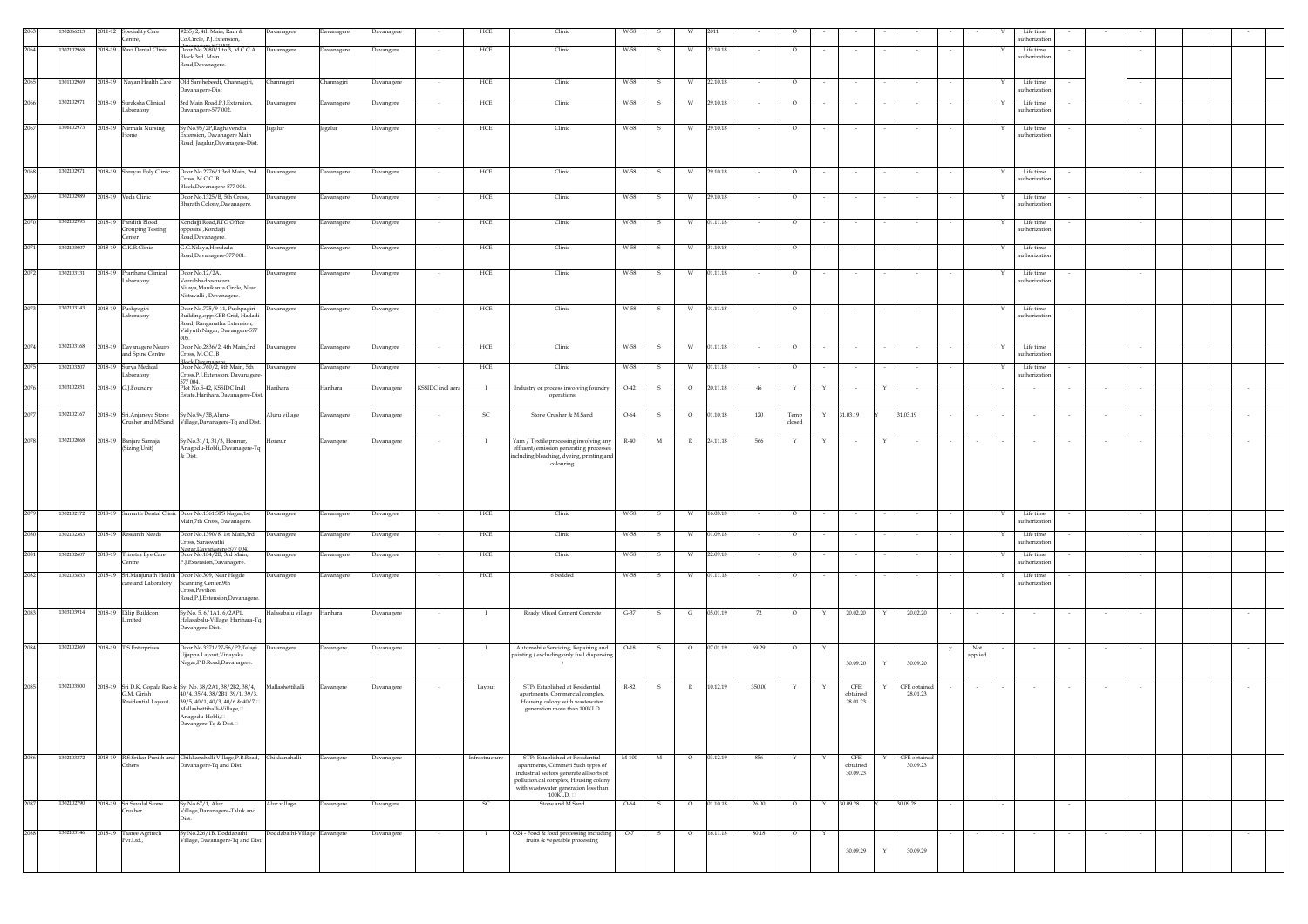|      | 02102695           |         | 2018-19 G.S.T.Stone Crusher                                                                    | Sy.No.66/1, Aluru-Village,<br>Davanagere-Tq and Dist.                                                                               | Alur village                  | Davanagere        | Davangere  |                          | SC          | Stone and M.Sand    | $O-64$ |              |           | 29.09.18 | 75.00 |                |        | 31.03.24 |        | \$1.03.24        |        |   |                                         |                          |        |  |        |
|------|--------------------|---------|------------------------------------------------------------------------------------------------|-------------------------------------------------------------------------------------------------------------------------------------|-------------------------------|-------------------|------------|--------------------------|-------------|---------------------|--------|--------------|-----------|----------|-------|----------------|--------|----------|--------|------------------|--------|---|-----------------------------------------|--------------------------|--------|--|--------|
| 2090 | 1302103992         | 2018-19 | Harsha clinic                                                                                  | Door No.1198,1B, opp:Urdu<br>School, Maganahalli Road,                                                                              | Davanagere                    | Davanagere        | Davanagere | $\sim$                   | HCE         | clinic              | W-58   | s            | W         | 11.01.19 |       | $\circ$        |        | $\sim$   |        | $\sim$           |        | Y | Lifetime<br>uthorizatio                 | $\sim$                   | $\sim$ |  |        |
| 2091 | 1303104028         | 2018-19 | Shiva Hi-Tech<br>iagnostics Center                                                             | Davanagere<br>Door No.1, Naduval Pet, Kondajji, Harihara<br>Thotappa complex, Harihara,<br>Davanagere-Dist.                         |                               | Iarihara          | Davanagere | $\sim$                   | HCE         | Laboratory          | W-58   | -S           | W         | 17.01.19 |       | $\circ$        | $\sim$ | $\sim$   |        | $\sim$           | $\sim$ | Y | Lifetime<br>uthorizatio                 | $\sim$                   | $\sim$ |  | $\sim$ |
| 2092 | 1302104038         |         | 2018-19 Ashwini Clinical<br>.aboratory                                                         | Door No.4087, Harsha opp: Vani Davanagere<br>Honda Show room, Kundawada<br>Link Road, Davanagere.                                   |                               | Davanagere        | Davanagere | $\sim$                   | ${\rm HCE}$ | Laboratory          | W-58   | $\mathbf{s}$ | ${\rm W}$ | 18.01.19 |       | $\circ$        |        | $\sim$   |        |                  | $\sim$ | Y | Lifetime<br>uthorization                | $\sim$                   | $\sim$ |  | $\sim$ |
| 2093 | 1302104039         | 2018-19 | Praveen Ayurvedic<br>linic                                                                     | Door No.1847/58, Vinayaka<br>Badavane, 3rd A Cross,<br>Vidyanagara, Davanagere-577                                                  | Davanagere                    | <b>Davanagere</b> | Davanagere | $\sim$                   | HCE         | Ayurvedic Clinic(P) | W-58   | s.           | W         | 18.01.19 |       | $\circ$        |        | $\sim$   |        |                  |        | Y | Lifetime<br>uthorizatio                 | $\sim$                   | $\sim$ |  |        |
| 2094 | 1302104535         |         |                                                                                                | 2018-19 Grishma Health Care Door No.418, Budal Main Road, Davanagere<br>Near Chowdeshwari Temple,<br>Davanagere.                    |                               | Davanagere        | Davanagere | $\sim$                   | HCE         | Clinic              | W-58   | - S          | W         | 22.02.19 |       | $\circ$        |        | $\sim$   |        |                  | $\sim$ | Y | Lifetime<br>authorization               | $\sim$                   | $\sim$ |  |        |
| 2095 |                    |         | 1302104456 2018-19 Samruddi Clinic                                                             | Door No 3883/B Beside ayyappa Davanagere<br>swamy temple BIET college road,<br>Davangere                                            |                               | Davanagere        | Davanagere |                          | ${\rm HCE}$ | Clinic              | W-58   | S            | W         | 18.02.19 |       | $\circ$        |        | $\sim$   |        |                  |        | Y | Lifetime<br>uthorizatio                 |                          |        |  |        |
| 2096 | 1305104333         |         | 2018-19 Javadeva Dental                                                                        | Chilur village, Honnali-<br>Tq,Davanagere-Dist.                                                                                     | Honnali                       | Honnali           | Davanagere | $\sim$                   | HCE         | Clinic              | W-58   | s            | W         | 18.02.19 |       | $\circ$        |        | $\sim$   |        |                  |        | Y | Lifetime<br>uthorizatio                 |                          |        |  | $\sim$ |
| 2097 | 1302104332         | 2018-19 | Jeeva Kirana Clinic                                                                            | Door No.2349/1, 5th Main, Lenin Davanagere<br>Nagar, Nittuvalli, Davanagere.                                                        |                               | <b>Davanagere</b> | Davanagere |                          | HCE         | Clinic              | W-58   | s            | W         | 07.02.19 |       | $\circ$        |        | $\sim$   |        |                  |        | Y | Lifetime<br>uthorization                |                          |        |  |        |
| 2098 | 302104252          | 2018-19 |                                                                                                | Sai Balaji Dental Care   Door No.2537, opp:Krishna Kala   Davanagere<br>Mandira, M.C.C. A<br>Block, Davanagere.                     |                               | Davanagere        | Davanagere | $\sim$                   | ${\rm HCE}$ | Clinic              | W-58   | -S           | W         | 01.02.19 |       | $\circ$        |        | $\sim$   |        |                  |        | Y | Lifetime<br>uthorizatio                 | $\overline{\phantom{a}}$ | $\sim$ |  |        |
| 2099 | 1302104104         | 2018-19 | Sri.Manjunatha<br>linc(Homeopathic)                                                            | Bada Village, Mayokonda Hobli, Davanagere<br>Davanagere-Tq & DIst.                                                                  |                               | Davanagere        | Davanagere | $\overline{\phantom{a}}$ | ${\rm HCE}$ | Clinic              | W-58   | s            | W         | 23.02.19 |       | $\circ$        |        | $\sim$   |        |                  |        | Y | Lifetime<br>uthorizatio                 |                          |        |  |        |
| 2100 | 1302104103         |         | 2018-19 Ashwini clinic                                                                         | Old Bathi Road, Doddabathi-<br>Post, Davanagere-Tq & Dist.                                                                          | Doddabathi-Village Davanagere |                   | Davanagere |                          | HCE         | Clinic              | W-58   | s            | W         | 23.01.19 |       | $\circ$        |        |          |        |                  |        |   | Lifetime<br>uthorizatio                 |                          |        |  |        |
| 2101 | 1305104041         | 2018-19 | Maltesha Clinic                                                                                | Door No.72, Belagutte, Honnali- Belagutte<br>Taluk,Davanagere-Dist.                                                                 |                               | Ionnali           | Davanagere |                          | HCE         | Clinic              | W-58   | -S           | W         | 18.01.19 |       | $\circ$        |        | $\sim$   |        |                  |        | Y | Lifetime<br>uthorizatio                 |                          |        |  |        |
| 2102 |                    |         | (Clinic)                                                                                       | 1302104040 2018-19 Swamy Eye Hospital Door No.2040/1,2,3, M.C.C. A Davanagere<br>Block, opp:Navodaya<br>Hospital,Davanagere.        |                               | Davanagere        | Davanagere | $\sim$                   | HCE         | Clinic              | W-58   | - S          | W         | 18.01.19 |       | $\overline{0}$ | $\sim$ | $\sim$   |        |                  | $\sim$ | Y | Lifetime<br>authorization               | $\sim$                   | $\sim$ |  | $\sim$ |
| 2103 |                    |         | enter                                                                                          | 1302103475 2018-19 Pushpagiri Diagnostic Door No.359/3C, Ground Floor, Davanagere<br>8th Main, P.J.Extension,<br>Davanagere.        |                               | Davanagere        | Davanagere |                          | HCE         | Diagnostic center   | W-58   | s            | W         | 18.01.19 |       | $\circ$        |        |          |        |                  |        | Y | Lifetime<br>uthorization                |                          |        |  |        |
| 2104 | 1302103181 2018-19 |         | S.G.S.Dental Care                                                                              | Door No.1827/9A, 2nd Main, LIC Davanagere<br>Colony, Vidyanagar,<br>Davanagere.                                                     |                               | Javanagere        | Davanagere |                          | HCE         | Clinic              | W-58   |              | W         | 17.01.19 |       | $\circ$        |        |          |        |                  |        |   | Lifetim<br>uthorizatio                  |                          |        |  |        |
| 2105 | 1303103224 2018-19 |         | Praveen Clinic                                                                                 | old<br>P.B.Road, Harihara, Davanagere-                                                                                              | Harihara                      | Harihara          | Davanagere |                          | HCE         | Clinic              | W-58   | s            | W         | 17.01.19 |       | $\circ$        |        | $\sim$   |        |                  |        | Y | Lifetime<br>uthorizatio                 |                          |        |  |        |
| 2106 |                    |         | 1302081968 2018-19 S.S.Dental Care                                                             | Door No.2873.<br>1 st Floor,□<br>S S Plaza□<br>4th Main, 4th Cross<br>MCC B Block, Davanagere.                                      | Davanagere                    | Davanagere        | Davanagere |                          | HCE         | Clinic              | W-58   | - S          | W         | 17.01.19 |       | $\circ$        |        | $\sim$   |        |                  |        | Y | Lifetime<br>uthorization                |                          |        |  | $\sim$ |
| 2107 | 1306103476         |         | 2018-19 Shri.K.M.Kallaiah<br>Memorial Multi<br>peciality Health Care Davanagere-Dist.<br>entre | Old Taluk Office Road, Near<br>Govt.Hospital,Jagalur,                                                                               | Jagalur                       | Jagalur           | Davanagere |                          | HCE         | Clinic              | W-58   | $\mathbf{s}$ | W         | 06.12.19 |       | $\circ$        |        | $\sim$   |        |                  |        | Y | Lifetime<br>uthorization                |                          |        |  |        |
| 2108 | 1302103481         |         |                                                                                                | 2018-19 Vishwas Dental Clinic Door No.1517, Jayashree, First Davanagere<br>floor, 10th Main, 5th cross, MCC<br>B Block, Davanagere. |                               | Davanagere        | Davanagere | $\sim$                   | HCE         | Clinic              | W-58   | $\mathbf{s}$ | W         | 05.12.19 |       | $\circ$        | $\sim$ | $\sim$   | $\sim$ | $\sim$<br>$\sim$ | $\sim$ | Y | Lifetime<br>authorization               | $\sim$                   | $\sim$ |  | $\sim$ |
| 2109 | 1302103482         | 2018-19 | <b>Shekar Clinic</b>                                                                           | Gopanal Post, Davanagere -Tq<br>and Dist.                                                                                           | Davanagere                    | <b>Davanagere</b> | Davanagere |                          | HCE         | Clinic              | W-58   |              | W         | 05.12.19 |       | $\circ$        |        |          |        |                  |        |   | Lifetime<br>uthorizatio                 |                          |        |  |        |
| 2110 | 1306103506         |         | 2018-19 Sri. Clinic                                                                            | Pallagatte Main Road,<br>Pallagatee,Jagalur-<br>Tq,Davanagere-Dist.                                                                 | Pallagate                     | Jagalur           | Davanagere | $\sim$                   | HCE         | Clinic              | W-58   | $\mathbf{s}$ | W         | 05.12.19 |       | $\circ$        |        |          |        |                  |        | Y | Lifetime<br>authorization               |                          |        |  |        |
| 2111 |                    |         | 1302103512 2018-19 K.J.Dental clinic                                                           | Door NO.430,<br>opp:Gurubakkeshwara Kalyana<br>Mantap, S.Nijalingappa Layout,<br>Davanagere.                                        | Davanagere                    | Davanagere        | Davanagere |                          | HCE         | Clinis              | W-58   | S            | W         | 05.12.19 |       |                |        |          |        |                  |        |   | Lifetime<br>authorization               |                          |        |  |        |
| 2112 | 1302103534         |         | 2018-19 Dr.Shamnur<br>Shivashankrappa<br>General Hospital                                      | Door No.694/1, opp:Water Tank, Davanagere<br>K.R.Road, Davanagere-577 001.                                                          |                               | Davanagere        | Davanagere |                          | HCE         | Bedded(30)          | W-58   | $\mathbf{s}$ | W         | 12.12.19 |       | $\circ$        |        | $\sim$   |        |                  |        | Y | Lifetime<br>authorization               |                          | $\sim$ |  |        |
| 2113 | 1302103732         |         | nic                                                                                            | 2018-19 Chetan Speciality Poly Door No.197, 3rd Main,<br>2.J.Extension, Davanagere                                                  | Davanagere                    | <b>Javanagere</b> | Davanagere | $\sim$                   | HCE         | Clinic              | W-58   | -S           | W         | 24.12.19 |       | $\circ$        | $\sim$ | $\sim$   |        | $\sim$           | $\sim$ | Y | Lifetime<br>uthorizatio                 |                          | $\sim$ |  |        |
| 2114 | 1302103733         |         | 2018-19 Kids Care Clinic                                                                       | Door No.154, St.Pauls Convent<br>Road, P.J. Extension, Davanagere                                                                   | Davanagere                    | Davanagere        | Davanagere |                          | HCE         | Clinic              | W-58   | s            | W         | 24.12.19 |       | $\circ$        |        | $\sim$   |        |                  |        |   | Lifetime<br>authorization               |                          | $\sim$ |  |        |
| 2115 | 1302103734         |         | 2018-19 Maruthi clinic                                                                         | Lokikere Post, Davanagere-Tq                                                                                                        | Davanagere                    | avanagere         | Davanagere | $\sim$                   | HCE         | Clinic              | W-58   | s            | W         | 24.12.19 |       | $\circ$        | $\sim$ | $\sim$   |        | $\sim$           | $\sim$ | Y | Lifetime                                |                          | $\sim$ |  |        |
| 2116 | 1301103735         |         | 2018-19 Surabhi Clinic                                                                         | and Dist.<br>5hri Shivalingeshwara Nilaya,<br>Near Ganapathi circle,                                                                | Channagiri                    | <b>Channagiri</b> | Davanagere |                          | HCE         | Ayurvedic Clinic(P) | W-58   | s            | W         | 24.12.19 |       | $\circ$        |        | $\sim$   |        |                  |        |   | uthorizatio<br>Lifetime<br>uthorization |                          |        |  |        |
|      |                    |         |                                                                                                | Channagiri-Tq,Davanagere-Dist.                                                                                                      |                               |                   |            |                          |             |                     |        |              |           |          |       |                |        |          |        |                  |        |   |                                         |                          |        |  |        |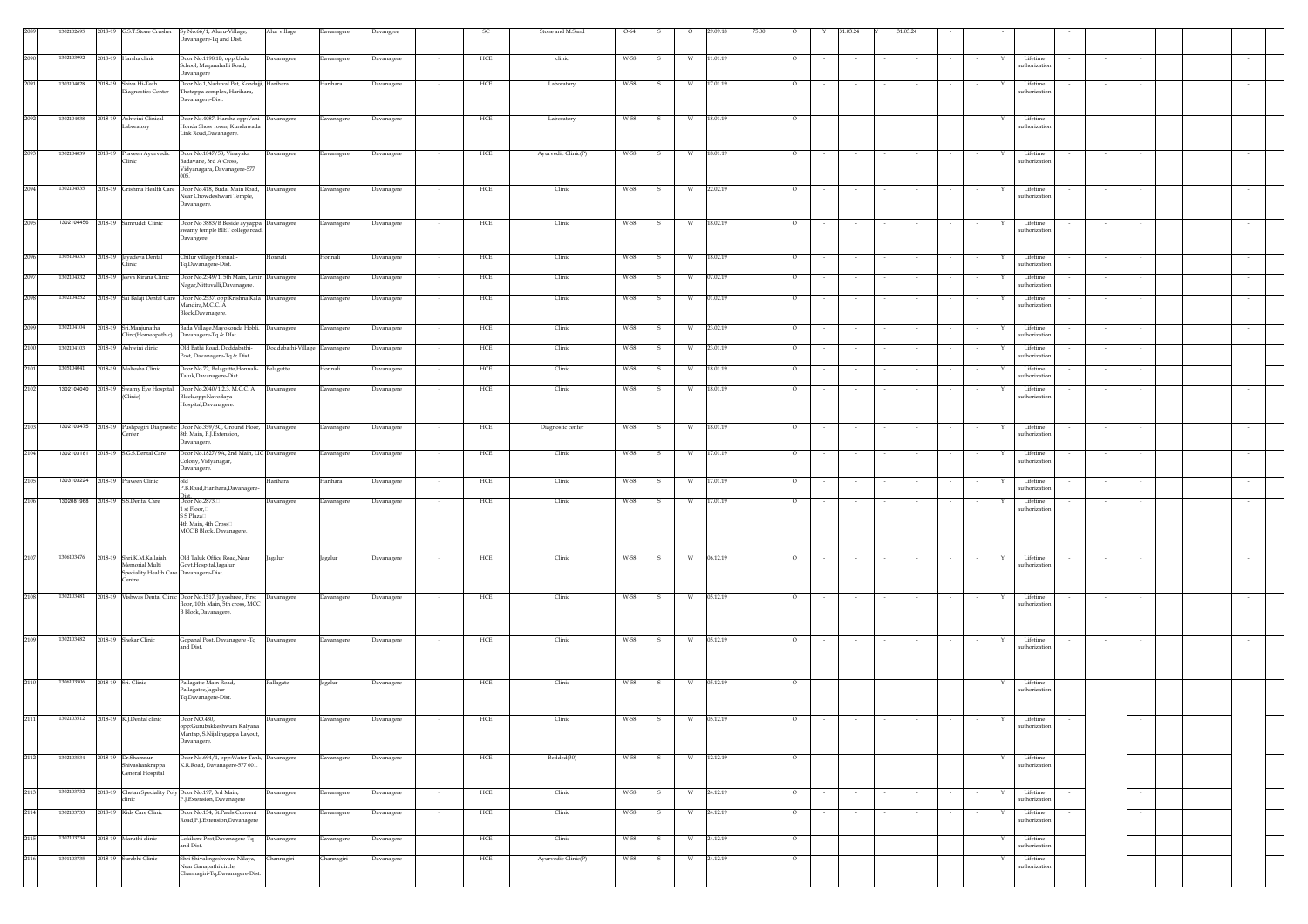|      | 1302103794 | 2018-19 Mruthyunjaya Child Door No.3993/12,<br>are | uvempunagara, MCC B                                                              | Davanagere                    | Davanagere | Davanagere | HCE            | Clinic                                                                                                                    | W-58    |               |         | 14.12.19 |        |         |   |                 |   |                               |          |   | uthorizatio               |  |  |  |
|------|------------|----------------------------------------------------|----------------------------------------------------------------------------------|-------------------------------|------------|------------|----------------|---------------------------------------------------------------------------------------------------------------------------|---------|---------------|---------|----------|--------|---------|---|-----------------|---|-------------------------------|----------|---|---------------------------|--|--|--|
| 2118 | 1302103795 | 2018-19 Anu X-ray Centre                           | <b>Block Davanagere</b><br>Door No.283, 4th Main,                                | Davanagere                    | Davanagere | Davanagere | HCE            | Clinic                                                                                                                    | W-58    | $\mathcal{S}$ | W       | 24.12.19 |        | $\circ$ |   |                 |   |                               |          |   | Lifetime                  |  |  |  |
|      |            |                                                    | 'ishveshwaraiah Park Road,<br><sup>2</sup> .J.Extension,Davanagere.              |                               |            |            |                |                                                                                                                           |         |               |         |          |        |         |   |                 |   |                               |          |   | uthorization              |  |  |  |
| 2119 | 1302103797 | 2018-19 Meghana Health Care 14th cross,3rd         |                                                                                  | Davanagere                    | Davanagere | Davanagere | HCE            | Clinic                                                                                                                    | W-58    | - S           | W       | 24.12.19 |        | $\circ$ |   |                 |   |                               |          |   | Lifetime                  |  |  |  |
|      |            | Centre                                             | Main, K.T.J.Nagar, Davangere                                                     |                               |            |            |                |                                                                                                                           |         |               |         |          |        |         |   |                 |   |                               |          |   | authorization             |  |  |  |
| 2120 | 305103799  | 2018-19 Sri.Basaveshwara                           | Taraganahalli,Honnali,Davanage Taraganahalli<br>e-Dist.                          |                               | Honnali    | Davanagere | HCE<br>$\sim$  | Clinic                                                                                                                    | W-58    | - S           | w       | 24.12.19 |        | $\circ$ |   |                 |   |                               |          |   | Lifetime<br>uthorization  |  |  |  |
| 2121 | 03103800   | 2018-19 Meharwade clinic                           | Shimogga Road, Harihara-577<br>501, Davanagere-Dist.                             | Harihara                      | Harihara   | Davanagere | HCE            | Clinic                                                                                                                    | W-58    |               | W       | 24.12.19 |        | $\circ$ |   |                 |   |                               |          |   | Lifetime<br>authorization |  |  |  |
| 2122 | 1302103801 | 2018-19 Eshwar Clinic                              | Door No.504, 4th Main Road,<br>J.Extension, Davanagere-577                       | Davanagere                    | Davanagere | Davanagere | HCE            | Clinic                                                                                                                    | W-58    |               | W       | 28.12.19 |        | $\circ$ |   |                 |   |                               |          |   | Lifetime<br>authorization |  |  |  |
| 2123 | 302103804  | 2018-19 Mallige Scan Centre                        | Door No.402, 8th Main, 8th                                                       | Davanagere                    | Davanagere | Davanagere | HCE            | Clinic                                                                                                                    | W-58    |               | W       | 28.12.19 |        | $\circ$ |   |                 |   |                               |          |   | Lifetime                  |  |  |  |
| 2124 | 1303103842 | 2018-19 Sri Sai Health Centre                      | ross, P.J. Extension, Davanagere<br>Door                                         | Harihara                      | Harihara   | Davanagere | HCE            | Clinic                                                                                                                    | W-58    | - S           | W       | 28.12.19 |        | $\circ$ |   |                 |   |                               |          |   | uthorization<br>Lifetime  |  |  |  |
|      |            |                                                    | No.972/A,M.K.Road,Harihara,D<br>vanagere-Dist.                                   |                               |            |            |                |                                                                                                                           |         |               |         |          |        |         |   |                 |   |                               |          |   | authorization             |  |  |  |
| 2125 | 1302103843 | 2018-19 Sai Vinayaka Clinic<br>and Laboratory      | opp:Bapuji Eye Hospital,Modi Davanagere<br>Road, P.J.Extension, Davanagere       |                               | Davanagere | Davanagere | HCE            | Clinic                                                                                                                    | W-58    |               | W       | 31.12.19 |        | $\circ$ |   |                 |   |                               |          |   | Lifetime<br>authorization |  |  |  |
|      |            |                                                    |                                                                                  |                               |            |            |                |                                                                                                                           |         |               |         |          |        |         |   |                 |   |                               |          |   |                           |  |  |  |
| 2126 | 1302079235 | 2018-19 Shri.Pushpagiri                            | Door No.775/9-11, Vidyuthnagar, Davanagere                                       |                               | Davanagere | Davanagere | HCE            | Clinic                                                                                                                    | W-58    |               | W       | 31.12.19 |        | $\circ$ |   |                 |   |                               |          |   | Lifetime                  |  |  |  |
|      |            | Dental Care                                        | Iadadi Road, Near Ganapathi<br>Femple, Davanagere.                               |                               |            |            |                |                                                                                                                           |         |               |         |          |        |         |   |                 |   |                               |          |   | authorization             |  |  |  |
| 2127 | 1302077944 | 2018-19 Surabhi Clinic                             | #83/2 K.T.J.Nagar. 2nd.Main                                                      | Davanagere                    | Davanagere | Davanagere | HCE            | Clinic                                                                                                                    | W-58    | $\mathbf{s}$  | W       | 22.03.19 |        | $\circ$ |   |                 |   |                               |          | Y | Lifetime                  |  |  |  |
| 2128 | 1302098233 | 2019-20 JP Global Foods                            | 5th cross Davangere<br>šy.No.70, Ujjani Siddeshwara                              | Davanagere                    | Davangere  | Davanagere | - 1            | Food and food processing including fruits                                                                                 | $O-7$   |               | $\circ$ | 18.03.20 | 60.00  | $\circ$ |   |                 |   |                               |          |   | uthorization              |  |  |  |
|      |            | Pvt.Ltd.,                                          | Rice Mill Compound,<br>Mahajenahalli, Davangere-Tq. &                            |                               |            |            |                | and vegetable processing, Milk chilling<br>center                                                                         |         |               |         |          |        |         |   |                 |   |                               |          |   |                           |  |  |  |
|      |            |                                                    | Diet.                                                                            |                               |            |            |                |                                                                                                                           |         |               |         |          |        |         |   | 30.09.28        |   | 30.09.28                      |          |   |                           |  |  |  |
| 2129 | 1302104983 | 2019-20 Pranav Health Clinic                       | Door No. 604/50, Lenin Nagara, Davanagere                                        |                               | Davanagere | Davanagere | HCE            | Clinic                                                                                                                    | W-58    |               |         | 10.04.19 |        |         |   |                 |   |                               |          |   | Lifetime                  |  |  |  |
|      |            |                                                    | lituvalli, Davanagere.                                                           |                               |            |            |                |                                                                                                                           |         |               |         |          |        |         |   |                 |   |                               |          |   | uthorization              |  |  |  |
| 2130 |            | 1302105005 2019-20 Vedica Ayurveda and             | Door No.815/65,1st Stage,2nd                                                     | Davanagere                    | Davanagere | Davanagere | HCE            | Clinic                                                                                                                    | W-58    |               | W       | 16.04.19 |        | $\circ$ |   |                 |   |                               |          |   | Lifetime                  |  |  |  |
|      |            | Panchakarma Centre                                 | Main,4th Cross, Shivakumara<br>Swamy Layout, Davanagere.                         |                               |            |            |                |                                                                                                                           |         |               |         |          |        |         |   |                 |   |                               |          |   | authorization             |  |  |  |
|      |            |                                                    |                                                                                  |                               |            |            |                |                                                                                                                           |         |               |         |          |        |         |   |                 |   |                               |          |   |                           |  |  |  |
| 2131 |            | 1302105044 2019-20 Kathari Clinic                  | Door No:463/464, Kondajji Road, Davanagere<br>Davanagere-Tq and Dist.            |                               | Davanagere | Davanagere | HCE            | Clinic                                                                                                                    | W-58    | - S           | W       | 16.04.19 | $\sim$ | $\circ$ |   |                 |   |                               |          | Y | Lifetime<br>authorization |  |  |  |
|      |            |                                                    |                                                                                  |                               |            |            |                |                                                                                                                           |         |               |         |          |        |         |   |                 |   |                               |          |   |                           |  |  |  |
| 2132 |            |                                                    | 1302105161 2019-20 Dr.K.Ravindras Clinic Ashirwad, Door No.636/2, 7th Davanagere |                               | Davanagere | Davanagere | HCE            | Clinic                                                                                                                    | W-58    | - S           | W       | 29.04.19 | $\sim$ | $\circ$ |   | $\sim$          |   | $\sim$                        |          | Y | Lifetime                  |  |  |  |
|      |            |                                                    | Main, P.J. Extension, Davanagere<br>577 002.                                     |                               |            |            |                |                                                                                                                           |         |               |         |          |        |         |   |                 |   |                               |          |   | uthorization              |  |  |  |
|      |            |                                                    |                                                                                  |                               |            |            |                |                                                                                                                           |         |               |         |          |        |         |   |                 |   |                               |          |   |                           |  |  |  |
| 2133 | 1301104916 | 2019-20 T.J. Crushers and M-<br>Sand Unit          | Sy. No. 43/1 and 43/11,<br>Aasanikere village, Channagiri-                       | Masanikere Village Channagiri |            | Davangere  | SC             | Stone and M.Sand                                                                                                          | O-64    |               | $\circ$ | 01.04.19 | 282.00 | $\circ$ |   | 30.09.2030      |   | 30.09.2030                    |          |   |                           |  |  |  |
|      |            |                                                    | Davangere-Dist.                                                                  |                               |            |            |                |                                                                                                                           |         |               |         |          |        |         |   |                 |   |                               |          |   |                           |  |  |  |
|      |            |                                                    |                                                                                  |                               |            |            |                | Stone and M.Sand                                                                                                          |         | $\mathbf{s}$  |         |          |        |         | Y | 30.06.21        |   | 30.06.21                      |          |   |                           |  |  |  |
| 2134 | 1305101700 | 2019-20 JMC Stone Crusher<br>and M.Sand            | Sy.No.88/5, 7,8, Soratur Village,<br>onnali-Tq,Davangere-Dist.                   | Soratur Village,              | Honnali    | Davangere  | SC.            |                                                                                                                           | O-64    |               | $\circ$ | 01.04.19 | 390    | C1      |   | (CLOSED)        |   | (CLOSED)                      |          |   |                           |  |  |  |
| 2135 | 1302092557 | 2019-20 Kalleshwara Motors<br>Pvt.Ltd.,            | No.3410/F1, P.B.Road,<br>avanagere                                               | Davangere                     | Davangere  | Davangere  | $\mathbf{I}$   | Automobile Servicing, Repairing and<br>inting (excluding only fuel dispensing                                             | $O-18$  | -S            | $\circ$ | 03.05.19 | 84.00  | $\circ$ |   | 30.09.21        |   | 30.09.21                      | 30.09.14 |   |                           |  |  |  |
| 2136 | 1302101038 | 2019-20 A.M.Builders &<br>Developers               | Door No.1779/23,<br>/idyanagar,Shabanur Village,                                 | Davanagere                    | Davangere  | Davanagere | Infrastructure | STPs Established at Residential<br>apartments, Commeri Such types of                                                      | $O-100$ |               | $\circ$ | 15.06.23 | 276.74 |         |   | CFF<br>obtained |   | CFE obtained<br>upto 15.06.23 |          |   |                           |  |  |  |
|      |            |                                                    | Javanagere.                                                                      |                               |            |            |                | industrial sectors generate all sorts of<br>pollution.cal complex, Housing colony                                         |         |               |         |          |        |         |   | upto 15.06.23   |   |                               |          |   |                           |  |  |  |
|      |            |                                                    |                                                                                  |                               |            |            |                | with wastewater generation less than<br>100KLD.                                                                           |         |               |         |          |        |         |   |                 |   |                               |          |   |                           |  |  |  |
|      |            |                                                    |                                                                                  |                               |            |            |                |                                                                                                                           |         |               |         |          |        |         |   |                 |   |                               |          |   |                           |  |  |  |
| 2137 | 1302105247 | 2019-20 Reliance Prolific<br>raders Pvt. Ltd       | Door No 75/1-2, 76/1-5, 77/1-8, Davanagere<br>P.B. Road,                         |                               | Davanagere | Davanagere | Infrastructure | Commercial complex                                                                                                        | $G-101$ | L.            | G       | 15.05.19 | 1806   | $\circ$ | Y | 31.12.24        |   | 31.12.24                      |          |   |                           |  |  |  |
|      |            |                                                    | Javanagere.                                                                      |                               |            |            |                |                                                                                                                           |         |               |         |          |        |         |   |                 |   |                               |          |   |                           |  |  |  |
| 2138 | 1302104728 | 2019-20 Golden Spoon                               | Door No. 1770/19/2/1,<br>770/19/2A, S.S. Layout, 2nd                             | Davangere                     | Davangere  | Davanagere | H              | Hotels/Resorts having morethan 20<br>rooms and waste water generation less                                                | $G-52$  | S             | G       | 11.04.19 | 33     | Y       | Y | 14.03.21        | Y | 14.03.21                      |          |   |                           |  |  |  |
|      |            |                                                    | Main, Ring road, Davangere.                                                      |                               |            |            |                | than 10 KLD and having no boiler and no<br>hazardous waste generateion.                                                   |         |               |         |          |        |         |   |                 |   |                               |          |   |                           |  |  |  |
|      |            |                                                    |                                                                                  |                               |            |            |                |                                                                                                                           |         |               |         |          |        |         |   |                 |   |                               |          |   |                           |  |  |  |
|      |            |                                                    |                                                                                  |                               |            |            |                |                                                                                                                           |         |               |         |          |        |         |   |                 |   |                               |          |   |                           |  |  |  |
|      |            |                                                    |                                                                                  |                               |            |            |                |                                                                                                                           |         |               |         |          |        |         |   |                 |   |                               |          |   |                           |  |  |  |
| 2139 | 1302104552 | 2019-20 Shankar Apartments                         | Door No. 4112, Kundwada<br>Village, Davanagere-Tq and Dist                       | Davangere                     | Davangere  | Davanagere | Infrastructure | STPs Established at Residential<br>apartments, Commeri Such types of                                                      | $O-100$ | - S           | $\circ$ | 17.04.19 | 287    | Y       | Y | 30.09.22        | Y | 30.09.22                      |          |   |                           |  |  |  |
|      |            |                                                    |                                                                                  |                               |            |            |                | industrial sectors generate all sorts of<br>pollution.cal complex, Housing colony<br>with wastewater generation less than |         |               |         |          |        |         |   |                 |   |                               |          |   |                           |  |  |  |
|      |            |                                                    |                                                                                  |                               |            |            |                | 100KLD.                                                                                                                   |         |               |         |          |        |         |   |                 |   |                               |          |   |                           |  |  |  |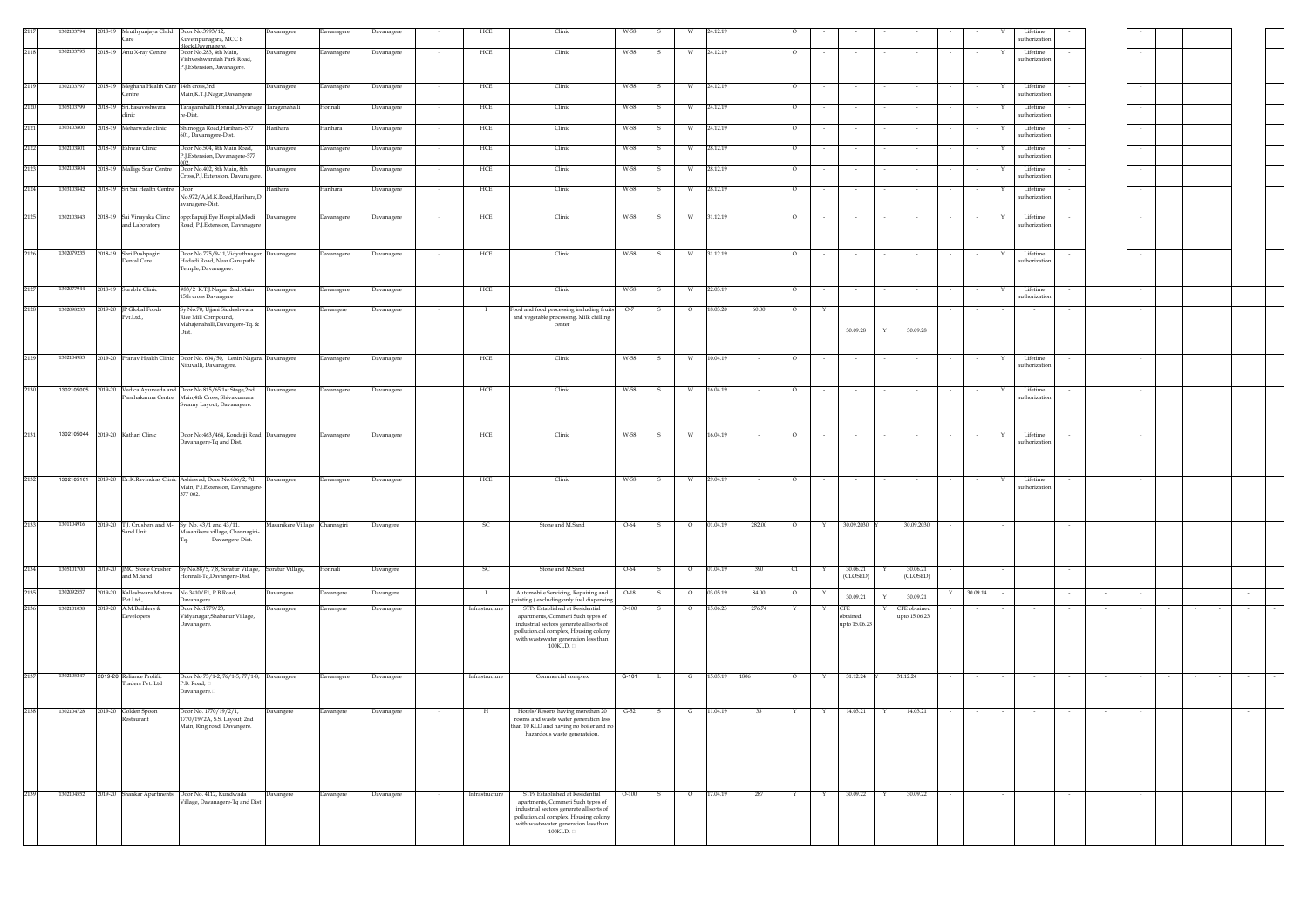| 2140 | 1301103120 |                                                                                                                                          | Sy.No.60/2BP1,Doddabbigere-                                                                                   |                   |            | Davanager         |                          |                | Stone Crusher                                                                                                                                                                                                | $O-64$  |              |           | 21.03.201 |        |         |        | CFE                                                                             |   | CFE obtained                                                                              |   |                                  |   |                          |  |        |
|------|------------|------------------------------------------------------------------------------------------------------------------------------------------|---------------------------------------------------------------------------------------------------------------|-------------------|------------|-------------------|--------------------------|----------------|--------------------------------------------------------------------------------------------------------------------------------------------------------------------------------------------------------------|---------|--------------|-----------|-----------|--------|---------|--------|---------------------------------------------------------------------------------|---|-------------------------------------------------------------------------------------------|---|----------------------------------|---|--------------------------|--|--------|
|      |            | 2019-20 Sri.Mahaganapathi<br>Stone Crusher                                                                                               | Village, Channagiri-<br>Tq,Davanagere-Dist.                                                                   | Doddabigere       | Channagiri |                   |                          |                |                                                                                                                                                                                                              |         |              |           |           |        |         |        | $obtained$<br>upto 30.09.23<br>& Applied<br>for CFO<br>fresh and<br>application |   | upto 30.09.23 &<br>Applied for<br>CFO fresh and<br>application f/v<br>RSEO on<br>13.02.19 |   |                                  |   |                          |  |        |
| 2141 |            | 1302105191 2019-20 Siddaganga Hi Tech Door No.352/2A, 9th Cross,<br>Diagnostic Center                                                    | P.J.Extension,Davanagere                                                                                      | Davanagere        | Davanagere | Davanagere        |                          | ${\rm HCE}$    | Clinical Laboratory                                                                                                                                                                                          | W-58    | $\mathbf{s}$ | ${\bf W}$ | 06.05.19  | $\sim$ | $\circ$ |        | $f/w$ RSEO<br>$\sim$                                                            |   |                                                                                           | Y | Lifetime<br>authorizatic         |   |                          |  |        |
| 2142 |            | 1302105273 2019-20 Dr.KGM Premaleela                                                                                                     | Door No.319, Pavilion                                                                                         | <b>Davanagere</b> | Davanagere | Davanagere        |                          | HCE            | Clinic                                                                                                                                                                                                       | W-58    | s.           | W         | 15.05.19  | $\sim$ | $\circ$ | $\sim$ | $\sim$                                                                          |   | $\sim$                                                                                    | Y | Lifetime                         |   |                          |  |        |
|      |            | Clinic and<br>Dr.R.S.Hiremath M.D. 577004.                                                                                               | Road, P.J. Extension, Davanagere-                                                                             |                   |            |                   |                          |                |                                                                                                                                                                                                              |         |              |           |           |        |         |        |                                                                                 |   |                                                                                           |   | authorizatio                     |   |                          |  |        |
| 2143 |            | )iagnostics                                                                                                                              | 1302105275 2018-19 Shree Basaveshwara Door No.2767, 3rd Cross, M.C.C.B Davangere<br>Block, Davanagere.        |                   | Davanagere | Davangere         |                          | HCE            | Diagnostic                                                                                                                                                                                                   | W-58    | s            | W         | 08.05.19  |        | $\circ$ |        |                                                                                 |   |                                                                                           |   | Life time<br><i>athorization</i> |   |                          |  |        |
| 2144 |            | 1303105324 2019-20 Sri Sai Computerized No.1002/972/1002, Sri Jayadev<br>Clinical<br>Laboratory <sup>[Home</sup> ]<br>Collection Center] | omplex, Harapanahalli Road,<br>Harihara, Davanagere-Dist.                                                     | Iarihara          | Harihara   | <b>Davanagere</b> |                          | HCE            | Clinical Laboratory                                                                                                                                                                                          | W-58    | S.           | W         | 18.05.19  |        | $\circ$ |        | $\sim$                                                                          |   |                                                                                           |   | Lifetime<br>authorization        |   |                          |  |        |
| 2145 |            | 1306105330 2019-20 Basaveshwara<br>Diagnostic Center                                                                                     | Door No.488:488, Assessment<br>No:329, Challakere<br>Road,Jagalur,Davanagere-Dist.                            | Jagalur           | Jagalur    | Davangere         |                          | HCE            | Diagnostic                                                                                                                                                                                                   | W-58    | s            | W         | 08.05.19  |        | $\circ$ |        |                                                                                 |   |                                                                                           | Y | Life time<br>thorizatio          |   |                          |  |        |
| 2146 |            | 1302105331 2019-20 Drona Physiotherapy Door No:2537, MCC A<br>(Institute for                                                             | Block, opp: Krishna Kala<br>Therapeutic Solutions] Mandira, Davanagere.                                       | Davangere         | Davanagere | Davangere         |                          | HCE            | Clinic                                                                                                                                                                                                       | W-58    | -S           | w         | 08.05.19  |        | $\circ$ |        |                                                                                 |   |                                                                                           | Y | Life time<br>authorization       |   |                          |  |        |
| 2147 |            | 1306105396 2019-20 Jagalur Digital X-Ray Khatha No:331/437, Behind<br>Center                                                             | Govt.Hospital,Jagalur<br>Tq,Davanagere-Dist.                                                                  | Jagalur           | Jagalur    | Davangere         |                          | HCE            | Clinic                                                                                                                                                                                                       | W-58    | S.           | W         | 08.05.19  |        | $\circ$ |        |                                                                                 |   |                                                                                           | Y | Life time<br>ıthorizatio         |   |                          |  |        |
| 2148 |            | 1302102698 2019-20 Sri.Ravi Stone<br>Crusher                                                                                             | Sy.No.67/3B1,<br>Alur Village, Davanagere-Taluk<br>and Dist.                                                  | Alur village      | Davanagere | Davanagere        |                          | SC             | Stone and M.Sand                                                                                                                                                                                             | $O-64$  | $\mathbf{s}$ | $\circ$   | 27.12.18  | 200.00 | $\circ$ | Y      | 30.09.28                                                                        |   | 30.09.28                                                                                  |   |                                  |   |                          |  |        |
| 2149 | 1302105717 | 2019-20 Sri.M.R.Prabhu and<br>Sri.A.C.Basavaraj□                                                                                         | Municipal Door No.605,<br>Sv.No.36/2. Davan No.37.<br>Hadadi Road, Nittuvalli village<br>Davanagere-577 004.  | Davanagere        | Davangere  | Davanagere        |                          | Infrastructure | Infrastructure development projects<br>including apartments/commercial<br>complex <20000 sq.m.                                                                                                               | $G-101$ | S.           | G         | 01.07.19  | 350.00 | Y       | Y      | CFE<br>obtained on<br>01.07.19<br>valid upto                                    |   | CFE obtained<br>on 01.07.19<br>(valid upto<br>30.06.21)                                   |   | $\sim$                           |   | $\sim$                   |  |        |
| 2150 | 1302105519 | 2019-20 Arivu Neuro Clinic<br>and Arivu Dental<br>Clinic                                                                                 | Door No.686/2, 8th Main,<br>P.J.Extension, Davanagere                                                         | Davanagere        | Davanagere | Davangere         |                          | HCE            | Clinic                                                                                                                                                                                                       | W-58    | S.           | W         | 12.06.19  |        | $\circ$ |        |                                                                                 |   |                                                                                           | Y | Life time<br><b>ithorizatio</b>  |   |                          |  |        |
| 2151 | 1302105839 | 2019-20 Dhanvantari Clinic                                                                                                               | Door No.489/1,Someshwara<br>School Road, Nittuvalli New<br>Extension Main Road,<br>Davanagere                 | Davanagere        | Davanagere | Davangere         |                          | HCE            | Clinic                                                                                                                                                                                                       | W-58    | $\mathbf{s}$ | W         | 17.07.19  |        | $\circ$ |        |                                                                                 |   |                                                                                           | Y | Life time<br><i>athorization</i> |   |                          |  |        |
| 2152 | 1302105338 | Center-1                                                                                                                                 | 2019-20 Urban Family Welfare Near Ganesh Temple, Doddapete, Davanagere<br>Davanagere-577 001.                 |                   | Davanagere | Davangere         |                          | ${\rm HCE}$    | Clinic                                                                                                                                                                                                       | W-58    | $\mathbf{s}$ | W         | 17.07.19  |        | $\circ$ |        |                                                                                 |   |                                                                                           | Y | Life time<br><i>athorization</i> |   |                          |  |        |
| 2153 | 1302105514 | 2019-20 Sri.Eshwari Textiles<br>Print and Packaging                                                                                      | Plot No.28, KIADB Indl area,<br>Davanagere                                                                    | KIADB Indl area   | Davangere  | avanagere         | KIADB Karur ind<br>area  |                | Garment Stiching                                                                                                                                                                                             | $G-72$  | $\mathbf{S}$ | G         | 24.06.19  | 105    |         |        | CFE<br>Obtained<br>upto<br>12.06.2021                                           |   | CFE Obtained<br>upto 12.06.2021                                                           | N |                                  | N |                          |  |        |
| 2154 | 1301105853 | 2019-20 Sree.Vinayaka Hallow Plot No:290,Kakanur Village,<br>Bricks                                                                      | Channagiri-Tq, Davanagere-Dist                                                                                | Kakanur village   | Channagiri | <b>Davanagere</b> |                          |                | Cement Products (without using<br>Asbestos) like pipe, pillar ,jafri, well ring,<br>blocks/tiles etc. (should be done under<br>closed covered shed to control fugitive<br>emissions) (Only industrial scale) | $G-11$  |              | G         | 19.07.19  |        |         |        | CFE<br>Obtained<br>(valid upto<br>19.07.2022)                                   |   |                                                                                           |   |                                  |   |                          |  |        |
| 2155 | 1302105715 | 2019-20 S.S.Clinical<br>Laboratory                                                                                                       | Door No.2779, 3rd Main, 2nd<br>Cross, MCC B Block, Davanagere                                                 | <b>Davanagere</b> | Davanagere | Davangere         |                          | HCE            | Laboratory                                                                                                                                                                                                   | W-58    | s            | W         | 05.07.19  | $\sim$ | $\circ$ |        | $\sim$                                                                          |   |                                                                                           | Y | Life time<br>uthorization        |   |                          |  |        |
| 2156 | 1302105902 | July.15 HAPPY DENTAL<br>CARE                                                                                                             | Door No.556/14D, opp:State<br>Bank of India, Durgambika High<br>School Road, Saraswathi Nagar,<br>Davanagere. | Davanagere        | Davanagere | Davanagere        |                          | HCE            | Clinic                                                                                                                                                                                                       | W-58    | s            | W         |           |        | $\circ$ |        |                                                                                 |   |                                                                                           |   | Life time<br>uthorizatio         |   |                          |  |        |
|      |            | 2157 81486 1302105990 2019-20 Sri.Thirumalanatha<br>Stone Crusher and<br>M.Sand                                                          | Sy.No.65/2B2, Alur-<br>Village, Davanagere-Tq & Dist.                                                         | Alur Village      | Davanagere | Davanagere        | $\overline{\phantom{a}}$ | SC             | R72-Stone Crushres                                                                                                                                                                                           | $O-64$  | S.           | $\circ$   | 01.09.19  | 47     | $\circ$ | Y      | 30.09.29                                                                        |   | 30.09.29                                                                                  |   |                                  |   |                          |  |        |
| 2158 | 1302105630 | 2019-20 Ashwatha Ayurveda Door No.1238/2,2nd Stop,<br>Panchakarma<br>Chikitsalaya                                                        | Vidyanagara, Taralabalu<br>Badavane, Davanagere.                                                              | <b>Javanagere</b> | Davanagere | Davanagere        |                          | HCE            | Clinic                                                                                                                                                                                                       | W-58    | s            | W         | 14.08.19  |        | $\circ$ |        | $\sim$                                                                          |   |                                                                                           |   | Life time<br>authorization       |   |                          |  | $\sim$ |
| 2159 | 1302106213 | 2019-20 Ayur Care Clinic                                                                                                                 | Near Medi House, opp: RTO,<br>Kondajji Road, Davanagere.                                                      | Davanagere        | Davanagere | Davanagere        |                          | HCE            | Clinic                                                                                                                                                                                                       | W-58    | s            | W         | 23.08.19  |        | $\circ$ |        | $\sim$                                                                          |   |                                                                                           |   | Life time<br>authorizatio        |   | $\overline{\phantom{a}}$ |  |        |
| 2160 | 1302106151 | 2019-20 Nandi Industries                                                                                                                 | Door No.299, Lokikere Road,<br>Davanagere.                                                                    | <b>Davanagere</b> | Davangere  | Davanagere        | $\sim$                   | $\mathbf{I}$   | Rice Hulling & Phova Manufacturing<br>industries                                                                                                                                                             | $G-39$  | $\mathbf{s}$ | G         | 17.08.19  | 217.00 | $\circ$ | Y      | 31.12.34                                                                        | Y | 31.12.34                                                                                  |   |                                  |   | $\sim$                   |  | $\sim$ |
| 2161 | 1302106488 | 2019-20 Renuka Speciality<br>Clinic                                                                                                      | Door No.2345/27, H.K.R.Circle, Davanagere<br>Nittuvalli, Davanagere.                                          |                   | Davanagere | Davanagere        |                          | HCE            | Clinic                                                                                                                                                                                                       | W-58    | -S           | W         |           |        | $\circ$ |        | $\sim$                                                                          |   |                                                                                           | Y | Life time<br>authorization       |   |                          |  | $\sim$ |
| 2162 | 1302106569 | 2019-20 Lotus Ayurveda and Door No.2257, 1st Bus<br>Laboratory                                                                           | stop,Vidyanagar,Davanagere.                                                                                   | Davanagere        | Davanagere | Davanagere        | $\sim$                   | HCE            | Laboratory                                                                                                                                                                                                   | W-58    | S.           | W         |           |        | $\circ$ |        | $\sim$                                                                          |   |                                                                                           | Y | Life time<br>uthorizatio         |   | $\sim$<br>$\sim$         |  | $\sim$ |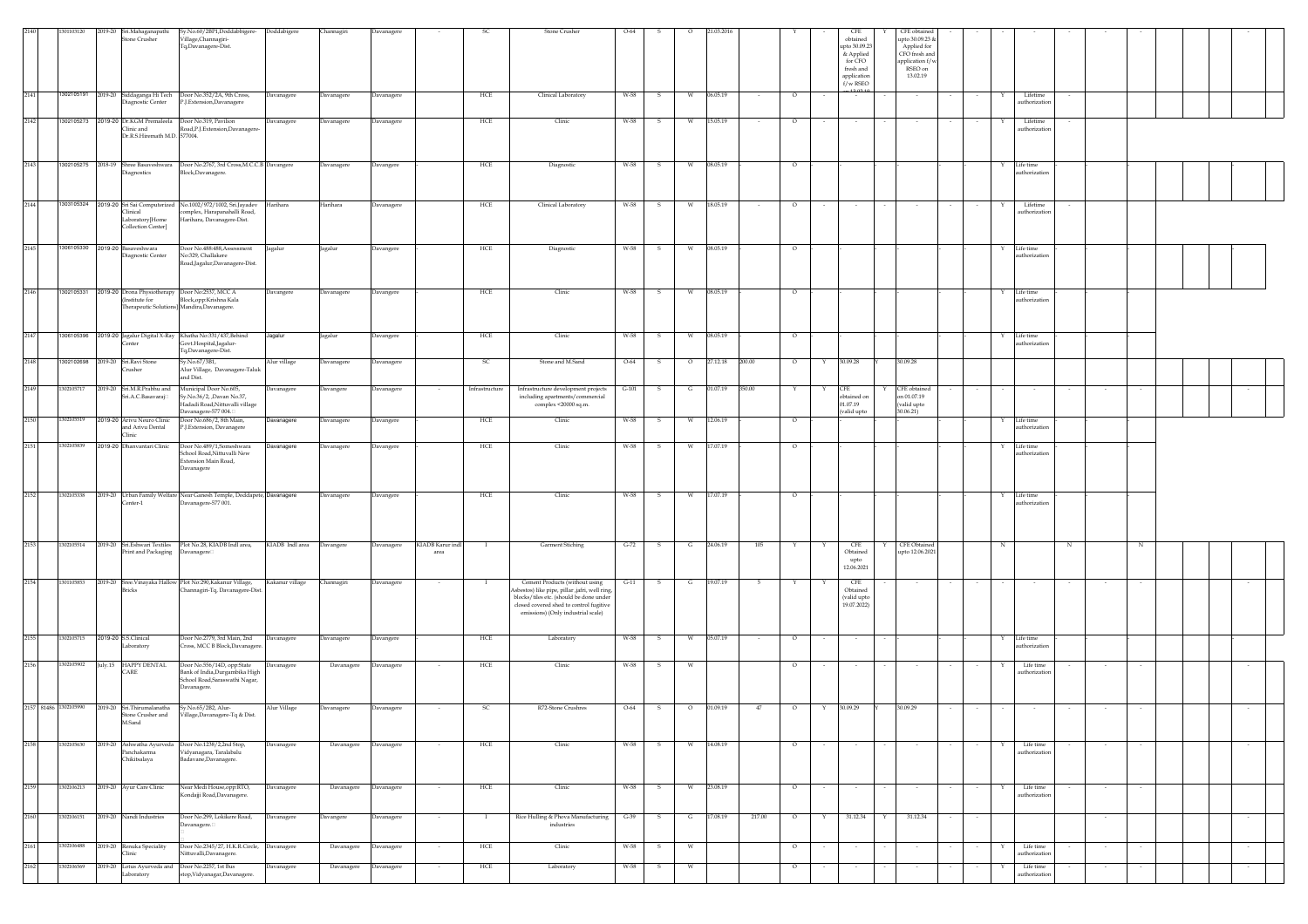|          | 02106570   | 2019-20 Madilu Maternity<br>Clinic                                               | Door No.184/2B.2C, 3rd Main, Davanagere<br><sup>2</sup> .J.Extensin, Davanagere                        |                  | Davanagere | Davanagere        |                          | HCE      | Clinic                                                                                                  | W-58    |              |         |            |        |         |             |                                |                               |   | Life time<br>authorization |        |  |  |
|----------|------------|----------------------------------------------------------------------------------|--------------------------------------------------------------------------------------------------------|------------------|------------|-------------------|--------------------------|----------|---------------------------------------------------------------------------------------------------------|---------|--------------|---------|------------|--------|---------|-------------|--------------------------------|-------------------------------|---|----------------------------|--------|--|--|
| 2164     | 02106746   | Swastik Rice Mill<br>2019-20                                                     | Sy.No.74/5, Lokikere Village,<br>avanagere                                                             | Javanagere       | Davanagere | Davanagere        | $\sim$                   | $\bf{I}$ | Rice Hulling & Phova Manufacturing<br>industries                                                        | $G-39$  | -S           | G       | 7.10.19    | 33.00  | $\circ$ | Y           | 31.12.32<br>Y                  | 31.12.32                      |   |                            |        |  |  |
| 2165     | 1302106583 | 2019-20 Kishan Textiles                                                          | Door No.43, KIADB Karur Indl Davanagere<br>rea, Davanagere                                             |                  | Davanagere | Davanagere        |                          |          | Digital Printing on PVC Clothes(Textile<br>printing)                                                    | $G-18$  | s            | G       | 12.10.19   | 158.00 |         |             | CFE<br>obtained                | CFE obtained<br>valid upto    |   |                            |        |  |  |
| 2166     | 303106929  |                                                                                  | 2019-20 Mathru Dental Clinic, #574/1, Rachappa Building,<br>Harihara                                   |                  | Harihara   | Davanagere        |                          | HCE      | clinic                                                                                                  | W-58    | s            | W       | 11.11.2019 | $\sim$ | $\circ$ |             | valid upto                     | 11.10.22                      |   | Life time                  |        |  |  |
|          |            |                                                                                  | B.Road, Beside Keerthi Hostel,<br>Harihara, Davanagere Dist.                                           |                  |            |                   |                          |          |                                                                                                         |         |              |         |            |        |         |             |                                |                               |   | authorization              |        |  |  |
| 2167     | 1302106834 | 2019-20 Tapovana Multi<br>specialty                                              | No:302, Doddabathi Village,<br>Casaba Hobli, Davanagere-Tq                                             | Doddabathi       | Harihara   | Davanagere        |                          | HCE      | Bedded-120                                                                                              | O-85    |              |         | 03.12.19   | 400    |         |             | CFE<br>obtained                | CFE obtained<br>upto 30.09.24 |   |                            |        |  |  |
|          |            | lospital(Shakthi<br>Association) Unit-2                                          | nd Dist.                                                                                               |                  |            |                   |                          |          |                                                                                                         |         |              |         |            |        |         |             | apto 30.09.24                  |                               |   |                            |        |  |  |
| 2168     | 1301107032 | 2019-20 B.G.Rathnamala                                                           | Sy.No.5/3, Nandish Farm, NH- Machanayakanahalli Channagiri                                             |                  |            | Davanagere        | $\sim$                   | Layout   | Township and Residential Area                                                                           | $O-100$ | $\mathbf{S}$ | $\circ$ | 28.11.19   | 430.00 |         | Y           | CFE                            | CFE obtained                  |   |                            |        |  |  |
|          |            | ayout                                                                            | .<br>3, Machanayakanahalli Kavalu<br>'illage, Channagiri-<br>Tq,Davanagere-Dist.                       | Kavalu-Village   |            |                   |                          |          | evelopment Projects covering area > 10<br>Acres and waste water generation<br>between 11 KLD to 100 KLD |         |              |         |            |        |         |             | obtained<br>upto 30.09.24      | upto 30.09.24                 |   |                            |        |  |  |
|          |            |                                                                                  |                                                                                                        |                  |            |                   |                          |          |                                                                                                         |         |              |         |            |        |         |             |                                |                               |   |                            |        |  |  |
| 2169     | 1302106998 | 2019-20 K T R Mittai                                                             | Plot No.395/1-12, Basapura<br>Road, Davanagere.                                                        | Basapura Road    | Davanagere | Davanagere        |                          | -1       | Bakery/Confectionary/ Sweets<br>roduction<br>(Industrial Scale<br>$\rightarrow$                         | $G-3$   | s            | G       | 14.11.19   | 23.00  | $\circ$ | $\mathbf Y$ | Permanent<br>consent<br>issued | Permanent<br>onsent issued    |   |                            |        |  |  |
| 2170     |            | 1302107174 2019-20 D.King Food Product Plot No:162, Bhatti Layout,<br>Industries | Davanagere.                                                                                            | Davanagere       | Davangere  | Davanagere        | KIADB Indl area          | - 1      | Plastic Sack Bags, Woven Sack with<br>HDPE, LDPE, Polythene bags (Without                               | $G-79$  | - S          | G       | 20.11.2019 | 16     | $\circ$ | Y           | Permanent<br>consent           | Permanent<br>consent issued   |   |                            |        |  |  |
|          |            |                                                                                  |                                                                                                        |                  |            |                   |                          |          | recycling plastics)                                                                                     |         |              |         |            |        |         |             | issued                         |                               |   |                            |        |  |  |
| 2171     | 302107018  | 2019-20 USIRU The Breathe<br><b>linic</b>                                        | Door No.358/1, 8th Cross,<br>J.Extension, Davanagere-577                                               | Davanagere       | Davanagere | Davanagere        |                          | HCE      | clinic                                                                                                  | W-58    | s            |         | 19.11.2019 |        | $\circ$ |             | $\sim$                         |                               |   | Life time<br>authorization |        |  |  |
| 2172     | 1302107019 | 2019-20 Smile Unlimited-A<br>Multispeciality and                                 | Door No.1959/51, N.N.Complex, Davanagere<br>1st Floor, Beside Cafe Coffee Day,                         |                  | Davanagere | Davanagere        |                          | HCE      | clinic                                                                                                  | W-58    | s            | W       | 19.11.2019 |        | $\circ$ |             |                                |                               |   | Life time<br>uthorizatio   |        |  |  |
|          |            | amily Dental Care                                                                | Vidyanagar 1st Bus Stop,<br>avanagere.                                                                 |                  |            |                   |                          |          |                                                                                                         |         |              |         |            |        |         |             |                                |                               |   |                            |        |  |  |
| 2173     | 1303107020 | 2019-20 Pooja Dental Clinic                                                      | Old Maharastra Bank Building,                                                                          | Harihara         | Harihara   | Davanagere        | $\sim$                   | HCE      | clinic                                                                                                  | W-58    | S.           | W       | 19.11.2019 | $\sim$ | $\circ$ |             |                                |                               | Y | Life time                  |        |  |  |
|          |            |                                                                                  | Old P.B.Road, Harihara-577<br>601, Davanagere-Dist.                                                    |                  |            |                   |                          |          |                                                                                                         |         |              |         |            |        |         |             |                                |                               |   | authorization              |        |  |  |
| 2174     | 305107071  | 2019-20 Siddaganga Hi-Tech                                                       | Door No.162/3B, Kundur-                                                                                | Kundur Village   | Honnali    | Davanagere        |                          | HCE      | Diagnostic center                                                                                       | W-58    | $\mathbf{s}$ | W       | 26.11.19   |        | $\circ$ |             |                                |                               | Y | Life time                  |        |  |  |
| 2175     | 1305106771 | Diagnostic Center                                                                | illage, Honnali-Tq,Davanage<br>2019-20 Manvith Infrastrures Sy.No.88/5, Soratur, Honnali-              | Soratur Village, | Honnali    | Davanagere        |                          | -SC      | R72-Stone Crushres                                                                                      | $O-64$  | - S          | $\circ$ | 19.10.19   | 400    | $\circ$ | Y           | 30.09.30                       | 30.09.30                      |   | uthorization<br>$\sim$     | $\sim$ |  |  |
| 2176     | 302106772  | 2019-20 Urban Primary Health SMK Nagara, Davanagere.                             | Iq. Davangere-Dist.                                                                                    | Davanagere       | Davanagere | Davanagere        |                          | HCE      | clinic                                                                                                  | W-58    | s            | W       | 19.11.2019 |        | $\circ$ |             |                                |                               |   | Life time                  |        |  |  |
|          |            | enter                                                                            |                                                                                                        |                  |            |                   |                          |          |                                                                                                         |         |              |         |            |        |         |             |                                |                               |   | authorization              |        |  |  |
| 2177     | 1302106836 | 019-20<br>Namma Vaidyashaal<br>Pvt. Ltd.,                                        | Door No.56/4, Kogundi Building, Davanagere<br>opp:RL Law College, AVK<br>College Road, P.J. Extension, |                  | Davanagere | Davanagere        |                          | HCE      | clinic                                                                                                  | W-58    |              |         | 24.10.2019 |        | $\circ$ |             |                                |                               |   | Life time<br>authorization |        |  |  |
| 2178     | 306106550  | 2019-20 Shree Krishna                                                            | avanagere.<br>hatha No.521/521/349,<br>agalur                                                          |                  | agalur     | <b>Javanagere</b> |                          | HCE      | Diagnostic center                                                                                       | W-58    | s            | W       | 24.10.2019 |        | $\circ$ |             |                                |                               |   | Life time                  |        |  |  |
|          |            | Viagnostic Center                                                                | Govt.Hospital Road,Jagalur-577<br>528, Davanagere-Dist.                                                |                  |            |                   |                          |          |                                                                                                         |         |              |         |            |        |         |             |                                |                               |   | authorization              |        |  |  |
| 2179     | 302106552  | 2019-20 Sri.Manjunath Health<br>Tare and Laboratory                              | P.J.Extension, Davanagere.                                                                             | Davanagere       | Davanagere | Davanagere        |                          | HCE      | Laboratory                                                                                              | W-58    | s            | W       | 24.10.2019 |        | $\circ$ |             | $\sim$                         |                               |   | Life time<br>authorization |        |  |  |
| 2180     | 302106999  | 2019-20 Shah Eye Care (P)<br>td.                                                 | Plot No:8 & 9, KIADB Indl area,<br>avanagere                                                           | Davanagere       | Davanagere | Davanagere        |                          |          | urgical and medical products including<br>prophylactics and latex                                       | $O-65$  | M            | $\circ$ | 16.11.2019 | 911    | $\circ$ |             | 30.09.30                       | 30.09.30                      |   |                            |        |  |  |
| 2181     | 1301107316 | 2019-20 Sri.Balaji Clinical                                                      | Room No:9, Stadium Complex,                                                                            | <b>hannagiri</b> | Channagiri | Davanagere        |                          | HCE      | Laboratory                                                                                              | W-58    |              |         | 13.12.2019 |        |         |             |                                |                               |   | Life time                  |        |  |  |
| 2182     | 1302107172 | Laboratory<br>2019-20 Sankalpa                                                   | NH-13, Channagiri, Davanagere<br>Joor No.393, 8th Cross, 8th                                           |                  |            |                   |                          | HCE      | Clinic                                                                                                  | W-58    | -S           | w       | 07.12.2019 |        | $\circ$ |             |                                |                               |   | uthorization<br>Life time  |        |  |  |
|          |            | hysiotherapy and<br>ehabilitation Cente                                          | Main, P.J. Extension, Davanager                                                                        | Davanagere       | Davanagere | Davanagere        |                          |          |                                                                                                         |         |              |         |            |        |         |             |                                |                               |   | uthorization               |        |  |  |
| 2183     | 1301107215 | 2019-20 KERALA<br><b>AYURVEDIC</b>                                               | Bilal Circle, Kerebilachi-<br>'illage.Channagiri-<br><b>USHADHAALAYA To.Davanagere-Dist</b>            | Kerebilachi      | Channagiri | Davanagere        | $\sim$                   | HCE      | Laboratory                                                                                              | W-58    | s            | W       | 13.12.2019 | $\sim$ | $\circ$ |             | $\sim$                         |                               | Y | Life time<br>authorization |        |  |  |
| 2184     | 303107234  | 2019-20 Arogyadhama Clinic                                                       | Shop No:3, 3rd Main,<br>hinthamani Nagara,<br>Jarapanahalli Road.Guttur-                               | Guttur Post      | Harihara   | Davanagere        | $\overline{\phantom{a}}$ | HCE      | clinic                                                                                                  | W-58    | s            | W       | 13.12.2019 | $\sim$ | $\circ$ |             | $\sim$                         |                               |   | Life time<br>authorization |        |  |  |
| 2185     | 302107319  | 2019-20 Sarvamangala                                                             | Post, Harihara-TQ, Davanagere-<br>Door No:683/2, Basaveshwara Davanagere                               |                  | Davanagere | Davanagere        |                          | HCE      | clinic                                                                                                  | W-58    | s            | W       | 13.12.2019 |        | $\circ$ |             |                                |                               | Y | Life time                  |        |  |  |
|          |            | Avurvedic Clinic                                                                 | Complex, 8th Main, P.J. Extension,<br>avanagere.                                                       |                  |            |                   |                          |          |                                                                                                         |         |              |         |            |        |         |             |                                |                               |   | authorization              |        |  |  |
| 2186     | 303107320  | 2019-20 Jayadeva Dental<br>linic                                                 | Khatha No:905/1, S.H.Road,<br>falebennur, Harihara-Tq,                                                 | Malebennur       | Harihara   | Davanagere        |                          | HCE      | clinic                                                                                                  | W-58    | s            |         | 13.12.2019 |        | $\circ$ |             |                                |                               |   | Life time<br>uthorizati    |        |  |  |
| $2187\,$ | 1302107410 | 2019-20<br>Suraksha Health Care<br>enter                                         | vanagere-Dist<br>Door No.38, Kundawada Kere<br>load, S.Nijalingappa Layout,                            | Davanagere       | Davanagere | Davanagere        |                          | HCE      | Laboratory                                                                                              | W-58    | s            | W       | 03.01.2020 |        | $\circ$ |             |                                |                               |   | Life time<br>uthorizatio   |        |  |  |
|          |            |                                                                                  | Behind Lakshmi Flour Mill,                                                                             |                  |            |                   |                          |          |                                                                                                         |         |              |         |            |        |         |             |                                |                               |   |                            |        |  |  |
| 2188     | 1302107421 |                                                                                  | 2019-20 Dr.Naiks Dental Care Door No:1132/3,Chidananda<br>Nilaya, Naveen Tailors Building,             | Davanagere       | Davanagere | Davanagere        |                          | HCE      | Clinic                                                                                                  | W-58    |              |         | 03.01.2020 |        | $\circ$ |             |                                |                               |   | Life time<br>authorization |        |  |  |
| 2189     | 1302107442 | 2019-20 Kusagur Childrens<br>Clinic                                              | .<br>Vanagara Main Road<br>Door No:1253/3A, Basement,<br>Shivakumara Swamy                             | Davanagere       | Davanagere | Davanagere        |                          | HCE      | Clinic                                                                                                  | W-58    | s            | W       | 03.01.2020 |        | $\circ$ |             |                                |                               |   | Life time<br>authorization |        |  |  |
|          |            |                                                                                  | adavane, Hadadi<br>Road, Davanagere.                                                                   |                  |            |                   |                          |          |                                                                                                         |         |              |         |            |        |         |             |                                |                               |   |                            |        |  |  |
| 2190     | 1302107443 | 2019-20 Bande Nawaz Clinic                                                       | Door No.266, B.D.Layout, Bhasha Davanagere<br>lagar main Road, Davanagere.                             |                  | Davanagere | Davanagere        |                          | HCE      | Clinic                                                                                                  | W-58    | s            |         | 06.01.2020 |        | $\circ$ |             |                                |                               |   | Life time<br>uthorization  |        |  |  |
| 2191     | 303005687  | 2019-20 Primary Health<br>enter                                                  | Veralige-Village, Davanagere-Tq Neralige village<br>r Dist.                                            |                  | Davanagere | Davanagere        |                          | HCE      | PHC                                                                                                     | W-58    |              | W       | 27.01.2020 |        | $\circ$ |             |                                |                               |   | Life time<br>authorization |        |  |  |
| 2192     | 1303107630 | 2019-20 Harihara Scan Center                                                     | J.C.Extension, 1st Man, 1st<br>Harihara<br>Cross, Harihara, Davanagere-Dist.                           |                  | Davanagere | Davanagere        |                          | HCE      | Clinic                                                                                                  | W-58    | -S           | W       | 27.01.2020 | $\sim$ | $\circ$ |             | $\sim$                         |                               |   | Life time<br>authorization |        |  |  |
| 2193     | 306107631  | 2019-20 Primary Health<br><b>Center</b>                                          | Ialekallu, Jagalur-Tq, Davanagere-Jagalur                                                              |                  | Davanagere | Davanagere        | $\sim$                   | HCE      | PHC                                                                                                     | W-58    | s            | W       | 27.01.2020 | $\sim$ | $\circ$ |             | $\sim$                         | $\sim$                        | ¥ | Life time<br>authorization |        |  |  |
| 2194     | 1302107633 | 2019-20 Primary Health<br>Center                                                 | Igoor-Village, Davanagere-Tq and Igoor Village                                                         |                  | Davanagere | Davanagere        | $\sim$                   | HCE      | PHC                                                                                                     | W-58    | s            | W       | 27.01.2020 | $\sim$ | $\circ$ |             | $\sim$                         |                               |   | Life time<br>authorization |        |  |  |
|          |            |                                                                                  |                                                                                                        |                  |            |                   |                          |          |                                                                                                         |         |              |         |            |        |         |             |                                |                               |   |                            |        |  |  |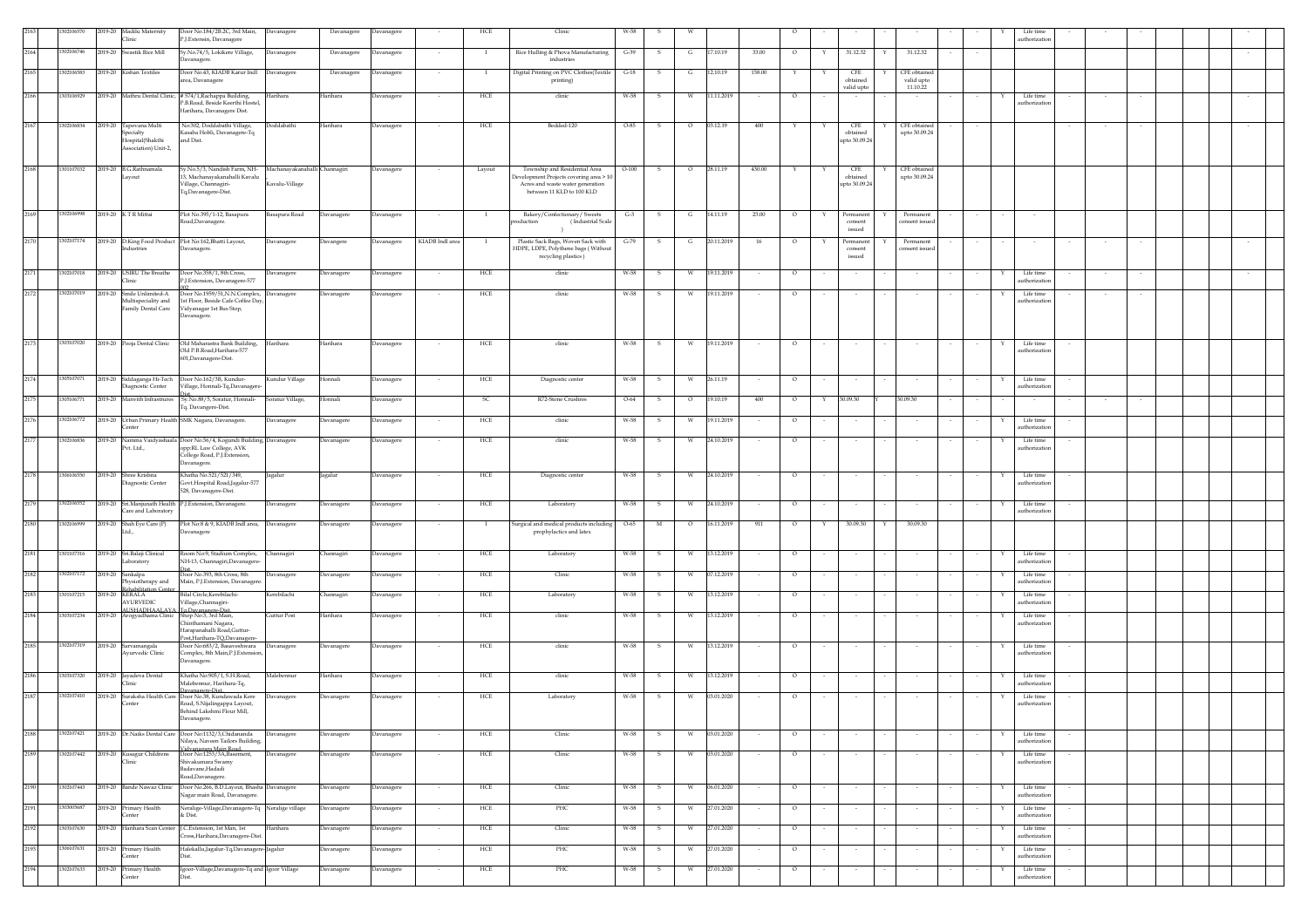|      | 303107094  | 2019-20      | imnani Enterprises                                                                                     | Plot No:14, KIADB, Haralapura KIADB Harlapurea Harihara<br>Industrial Estate, Harihara,<br>Davanagere-District. | indl area                     |                   | Davanagere       |                 |                | Reprocessing of waste plastic including<br>PVC irrespective of quantity of<br>generation of trade effluent                | R-03    | s            | 13.12.2019<br>$\circ$ |                      | 24.2   |                   | CFExpansi | 30.09.29 &<br>Applied for               | 30.09.29                      |        |   |                            | 40MT/Mo 20-09-2021<br>nth plastic<br>granules |        |  |        |  |
|------|------------|--------------|--------------------------------------------------------------------------------------------------------|-----------------------------------------------------------------------------------------------------------------|-------------------------------|-------------------|------------------|-----------------|----------------|---------------------------------------------------------------------------------------------------------------------------|---------|--------------|-----------------------|----------------------|--------|-------------------|-----------|-----------------------------------------|-------------------------------|--------|---|----------------------------|-----------------------------------------------|--------|--|--------|--|
| 2196 | 1302107579 |              | 2019-20 Soukyada<br>lospital(N),<br>Door No:308/7, 28th<br>Ward, P.J.Extension,<br>Davanagere-577 003. | Door No:308/7, 28th Ward,<br>P.J.Extension, Davanagere-577                                                      | Davanagere                    | Davanagere        | Davanagere       |                 | HCE            | 50 bedded                                                                                                                 | O-85    | M            | $\circ$<br>04.02.20   |                      | 756    | $\circ$           |           | 30.09.29                                | 30.09.29                      |        |   | 30.09.29                   |                                               |        |  |        |  |
| 2197 | 1302107686 |              | enter                                                                                                  | 2019-20 Asthma Allergy Chest Door No.3462, 2nd Main, 6th<br>Tross, M.C.C.B Block.                               | Davanagere                    | Davanagere        | Davanagere       |                 | HCE            | <b>CLINIC</b>                                                                                                             | W-58    | S.           | W                     | 01.02.2020<br>$\sim$ |        | $\circ$           |           |                                         |                               |        | Y | Life time<br>uthorization  |                                               |        |  |        |  |
| 2198 | 1302106585 |              | 2019-20 Aditya Garments                                                                                | Plot No.29/A, Karur Indl area,<br>P.B.Road,Davanagere.                                                          | Karur Indl area               | Davangere         | Davanagere       | Karur indl area | $\mathbf{I}$   | <b>Garment Stiching</b>                                                                                                   | $G-72$  | S.           | 27.09.19<br>G         |                      | 17     | Y<br>Y            |           | CFE<br>Obtained                         |                               |        |   |                            |                                               |        |  |        |  |
| 2199 | 303107722  |              | 2019-20 CSV Paddy Hulling<br>and Ragi Cleaning                                                         | Door No:60, Jigali Road,<br>Malebennur-Haribara-                                                                | Malebennur                    | Iarihara          | Davanagere       |                 | $\mathbf{I}$   | Rice Mill less than 10 TPD & Rice Hullers                                                                                 | $G-39$  | -S           | 06.02.20<br>G         |                      | 21.00  | Y<br>Y            |           | upto<br>Life time<br>Y<br>consent       | Lifetime<br>consent           |        |   |                            |                                               |        |  |        |  |
| 2200 | 1302107842 |              | ndustry<br>2019-20 GSK Ready Mix<br>Concrete Plant                                                     | G.Davanagere-Dist<br>Sy.No.5/2B3, Kuntapalanahalli<br>Village, Davanagere-Tq and Dist.                          | Kuntapalanahalli              | Davanagere        | Davanagere       |                 |                | Ready Mixed Cement Concrete                                                                                               | $G-37$  |              | 24.02.20<br>G         |                      | 45     | $\circ$           |           | issued<br>31.12.34                      | 31.12.34                      |        |   |                            |                                               |        |  |        |  |
| 2201 | 1302107581 |              | 2019-20 Thanvi Agro Industry                                                                           | Sy.No:53/2, Kadajji Village-577<br>006, Davanagere-Tq and Dist.                                                 | Kadajjia-Village              | lavangere         | Davanger         |                 |                | Jaggery manufacturing                                                                                                     | о.      |              | 18.02.20<br>$\circ$   | 400.00               |        |                   |           | <b>CFE</b><br>obtained                  | CFE obtained                  |        |   |                            |                                               |        |  |        |  |
| 2202 | 1302107712 |              | 2019-20 Pain Relief Center<br>Jaturopathy]                                                             | Door No.525/1, 5th Main.<br>P.J.Extension,Davanagere.                                                           | Davangere                     | Davangere         | Davangere        |                 | HCE            | Clinic                                                                                                                    | W-58    | -S           | 05.02.2020<br>W       |                      |        | $\circ$           |           | 30.09.24                                | 30.09.24                      |        |   | Life time<br>uthorization  |                                               |        |  |        |  |
| 2203 | 1302107715 |              | 2019-20 Jyothi Health Care<br>linic                                                                    | Near Noorani Masjeed, Imam<br>Vagar, Davanagere.                                                                | Davangere                     | Davangere         | Davangere        |                 | HCE            | Clinic                                                                                                                    | W-58    | -S           | 05.02.2020<br>W       |                      | $\sim$ | $\circ$<br>$\sim$ |           | $\sim$                                  | $\sim$                        |        | Y | Life time<br>authorization |                                               |        |  |        |  |
| 2204 | 1302107734 |              | 2019-20 KOLORS HEALTH<br>CARE                                                                          | Door No:3434/2, Dental College Davangere<br>Road, Opp:UBDT College, M.C.C.                                      |                               | <b>Davangere</b>  | Davangere        |                 | HCE            | Clinic                                                                                                                    | W-58    | -S           | 07.02.2020<br>W       |                      | $\sim$ | $\circ$           |           | $\sim$                                  |                               |        | Y | Life time<br>authorization |                                               |        |  |        |  |
| 2205 | 1302107737 |              | 2019-20 Shivakrupa                                                                                     | B Block, Davanagere-577 004.<br>Door No:372,4th Main, 9th Cross, Davangere                                      |                               | <b>Davangere</b>  | Davangere        |                 | HCE            | Clinic                                                                                                                    | W-58    | s            | 10.02.2020<br>W       |                      |        | $\circ$           |           |                                         |                               |        | Y | Life time                  |                                               |        |  |        |  |
| 2206 | 1302107784 |              | astrocare and<br>doscony Cent<br>2019-20 Abhaya Ayurveda                                               | <sup>2</sup> .J.Extension, Davanagere.<br>Door No.172/1, 2nd Floor,                                             | Davangere                     | Davangere         | Davangere        |                 | HCE            | Clinic                                                                                                                    | W-58    | s            | 13.02.2020<br>W       |                      |        | $\circ$           |           |                                         |                               |        |   | authorization<br>Life time |                                               |        |  |        |  |
|      |            |              | and Panchakarma<br>linic                                                                               | ianesh Plaza, opp:Chetana<br>Hotel,P.J.Extension, Davanagere.                                                   |                               |                   |                  |                 |                |                                                                                                                           |         |              |                       |                      |        |                   |           |                                         |                               |        |   | authorization              |                                               |        |  |        |  |
| 2207 | 1306107795 |              | 2019-20 Zenith Mines and<br>Minerals                                                                   | Sy.No.39,Masanikatte-<br>village,Jagalur-Tq,Davanagere-                                                         | Masanikatte                   | Jagalur           | Davanagere       |                 | SC.            | R72-Stone Crushres                                                                                                        | $O-64$  | $\mathbf{s}$ | 12.03.20<br>$\circ$   |                      | 193.97 | $\circ$<br>Y      | 30.09.29  |                                         | 30.09.29                      | $\sim$ |   | $\sim$                     |                                               | $\sim$ |  | $\sim$ |  |
| 2208 | 1301107991 |              | 2019-20 Maharudraswamy<br>Stone Crusher and<br>M.Sand Unit                                             | y.No.60 and 71,Doddabbigere  Doddabbigere<br>illage,Channeshpura<br>village,Channagiri-Tq,<br>Davanagere-Dist.  |                               | Channagiri        | Davanagere       |                 | -SC            | R72-Stone Crushres & M.Sand                                                                                               | $O-64$  | S            | 23.03.20<br>$\circ$   |                      |        | $\circ$<br>Y      | 30.09.30  |                                         | 30.09.30                      |        |   |                            |                                               |        |  |        |  |
| 2209 | 1305107992 |              | 2019-20 S.B.V.Stone Crusher                                                                            | Sy.No.61/1,H.Kadadakatte<br>Village, Honnali-Tq, Davanagere-                                                    | H.Kadadakatte                 | Honnali           | Davanagere       |                 | <sub>SC</sub>  | R72-Stone Crushres & M.Sand                                                                                               | $O-64$  | $\mathbf{s}$ | 23.03.20<br>$\circ$   |                      |        | $\circ$<br>Y      | 30.09.30  |                                         | 30.09.30                      |        |   |                            |                                               |        |  |        |  |
| 2210 | 1302107953 |              | 2019-20 Praveen Ayurveda<br><b>Hinic</b>                                                               | Uttam Badavane, NH-4<br>Road, Avaragere                                                                         | Davangere                     | Davangere         | Davangere        |                 | $HCE$          | Clinic                                                                                                                    | W-58    | $\mathbf{s}$ | W<br>10.03.20         | $\sim$               |        | $\circ$           |           | $\sim$                                  |                               |        | Y | Life time<br>authorization |                                               |        |  |        |  |
| 2211 | 1302108038 | 2019-20      | asalu Health Care                                                                                      | /illage.Davanagere-To and Dist.<br>Joor No.355/1, 8th Main, 9th<br>ross, P.J. Extension, Davanager              | Davangere                     | Javangere         | <b>Davangere</b> |                 | HCE            | Clinic                                                                                                                    | W-58    | s            | 10.03.20<br>W         |                      |        | $\circ$           |           |                                         |                               |        |   | Life time<br>authorization |                                               |        |  |        |  |
| 2212 | 1302108090 |              | 2020-21 The Proposed<br>ommercial Building                                                             | 77.002<br>Site No:45/3, Ward<br>No:22,P.B.Road,Davanagere.                                                      | Davangere                     | Davangere         | Davangere        |                 | Infrastructure | Infrastructure development projects<br>including apartments/commercial                                                    | $G-101$ | S.           | G<br>13.04.20         |                      |        |                   |           | CFE<br>obtained                         | CFE obtained<br>upto 12.04.22 |        |   |                            |                                               |        |  |        |  |
| 2213 | 1306108308 |              | i R Par<br>2020-21 J.D.M.C.M-Sand<br>rusher                                                            | Sy.No.49/2, Donnehalli-<br>/illage,Jagalur-Tq,Davanagere                                                        | Donnehalli Village            | Jagalur           | Davanagere       |                 | SC             | complex < $20,000$ sq.m<br>R72-Stone Crushres & M.Sand                                                                    | $O-64$  | s            | $\circ$<br>04.0620    |                      | 400    |                   |           | upto 12.04.22<br><b>CFE</b><br>obtained | CFE obtained<br>upto 30.09.24 |        |   |                            |                                               |        |  |        |  |
| 2214 | 1305108093 |              | 2020-21 Sri.Bagawathi Stone                                                                            | Sy.No:11/5, Madenahalli Village-Madenahalli-                                                                    |                               | Honnali           | Davanagere       |                 | SC             | R72-Stone Crushres & M.Sand                                                                                               | $O-64$  | s            | 12.05.20<br>$\circ$   |                      | 400    |                   |           | upto 30.09.24<br>CFE                    | CFE obtained                  |        |   |                            |                                               |        |  |        |  |
|      |            |              | Crusher and M.Sand<br>Init                                                                             | 577217, Konanayakanahalli-<br>/illage, Honnali-<br>Post,Davanagere-Dist.                                        | Village,<br>Konanayakanahalli |                   |                  |                 |                |                                                                                                                           |         |              |                       |                      |        |                   |           | obtained<br>upto 30.09.2                | upto 30.09.24                 |        |   |                            |                                               |        |  |        |  |
| 2215 |            |              | 1301108414 2020-21 M.G.R.Stone Crusher<br>and M.Sand                                                   | Sy.No.2/1,Kolakere-<br>Village, Channagiri-Tq,<br>Davanagere-Dist.                                              | Kolakere                      | <b>hannagiri</b>  | Davanagere       |                 | <sub>SC</sub>  | R72-Stone Crushres & M.Sand                                                                                               | $O-64$  | s            | 12.07.2020<br>$\circ$ | 203                  |        | $\circ$<br>Y      | 30.09.30  |                                         | 30.09.30                      |        |   |                            |                                               |        |  |        |  |
| 2216 | 1301108415 |              | 2020-21 Sri.Vayuputra Stone<br>rusher                                                                  | Sy.No.59/P1 Doddabbigere<br>illage,Channagiri-<br>Tq,Davanagere-Dist.                                           | Doddabbigere<br>Village,      | <b>Channagiri</b> | Davanagere       |                 | <sub>SC</sub>  | R72-Stone Crushres & M.Sand                                                                                               | $O-64$  | $\mathbf{s}$ | 01.09.2020<br>$\circ$ |                      | 60     | $\circ$<br>Y      | 30.09.30  |                                         | 30.09.30                      |        |   |                            |                                               | $\sim$ |  | $\sim$ |  |
| 2217 | 1302108733 |              | 2020-21 Sri.Radha Krishna<br>itone Crusher and<br>M.Sand Unit                                          | Sy.No.66/1, Aluru-Village,<br>Davanagere-Tq & Dist.                                                             | Aluru-Village,                | Davangere         | Davanagere       |                 | SC             | R72-Stone Crushres & M.Sand                                                                                               | $O-64$  | S            | $\circ$<br>03.07.2020 | 120                  |        | $\circ$<br>Y      | 30.09.29  |                                         | 30.09.29                      |        |   |                            |                                               |        |  |        |  |
| 2218 | 1301108740 | 2020-21 Shri | cchangiyallamma<br>Devi Stone Crusher<br>and M.Sand Unit                                               | Sy.No.59/P1, Doddabbigere<br>Village, Channagiri-<br>Tq,Davanagere-Dist.                                        | Doddabbigere<br>/illage,      | <b>Channagiri</b> | Davanagere       |                 | <sub>SC</sub>  | R72-Stone Crushres & M.Sand                                                                                               | $O-64$  | S.           | $\circ$<br>03.07.2020 |                      | 80     | $\circ$           | 30.09.30  |                                         | 30.09.30                      |        |   |                            |                                               |        |  |        |  |
| 2219 | 1303107104 |              |                                                                                                        | 2020-21 Gem Food Park LLP RS.No.14/4, 46/1, 46/2, Belludi, Belludi<br>Harihara-Tq, Davanagere-Dist.             |                               | Harihara          | Davanagere       |                 | $\mathbf{I}$   | Non-alcoholic beverages(soft drink) &<br>bottling of alcohol/non alcoholic<br>products -Waste water generation>100<br>KLD | R-79    | L.           | R                     | 30.06.2020           | 3622   | Y                 |           | CFE<br>obtained<br>upto 30.09.24        | CFE obtained<br>upto 30.09.24 |        |   |                            |                                               |        |  |        |  |
| 2220 | 1302109053 |              | 2020-21 Eshwar Clinic                                                                                  | Door No:504, 4th Main,<br>P.I.Extension,Davanagere                                                              | Davangere                     | Davangere         | Davangere        |                 | HCE            | Clinic                                                                                                                    | W-58    | -S           | 10.03.20<br>W         |                      |        | $\circ$           |           | $\sim$                                  |                               |        | Y | Life time<br>authorization |                                               |        |  |        |  |
| 2221 | 1302109057 |              | 2020-21 KGN Clinic,                                                                                    | Site No:5,Sir Mirza Ismail Nagar, Davangere<br>Basha Nagar main Road,<br>Davanagere-577 001.                    |                               | Javangere         | Davangere        |                 | HCE            | Clinic                                                                                                                    | W-58    | 5            | 10.03.20<br>W         |                      |        | $\circ$           |           |                                         |                               |        |   | Life time<br>authorization |                                               |        |  |        |  |
| 2222 | 1302095537 |              | 2020-21 Sri.Kottureshwara<br>linic                                                                     | 1st Main, Budal Road, SPS<br>Vagar, Davanagere                                                                  | Davangere                     | Davangere         | Davangere        |                 | ${\rm HCE}$    | Clinic                                                                                                                    | W-58    | S.           | 10.03.20<br>W         |                      |        | $\circ$           |           |                                         |                               |        | Y | Life time<br>uthorization  |                                               |        |  |        |  |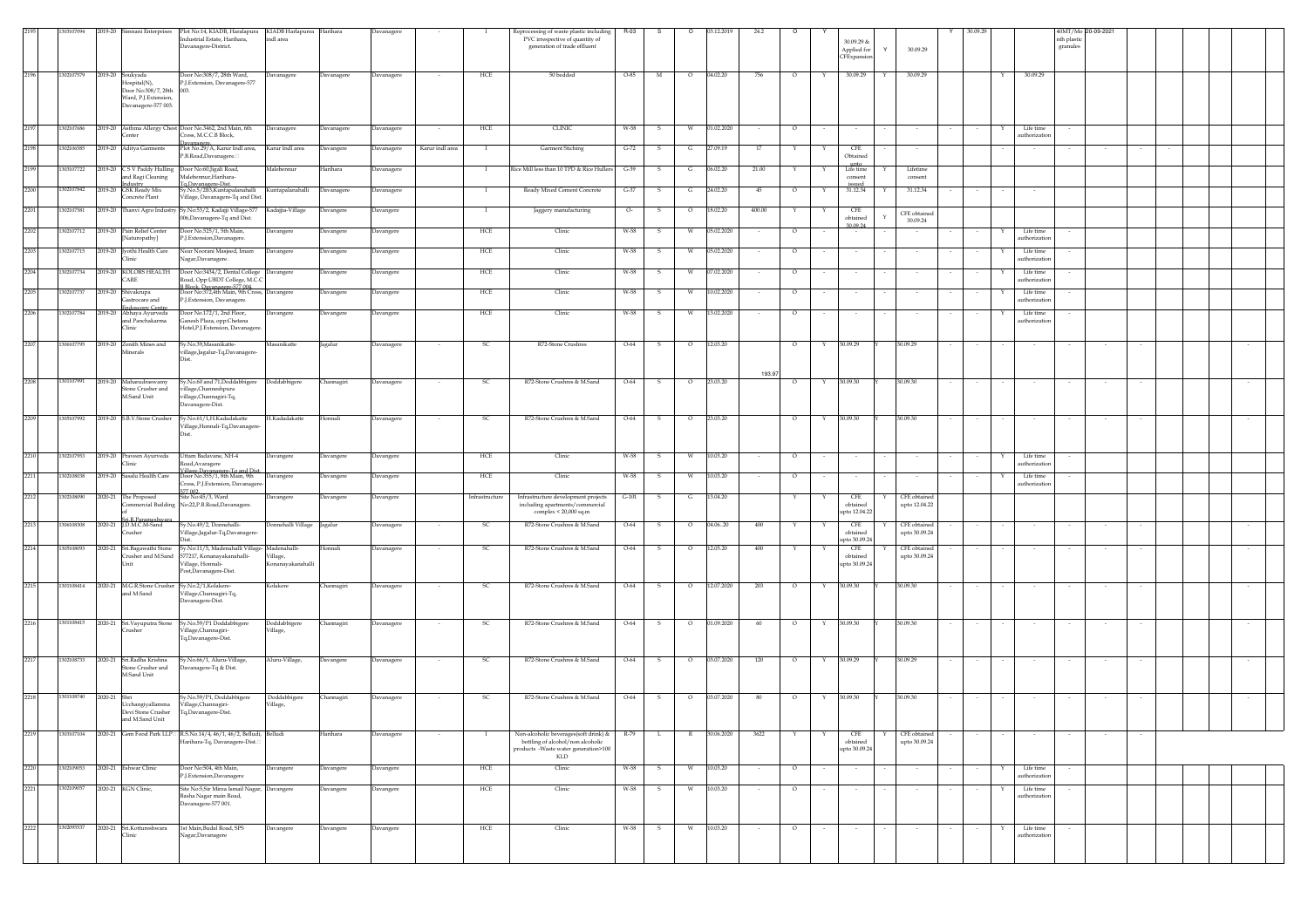|      |            |         | 2020-21 Sakri Dental Clinic                       | Door No:570/A,<br>P.B.Road, Harihara, Davanagere-<br>Dist                                                                            | Harihara                                             | Harihara    | Davangere  | not in indl area         | HCE            | Clinic                                                                                                                                                                                                       | W-58    |              |         |                   |      |         |   |                                                                     |            |                                            |        |   | Life time<br>uthorization |  |        |  |  |
|------|------------|---------|---------------------------------------------------|--------------------------------------------------------------------------------------------------------------------------------------|------------------------------------------------------|-------------|------------|--------------------------|----------------|--------------------------------------------------------------------------------------------------------------------------------------------------------------------------------------------------------------|---------|--------------|---------|-------------------|------|---------|---|---------------------------------------------------------------------|------------|--------------------------------------------|--------|---|---------------------------|--|--------|--|--|
| 2224 | 1302108770 |         | 2020-21 Banashankari Dental<br>Clinic             | Door No:794/69, K.S.R.T.C.Road, Nittuvalli,<br>Hulikatte Complex,<br>Chamundeshwari Talkies Road,<br>Nittuvalli, Davanagere-577 004. |                                                      | Davanagere  | Davanagere | not in indl area         | HCE            | Clinic                                                                                                                                                                                                       | W-58    |              |         | 01.07.20          |      |         |   |                                                                     |            |                                            |        |   | Life time<br>uthorizatio  |  |        |  |  |
| 2225 | 1303108778 |         | 2020-21 Prakash Dental Clinic Door No.142.        | urupriya,Jeejamatha colony,<br>Guttur-Post, Harihara-<br>Tq,Davanagere-Dist.                                                         | Guttur Post                                          | Harihara    | Davanagere | not in indl area         | HCE            | Clinic                                                                                                                                                                                                       | W-58    | -S           | W       | 01.07.20          |      | $\circ$ |   |                                                                     |            |                                            |        |   | Life time<br>uthorization |  |        |  |  |
| 2226 | 1301108907 |         | 2020-21 J R L Pavithra Stone<br>Crusher           | Sy.No:61/2, Doddabbigere-<br>Village, Channagiri-Tq,                                                                                 | Doddabbigere<br>/illage,                             | Channagiri  | Davanagere | not in indl area         | - SC           | R72-Stone Crushres & M.Sand                                                                                                                                                                                  | $O-64$  | $\mathbf{s}$ | $\circ$ | 24.07.20          | 80   | $\circ$ | Y | 30.09.29                                                            | Y          | 30.09.29                                   | $\sim$ |   |                           |  |        |  |  |
| 2227 | 1303109047 |         | 2020-21 Sri. Vagish Industries                    | Davanagere-Dist.<br>Plot No:30, Hanagawadi indl<br>rea, Guttur, Harihara-<br>To.Davanagere-Dist.                                     | Hanagawadi indl<br>rea.Guttur                        | Harihara    | Davanagere | anagawadi ind<br>area    |                | Cotton spinning and weaving (small<br>scale)                                                                                                                                                                 | $G$ -   | -S           | G       | 21.07.20          | 67   |         |   | <b>CFE</b><br>obtained<br>to 30.09.2                                |            | CFE obtained<br>upto 30.09.24              |        |   |                           |  |        |  |  |
| 2228 | 1302109046 | 2020-21 | Srimad Abhinava<br>Renuka Mandira<br>rust Kalvana | Door No:822/1, to 14, Beside Big<br>Bazar, P.B.Road, Davanagere.                                                                     | Davangere                                            | Davanagere  | Davanagere | not in indl area         | $\circ$        | Kalyanamantapam                                                                                                                                                                                              | $G-75$  |              | G       | 20.07.20          | 410  |         |   | CFE<br>obtained<br>to 19.07                                         |            | CFE obtained<br>upto 19.07.22              |        |   |                           |  |        |  |  |
| 2229 | 1302108933 |         | Products                                          | 2020-21 Sharabeshwara Food Door No:936/9 to 14, 5th Cross,<br>Nittuvalli Road, Davanagere.                                           | Davanagere                                           | Davanagere  | Davanagere | not in indl area         |                | Spice grinding (20 HP motor)                                                                                                                                                                                 | $G-44$  |              |         |                   |      | $\circ$ |   | Consent                                                             |            | Permanent<br>Consent                       |        |   |                           |  |        |  |  |
| 2230 | 1302108934 |         | 2020-21 Noorein Clinic                            | Door No:586/88.2nd Main, 2nd<br>Cross, Raza-ul-Mustafa Nagar,                                                                        | Davanagere                                           | Davanagere  | Davanagere | $\sim$                   | HCE            | Clinic                                                                                                                                                                                                       | W-58    | -S           |         |                   |      | $\circ$ |   | $\sim$                                                              |            | $\sim$                                     |        |   | Lifetime<br>athorizatio   |  |        |  |  |
| 2231 | 1302108936 |         |                                                   | Davanagere-577 001<br>2020-21 Patanjali Chikitsalaya Door No:278/1, 4th Main,<br>P.J.Extension, Davanagere                           | Davanagere                                           | Davanagere  | Davanagere | $\overline{\phantom{a}}$ | HCE            | Clinic                                                                                                                                                                                                       | W-58    | -S           | W       |                   |      | $\circ$ |   | $\sim$                                                              |            |                                            |        | Y | Lifetime<br>uthorization  |  |        |  |  |
| 2232 | 302061111  |         | wari Clinical<br>aboratory                        | 2020-21 Sri.Kannikaparamesh Door No:165/1 and 2, 3rd Main,<br>P.J.Extension, Davanagere.                                             | Davanagere                                           | Davanagere  | Davanagere | $\sim$                   | HCE            | Clinic                                                                                                                                                                                                       | W-58    | -S           | W       |                   |      | $\circ$ |   | $\sim$                                                              |            | $\sim$                                     |        |   | Lifetime<br>uthorizatio   |  | $\sim$ |  |  |
| 2233 | 1302109209 |         | 2020-21 Shivaganga Stone<br>Crusher and M.Sand    | Sy.No.19, Panjenahalli-<br>Village, Anagodu<br>Hobli, Davanagere-Tq & Dist.                                                          | Panjenahalli-Village Panjenahalli-Village Davanagere |             |            | not in indl area         | <sub>SC</sub>  | R72-Stone Crushres & M.Sand                                                                                                                                                                                  | $O-64$  | s            | $\circ$ | 10.08.2020        |      | $\circ$ |   | 30.09.30                                                            | 30.09.30   |                                            |        |   |                           |  |        |  |  |
| 2234 | 1302109218 |         | 2020-21 Smt.Shantha Bai                           | Site No:50 & 75, Door No209/1, Davanagere<br>3rd Main, 4th Cross,<br>P.J.Extension,Davanagere.                                       |                                                      | Davangere   | Davanagere |                          | Infrastructure | Commercial Complex                                                                                                                                                                                           | $G-101$ | s            | G       | 07.08.2020 480.00 |      | Y       | Y | ${\rm CFE}$<br>obtained or<br>05.08.2020<br>(valid upto<br>06.08.22 | (06.08.22) | CFE obtained<br>n 05.08.2020<br>valid upto |        |   |                           |  |        |  |  |
| 2235 | 1302109191 |         | 2020-21 HKGN Industries                           | No:89, Near Karuru Industrial<br>rea,Davanagere-Taluk and<br>District.                                                               | Near Karur Indl                                      | Davanagere  | Davanagere | $\sim$                   | $\mathbf{I}$   | Cement products (without using<br>sbestos) like pipe, pillar, jafri, well ring,<br>blocks/tiles etc., (should be done under<br>closed covered shed to control fugitive<br>emissions)(only industrial scale)  | $G-11$  | $\mathbf{s}$ | G       | 06.08.2020        | 29   | $\circ$ | Y | 31/12/34                                                            |            | 31/12/34                                   |        |   |                           |  |        |  |  |
| 2236 | 1303109051 |         | 2020-21 Siri Clinical<br>Laboratory               | S.H.Road, Malebennur-<br>Village, Harihara-Tq, Davanager                                                                             | Malebennur                                           | Harihara    | Davanagere |                          | HCE            | Clinic                                                                                                                                                                                                       | W-58    | S            | W       |                   |      | $\circ$ |   | $\sim$                                                              |            |                                            |        | Υ | Lifetime<br>uthorizatio   |  |        |  |  |
| 2237 | 1302109073 |         | 2020-21 DAR-AL-SHIFA<br>CLINIC                    | A-32, Muslim Hostel Complex,<br>P.J.Extension, Near Chethana                                                                         | <b>Davanagere</b>                                    | Davanagere  | Davanagere |                          | HCE            | Clinic                                                                                                                                                                                                       | W-58    |              | W       |                   |      | $\circ$ |   |                                                                     |            |                                            |        |   | Lifetim<br>uthorizatio    |  |        |  |  |
| 2238 | 1302109074 |         | 2020-21 MOUNT HIRA<br><b>CLINIC</b>               | Hotel.Davanagere-577 002.<br>Door No:1225/3, Kurubarakere,<br>Budihal Road, Davanagere-577                                           | Kurubarakere                                         | Davanagere  | Davanagere |                          | HCE            | Clinic                                                                                                                                                                                                       | W-58    | -S           |         |                   |      | $\circ$ |   |                                                                     |            |                                            |        |   | Lifetime<br>uthorizatio   |  |        |  |  |
| 2239 | 1302109242 |         | 2020-21 Vishwas Super<br>peciality Hospital       | <br>Site No:C-N, S.Nijalingappa<br>Lavout, 1st Main Road, Near<br>Lakshmi Flour Mill, Davanagere<br>577 004.                         | 5.Nijalingappa<br>Lavout                             | Davanagere  | Davanagere |                          | HCE            | Clinic                                                                                                                                                                                                       | W-58    | 5            |         |                   |      | $\circ$ |   |                                                                     |            |                                            |        |   | Lifetime<br>uthorizatio   |  |        |  |  |
| 2240 | 1302108311 |         |                                                   | 2020-21 Suryodhaya Hospital Door No:310, 'Shiva Sadanand', Davanangere<br>Pavilion Road, Davanagere                                  |                                                      | Davanagere  | Davanagere |                          | HCE            | Clinic                                                                                                                                                                                                       | W-58    | s            | W       |                   |      | $\circ$ |   |                                                                     |            |                                            |        |   | Lifetime<br>uthorizatio   |  |        |  |  |
| 2241 | 1302108502 |         | 2020-21 Mahaveer Poly Clinic<br>and Laboratory    | Door No:2840/7, 2nd Cross<br>Road, M.C.C.B Block, Davangere<br>Tq and Dist.                                                          | <b>MCC B Block</b>                                   | Davanagere  | Davanagere |                          | HCE            | Clinic                                                                                                                                                                                                       | W-58    | -S           |         |                   |      | $\circ$ |   |                                                                     |            |                                            |        |   | Lifetime<br>uthorization  |  |        |  |  |
| 2242 | 1302108503 |         |                                                   | 2020-21 Vinayaka Health Care Shop No:4, Davanagere<br>orporation Complex, Shama                                                      | hamanur Village                                      | Davanagere  | Davanagere |                          | HCE            | Clinic                                                                                                                                                                                                       | W-58    | $\mathbf{s}$ | W       |                   |      | $\circ$ |   |                                                                     |            |                                            |        |   | Lifetime<br>athorizatio   |  |        |  |  |
| 2243 | 1302104295 |         | 2020-21 Sri.Vasu Agro<br>Industries               | Davanagere-577 006.<br>Plot No.378/1AP, NH-4, By pass Davanagere<br>oad,Davanagere.                                                  |                                                      | Davangere   | Davanagere |                          | - 1            | Boiled rice (steamed) / Paraboiled rice                                                                                                                                                                      | $O-79$  | - S          | $\circ$ | 19-04-1995        |      | $\circ$ |   | 30.09.29                                                            |            | 30.09.29                                   |        |   |                           |  |        |  |  |
| 2244 | 1305109407 |         | 2020-21 Gandharva Crusher                         | Sy.No.94/5, Jeenahalli-Village,<br>Vyamathi-Taluk,Davanagere-                                                                        | eenahalli-Village                                    | Nyamathi-Tq | Davanagere |                          | S(             | R72-Stone Crushres & M.Sand                                                                                                                                                                                  | $O-64$  | s            | $\circ$ | 03.09.2020        |      | $\circ$ |   | 30/09/29                                                            | 30/09/29   |                                            |        |   |                           |  |        |  |  |
| 2245 | 1302109353 |         | 2020-21 S.S.Builders                              | sy. No. 206/1B2, Municipal<br>No:3418, Kundawada Village,<br>Kasaba Hobli, Davanagere- Tq &<br>Dist.                                 | Gundawada Village Davangere                          |             | Davanagere |                          | Infrastructure | STPs Established at Residential<br>apartments, Commeri Such types of<br>industrial sectors generate all sorts of<br>pollution.cal complex, Housing colony<br>with wastewater generation less than<br>100KLD. | $O-100$ | s            | $\circ$ | 25.08.2020        | 1700 |         |   | CFE<br>$obtained$<br>upto 25.08.25                                  |            | CFE obtained<br>upto 25.08.25              |        |   |                           |  |        |  |  |
| 2246 | 1305109301 |         | Traders                                           | 2020-21 Sree Byrasiddeshwara Sy.No.20/P1, Hattihal<br>Village.Honnali-<br>Taluk,Davanagere-Dist.                                     | Hattihalu Village,                                   | Honnali     | Davangere  |                          | SC.            | R72-Stone Crushres & M.Sand                                                                                                                                                                                  | $O-64$  | S.           | $\circ$ | 26.08.20          | 460  | $\circ$ | Y | 30.09.30                                                            | Y          | 30.09.30                                   |        |   |                           |  |        |  |  |
| 2247 | 1302109464 |         | <b>Speciality Clinic</b>                          | 2020-21 Shiva Asthma Allergy Door No:1646/1, old Bethur<br>Road,1st Stage, Ward No:16,                                               | Davanangere                                          | Davanagere  | Davanagere | $\overline{\phantom{a}}$ | HCE            | Clinic                                                                                                                                                                                                       | W-58    | - S          | W       |                   |      | $\circ$ |   | $\sim$                                                              |            |                                            |        | Y | Lifetime<br>uthorization  |  |        |  |  |
| 2248 | 1302109465 |         | 2020-21 Sai Balaji<br>Physiotherapy               | Davanagere-577 004.<br>Door No:2537, Opp:Krishna Kala Davanangere<br>Mandira, MCC A                                                  |                                                      | Davanagere  | Davanagere |                          | HCE            | Clinic                                                                                                                                                                                                       | W-58    | s            | w       |                   |      | $\circ$ |   |                                                                     |            |                                            |        |   | Lifetime<br>uthorization  |  |        |  |  |
| 2249 | 1302109480 |         | 2020-21 Priya Clinic                              | Block Davanagere<br>Door No:783/7,Bethur<br>Road, Davanagere-577 001.                                                                | <b>Davanangere</b>                                   | Davanagere  | Davanagere |                          | HCE            | Clinic                                                                                                                                                                                                       | W-58    | s            |         |                   |      | $\circ$ |   | $\sim$                                                              |            |                                            |        |   | Lifetime<br>uthorization  |  |        |  |  |
| 2250 | 1303109486 |         | 2020-21 Smile Dental Clinic                       | Door No:950/925, Old<br>P.B.Road, Beside Laxmi Mahal,<br>arihara Davanagere-Dist                                                     | Harihara                                             | Davanagere  | Davanagere |                          | HCE            | Clinic                                                                                                                                                                                                       | W-58    | s            | W       |                   |      | $\circ$ |   |                                                                     |            |                                            |        |   | Lifetime<br>uthorizatio   |  |        |  |  |
| 2251 | 1306109510 |         | a Consultation                                    | 2020-21 Sri.Gurubasaveshwar Door No:2702/2752/84, 1st<br>Main, Vidyanagara, Jagalur-577<br>528, Davanagere-Dist.                     | Vidyanagara                                          | Jagalur     | Davanagere |                          | HCE            | Clinic                                                                                                                                                                                                       | W-58    | s            | W       |                   |      | $\circ$ |   | $\sim$                                                              |            | $\sim$                                     |        | Y | Lifetime<br>uthorizatio   |  |        |  |  |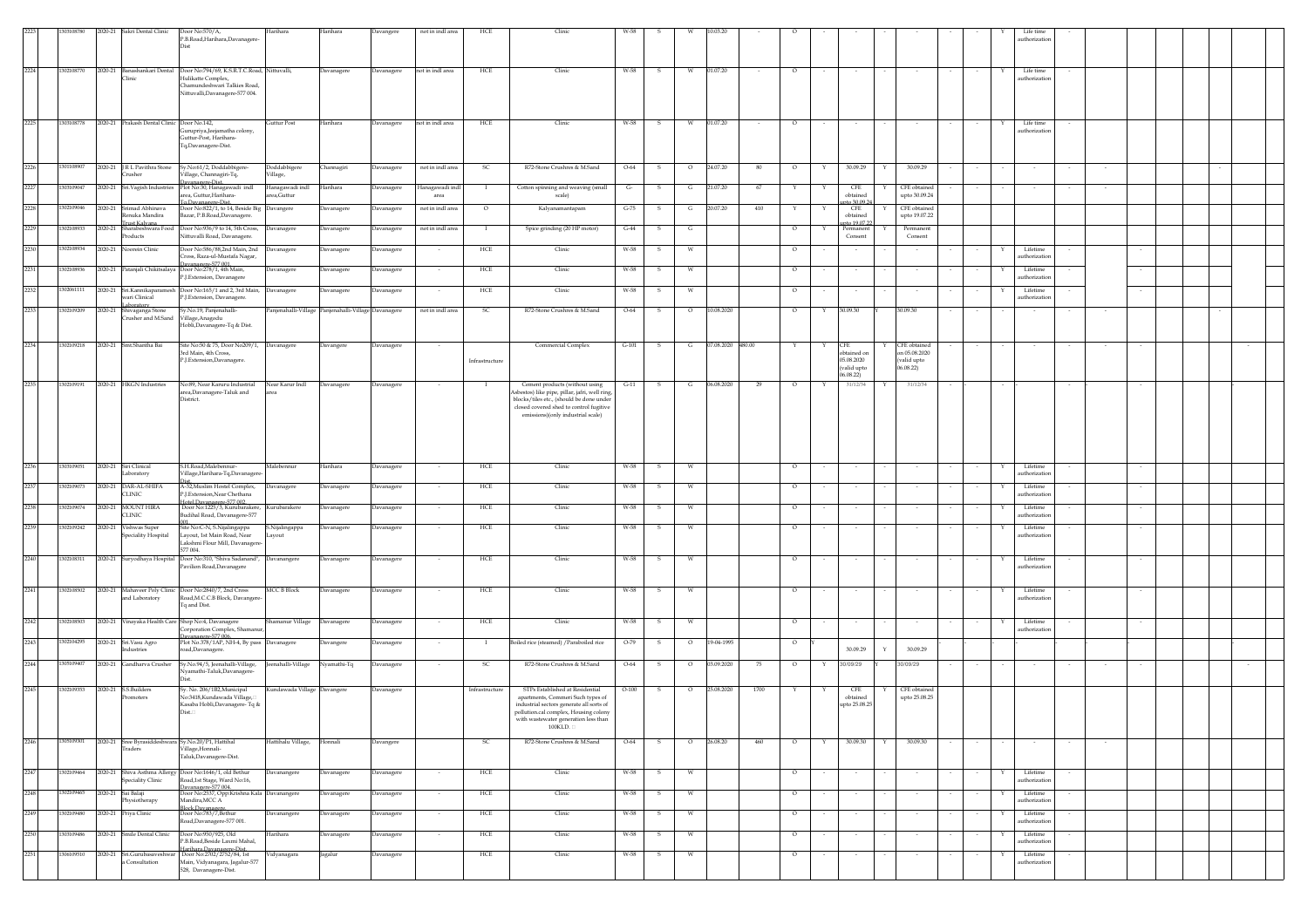|      | 303109515  |  | 2020-21 Sushanth Clinic                                        | K.N.Halli,Harihara-<br>Tq,Davanagere-Dist.                                                                          | Harihara          | Davanagere        |                         | HCE            | Clinic                                                                                                                                        |                |              |                |            |        |                                                                                                                       |              |                                         |             |                                             |                |                |   | Lifetim<br>uthorizatio   |        |  |        |  |
|------|------------|--|----------------------------------------------------------------|---------------------------------------------------------------------------------------------------------------------|-------------------|-------------------|-------------------------|----------------|-----------------------------------------------------------------------------------------------------------------------------------------------|----------------|--------------|----------------|------------|--------|-----------------------------------------------------------------------------------------------------------------------|--------------|-----------------------------------------|-------------|---------------------------------------------|----------------|----------------|---|--------------------------|--------|--|--------|--|
| 2253 | 1302109588 |  | 2020-21 D.V.G.Face and<br>Dental Multispeciality tech hospital | Door No:1217/141, 2nd Floor, Hi-                                                                                    | Davanagere        | Davanagere        |                         | HCE            | Clinic                                                                                                                                        | W-58           |              |                |            |        | $\circ$                                                                                                               |              |                                         |             |                                             |                |                |   | Lifetime<br>uthorization |        |  |        |  |
|      |            |  | Clinic                                                         | Road, Nittuvalli, Jayanagara B<br>Block, Davanagere-04.                                                             |                   |                   |                         |                |                                                                                                                                               |                |              |                |            |        |                                                                                                                       |              |                                         |             |                                             |                |                |   |                          |        |  |        |  |
| 2254 | 1303109590 |  |                                                                | 2020-21 Prakash Dental Clinic P.B.Road, opp:KEB,Harihara-577<br>001, Davanagere-Dist.                               | Harihara          | Davanagere        |                         | HCE            | Clinic                                                                                                                                        | W-58           | s            |                |            |        | $\circ$                                                                                                               |              |                                         |             |                                             |                |                |   | Lifetime<br>uthorizatio  |        |  |        |  |
| 2255 | 1302109668 |  | 2020-21 Kalleshwara                                            | Door No:2026, 2nd Main, MCC A                                                                                       | Davanagere        | Davanagere        |                         | HCE            | Clinic                                                                                                                                        | W-58           | -S           |                |            |        | $\circ$                                                                                                               |              | $\sim$                                  |             |                                             |                |                |   | Lifetime<br>uthorizatio  |        |  |        |  |
| 2256 | 1302109668 |  | iagnostic Center<br>2020-21 ACE Clinic                         | Block, Davanagere<br>Door No:415/1, 8th Main, 8th                                                                   | Davanagere        | Davanagere        |                         | HCE            | Clinic                                                                                                                                        | W-58           | -S           | W              |            |        | $\overline{\circ}$                                                                                                    |              |                                         |             |                                             |                |                |   | Lifetime                 |        |  |        |  |
| 2257 | 1302109707 |  | 2020-21 Mithra Hi-Tech                                         | Cross, P.J. Extension, Davanager<br>77.002<br>Door No:550/A5 & A4,Aralimara                                         | <b>Javanagere</b> | Davanagere        |                         | HCE            | Clinic                                                                                                                                        | W-58           | s            | W              |            |        | $\circ$                                                                                                               |              |                                         |             |                                             |                |                |   | uthorization<br>Lifetime |        |  |        |  |
|      |            |  | liagnostic centre                                              | Circle, Near Noorani Auto Stand,<br>K.R.Road, Davanagere-577 001.                                                   |                   |                   |                         |                |                                                                                                                                               |                |              |                |            |        |                                                                                                                       |              |                                         |             |                                             |                |                |   | uthorization             |        |  |        |  |
| 2258 | 1302109543 |  | 2020-21 Shodha Motors<br>Pvt.Ltd.,                             | Sy.No:10/1D, Karur-Village,<br>Davanagere<br>Davanagere-Tq and Dist.                                                | Davangere         | Davanagere        |                         |                | Automobile Servicing, Repairing and<br>painting (excluding only fuel dispensin                                                                | $O-18$         | s            | $\circ$        | 09.09.2020 | 947.00 | $\circ$                                                                                                               |              | 30.09.30                                | Y           | 30.09.30                                    | Not<br>applied | Not<br>applied |   |                          |        |  |        |  |
| 2259 | 1303109035 |  | 2020-21 Sri.Durga Industries                                   | Door No:37/B, KIADB Indl area,<br>Hanagawadi,Harihara-Tq.                                                           | Harihara          | <b>Davanagere</b> |                         |                | Chlor Alkali/Sodium Hypochlorite of 250<br>MT per Month                                                                                       | $R-41$         | s            |                | 23.07.2020 | 47.94  |                                                                                                                       |              | CFE issued<br>valid upto                |             | CFE issued<br>valid upto                    |                |                |   |                          |        |  |        |  |
| 2260 | 1301109274 |  | 2020-21 Jingade Driers                                         | Davanangere-Dist.<br>Sy.No.61, Khatha No:103,<br>Davanagere                                                         | Davangere         | Davanagere        | KIADB indl area         |                | Boiled rice (steamed) / Paraboiled rice                                                                                                       | O-79           | 5            |                | 22.09.20   | 223.00 |                                                                                                                       |              | 08.07.25<br>CFE issued                  |             | 08.07.25<br>CFE issued on                   |                |                |   |                          |        |  |        |  |
|      |            |  |                                                                | Kashipura Camp, Beside<br>Poornima Rice Industries,<br>Siddapura-Village-577 218,<br>Channagiri-Tq,Davanagere-Dist. |                   |                   |                         |                |                                                                                                                                               |                |              |                |            |        |                                                                                                                       |              | on 30.09.24                             |             | 30.09.24                                    |                |                |   |                          |        |  |        |  |
| 2261 | 1302109812 |  | 2020-21 Nakoda Apartment<br>Welfare Association                | Door<br>Davangere<br>No:100/2A1,B.T.Layout,Davanag                                                                  | Davangere         | Davangere         | not in indl area        | Infrastructure | STPs Established at Residential<br>apartments, Commeri Such types of<br>industrial sectors generate all sorts of                              | $O-100$        | M            | $\circ$        | 09.04.18   | 1020   |                                                                                                                       | $\mathbf{Y}$ | CFE issued<br>upto<br>30/09/25          |             | CFE issued<br>upto 30/09/25                 |                | $\sim$         |   |                          | $\sim$ |  |        |  |
| 2262 | 1306109973 |  | 2020-21 GMs Bags Biotech<br>Private Ltd.,                      | Sy.No:25/3, Plot NO:206/2,<br>.<br>kastemachikere-Village, Jagalur                                                  | agalur            | Davanagere        | not in indl area        |                | pollution.cal complex, Housing colony<br>Digital printing on PVC clothes                                                                      |                |              | G              | 23.10.20   | 199.00 |                                                                                                                       |              | CFE issue<br>upto                       |             | CFE issued<br>upto 21/10/22                 |                |                |   |                          |        |  |        |  |
|      |            |  |                                                                | Tq,Davanagere-Dist.                                                                                                 |                   |                   |                         |                |                                                                                                                                               | $G-18$         |              |                |            |        |                                                                                                                       |              | 21/10/22                                |             |                                             |                |                |   |                          |        |  |        |  |
| 2263 | 1302109873 |  | 2020-21 A R K Enterprises                                      | Site No:13,14,33,34, Karur Indl<br>area,Davanagere-Tq&Dist.                                                         | Karur Indl area   | Davanagere        | not in indl area        |                | Plastic sack bags, woven sack with<br>HDPE, LDPE, Polythene bags (without                                                                     | G-79           | - S          | G              | 12.10.20   | 43.00  |                                                                                                                       |              | CFE<br>obtained                         |             | CFE obtained                                |                |                |   |                          |        |  |        |  |
| 2264 | 03109876   |  | 2020-21 Sri.Anjaneya Mini                                      | Khatha No:829, Kumbaluru-                                                                                           | Harihara          | Davanagere        | not in indl area        | - 1            | recycling plastic)/ Plastic units covered<br>under Plastic Rules, 2016/ PVC pipes,<br>Rice mill less than 10 TPD & rice hullers               | $G-39$         | s            | G              | 12.10.20   | 37.00  | $\circ$                                                                                                               |              | CFO issued                              |             | CFO issued on                               |                |                |   |                          |        |  |        |  |
| 2265 | 1302109717 |  | <b>Rice Industries</b><br>2020-21 Somagiri Coats               | Village, Harihara-Tq, Davanager<br>Plot No:SPL 6/2, KSSIDC Indl                                                     | Davanagere        | Davanagere        | KSSIDC indl             |                | Paint blending and mixing (Ball mill)                                                                                                         | G <sub>r</sub> | S            | $\circ$        | 25.09.20   | 100.50 | $\circ$                                                                                                               | Y            | on 31.12.34                             |             | 31.12.34                                    |                |                |   |                          |        |  |        |  |
|      |            |  |                                                                | Estate, Lokikere Road,<br>Davanagere.                                                                               |                   |                   | Estate                  |                |                                                                                                                                               |                |              |                |            |        |                                                                                                                       |              | 30.09.25                                | Y           | 30.09.25                                    |                |                |   |                          |        |  |        |  |
| 2266 | 1302109853 |  | Electricals Work                                               | 2020-21 Shree Bhyraveshwara SPL-3, Lokikere Road, Industrial<br>area,Davanagere.                                    | Davanagere        | Davanagere        | Lokikere Indl area      |                | Transformer assembly unit (industrial<br>scale)                                                                                               | G              | $\mathbf{s}$ | G              | 10.08.20   | 166.00 | $\circ$                                                                                                               |              | 31.12.34                                |             | 31.12.34                                    |                |                |   |                          |        |  |        |  |
| 2267 | 1303005940 |  | <b>Agro Industries</b>                                         | 2020-21 Shree.Bhuvaneshwari Sy.No.11/C and 11/D,Lokikere<br>Indl area.Lokikere<br>Road, Davanagere                  | Davanagere        | Davanagere        | Lokikere Indl area      | $\bf{I}$       | Boiled rice (steamed) / Paraboiled rice                                                                                                       | $O-79$         | s.           | $\circ$        | 01.10.20   | 96.00  | $\circ$                                                                                                               |              | 30.09.30                                | Y           | 30.09.30                                    |                |                |   |                          |        |  |        |  |
| 2268 | 1302109563 |  | Avurveda Medial<br>Science & Research                          | 2020-21 Sushrutha Institute of Pallagatte Main Road,<br>Pallagatee,Jagalur-<br>Tq,Davanagere-Dist.                  | Pamenahalli       | Davanagere        |                         | HCE            | Bedded -60                                                                                                                                    | $O-58$         | -S           | $\circ$        | 31.12.20   | 164    |                                                                                                                       | Y            | 30.09.25                                | Y           | 30.09.25                                    | NA             |                | Y | 30.09.20                 |        |  |        |  |
| 2269 | 1302110446 |  | enter<br>2020-21 Gupta's Clinic                                | Door No:382,4th Main,8th<br><b>Javanagere</b><br>Cross,P.J.Extension,Davanagere                                     | Davanagere        | Davanagere        |                         | HCE            | Clinic                                                                                                                                        | W-58           | s            | W              | 11.12.2020 |        | $\circ$                                                                                                               |              |                                         |             |                                             |                |                |   | Lifetime<br>uthorization |        |  |        |  |
| 2270 | 1302006295 |  | 2020-21 Devigere Agro<br>ndustries                             | Plot No:22A, Lokikere<br>Davanagere<br>Road,Davanagere.                                                             | Davanagere        | Davanagere        |                         | $\bf{I}$       | <b>Tamarind Seeds</b>                                                                                                                         | $G-55$         | s            | G              | 01.01.2006 | 44.00  | $\circ$                                                                                                               | Y            | Applied for<br>CFO renewa<br>pending at |             | Applied for<br>CFO renewal<br>pending at RO |                |                |   |                          |        |  |        |  |
| 2271 | 1302110474 |  | 2020-21 Unity Health Care<br>(Ayurvedic Clinic)                | Door No:66/2A, 5th Cross,<br>Davanagere<br>P.J.Extension, Davanagere.                                               | Davanagere        | Davanagere        | $\cdot$                 | HCE            | Ayurvedic Clinic(P)                                                                                                                           | W-58           | $\mathbf{s}$ | W              | 17.12.2020 |        | $\circ$                                                                                                               |              | <b>RO</b>                               |             |                                             |                |                | Y | Life time<br>uthorizatio | $\sim$ |  | $\sim$ |  |
| 2272 | 302110148  |  | 2020-21 Manjunatha Health<br>Care Clinic                       | Shiramagondanahalli-Village,<br>Shiramagondanahall Davanagere<br>Davanagere-Tq & Dist.<br>-Village,                 |                   | Davanagere        |                         | HCE            | Clinic                                                                                                                                        | W-58           | -S           | W              | 09.11.2020 |        | $\circ$                                                                                                               |              | $\sim$                                  |             | $\sim$                                      |                |                | x | Lifetime<br>uthorizatio  |        |  |        |  |
| 2273 | 1302110556 |  | 2020-21 Shiva RMC Services                                     | Lokikere Indl area Davanagere<br>Site No:270, Door<br>No:4292/14,Indl area, Lokikere<br>Road, Davanagere            |                   | Davanagere        |                         | - 1            | Ready Mixed Cement Concrete                                                                                                                   | $G-37$         | S.           | G              | 24.12.20   | 73.2   | $\circ$                                                                                                               | Y            | 31.12.34                                | Y           | 31.12.34                                    |                |                |   |                          |        |  |        |  |
| 2274 | 1302102868 |  | 2020-21 Sree Vel Industries                                    | Door No:616, Basapura<br>Davanagere<br>Road, Davanagere-577 001.                                                    | Davangere         | Davangere         |                         | $\mathbf I$    | Dal Mills, grams roasting, drying                                                                                                             | $G-104$        | $\mathbf{s}$ | G              | 31.12.20   | 32.00  | $\circ$                                                                                                               | Y            | 31.12.34                                | Y           | 31.12.34                                    |                |                |   |                          |        |  |        |  |
| 2275 |            |  |                                                                | 1302005386 2020-21 Modern Rice Mill R.S.No:144, Doddabathi Village, Davanagere<br>Davanagere-Tq and Dist.           | Davangere         | Davanagere        | KIADB indl area         |                | Boiled rice (steamed) / Paraboiled rice 0-79 5 0 31.12.20 92.00                                                                               |                |              |                |            |        | $\begin{array}{c c} \hline \end{array}$ o $\begin{array}{c} \hline \end{array}$ $\begin{array}{c} \hline \end{array}$ |              | 30.09.22                                | $\mathbf Y$ | 30.09.22                                    |                |                |   |                          |        |  |        |  |
| 2276 | 1302103330 |  | 2020-21 Apoorva Resorts                                        | Sy.No.51,52,53,250 251,252,<br>Javanagere                                                                           | Davanagere        | Davanagere        |                         | H              | Hotels having rooms more than 20 and                                                                                                          | $O-38$         | M            | $\overline{O}$ | 31.12.20   | 968    | $\circ$                                                                                                               | Y            | 30.09.30                                | Y           | 30.09.30                                    |                |                |   |                          |        |  | $\sim$ |  |
|      |            |  |                                                                | ,<br>voddanahalli village, Honnur<br>Post, Davanagere-Tq and Dist.                                                  |                   |                   |                         |                | wastewater generation within 100 KLD                                                                                                          |                |              |                |            |        |                                                                                                                       |              |                                         |             |                                             |                |                |   |                          |        |  |        |  |
| 2277 | 1302110530 |  | Plastic Grinder                                                | 2020-21 Syed Mahamood Sab Door No:868/92, P.B.Road,<br>Harihara<br>Davanagere.                                      | Harihara          | Davanagere        | Ianagawadi indl<br>area |                | Reprocessing of waste plastic<br>including PVC(Plastic granules)                                                                              | $O - 60$       |              |                | 22.12.20   | 7.39   | $\circ$                                                                                                               |              | 30.09.30                                |             | 30.09.30                                    |                |                |   |                          |        |  |        |  |
| 2278 | 1303110680 |  | 2020-21 Ravirama Silage                                        | No:276,276/1, Near Ranganatha Malebennur<br>School, SH<br>Road, Malebennur, Harihara-<br>Tq,Davanagere-Dist.        | Harihara          | Davanagere        | not in indl area        |                | Pulverizing Activity, Shell grit and shell<br>grit powder, Blending of melamine resins<br>& different powder, additives by physical<br>mixing | $G-6$          | S.           | G              | 07.01.21   | 30.88  | $\circ$                                                                                                               | $\mathbf{Y}$ | 31.12.34                                |             | 31.12.34                                    |                |                |   |                          |        |  |        |  |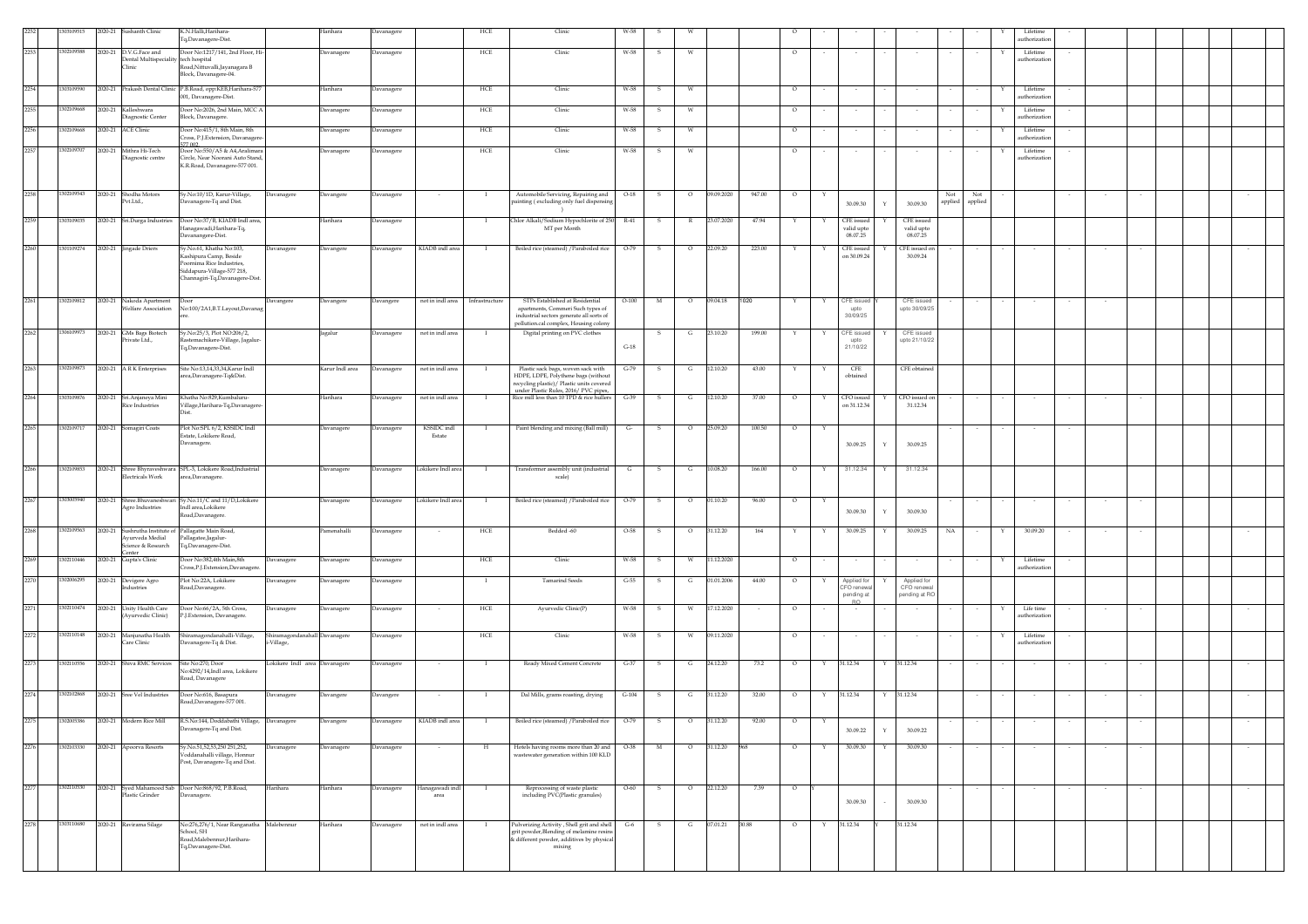| 2279 | 1302110529                     | 2020-21 Gem Laboratories<br>Pvt.Ltd.,               | Plot No:20/2, Karur Indl area-577 Karur Indl area<br>006 Davanagere-Tq & Dist.                                       |                           | Davanagere        | Davanagere | Karur indl area  | л.           | Pharmaceutical formulation                                                                                                              | $O-74$  |              |               | 24.12.20   |        |         |        | Obtained<br>30.09.25    |        | CFE Obtained<br>30.09.25                 |        |             |                            |               |  |        |  |
|------|--------------------------------|-----------------------------------------------------|----------------------------------------------------------------------------------------------------------------------|---------------------------|-------------------|------------|------------------|--------------|-----------------------------------------------------------------------------------------------------------------------------------------|---------|--------------|---------------|------------|--------|---------|--------|-------------------------|--------|------------------------------------------|--------|-------------|----------------------------|---------------|--|--------|--|
| 2280 | 1303110636                     | 2020-21 Sri.Anjaneya Rice<br>Industries             | Door No:272, Kumbalur Village, Kumbalur<br>Harihara-Tq, Davanagere-Dist.                                             |                           | Harihara          | Davanagere | not in indl area | $\mathbf{I}$ | Rice mill less than 10 TPD & rice hullers G-39                                                                                          |         | $\mathbf{s}$ | G             | 12.10.20   | 41.00  | $\circ$ | Y      | 31.12.35                | Y      | 31.12.35                                 |        |             |                            |               |  |        |  |
| 2281 | 1302109942                     | 2020-21 Davanagere Sugar<br>Company Ltd.,           | Sy.No:51/4,51/5,Kukkawada-<br>Village, Davanagere-Tq & Dist.                                                         | Kukkawada                 | Davanagere        | Davanagere | not in indl area |              | Distillery (molasses / grain / yeast<br>ased) &/or Composting of Press mud,<br>Bio-fertilizer and organic Nutrients using<br>Spent Wash | 17-R-60 | L.           | 17-R 30.01.21 |            | 9800   |         |        | Obtained<br>HOon30.01.2 |        | Obtained CFE<br>ssued by<br>HOon30.01.21 |        |             |                            |               |  |        |  |
| 2282 | 1301110692                     | 2020-21 Manjunatha Health<br>Care Clinic            | Asset No:185, Sagara Pete<br>/illage, Channagiri-<br>Tq,Davanagere-Dist.                                             | Sagar pet-village         | Channagiri        | Davanagere |                  | HCE          | Clinic                                                                                                                                  | W-58    | -S           | W             | 07.01.21   | $\sim$ | $\circ$ |        | $\sim$                  |        | $\sim$                                   |        | Y           | Life time<br>uthorization  | $\sim$        |  |        |  |
| 2283 | 1303110693                     | 2020-21 Sree Ranganatha<br>Clinic                   | Door No:445,New Anjaneya<br>Temple, Halivana Post, Harihara-<br>Tq,Davanagere-Dist.                                  | Halivana-Post             | Harihara          | Davanagere |                  | HCE          | Clinic                                                                                                                                  | W-58    | s            | W             | 07.01.21   |        | $\circ$ |        | $\sim$                  |        |                                          |        |             | Life time<br>authorization |               |  |        |  |
| 2284 | 1301110766                     | 2020-21 Neha Clinic                                 | Kempanahalli-<br>illage, Venkateshwarapura<br>Camp, Channagiri-                                                      | Venkateshwarapura<br>camp | Channagiri        | Davanagere |                  | HCE          | Clinic                                                                                                                                  | W-58    |              |               | 13.01.21   |        | $\circ$ |        |                         |        |                                          |        |             | Life time<br>authorization | $\sim$        |  |        |  |
| 2285 | 1302110783                     | 2020-21 Renew Health Care                           | To.Davanagere-Dist.<br>Door No:681,8th Main, 7th<br>Cross, P.J. Extension, Davanagere<br>577 003.                    | P.J.Extension             | Davanagere        | Davanagere |                  | HCE          | Clinic                                                                                                                                  | W-58    | s            | W             | 15.01.21   |        | $\circ$ |        | $\sim$                  |        |                                          |        |             | Life time<br>authorization | $\sim$        |  |        |  |
| 2286 | 1301110692                     | 2020-21 Ananya Maternity<br>Clinic                  | Door No:2898/1, M.C.C.B<br>Block, Davanagere.                                                                        | M.C.C.'B' Block           | Davanagere        | Davanagere |                  | HCE          | Clinic                                                                                                                                  | W-58    | - S          | w             | 15.01.21   | $\sim$ | $\circ$ |        | $\sim$                  |        |                                          |        | Y           | Life time<br>authorization | $\sim$        |  |        |  |
| 2287 | 1301110692                     | 2020-21 Sukshema Dental<br>Clinic                   | Door No:660/6, Behind Yogi<br>Reddy Building, Kalidasa<br>Circle,Jayanagara,Davanagere.                              | Jayanagara                | Davanagere        | Davanagere |                  | HCE          | Clinic                                                                                                                                  | W-58    | - S          | W             | 15.01.21   |        | $\circ$ |        | $\sim$                  |        |                                          |        | Y           | Life time<br>authorization | $\sim$        |  |        |  |
| 2288 | 1302110898                     |                                                     | 2020-21 Sumati Surgical Care Door No:322/1, Pavilion<br>Road, P.J. Extension, Davanagere.                            | P.J.Extension             | Davanagere        | Davanagere | not in indl area | HCE          | Clinic                                                                                                                                  | W-58    | -S           | w             | 15.01.21   |        | $\circ$ |        |                         |        |                                          |        |             | Life time<br>authorization |               |  |        |  |
| 2289 | 1302110899                     | 2020-21 Karan Clinic                                | 3rd Main,9th Cross,Yallamma<br>Nagar,Davanagere.                                                                     | Yallamma Nagar            | Davanagere        | Davanagere | not in indl area | HCE          | Clinic                                                                                                                                  | W-58    |              |               | 15.01.21   |        | O       |        |                         |        |                                          |        |             | Life time<br>authorization |               |  |        |  |
| 2290 | 1302110002                     | 2020-21 Siddagangasree<br>Voluntary Blood<br>Centre | Door No:41, 5th Ward, 2nd Floor, P.J. Extension<br>A.V.K.College Road,<br>P.J.Extension,Davanagere-577               |                           | Davanagere        | Davanagere | not in indl area | HCE          | Clinic                                                                                                                                  | W-58    | - S          | W             | 15.01.21   | be     | $\circ$ |        |                         |        |                                          |        |             | Life time<br>authorization |               |  |        |  |
| 2291 | 1302109988                     | Center                                              | 2020-21 Shivaparvathi Health Door No:629, 7th Main, 7th<br>Cross, P.J. Extension, Davanagere<br>577 002.             | P.J.Extension             | Davanagere        | Davanagere | not in indl area | HCE          | Clinic                                                                                                                                  | W-58    | -S           | W             | 15.01.21   |        | $\circ$ |        |                         |        |                                          |        | Y           | Life time<br>uthorization  |               |  |        |  |
| 2292 | 1302111058                     | 2020-21 Dr. Abdul Kalam<br>Clinical Laboratory      | Door No:517/1, Azad Nagar,<br>Main Road, Near Milad Auto<br>Stand, Davanagere-577 001.                               | Davanagere                | <b>Davanagere</b> | Davanagere | not in indl area | HCE          | Clinic                                                                                                                                  | W-58    | s            | W             | 18.11.20   |        | $\circ$ | $\sim$ | $\sim$                  |        |                                          |        | Y           | Life time<br>authorization | $\sim$        |  |        |  |
| 2293 |                                | 2020-21 Anvaya Ayurveda<br>Hospital                 | Door No:1981,10th Cross,<br>M.C.C.'A' Block, Davanagere.                                                             | Davanagere                | Davanagere        | Davanagere | not in indl area | HCE          | Clinic                                                                                                                                  | W-58    | s            |               | 19.07.19   |        | $\circ$ |        |                         |        |                                          |        |             | Life time<br>authorization |               |  |        |  |
| 2294 |                                | 2019-20 Primary Health<br>Center                    | Kadaranayakanahlli, Kokkanuru- Kokkanuru<br>Village, Harihara-Tq, Davanagere-<br>Dist.                               |                           | Harihara          | Davanagere |                  | HCE          | PHC                                                                                                                                     | W-58    | -S           | W             | 01.04.2018 |        | $\circ$ |        |                         |        |                                          |        |             | Life time<br>authorization |               |  |        |  |
| 2295 |                                | 2018-20 Maruthi Clinic                              | Door No:901/23, Shakthi Nagar Davanagere<br>Circle, Hi-Tech Hospital Road,<br>Davanagere.                            |                           | Davanagere        | Davanagere | not in indl area | HCE          | Clinic                                                                                                                                  | W-58    | S.           | W             | 26.03.18   | $\sim$ | $\circ$ | $\sim$ | $\sim$                  | $\sim$ |                                          |        | Y           | Life time<br>authorization | $\sim$ $\sim$ |  |        |  |
| 2296 | 1302111053                     |                                                     | 2018-20 Shankara Retina Care Door No:111/2,6th Main, 4th<br>Cross, Nittuvalli Road.<br>Siddeshwara Mill, Davanagere. | Davanagere                | Davanagere        | Davanagere | not in indl area | HCE          | Clinic                                                                                                                                  | W-58    | s            |               | 09.02.21   |        | $\circ$ |        |                         |        |                                          |        |             | Life time<br>authorization | $\sim$        |  |        |  |
| 2297 | 1302111051 2020-21 Kids Clinic |                                                     | Door No:111/3,6th Main, 4th<br>Cross, Nittuvalli Road,                                                               | Davanagere                | Davanagere        | Davanagere | not in indl area | HCE          | Clinic                                                                                                                                  | W-58    | s.           | W             | 10.02.21   |        | $\circ$ |        |                         |        |                                          |        |             | Life time                  |               |  |        |  |
|      |                                |                                                     | Siddeshwara Mill, Davanagere.                                                                                        |                           |                   |            |                  |              |                                                                                                                                         |         |              |               |            |        |         |        |                         |        |                                          |        |             | authorization              |               |  |        |  |
| 2298 | 1302111036                     | 2020-21 Sri.Ganesh Clinic                           | Door No:1241/2,1st Main, 2nd Davanagere<br>Cross, S.Nijalingappa Badavane,<br>Southern Extension, Davanagere         |                           | Davanagere        | Davanagere | $\sim$           | HCE          | Clinic                                                                                                                                  | W-58    | $\mathbf{s}$ | W             |            | $\sim$ | $\circ$ | $\sim$ | $\sim$                  | $\sim$ | $\sim$                                   | $\sim$ | $\sim$<br>Y | Life time<br>authorization | $\sim$        |  | $\sim$ |  |
| 2299 |                                |                                                     | 2020-21 Vijaya Kumar Clinic Door No:569/12,K.R.Road,<br>Davanagere.                                                  | Davanagere                | Davanagere        | Davanagere | not in indl area | HCE          | Clinic                                                                                                                                  | W-58    | s            | W             | 13.01.21   |        | $\circ$ |        | $\sim$                  |        |                                          |        | Υ           | Life time<br>authorization | $\sim$        |  |        |  |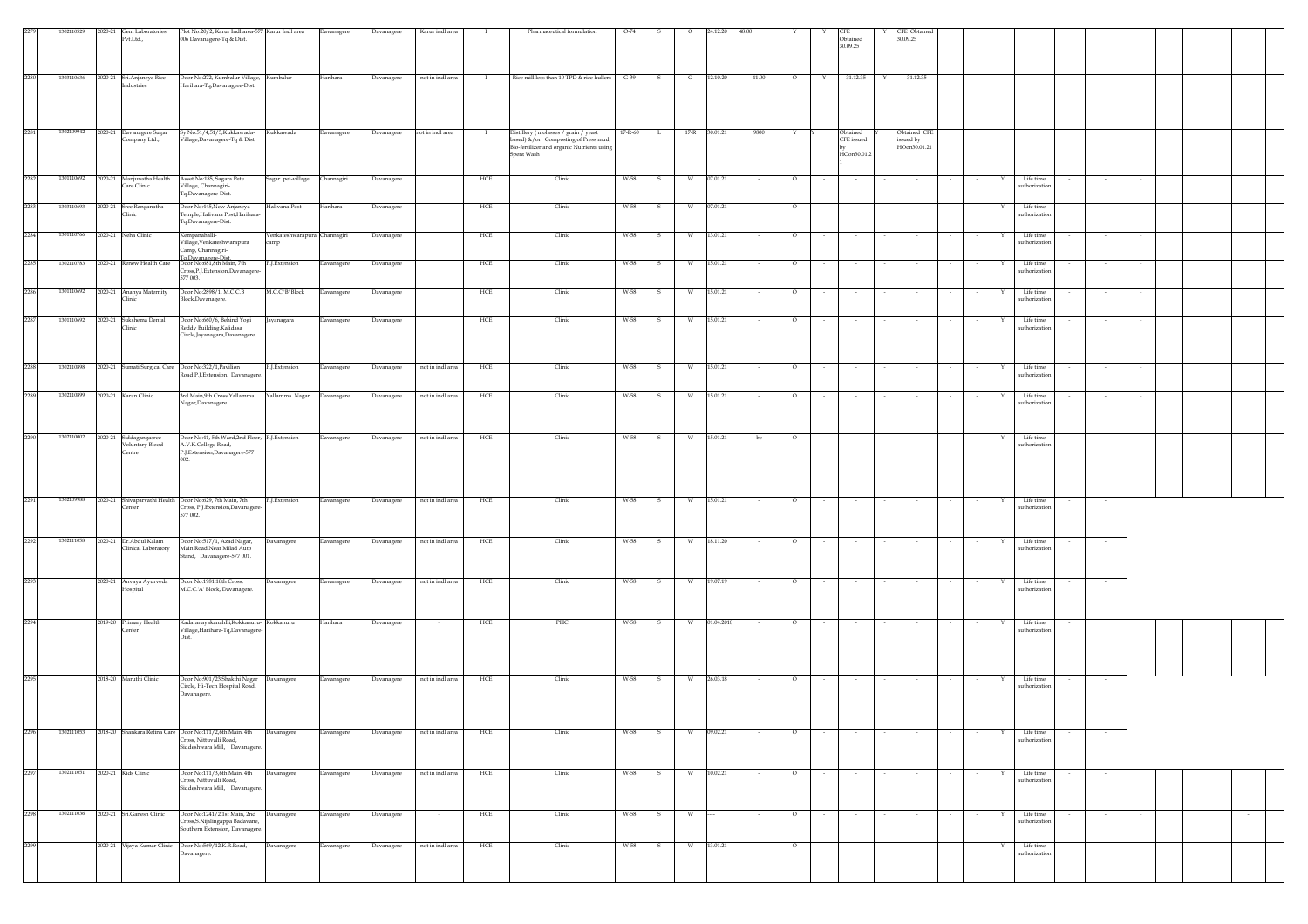|      |                               | 2020-21 Sri.Siddeshwara<br>Daycare Center                  | Door No:498, Ground Floor,<br>Naganuru Main Road,<br>Shamanuru, Davanagere.                                              | Davanagere                                    | Davanagere | Davanagere | not in indl area      | HCE               | Clinic                                                                                                     | W-58   |              |         |            |        |         |        |                                      |                          |    |             | Life time<br>authorization |        |   |        |
|------|-------------------------------|------------------------------------------------------------|--------------------------------------------------------------------------------------------------------------------------|-----------------------------------------------|------------|------------|-----------------------|-------------------|------------------------------------------------------------------------------------------------------------|--------|--------------|---------|------------|--------|---------|--------|--------------------------------------|--------------------------|----|-------------|----------------------------|--------|---|--------|
| 2301 |                               | 2020-21 Nandini Hospital                                   | Door No:1782/1,6th Cross,<br>Siddaveerappa Extension,<br>Shamnur Road, Davanagere                                        | Davanagere                                    | Davanagere | Davanagere | not in indl area      | HCE               | Clinic                                                                                                     | W-58   | s            | W       | 24.12.20   |        | $\circ$ |        |                                      |                          |    |             | Life time<br>authorization |        |   |        |
| 2302 |                               | 2020-21 B' Positive Hi-Tech<br>Laboratory                  | Near Bus Stand, Channagiri Road, Nallur<br>Nallur-Post, Channagiri-Tq,<br>Davanagere-Dist.                               |                                               | Channagiri | Davanagere | not in indl area      | HCE               | Clinic                                                                                                     | W-58   | -S           | w       | 29.12.20   |        | $\circ$ |        |                                      |                          |    |             | Life time<br>authorization | $\sim$ |   |        |
| 2303 |                               | 2020-21 Lion's Blood Center                                | Door No:310, Shiva<br>Sadana'Ground Floor, Pavilion<br>Road, P.J. Extension, Davanagere.                                 | P.J.Extension                                 | Channagiri | Davanagere | not in indl area      | HCE               | Clinic                                                                                                     | W-58   |              |         | 29.12.20   |        | $\circ$ |        |                                      |                          |    |             | Life time<br>authorization |        |   |        |
| 2304 |                               | 2020-21 Veterinary<br>Dispensary,                          | Doddarangavanahalli,<br>Davanagere-Tq $\&$ Dist.                                                                         | Davanagere                                    | Davanagere | Davanagere | $\sim$                | HCE               | Vet.Instn                                                                                                  | W-58   | $\mathbf{s}$ | W       |            |        | $\circ$ | $\sim$ | $\sim$                               |                          |    | Y           | Life time<br>authorization | $\sim$ |   |        |
| 2305 | 1302111035                    |                                                            | 2020-21 Sri.Saraswathi Clinic Door No:1619, 2nd Stage, 9th<br>Cross, S.P.S.Nagar, Sevadala<br>Qutras, Davanagere-577006. | <b>Javanagere</b>                             | Davanagere | Davanagere | not in indl area      | HCE               | Clinic                                                                                                     | W-58   | - S          | W       | 10.02.21   |        | $\circ$ |        |                                      |                          |    |             | Life time<br>authorization |        |   |        |
| 2306 | 1302110959                    | 2020-21 S.T.B.Creations                                    | Plot No:37/B, Karur Indl<br>area, Near D.C.Office, Davanager<br>577 006.                                                 | Davanagere                                    | Davanagere | Davanagere | Karur indl area       | - 11              | Garment stiching                                                                                           | $G-72$ | - S          | G       | 01.03.21   | 87     | $\circ$ | Y      | 31.12.34                             | 31.12.34<br>Y            | NA | $_{\rm N}$  |                            | N      | N |        |
| 2307 | 302111087                     |                                                            | 2020-21 Banashree Garments Plot No:5628/P-60, S.S. Badavane, Davanagere<br>Davanagere.                                   |                                               | Davanagere | Davanagere | not in indl area      |                   | Garment Stiching                                                                                           | $G-72$ |              | G       | 15.02.21   | 47.00  |         |        | <b>CFE</b><br>Obtained<br>(31.12.21) |                          |    |             |                            |        |   |        |
| 2308 | 1302111036                    |                                                            | 2020-21 Sri Saraswathi Clinic Door No:1619, 2nd Stage, 9th<br>Cross, S.P.S.Nagar, Sevadala<br>Qutras, Davanagere-577006. | Davanagere                                    | Davanagere | Davanagere | not in indl area      | HCE               | Clinic                                                                                                     | W-58   | - S          | W       | 10.02.21   |        | $\circ$ |        | $\sim$                               |                          |    |             | Life time<br>authorization |        |   |        |
| 2309 | 1302111036                    | 2020-21 Sri.Ganesh Clinic                                  | Door No:1241/2, 1st Main, 2nd<br>Cross, S.Nijalingappa Badavane,<br>Southern Extension, Davanagere-<br>577 004.          | Davanagere                                    | Davanagere | Davanagere | not in indl area      | HCE               | Clinic                                                                                                     | W-58   |              |         | 10.02.21   |        | $\circ$ |        |                                      |                          |    |             | Life time<br>authorization |        |   |        |
| 2310 | 1302111051                    | 2020-21 Kids Clinic                                        | Door No:111/3, 6th Main, 4th<br>Cross,Nittuvalli<br>Road, Siddeshwara<br>Mill, Davanagere-577 002.                       | Davanagere                                    | Davanagere | Davanagere | not in indl area      | $_{\mathrm{HCE}}$ | Clinic                                                                                                     | W-58   | -S           | W       | 10.02.21   |        | $\circ$ |        |                                      |                          |    |             | Life time<br>authorization |        |   |        |
| 2311 | 1302111117                    | 2020-21 Shiva Poly Clinic                                  | Door No:384/2, Ananda Theertha Davanagere<br>Nilaya, 4th Main,8th Cross,<br>P.J.Extension, Davanagere.                   |                                               | Davanagere | Davanagere | not in indl area      | HCE               | Clinic                                                                                                     | W-58   | $\mathbf{s}$ | W       | 18.02.21   | $\sim$ | $\circ$ | $\sim$ | $\sim$                               | $\sim$                   |    | Y           | Life time<br>authorization | $\sim$ |   |        |
| 2312 |                               | 1303110825 2020-21 Sai Enterprises                         | Plot No:D/S-11, 7th Cross,<br>KSSIDC Indl Estate, 2nd Stage,<br>Yantrapura-Post, Harihara-<br>Tq,Davanagere-Dist.        | fantrapura                                    | Harihara   | Davanager  | KSSIDC indl<br>Estate |                   | Reprocessing of waste plastic including<br>PVC irrespective of quantity of<br>generation of trade effluent | $O-60$ | S            | $\circ$ | 03.01.21   | 32.00  |         |        | <b>CFE</b><br>obtained<br>20.01.26   | CFE obtained<br>20.01.26 |    |             |                            |        |   |        |
| 2313 | 1302111238                    |                                                            | 2020-21 Shreya Health Care Kandagallu-Post, Davanagere-Tq Kandagallu<br>$&$ Dist.                                        |                                               | Davanagere | Davanagere | not in indl area      | HCE               | Clinic                                                                                                     | W-58   | - S          | W       | 02.03.21   |        | $\circ$ |        |                                      |                          |    |             | Life time<br>authorization |        |   |        |
| 2314 | 1302111215                    | 2020-21 City Smiles<br>Dental, Laser and<br>Impact Clinic) | Door No:2147/1, 4th Main,<br>M.C.C. A Block, Davanagere.                                                                 | M.C.C.'A'Block                                | Davanagere | Davanagere | not in indl area      | HCE               | Clinic                                                                                                     | W-58   | -S           | w       | 24.02.21   | $\sim$ | $\circ$ | $\sim$ | $\sim$                               | $\sim$                   |    | Y           | Life time<br>authorization | $\sim$ |   |        |
| 2315 | 1302111214                    | 2020-21 Sri.Shakti Clinic                                  | Door No:102/4, Kadlebalu<br>Nanjappanagalli, 5th Division,<br>3rd Ward, Maharajpet,<br>)avanagere-577 001.               | Kadlebalu<br>Nanjappanagalli,<br>Maharaj Pet, | Davanagere | Davanagere | not in indl area      | HCE               | Clinic                                                                                                     | W-58   | S            | W       | 24.02.21   | $\sim$ | $\circ$ | $\sim$ | $\sim$                               | $\sim$                   |    | Y           | Life time<br>uthorization  | $\sim$ |   |        |
| 2316 | 1302111328                    | 2020-21 Anikaa Diagnosic<br>Centre                         | Door No:2937/5, 3rd Cross,<br>M.C.C.'B' Block, Davanagere.                                                               | M.C.C.'B' Block                               | Davanagere | Davanagere | not in indl area      | HCE               | Clinic                                                                                                     | W-58   | S            | W       | 28.02.20   | $\sim$ | $\circ$ | $\sim$ | $\sim$                               | $\sim$<br>$\sim$         |    | $\sim$<br>Y | Life time<br>authorization | $\sim$ |   |        |
| 2317 | 1302111329 2020-21 Unity Plus |                                                            | Door No:180/3, Old bethur<br>Road, Chamaraj Pet, Davanagere                                                              | Chamaraj pet                                  | Davanagere | Davanagere | not in indl area HCE  |                   | Clinic                                                                                                     | W-58   | S            |         | W 04.03.20 |        | $\circ$ |        |                                      |                          |    | Y           | Life time<br>authorization |        |   |        |
| 2318 |                               | 1302111331 2020-21 Urban Health Centre, S.M.Krishna Nagar, | Davanagere.                                                                                                              | S.M.Krishna Nagar Davanagere                  |            | Davanagere |                       | HCE               | Clinic                                                                                                     | W-58   | $\mathbf{s}$ | W       | 06.11.19   |        | $\circ$ |        |                                      |                          |    |             | Life time<br>authorization |        |   |        |
| 2319 | 1302111332                    | 2020-21 Sri.Manjunatha<br>Health Care and<br>Laboratory    | Door No:369/2, 9th Cross,<br>Behind Vishveshwaraiah Park,<br>P.J.Extension, Davanagere.                                  | P.J.Extension                                 | Davanagere | Davanagere |                       | HCE               | Clinic                                                                                                     | W-58   | - S          |         | W 14.10.19 | $\sim$ | $\circ$ |        | $\sim$                               | $\sim$                   |    |             | Life time<br>authorization |        |   | $\sim$ |